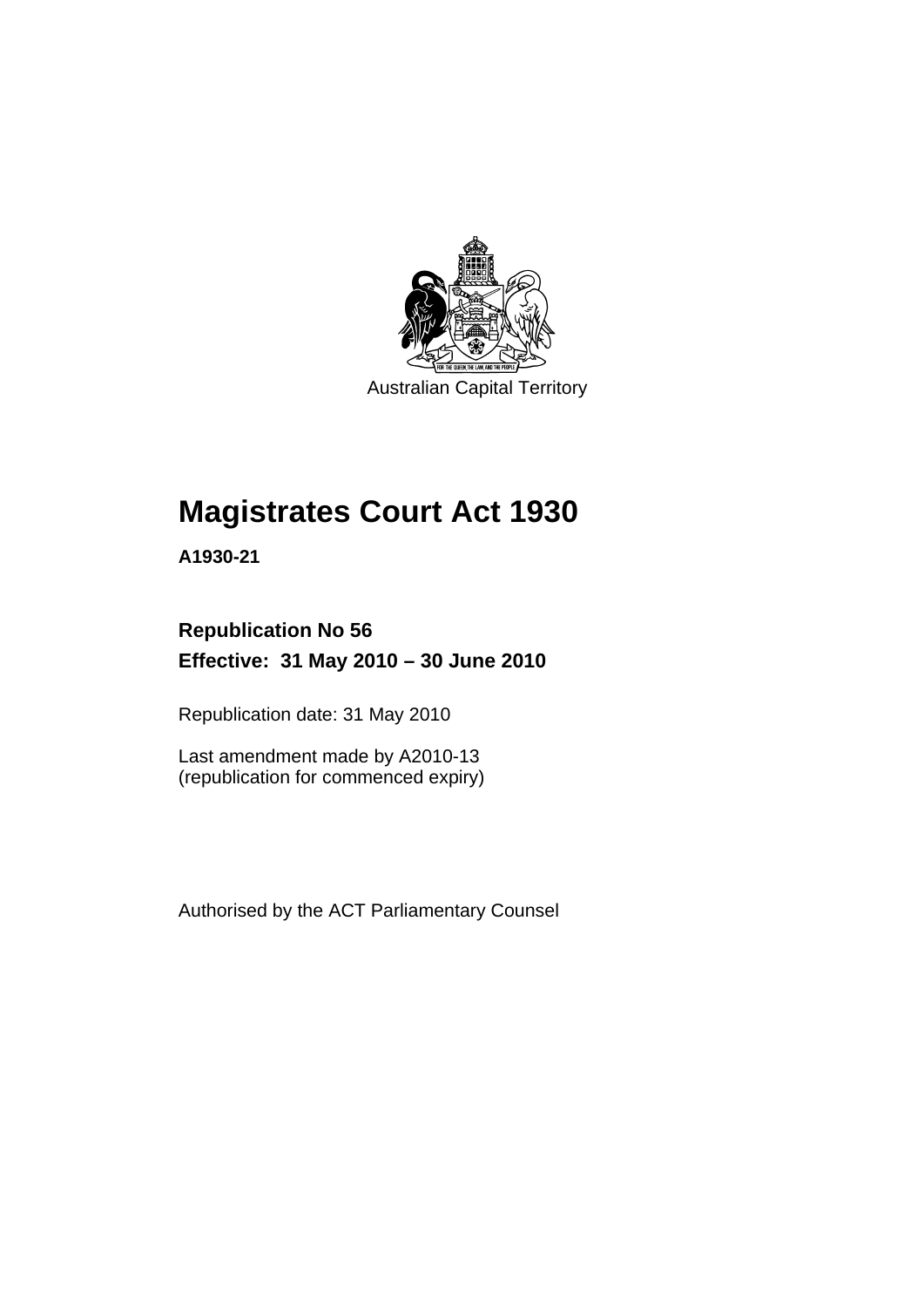#### **About this republication**

#### **The republished law**

This is a republication of the *Magistrates Court Act 1930* (including any amendment made under the *Legislation Act 2001*, part 11.3 (Editorial changes)) as in force on 31 May 2010*.* It also includes any amendment, repeal or expiry affecting the republished law to 31 May 2010.

The legislation history and amendment history of the republished law are set out in endnotes 3 and 4.

#### **Kinds of republications**

The Parliamentary Counsel's Office prepares 2 kinds of republications of ACT laws (see the ACT legislation register at www.legislation.act.gov.au):

- authorised republications to which the *Legislation Act 2001* applies
- unauthorised republications.

The status of this republication appears on the bottom of each page.

#### **Editorial changes**

The *Legislation Act 2001*, part 11.3 authorises the Parliamentary Counsel to make editorial amendments and other changes of a formal nature when preparing a law for republication. Editorial changes do not change the effect of the law, but have effect as if they had been made by an Act commencing on the republication date (see *Legislation Act 2001*, s 115 and s 117). The changes are made if the Parliamentary Counsel considers they are desirable to bring the law into line, or more closely into line, with current legislative drafting practice.

This republication does not include amendments made under part 11.3 (see endnote 1).

#### **Uncommenced provisions and amendments**

If a provision of the republished law has not commenced or is affected by an uncommenced amendment, the symbol  $\mathbf{U}$  appears immediately before the provision heading. The text of the uncommenced provision or amendment appears only in the last endnote.

#### **Modifications**

If a provision of the republished law is affected by a current modification, the symbol  $\vert \mathbf{M} \vert$ appears immediately before the provision heading. The text of the modifying provision appears in the endnotes. For the legal status of modifications, see *Legislation Act 2001*, section 95.

#### **Penalties**

At the republication date, the value of a penalty unit for an offence against this law is \$110 for an individual and \$550 for a corporation (see *Legislation Act 2001*, s 133).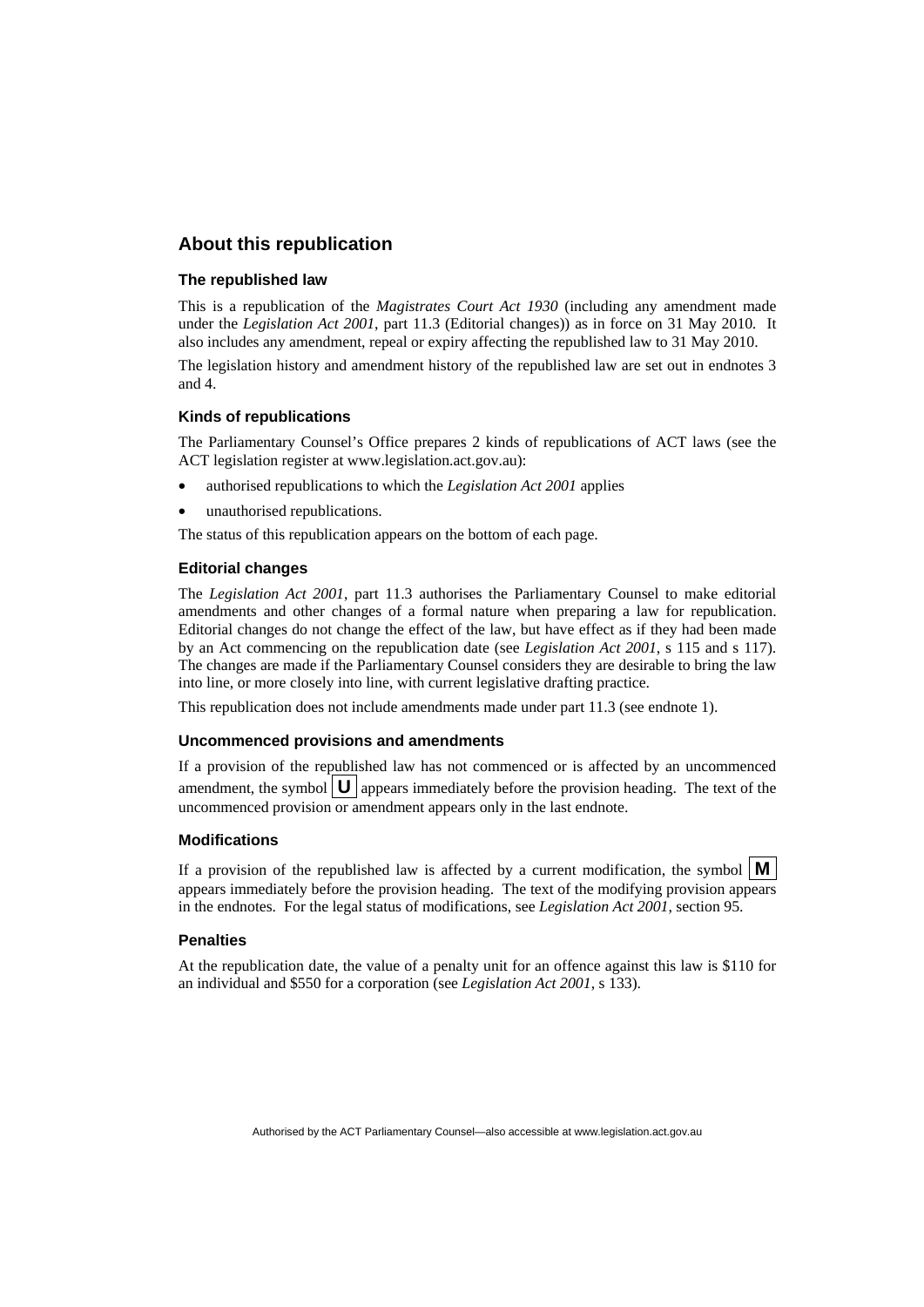

# **[Magistrates Court Act 1930](#page-16-0)**

### **Contents**

|                  |                                          | Page |
|------------------|------------------------------------------|------|
| <b>Chapter 1</b> | <b>Preliminary</b>                       |      |
| 1                | Name of Act                              | 2    |
| 2                | Dictionary                               | 2    |
| 3                | <b>Notes</b>                             | 2    |
| <b>Chapter 2</b> | <b>Magistrates Court and magistrates</b> |      |
| <b>Part 2.1</b>  | The court                                |      |
| 4                | Constitution of court                    | 3    |
| 5                | Arrangement of court business            | 4    |

| <b>R56</b> |
|------------|
| 31/05/10   |

Magistrates Court Act 1930 Effective: 31/05/10-30/06/10 contents 1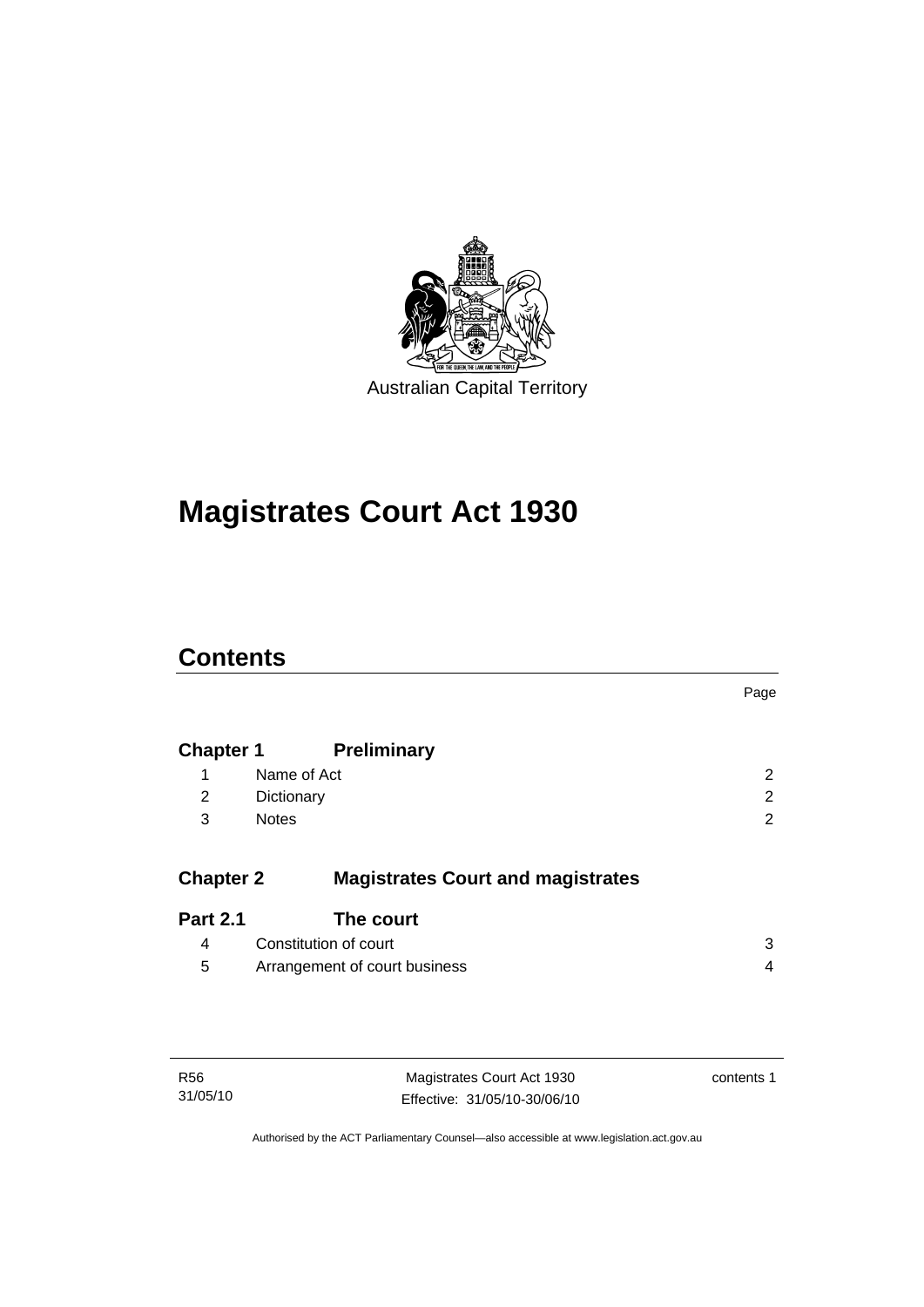### **Part 2.2 Appointment and jurisdiction of magistrates**

| Division 2.2.1 | Magistrates other than special magistrates                             |                |  |
|----------------|------------------------------------------------------------------------|----------------|--|
| 6              | Meaning of <i>magistrate</i> in div 2.2.1                              | 5              |  |
| $\overline{7}$ | Appointment of Chief Magistrate and other magistrates                  | 5              |  |
| 7AA            | Requirements of appointment-magistrates                                | 5              |  |
| 7A             | Eligibility for appointment as magistrate                              | 6              |  |
| 7B             | Seniority of magistrates                                               | 6              |  |
| 7C             | Conditions of appointment of magistrates                               | 6              |  |
| 7D             | Term of appointment of magistrates                                     | 6              |  |
| 7E             | <b>Acting Chief Magistrate</b>                                         | $\overline{7}$ |  |
| 7F             | Retirement                                                             | $\overline{7}$ |  |
| 7G             | Magistrates not to do other work                                       | $\overline{7}$ |  |
| 7H             | Rights of public servants                                              | 8              |  |
| Division 2.2.2 | <b>Special magistrates</b>                                             |                |  |
| 8              | Appointment of special magistrates                                     | 8              |  |
| 8AA            | Requirements of appointment-special magistrates                        | 8              |  |
| 8A             | Term of appointment of special magistrates                             | 8              |  |
| 8B             | Conditions of appointment of special magistrates                       | 9              |  |
| Division 2.2.3 | <b>Registrar and other court officers</b>                              |                |  |
| 9              | Appointment of registrar etc                                           | 10             |  |
| 9Α             | Staff assisting registrar                                              | 10             |  |
| 9B             | Functions of registrar and deputy registrars                           | 10             |  |
|                | Division 2.2.3A<br>Judicial officers exchange                          |                |  |
| 9C             | Definitions-div 2.2.3A                                                 | 11             |  |
| 9D             | Establishment of judicial exchange arrangements                        | 11             |  |
| 9E             | Transfer of judicial officer of another jurisdiction to ACT court      | 12             |  |
| 9F             | Service in ACT court of judicial officer of another jurisdiction       | 13             |  |
| 9G             | Service of ACT judicial officer in corresponding court                 |                |  |
| 9H             | Judicial office not affected by appointment to another judicial office | 14             |  |
| 9 <sub>l</sub> | Other arrangements not affected                                        | 15             |  |
| 9J             | Amendment of sch 2                                                     | 15             |  |
|                |                                                                        |                |  |

contents 2 Magistrates Court Act 1930 Effective: 31/05/10-30/06/10

R56 31/05/10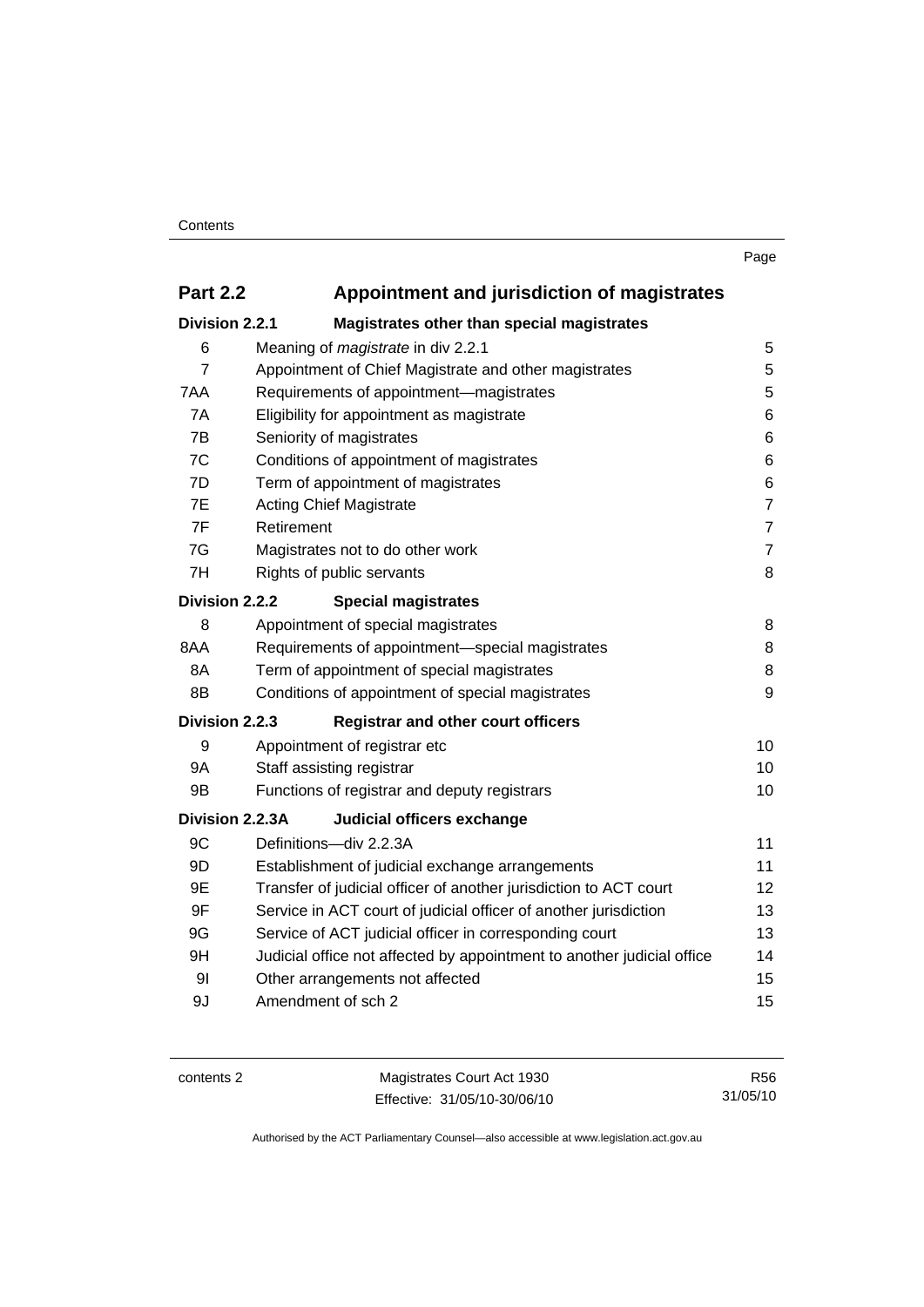| Contents |
|----------|
|----------|

|                  |                                                                                                                                               | Page |  |
|------------------|-----------------------------------------------------------------------------------------------------------------------------------------------|------|--|
| Division 2.2.4   | <b>Jurisdiction of magistrates</b>                                                                                                            |      |  |
| 10P              | Oath etc of office                                                                                                                            | 15   |  |
| 11               | Acts done beyond ACT                                                                                                                          | 15   |  |
| 12               | Acts by magistrate out of court etc                                                                                                           | 16   |  |
| 13               | Making of enforcement order after case decided                                                                                                | 16   |  |
| 15               | Process not invalid only because of death of magistrate etc                                                                                   | 16   |  |
| 16               | Order instead of mandamus order                                                                                                               | 17   |  |
| 17               | Magistrates may exercise functions of justices of peace                                                                                       | 17   |  |
| <b>Part 2.3</b>  | Protection of magistrates in execution of their<br>office                                                                                     |      |  |
| 17A              | Magistrate sued for act not within jurisdiction                                                                                               | 18   |  |
| 17C              | Committal or enforcement order by magistrate on order of court                                                                                | 19   |  |
| 17D              | No action for acts done under Supreme Court order                                                                                             | 19   |  |
| 17E              | No action if proceeding confirmed on appeal<br>19                                                                                             |      |  |
| 17F              | Actions in cases prohibited<br>19                                                                                                             |      |  |
| 17G              | Payment into court<br>19                                                                                                                      |      |  |
| 17H              | No action against magistrate for judicial acts in Magistrates Court<br>20                                                                     |      |  |
| 17I              | Magistrate sued for acts within magistrate's jurisdiction only liable in<br>case of malice and absence of reasonable and probable cause<br>20 |      |  |
| 17J              | Verdict for defendant                                                                                                                         | 21   |  |
| <b>17K</b>       | Damages                                                                                                                                       | 21   |  |
| <b>Chapter 3</b> | <b>Criminal proceedings</b>                                                                                                                   |      |  |
|                  |                                                                                                                                               |      |  |
| <b>Part 3.1</b>  | <b>Preliminary</b>                                                                                                                            |      |  |
| <b>18A</b>       | Definitions for ch 3                                                                                                                          | 22   |  |
| <b>Part 3.2</b>  | <b>Criminal jurisdiction</b>                                                                                                                  |      |  |
| 19               | Jurisdiction of court                                                                                                                         | 23   |  |

| -21 | Jurisdiction of court if defendant absent from ACT                  | 23 |
|-----|---------------------------------------------------------------------|----|
| -22 | Proceeding of court if it considers offence should be dealt with on |    |
|     | indictment                                                          | 23 |

| R56      | Magistrates Court Act 1930   | contents 3 |
|----------|------------------------------|------------|
| 31/05/10 | Effective: 31/05/10-30/06/10 |            |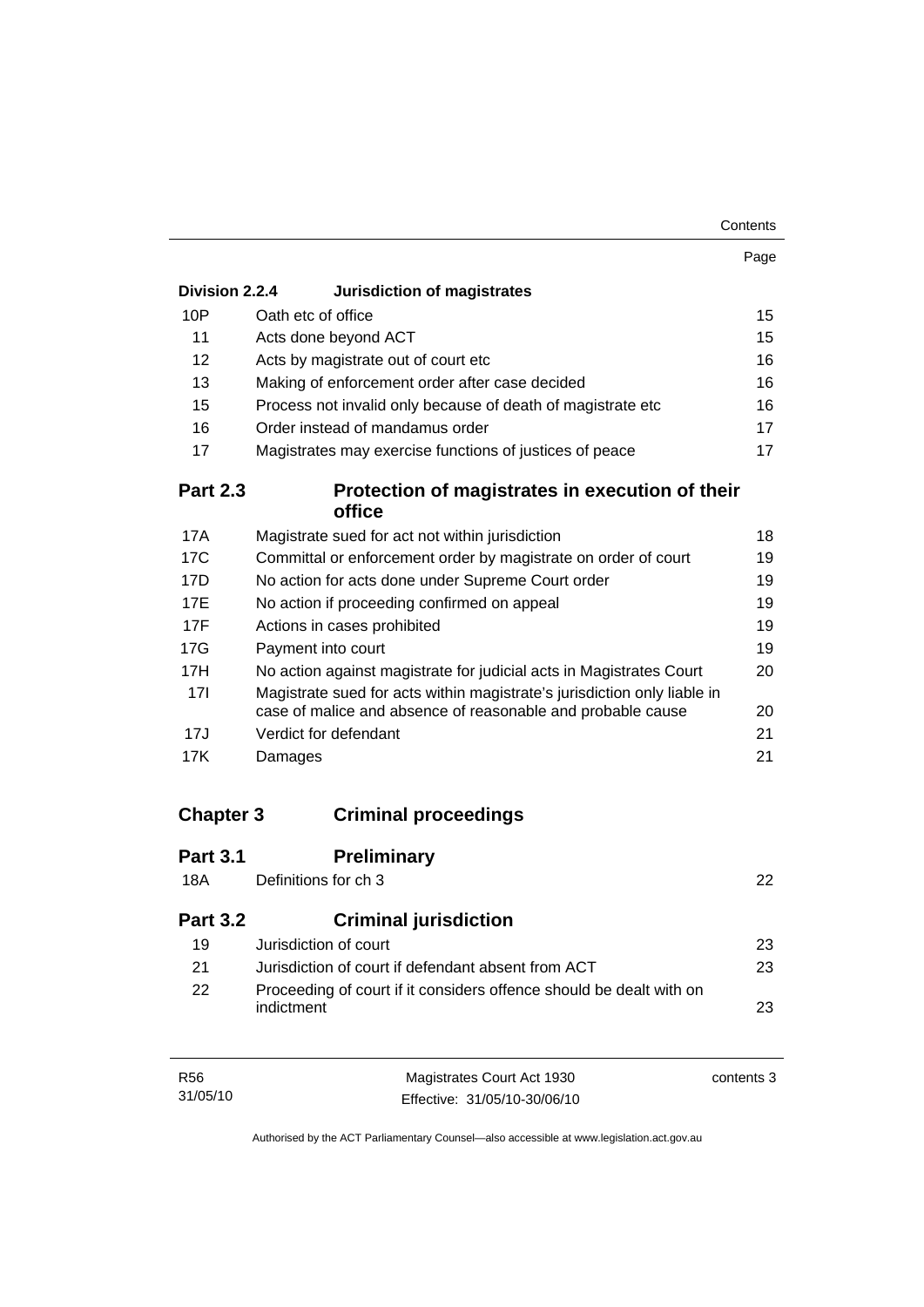#### **Contents**

| <b>Part 3.3</b> | <b>Beginning criminal proceedings</b>                           |    |  |
|-----------------|-----------------------------------------------------------------|----|--|
| Division 3.3.1  | <b>Beginning criminal proceedings-general</b>                   |    |  |
| 25              | Informations                                                    | 24 |  |
| Division 3.3.2  | <b>Informations</b>                                             |    |  |
| 26              | Laying of informations                                          | 24 |  |
| 27              | Description of people and property and of offences<br>24        |    |  |
| 28              | Power of court to amend information                             |    |  |
| 29              | Court may adjourn hearing if amendment made                     | 25 |  |
| 30              | Form of information                                             | 25 |  |
| Division 3.3.3  | <b>Summonses</b>                                                |    |  |
| 37              | When magistrate may issue summons                               | 25 |  |
| 38              | Form of summons                                                 | 26 |  |
| 41              | Service of summons                                              | 26 |  |
| Division 3.3.3A | <b>Court attendance notices</b>                                 |    |  |
| 41A             | Definitions-div 3.3.3A                                          | 26 |  |
| 41B             | Commencing criminal proceeding by court attendance notice       | 27 |  |
| 41C             | Court attendance notice-service                                 |    |  |
| 41D             | Court attendance notice-filing                                  | 28 |  |
| 41E             | Court attendance notice—relationship to information and summons | 29 |  |
| Division 3.3.4  | <b>Warrants</b>                                                 |    |  |
| 42              | Issue of warrant and summons                                    | 29 |  |
| 43              | Procedure on filing indictment                                  | 30 |  |

| 40. | <b>FIGURE OFFICIAL CONTROLLER</b>      | υu |
|-----|----------------------------------------|----|
| 44  | Direction of warrant                   | 31 |
| 45  | Any police officer may execute warrant | 31 |
| 47  | Form of arrest warrant                 | 31 |
| 48  | Warrant to be in force till executed   | 32 |
| 49  | Sunday warrants                        | 32 |
|     |                                        |    |

### **Part 3.4 Hearing of criminal proceedings**

| Division 3.4.1 | Hearing of criminal proceedings-general |  |
|----------------|-----------------------------------------|--|
| 53             | Conduct of case generally               |  |

| contents 4 | Magistrates Court Act 1930   | R56      |
|------------|------------------------------|----------|
|            | Effective: 31/05/10-30/06/10 | 31/05/10 |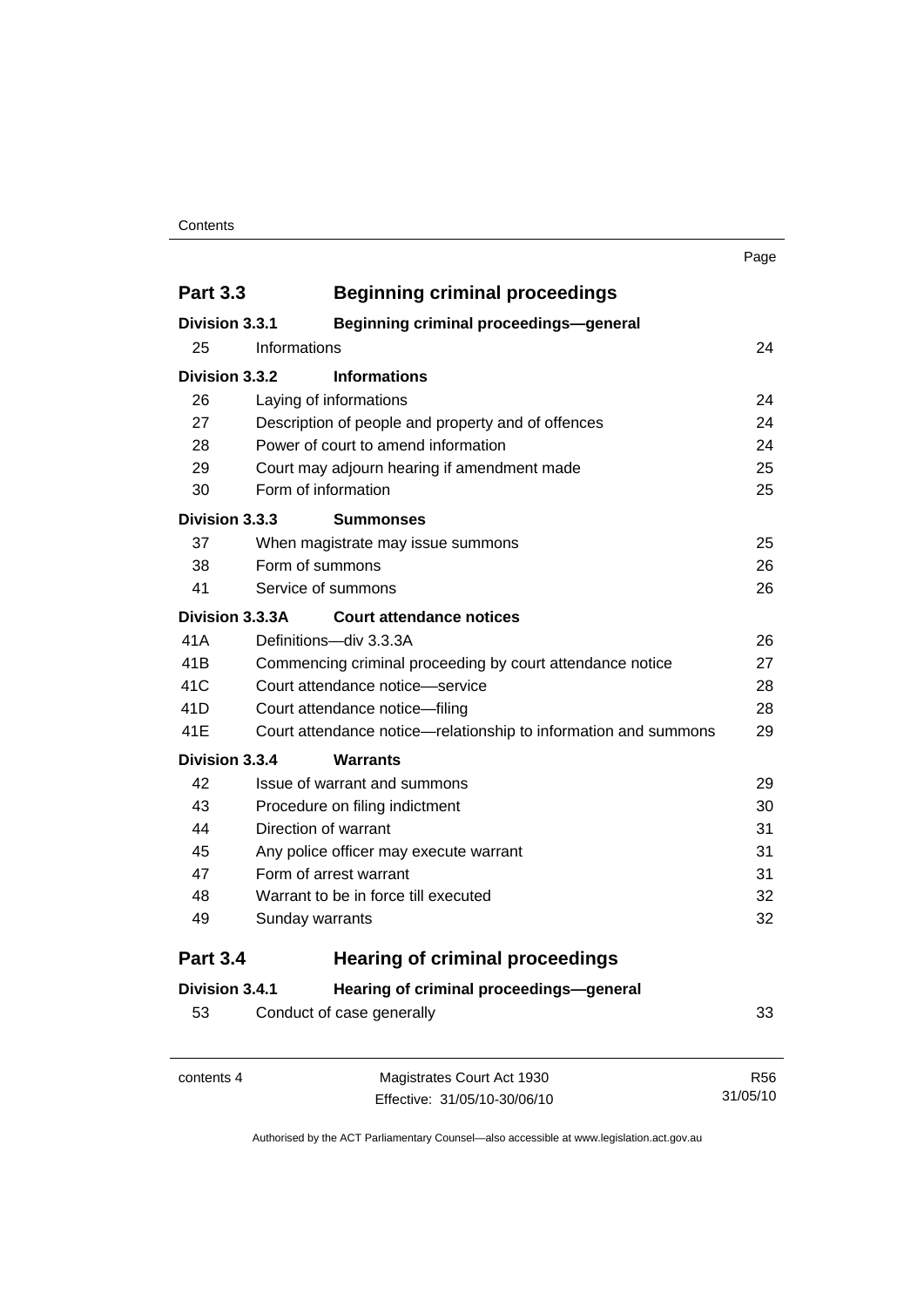|                                                                         |                                                                   | Page |  |  |
|-------------------------------------------------------------------------|-------------------------------------------------------------------|------|--|--|
| 54                                                                      | If both parties present in court to hear case                     | 33   |  |  |
| Division 3.4.2                                                          | <b>Warrants for witnesses</b>                                     |      |  |  |
| 62                                                                      | Definitions-div 3.4.2                                             | 34   |  |  |
| 63                                                                      | Warrant to bring witness to court                                 | 34   |  |  |
| 64                                                                      | First instance warrant                                            | 35   |  |  |
| 65                                                                      | Warrant remains in force until executed                           | 36   |  |  |
| 66                                                                      | Executing a warrant                                               | 36   |  |  |
| 67                                                                      | Procedure after arrest                                            |      |  |  |
| 68                                                                      | Orders following executed warrant                                 | 38   |  |  |
| Division 3.4.3                                                          | Remand                                                            |      |  |  |
| 70                                                                      | Remand of defendant                                               | 39   |  |  |
| 72                                                                      | Bringing remanded defendant before court                          |      |  |  |
| <b>72A</b>                                                              | Bail application hearings-audiovisual links                       |      |  |  |
| 72B<br>Defendant's appearance in non-bail proceedings—audiovisual links |                                                                   |      |  |  |
| Division 3.4.4<br><b>Committal and recognisance</b>                     |                                                                   |      |  |  |
| <b>73A</b>                                                              | Extended application of div 3.4.4                                 | 41   |  |  |
| 74                                                                      | Remand of defendant before decision                               | 41   |  |  |
| 75                                                                      | Remand of witness or defendant after decision                     |      |  |  |
| 76                                                                      | Witnesses may be discharged on recognisance                       |      |  |  |
| 77                                                                      | Recognisances                                                     |      |  |  |
| 78                                                                      | Issue of warrant for non-appearance                               |      |  |  |
| 79                                                                      | Recognisances taken out of court                                  |      |  |  |
| 80                                                                      | Forfeited recognisances-how enforced<br>43                        |      |  |  |
| Division 3.4.5                                                          | Adjournment of criminal proceedings                               |      |  |  |
| 83                                                                      | Magistrate may adjourn court generally                            | 43   |  |  |
| 84                                                                      | Particular cases may be adjourned                                 | 43   |  |  |
| 85                                                                      | Proceeding if either party not present at adjourned hearing<br>44 |      |  |  |
| 86                                                                      | Proceeding if both parties present at adjourned hearing<br>44     |      |  |  |
| 87                                                                      | Witness to attend adjourned etc hearing                           |      |  |  |
| 88                                                                      | Postponement of hearing                                           | 45   |  |  |
|                                                                         |                                                                   |      |  |  |

contents 5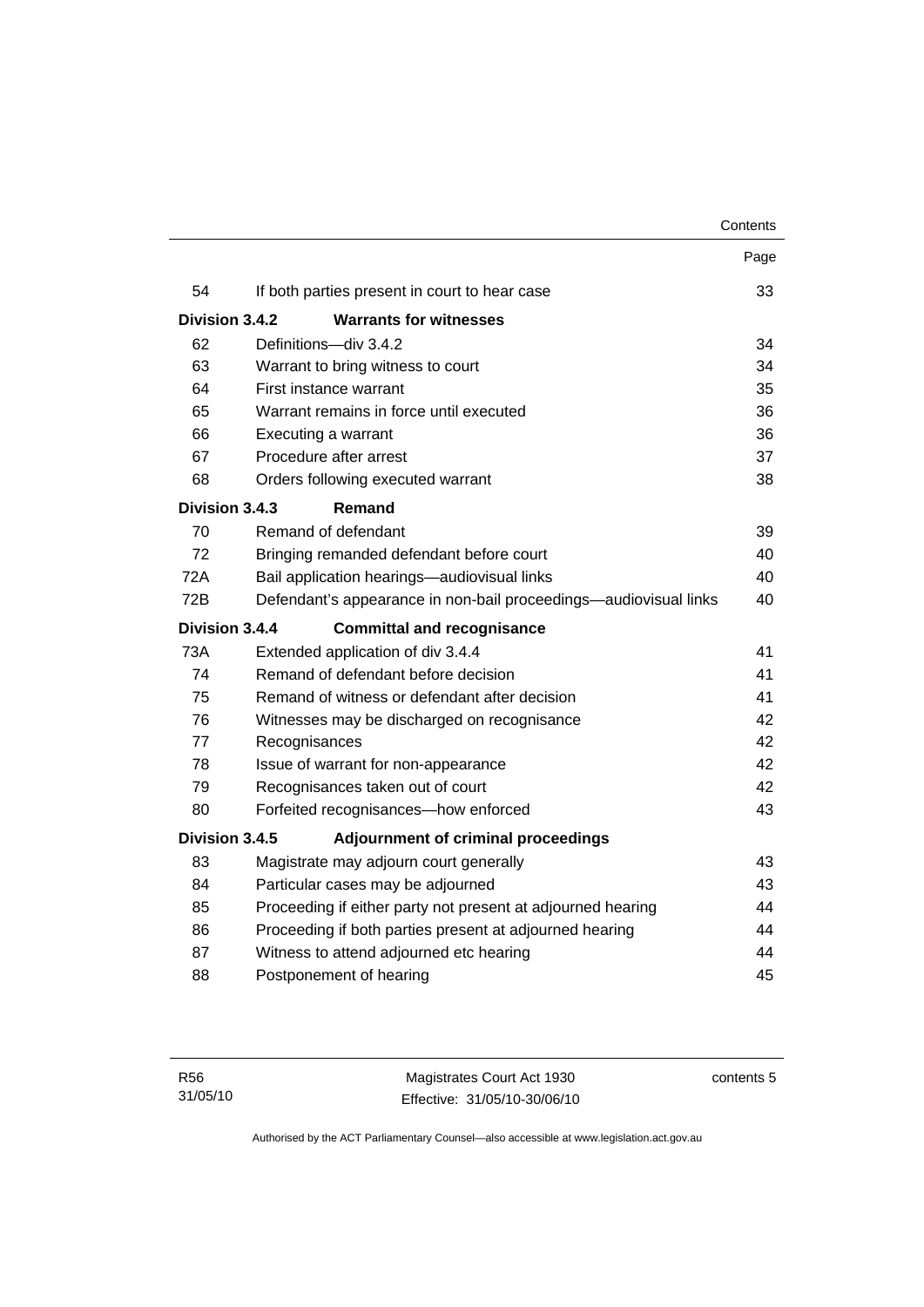#### **Contents**

| <b>Part 3.5</b> | <b>Proceedings for indictable offences</b>                                  |                 |  |
|-----------------|-----------------------------------------------------------------------------|-----------------|--|
| Division 3.5.1  | Preliminary                                                                 |                 |  |
| 88A             | Meaning of jury in pt 3.5                                                   | 46              |  |
| Division 3.5.2  | Indictable offences-beginning of proceedings                                |                 |  |
| 89              | Disobedience of summons                                                     | 46              |  |
| 89A             | Accused person may be excused from attendance before court                  | 47              |  |
| 90              | Committal proceedings-prosecution evidence to be given to accused<br>person | 48              |  |
| 90AA            | Written statements may be admitted in evidence                              | 49              |  |
| 90AB            | Witnesses generally not to be cross-examined at committal hearing           | 51              |  |
| 90ABA           | Attendance of accused not required if order made under s 89A                | 52              |  |
| 90A             | Plea of guilty at committal hearing                                         | 52              |  |
| 91              | Proceeding following prosecution evidence                                   | 55              |  |
| 92A             | Committal for sentence for indictable offence tried summarily               | 56              |  |
| 92B             | Depositions as evidence                                                     |                 |  |
| 93              | Admissions and confessions                                                  | 57              |  |
| Division 3.5.3  | Indictable offences-proceedings after hearing of<br>evidence                |                 |  |
| 94              | Discharge or committal for trial                                            | 57              |  |
| 95              | Depositions of dead or absent people                                        | 58              |  |
| 96              | Evidence for defence                                                        | 59              |  |
| Division 3.5.4  | Indictable offences-costs                                                   |                 |  |
| 97              | Discontinued proceeding                                                     | 59              |  |
| Division 3.5.5  | Indictable offences-witness recognisances                                   |                 |  |
| 103             | Recognisance of witnesses etc                                               | 59              |  |
| 104             | Signature of magistrate-notice to witnesses<br>60                           |                 |  |
| 105             | Court may remand noncompliant witness                                       | 60              |  |
| Division 3.5.6  | Indictable offences-other provisions                                        |                 |  |
| 105A            | Meaning of certified copy of depositions in div 3.5.6                       | 60              |  |
| 106             | Giving depositions etc to director of public prosecutions                   | 61              |  |
| 107             | Giving documents to proper officer of court<br>61                           |                 |  |
| 108             | Accused person may obtain copies of depositions etc<br>62                   |                 |  |
| contents 6      | Magistrates Court Act 1930                                                  | R <sub>56</sub> |  |
|                 | Effective: 31/05/10-30/06/10                                                | 31/05/10        |  |

Authorised by the ACT Parliamentary Counsel—also accessible at www.legislation.act.gov.au

Page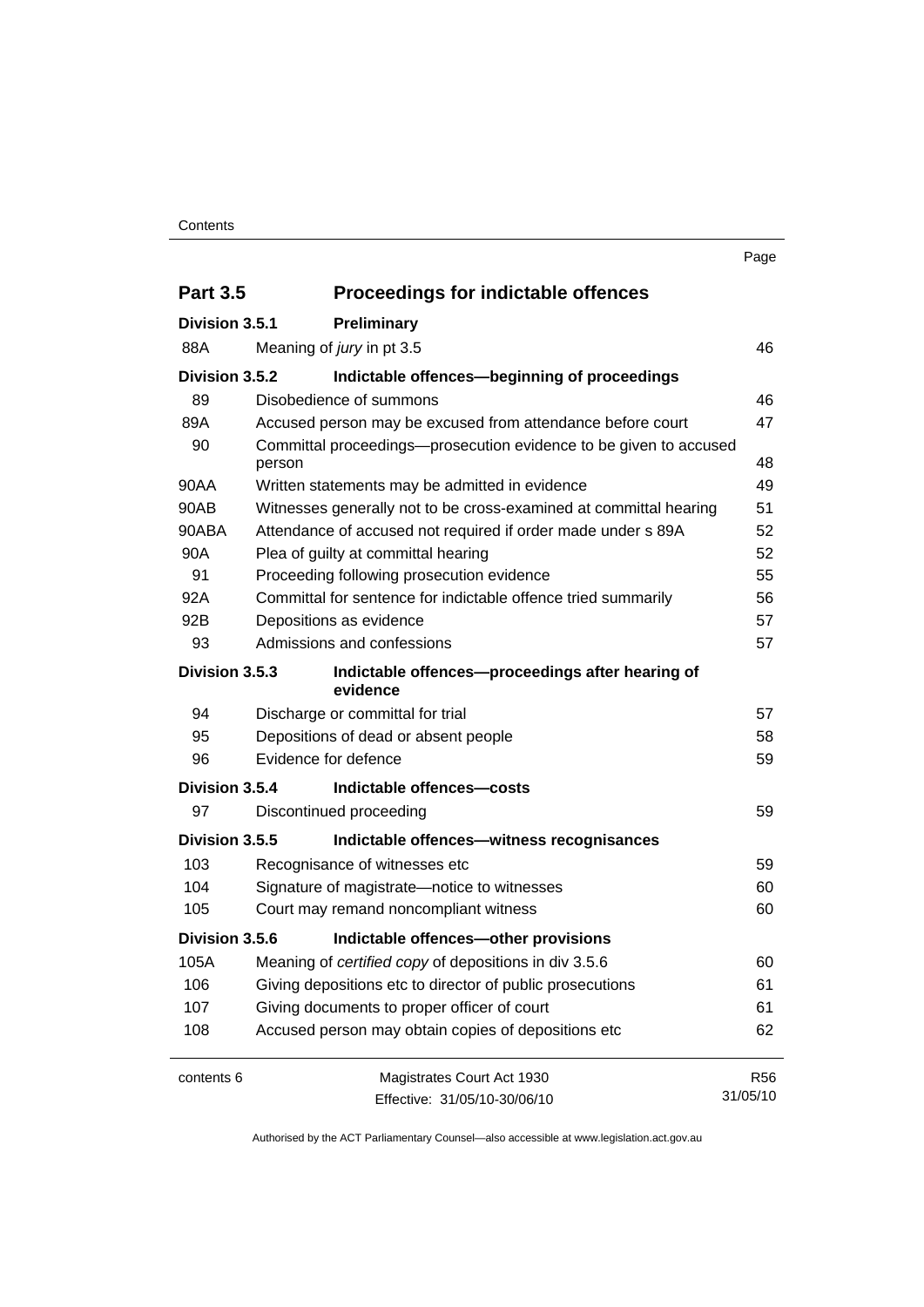| Contents |
|----------|
|----------|

|                 |                                                         | Page       |  |  |
|-----------------|---------------------------------------------------------|------------|--|--|
| <b>Part 3.6</b> | <b>Proceedings for offences punishable</b><br>summarily |            |  |  |
| 108A            | Indictable offences dealt with summarily                | 63         |  |  |
| 109             | Dismissal or adjournment in absence of informant        | 63         |  |  |
| 110             | Hearing in absence of defendant                         | 64         |  |  |
| 111             | Adjournment if defendant does not appear                | 65         |  |  |
| 113             | Proceeding at hearing on defendant's confession         | 66         |  |  |
| 114             | If defendant does not admit the case                    | 66         |  |  |
| 115             | Conduct of summary proceeding                           | 67         |  |  |
| <b>Part 3.7</b> | Service and pleading by post for certain<br>offences    |            |  |  |
| 116A            | Definitions for pt 3.7                                  | 68         |  |  |
| 116AA           | Meaning of prescribed offence for pt 3.7                | 68         |  |  |
| 116B            | Service of summons for prescribed offence               | 69         |  |  |
| 116BA           | Giving of notice by registrar                           |            |  |  |
| 116C            | Proof of service                                        |            |  |  |
| 116D            | Pleas to prescribed offence                             |            |  |  |
| 116E            | Procedure if plea of guilty entered                     |            |  |  |
| 116F            | Procedure if notice of intention to defend given        |            |  |  |
| 116FA           | Procedure if defendant pleads not guilty                | 72         |  |  |
| 116G            | Procedure if defendant does not plead                   | 72         |  |  |
| 116H            | Restricted penalties under pt 3.7                       | 73         |  |  |
| <b>1161</b>     | Consequences of conviction in absence of defendant      | 74         |  |  |
| <b>Part 3.8</b> | Infringement notices for certain offences               |            |  |  |
| Division 3.8.1  | Preliminary                                             |            |  |  |
| 117             | Definitions for pt 3.8                                  | 75         |  |  |
| 118             | Purpose and effect of pt 3.8                            | 76         |  |  |
| 119             | Regulations about infringement notice offences          | 77         |  |  |
| Division 3.8.2  | Infringement and reminder notices                       |            |  |  |
| 120             | Service of infringement notices                         | 78         |  |  |
| 121             | Contents of infringement notices                        | 78         |  |  |
| <b>R56</b>      | Magistrates Court Act 1930                              | contents 7 |  |  |

Effective: 31/05/10-30/06/10

31/05/10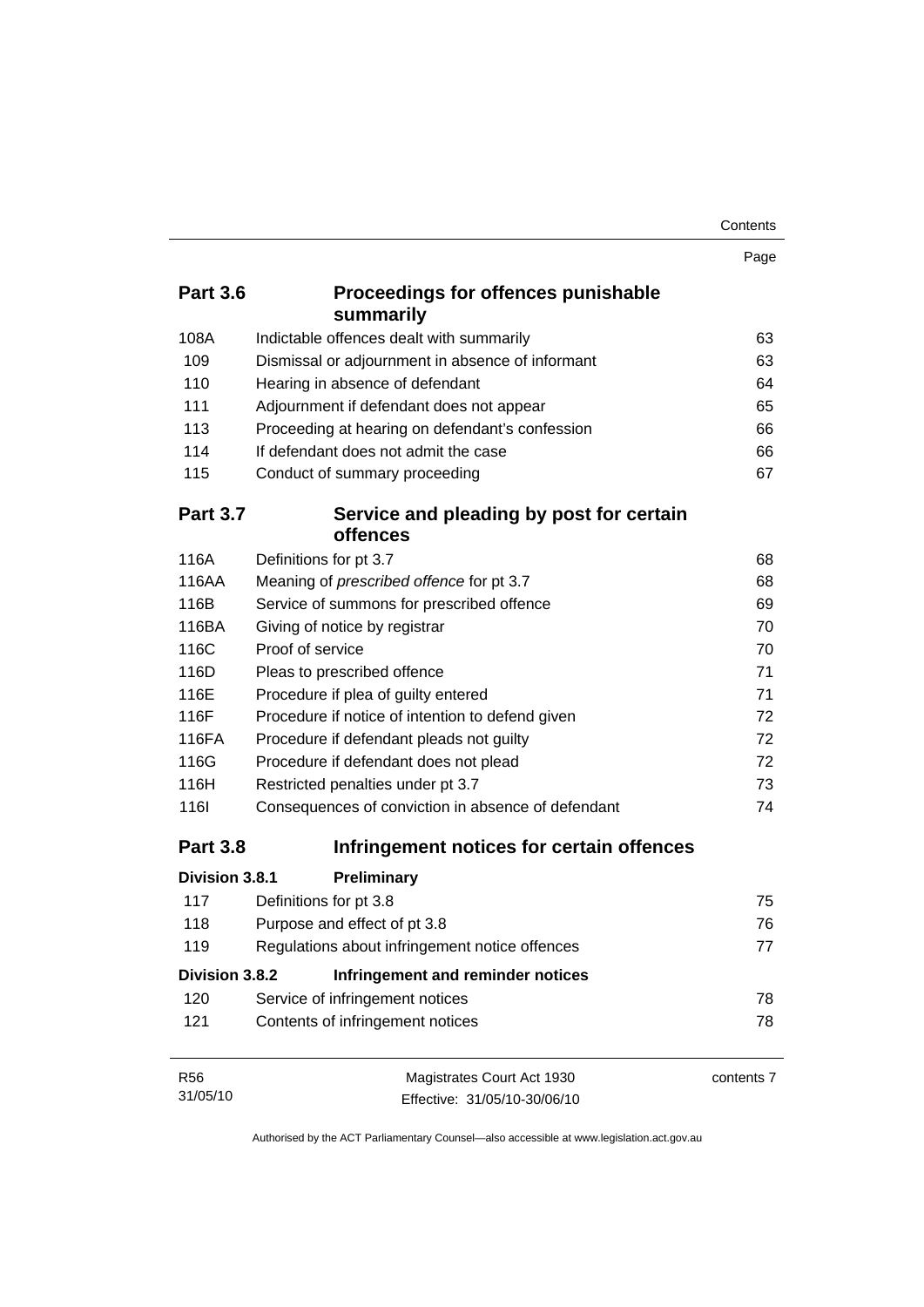|                 |                                                                               | 79         |  |  |
|-----------------|-------------------------------------------------------------------------------|------------|--|--|
| 122             | Additional information in infringement notices                                |            |  |  |
| 123             | Time for payment of infringement notice penalty                               |            |  |  |
| 124             | Extension of time to pay penalty                                              |            |  |  |
| 125             | Effect of payment of infringement notice penalty                              | 82         |  |  |
| 126             | Application for withdrawal of infringement notice                             | 83         |  |  |
| 127             | Withdrawal of infringement notice                                             | 83         |  |  |
| 128             | Guidelines about withdrawal of infringement notices                           | 84         |  |  |
| 129             | Reminder notices                                                              | 84         |  |  |
| 130             | Contents of reminder notices                                                  | 85         |  |  |
| 131             | Additional information in reminder notices                                    | 86         |  |  |
| Division 3.8.3  | Additional provisions for vehicle-related offences                            |            |  |  |
| 131A            | Meaning of infringement notice                                                | 87         |  |  |
| 131B            | Service of infringement notice on responsible person for vehicles             | 87         |  |  |
| 131C            | Liability for vehicle-related offences                                        | 89         |  |  |
| 131D            | Illegal user declarations                                                     |            |  |  |
| 131E            | Known offender declarations                                                   |            |  |  |
| 131F            | Sold vehicle declarations                                                     |            |  |  |
| 131G            | Unknown offender declarations                                                 |            |  |  |
| Division 3.8.4  | Disputing liability for infringement notices                                  |            |  |  |
| 132             | Disputing liability for infringement notice offence                           | 96         |  |  |
| 133             | Extension of time to dispute liability                                        | 96         |  |  |
| 134             | Procedure if liability disputed                                               | 97         |  |  |
| Division 3.8.5  | Infringement notices-other provisions                                         |            |  |  |
| 134A            | Authorised people for infringement notice offences                            | 98         |  |  |
| 135             | Delegation of administering authority's functions<br>Evidentiary certificates |            |  |  |
| 136             |                                                                               |            |  |  |
| <b>Part 3.9</b> | <b>Enforcement of criminal decisions</b>                                      |            |  |  |
| Division 3.9.1  | Enforcement of criminal decisions-general                                     |            |  |  |
| 141             | Minute of decision and notice to defendant                                    | 101        |  |  |
| 142             | Formal convictions and orders                                                 | 102        |  |  |
| 143             | Consequences if information dismissed                                         | 102        |  |  |
| contents 8      | Magistrates Court Act 1930                                                    | <b>R56</b> |  |  |
|                 | Effective: 31/05/10-30/06/10                                                  | 31/05/10   |  |  |

Effective: 31/05/10-30/06/10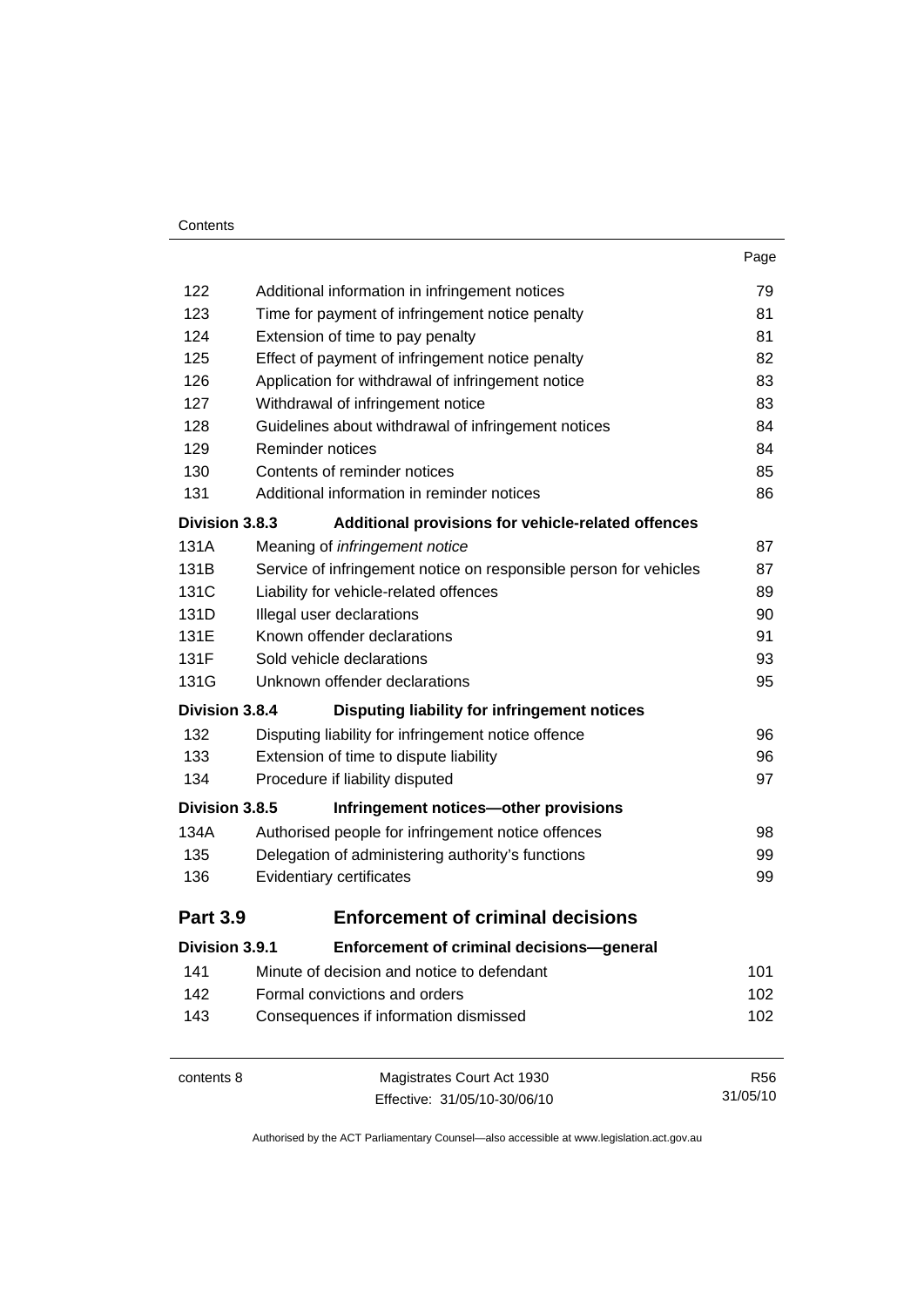|                |                                                                 | Contents   |
|----------------|-----------------------------------------------------------------|------------|
|                |                                                                 | Page       |
| 144            | Copies of informations and other documents                      | 102        |
| Division 3.9.2 | <b>Enforcement of fines</b>                                     |            |
| 146            | Definitions for div 3.9.2                                       | 103        |
| 147            | Payment of fine                                                 | 104        |
| 147A           | Notice of address etc                                           | 105        |
| 147B           | Access to particulars of address                                | 105        |
| 147C           | Doubtful service                                                | 106        |
| 148            | Court may allow time to pay                                     | 106        |
| 149            | Penalty notice                                                  | 107        |
| 150            | Default                                                         | 108        |
| 151            | Default notice                                                  | 108        |
| 152            | Special arrangements                                            | 109        |
| 153            | Notice for suspension of driver licence etc                     | 110        |
| 154            | Access to personal information                                  | 111        |
| 154D           | Fine defaulters-imprisonment                                    | 111        |
| 154E           | Young fine defaulters                                           | 112        |
| 154F           | Young fine defaulters-no capacity to pay                        | 113        |
| 157            | Outstanding fine discharged by payment                          | 114        |
| 158            | Outstanding fine satisfied by imprisonment                      | 114        |
| 158A           | Outstanding fine satisfied by imprisonment-young fine defaulter | 114        |
| 160            | Conviction or order quashed or set aside                        | 115        |
| 161            | Other enforcement provisions not affected                       | 115        |
| Division 3.9.3 | Reciprocal enforcement of fines against bodies<br>corporate     |            |
| 166A           | Definitions for div 3.9.3                                       | 115        |
| 166B           | Declarations relating to reciprocating courts                   | 116        |
| 166C           | Enforcement of fine                                             | 116        |
| 166D           | Effect of enforcement by reciprocating court                    | 118        |
| 166E           | Registrar to notify payment of territory fine                   | 118        |
| Division 3.9.4 | Enforcement of criminal decisions-other provisions              |            |
| 184            | Enforcement of costs against informant                          | 119        |
| 191            | Accounts to be kept of amounts received                         | 119        |
| 193            | Forfeited goods may be sold                                     | 119        |
| <b>R56</b>     | Magistrates Court Act 1930                                      | contents 9 |
| 31/05/10       | Effective: 31/05/10-30/06/10                                    |            |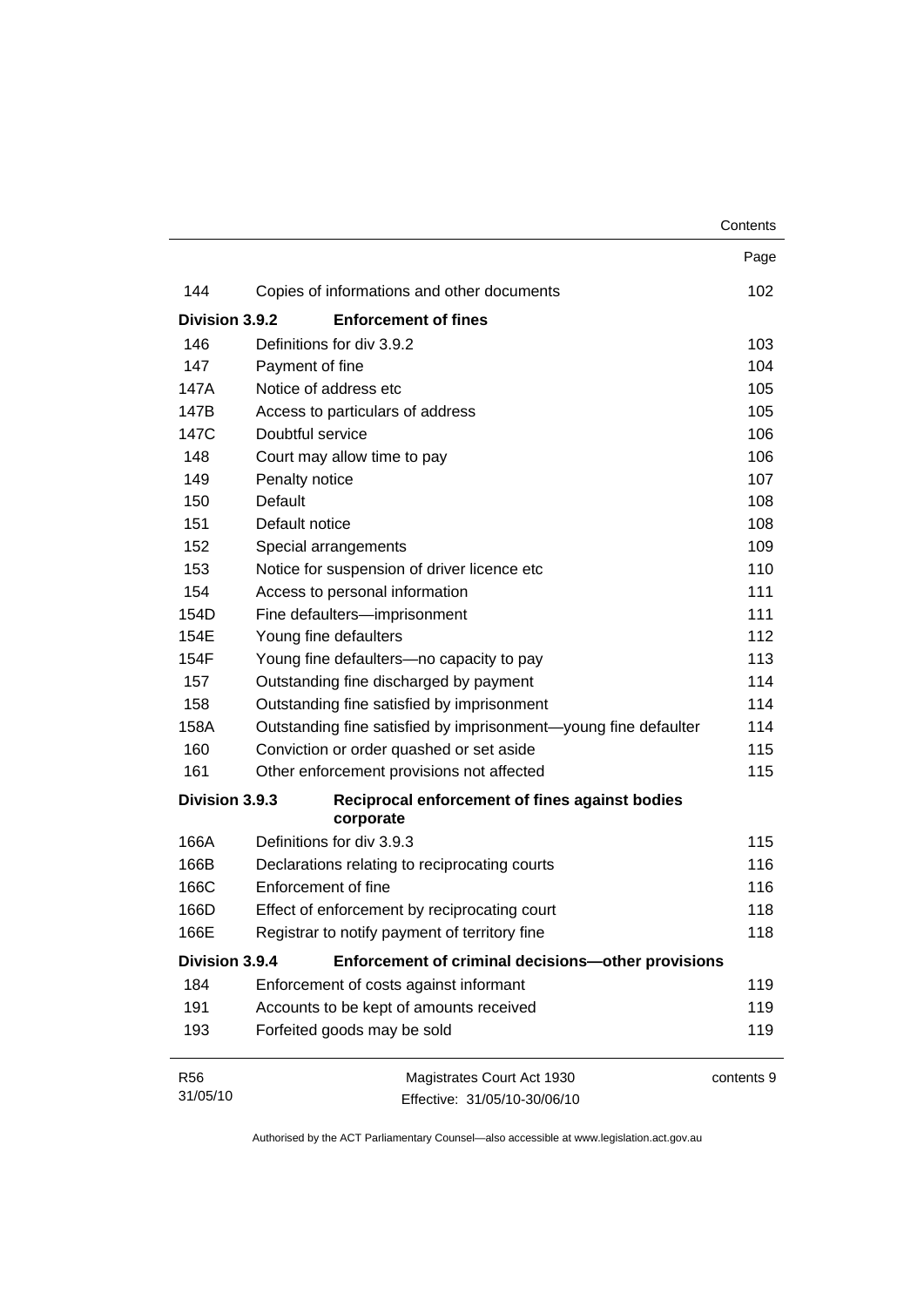|                  |                                                        | Page       |  |
|------------------|--------------------------------------------------------|------------|--|
| 194              | Enforcement order not void for form only               |            |  |
| 195              | Convictions etc to be given to Supreme Court registrar |            |  |
|                  |                                                        |            |  |
| <b>Part 3.10</b> | <b>Criminal appeals</b>                                |            |  |
| Division 3.10.1  | <b>Criminal appeals-jurisdiction of Supreme Court</b>  |            |  |
| 207              | Jurisdiction of Supreme Court                          | 121        |  |
| Division 3.10.2  | <b>Appeals in criminal matters</b>                     |            |  |
| 208              | Appeals to which div 3.10.2 applies                    | 121        |  |
| 209              | Institution of appeal                                  | 123        |  |
| 210              | Substituted service of notice of appeal                | 123        |  |
| 214              | Appeals in cases other than civil cases                | 124        |  |
| 216              | Stay of execution pending appeal in certain cases      | 125        |  |
| 218              | Orders by Supreme Court on appeals                     | 125        |  |
| 219              | No right of appeal under div 3.10.2 if review appeal   | 126        |  |
| Division 3.10.2A | Reference appeals in criminal matters                  |            |  |
| 219A             | What is a reference appeal?                            | 126        |  |
| 219AB            | Reference appeal in relation to proceeding             | 126        |  |
| 219AC            | Who may be heard at reference appeal                   | 127        |  |
| 219AD            | Reference appeal decision does not affect verdict      | 127        |  |
| Division 3.10.3  | Review appeals in criminal matters                     |            |  |
| 219B             | Decisions subject to review appeal                     | 127        |  |
| 219C             | How review appeal is instituted                        | 128        |  |
| 219D             | Grounds for review                                     | 129        |  |
| 219E             | Report by Magistrate                                   | 130        |  |
| 219F             | Powers of Supreme Court                                | 130        |  |
| Division 3.10.4  | <b>Criminal appeals-other provisions</b>               |            |  |
| 222              | Control of Supreme Court over summary convictions      | 132        |  |
| 223              | Amendment of documents                                 | 132        |  |
| 224              | In cases of certiorari order                           | 133        |  |
| 225              | Notice dispensed with                                  | 133        |  |
| 226              | Power of court to admit to bail                        | 134        |  |
| 227              | Respecting the amendment of convictions etc            | 134        |  |
| contents 10      | Magistrates Court Act 1930                             | <b>R56</b> |  |
|                  | Effective: 31/05/10-30/06/10                           | 31/05/10   |  |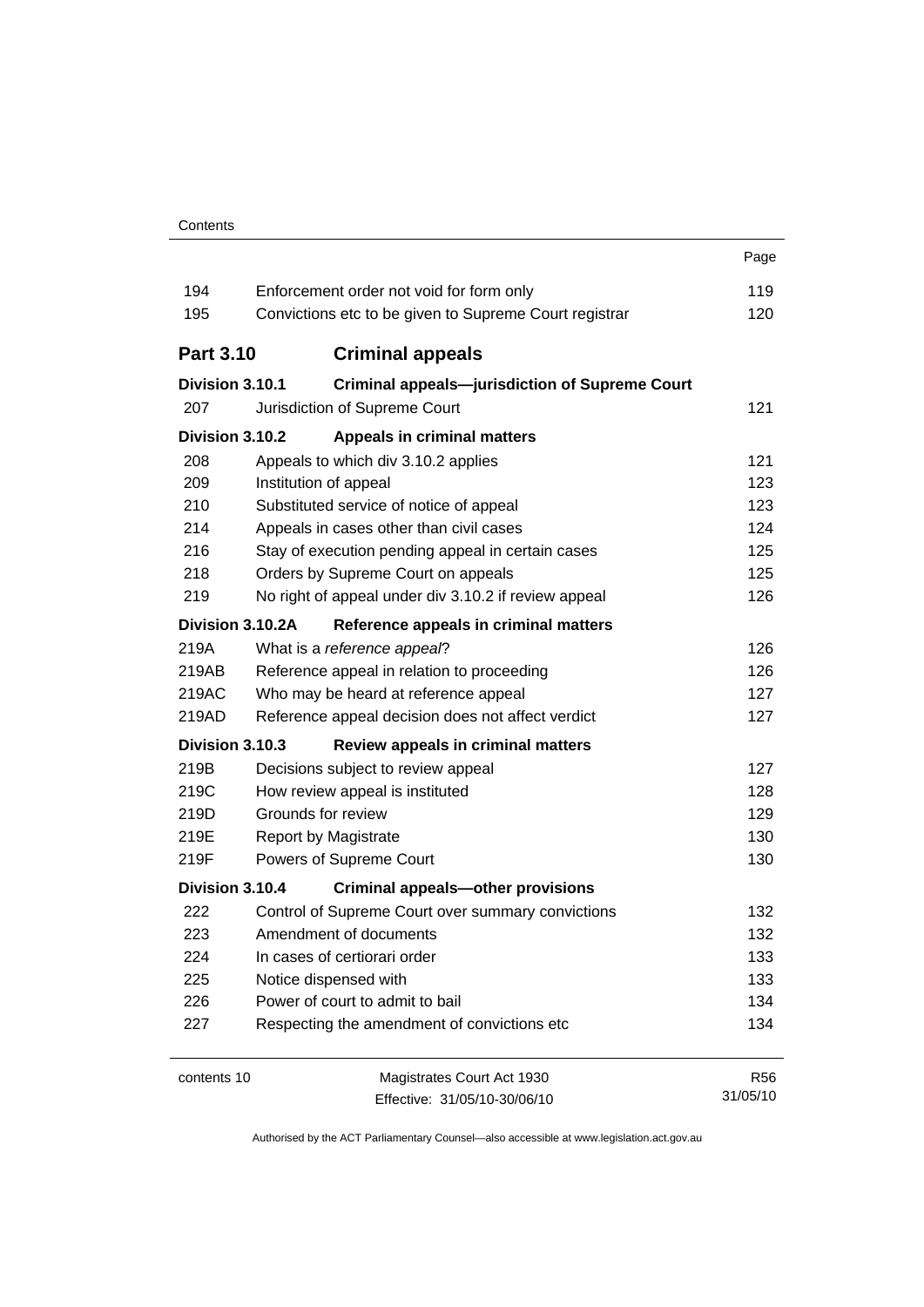|                  |                                                                                             | Contents |
|------------------|---------------------------------------------------------------------------------------------|----------|
|                  |                                                                                             | Page     |
| 228              | No summons or information                                                                   | 134      |
| 229              | Distribution of penalty                                                                     |          |
| <b>Part 3.11</b> | <b>Costs in criminal matters</b>                                                            |          |
| 244              | Costs in criminal matters                                                                   | 136      |
| <b>Part 3.12</b> | <b>Securities in criminal matters</b>                                                       |          |
| 249              | Securities taken under Act                                                                  | 137      |
| 250              | Recovery of amount due under security                                                       | 137      |
| 252              | Sums paid by surety may be recovered from principal                                         | 137      |
| 253              | Payment enforced by security                                                                | 138      |
| 254              | Enforcement of recognisance                                                                 | 138      |
| <b>Chapter 4</b> | <b>Civil proceedings</b>                                                                    |          |
| <b>Part 4.1</b>  | <b>Preliminary</b>                                                                          |          |
| 256              | Application of ch 4                                                                         | 140      |
| <b>Part 4.2</b>  | <b>Civil jurisdiction</b>                                                                   |          |
| 257              | Personal actions at law-amount or value                                                     | 141      |
| 258              | Power of court to grant relief                                                              | 142      |
| 259              | Rules of equity to prevail                                                                  | 142      |
| 260              | Nuisance                                                                                    | 143      |
| 261              | Disputed debts                                                                              | 143      |
| 262              | Cause of action arising, or defendant resident, outside ACT                                 | 143      |
| 263              | Requests under conventions relating to legal proceedings in civil and<br>commercial matters | 144      |
| 264              | Proceedings affecting title to land                                                         | 144      |
| 265              | Disputes under Residential Tenancies Act                                                    | 144      |
| 266              | Complaints under Utilities Act, pt 12                                                       | 144      |
| 266A             | Civil disputes under ACT Civil and Administrative Tribunal Act                              | 145      |
| 266B             | Enforcement of ACT Civil and Administrative Tribunal order-                                 |          |
|                  | representation                                                                              | 146      |
|                  |                                                                                             |          |
|                  |                                                                                             |          |

| R <sub>56</sub> | Magistrates Court Act 1930   | contents 11 |
|-----------------|------------------------------|-------------|
| 31/05/10        | Effective: 31/05/10-30/06/10 |             |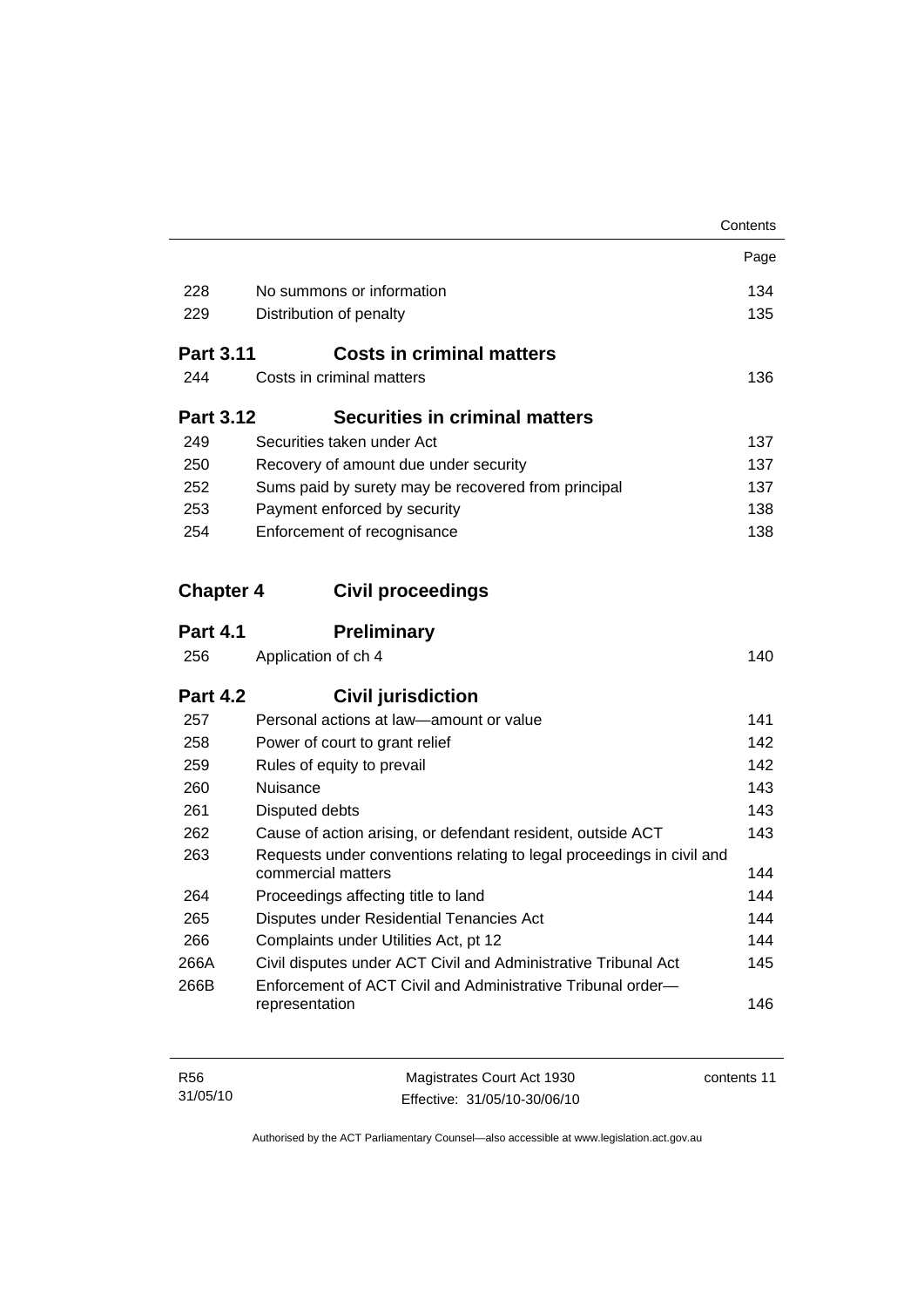|                   |                                                                                                           | Page       |
|-------------------|-----------------------------------------------------------------------------------------------------------|------------|
| <b>Part 4.3</b>   | <b>Case stated for Supreme Court</b>                                                                      |            |
| 267               | Case stated                                                                                               | 147        |
| <b>Part 4.4</b>   | <b>Transfer of proceedings from or to Supreme</b><br>Court                                                |            |
| 268               | Transfer of action from Supreme Court                                                                     | 148        |
| 269               | Procedure on transfer of action from Supreme Court                                                        | 148        |
| 270               | Removal of proceedings into Supreme Court                                                                 | 149        |
| 271               | Stay of proceedings                                                                                       | 149        |
| <b>Part 4.5</b>   | Civil appeals                                                                                             |            |
| 272               | Meaning of appeal-pt 4.5                                                                                  | 150        |
| 273               | Jurisdiction                                                                                              | 150        |
| 274               | Cases in which appeal may be brought                                                                      | 150        |
| 276               | Evidence on appeal                                                                                        | 151        |
| <b>Chapter 4A</b> | <b>The Childrens Court</b>                                                                                |            |
|                   |                                                                                                           |            |
| <b>Part 4A.1</b>  | <b>The Childrens Court</b>                                                                                |            |
| 287               | <b>Childrens Court</b>                                                                                    | 152        |
| 288               | Jurisdiction of Childrens Court                                                                           | 152        |
| 289               | Proceedings where children jointly charged with adults                                                    | 153        |
| 290               |                                                                                                           | 153        |
| 291               | Chief Magistrate to arrange business of Childrens Court<br>Childrens Court Magistrate to hear all matters | 154        |
| <b>Part 4A.2</b>  | <b>Childrens Court Magistrate</b>                                                                         |            |
| 291A              | <b>Childrens Court Magistrate</b>                                                                         | 155        |
| 291B              | <b>Acting Childrens Court Magistrate</b>                                                                  | 155        |
| 291C              | Assignment of other magistrates for Childrens Court matters                                               | 156        |
| 291D              | Completion of part-heard matters                                                                          | 157        |
| <b>Part 4A.3</b>  | <b>Criminal proceedings</b>                                                                               |            |
| 291E              | Procedures for hearing indictable offences                                                                | 158        |
| contents 12       | Magistrates Court Act 1930                                                                                | <b>R56</b> |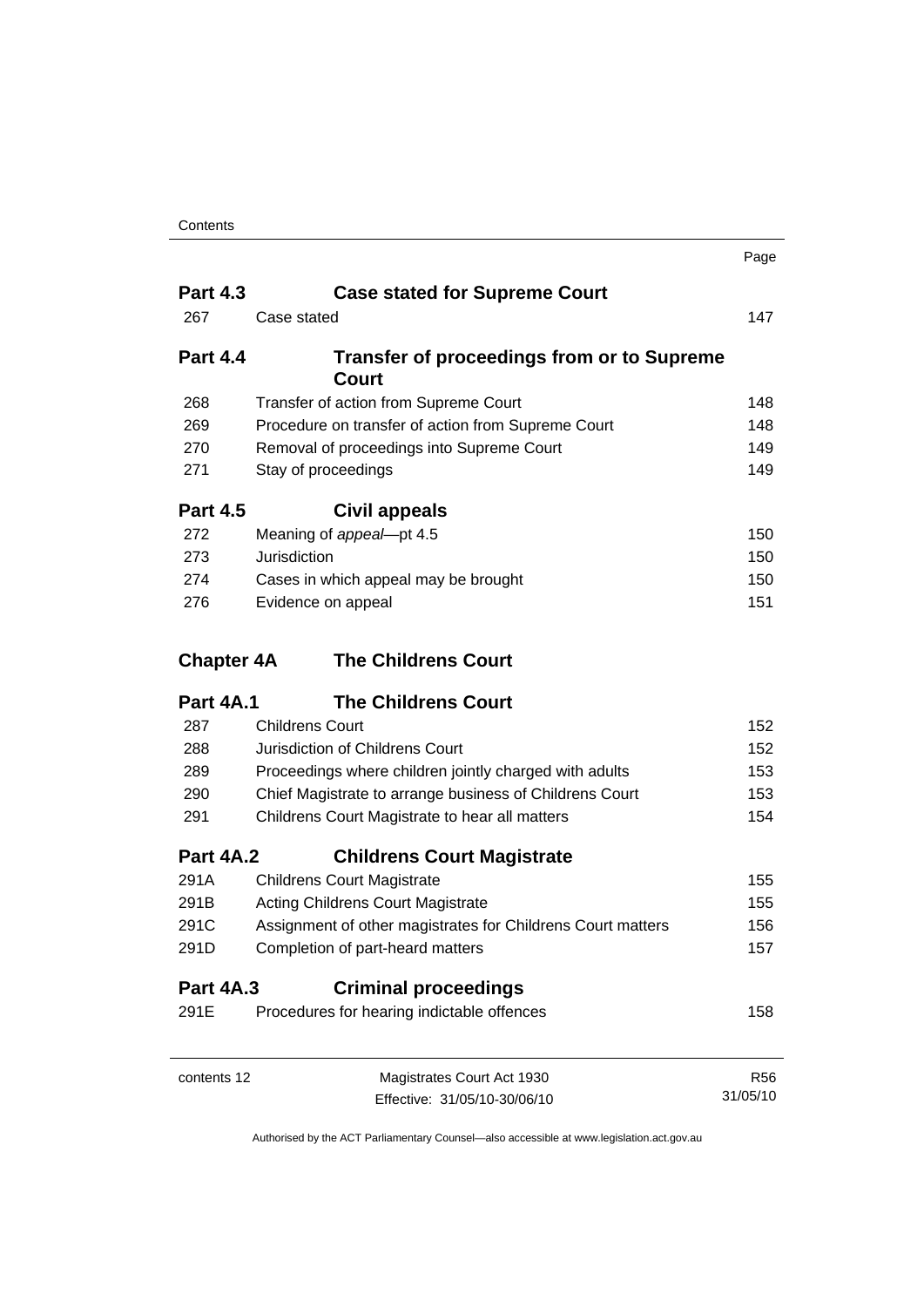|                   |                                                                                            | Contents   |
|-------------------|--------------------------------------------------------------------------------------------|------------|
|                   |                                                                                            | Page       |
| 291F              | Childrens Court may adjourn hearings to allow access to legal advice                       | 158        |
| 291G              | Childrens Court may send cases to Supreme Court for sentencing                             | 159        |
| <b>Chapter 5</b>  | <b>Miscellaneous</b>                                                                       |            |
| <b>Part 5.1</b>   | <b>Offences</b>                                                                            |            |
| 292               | Failure to comply with order in nuisance action                                            | 160        |
| 298               | Prejudice to employee                                                                      | 160        |
| <b>Part 5.2</b>   | <b>Other</b>                                                                               |            |
| 307               | Contempt of court                                                                          | 161        |
| 308               | Magistrates Court's seal                                                                   | 161        |
| 309               | Directions about procedure etc                                                             | 162        |
| 310               | Hearings generally to be in public                                                         | 163        |
| 311               | Appearance by audiovisual or audio links etc                                               | 164        |
| 312               | Failure to give evidence-committal                                                         |            |
| 314               | Registrar to give directions for preparation of transcript                                 |            |
| 315               | Applications for transcripts                                                               |            |
| 316               | Record of proceedings                                                                      |            |
| 317               | Record of proceedings and transcript                                                       |            |
| 318               | Person about to leave ACT may be ordered to be examined or<br>produce documents            |            |
| 319               | Witnesses' rights and liabilities                                                          | 171<br>172 |
| 320               | Depositions to be given to registrar                                                       | 172        |
| 321               | Regulation-making power                                                                    |            |
|                   |                                                                                            |            |
| <b>Chapter 10</b> | <b>Transitional-Children and Young People Act</b><br>2008                                  |            |
| 400               | <b>Childrens Court Magistrate</b>                                                          | 173        |
| 401               | Existing proceedings in Childrens Court                                                    | 173        |
| 402               | Completion of part-heard matters if magistrate no longer Childrens<br>Court magistrate etc | 174        |

| R56      | Magistrates Court Act 1930   | contents 13 |
|----------|------------------------------|-------------|
| 31/05/10 | Effective: 31/05/10-30/06/10 |             |

403 Transitional regulations [174](#page-189-0)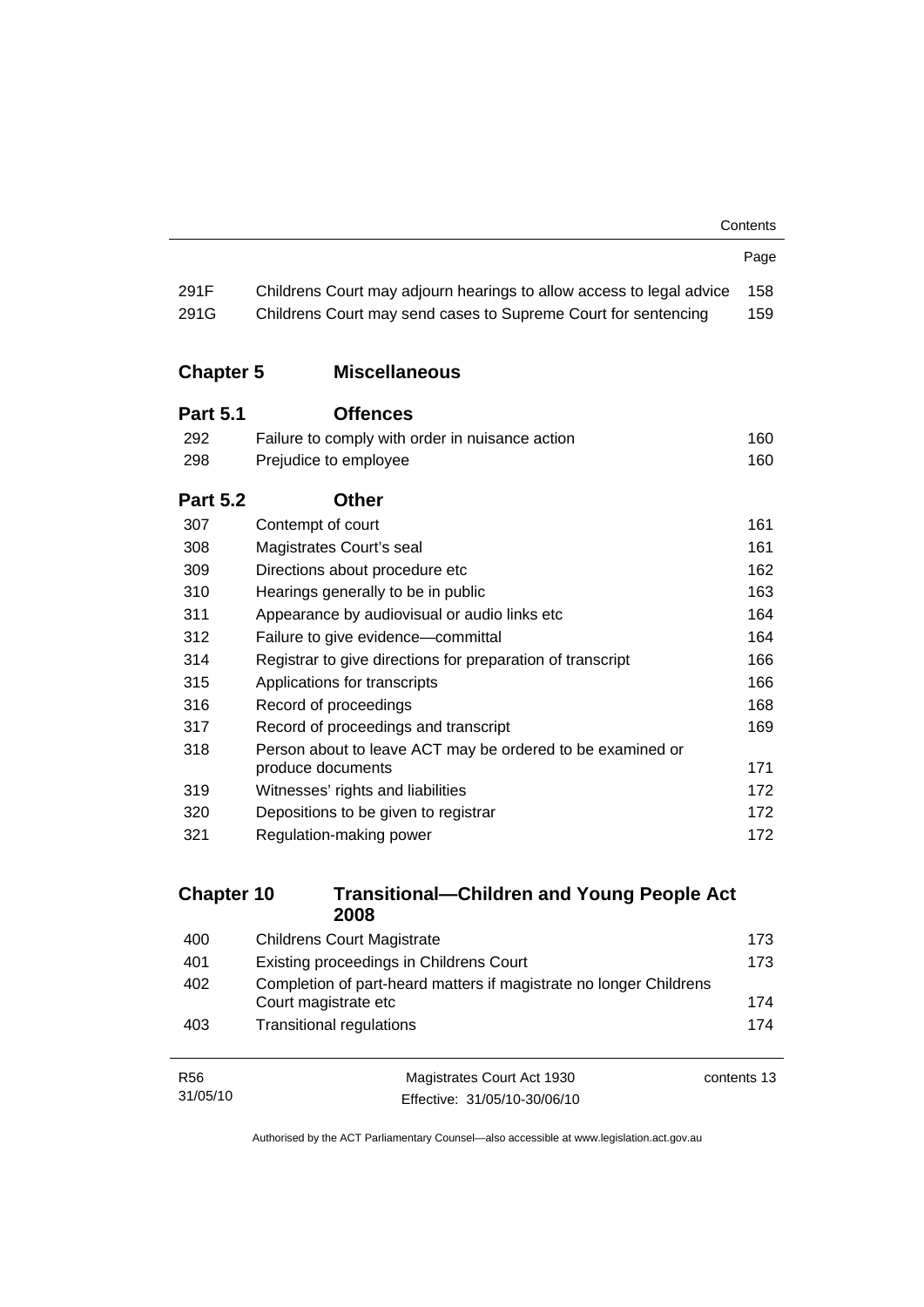**Contents** 

|                   |                     |                                     | Page |
|-------------------|---------------------|-------------------------------------|------|
| 404               | Expiry-ch 10        |                                     | 175  |
| <b>Schedule 1</b> |                     | Oath and affirmation of office      | 176  |
| <b>Schedule 2</b> |                     | <b>ACT and corresponding courts</b> | 177  |
| <b>Dictionary</b> |                     |                                     | 178  |
| <b>Endnotes</b>   |                     |                                     |      |
| 1                 | About the endnotes  |                                     | 183  |
| 2                 | Abbreviation key    |                                     | 183  |
| 3                 | Legislation history |                                     | 184  |
| 4                 | Amendment history   |                                     |      |
| 5                 |                     | Earlier republications              | 267  |
|                   |                     |                                     |      |

contents 14 Magistrates Court Act 1930 Effective: 31/05/10-30/06/10

R56 31/05/10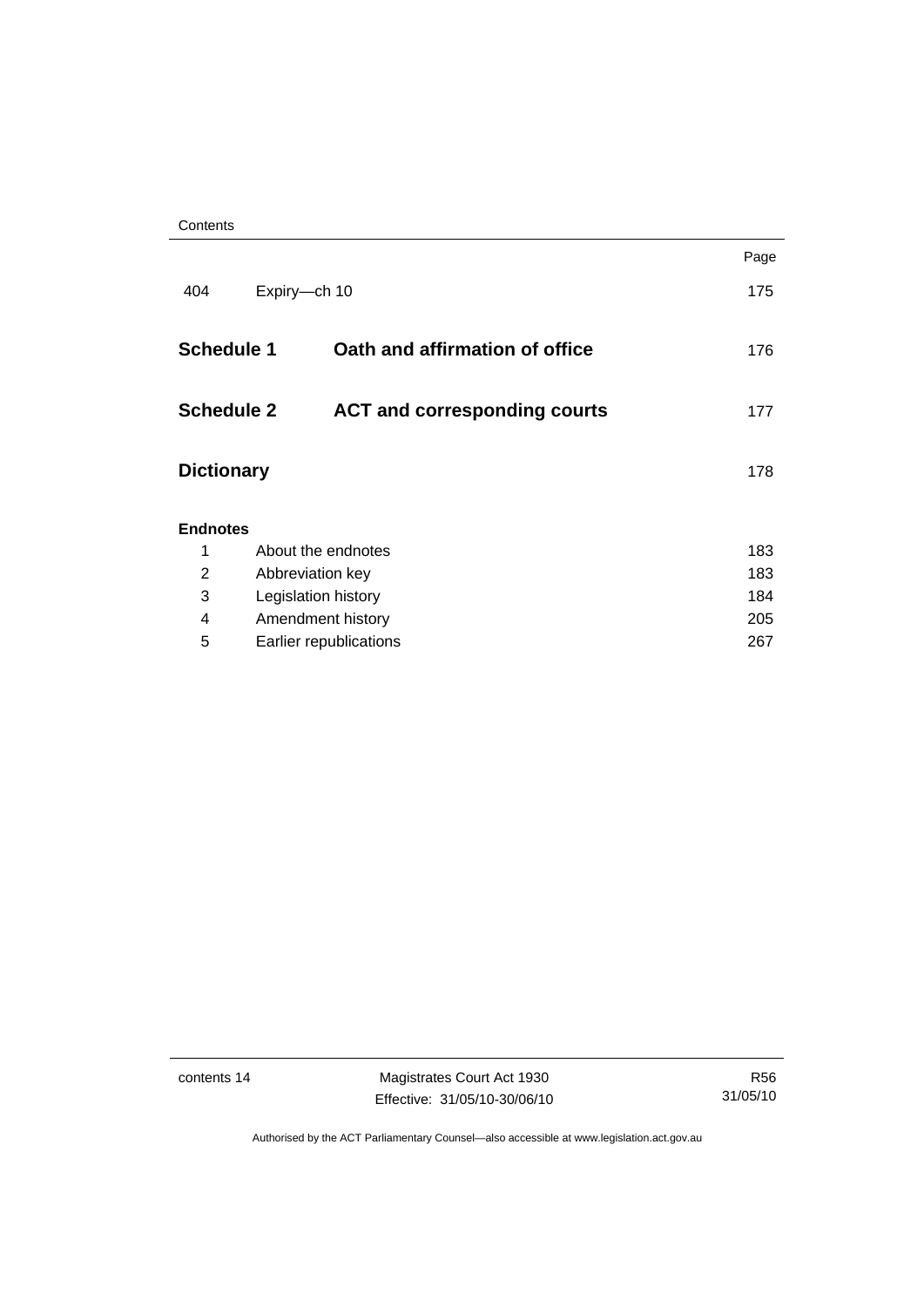<span id="page-16-0"></span>

# **Magistrates Court Act 1930**

An Act to establish a Magistrates Court, to provide for the appointment of magistrates, and for other purposes

R56 31/05/10

Ī

Magistrates Court Act 1930 Effective: 31/05/10-30/06/10 page 1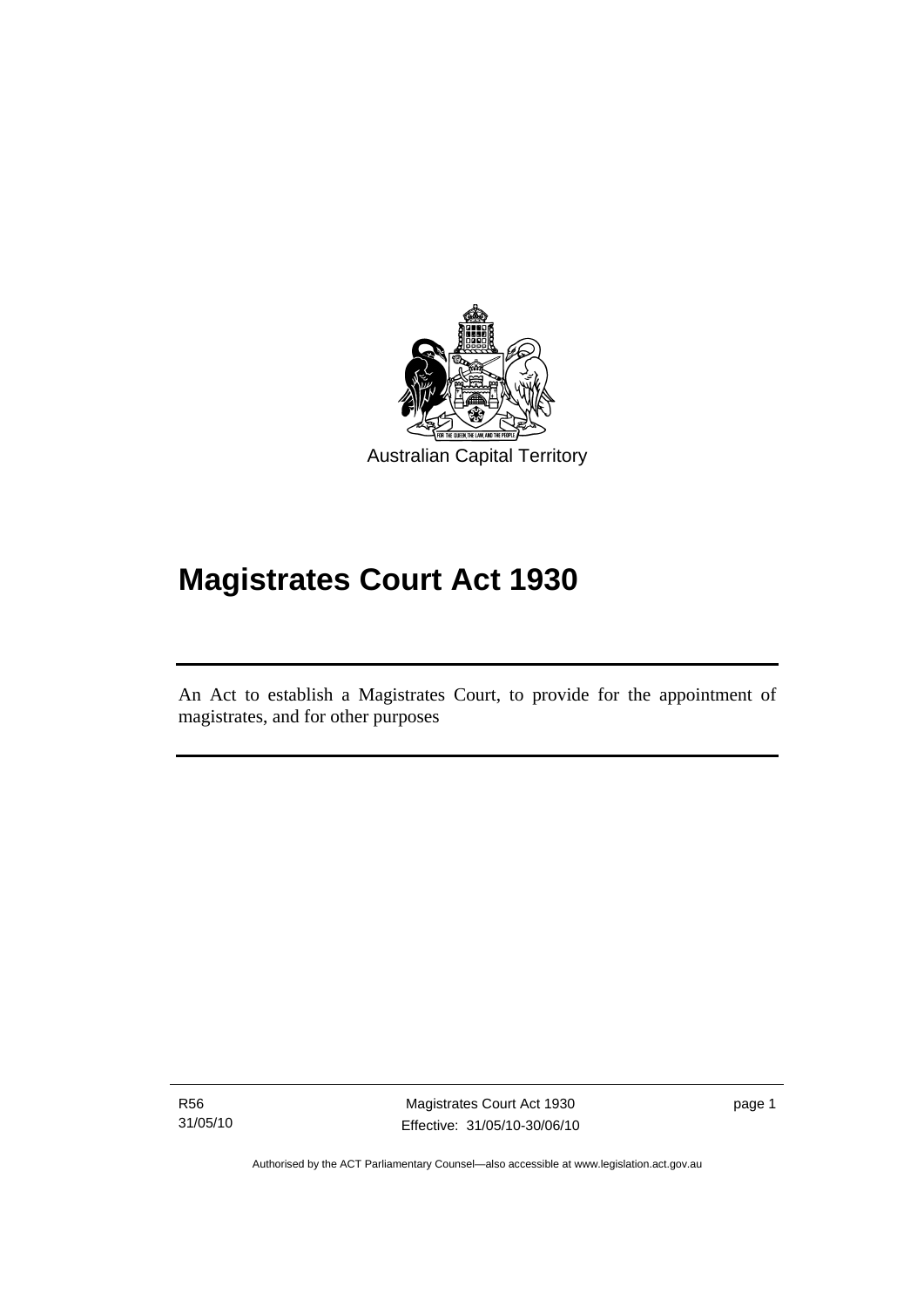<span id="page-17-0"></span>Section 1

### **Chapter 1** Preliminary

#### **1 Name of Act**

This Act is the *Magistrates Court Act 1930*.

#### **2 Dictionary**

The dictionary at the end of this Act is part of this Act.

*Note 1* The dictionary at the end of this Act defines certain terms used in this Act, and includes references (*signpost definitions*) to other terms defined elsewhere.

> For example, the signpost definition '*vehicle*, for part 3.8 (Infringement notices for certain offences)—see the *Road Transport (Vehicle Registration) Act 1999*, dictionary.' means that the term 'vehicle' is defined in that dictionary and the definition applies to part 3.8.

*Note 2* A definition in the dictionary (including a signpost definition) applies to the entire Act unless the definition, or another provision of the Act, provides otherwise or the contrary intention otherwise appears (see Legislation Act, s 155 and s 156 (1)).

#### **3 Notes**

A note included in this Act is explanatory and is not part of this Act.

*Note* See the Legislation Act, s 127 (1), (4) and (5) for the legal status of notes.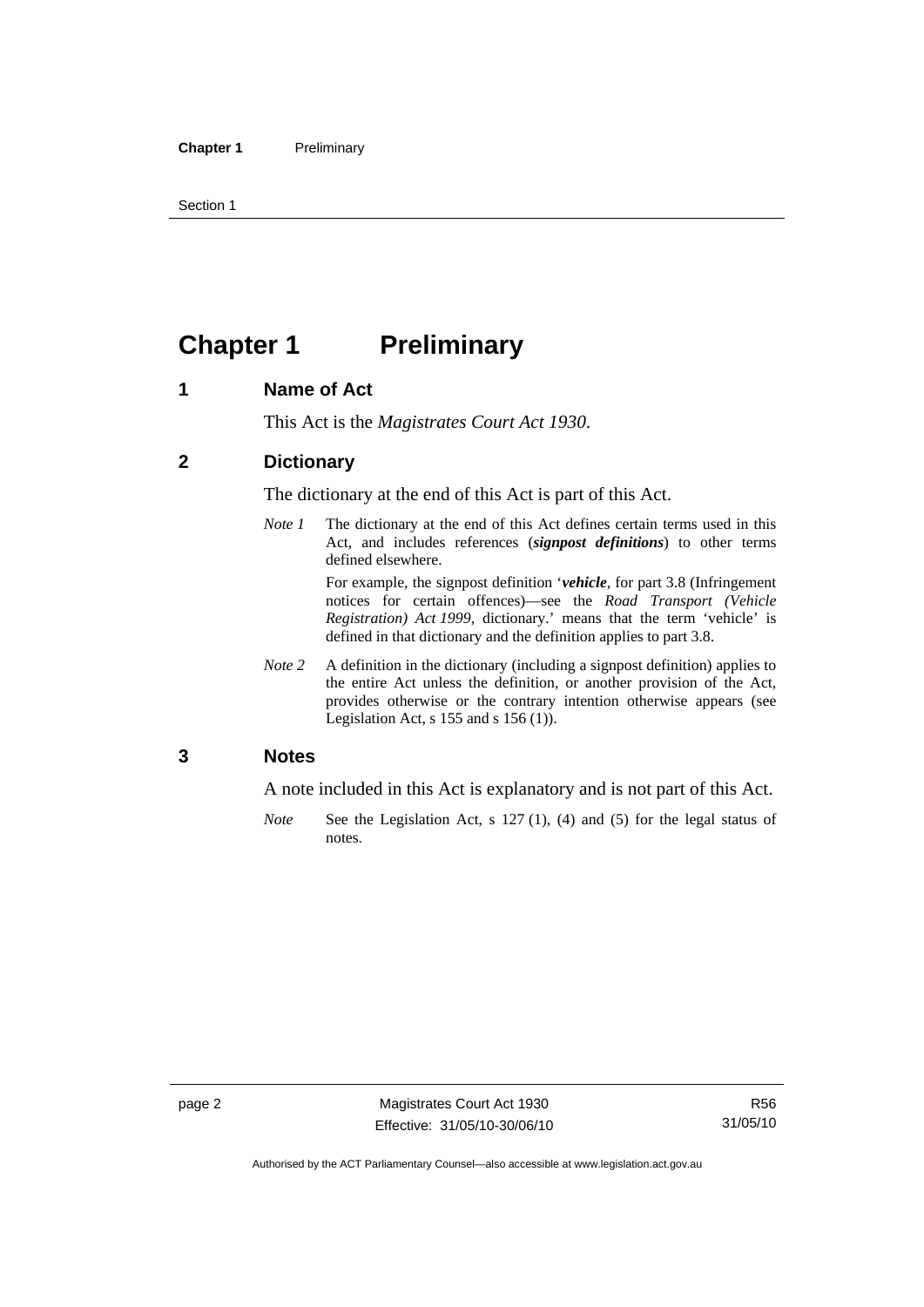## <span id="page-18-0"></span>**Chapter 2 Magistrates Court and magistrates**

### **Part 2.1 The court**

#### **4 Constitution of court**

- (1) The Magistrates Court is continued in existence.
- (2) The jurisdiction of the court may be exercised by a magistrate (other than a special magistrate) or by 1 or more special magistrates.
- (3) If 2 or more special magistrates are divided in opinion on a case, the case must be—
	- (a) if there is a majority—decided according to the decision of the majority; or
	- (b) if the court is equally divided in opinion—adjourned for hearing and decision by a magistrate (other than a special magistrate).
- (4) The rules may provide for the jurisdiction of the court otherwise exercisable by a magistrate to be exercised by the registrar, in the cases and subject to the conditions prescribed under the rules.
- (5) For the purposes of the exercise of jurisdiction given to the registrar under the rules, this Act has effect, subject to this section, as if the court consisted of the magistrates and the registrar.
- (6) In this section:

*registrar* includes deputy registrar.

page 3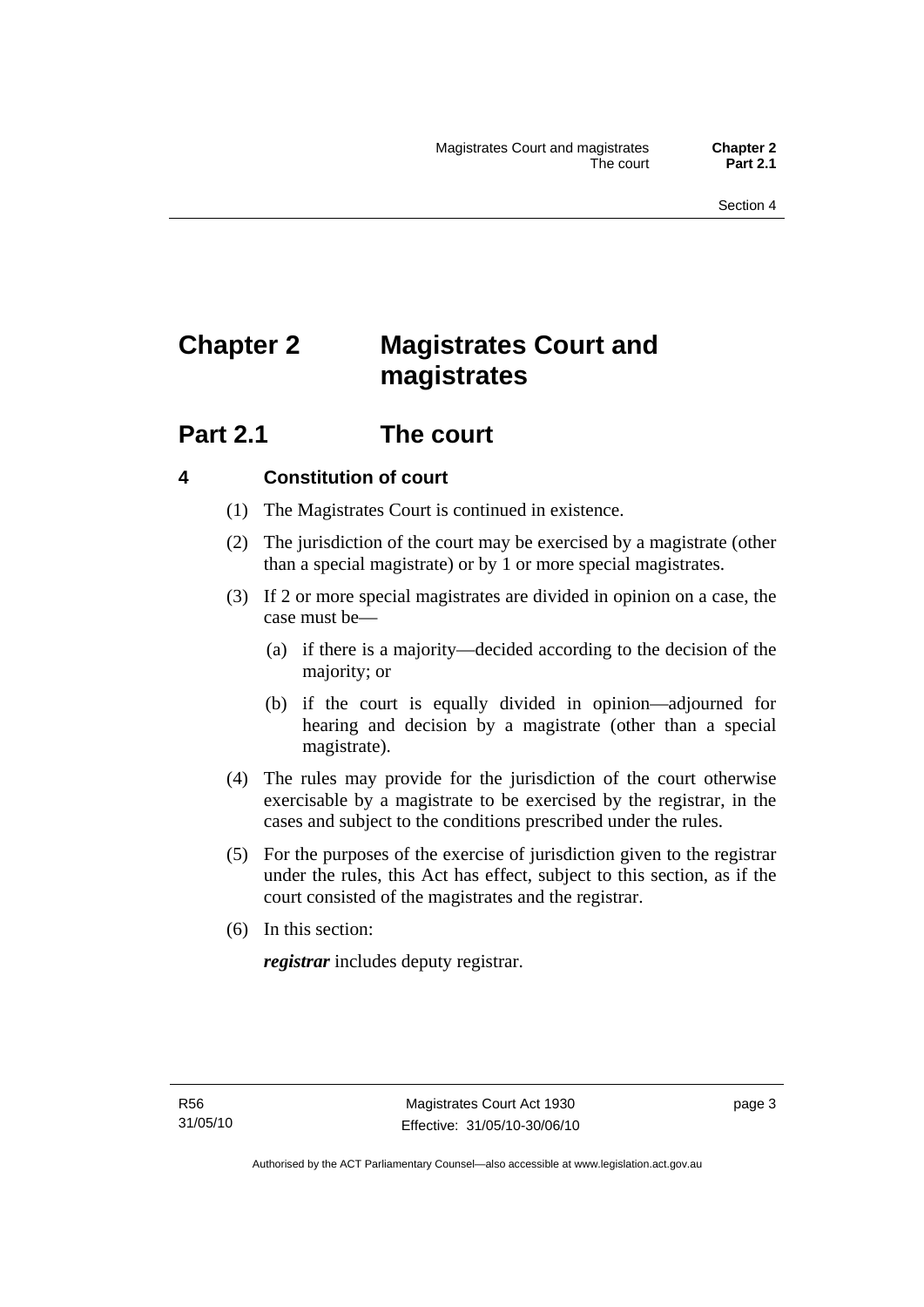<span id="page-19-0"></span>Section 5

#### **5 Arrangement of court business**

- (1) The Chief Magistrate is responsible for ensuring the orderly and prompt discharge of the Magistrates Court's business.
- (2) The Chief Magistrate may, subject to consultation with the magistrates that is appropriate and practicable, make arrangements about a magistrate who is to constitute the court in particular matters or classes of matters.
- (3) In this section:

*magistrate* includes special magistrate.

page 4 Magistrates Court Act 1930 Effective: 31/05/10-30/06/10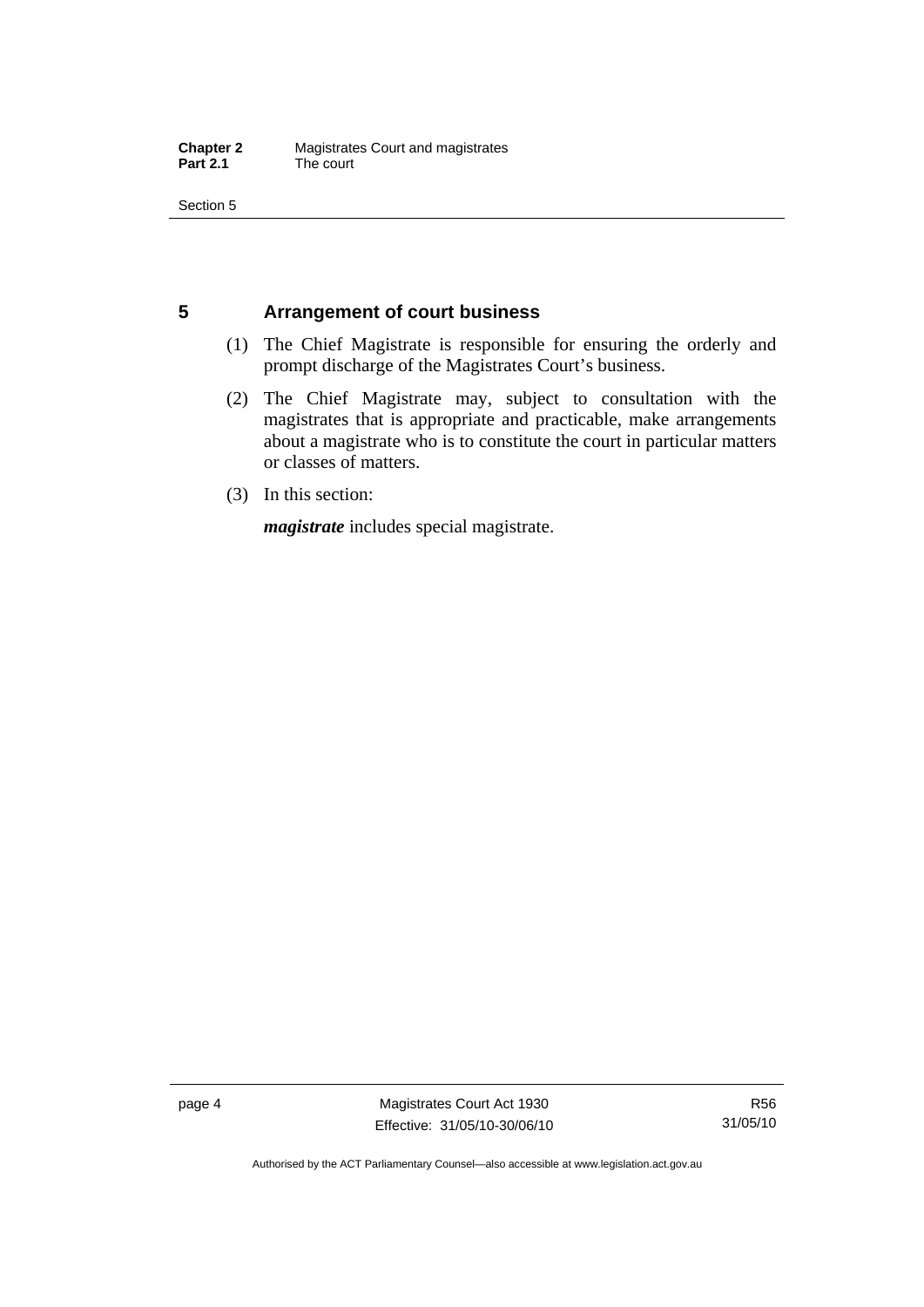### <span id="page-20-0"></span>**Part 2.2 Appointment and jurisdiction of magistrates**

### **Division 2.2.1 Magistrates other than special magistrates**

#### **6 Meaning of** *magistrate* **in div 2.2.1**

In this division:

*magistrate* means—

- (a) the Chief Magistrate; or
- (b) a person who is appointed under section 7 as a magistrate.

#### **7 Appointment of Chief Magistrate and other magistrates**

- (1) There is to be a Chief Magistrate and other magistrates.
- (2) The Chief Magistrate and other magistrates are appointed by the Executive.

 (3) If a magistrate is appointed as the Chief Magistrate, the person stops holding the position of magistrate.

#### **7AA Requirements of appointment—magistrates**

- (1) The Executive must, in relation to the appointment of magistrates, determine—
	- (a) the criteria that apply to the selection of a person for appointment; and
	- (b) the process for selecting the person.

*Note* For the making of appointments (including acting appointments), see the Legislation Act, pt 19.3.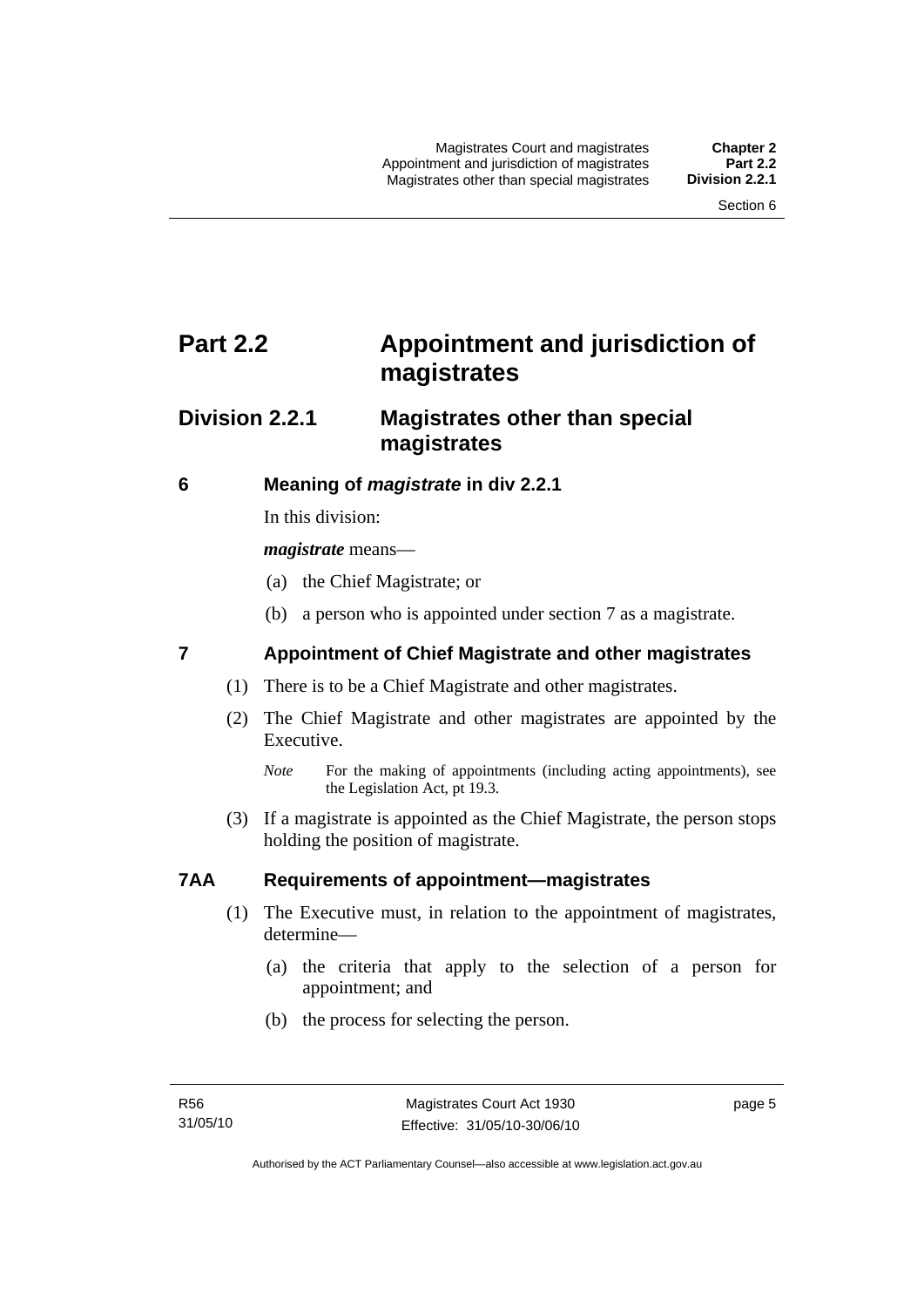#### <span id="page-21-0"></span>(2) A determination is a notifiable instrument.

*Note* A notifiable instrument must be notified under the Legislation Act.

#### **7A Eligibility for appointment as magistrate**

A person is not eligible for appointment as a magistrate unless the person is a lawyer and has been a lawyer for at least 5 years.

#### **7B Seniority of magistrates**

Magistrates other than the Chief Magistrate have seniority according to—

- (a) the dates their appointments took effect; or
- (b) if the appointments of 2 or more of them took effect on the same date—the precedence given to them by the instruments of their appointment.

#### **7C Conditions of appointment of magistrates**

A magistrate holds the position on the conditions (if any) about matters not provided for under this Act or another territory law that are decided by the Executive.

#### **7D Term of appointment of magistrates**

- (1) A magistrate is appointed for the term ending when the magistrate turns 65 years old.
	- *Note 1* The *Judicial Commissions Act 1994*, s 4 provides that a magistrate may only be removed from office in accordance with that Act.
	- *Note* 2 A magistrate's appointment also ends if the magistrate resigns (see Legislation Act, s 210).
- (2) A person who is at least 65 years old must not be appointed as a magistrate.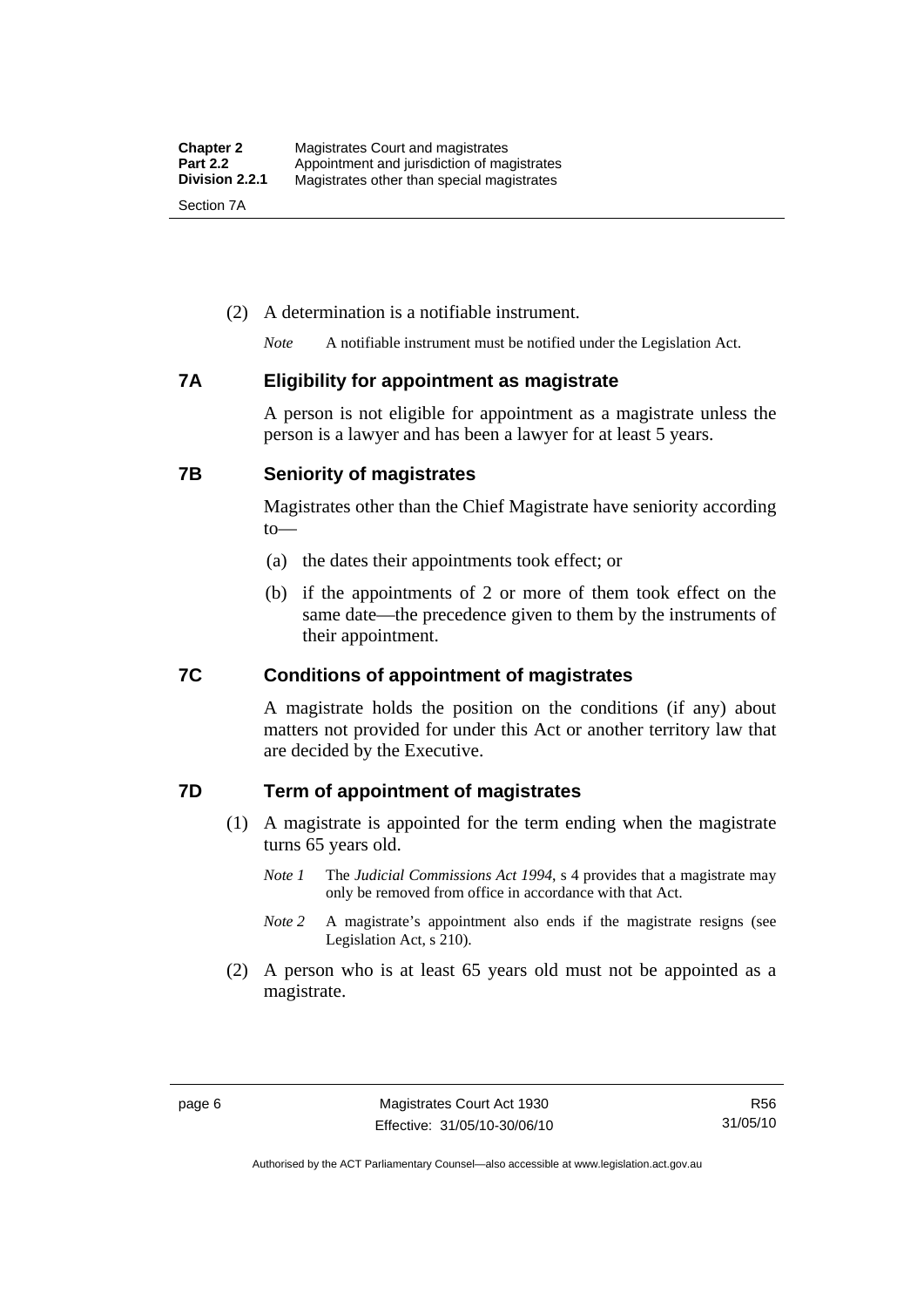#### <span id="page-22-0"></span>**7E Acting Chief Magistrate**

- (1) The Executive may appoint a magistrate to act as Chief Magistrate.
	- *Note* See the Legislation Act, s 209, div 19.3.2 and div 19.3.2A about acting appointments.
- (2) If no appointment is made under subsection (1), the senior magistrate who is in the ACT and is able and willing to act must act as Chief Magistrate.

#### **7F Retirement**

- (1) This section applies if a magistrate is—
	- (a) an eligible employee for the *Superannuation Act 1976* (Cwlth); or
	- (b) a member of the superannuation scheme for the *Superannuation Act 1990* (Cwlth); or
	- (c) a member of any other superannuation scheme determined by the Attorney-General.
- (2) The Executive may retire the magistrate on the ground of invalidity with the magistrate's consent.
- (3) A determination under subsection (1) (c) is a notifiable instrument.

*Note* A notifiable instrument must be notified under the Legislation Act.

#### **7G Magistrates not to do other work**

- (1) A magistrate must not practise as a lawyer.
- (2) A magistrate must not, without the Attorney-General's written consent—
	- (a) engage in remunerative employment otherwise than in connection with duties as a magistrate; or
	- (b) accept appointment to another position under a law of the Territory, the Commonwealth, a State or another Territory.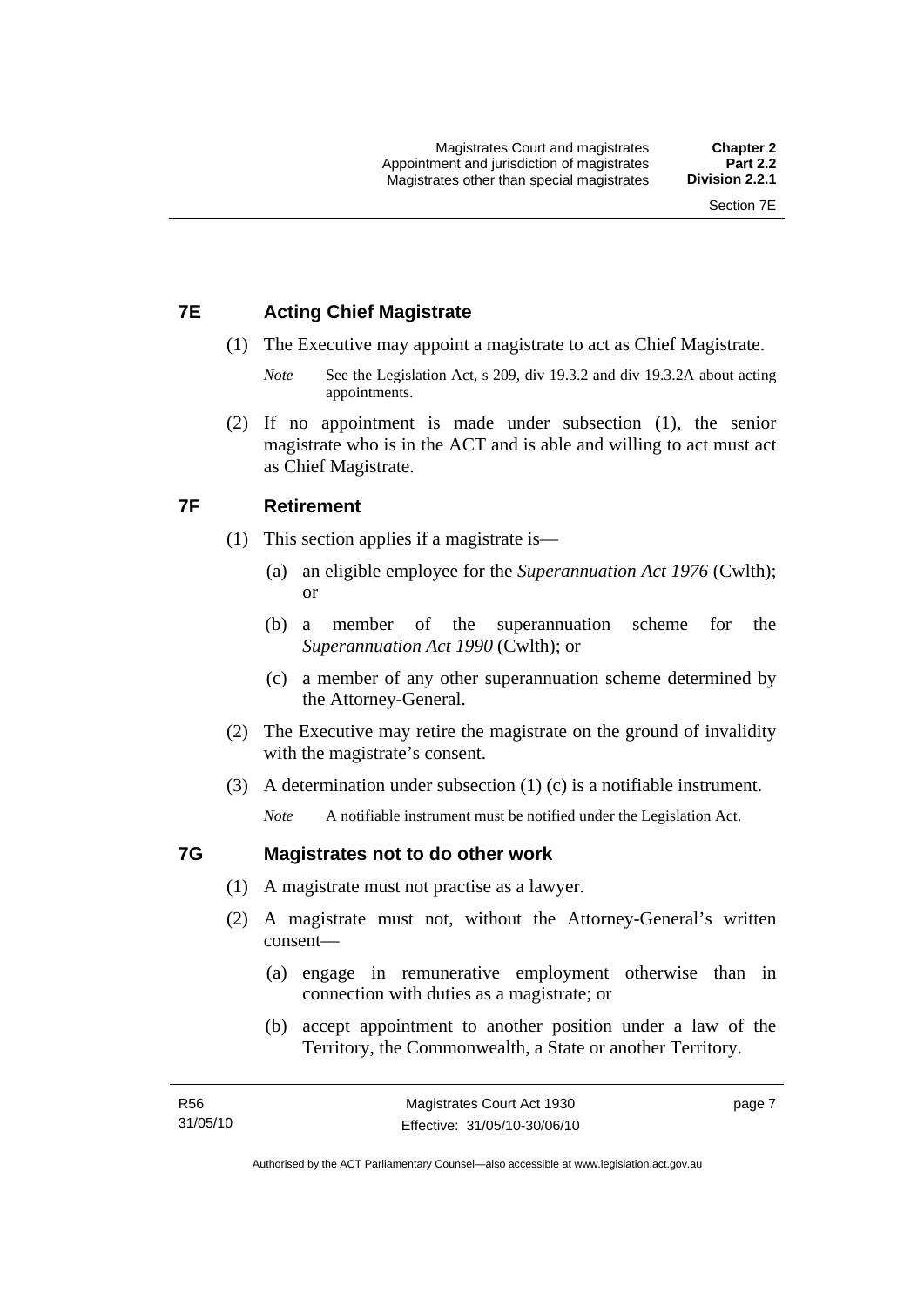<span id="page-23-0"></span> (3) The Attorney-General must consult with the Chief Magistrate before giving consent.

#### **7H Rights of public servants**

- (1) A magistrate who was a public servant or APS employee immediately before his or her appointment keeps his or her existing and accruing rights.
- (2) In this section:

*APS employee*—see the *Public Service Act 1999* (Cwlth), section 7.

### **Division 2.2.2 Special magistrates**

#### **8 Appointment of special magistrates**

The Executive may appoint special magistrates.

*Note* For the making of appointments (including acting appointments), see the Legislation Act, pt 19.3.

#### **8AA Requirements of appointment—special magistrates**

- (1) The Executive must, in relation to the appointment of special magistrates, determine—
	- (a) the criteria that apply to the selection of a person for appointment; and
	- (b) the process for selecting the person.
- (2) A determination is a notifiable instrument.

*Note* A notifiable instrument must be notified under the Legislation Act.

#### **8A Term of appointment of special magistrates**

- (1) A special magistrate is appointed—
	- (a) for the term mentioned in the instrument of appointment; or

Authorised by the ACT Parliamentary Counsel—also accessible at www.legislation.act.gov.au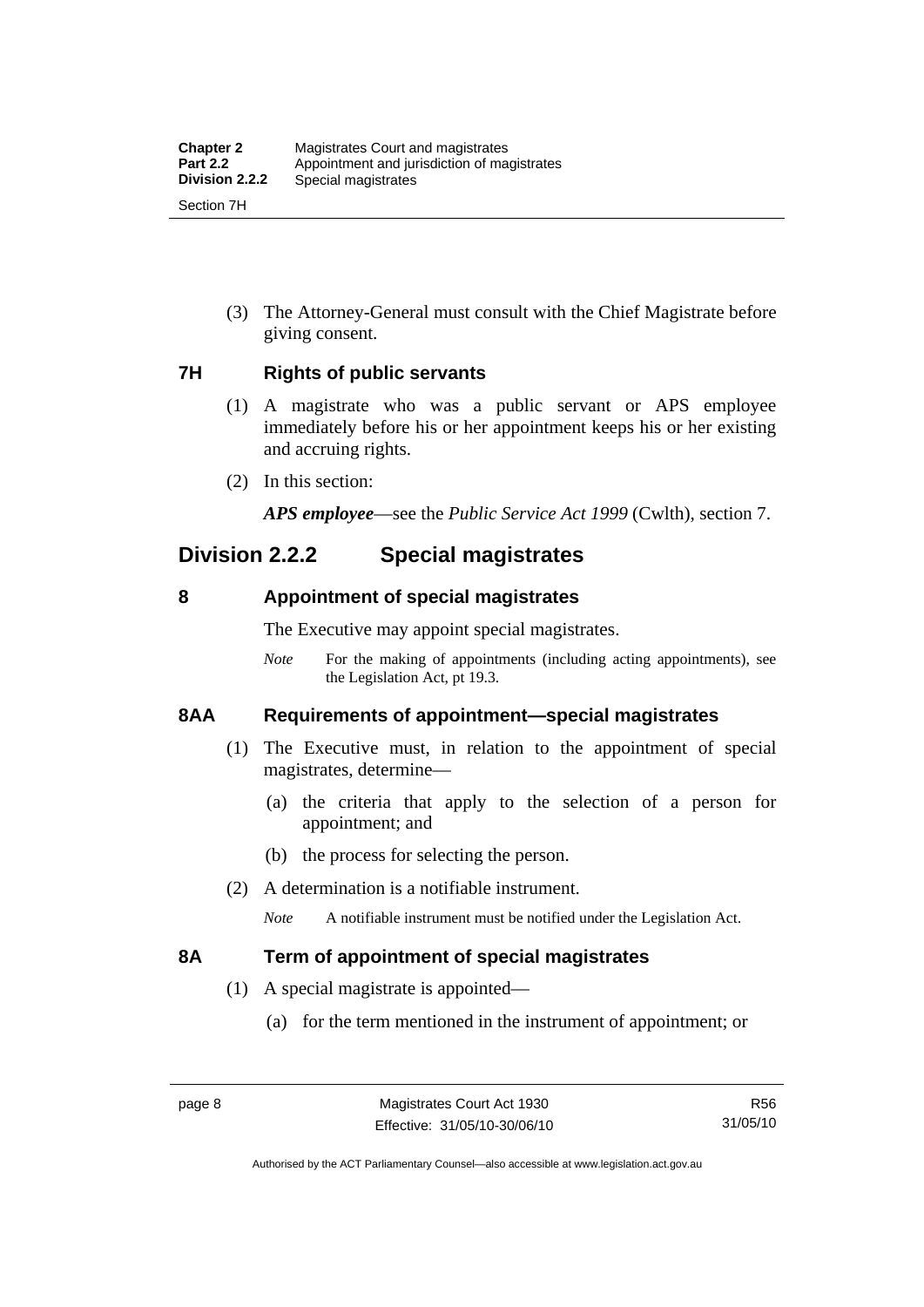- <span id="page-24-0"></span> (b) if a term is not mentioned—for the term ending when the special magistrate turns 70 years old.
- *Note 1* The *Judicial Commissions Act 1994*, s 4 provides that a magistrate may only be removed from office in accordance with that Act.
- *Note 2* A special magistrate's appointment also ends if the special magistrate resigns (see Legislation Act, s 210).
- (2) A person who is at least 70 years old must not be appointed as a special magistrate.
- (3) A person must not be appointed as a special magistrate for a term that extends beyond the person's 70th birthday.

#### **8B Conditions of appointment of special magistrates**

A special magistrate holds the position on the conditions (if any) about matters not provided for under this Act or another territory law that are decided by the Executive.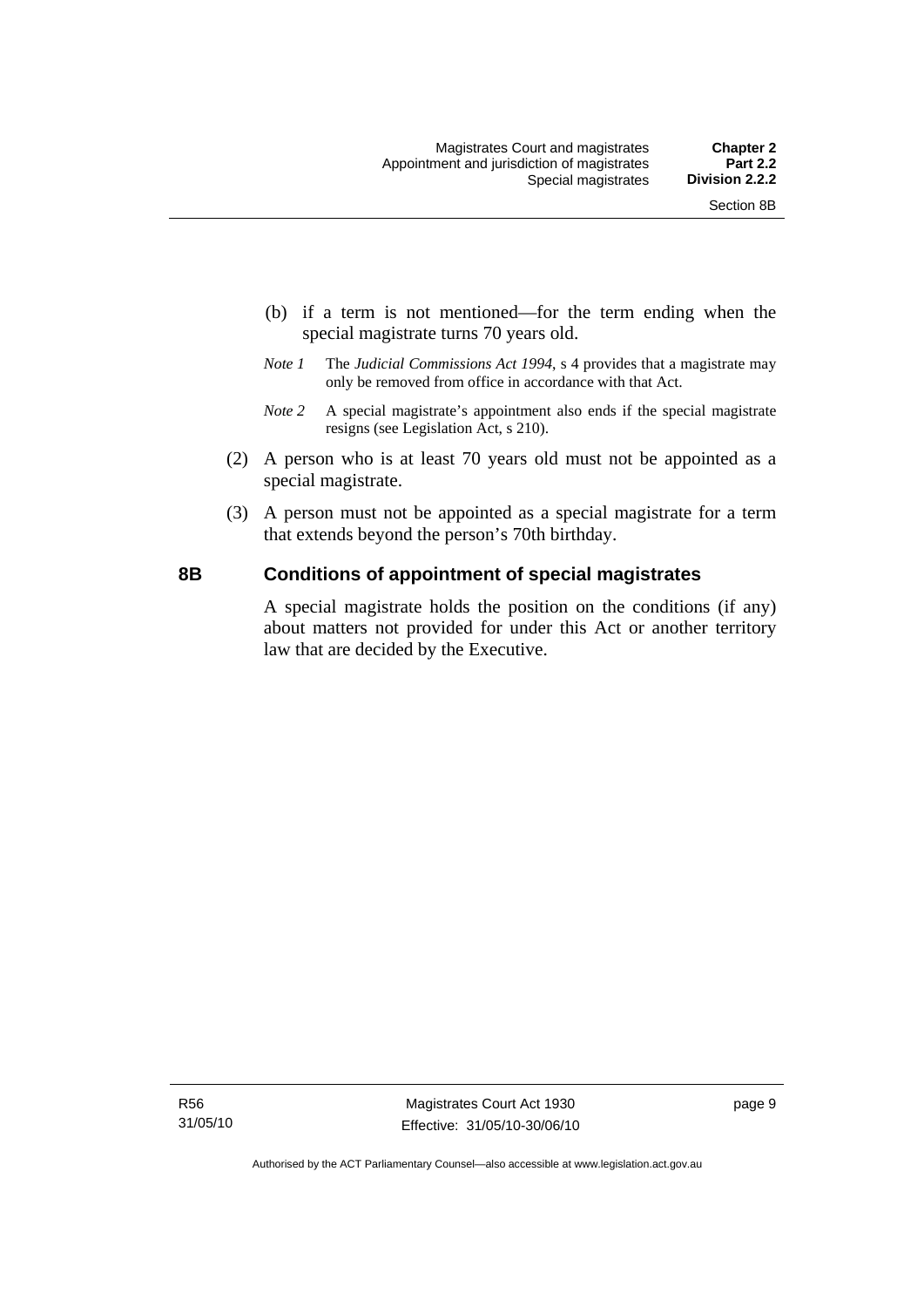### <span id="page-25-0"></span>**Division 2.2.3 Registrar and other court officers**

#### **9 Appointment of registrar etc**

- (1) The Minister may appoint a registrar of the Magistrates Court.
	- *Note 1* For the making of appointments (including acting appointments), see the Legislation Act, pt 19.3.
	- *Note 2* In particular, an appointment may be made by naming a person or nominating the occupant of a position (see Legislation Act, s 207).
- (2) The registrar may appoint the deputy registrars of the court, bailiffs and other officers that are required.
- (3) In subsection (2):

*registrar* does not include a deputy registrar.

#### **9A Staff assisting registrar**

The staff assisting the registrar are to be employed under the *Public Sector Management Act 1994*.

#### **9B Functions of registrar and deputy registrars**

- (1) The registrar has power to administer oaths and may exercise the other functions given to the registrar under this Act, another territory law or an order of the court.
- (2) Subject to this Act and to any directions of the registrar, a deputy registrar may exercise the functions of the registrar under this Act or another territory law.
	- *Note* A reference to an Act includes a reference to the statutory instruments made or in force under the Act, including regulations and rules (see Legislation Act, s 104).
- (3) The exercise of a function by a deputy registrar does not affect the power of the registrar to exercise the function.

R56 31/05/10

Authorised by the ACT Parliamentary Counsel—also accessible at www.legislation.act.gov.au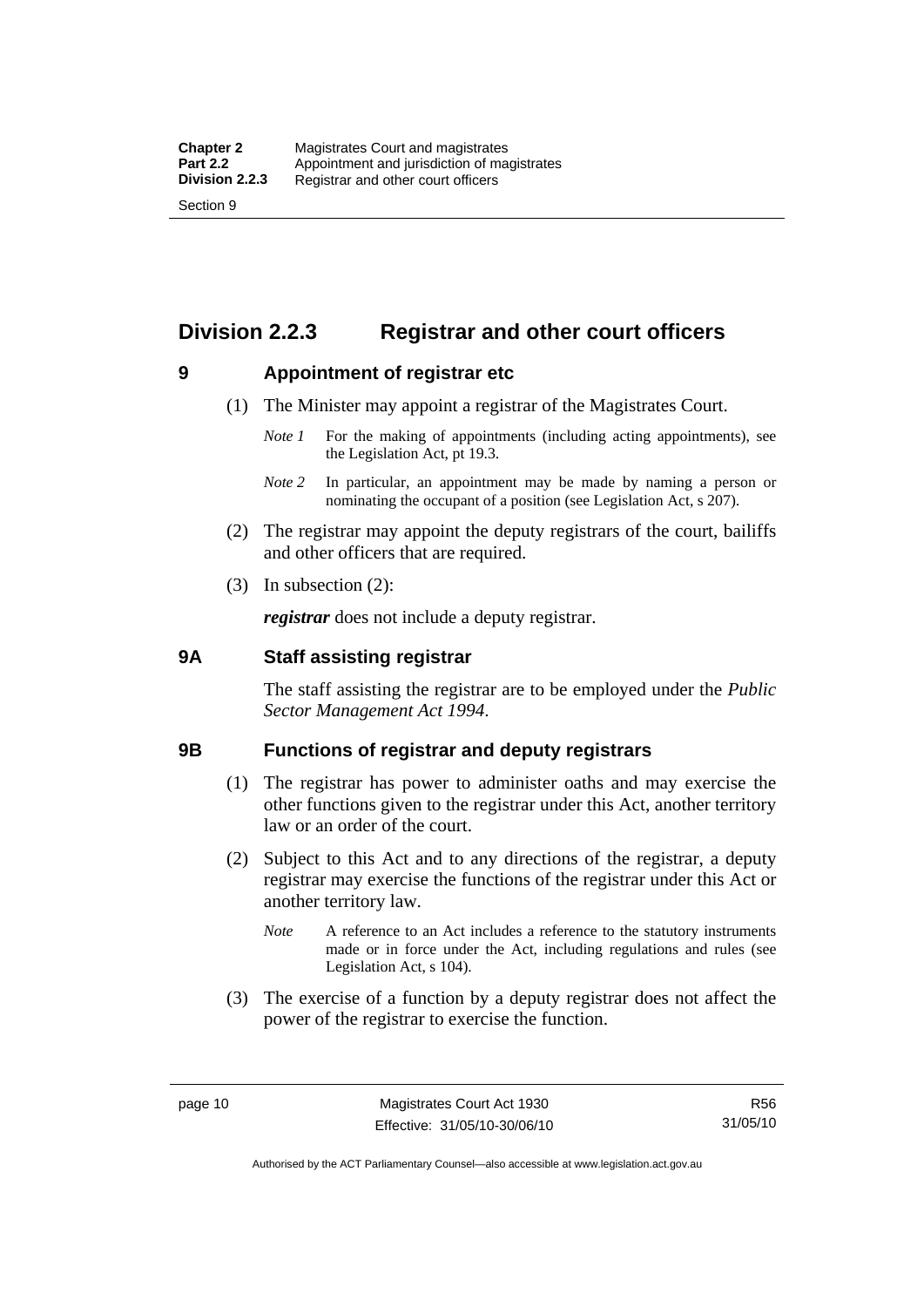### <span id="page-26-0"></span>**Division 2.2.3A Judicial officers exchange**

#### **9C Definitions—div 2.2.3A**

In this division:

*ACT court* means a court of this jurisdiction mentioned in an item in schedule 2, column 2.

*corresponding court*, in relation to an ACT court mentioned in an item in schedule 2, column 2, means a court of another jurisdiction mentioned in the item, column 3.

*court* includes tribunal.

*judicial exchange arrangement* means an arrangement under section 9D.

*judicial officer* means a magistrate or other person who, whether alone or together with others, constitutes a court, but does not include a lay member of a court.

*participating jurisdiction* means the Commonwealth, a State or another country if under the law of that jurisdiction a judicial exchange arrangement may be entered into with the Attorney-General of this jurisdiction.

*Note State* includes the Northern Territory (see Legislation Act, dict, pt 1).

*this jurisdiction* means the ACT.

#### **9D Establishment of judicial exchange arrangements**

- (1) The Attorney-General of this jurisdiction may enter into an arrangement with the Attorney-General of a participating jurisdiction for the temporary transfer of judicial officers between ACT courts and corresponding courts.
- (2) An arrangement under this section cannot provide for the transfer of judicial officers to a federal court of the Commonwealth.

page 11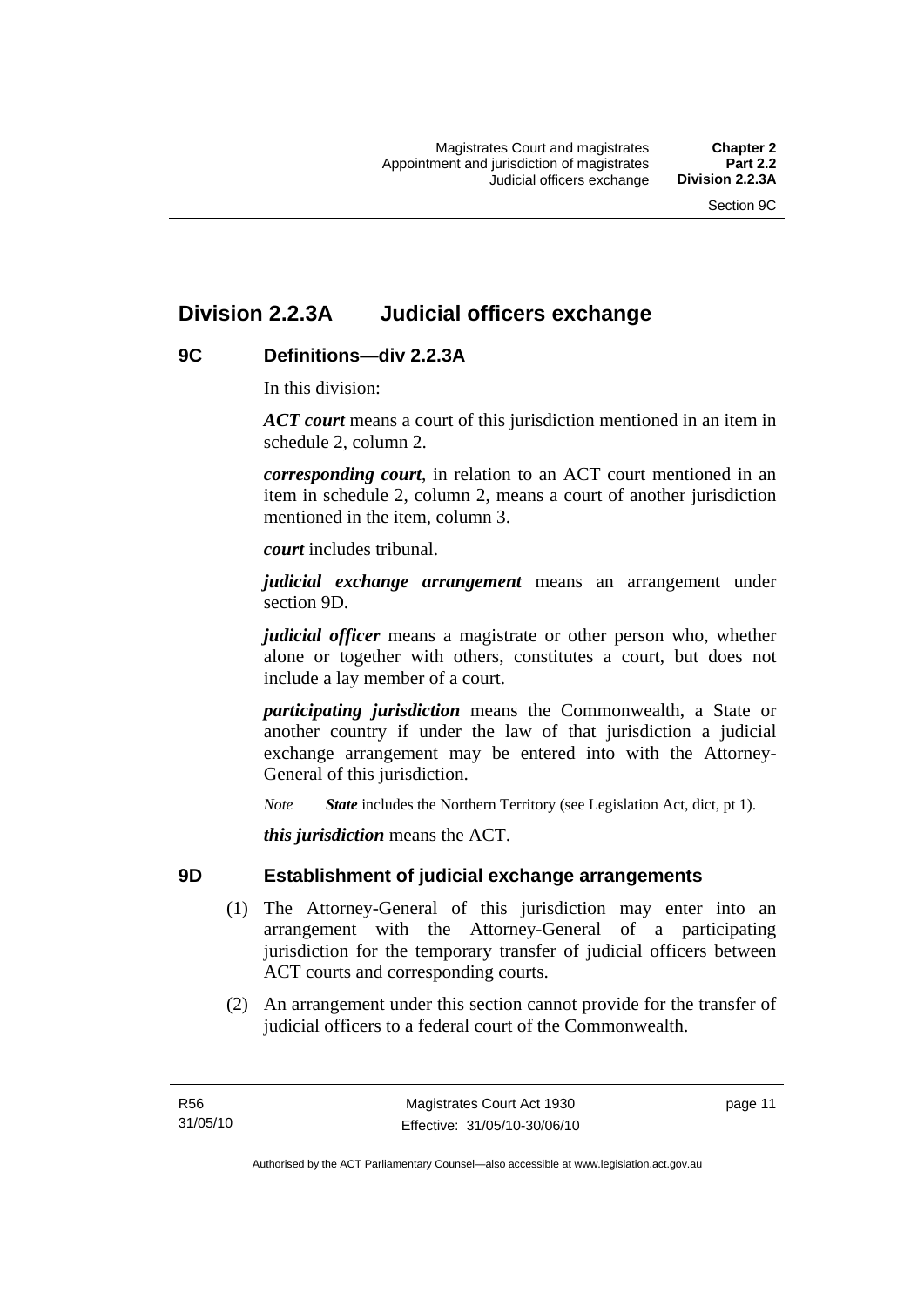- <span id="page-27-0"></span> (3) Without limiting subsection (1), an arrangement under this section—
	- (a) may require transfers to a court to be subject to the prior approval of either or both of the following:
		- (i) the Attorney-General of this jurisdiction;
		- (ii) the Attorney-General of the participating jurisdiction; and
	- (b) may establish the manner and form in which a transfer to a court is to be made; and
	- (c) may determine the rank, title, status and precedence of a transferred judicial officer.

#### **9E Transfer of judicial officer of another jurisdiction to ACT court**

- (1) This section applies if a judicial exchange arrangement provides for the transfer to an ACT court of a judicial officer of a corresponding court.
- (2) The chief magistrate may, in accordance with the judicial exchange arrangement and with the agreement of the senior judicial officer of the corresponding court, appoint a judicial officer of the corresponding court to act as a judicial officer of the ACT court.
- (3) The judicial officer of the corresponding court is qualified for appointment despite any law of this jurisdiction to the contrary.
- (4) The maximum term for which an appointment under this section may be made on any one occasion is 6 months.
- (5) However, an appointment under this section may not extend beyond the retirement age for judicial officers of the ACT court.
- (6) A judicial officer of a corresponding court may be appointed under this section to more than one ACT court.

Authorised by the ACT Parliamentary Counsel—also accessible at www.legislation.act.gov.au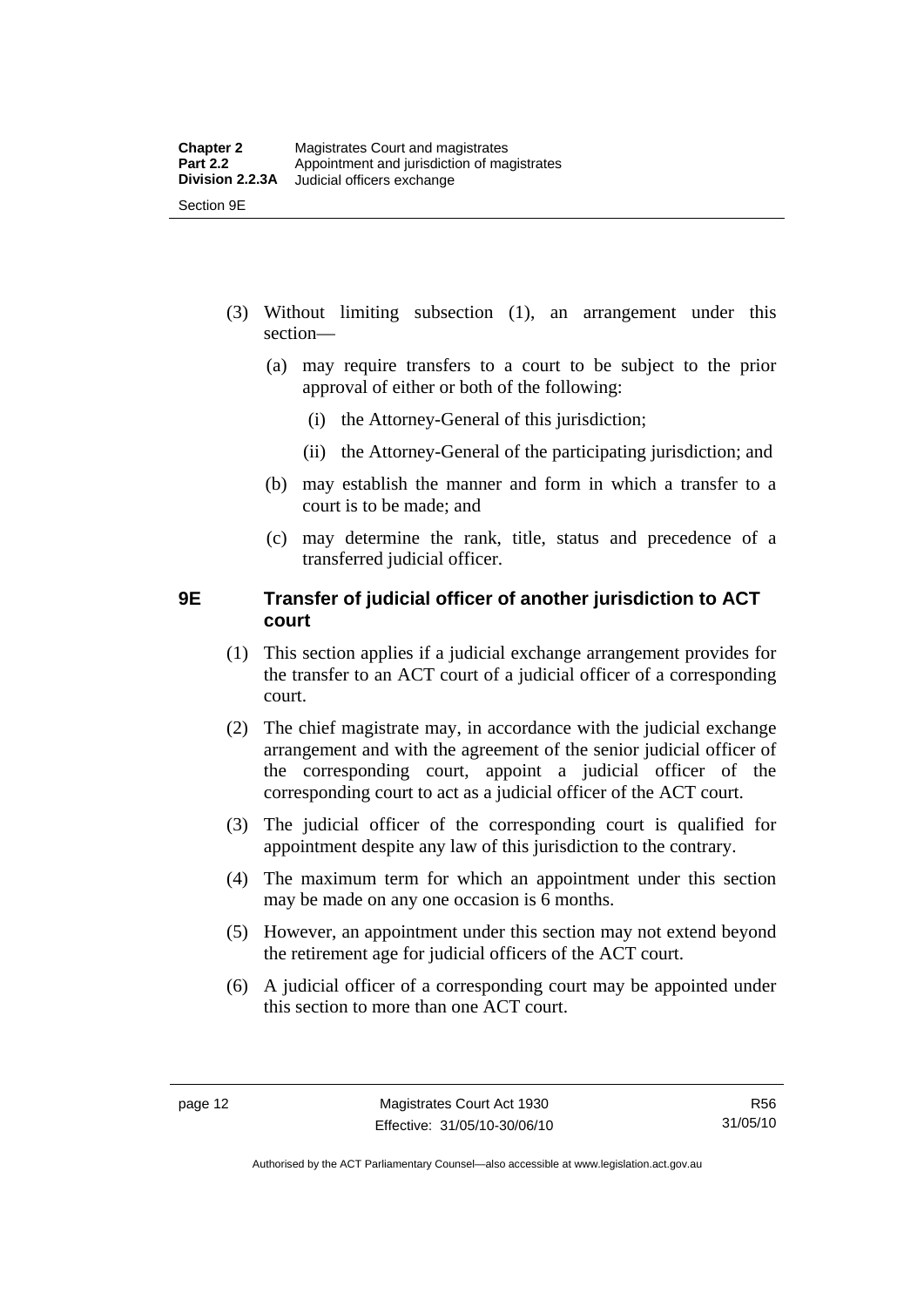<span id="page-28-0"></span> (7) A judicial officer whose appointment under this section has ceased may complete or otherwise continue to deal with any matters relating to proceedings in the ACT court that have been heard, or partly heard, by the judicial officer before the appointment under this section ceased.

#### **9F Service in ACT court of judicial officer of another jurisdiction**

- (1) This section applies to a judicial officer of a corresponding court who is appointed to act as a judicial officer of an ACT court in accordance with a judicial exchange arrangement.
- (2) While acting as a judicial officer of the ACT court, the judicial officer of the corresponding court has all the powers, authorities, privileges and immunities of, and is taken to be for all purposes, a judicial officer of the ACT court.
- (3) Despite subsection (2), territory laws concerning the following matters do not apply to the judicial officer of the corresponding court while acting as a judicial officer of the ACT court:
	- (a) the remuneration, allowances and other conditions of service of judicial officers;
	- (b) the pension or other superannuation entitlements of judicial officers and related provisions;
	- (c) the removal or suspension of judicial officers from office.

#### **9G Service of ACT judicial officer in corresponding court**

- (1) This section applies to a judicial officer of an ACT court who is appointed to act as a judicial officer of a corresponding court in accordance with a judicial exchange arrangement.
- (2) The judicial officer's service as a judicial officer of the corresponding court is taken to be service as a judicial officer of the ACT court for the purposes of territory laws about—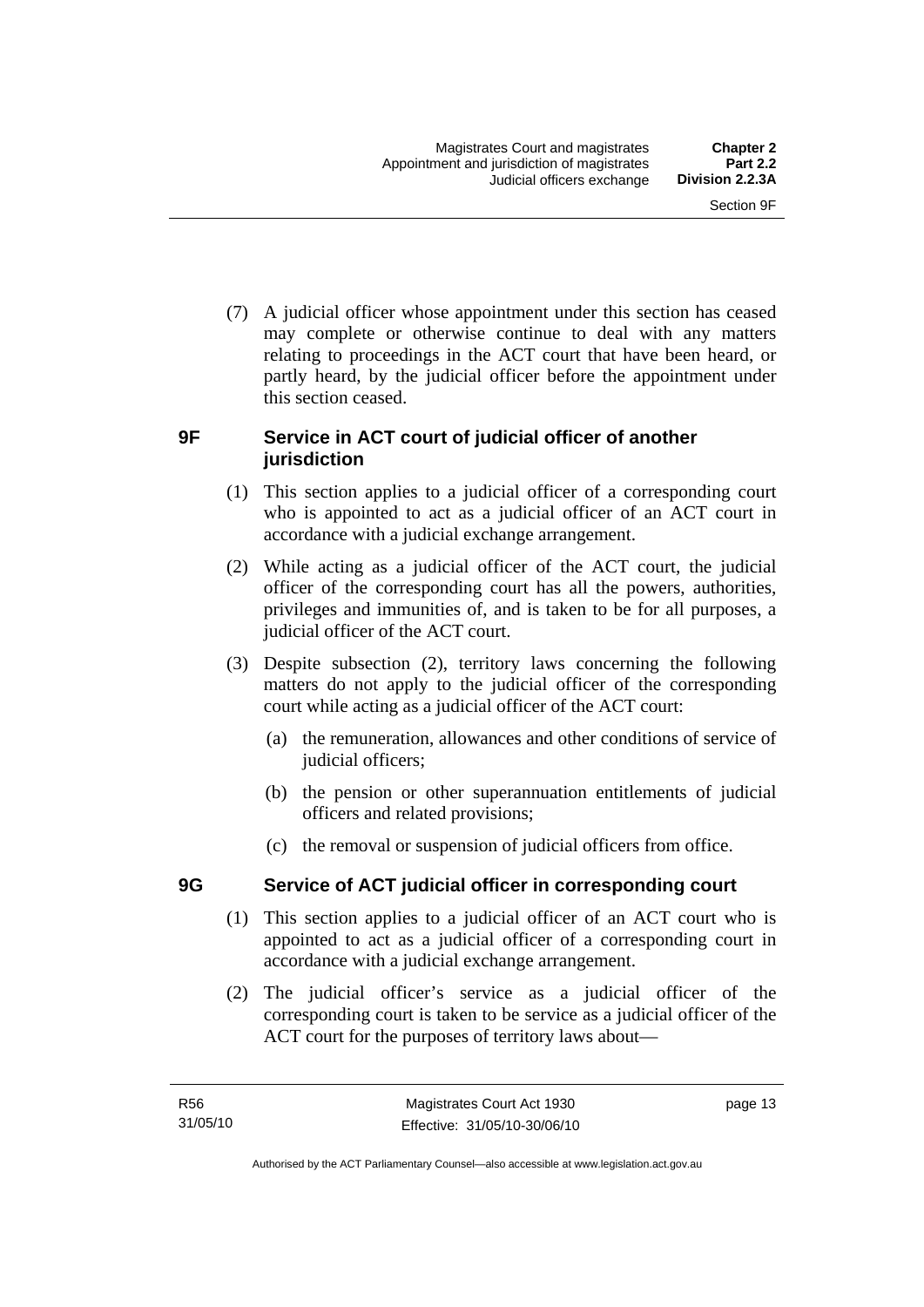- <span id="page-29-0"></span> (a) the remuneration, allowances and other conditions of service of judicial officers; and
- (b) the pension or other superannuation entitlements of judicial officers and related provisions; and
- (c) the removal or suspension of judicial officers from office.

#### **9H Judicial office not affected by appointment to another judicial office**

(1) In this section:

*court* includes a tribunal (however described) that exercises functions of a judicial nature or functions of a similar nature (such as conciliation functions, arbitration functions, disciplinary functions or administrative review functions).

*judicial office* extends to the office of any member of a court, but only if the holder of the office is required to be a judicial officer or have legal qualifications.

- (2) The doctrine of incompatibility of office—
	- (a) does not operate to prevent the holder of a judicial office (the *original office*) from being appointed to another judicial office (the *additional office*); and
	- (b) does not operate to effect or require the surrender or vacation of the original office as a result of the appointment to the additional office.
- (3) This section applies—
	- (a) even if the original office or the additional office is held on an acting or temporary basis; and
	- (b) even if the original office or the additional office is a judicial office of another jurisdiction (including, but not limited to, judicial offices to which appointments are made under section 9E); and

Authorised by the ACT Parliamentary Counsel—also accessible at www.legislation.act.gov.au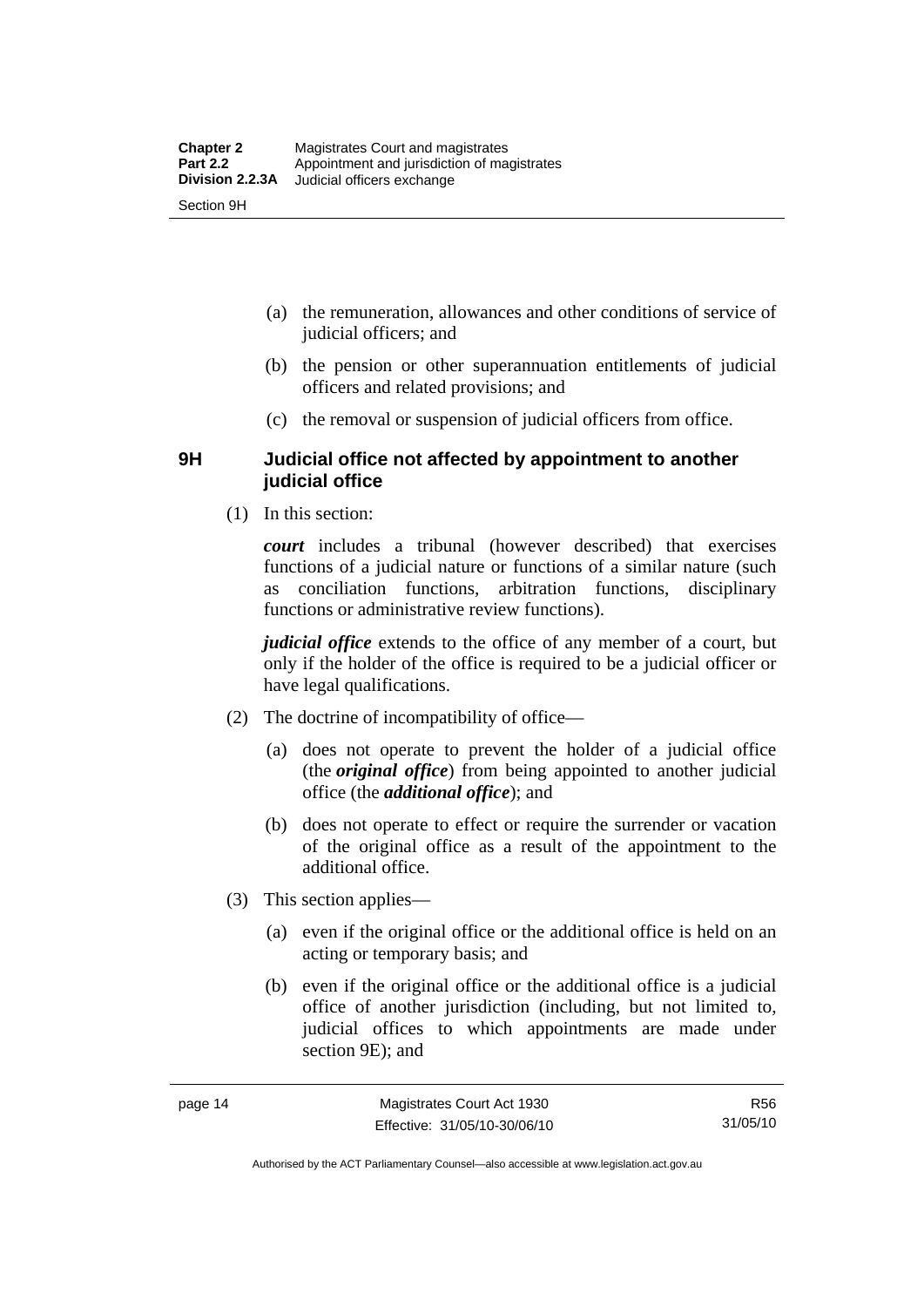- <span id="page-30-0"></span> (c) even if an appeal lies from a decision of the court of one of the judicial offices to the court of the other judicial office; and
- (d) even if the courts of the judicial offices are not of the same status.

#### **9I Other arrangements not affected**

This division does not limit or affect any other arrangements under which—

- (a) a judicial officer of another jurisdiction may be appointed or act as a judicial officer of this jurisdiction; or
- (b) a judicial officer of this jurisdiction may be appointed or act as a judicial officer of another jurisdiction.

#### **9J Amendment of sch 2**

A regulation may amend schedule 2.

#### **Division 2.2.4 Jurisdiction of magistrates**

#### **10P Oath etc of office**

- (1) A person appointed as the Chief Magistrate, a magistrate or special magistrate must not exercise the functions given to a magistrate under any territory law unless the person has sworn an oath or made an affirmation in accordance with the form in schedule 1.
- (2) The oath must be sworn or affirmation made before the Chief **Justice**

#### **11 Acts done beyond ACT**

 (1) An act done by a magistrate, because of his or her office, outside the ACT for the purpose of authenticating the signature of a person to an instrument intended to take effect in the ACT is, unless the act is required by law to be done in the ACT, effective for any territory law.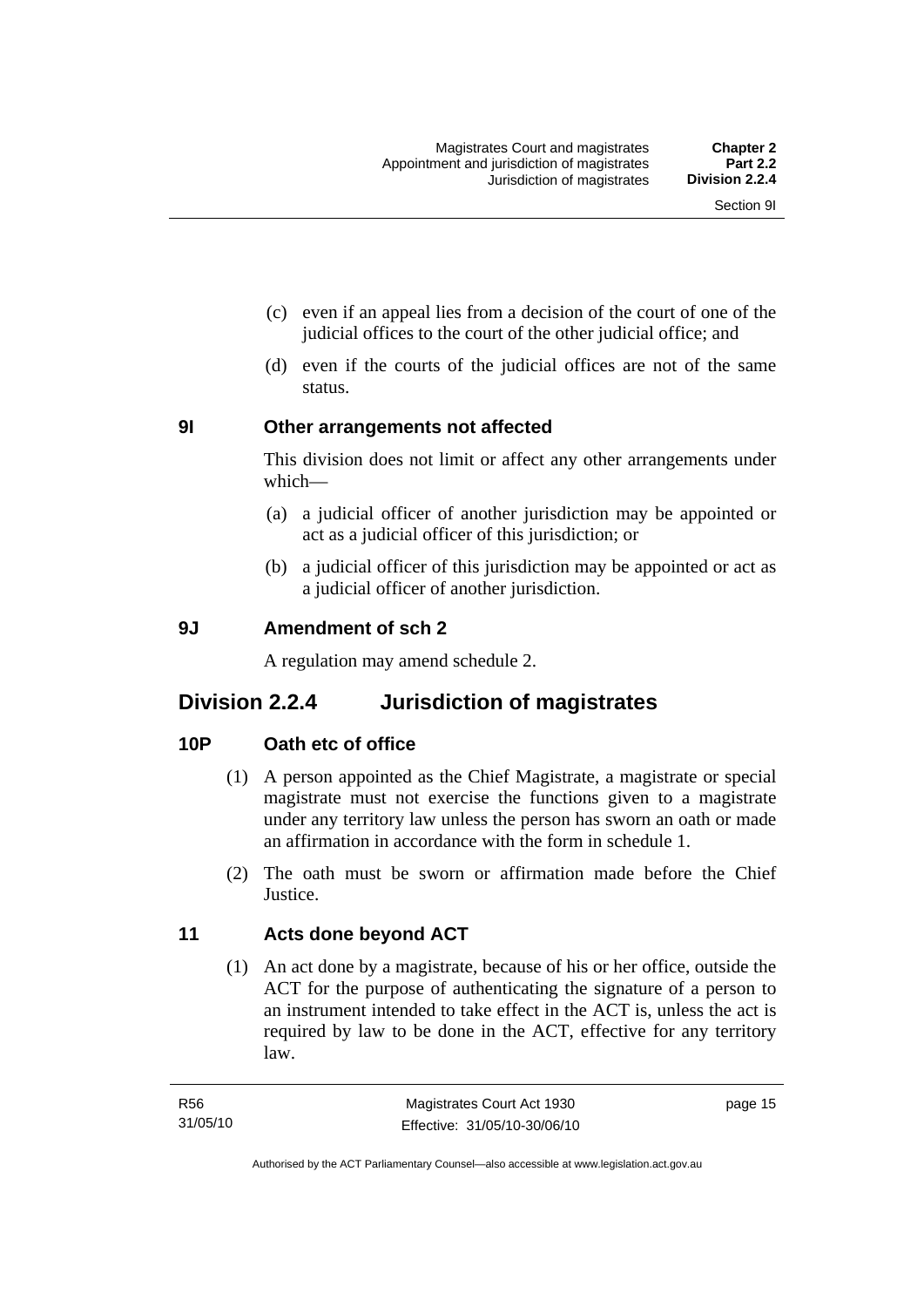<span id="page-31-0"></span> (2) An oath or affirmation administered by a magistrate, because of his or her office, outside the ACT in any case in which an oath or affirmation may be administered by a magistrate is, unless the oath or affirmation is required by law to be administered in the ACT, effective for any territory law.

#### **12 Acts by magistrate out of court etc**

- (1) Any magistrate out of court or the registrar may do all or any of the following:
	- (a) receive an information;
	- (b) issue a summons or warrant on an information;
	- (c) issue a summons or warrant to compel the attendance of a witness;
	- (d) do anything else that is necessary and preliminary to a hearing.
- (2) Without limiting subsection (1), if a law in force in the ACT provides that an information or complaint may be laid or made before, or a summons or warrant issued by, a court or justice of the peace, the information or complaint may be laid or made, and the summons or warrant may be issued, by a magistrate or the registrar.

#### **13 Making of enforcement order after case decided**

After a case has been heard and decided, any magistrate or the registrar may make an enforcement order for the purposes of the case.

**15 Process not invalid only because of death of magistrate etc** 

> A summons or warrant issued, or order made, by a magistrate or registrar is not invalid only because of the magistrate or registrar dying or otherwise ceasing to hold the position.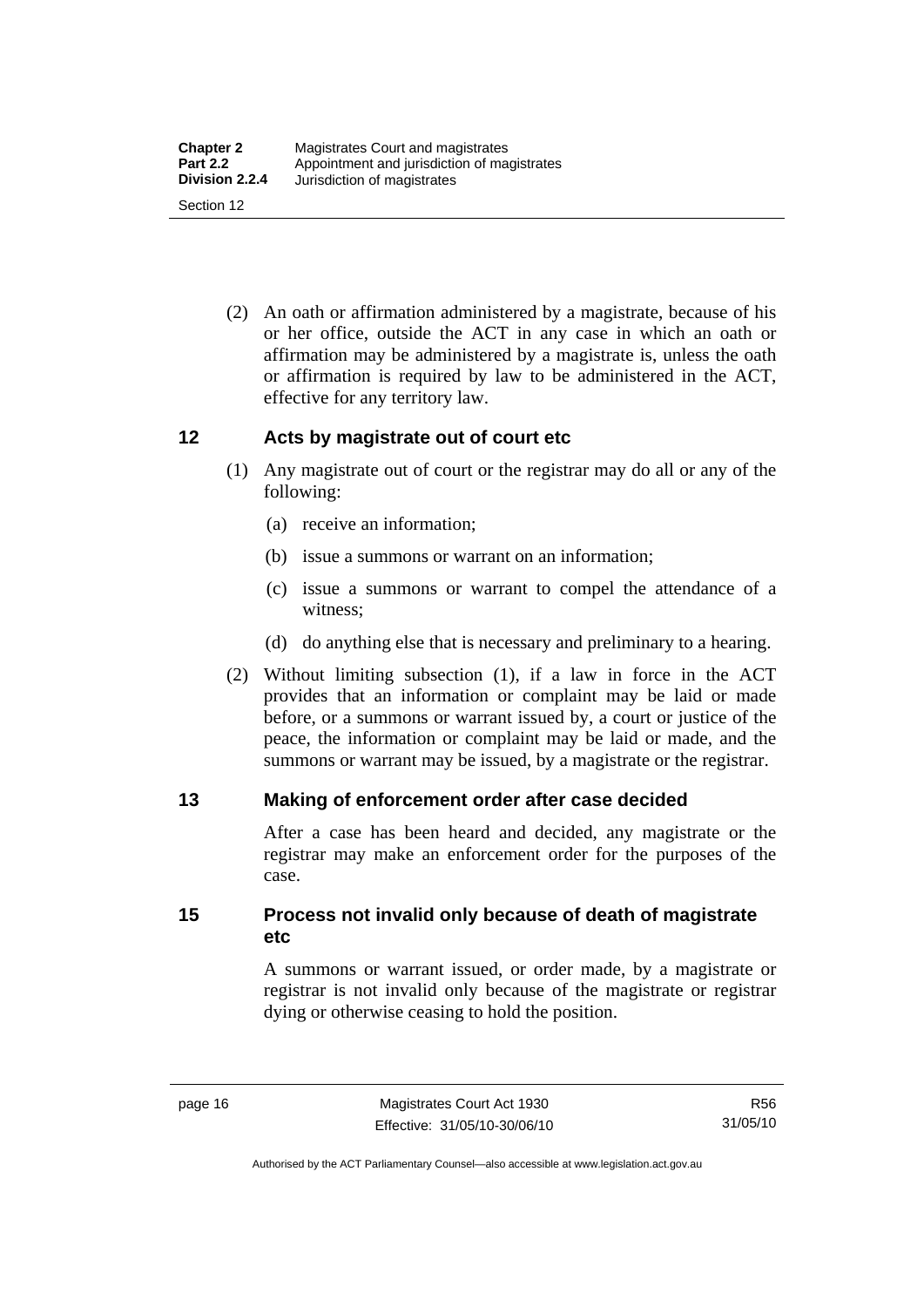#### <span id="page-32-0"></span>**16 Order instead of mandamus order**

- (1) If a magistrate or registrar refuses to do any act relating to the duties of his or her office as a magistrate or registrar, the party requiring the act to be done may apply to the Supreme Court for an order calling on the magistrate or registrar and also the party to be affected by the act to show cause why the act should not be done, and if good cause is not shown against it, the Supreme Court may make the order absolute, with or without payment of costs.
- (2) A magistrate or registrar on being served with an order absolute must obey the order, and do the act required by it to be done.

#### **17 Magistrates may exercise functions of justices of peace**

If under any law in force in the ACT, anything is required or permitted to be done before, to or by a justice of the peace, it may be done before, to or by a magistrate.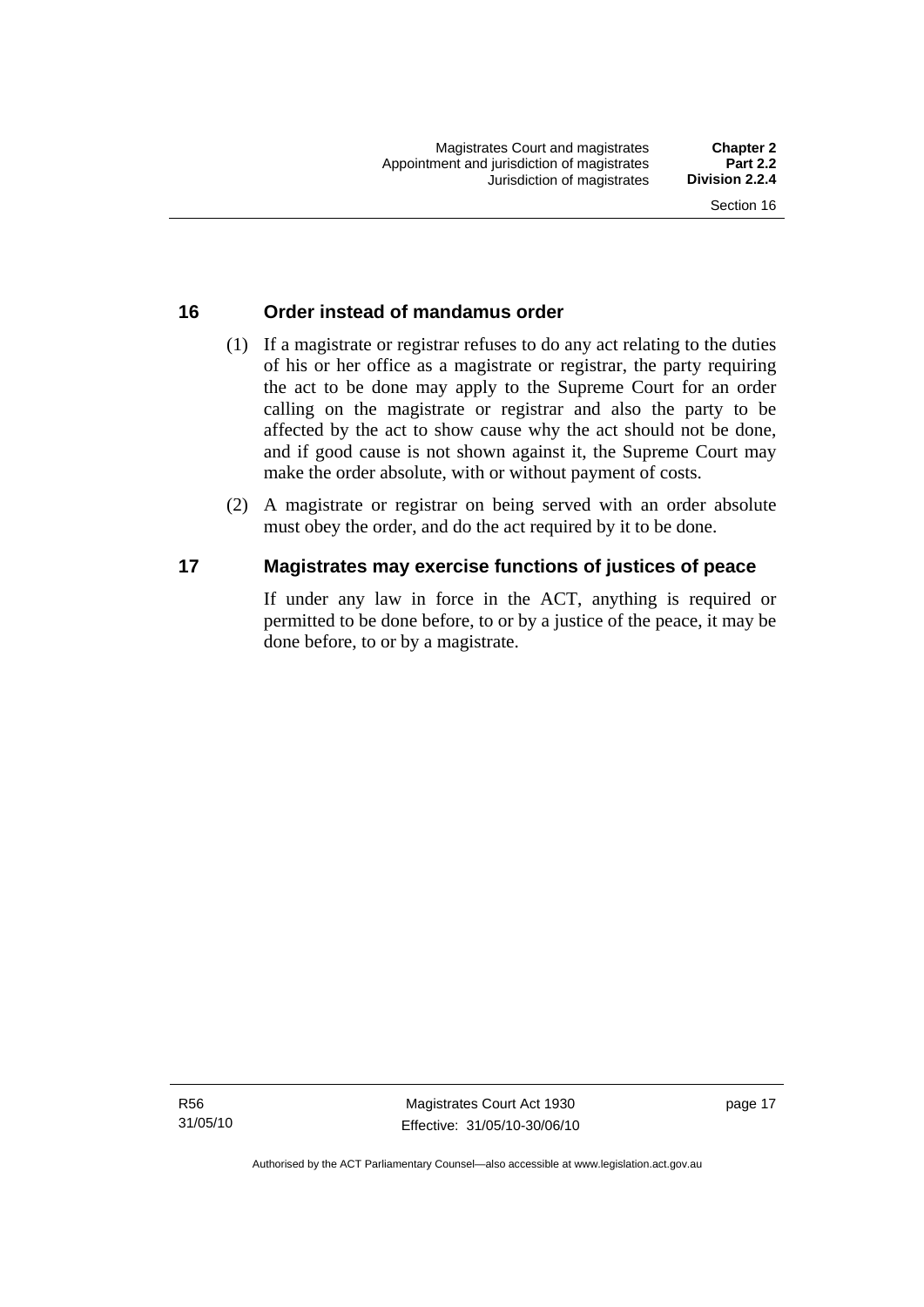<span id="page-33-0"></span>Section 17A

### **Part 2.3 Protection of magistrates in execution of their office**

#### **17A Magistrate sued for act not within jurisdiction**

- (1) Any person injured by an act done by a magistrate in a matter in which by law the magistrate has no jurisdiction or in which the magistrate has exceeded his or her jurisdiction, or by an act done under any conviction or order made or warrant or writ issued by a magistrate in any such matter, may maintain in the Supreme Court an action against the magistrate without alleging in his or her statement of claim that the act complained of was done maliciously and without reasonable and probable cause.
- (2) No such action is maintainable for anything done under any such conviction or order until after the conviction or order has been quashed or set aside on appeal.
- (3) No such action is maintainable for anything done under any such warrant that was issued by the magistrate to procure the appearance of the person charged, and that has been followed by a conviction or order in the same matter, until after the conviction or order has been so quashed or set aside.
- (4) If the lastmentioned warrant has not been followed by a conviction or order, or if it is a warrant on an information of an alleged indictable offence, and if a summons was issued previously to the warrant being issued, and the summons was served on the person charged either personally or by leaving it for the person with someone at the person's last-known or usual home or business address, and the person did not appear according to the exigency of the summons, in that case no action is maintainable against the magistrate for anything done under the warrant.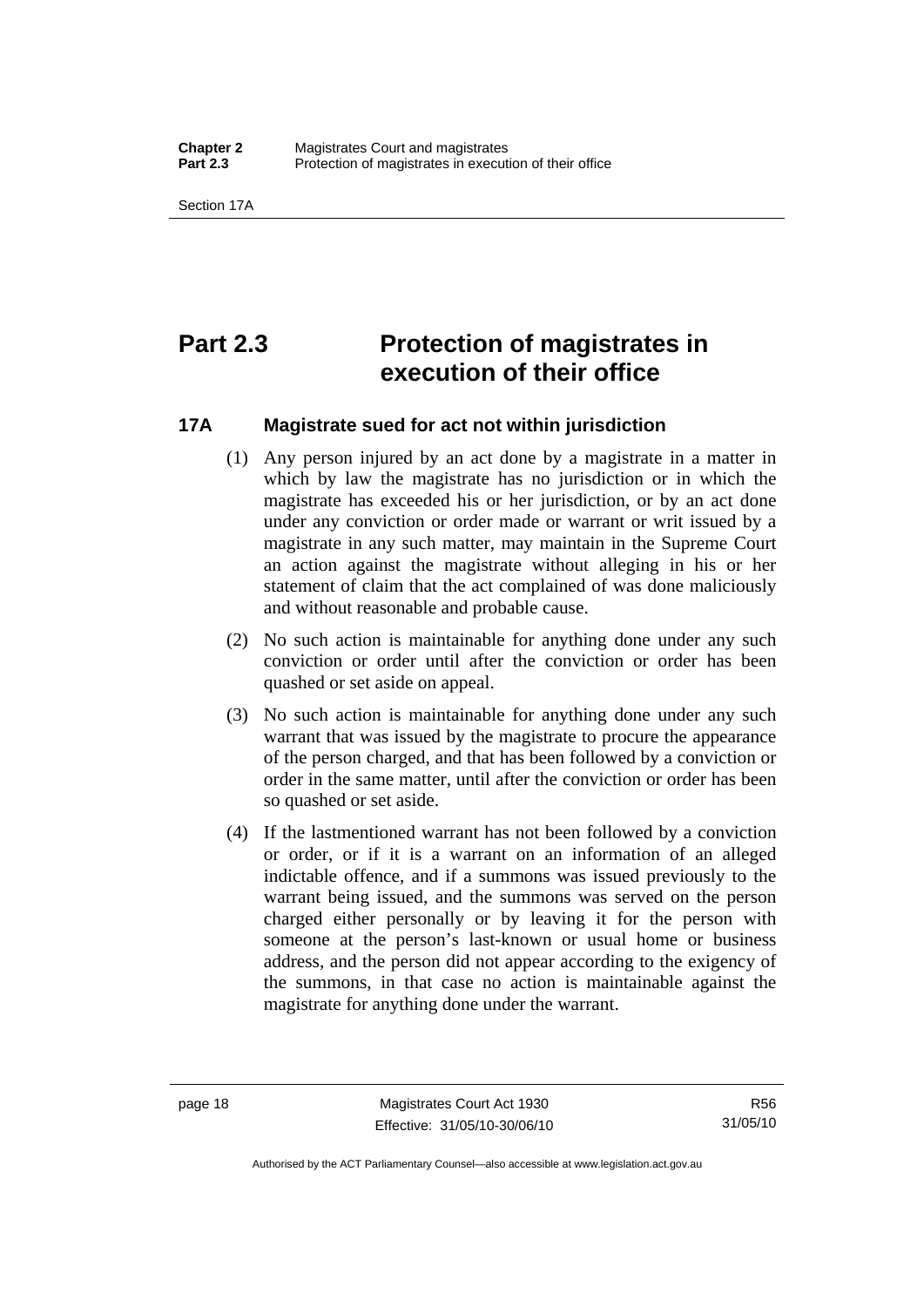#### <span id="page-34-0"></span>**17C Committal or enforcement order by magistrate on order of court**

If a conviction or order is made by the court and a committal order or enforcement order is made for the conviction or order by a magistrate bona fide and without collusion, an action in relation to any defect in the conviction or order or any want of jurisdiction in the court making the conviction or order is maintainable only against the magistrate constituting the court that made the conviction or order.

#### **17D No action for acts done under Supreme Court order**

An action is not maintainable against a magistrate for doing an act if the magistrate does the act in accordance with a Supreme Court order.

#### **17E No action if proceeding confirmed on appeal**

If a committal order or enforcement order is made by a magistrate on a conviction or order that, either before or after the making of the committal order or enforcement order, is confirmed on appeal, an action is not maintainable against the magistrate who made the committal order or enforcement order for anything done under it because of any defect in the conviction or order.

#### **17F Actions in cases prohibited**

If any action, which by this Act is declared to be not maintainable, is brought against a magistrate, the Supreme Court, on application of the defendant, and on affidavit of the facts, may set aside or stay the proceeding with or without costs.

#### **17G Payment into court**

 (1) After an action under this part has been started but before the case has been heard, a defendant may pay into court the amount the defendant considers appropriate.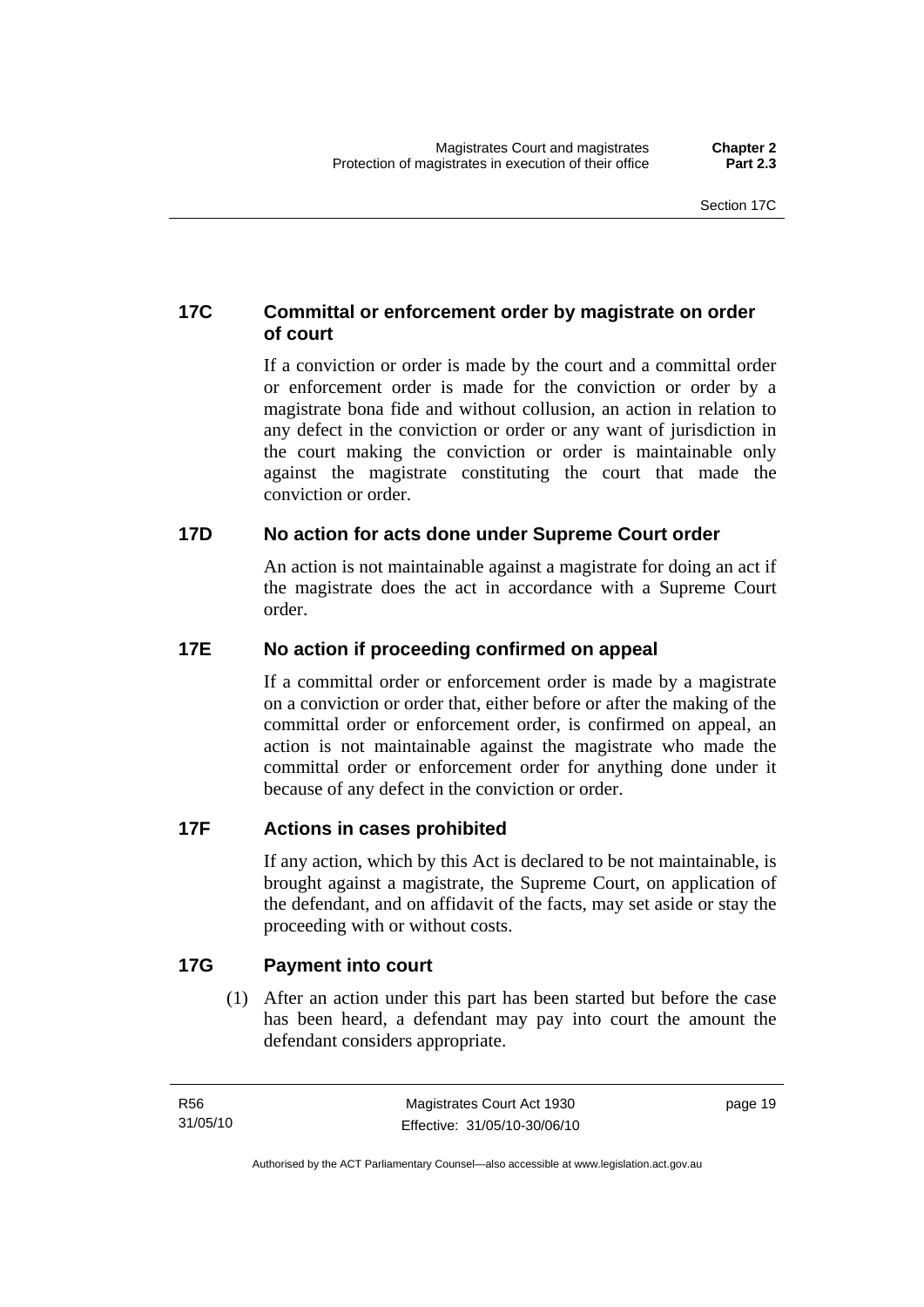<span id="page-35-0"></span>Section 17H

- (2) Judgment must be given for the defendant if the Supreme Court at the trial considers that the plaintiff is not entitled to damages beyond the amount paid into court, and the amount paid into court, or the part of it that is enough to meet the defendant's costs, must be paid out of court to the defendant, and the rest (if any) must be paid to the plaintiff.
- (3) If the plaintiff accepts the amount paid into court in satisfaction of the plaintiff's damages in the action, the plaintiff may apply to the Supreme Court for an order for the payment of the amount out of court to the plaintiff, with or without costs.
- (4) If the Supreme Court makes the order, the action is decided and the order is a bar to any other action for the same cause.

#### **17H No action against magistrate for judicial acts in Magistrates Court**

An action must not be brought in the Magistrates Court against a magistrate in relation to anything done by the magistrate in the execution of the magistrate's office.

#### **17I Magistrate sued for acts within magistrate's jurisdiction only liable in case of malice and absence of reasonable and probable cause**

In an action against a magistrate for any act done by the magistrate in the execution of the magistrate's duty as a magistrate in relation to any matter within the magistrate's jurisdiction as a magistrate, it must be expressly alleged in the statement of claim that the act was done maliciously and without reasonable and probable cause, and if the allegations are denied, and at the trial of the action the plaintiff fails to prove them, judgment must be given for the defendant.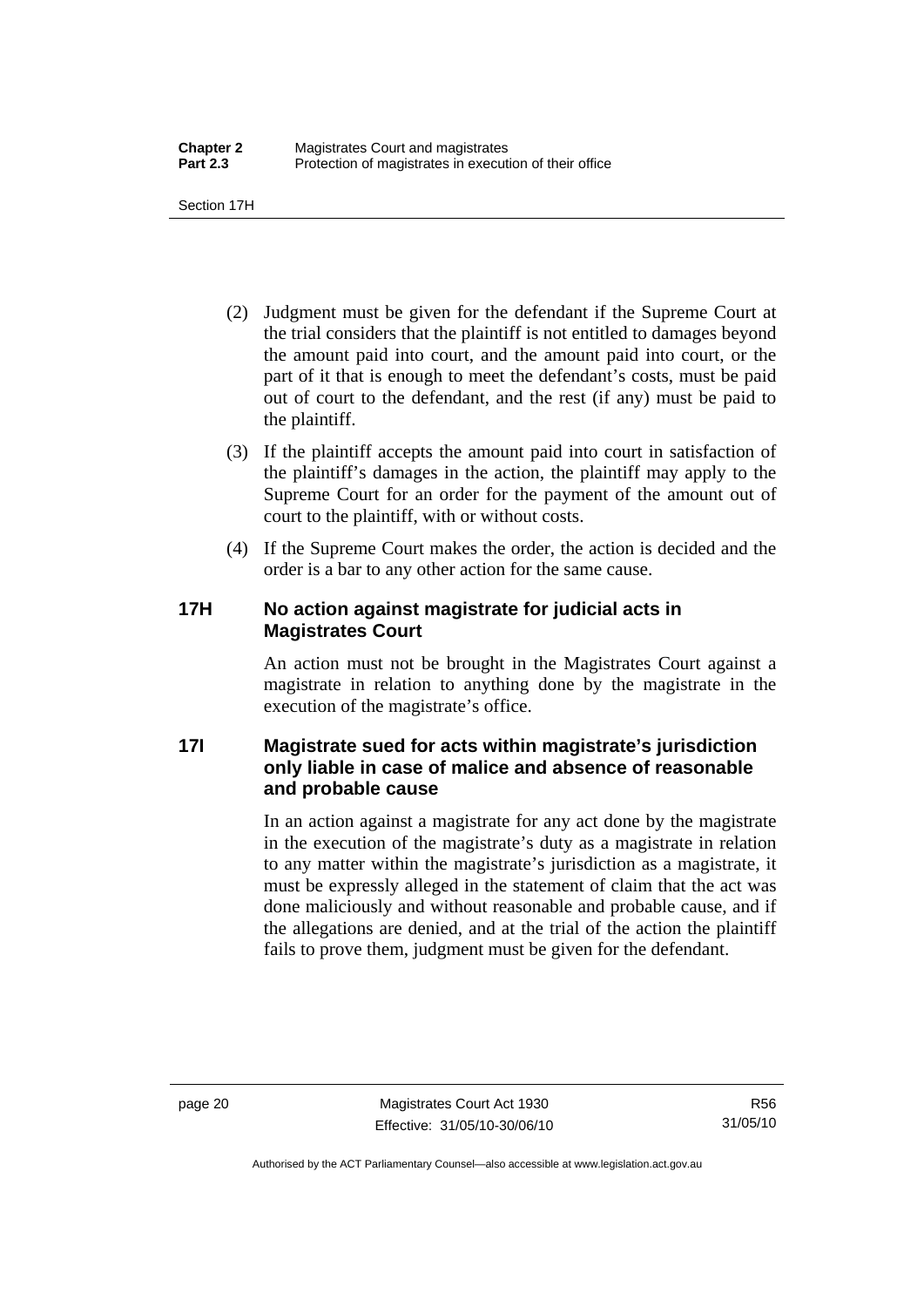# **17J Verdict for defendant**

If the plaintiff in an action against a magistrate does not prove the cause of action at the trial, judgment must be given for the defendant.

# **17K Damages**

 $If$ —

- (a) the plaintiff in an action against a magistrate is entitled to recover, and seeks to recover a penalty or other amount paid or raised as a result of a conviction, judgment or order or to recover damages for imprisonment; and
- (b) it is proved that the plaintiff was guilty of the offence or liable to pay the amount or, for imprisonment, did not undergo any greater punishment than could have been imposed for the offence of which the plaintiff was convicted;

the plaintiff is not entitled to recover the penalty or other amount paid or raised or, for imprisonment, damages greater than 1 cent, or any costs in the action.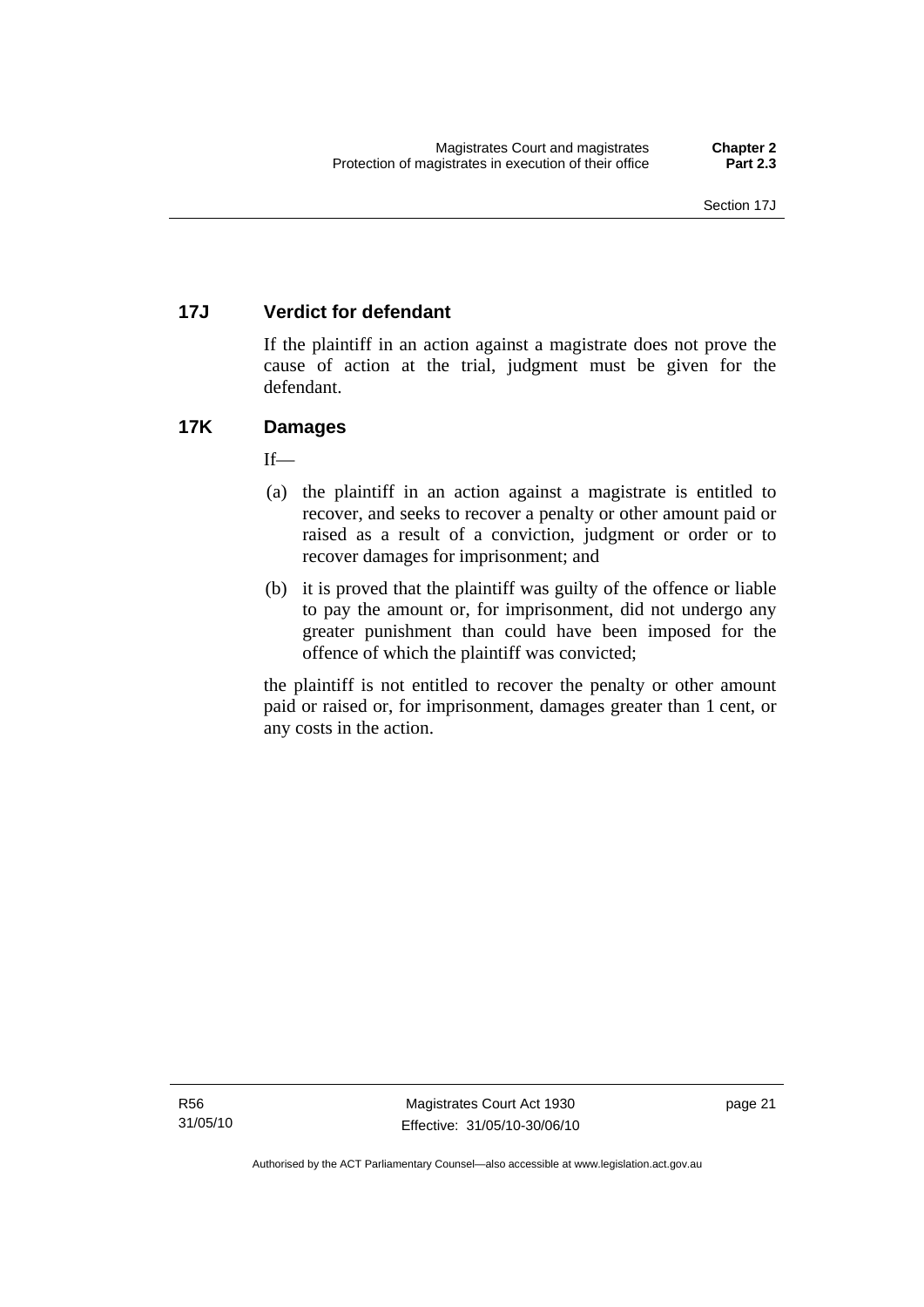**Chapter 3 Criminal proceedings**<br> **Part 3.1 Preliminary Preliminary** 

Section 18A

# **Chapter 3 Criminal proceedings**

# **Part 3.1 Preliminary**

# **18A Definitions for ch 3**

In this chapter:

*Crimes Act* means the *Crimes Act 1900*.

*decision* includes a committal for trial, admission to bail, and a conviction, order or other decision.

*defendant* means a person against whom an information is laid.

page 22 Magistrates Court Act 1930 Effective: 31/05/10-30/06/10

R56 31/05/10

Authorised by the ACT Parliamentary Counsel—also accessible at www.legislation.act.gov.au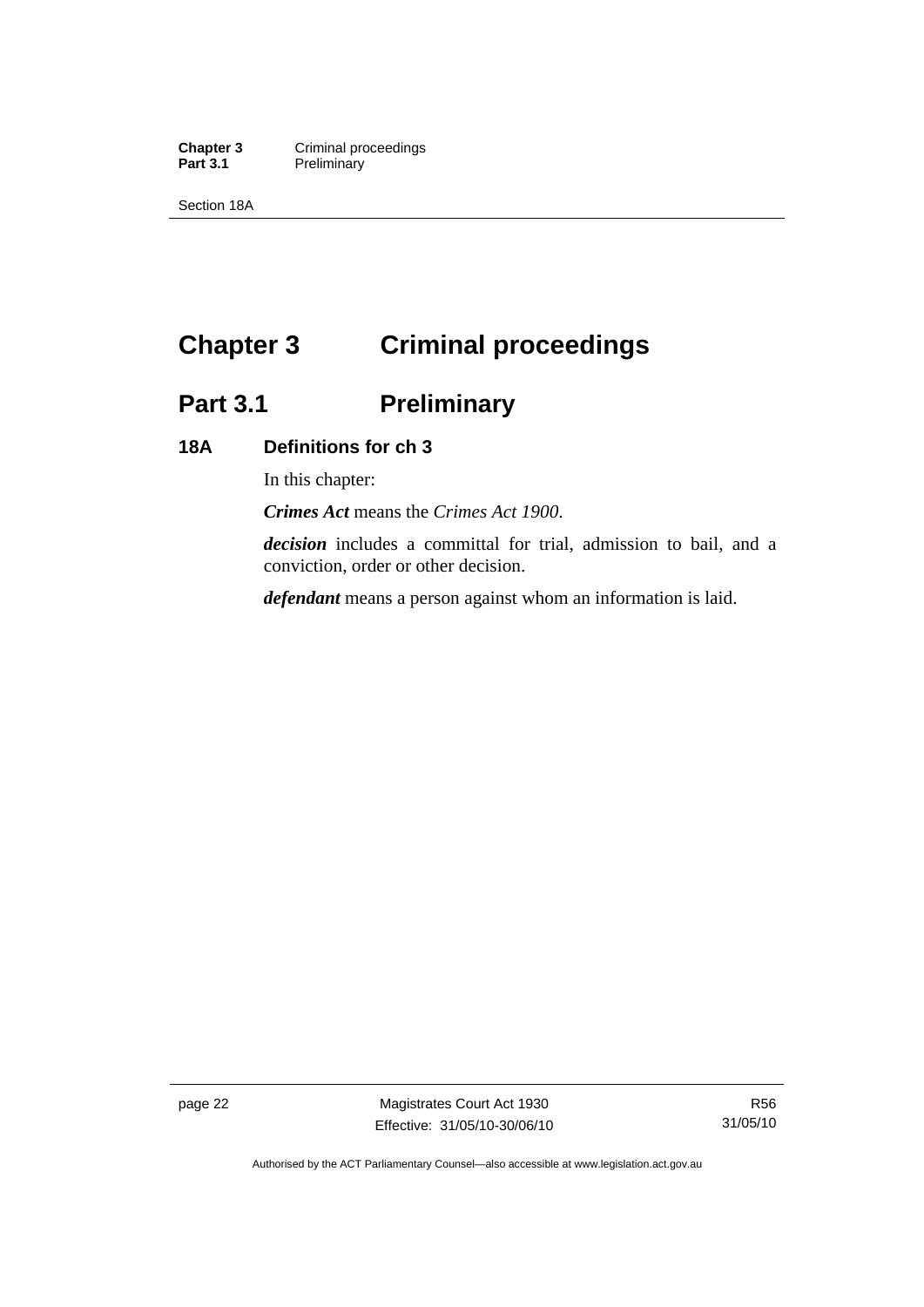# **Part 3.2 Criminal jurisdiction**

# **19 Jurisdiction of court**

If, by any law in force in the ACT, any offence is punishable on summary conviction or any person is made liable to a penalty or punishment or to pay an amount for any offence, act or omission, and no other provision is made for the trial of the person committing the offence, the matter may be heard and decided by the court in a summary way under the provisions of this Act.

# **21 Jurisdiction of court if defendant absent from ACT**

The court has jurisdiction even though the defendant is not in the ACT.

# **22 Proceeding of court if it considers offence should be dealt with on indictment**

If, for an information in relation to an offence that is punishable either summarily or on indictment it appears to the court, on the close of the case for the prosecution, that the offence ought to be dealt with on indictment, the court must abstain from adjudication on the information and must deal with the case for the purpose of committal for trial only.

R56 31/05/10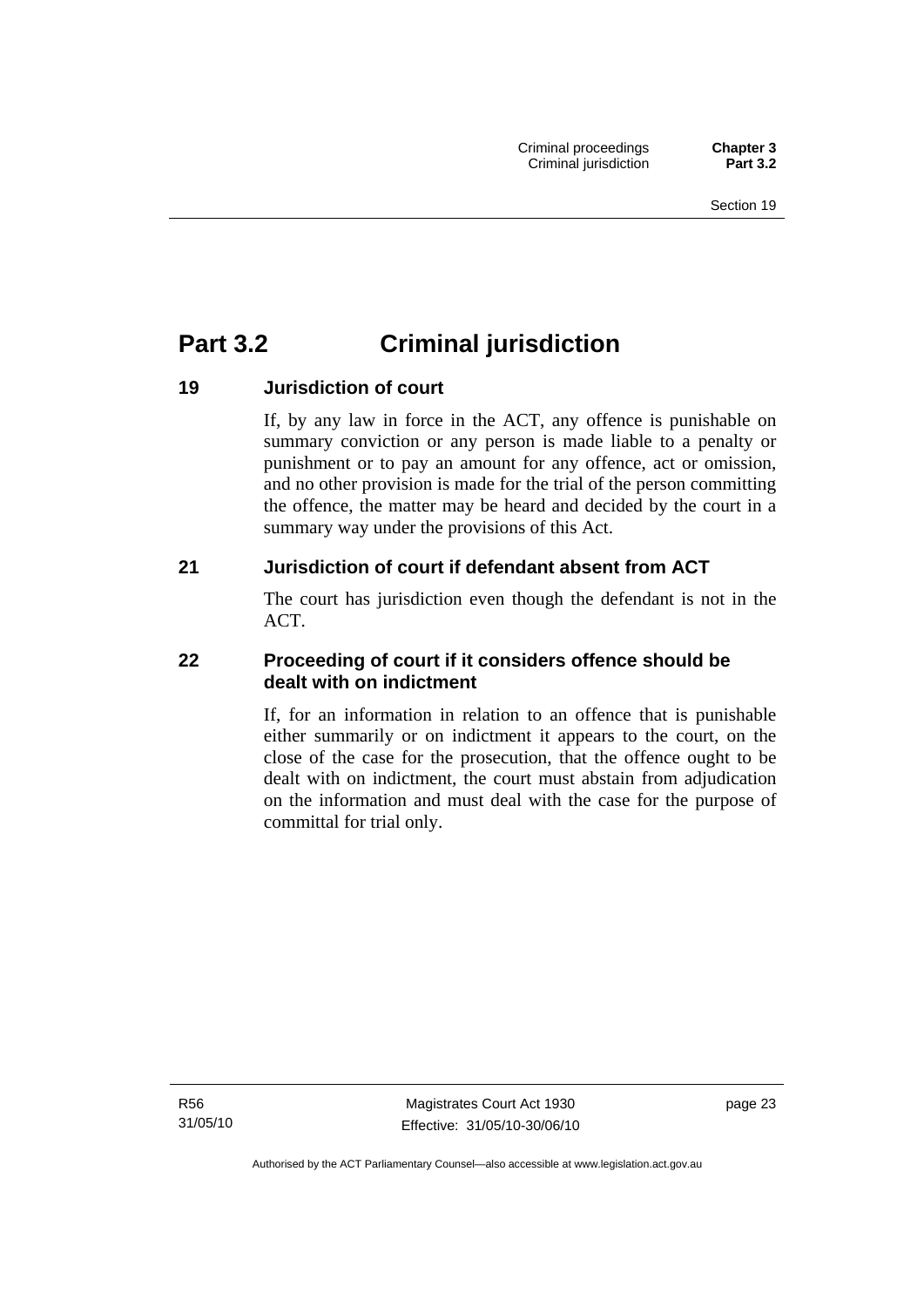Section 25

# **Part 3.3 Beginning criminal proceedings**

# **Division 3.3.1 Beginning criminal proceedings general**

# **25 Informations**

A proceeding may be started in the court by information laid by the informant or by a lawyer or anyone else representing the informant.

# **Division 3.3.2 Informations**

# **26 Laying of informations**

An information may be laid before a magistrate in any case where a person has committed or is suspected of having committed, in the ACT, an indictable offence or an offence that may be dealt with summarily as provided in section 19.

# **27 Description of people and property and of offences**

- (1) Such description of people or things as would be sufficient in an indictment is sufficient in informations.
- (2) The description of any offence in the words of the Act, ordinance, law, order, by-law, regulation, or other instrument creating the offence, or in similar words, is sufficient in law.

# **28 Power of court to amend information**

 (1) If at the hearing of any information or summons any objection is taken to an alleged defect in it in substance or form or if objection is taken to any variance between the information or summons and the evidence adduced at the hearing of it, the court may make any amendment in the information or summons that appears to it to be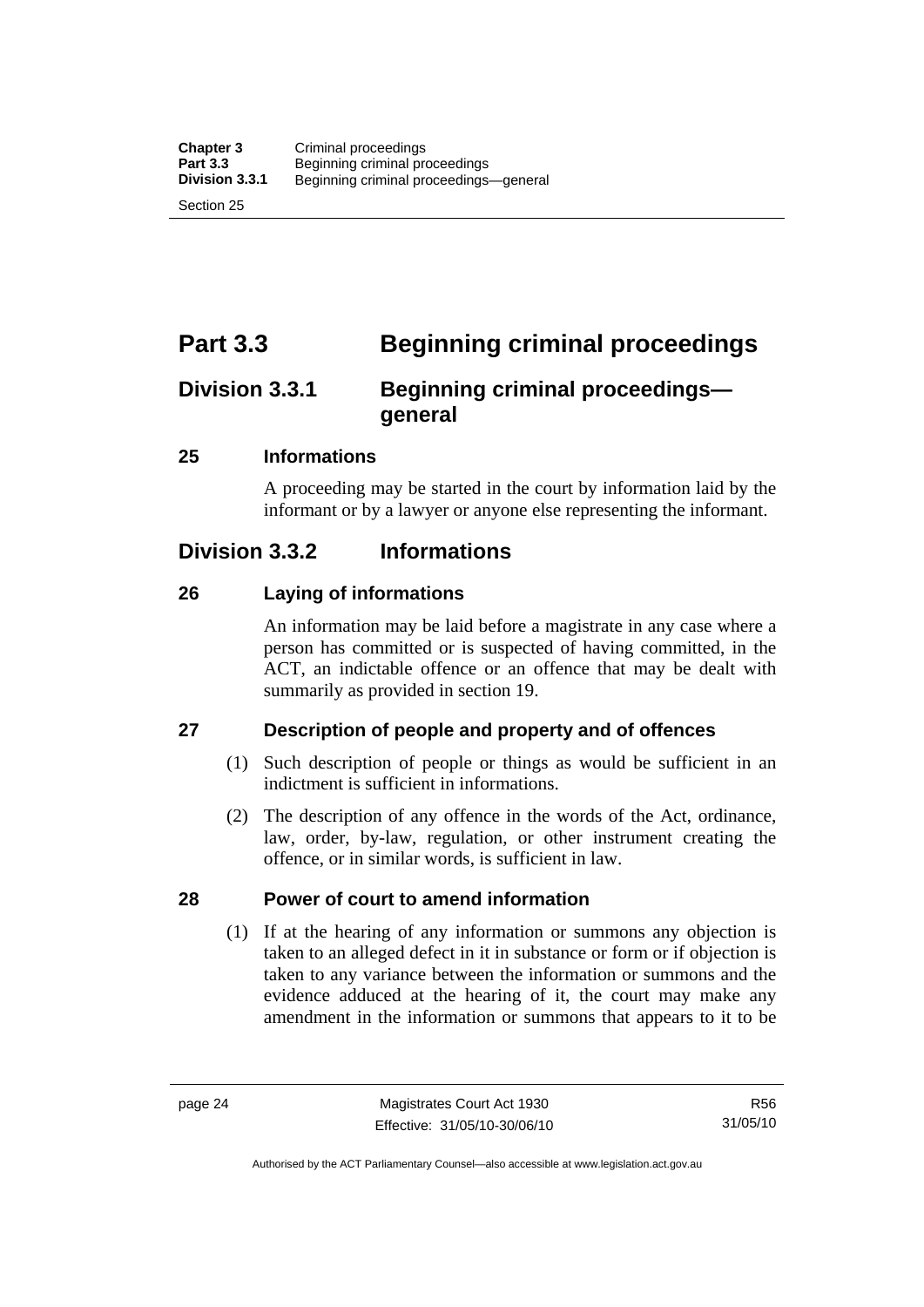desirable or to be necessary to enable the real question in dispute to be decided.

 (2) The court must not make an amendment under subsection (1) if it considers that the amendment cannot be made without injustice to the defendant.

# **29 Court may adjourn hearing if amendment made**

If in any case where an amendment in an information or summons has been made under section 28 the court considers that the defendant has been misled by the form in which the information or summons has been made out, it may adjourn the hearing of the case for the period it considers appropriate and may make any order about the costs of the adjournment it considers appropriate.

# **30 Form of information**

- (1) If a warrant is intended to be issued in the first instance against the person charged, the information must be in writing and on oath.
- (2) The oath may be made by the informant or someone else.
- (3) If a summons instead of a warrant is intended to be issued in the first instance against the person charged, the information may be made orally and without oath.
- (4) Subsection (3) applies whether or not the law under which the information is laid requires it to be in writing.

# **Division 3.3.3 Summonses**

# **37 When magistrate may issue summons**

If an information is laid before a magistrate, the magistrate may issue a summons.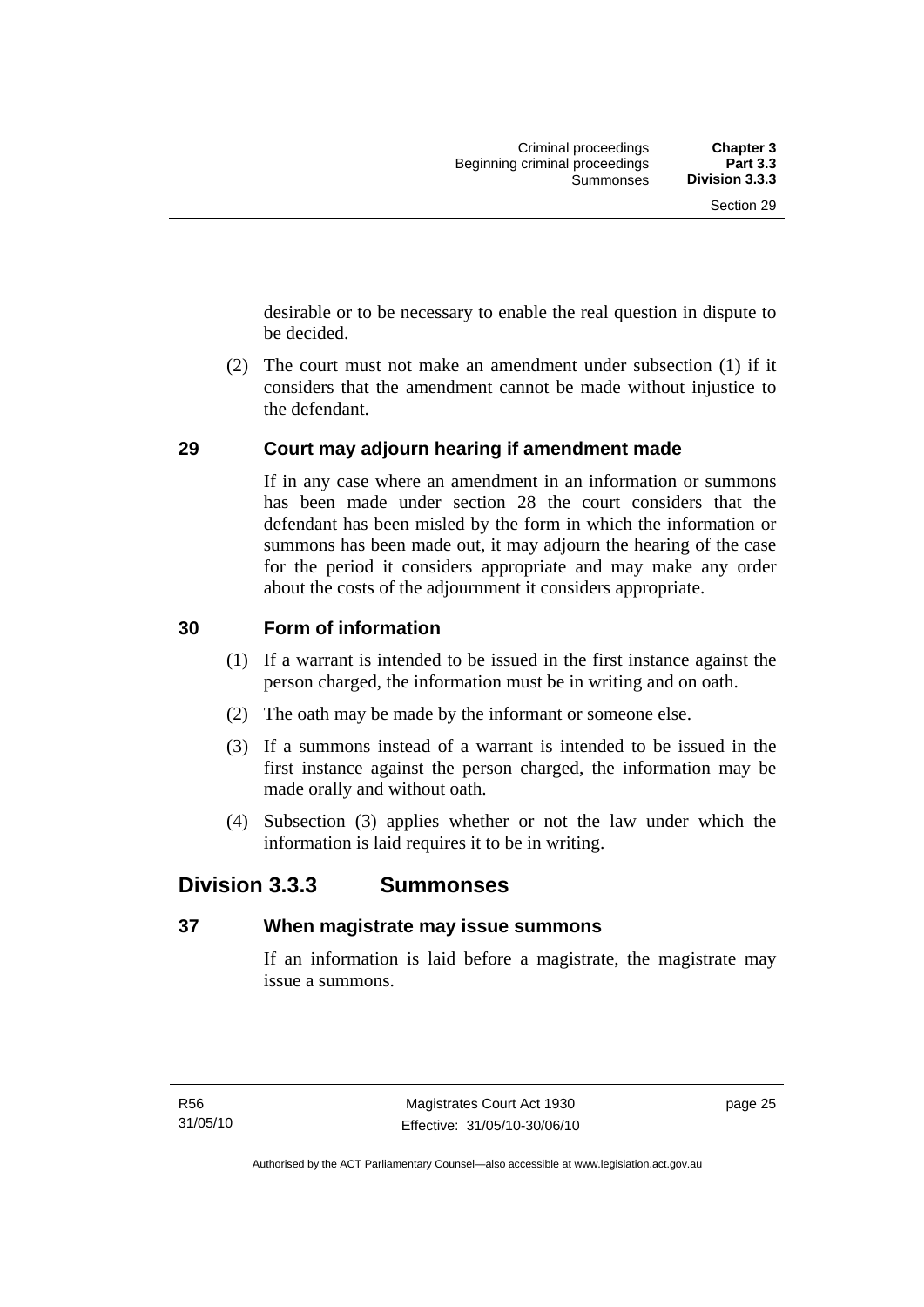### **38 Form of summons**

A summons issued in the case of an information must be directed to the defendant, and must state shortly the matter of the information and require the defendant to appear at a certain time and place before the court, to answer to the information and to be further dealt with according to law.

# **41 Service of summons**

- (1) A summons issued in relation to an information may be served on the person to whom it is directed by—
	- (a) giving a copy of the summons to the person; or
	- (b) leaving a copy of the summons at the last-known or usual home or business address of the person with someone who appears to be at least 16 years old and to live or be employed at the address.
- (2) Service of a summons under subsection (1) must be effected at least 72 hours before the time appointed in the summons for the hearing of the information.
- (3) If it appears to the court or a magistrate or the registrar, by statement on oath or by affidavit, that from any cause service in accordance with subsections (1) and (2) cannot be effected, the court or magistrate or the registrar may extend the time for hearing.
- (4) Service of a summons in accordance with this section may be proved by the oath of the person who served it or by affidavit or otherwise.

# **Division 3.3.3A Court attendance notices**

# **41A Definitions—div 3.3.3A**

In this division:

*authorised person* means—

page 26 Magistrates Court Act 1930 Effective: 31/05/10-30/06/10

Authorised by the ACT Parliamentary Counsel—also accessible at www.legislation.act.gov.au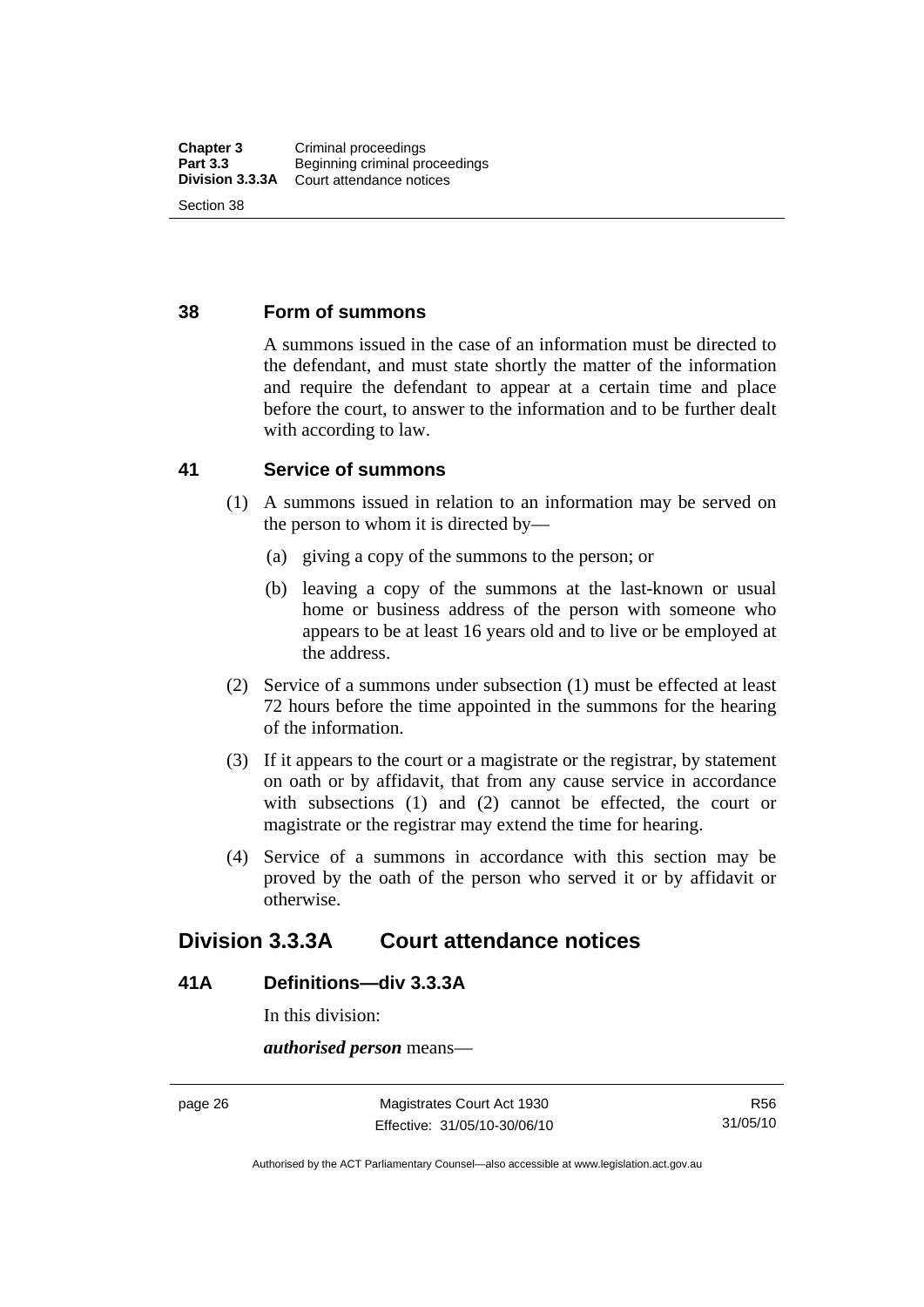- (a) a police officer; or
- (b) a person prescribed by regulation.

*court attendance notice*—see section 41B.

# **41B Commencing criminal proceeding by court attendance notice**

- (1) A proceeding for an alleged offence may be commenced by serving and filing a notice (a *court attendance notice*) under this division.
- (2) A court attendance notice served on a person must––
	- (a) state the name of the person; and
	- (b) describe the offence to which it relates; and
	- (c) briefly state the particulars of the offence; and
	- (d) state the name of the authorised person serving the notice; and
	- (e) unless a warrant is issued for the arrest of the person or the person is refused bail—
		- (i) require the person to appear before a magistrate at a stated date, time and place; and
		- (ii) state that failure to appear may result in the person's arrest or in the proceeding being dealt with in the person's absence; and
	- (f) if the person consents to appear before a magistrate at the stated date and time—include a statement, signed by the person, that the person consents to appear at the stated date and time.
	- *Note* If a form is approved under the *Court Procedures Act 2004* for this provision, the form must be used.
- (3) It is sufficient to describe an offence in the notice in the way the offence is described in the law that creates the offence.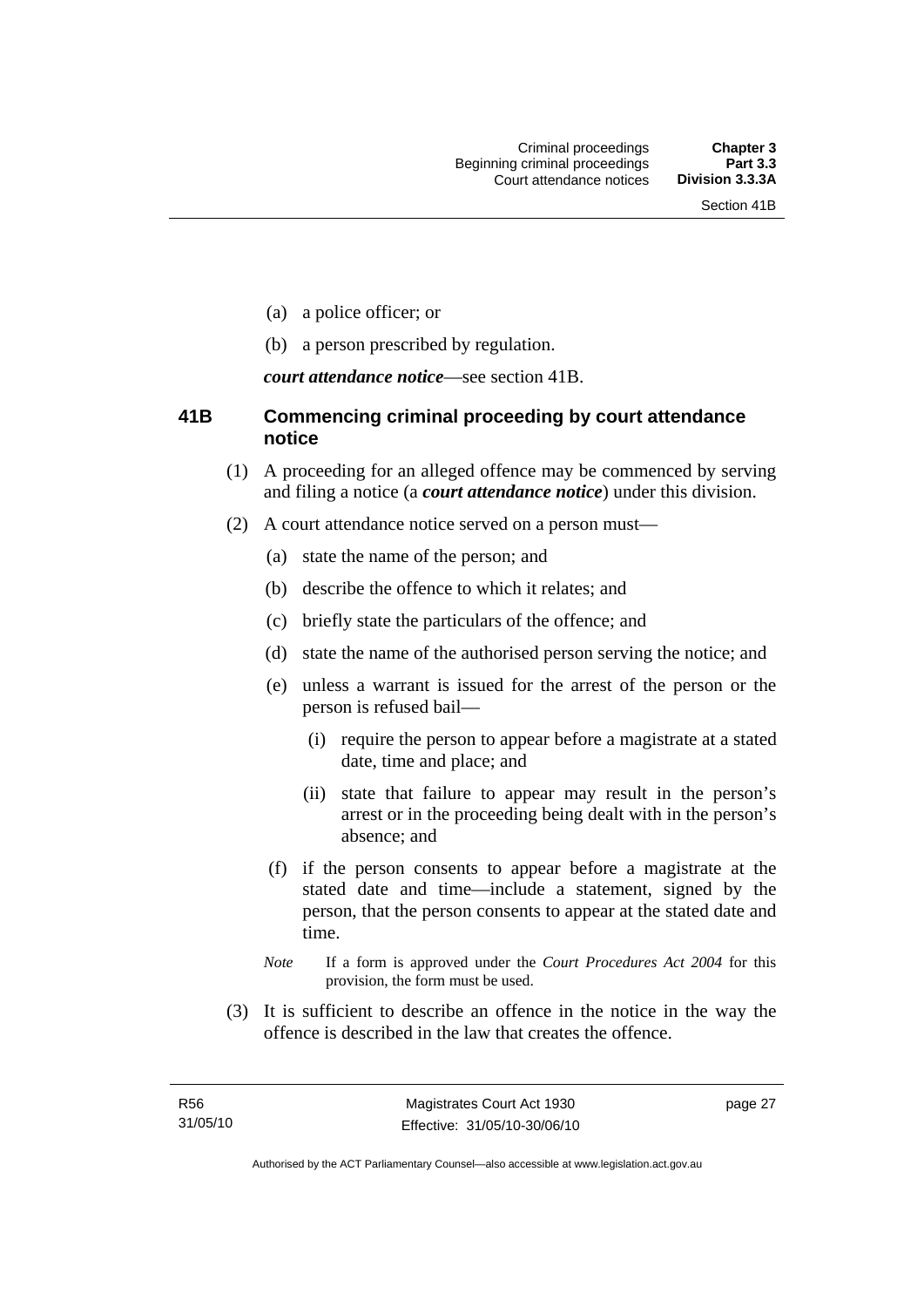- (4) The date stated for the person to appear before a magistrate must be—
	- (a) at least 14 days after the day the notice is served; or
	- (b) if the notice contains a consent signed by the person to appear before a magistrate at an earlier date available to a Magistrate—the date as stated in the notice.
- (5) The rules may prescribe additional matters that must be included in a court attendance notice.

# **41C Court attendance notice––service**

- (1) If an authorised person suspects, on reasonable grounds, that a person has committed an offence, the authorised person may serve a court attendance notice on the person.
- (2) The notice must be served personally by the authorised person.
- (3) The *Court Procedures Rules 2006,* part 6.8 (Service) apply to the service of a court attendance notice as if—
	- (a) the notice were a document in the proceeding for the offence to which it relates; and
	- (b) the copy of the notice served were a stamped copy.
- (4) However, the *Court Procedures Rules 2006,* division 6.8.3 (Service—Magistrates Court) does not apply to service of a court attendance notice.

# **41D Court attendance notice—filing**

- (1) A copy of a court attendance notice served on a person must be filed—
	- (a) not less than 14 days before the day stated in the notice for the person to appear before a magistrate; or

Authorised by the ACT Parliamentary Counsel—also accessible at www.legislation.act.gov.au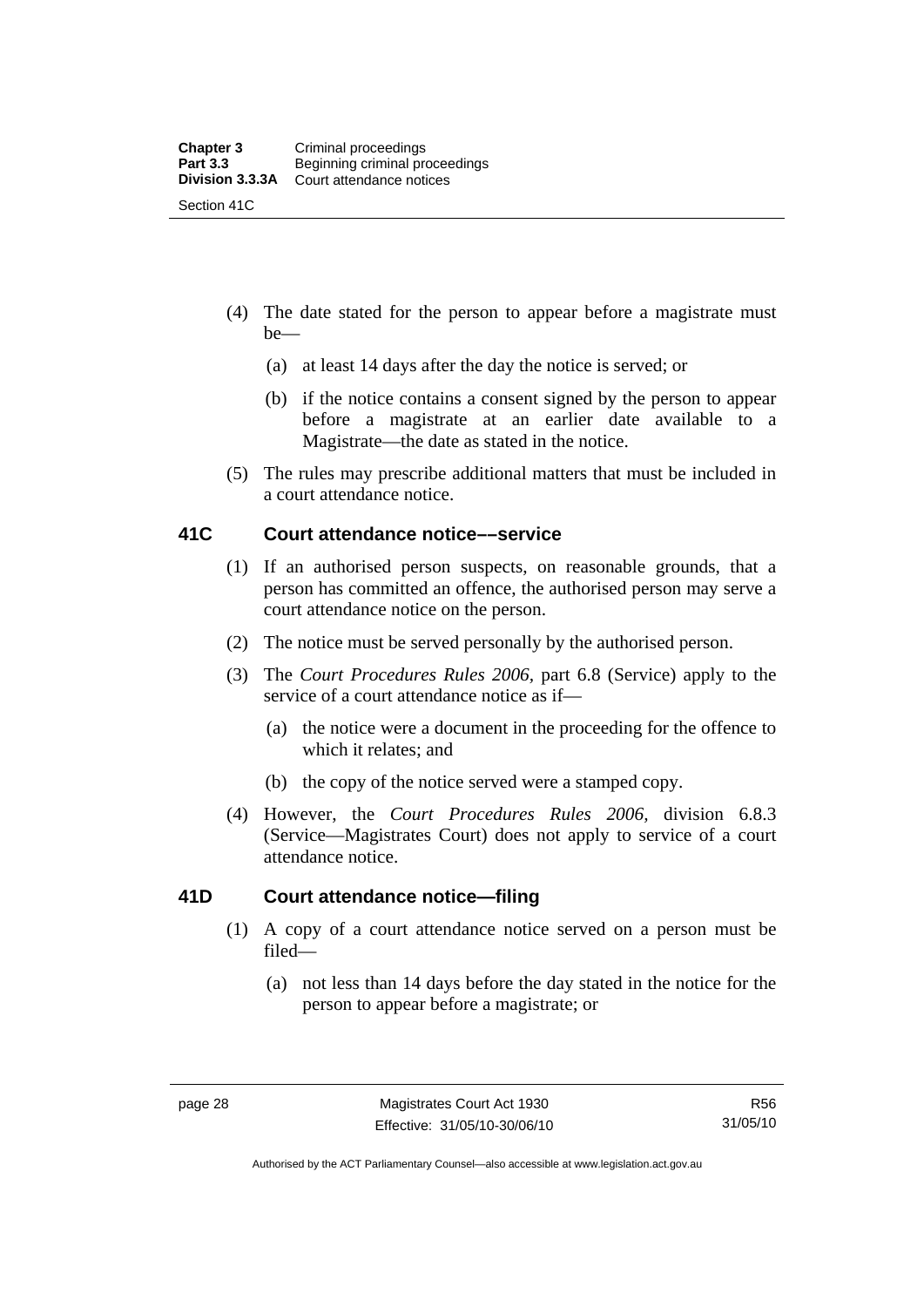- (b) if the notice contains a consent signed by the person to appear before a magistrate at a date earlier than 14 days after service of the notice—as soon as practicable.
- (2) If a warrant is intended to be issued in the first instance against the person, the notice must be filed with a sworn statement about the particulars of the offence stated in the notice.

# **41E Court attendance notice—relationship to information and summons**

- (1) This division is additional to, and does not limit, any other provision of a Territory law about an information or summons in relation to a criminal proceeding.
- (2) A court attendance notice served under this division is taken, for all purposes, to be a summons served under division 3.3.3.
- (3) A court attendance notice filed under this division is taken, for all purposes, to be an information laid under division 3.3.2.
- (4) For subsections (2) and (3), a provision mentioned in subsection (1) applies, with any necessary changes and any changes prescribed by regulation—
	- (a) in relation to a court attendance notice served under this division—as if it were a summons issued under division 3.3.3; and
	- (b) in relation to a court attendance notice filed under this division—as if it were an information laid under division 3.3.2.

# **Division 3.3.4 Warrants**

# **42 Issue of warrant and summons**

- (1) This section applies if—
	- (a) an information is laid before a magistrate under division 3.3.2 against a person for an offence; and

page 29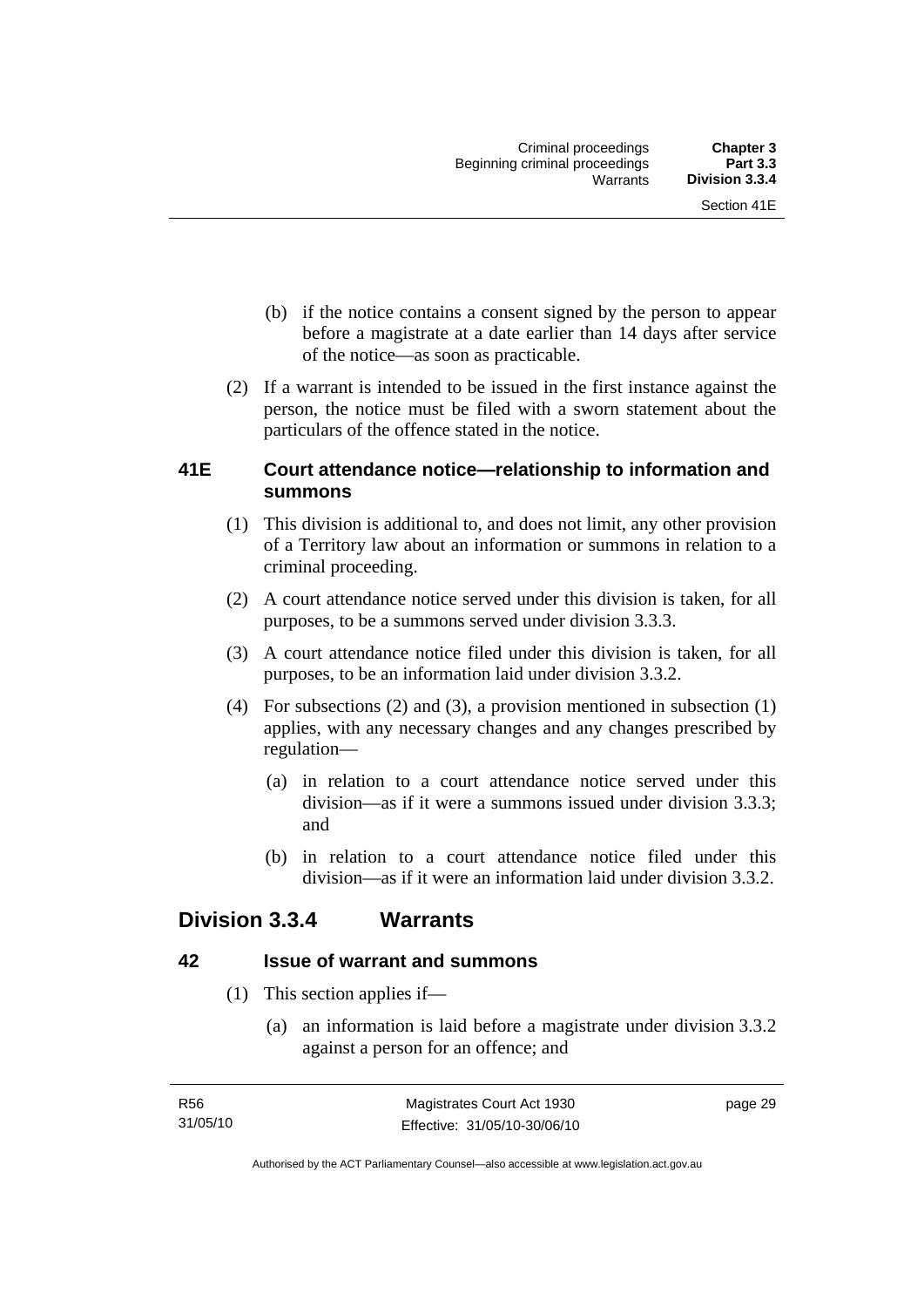- (b) the information is substantiated by the oath of the informant or a witness; and
- (c) the person is not in custody.
- (2) The magistrate may issue a warrant for the person's arrest, and for bringing the person before the court to answer to the information and to be further dealt with according to law.
- (3) However, the magistrate may issue a summons instead of the warrant if the magistrate considers it appropriate.
- (4) The issue of the summons does not prevent a magistrate from issuing a warrant at any time before or after the time mentioned in the summons for the person's appearance.
- (5) However, subsection (4) does not authorise the issue of a warrant to bring the person before the court to answer to the information if a summons has been served on the person for the offence in accordance with section 116B (Service of summons for prescribed offence).

# **43 Procedure on filing indictment**

- (1) If an indictment in relation to an offence committed in the ACT has been filed in the Supreme Court by the Attorney-General, Attorney-General of the Commonwealth or other officer, authority or person duly appointed in that behalf against any person then at large, whether on bail or not, the registrar of the Supreme Court must at any time after the end of the then sittings of the court if the person so indicted has not already appeared and pleaded to the indictment, on application by or on behalf of the prosecutor, grant to the prosecutor or person applying on the prosecutor's behalf a certificate that the indictment has been filed.
- (2) On production of the certificate to a magistrate, the magistrate must—

Authorised by the ACT Parliamentary Counsel—also accessible at www.legislation.act.gov.au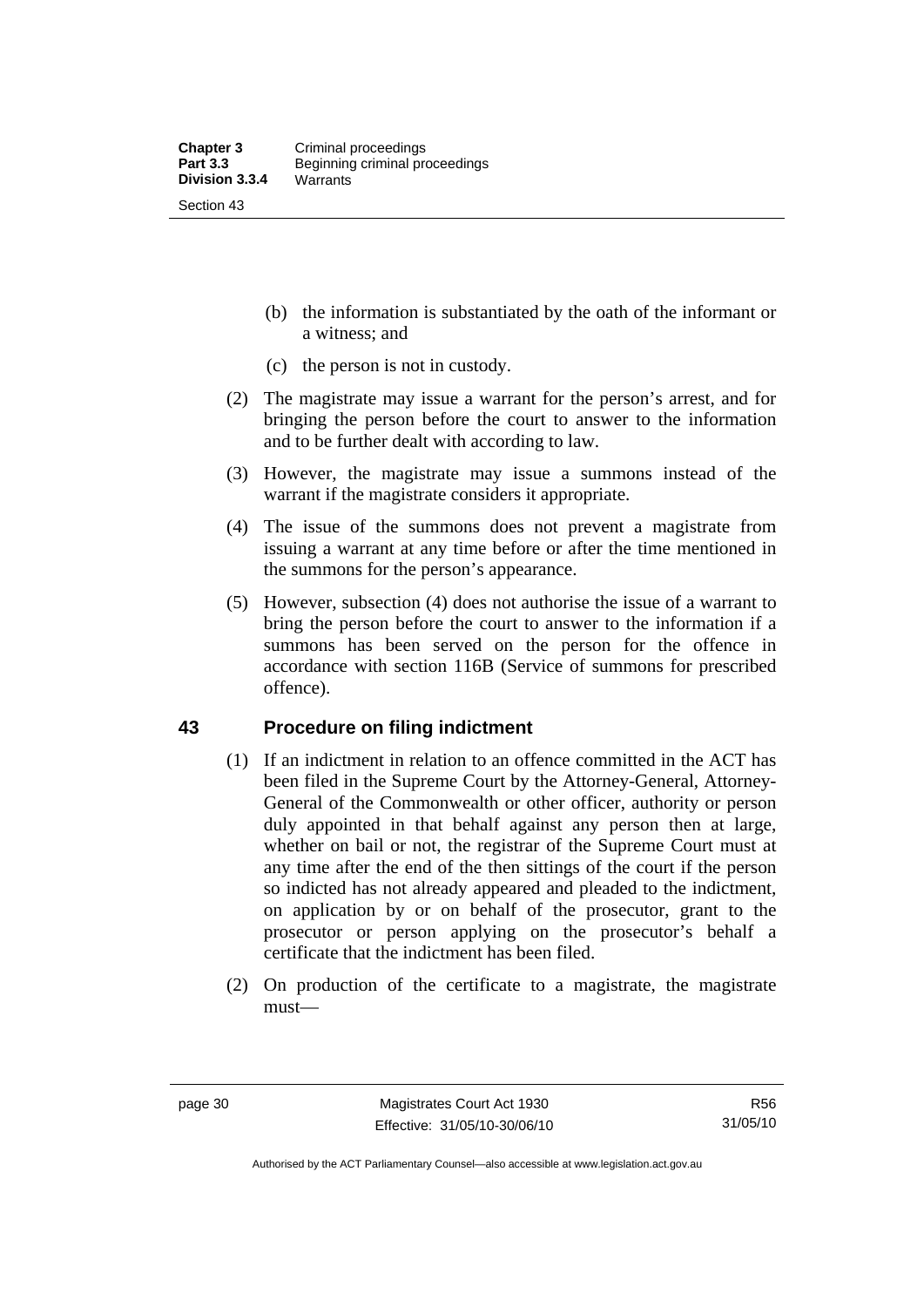- (a) if the person indicted is, at the time of both the application for and the production of the certificate, detained at a correctional centre (including a NSW correctional centre) for any other offence—on proof on oath that the person is the person charged in the indictment, issue a warrant directing the person in charge of the correctional centre to detain the person until, by a habeas corpus order or another order, the person is removed from custody for the purpose of being tried on the indictment, or until the person is otherwise removed or discharged out of custody by due course of law; and
- (b) in any other case—issue a warrant to apprehend the person so indicted and to cause the person to be brought before the court to be dealt with according to law and the court when any person apprehended under any such warrant is brought before it must on proof on oath that the person is the person charged and named in the indictment, and without further inquiry commit the person for trial or admit the person to bail in accordance with the *Bail Act 1992*.

# **44 Direction of warrant**

A warrant to apprehend a defendant that the defendant may answer to an information may be directed either to any police officer by name or generally to all police officers within the ACT, without naming them, or to both.

# **45 Any police officer may execute warrant**

If a warrant is directed to all police officers, any police officer may execute the warrant as if it were directed specially to the police officer by name.

# **47 Form of arrest warrant**

A warrant issued on an information must—

(a) briefly state the offence or matter of the information; and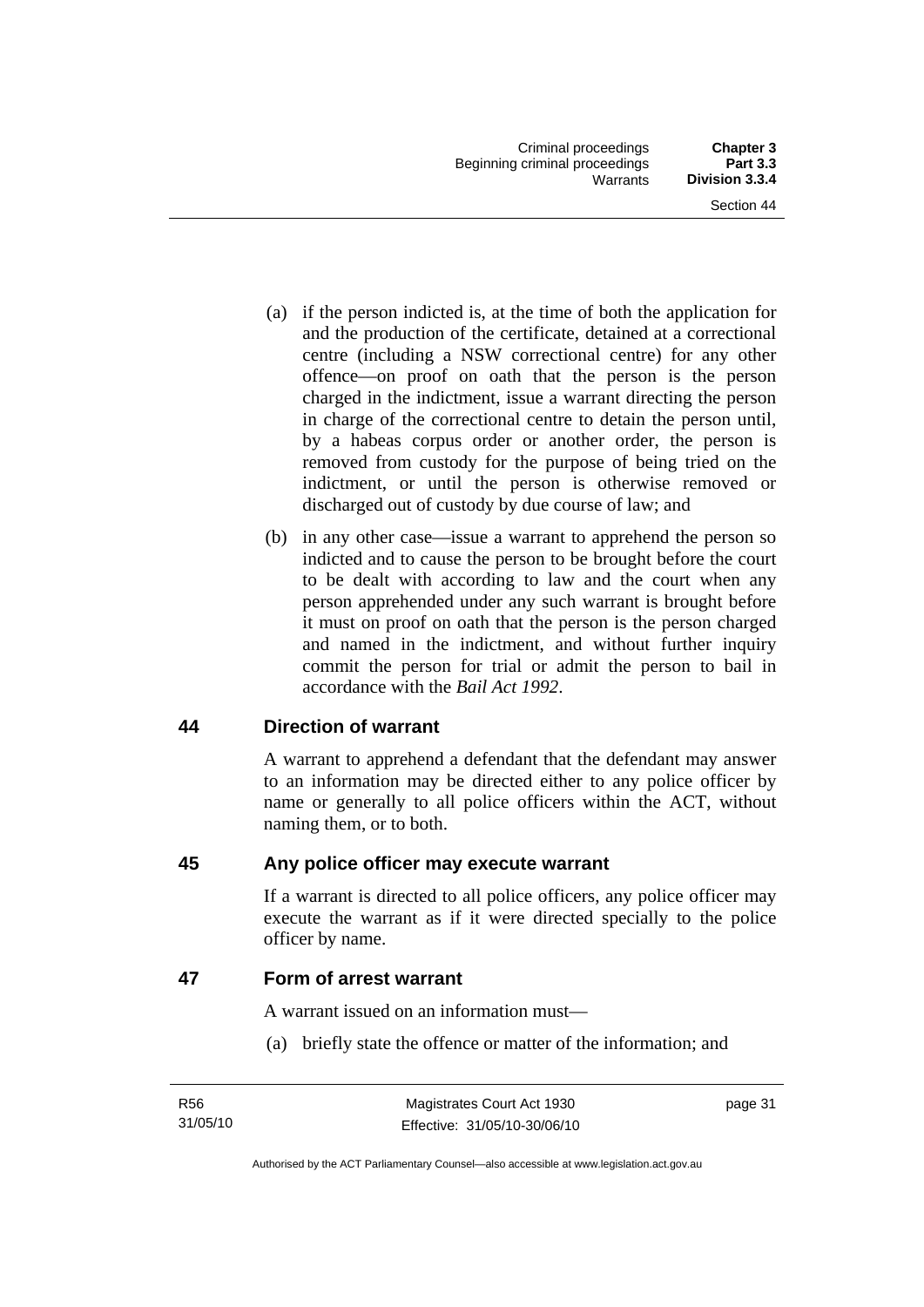- (b) name or otherwise describe the person against whom it is issued; and
- (c) order the police officers to whom it is directed to—
	- (i) arrest the person; and
	- (ii) bring the person before the court to answer the information and to be further dealt with according to law.

# **48 Warrant to be in force till executed**

A warrant need not be returnable at any particular time, but may remain in force until executed.

# **49 Sunday warrants**

A magistrate may issue a warrant on an information of an indictable offence, or a search warrant, on a Sunday as on any other day.

page 32 Magistrates Court Act 1930 Effective: 31/05/10-30/06/10

Authorised by the ACT Parliamentary Counsel—also accessible at www.legislation.act.gov.au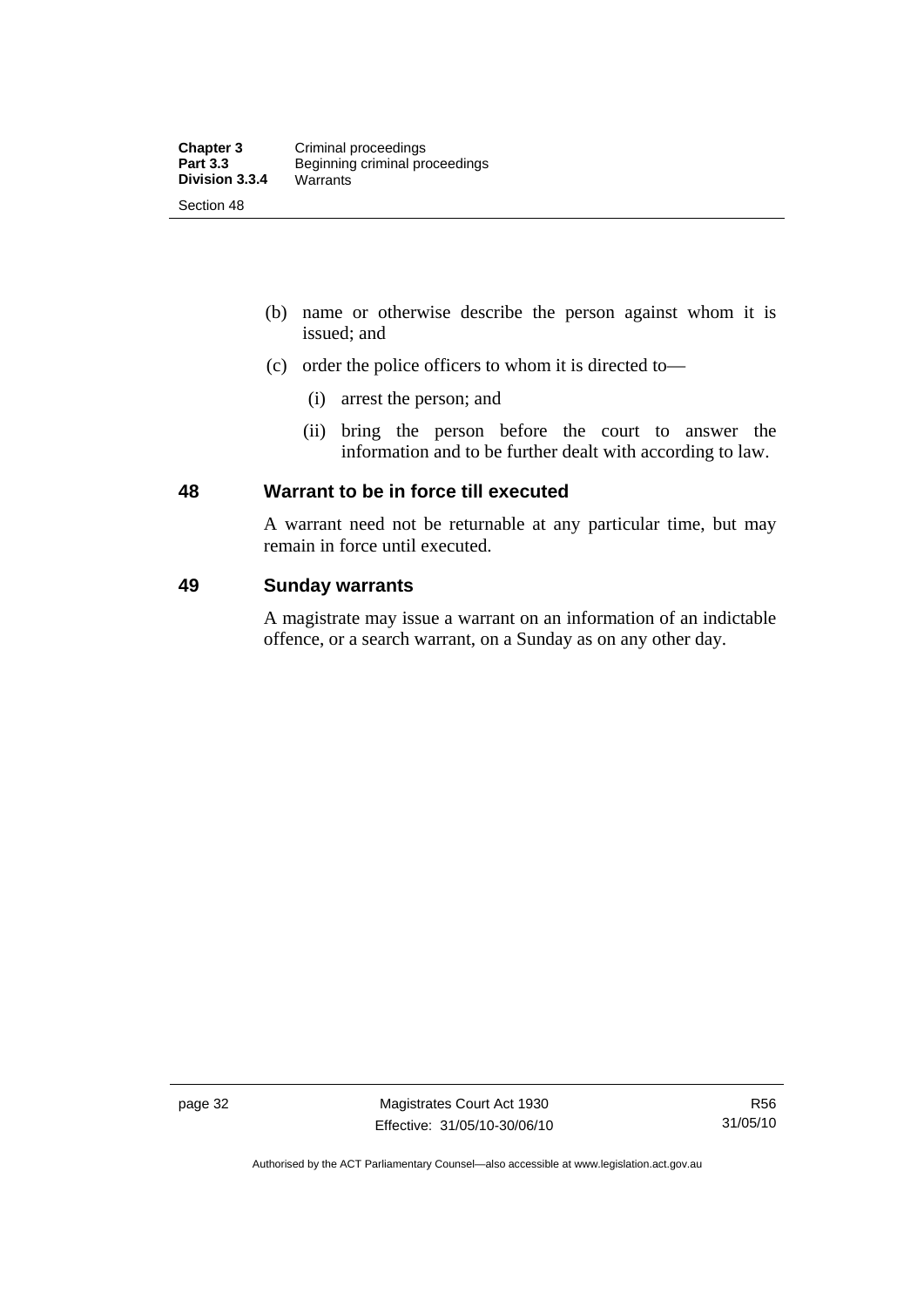# **Part 3.4 Hearing of criminal proceedings**

# **Division 3.4.1 Hearing of criminal proceedings general**

# **53 Conduct of case generally**

- (1) The informant may—
	- (a) conduct his or her case personally or by a lawyer; and
	- (b) examine and cross-examine the witnesses giving evidence for or against the informant; and
	- (c) if the defendant gives any evidence or examines any witness about anything other than general character—call and examine witnesses in reply.
- (2) The defendant may—
	- (a) fully answer and defend personally or by a lawyer; and
	- (b) give evidence; and
	- (c) examine and cross-examine the witnesses giving evidence for or against the defendant.

# **54 If both parties present in court to hear case**

The court must hear and decide an information if both parties to the information appear personally or by lawyers or anyone else appearing for them.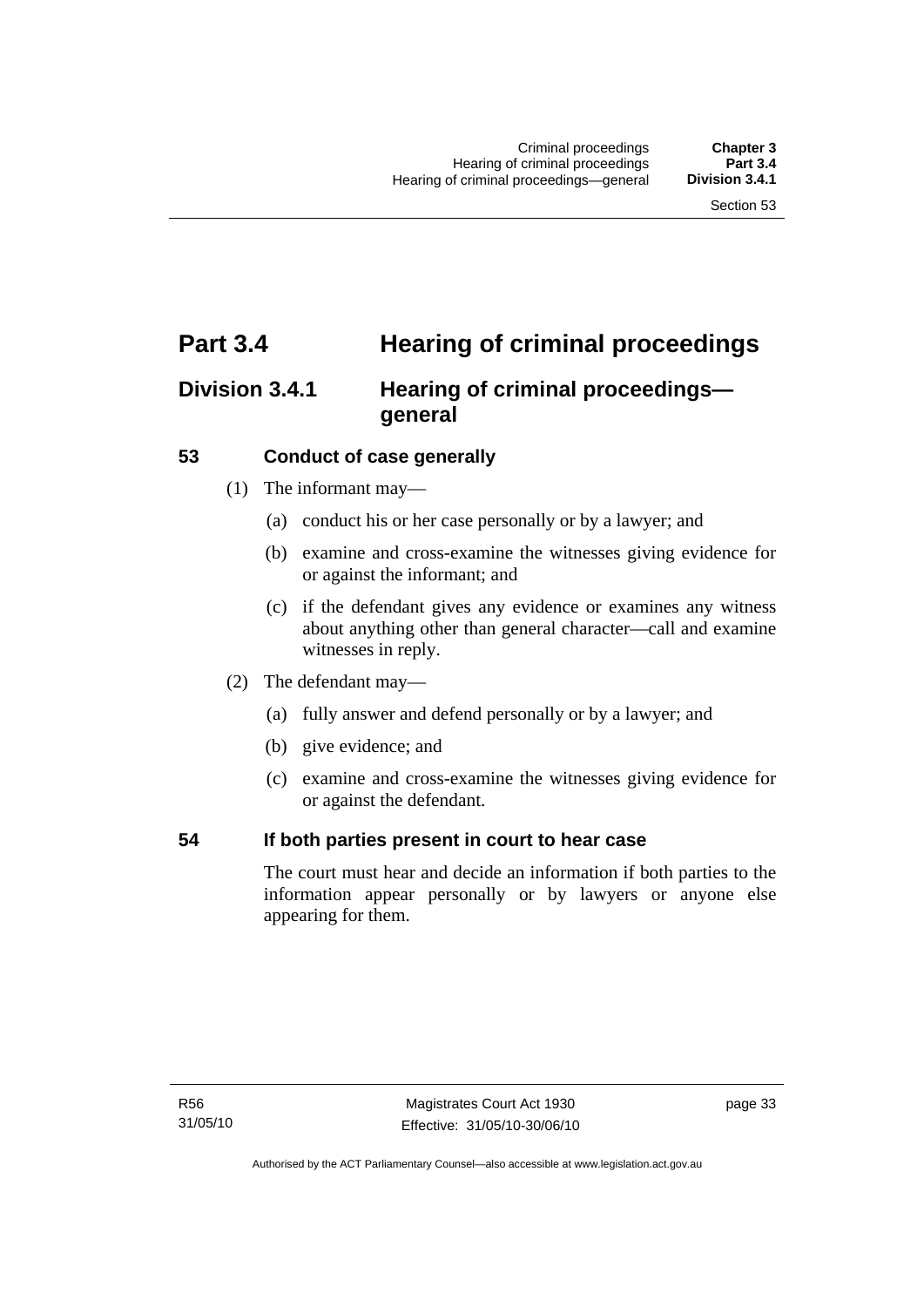# **Division 3.4.2 Warrants for witnesses**

# **62 Definitions—div 3.4.2**

In this division:

*prescribed period* means 18 hours from the time a person is arrested under a warrant.

*reporting officer* means the police officer mentioned in section 67 (2) (b).

*warrant* means a warrant under this division.

#### **63 Warrant to bring witness to court**

- (1) The court may issue a warrant for the arrest of a person who is a witness in a hearing if the person—
	- (a) was informed of the time and place of the hearing; and
	- (b) was required to attend to give evidence at the hearing in accordance with—
		- (i) a subpoena served on the person; or
		- (ii) an order of the court; or
		- (iii) an undertaking given to the court by the person; and
	- (c) failed to attend the hearing as required; and
	- (d) did not provide the court with a reasonable explanation for not attending.
- (2) A warrant must not be issued under subsection (1) unless—
	- (a) the court is satisfied that the party calling the person as a witness in the proceeding has taken reasonably practicable steps to contact the person; and
	- (b) it is in the interests of justice to issue the warrant.

Authorised by the ACT Parliamentary Counsel—also accessible at www.legislation.act.gov.au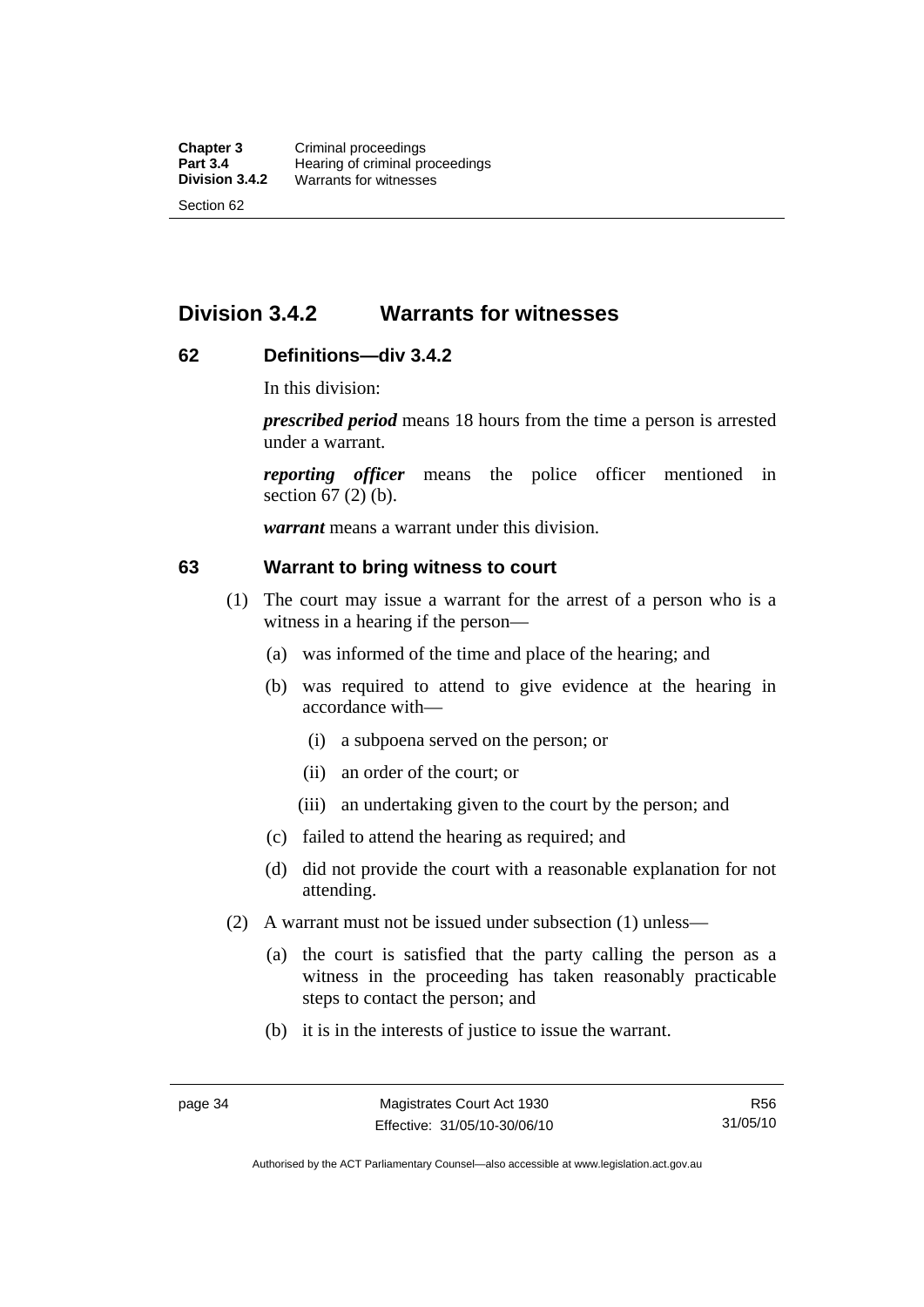- (3) In deciding whether it is in the interests of justice to issue a warrant, the court must consider the following:
	- (a) the importance of the evidence the person is expected to give;
	- (b) whether the evidence could be obtained by other means;
	- (c) the nature of the matter being heard;
	- (d) the degree of urgency to resolve the matter;
	- (e) the likelihood that the issue of a warrant would secure the person's attendance at the hearing;
	- (f) if the court has been contacted by the person, or the party calling the person as a witness in the proceeding has contacted the person—
		- (i) the reason (if any) given by the person for not attending as required; and
		- (ii) the impact of using a warrant for the arrest of the person.

#### **64 First instance warrant**

- (1) The court may, instead of issuing a subpoena for the attendance of a witness in a hearing, issue a warrant in the first instance for the arrest of the person if it is—
	- (a) unlikely that the person will attend the hearing to give evidence unless the person is compelled to do so; and
	- (b) in the interests of justice to do so.
- (2) In deciding whether it is in the interests of justice to issue a warrant, the court must consider the following:
	- (a) the importance of the evidence the person is expected to give;
	- (b) whether the evidence could be obtained by other means;
	- (c) the nature of the matter being heard;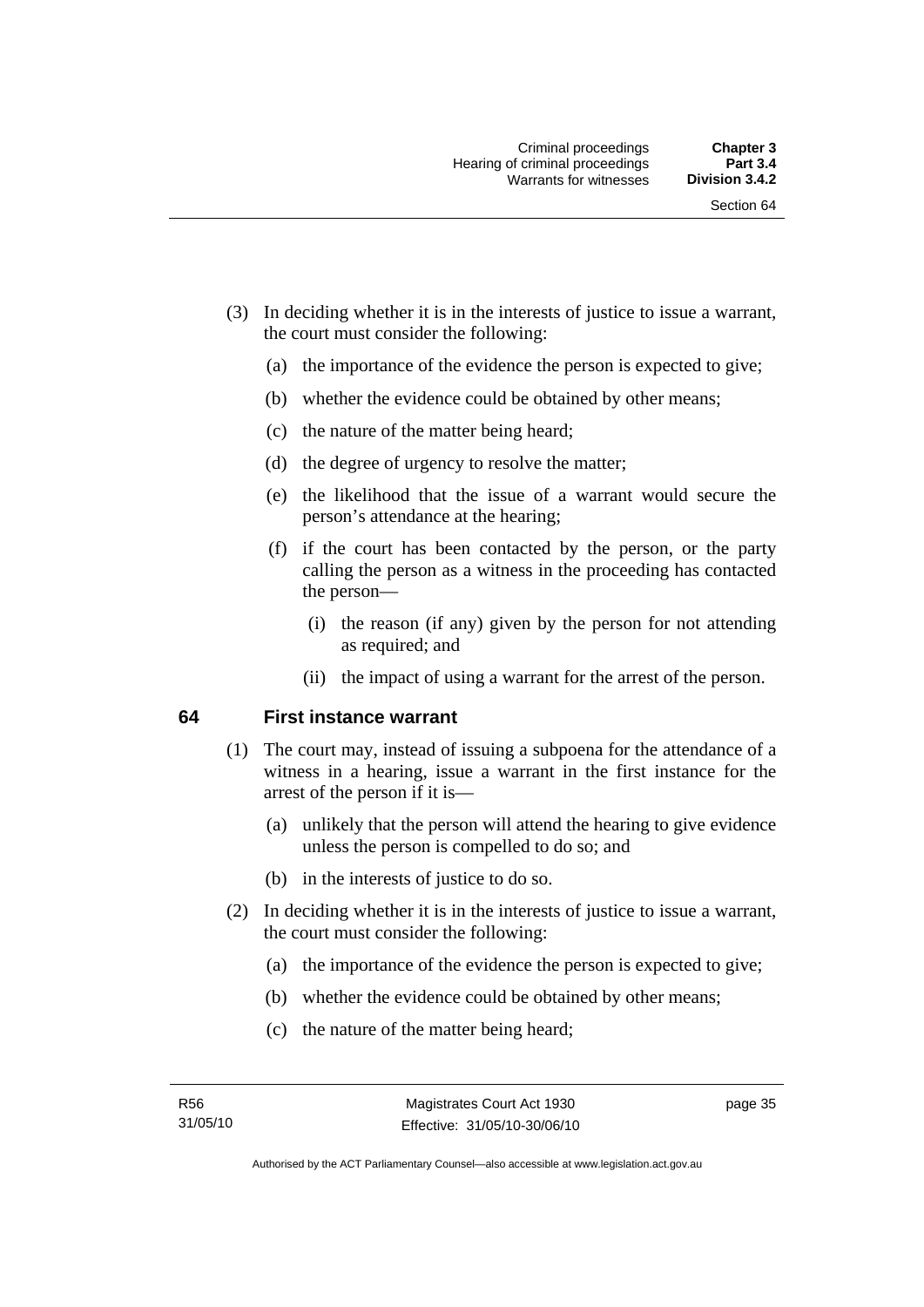- (d) the degree of urgency to resolve the matter;
- (e) the likelihood that the issue of a warrant would secure the person's attendance at the hearing;
- (f) the impact of using a warrant for the arrest of the person.

#### **65 Warrant remains in force until executed**

A warrant remains in force until whichever of the following happens first:

- (a) the warrant is executed;
- (b) the court revokes the warrant.

#### **66 Executing a warrant**

- (1) A warrant authorises a police officer (an *executing officer*) to—
	- (a) arrest the person named in the warrant; and
	- (b) bring the person before the court.
- (2) If an executing officer believes on reasonable grounds that the person named in the warrant is on any premises, the officer is authorised to enter the premises, using not more than necessary and reasonable force in the circumstances, to execute the warrant.
- (3) However, an executing officer is not authorised to enter a dwelling house to execute the warrant before 6 am or after 9 pm on any day, unless the officer believes on reasonable grounds that it would not be practicable to arrest the person at the dwelling house, or another location, at any other time.
- (4) An executing officer—
	- (a) must use not more force than is necessary to arrest the person and remove the person to the place stated in the warrant; and
	- (b) must, before removing the person, explain to the person the purpose of the warrant; and

R56 31/05/10

Authorised by the ACT Parliamentary Counsel—also accessible at www.legislation.act.gov.au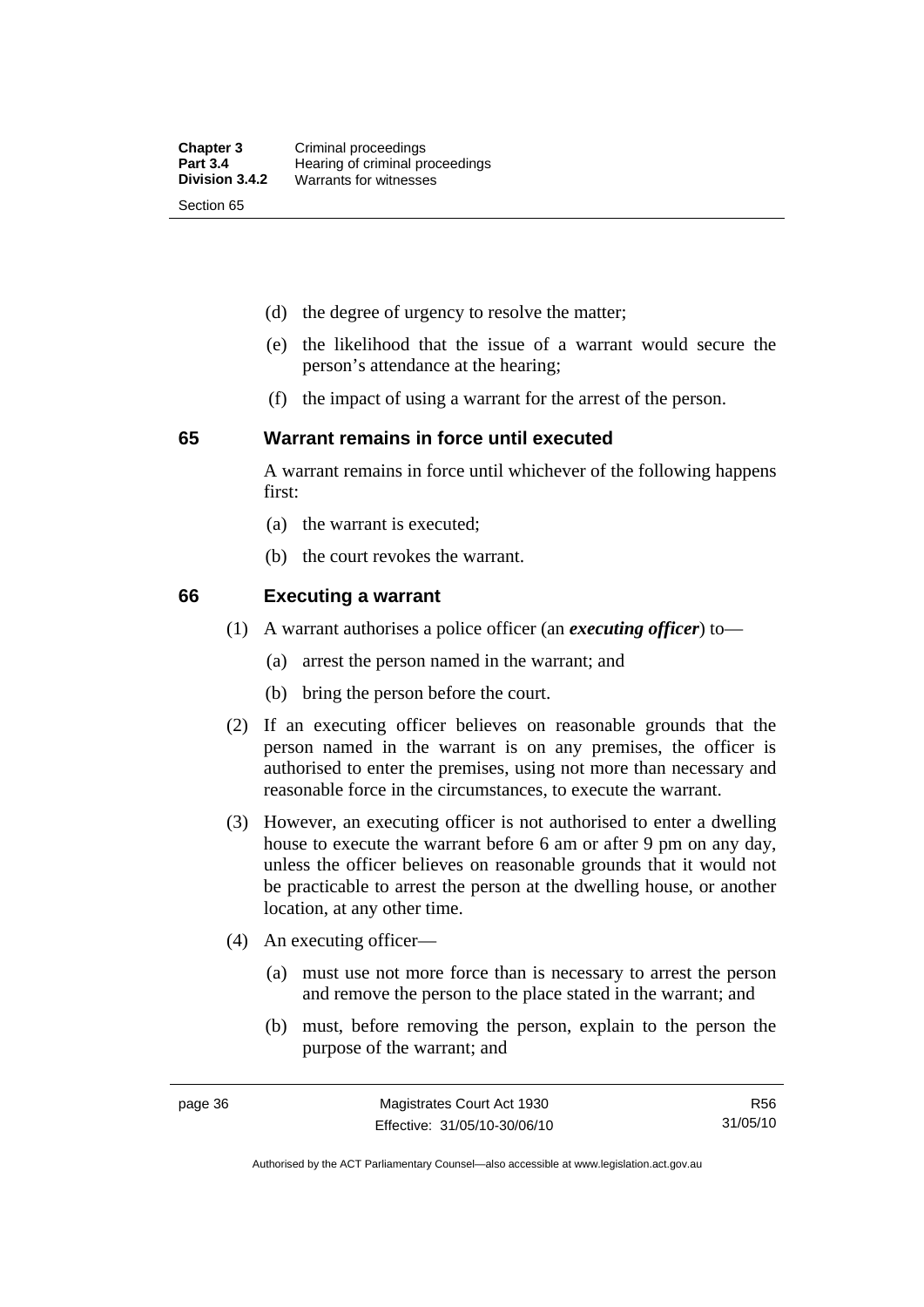- (c) must tell the person of his or her right to contact a lawyer, and allow the person to contact a lawyer if the person wishes to do so; and
- (d) if a person is under a legal disability—must inform a parent or guardian of the person of the arrest.
- (5) In this section:

*dwelling house* includes a conveyance, and a room in a hotel, motel, boarding house or club, where people ordinarily sleep at night.

# **67 Procedure after arrest**

- (1) A person who is arrested under a warrant must be brought before the court—
	- (a) as soon as practicable after the person is arrested; and
	- (b) within the prescribed period; and
	- (c) in accordance with this section.
- (2) A person must be brought before the court by a police officer—
	- (a) if the court is sitting at the time the officer is able to bring the person before the court—in person; or
	- (b) if the court is not sitting at the time the officer is able to bring the person before the court—by telephone call made by the officer to a magistrate to report the execution of the warrant to the court.
- (3) A person brought before the court must be dealt with in accordance with section 68.
- (4) A person arrested under a warrant—
	- (a) may be detained by a police officer for not longer than the prescribed period for the officer to comply with subsection (2); and

page 37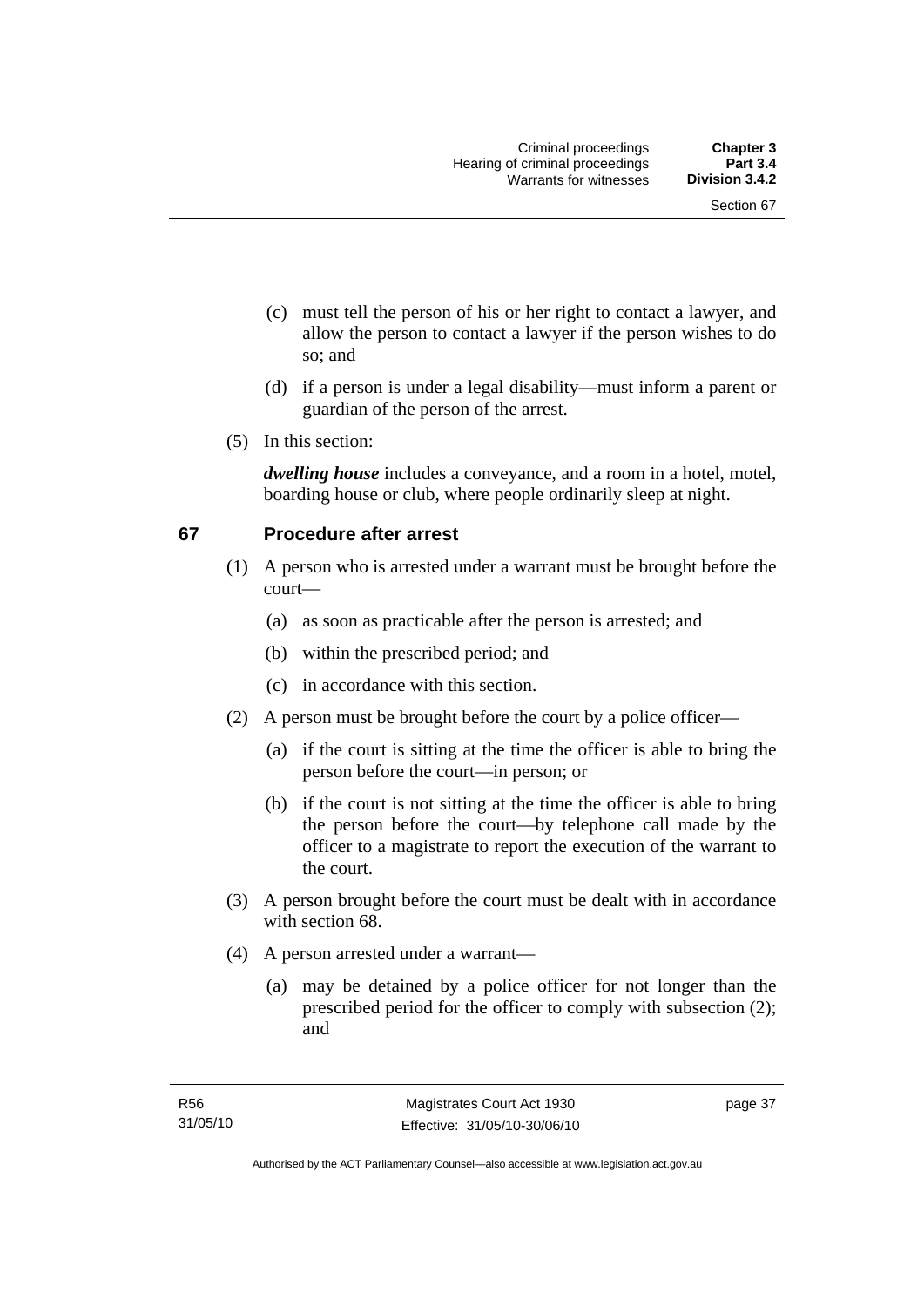(b) must be released if the officer cannot comply with that subsection within the prescribed period.

#### **68 Orders following executed warrant**

- (1) The court may order that the person—
	- (a) be remanded in custody until the date, time and place specified in the order; or
	- (b) be released on a recognisance, signed by the person, in which the person agrees to appear before the court on a day and at a time and place specified by the court—
		- (i) in the recognisance; and
		- (ii) in any subsequent notice given or sent to the person by the court; or
	- (c) be released unconditionally.
- (2) If the court makes any orders in relation to a person under this section, the person must be given written notice of the orders by—
	- (a) if the court is sitting when the order is made—the court; or
	- (b) if the court is not sitting when the order is made—the reporting officer.
- (3) Any single period of remand ordered under this section must not be longer than—
	- (a) 28 days; or
	- (b) if the person chooses to be remanded for a longer period without review—a longer period that the court considers reasonable.
- (4) Division 3.4.4 applies to a recognisance under this section.

Authorised by the ACT Parliamentary Counsel—also accessible at www.legislation.act.gov.au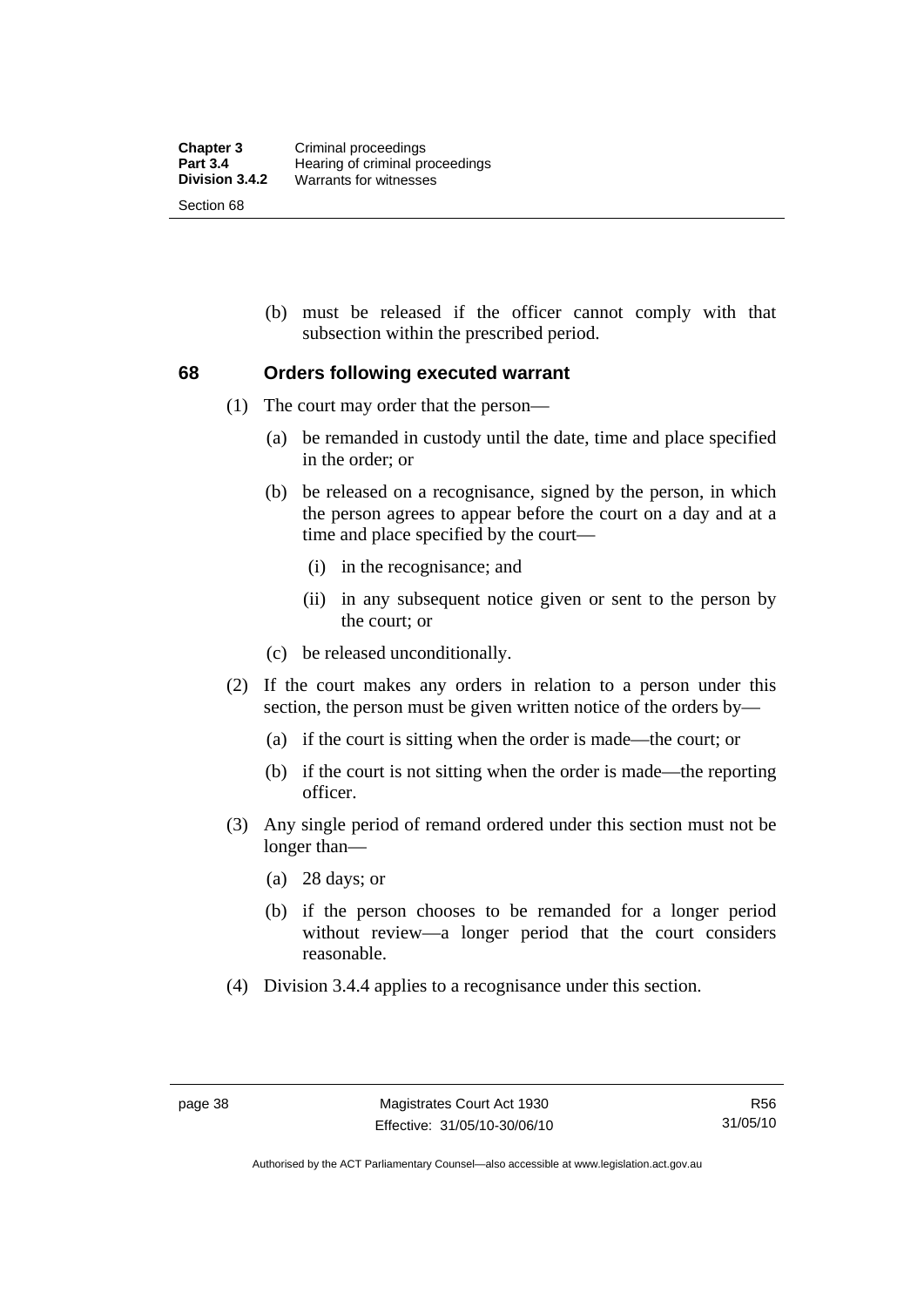# **Division 3.4.3 Remand**

# **70 Remand of defendant**

- (1) This section applies if the court considers it is necessary or desirable to adjourn the hearing of a proceeding for an indictable offence—
	- (a) because of the absence of witnesses; or
	- (b) for any other reasonable cause.
- (2) The court may—
	- (a) adjourn the hearing; and
	- (b) order the remand of the defendant into custody for a stated period; and
	- (c) order the chief executive to arrange for the defendant to be brought before the court at a stated time and place for the hearing.
	- *Note* The court must issue a warrant for the remand of the defendant in the chief executive's custody (see *Crimes (Sentence Administration) Act 2005*, s 17).
- (3) If the period of remand is not longer than 3 days, the order may be made orally.
	- *Note* The *Crimes (Sentence Administration) Act 2005*, pt 3.2 provides for the chief executive to have custody of the defendant during the remand.
- (4) Any single period of remand under this section must be no longer than—
	- (a) 28 days; or
	- (b) if the defendant chooses to be remanded for a longer period without review—a longer period that the court considers reasonable.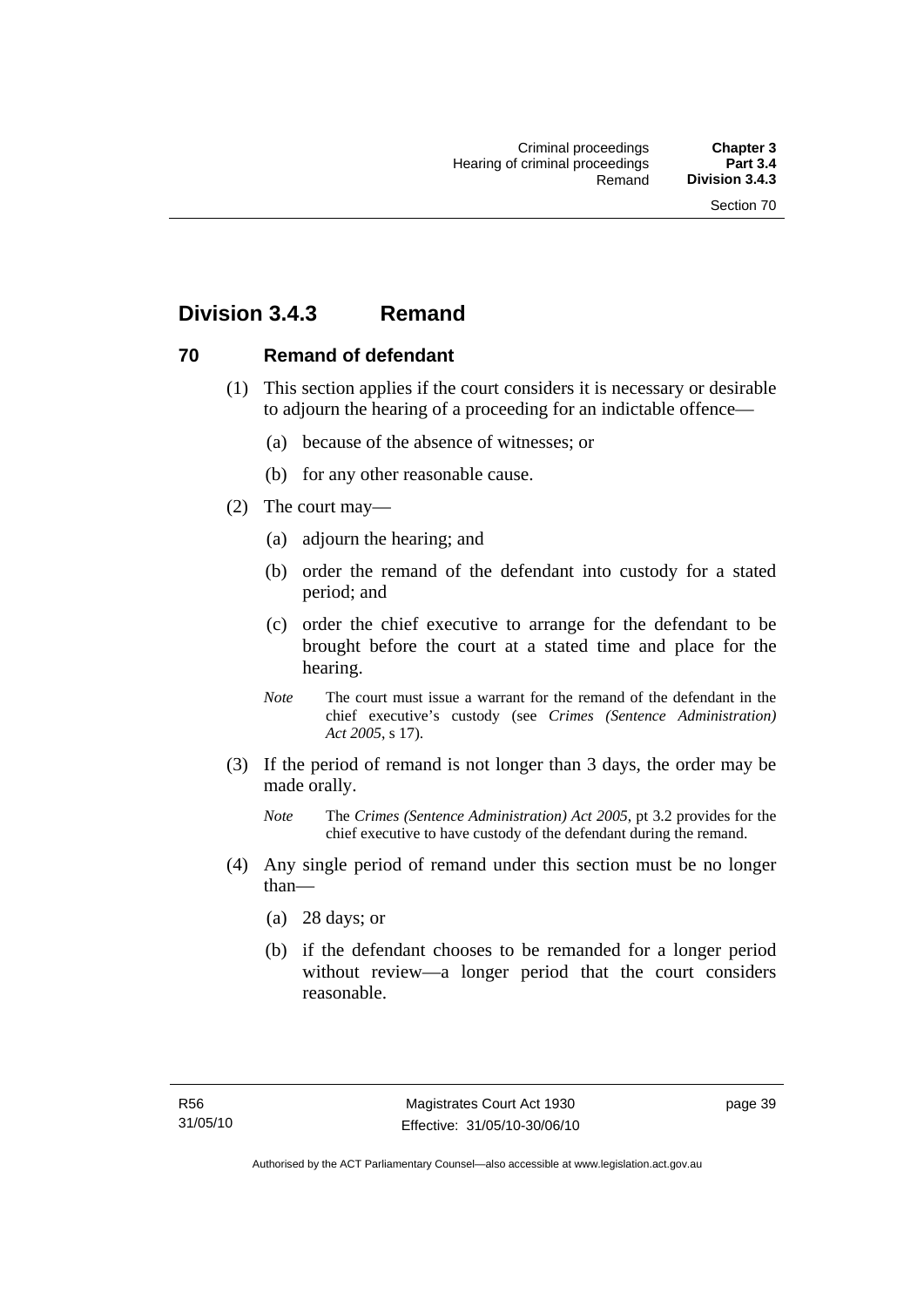# **72 Bringing remanded defendant before court**

The court may order that a defendant remanded under section 70 be brought before the court at any time during the period for which the defendant was remanded.

*Note* The *Crimes (Sentence Administration) Act 2005*, pt 3.2 and pt 3.3 provide for the chief executive to have custody of the defendant during the remand and to bring the defendant before the court as ordered by the court.

# **72A Bail application hearings—audiovisual links**

- (1) This section applies if—
	- (a) a person in custody is entitled to appear, or is required to appear or be brought, before the court for the hearing of an application for bail; and
	- (b) the hearing could be conducted using an audiovisual link between the court and the place of custody.
- (2) Unless the court directs otherwise, the hearing must be conducted using the audiovisual link.
- (3) The court may amend or revoke a direction under subsection (2)—
	- (a) at any time; and
	- (b) on its own initiative or on application by a party to the bail proceeding.
- (4) In this section:

*audiovisual link*—see the *Evidence (Miscellaneous Provisions) Act 1991*, dictionary.

# **72B Defendant's appearance in non-bail proceedings audiovisual links**

 (1) This section applies if the court gives a direction under the *Evidence (Miscellaneous Provisions) Act 1991*, section 20 (Territory courts

R56 31/05/10

Authorised by the ACT Parliamentary Counsel—also accessible at www.legislation.act.gov.au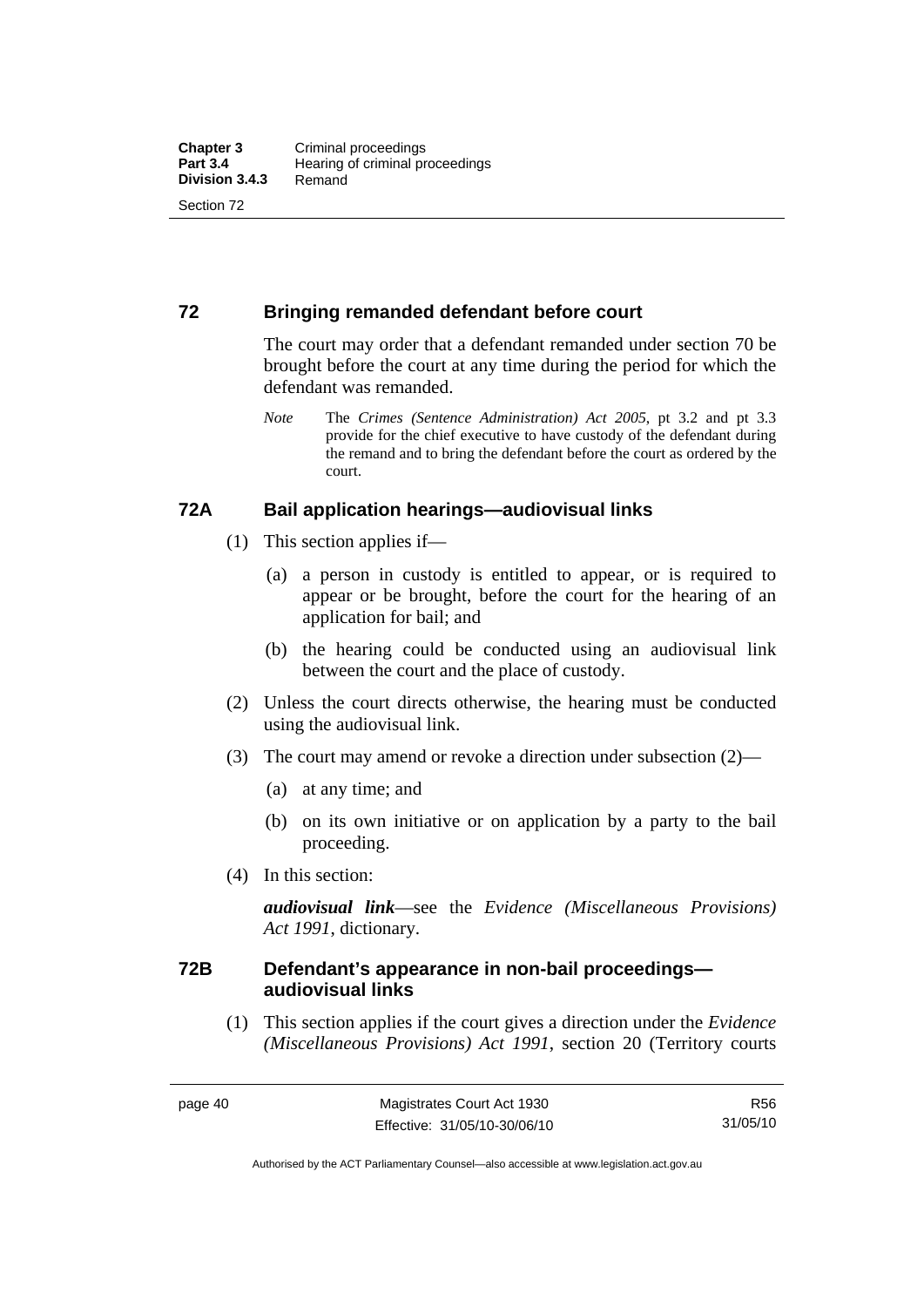may take evidence and submissions from outside ACT) or section 32 (1) (Use of link in proceedings) in relation to any part of a proceeding in relation to a defendant remanded under—

- (a) section 70 (Remand of defendant); or
- (b) section 72 (Bringing remanded defendant before court).
- (2) The chief executive must make arrangements to ensure that the evidence can be taken, or the submission made, in accordance with the court's direction.

# **Division 3.4.4 Committal and recognisance**

# **73A Extended application of div 3.4.4**

- (1) This division applies in relation to a person for whom a warrant prescribed under the rules has been issued under the rules as if all necessary changes, and any changes prescribed under the rules, were made.
- (2) This section does not limit any other application of this division.

#### **74 Remand of defendant before decision**

The court may, at any time before the court gives its decision in a case, order that the defendant be remanded in custody.

- *Note 1* The court must issue a warrant for the remand of the defendant in the chief executive's custody (see *Crimes (Sentence Administration) Act 2005*, s 17).
- *Note 2* The *Crimes (Sentence Administration) Act 2005*, pt 3.2 provides for the chief executive to have custody of the defendant during the remand.

# **75 Remand of witness or defendant after decision**

 (1) If the court commits a witness or a person sought to be made a witness, it must order that the witness or person be remanded in custody.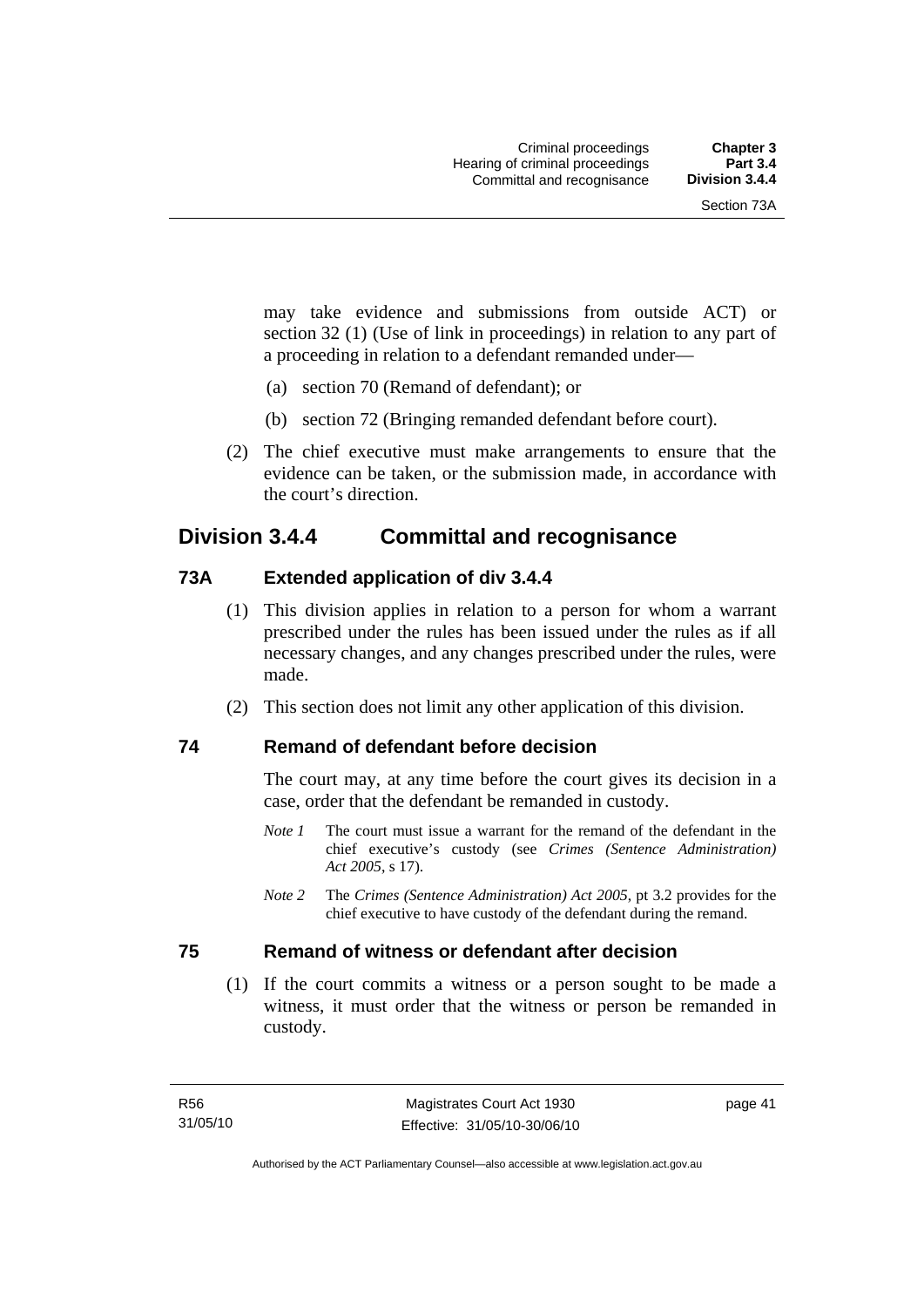(2) If the court commits a defendant, it must order that the defendant be remanded in custody.

# **76 Witnesses may be discharged on recognisance**

A witness, other than a witness committed under section 312 (Failure to give evidence—committal), or person sought to be made a witness may be discharged on recognisance.

# **77 Recognisances**

If the court is authorised to discharge the witness, or person sought to be made a witness, on recognisance, it may order his or her discharge on his or her entering into a recognisance, with or without a surety or sureties at its discretion, conditioned for his or her appearance at the time and place to which the hearing is adjourned, or that is named in the recognisance.

# **78 Issue of warrant for non-appearance**

If the witness, or person sought to be made a witness, does not appear at the time and place mentioned in the recognisance, the court may adjourn the hearing, and may issue a warrant for his or her apprehension in accordance with division 3.3.4 (Warrants).

# **79 Recognisances taken out of court**

- (1) A recognisance under this Act need not be entered into before the court, but may be entered into by the parties before—
	- (a) a magistrate; or
	- (b) the registrar; or
	- (c) a police officer in charge of a police station; or
	- (d) if a party is at a correctional centre—the person in charge of the centre.

Authorised by the ACT Parliamentary Counsel—also accessible at www.legislation.act.gov.au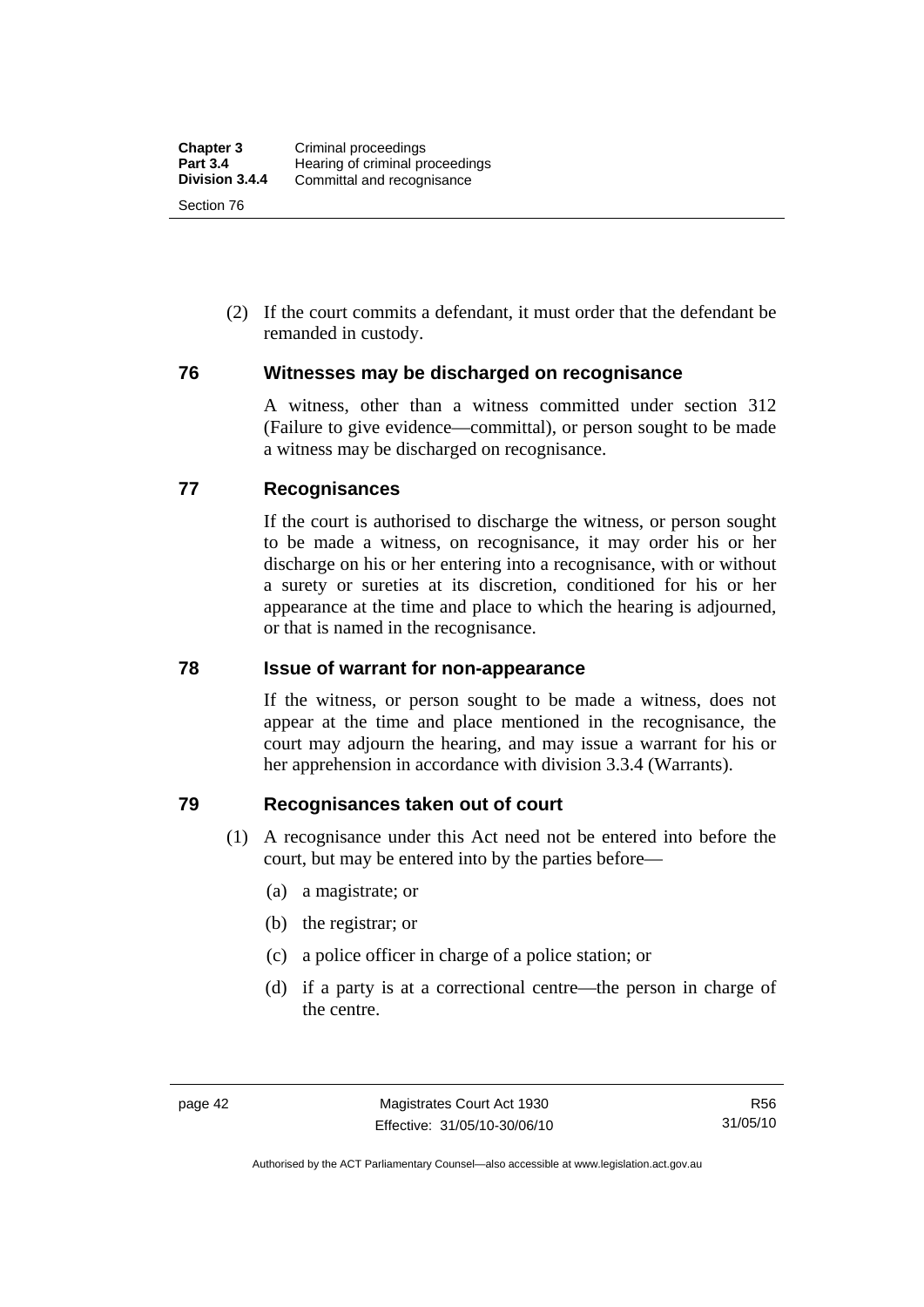(2) The provisions of this Act in relation to recognisances taken before the court apply in relation to the recognisance as if it had been entered into before the court.

# **80 Forfeited recognisances—how enforced**

If the conditions, or any of them, in a recognisance entered by a witness or a person sought to be made a witness are not complied with, any magistrate may certify on the back of the recognisance in what respect the conditions have not been observed, and give it to the proper officer, to be proceeded on in a similar way as other recognisances, and that certificate is taken to be deemed sufficient prima facie evidence of the recognisance having been forfeited.

# **Division 3.4.5 Adjournment of criminal proceedings**

# **83 Magistrate may adjourn court generally**

If all the cases have not been heard and decided at any sitting of the court, the magistrate may adjourn the cases remaining unheard or undecided, either to the next day appointed for the holding of the court or to the other time the magistrate considers appropriate.

# **84 Particular cases may be adjourned**

- (1) Before or during the hearing or further hearing of an information, the magistrate may adjourn the hearing or further hearing.
- (2) The magistrate may, by order, release the defendant (whether or not on bail) or remand the defendant in custody.
	- *Note 1* If the court remands the defendant in custody it must issue a warrant for the defendant's remand in the chief executive's custody (see *Crimes (Sentence Administration) Act 2005*, s 17).
	- *Note 2* The *Crimes (Sentence Administration) Act 2005*, part 3.2 provides for the chief executive to have custody of the defendant during the remand.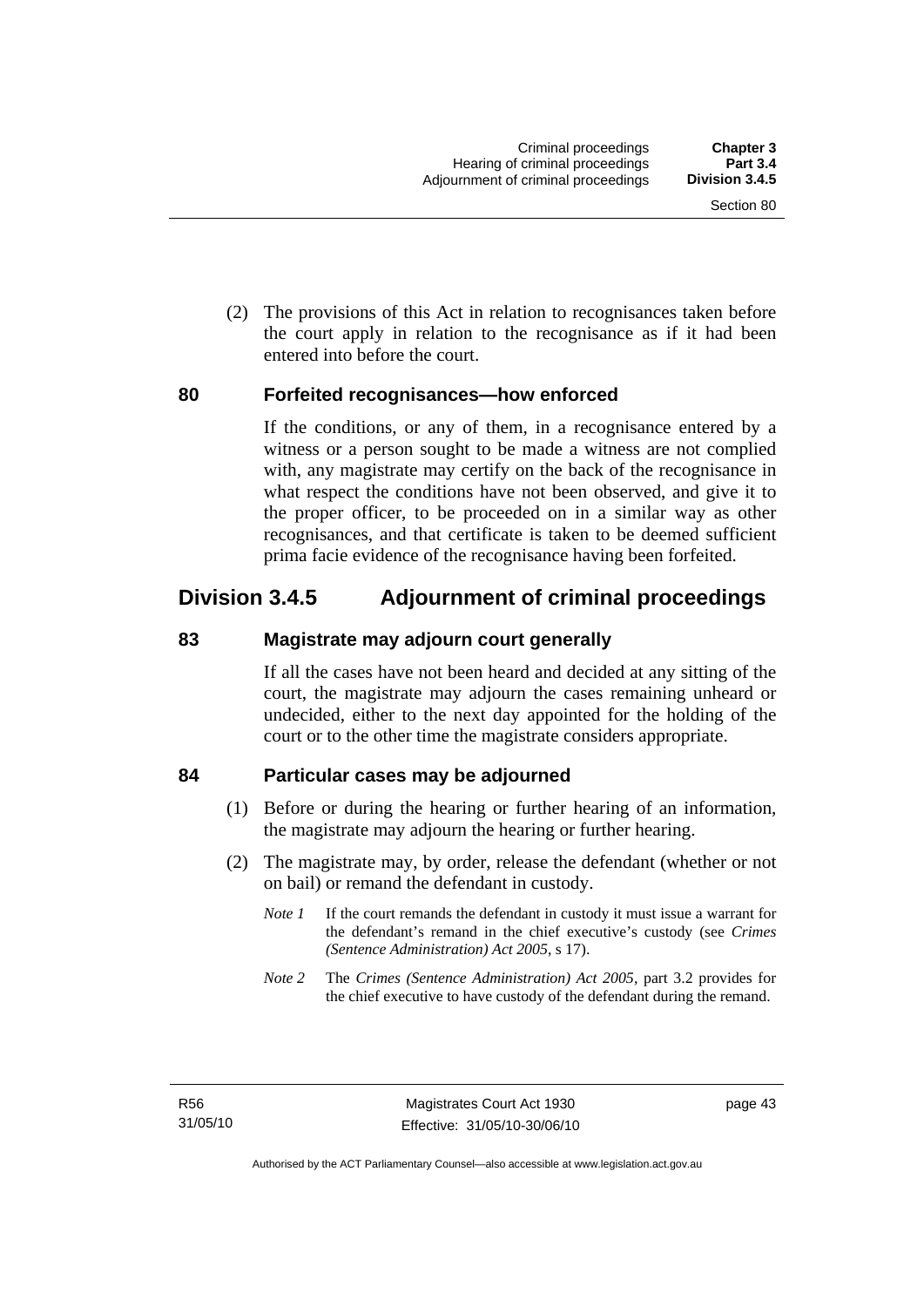# **85 Proceeding if either party not present at adjourned hearing**

- (1) This section applies if either or both of the parties do not appear personally or by lawyers or anyone else appearing for them at the time and place to which the hearing or further hearing is adjourned.
- (2) The court may—
	- (a) go ahead with the hearing or further hearing as if the party or parties were present; or
	- (b) if the informant does not appear—dismiss the information, with or without costs as the court considers just.

# **86 Proceeding if both parties present at adjourned hearing**

- (1) This section applies if the parties appear personally or by lawyers or anyone else appearing for them at the time and place to which the hearing or further hearing is adjourned.
- (2) The court may go ahead with the hearing or further hearing.

# **87 Witness to attend adjourned etc hearing**

- (1) This section applies to a person who is required by summons to attend a hearing to give evidence or produce a document if the hearing is adjourned or postponed.
- (2) The person must attend at the time and place to which the hearing is adjourned or postponed without the issue or service of a further summons.
- (3) However, the person is entitled to additional expenses for attending.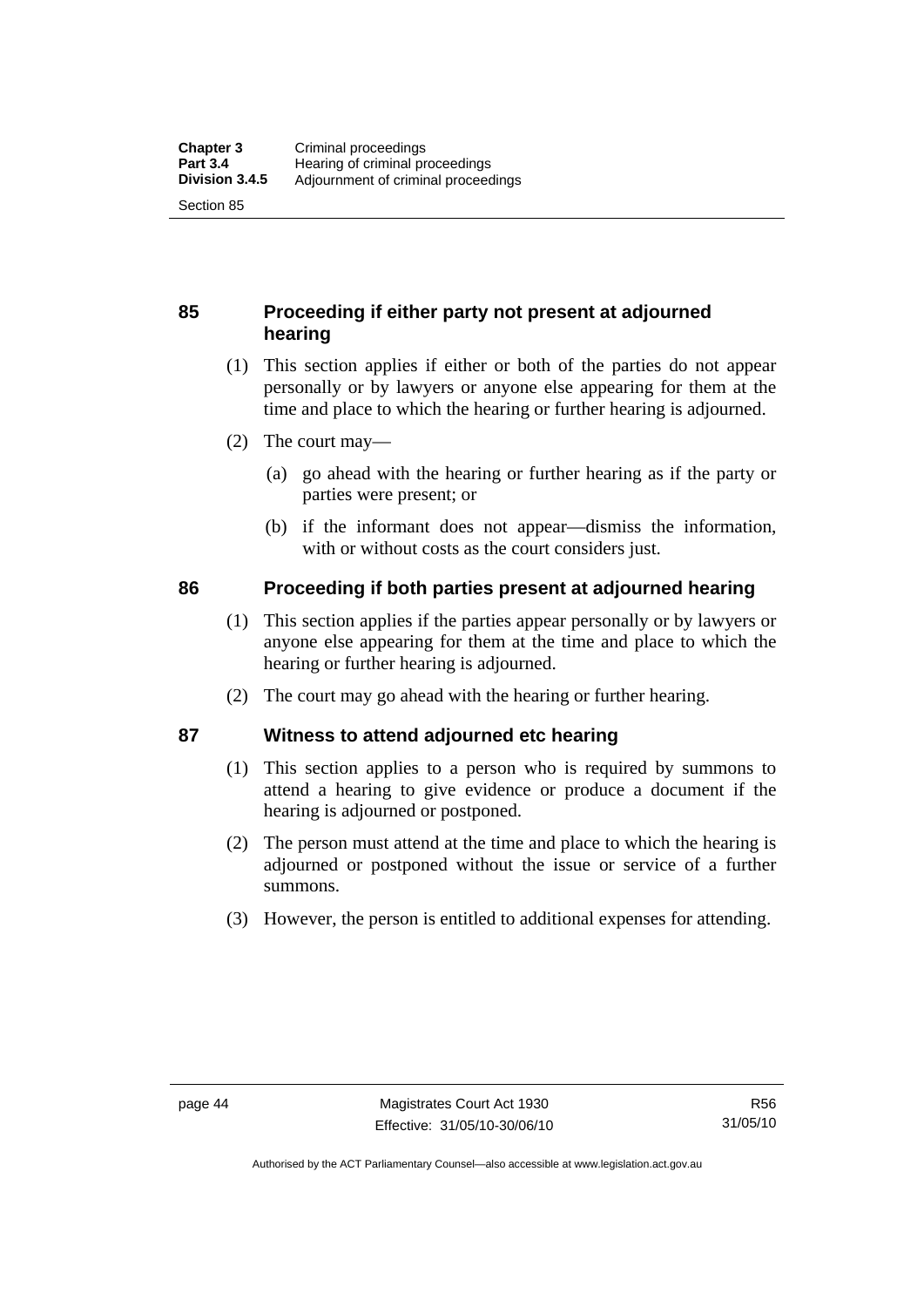# **88 Postponement of hearing**

If, on the return of any summons or at any adjournment of the hearing or at the time to which the hearing is postponed, a magistrate is not present, the registrar may, and after the lapse of an hour, at the request of the informant, must, postpone the hearing until the next day when a court will be held at the place mentioned in the summons or to which the case has been so adjourned.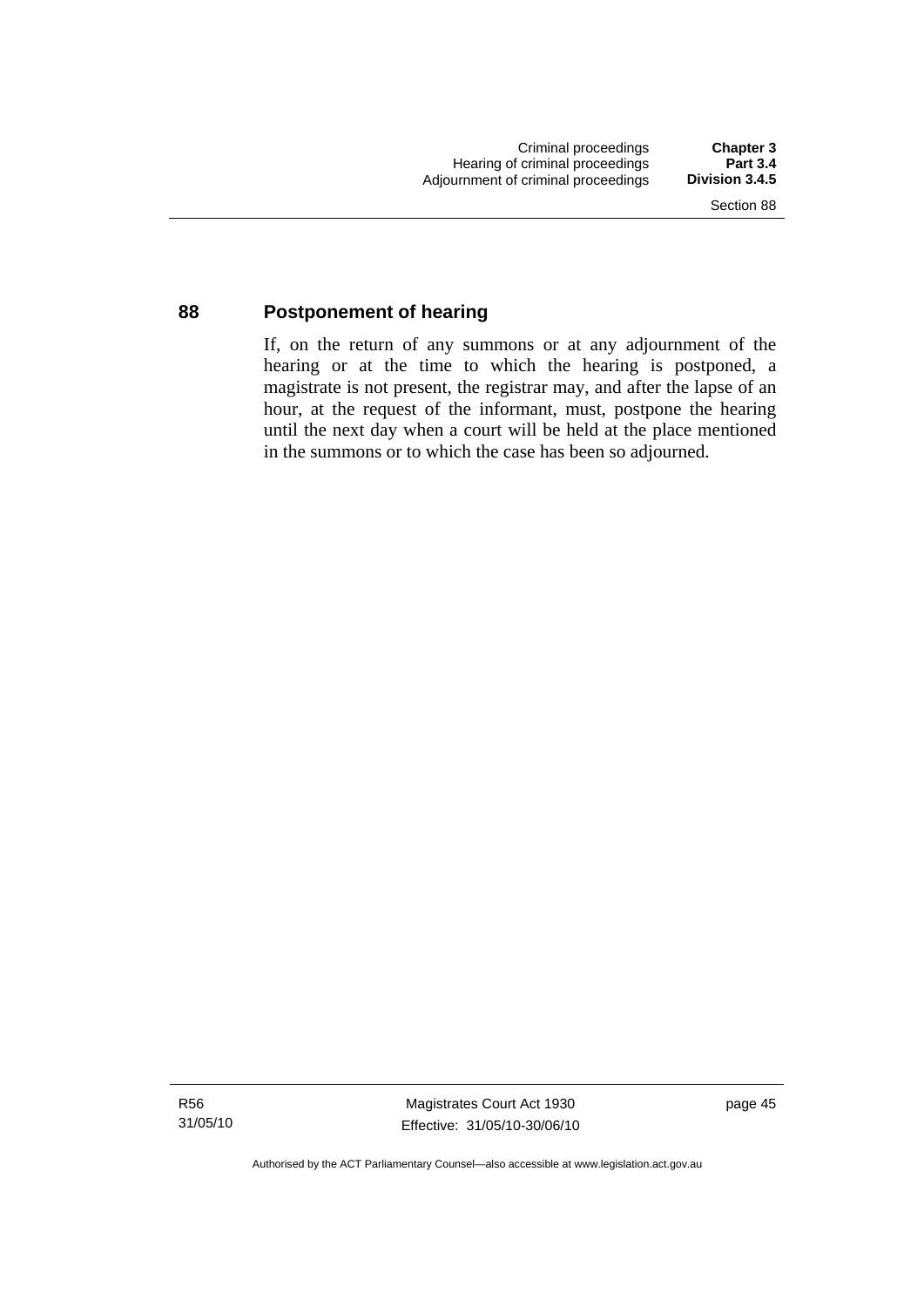# **Part 3.5** Proceedings for indictable **offences**

# **Division 3.5.1 Preliminary**

# **88A Meaning of** *jury* **in pt 3.5**

In this part:

*jury* means a reasonable jury properly instructed.

# **Division 3.5.2 Indictable offences—beginning of proceedings**

# **89 Disobedience of summons**

- (1) This section applies if—
	- (a) a person is alleged by an information to have committed an indictable offence; and
	- (b) a summons is issued against the person; and
	- (c) the person does not appear before the court at the time and place mentioned in the summons; and
	- (d) the court is satisfied, on oath, that the summons was properly served on the person a reasonable time before the time mentioned in the summons for the appearance; and
	- (e) the information is substantiated by the oath of the informant or a witness.
- (2) The court may issue a warrant for the person's arrest and for bringing the person before the court to answer to the information and to be further dealt with according to law.

Authorised by the ACT Parliamentary Counsel—also accessible at www.legislation.act.gov.au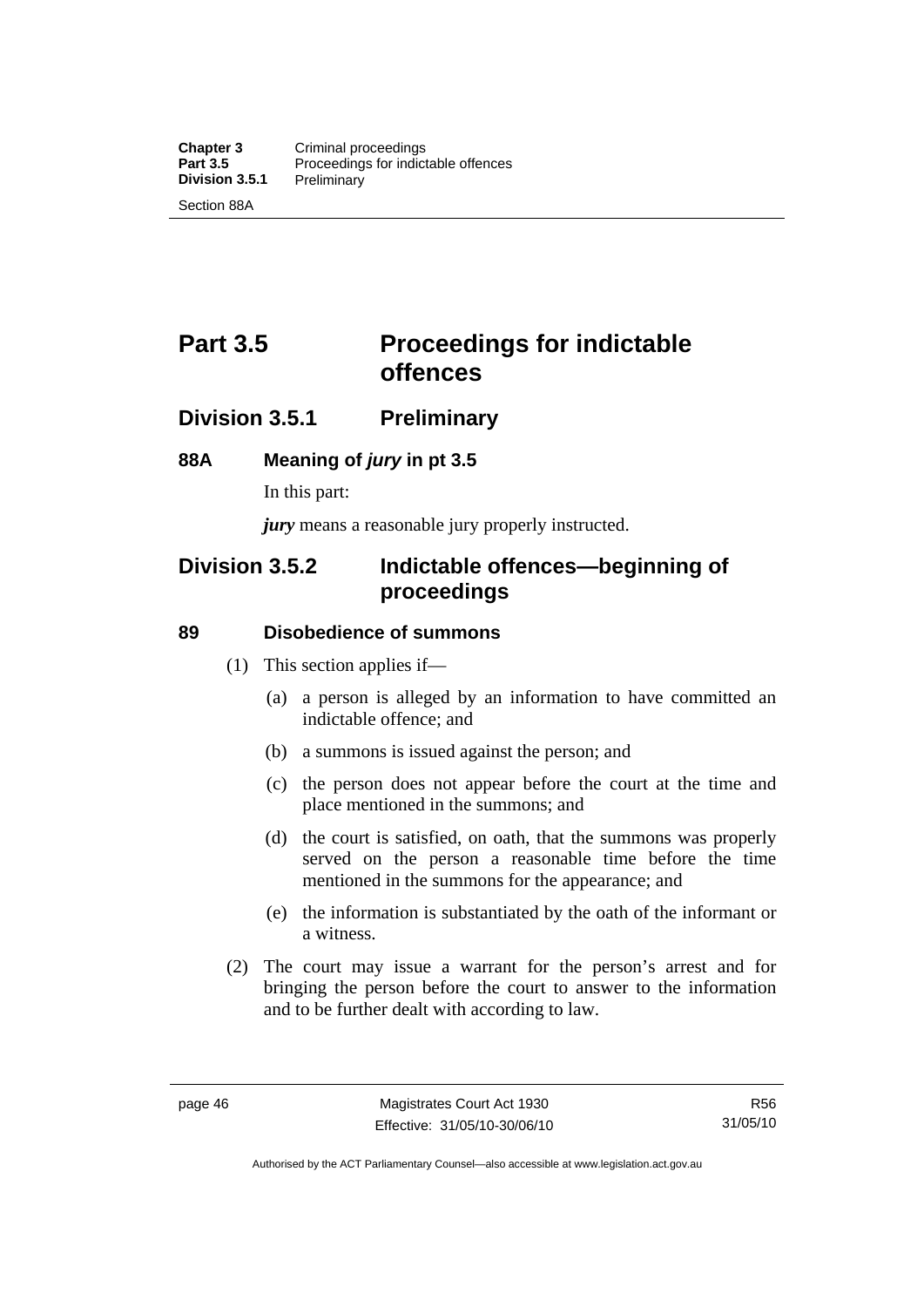(3) This section does not apply if an order has been made under section 89A (1) excusing the person from attending before the court.

# **89A Accused person may be excused from attendance before court**

- $(1)$  If—
	- (a) an information for an indictable offence has been laid; and
	- (b) a summons has been issued against the person named in the information;

the court may, on an application made by or on behalf of the person, by order excuse the person from attendance before the court to answer the information or for any other purpose in connection with the proceeding begun by the information.

- (2) An order under subsection (1) may be made—
	- (a) at any time after the issue of the summons and before the completion of the taking of evidence for the prosecution; and
	- (b) whether or not any evidence has been taken in the proceeding; and
	- (c) whether or not the applicant for the order is before the court or has attended before the court in relation to the proceeding.
- (3) The court must not make an order under subsection (1) unless the court has been informed, by or on behalf of the applicant, that the applicant is represented by a lawyer for the purposes of the proceeding.
- (4) The court may, at any time during a proceeding begun by an information for an indictable offence, direct the informant to give to a person in relation to whom an order has been made under subsection (1) written notice requiring the person to attend before the court, for the purposes of the proceeding, at the time and place specified by the court.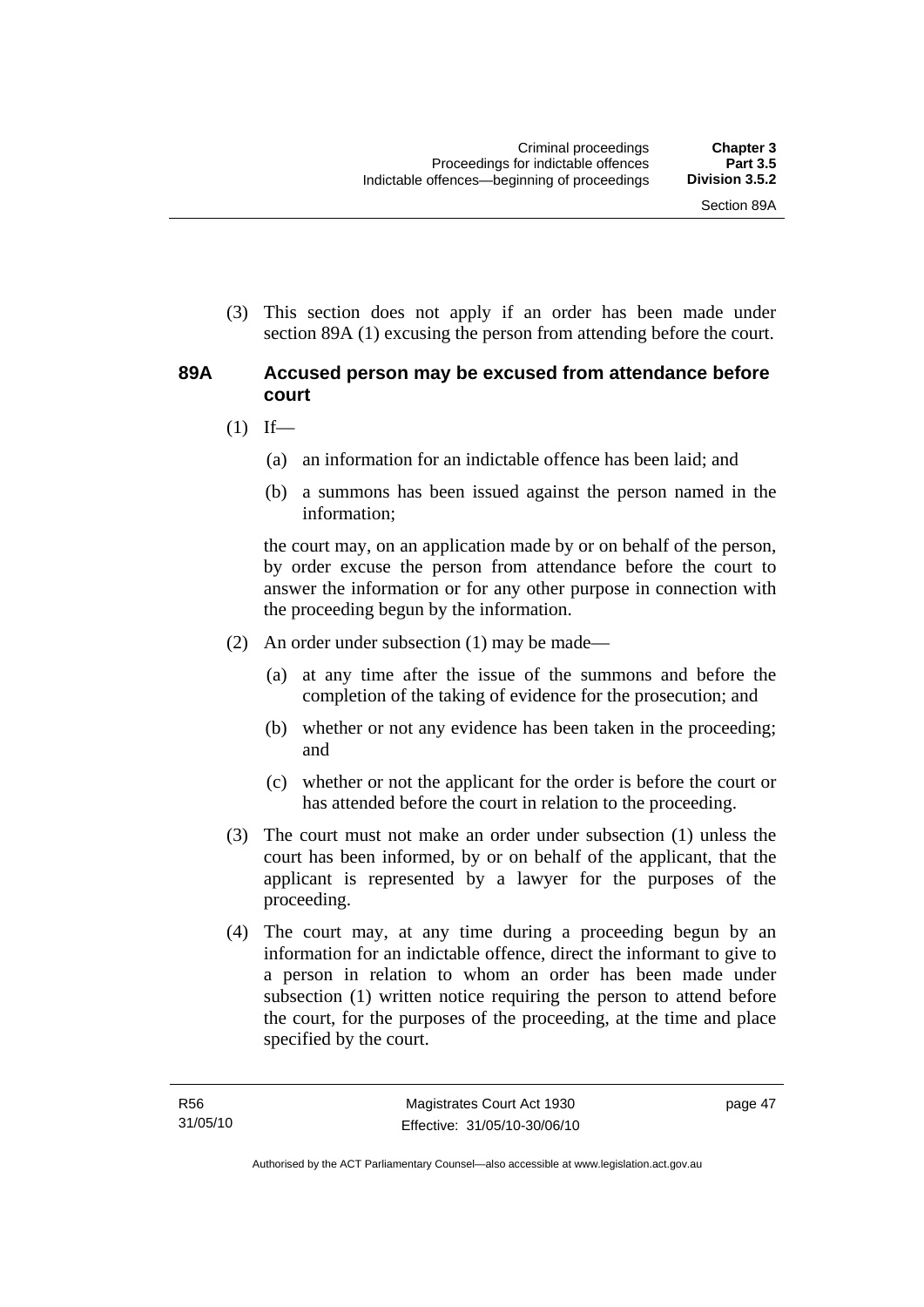### $(5)$  If—

- (a) a person has been excused, under subsection (1), from attendance before the court; and
- (b) all the evidence for the prosecution has been taken;

the court must direct the informant to give to the person a written notice requiring the person to attend, at the time and place specified by the court, to be dealt with in accordance with section 91.

- (6) A notice under subsection (4) or (5) may be given to a person by—
	- (a) giving a copy of the notice to the person; or
	- (b) leaving a copy of the notice at the last-known or usual home or business address of the person with someone who appears to be at least 16 years old and to live or be employed at the address.
- (7) The giving of a notice under subsection (4) or (5) may be proved in the same way as the service of a summons.
- (8) If an accused person does not attend before the court in accordance with a notice under subsection (4) or (5), the court may issue a warrant for the arrest of the person and for bringing the person before the court at the time and place specified in the warrant.

# **90 Committal proceedings—prosecution evidence to be given to accused person**

- (1) This section applies if a person (the *accused person*) is charged with an indictable offence and a committal hearing is to be held in relation to the charge.
- (2) Within the period, prescribed under the rules, before the date set for the committal hearing, the informant must serve the following documents on the accused person:
	- (a) a copy of the written statements that the informant proposes to tender at the hearing;

Authorised by the ACT Parliamentary Counsel—also accessible at www.legislation.act.gov.au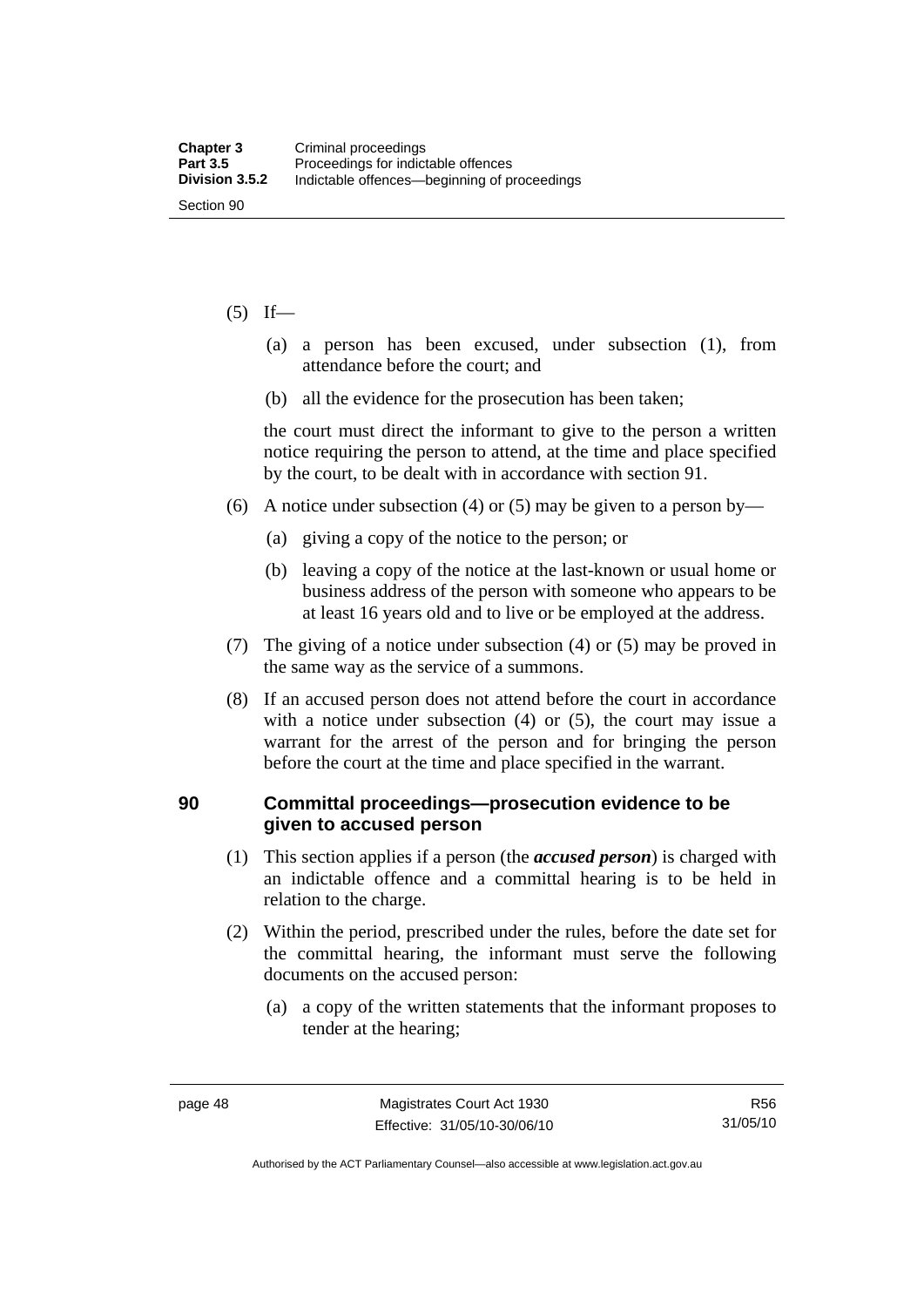- (b) for each exhibit identified in the statements—a copy of the exhibit or a notice relating to inspection of it.
- (3) A copy of the documents served must be filed in the court within the period prescribed under the rules.
- (4) Before the committal hearing, the accused person or the person's lawyer may ask the informant to allow the accused person or the person's lawyer to—
	- (a) inspect the exhibits mentioned in the notice (if any) served on the accused person under subsection (2) (b); and
	- (b) if a statement is in the form of a transcript of a recording as mentioned in section 90AA (4)—listen to or view the recording.
- (5) The informant must comply with a request under subsection (4).
- (6) Subsection (4) (b) does not entitle the accused person or the person's lawyer to be given or make a copy of the recording.

# **90AA Written statements may be admitted in evidence**

- (1) If the informant has served a copy of a written statement on the accused person in accordance with section 90, the court at the committal hearing must (subject to subsection (3)) admit the statement (and any exhibit identified in it) as evidence of the matters in it.
- (2) The statement is the deposition of the person who made it if admitted into evidence.
- (3) Subject to subsection (4), a written statement must not be admitted in evidence by the court unless—
	- (a) it contains the following endorsement by the person who made it:

'This statement made by me accurately sets out the evidence that I would be prepared, if necessary, to give in court as a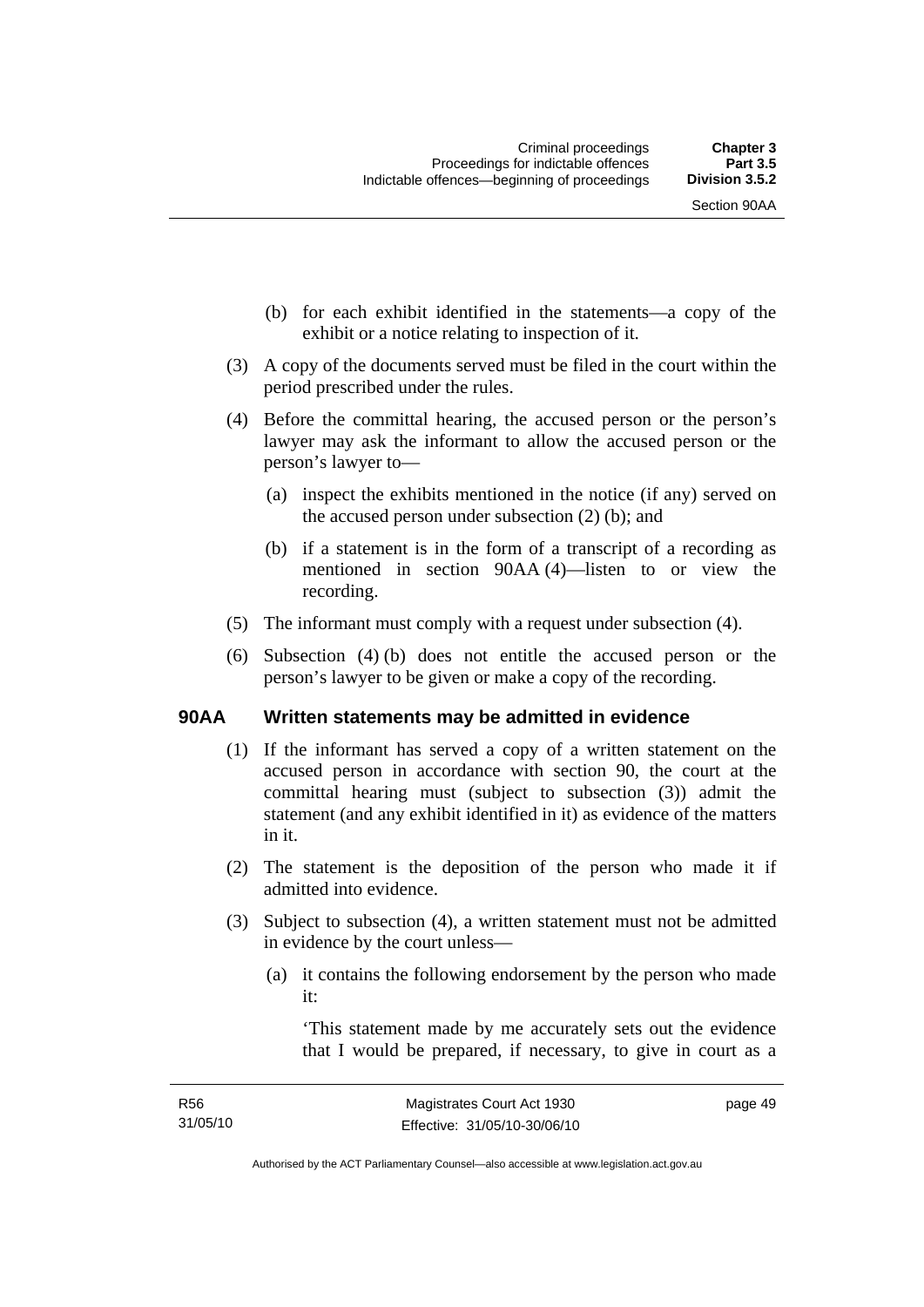Section 90AA

witness. The statement is true to the best of my knowledge and belief and I make it knowing that, if it is tendered in evidence, I will be liable to prosecution if I have wilfully stated in it anything that I know to be false or do not believe to be true.'; and

- (b) it contains a statement that, before the person signed it, the person who made it read the statement or had it read to the person.
- (4) A written statement that is in the form of a transcript of a recording made by a police officer may be admitted in evidence by the court if—
	- (a) the transcript is of a recording of an interview with a person during which the person was questioned by the police officer in connection with the investigation of an offence the subject of the proceeding; and
	- (b) a police officer certifies that the statement is an accurate transcript of the recording.
- (5) If it appears to the court that any part of a written statement tendered in evidence under this section is inadmissible according to the rules of evidence, the court may, if the statement is otherwise admissible under this section, admit that statement, but, if it does so, must identify the part that is inadmissible and must, with reference to that part, write on the statement the words 'ruled inadmissible' or words to that effect.
- (6) A prosecution witness may give evidence-in-chief in person at a committal hearing only with the court's leave.
- (7) The court may give leave only—
	- (a) on application by the prosecution; and
	- (b) if it considers that the interests of justice cannot adequately be satisfied if the witness's evidence-in-chief is not given in person at the hearing.

R56 31/05/10

Authorised by the ACT Parliamentary Counsel—also accessible at www.legislation.act.gov.au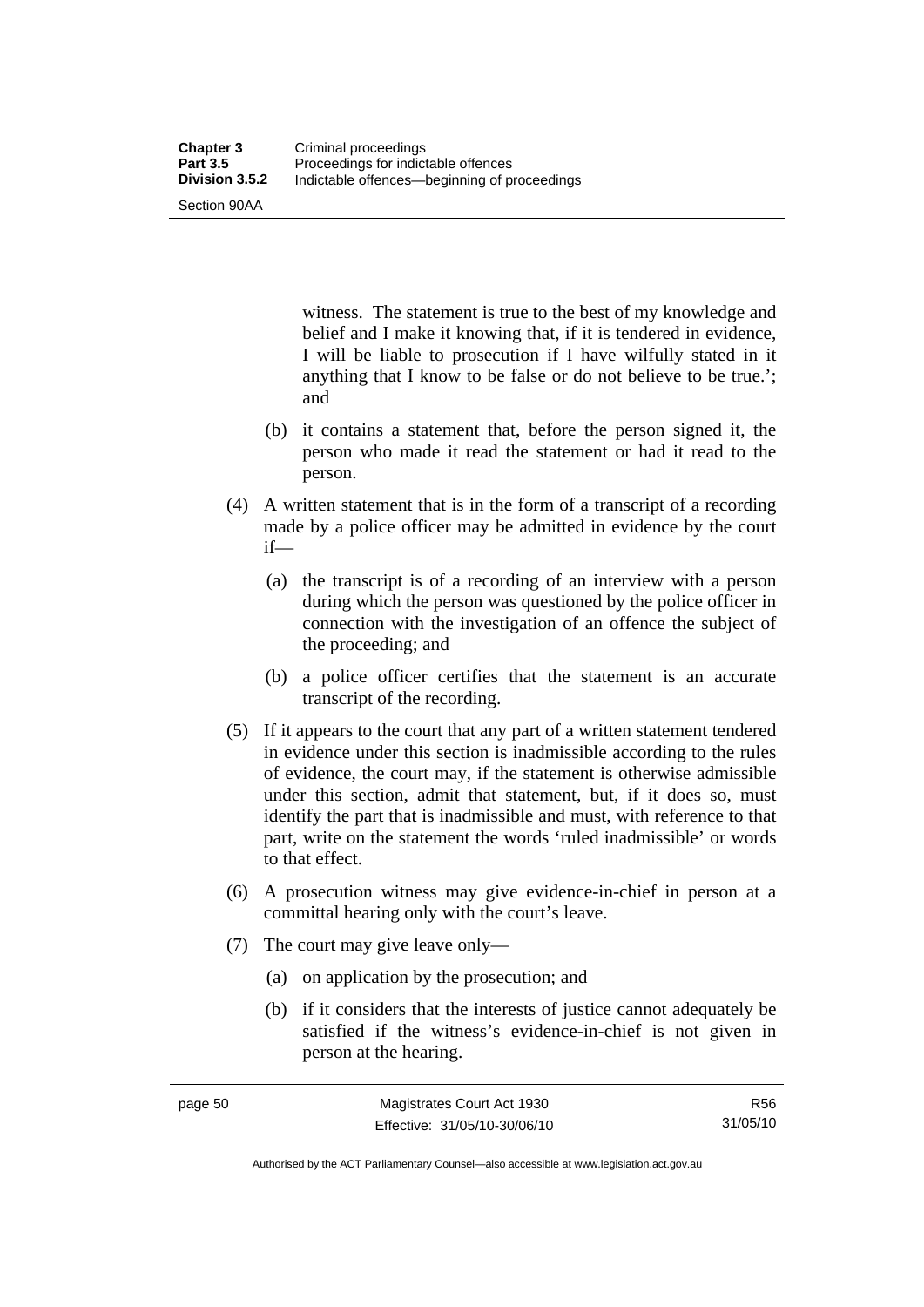- (8) However, a person must not be required to attend and give evidence at a committal hearing in relation to a sexual offence (whether or not the hearing also relates to another offence) if the person is a complainant in relation to the sexual offence.
- (9) In this section:

*sexual offence* means an offence against the *Crimes Act 1900*, part 3 (Sexual Offences), part 4 (Female genital mutilation) or part 5 (Sexual servitude).

# **90AB Witnesses generally not to be cross-examined at committal hearing**

- (1) A witness must not be cross-examined at a committal hearing if—
	- (a) the hearing relates to a sexual offence (whether or not it relates also to another offence); and
	- (b) the witness is a complainant in relation to the sexual offence.
- (2) A witness (other than a witness mentioned in subsection (1)) must not be cross-examined at a committal hearing unless, on application by the party seeking to cross-examine the witness, the court is satisfied that—
	- (a) the party has—
		- (i) identified an issue to which the proposed questioning relates; and
		- (ii) provided a reason why the evidence of the witness is relevant to the issue; and
		- (iii) explained why the evidence disclosed by the prosecution does not address the issue; and
		- (iv) identified to the court the purpose and general nature of the questions to be put to the witness to address the issue; and

page 51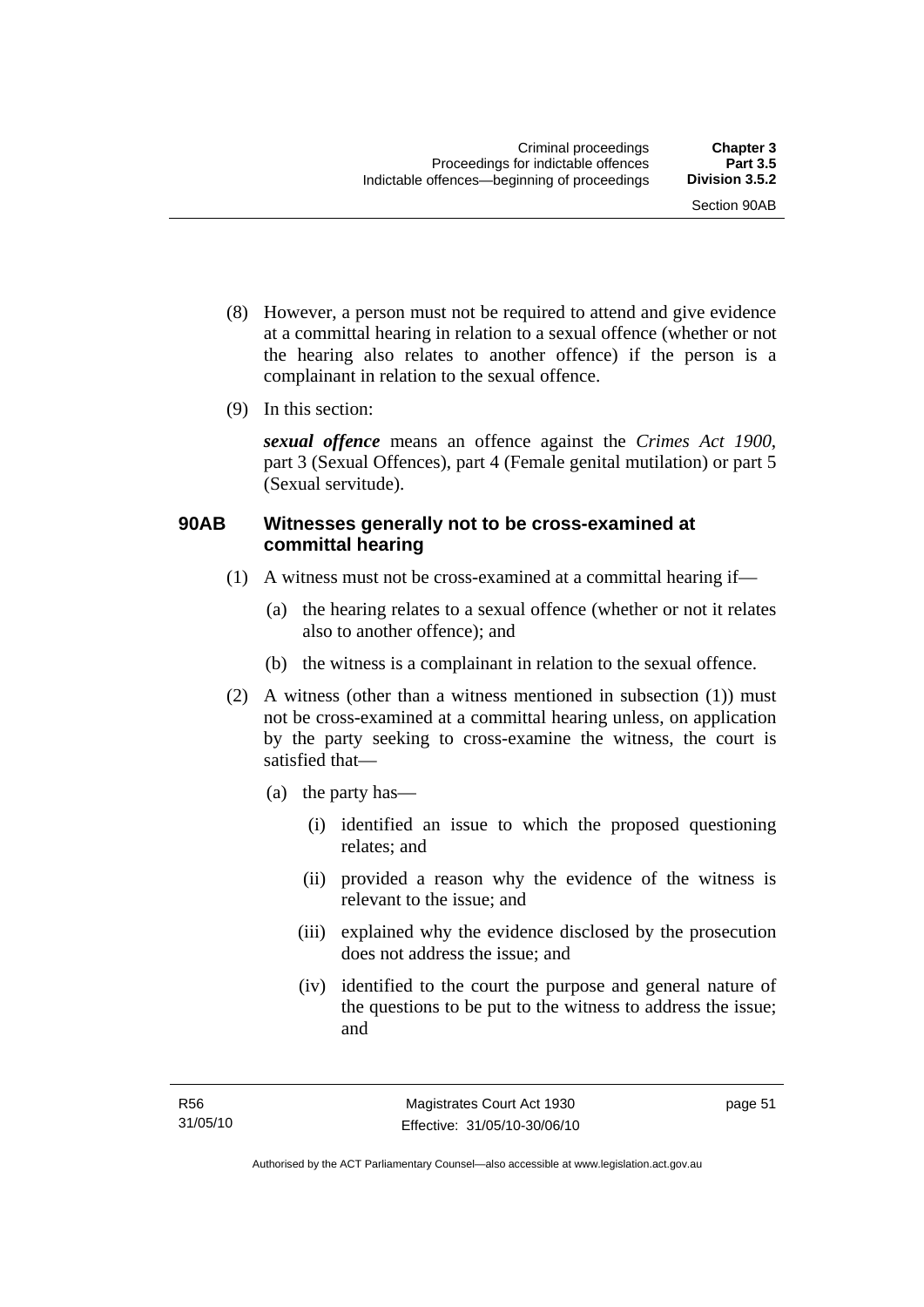- (b) the interests of justice cannot adequately be satisfied by leaving cross-examination of the witness about the issue to the trial.
- (3) In this section:

*sexual offence* means an offence against the *Crimes Act 1900*, part 3 (Sexual offences), part 4 (Female genital mutilation) or part 5 (Sexual servitude).

# **90ABA Attendance of accused not required if order made under s 89A**

The accused person is not required to be present at the committal hearing if the person is excused from attending the hearing under section 89A.

# **90A Plea of guilty at committal hearing**

- (1) This section does not apply in relation to a person charged with an indictable offence punishable by imprisonment for life.
- (2) Subsections (3), (4), (5) and (6) do not apply in relation to a person charged with an offence in relation to which the Crimes Act, section 375 applies.
- (3) A person (the *accused person*) who is before the court charged with an indictable offence may at any stage of the proceeding plead guilty to the charge.
- (4) The court may accept or reject the plea but the rejection of the plea at any stage of the proceeding does not prevent the accused person from pleading guilty under this section at a later stage of the proceeding and the court may accept or reject the plea at that later stage.
- (5) If the court rejects the plea, the proceeding before the court must continue as if the plea had not been made.
- $(6)$  If—

Authorised by the ACT Parliamentary Counsel—also accessible at www.legislation.act.gov.au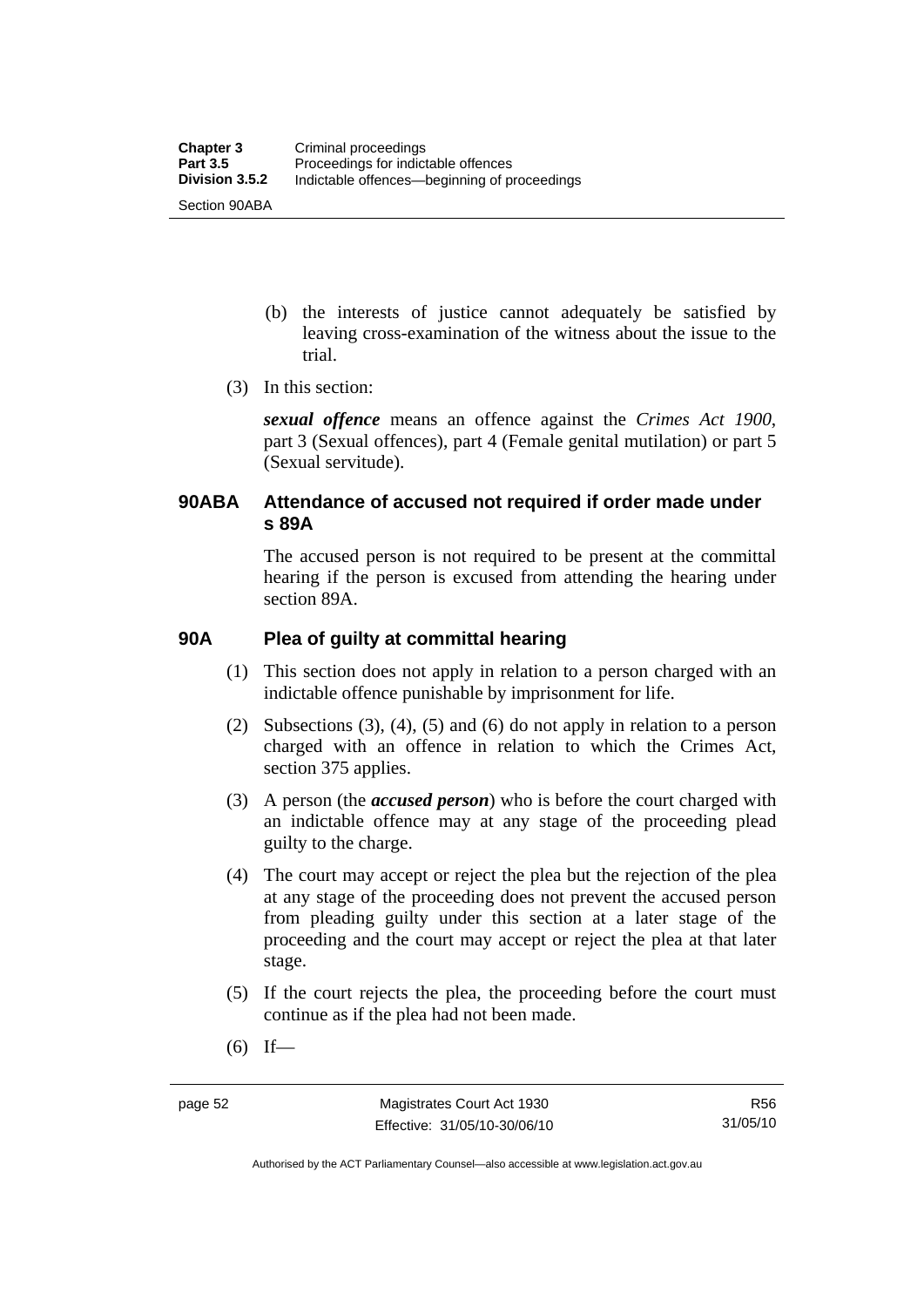- (a) the court accepts the plea; and
- (b) any of the following subparagraphs applies to the offence:
	- (i) the offence is under a law in force in the ACT punishable either on indictment or summary conviction;
	- (ii) the offence may be dealt with summarily without the accused person's consent;
	- (iii) the offence may be dealt with summarily if the accused person consents and the accused person consents to it being dealt with summarily;
	- (iv) the offence may be dealt with summarily if the prosecutor requests and the prosecutor requests that it be dealt with summarily; and
- (c) it appears to the court that it is proper to deal with the case summarily;

the court may, without hearing further evidence, sentence or otherwise deal with the accused person and finally dispose of the charge and all incidental matters.

- $(7)$  If—
	- (a) the court accepts the plea; and
	- (b) any of the following subparagraphs applies to the offence:
		- (i) it does not appear to the court that it is proper to deal with the case summarily;
		- (ii) the offence is punishable only on indictment;
		- (iii) the offence may be dealt with summarily if the accused person consents, but the accused person does not consent to it being dealt with summarily;

page 53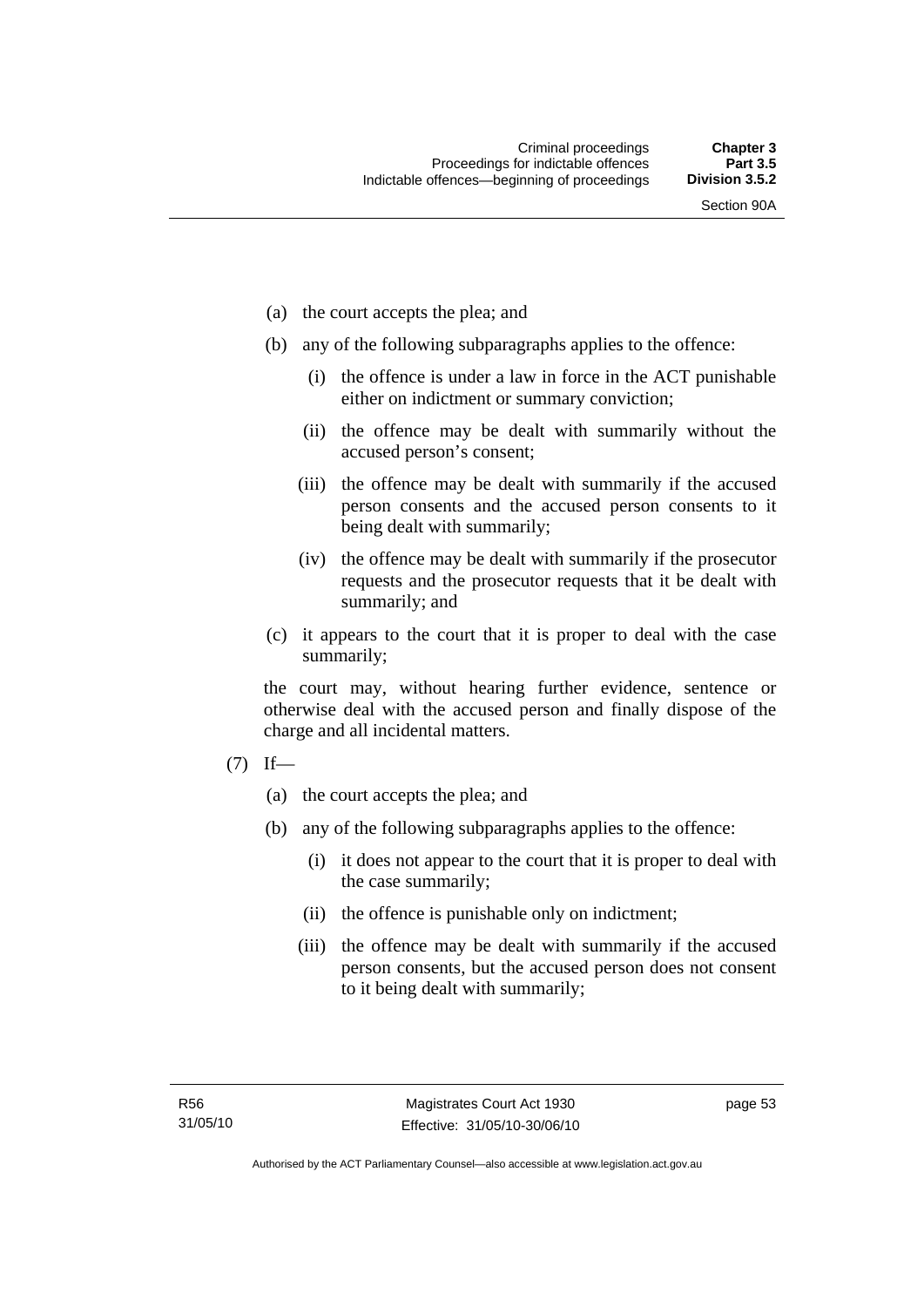Section 90A

- (iv) the offence may be dealt with summarily if the prosecutor requests, but the prosecutor does not request that it be dealt with summarily;
- (v) this subsection applies to the accused person under the Crimes Act, section 375;

the Magistrates Court must commit the accused person to the sittings of the Supreme Court that the Supreme Court directs and the Supreme Court must deal with the accused person in accordance with subsections (8) to (13).

- (8) A committal under subsection (7) is taken, for all purposes relating to the venue or change of venue of a proceeding consequent on the committal, to be a committal for trial.
- (9) The Supreme Court may order that the proceeding before the Magistrates Court where the accused person pleaded guilty be continued at a time and place stated in the order.
- (10) The Supreme Court must make an order under subsection (9) if—
	- (a) it appears to the Supreme Court from the information or evidence given to or before it that the facts in relation to which the accused person was charged before the Magistrates Court do not support the charge to which the accused person pleaded guilty; or
	- (b) the accused person or a lawyer representing the accused person or informant asks that the order be made.
- (11) Except if an order is made under subsection (9), the Supreme Court has the same powers of sentencing or otherwise dealing with the accused person and of finally disposing of the charge and of all incidental matters as it would have had if the accused person, on arraignment at any sittings of the court, had pleaded guilty to the offence charged on an indictment filed by the Attorney-General or the Attorney-General of the Commonwealth.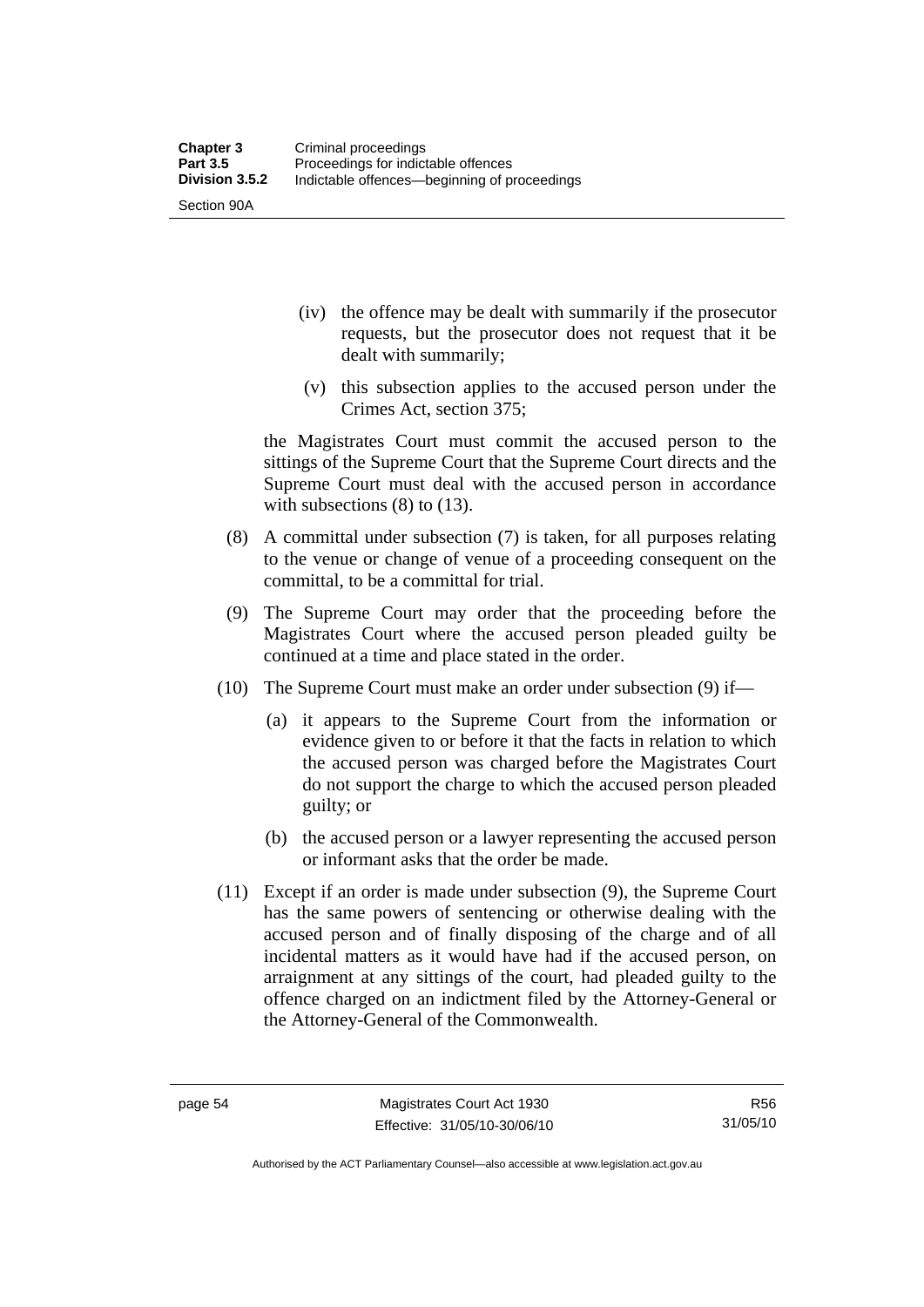- (12) The procedure relating to committal for trial applies, as nearly as may be, to a committal under subsection (7) and bail may be granted as on a committal for trial, but a person must not be bound over to give evidence on a committal under that subsection unless the court otherwise orders.
- (13) If an order is made by the Supreme Court under subsection (9) that the proceeding before a court where an accused person pleaded guilty be continued at a time and place stated in the order—
	- (a) the proceeding must be continued in all respects as if the accused person had not pleaded guilty and as if the proceeding had been adjourned by the court to the time and place so stated; and
	- (b) the Supreme Court may exercise any power that the Magistrates Court might have exercised under division 3.4.3 (Remand) if the order had been an order made by the Magistrates Court adjourning the proceeding to the stated time and place, and that division applies in relation to the accused person.

# **91 Proceeding following prosecution evidence**

 (1) When all the evidence offered by the prosecution in relation to the indictable offence with which the accused person is charged has been taken, the court must charge the accused person with the offence and must say to the accused person these words, or words to the like effect:

'Do you wish to say anything in answer to the charge? You are not obliged to say anything unless you desire to do so; but whatever you say may be given in evidence against you on your trial. You are clearly to understand that you have nothing to hope from any promise or favour, and nothing to fear from any threat that may have been held out to you to induce you to make any admission or confession of your guilt; but whatever you now say may be given in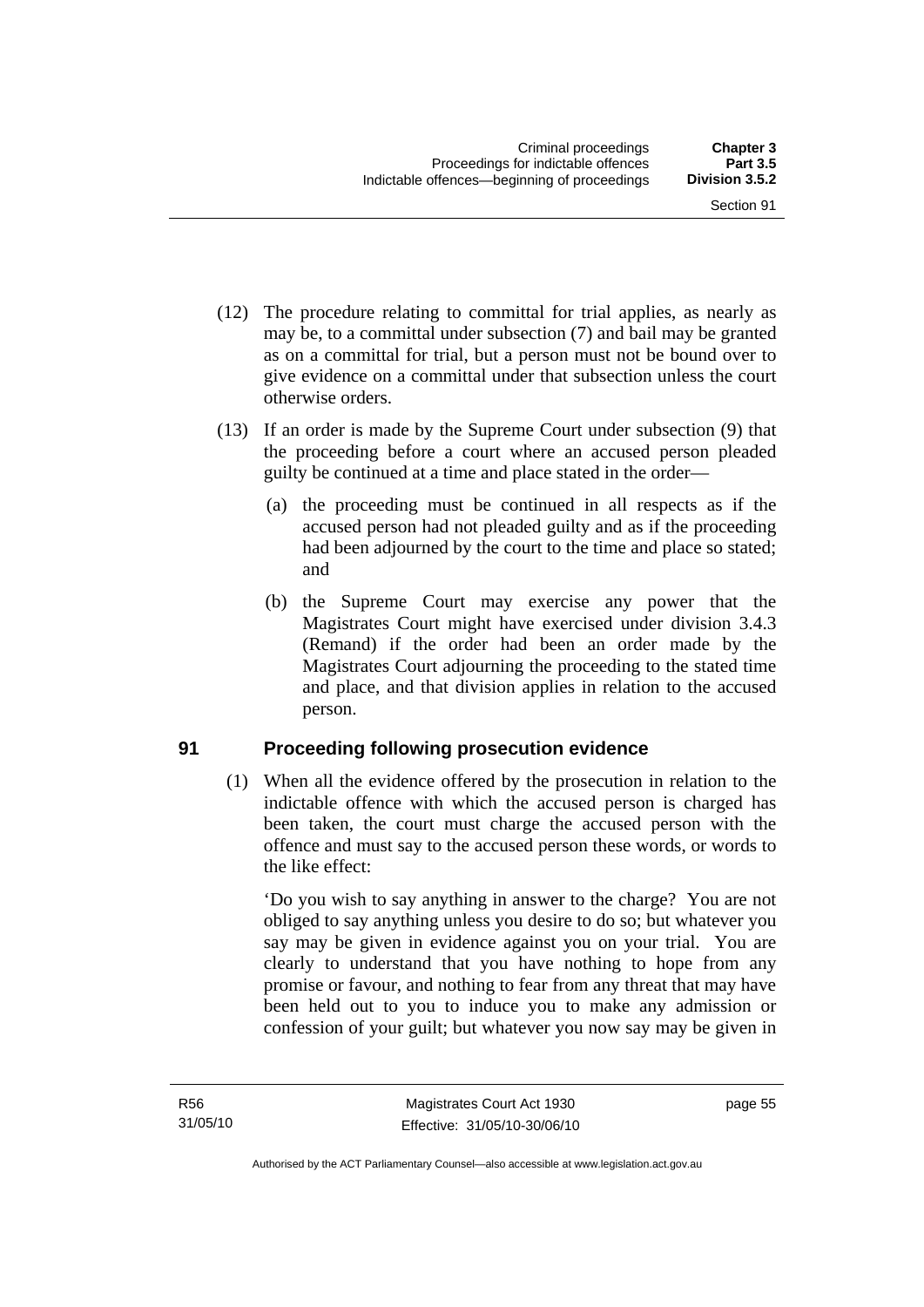Section 92A

evidence against you on your trial, notwithstanding any such promise or threat.'.

- (2) Subsection (1) does not apply in relation to a person charged with an indictable offence if the court has decided to dispose of the case summarily under a law in force in the ACT.
- (3) If the court commits the accused person for trial before the Supreme Court, any statement made by the person in reply to the question mentioned in subsection (1) is, on the trial of the accused person, admissible as evidence.
- (4) Whether or not the accused person makes a statement in reply to the question mentioned in subsection (1), the magistrate must ask the person if the person wishes to give evidence himself or herself or to call any witnesses on his or her behalf and, if the accused person or any other person then gives evidence, the prosecutor is at liberty to cross-examine the witness and to adduce evidence in reply.

# **92A Committal for sentence for indictable offence tried summarily**

- (1) On the summary conviction of a person charged with an indictable offence, the court may, if it appears to it that because of the character and antecedents of the person it is desirable that sentence be passed on the person by the Supreme Court, commit the person for sentence to the sittings of the Supreme Court that the court directs.
- (2) If the court commits a person for sentence under subsection (1), the court must deal with the person in the same way as a person who is committed for trial under section 94 (b).
- (3) The Supreme Court has the same powers of sentencing or otherwise dealing with a person committed for sentence under this section as it would have had if the person had been convicted in that court.

Authorised by the ACT Parliamentary Counsel—also accessible at www.legislation.act.gov.au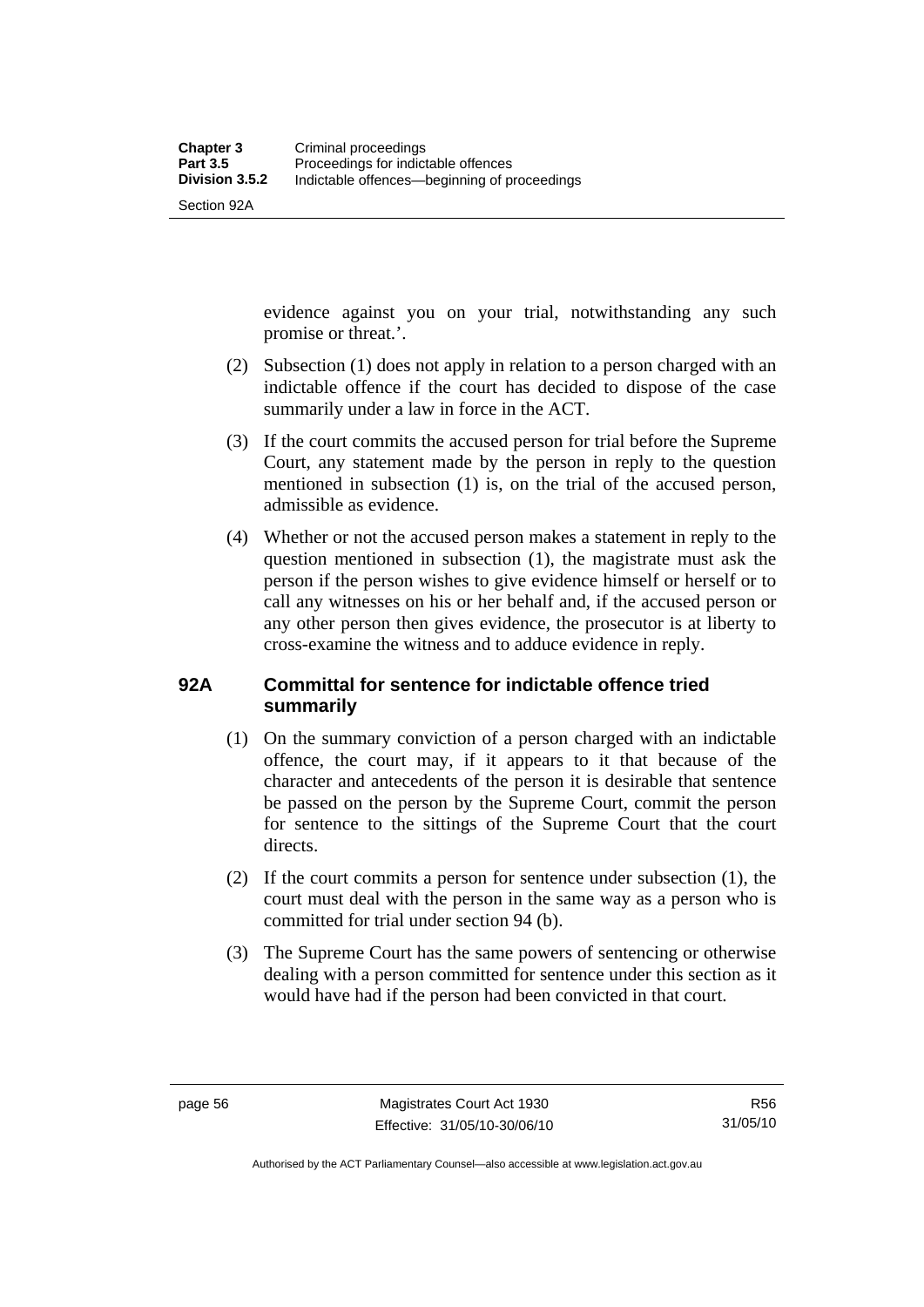# **92B Depositions as evidence**

 $If$ —

- (a) a person is charged with an indictable offence; and
- (b) the person has not admitted the truth of the charge; and
- (c) the court has decided to dispose of the case summarily under a law in force in the ACT;

the depositions of the witnesses who gave evidence for the prosecution at the preliminary hearing are taken to be evidence given on the hearing of the charge and the witnesses, or any of them, must, if so required by the prosecutor or the defendant, be called or recalled for examination or cross-examination.

#### **93 Admissions and confessions**

This Act does not prevent the prosecutor in any case from giving in evidence any admission or confession or other statement of the defendant made at any time if it is admissible as evidence against the defendant.

# **Division 3.5.3 Indictable offences—proceedings after hearing of evidence**

#### **94 Discharge or committal for trial**

When all the evidence for the prosecution and the defence have been taken in relation to the indictable offence with which the accused person is charged, the court must—

 (a) if the court is satisfied, having regard to all the evidence before it, that there is no reasonable prospect that the person would be found guilty of an indictable offence—if the person is in custody in relation to the offence, immediately order that the person be released from custody in relation to the offence; or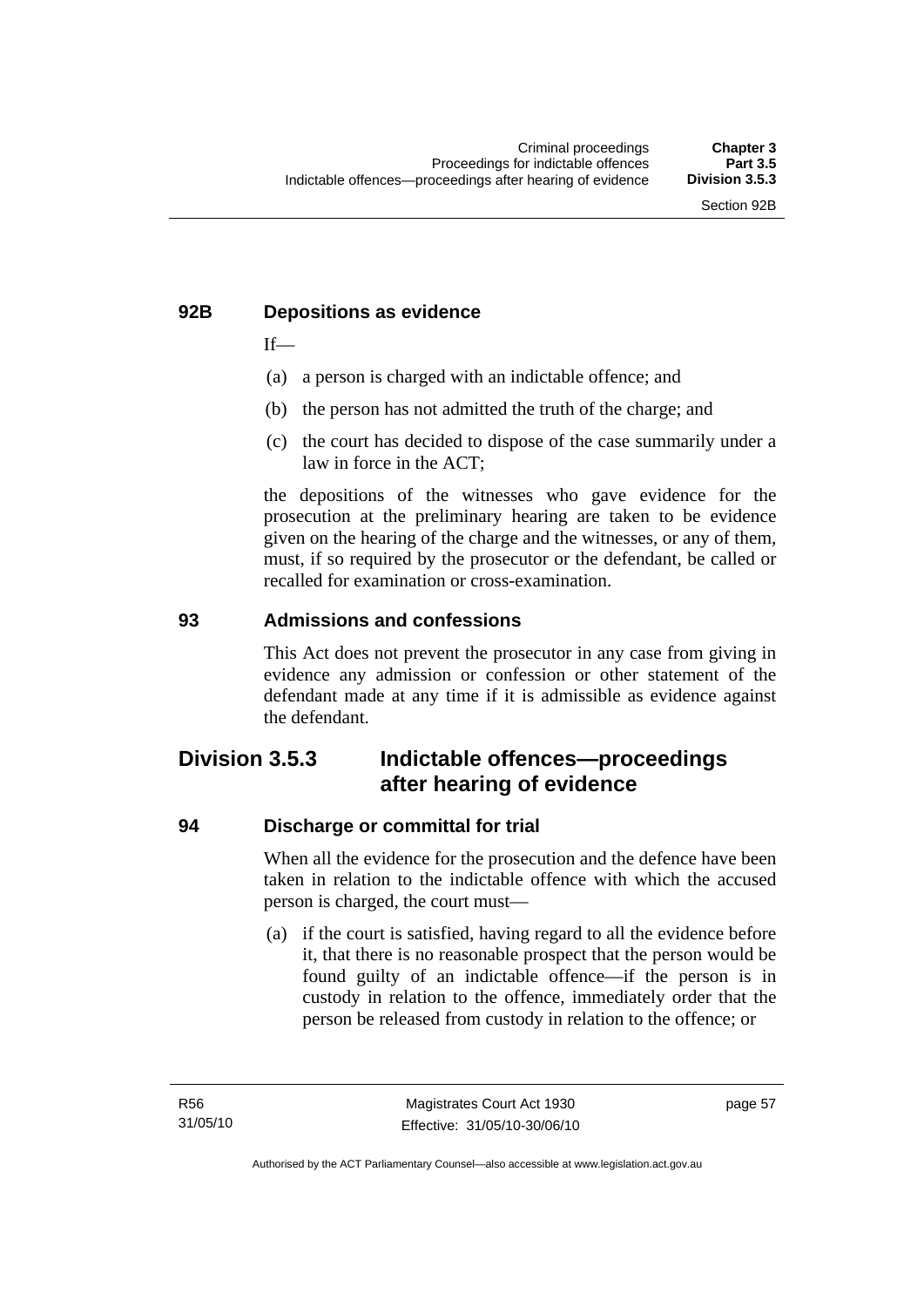- (b) if the court is not satisfied as mentioned in paragraph (a) commit the person for trial.
- *Note 1* For the meaning of *commit* a person for trial, see the Legislation Act, dict, pt 1.
- *Note* 2 The court must issue a warrant for the remand of the defendant in the chief executive's custody (see *Crimes (Sentence Administration) Act 2005*, s 17).

### **95 Depositions of dead or absent people**

If, on the trial of a person who has previously been charged before the court with an indictable offence and committed for trial, it is proved—

- (a) that a witness whose depositions were taken at the hearing of the charge before the magistrate is dead or so ill as not to be able to travel or to give evidence, or is absent from Australia; and
- (b) that the depositions of the witness were taken in the presence of the accused person; and
- (c) that the accused person or a lawyer representing the accused person had a full opportunity of cross-examining the witness;

the depositions are admissible as evidence—

- (d) if taken in the way specified in section 316 (3)—be read as evidence at the trial of the accused person without further proof unless it is proved that the magistrate by whom the depositions purport to have been signed did not in fact sign them; or
- (e) if recorded by 1 of the ways specified in section 316 (2)—be read as evidence at the trial of the accused person if it is proved that the record is a correct record of the depositions and that the transcript is a correct transcript of that record.

Authorised by the ACT Parliamentary Counsel—also accessible at www.legislation.act.gov.au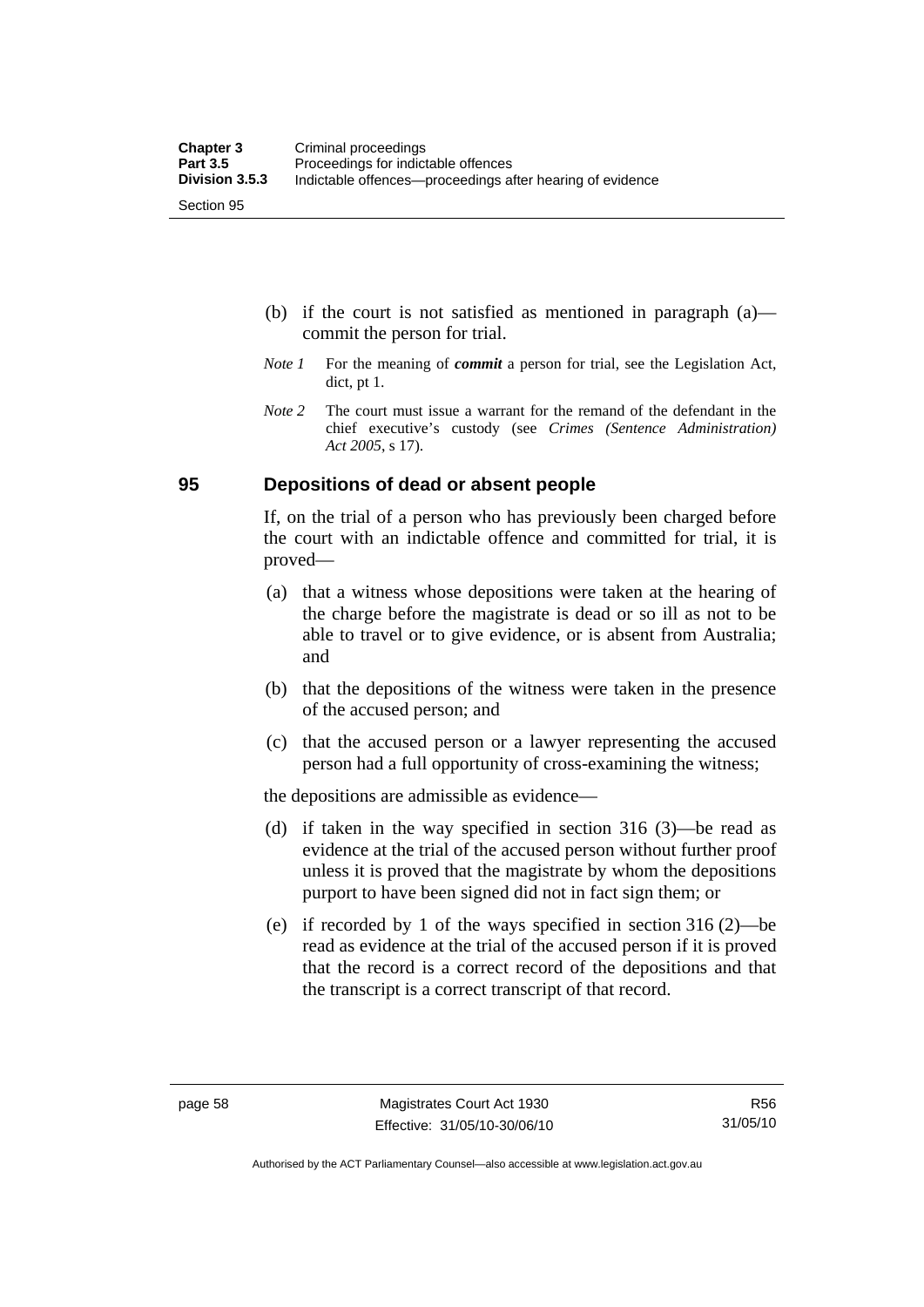### **96 Evidence for defence**

If a person is charged with an indictable offence as such, the court is bound to hear any evidence tendered on the person's behalf tending to show that the defendant is not guilty of the offence with which the defendant is charged.

# **Division 3.5.4 Indictable offences—costs**

# **97 Discontinued proceeding**

 $If$ <sub>—</sub>

- (a) in a proceeding under this part, the court is of the opinion, having regard to all the evidence before it, that there is no reasonable prospect that the person would be convicted of an indictable offence; or
- (b) a proceeding under this part is discontinued for any other reason;

the court may order that the informant pay to the defendant the costs the court considers just.

# **Division 3.5.5 Indictable offences—witness recognisances**

#### **103 Recognisance of witnesses etc**

- (1) The court may bind by recognisance every person whose written statement was admitted in evidence under section 90AA, or who was examined before it, to appear at the court at which the defendant is to be tried, and then and there to give evidence against the defendant.
- (2) The recognisance must particularly specify the profession, trade, or calling of every person who enters into it, together with the person's full name and place of residence.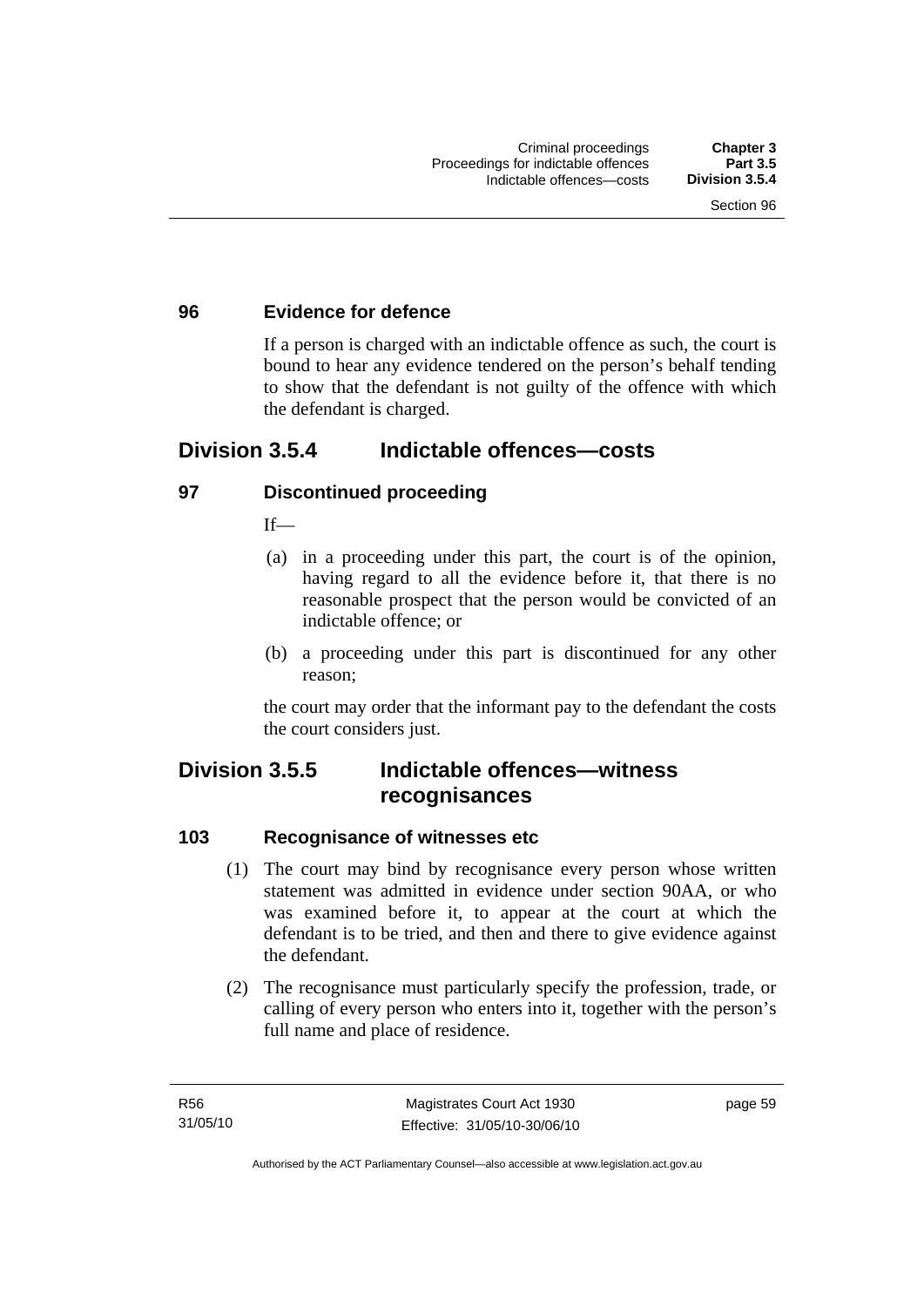## **104 Signature of magistrate—notice to witnesses**

Every such recognisance must be duly acknowledged by every person who enters into it, and must be subscribed by the magistrate before whom it is acknowledged, and a notice of it signed by the magistrate must at the same time be given to every person bound by it.

### **105 Court may remand noncompliant witness**

 (1) If a witness fails to enter into a recognisance, the court may order the remand of the witness in custody until after the defendant's trial, unless the witness enters into the recognisance before a magistrate.

- (2) If the witness is remanded under this section, a magistrate may order the chief executive to release the witness from custody in accordance with the order if—
	- (a) the defendant is not committed for trial for the offence with which the defendant is charged; or
	- (b) the relevant officer declines to file an information against the defendant for the offence; or
	- (c) the witness enters into the recognisance before a magistrate.

# **Division 3.5.6 Indictable offences—other provisions**

#### **105A Meaning of** *certified copy* **of depositions in div 3.5.6**

In this division:

*certified copy*, of depositions, means—

 (a) if a record of the deposition was made in accordance with section 316 (2)—a transcript of the record certified in accordance with section 314 (2); or

*Note* The *Crimes (Sentence Administration) Act 2005*, pt 3.2 provides for the chief executive to have custody of the defendant during the remand.

Authorised by the ACT Parliamentary Counsel—also accessible at www.legislation.act.gov.au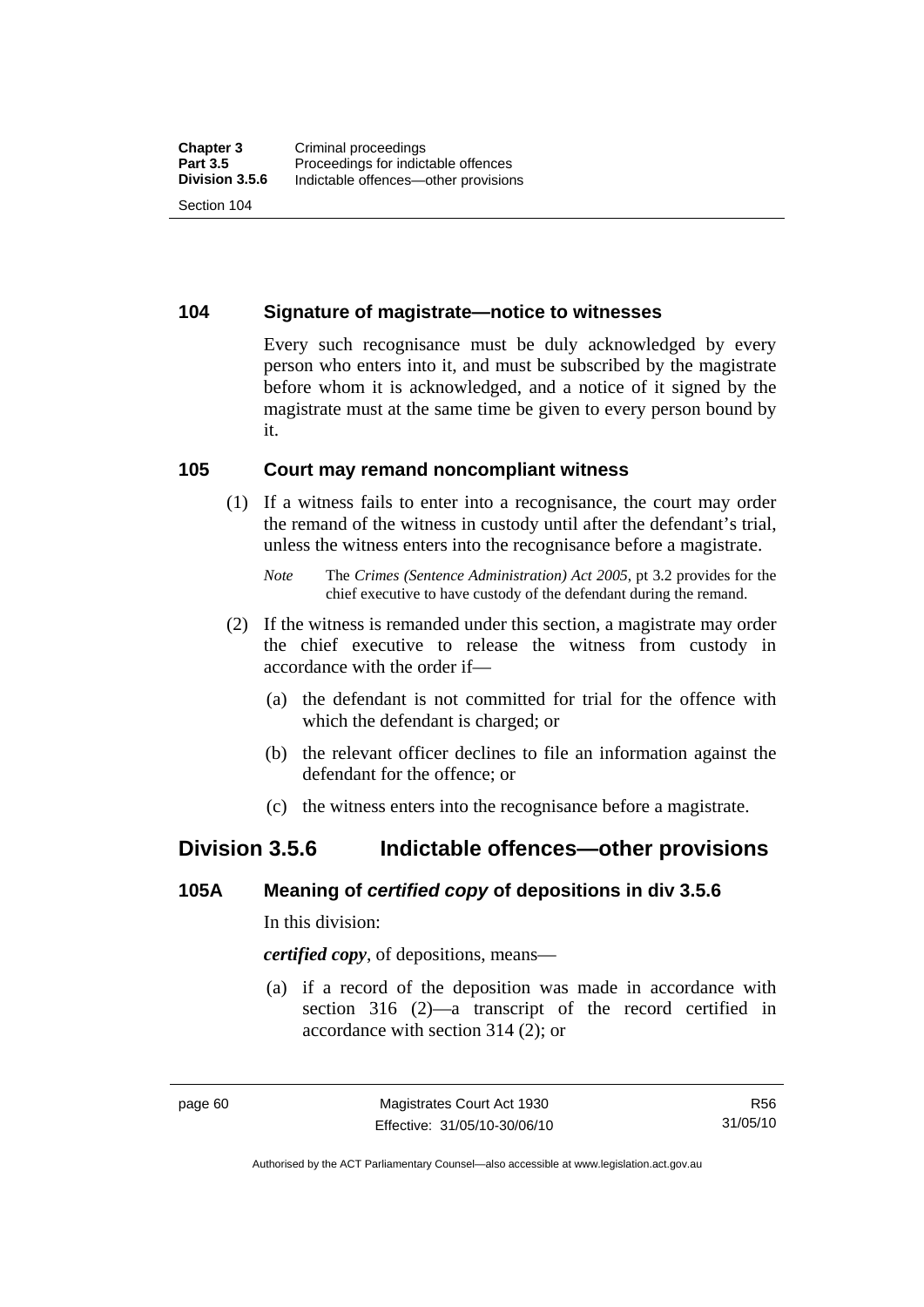(b) if the depositions were taken down in writing and signed in accordance with section 316 (3)—the depositions as taken down and signed.

# **106 Giving depositions etc to director of public prosecutions**

- (1) If a defendant is committed for trial or for sentence, the court must as soon as possible after the conclusion of the case before it, give to the director of public prosecutions or a person authorised by the director of public prosecutions all informations, examinations, depositions, statements, bail undertakings and other documents sworn taken or acknowledged in the case.
- (2) In this section:

*depositions* means a certified copy of depositions.

*statement* includes a certified copy of the statement (if any) made by a defendant in reply to the question mentioned in section 91 (1).

# **107 Giving documents to proper officer of court**

- (1) After being given the documents and before the day of trial, the director of public prosecutions or a person authorised by the director of public prosecutions has and is subject to the same duties and liabilities in relation to the documents on a certiorari order directed to him or her as the court would have had and been subject to on a certiorari order to it if the documents had not been given.
- (2) The director of public prosecutions, a person authorised by the director of public prosecutions, the person representing the director of public prosecutions or the person representing the informant, must, at any time after the opening of the Supreme Court at the sitting at which the trial is to be had, give the documents or any of them to the proper officer of the Supreme Court, if the presiding judge so directs.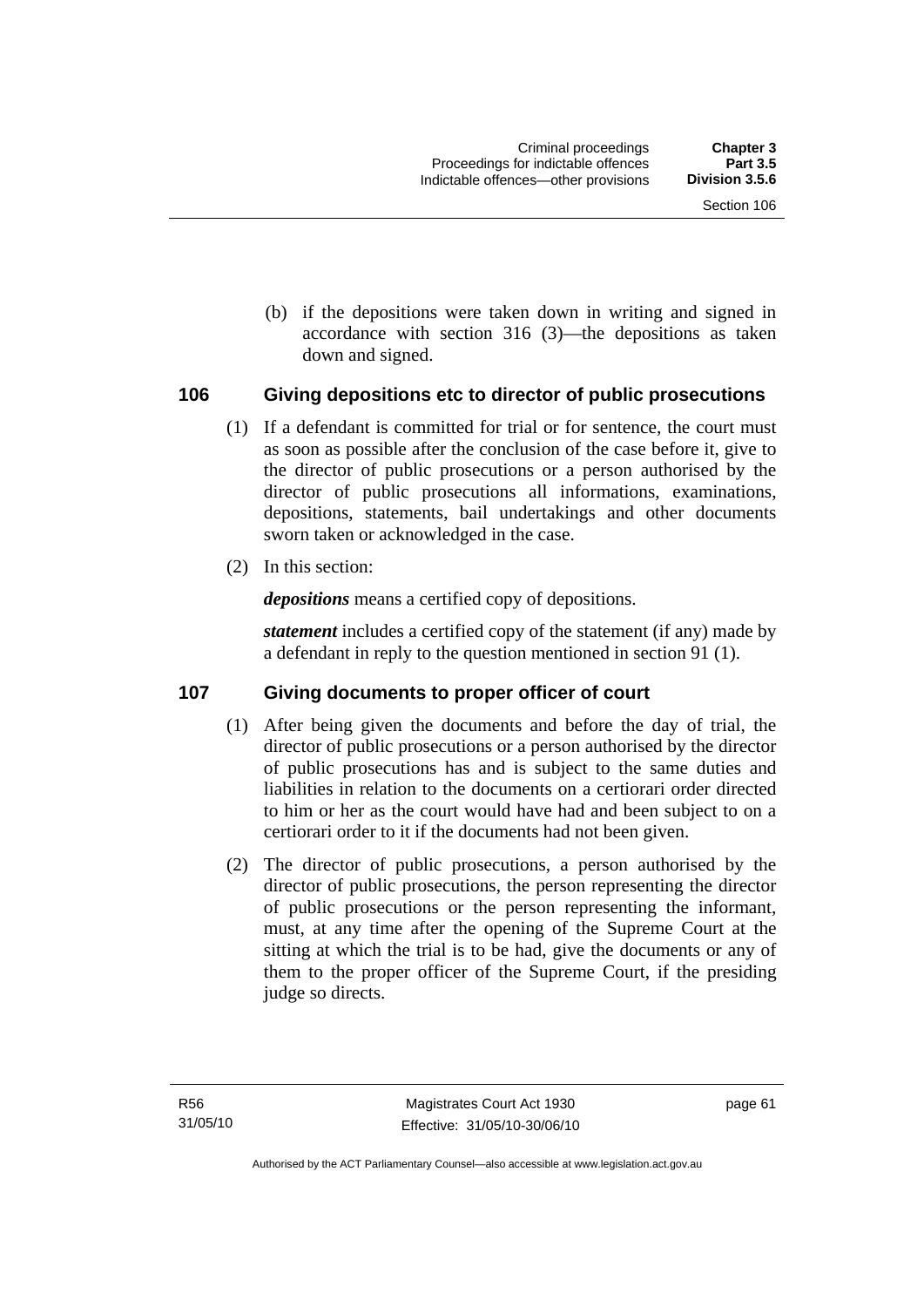#### **108 Accused person may obtain copies of depositions etc**

- (1) This section applies if—
	- (a) a person is charged with an indictable offence; and
	- (b) the Magistrates Court commits the person for trial before the Supreme Court.
- (2) At any time before the person's trial before the Supreme Court starts, the person may apply to the registrar—
	- (a) for certified copies of depositions in the case; and
	- (b) for the evidence given on the cross-examination or the examination of any witnesses in the case.
- (3) The registrar must give the person the certified copies of depositions and the evidence applied for under subsection (2).
- (4) If the person is in custody, the person having the custody of the person must give any application under subsection (2) to the registrar.

page 62 Magistrates Court Act 1930 Effective: 31/05/10-30/06/10

Authorised by the ACT Parliamentary Counsel—also accessible at www.legislation.act.gov.au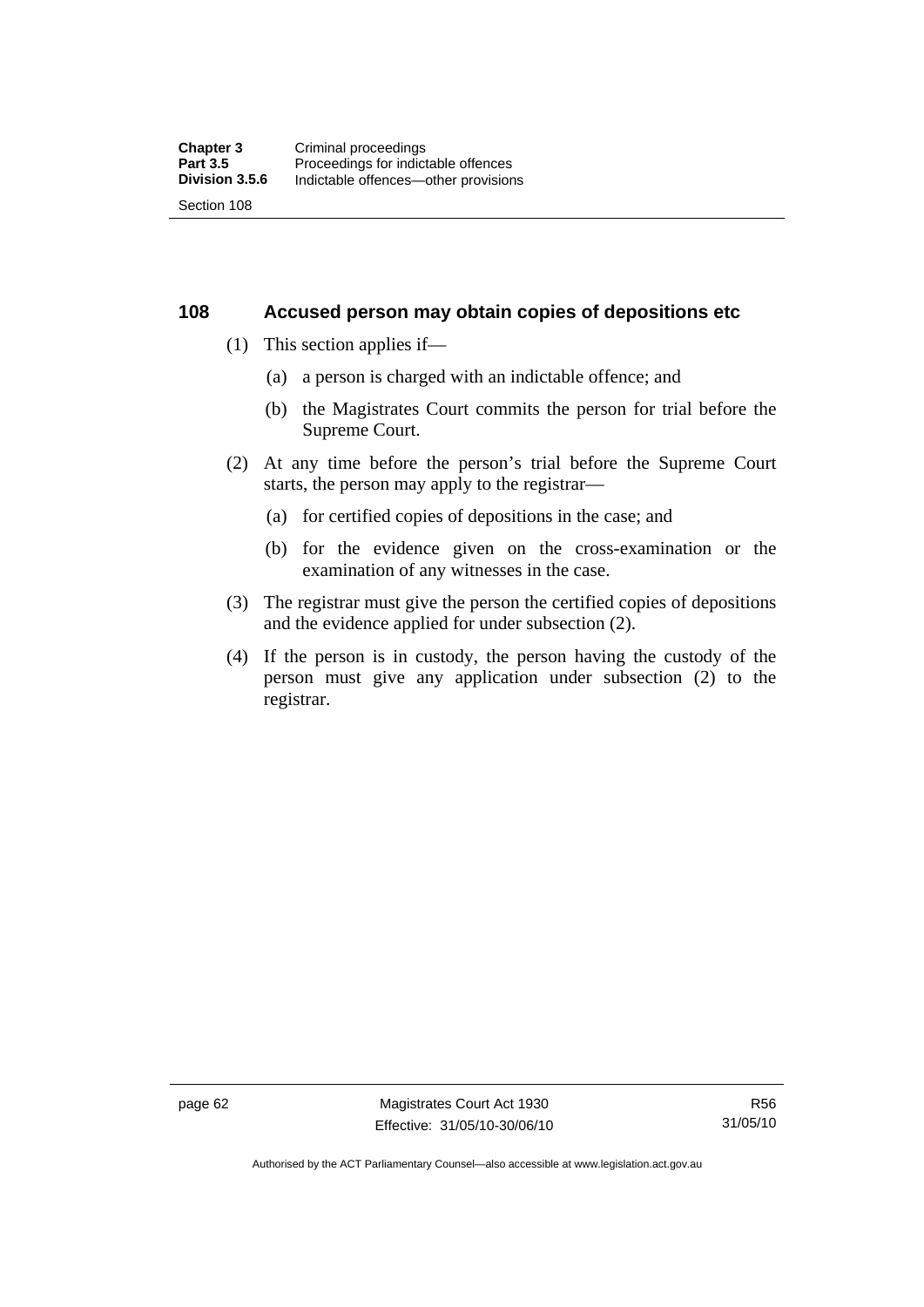# **Part 3.6 Proceedings for offences punishable summarily**

#### **108A Indictable offences dealt with summarily**

 $If$ <sub>—</sub>

- (a) a person is charged with an indictable offence; and
- (b) the court has decided to dispose of the case summarily under a law in force in the ACT;

this part applies, so far as it is applicable, to the summary disposal of the case.

### **109 Dismissal or adjournment in absence of informant**

- $(1)$  If—
	- (a) the defendant appears (whether voluntarily, in accordance with a summons or under a warrant) at the time and place for the hearing of an information in relation to an offence punishable summarily; and
	- (b) the informant, having been notified of the time and place for the hearing, does not appear either personally or by a lawyer appearing for the informant;

the court must, subject to subsection (2), dismiss the information.

 (2) The court may, if it considers it is appropriate to do so, adjourn to another day the hearing of an information that would otherwise be dismissed under subsection (1).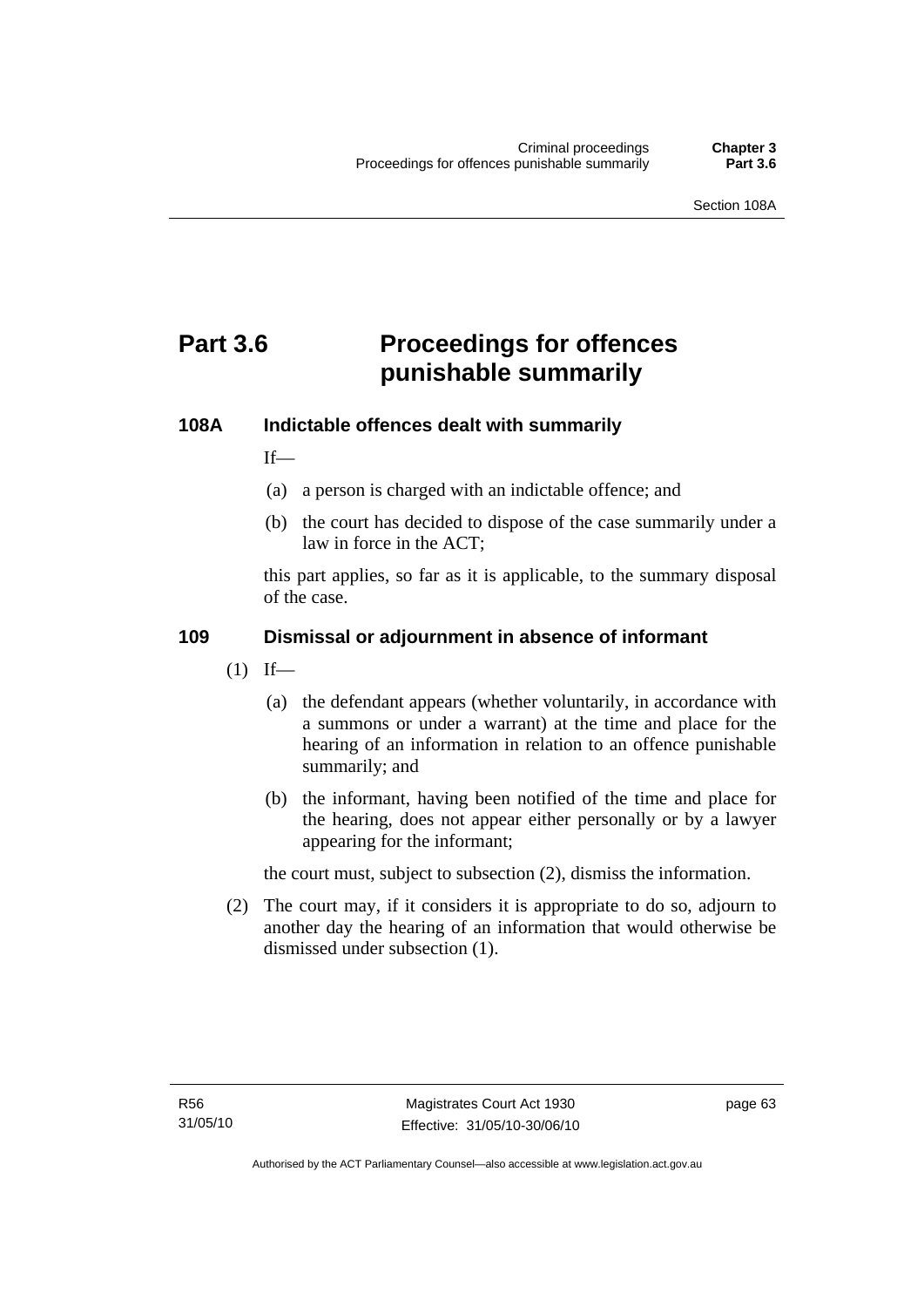Section 110

### **110 Hearing in absence of defendant**

- (1) If a summons has been served in accordance with section 41 and the defendant does not appear when called, the court may either—
	- (a) proceed to hear and decide the case in the absence of the defendant; or
	- (b) on oath being made before it, substantiating the matter of the information to its satisfaction, issue a warrant for the arrest of the defendant and to bring the defendant before the court to answer to the information and be further dealt with according to law.
- (2) If the court proceeds under subsection  $(1)$   $(a)$ 
	- (a) the evidence of the informant or another person may be given orally; or
	- (b) a written statement made by the informant or another person may be admitted as evidence of the matters contained in it.
- (3) A written statement admitted in evidence constitutes the depositions of the person who made the statement.
- (4) A written statement must not be admitted in evidence unless it is sworn before—
	- (a) a lawyer; or
	- (b) a justice of the peace; or
	- (c) the registrar; or
	- (d) a person prescribed by regulation or rule.
- (5) If the court admits a written statement in evidence it may, on its own initiative, adjourn the hearing of the information and require the person who made the statement to attend before the court to give evidence.

Authorised by the ACT Parliamentary Counsel—also accessible at www.legislation.act.gov.au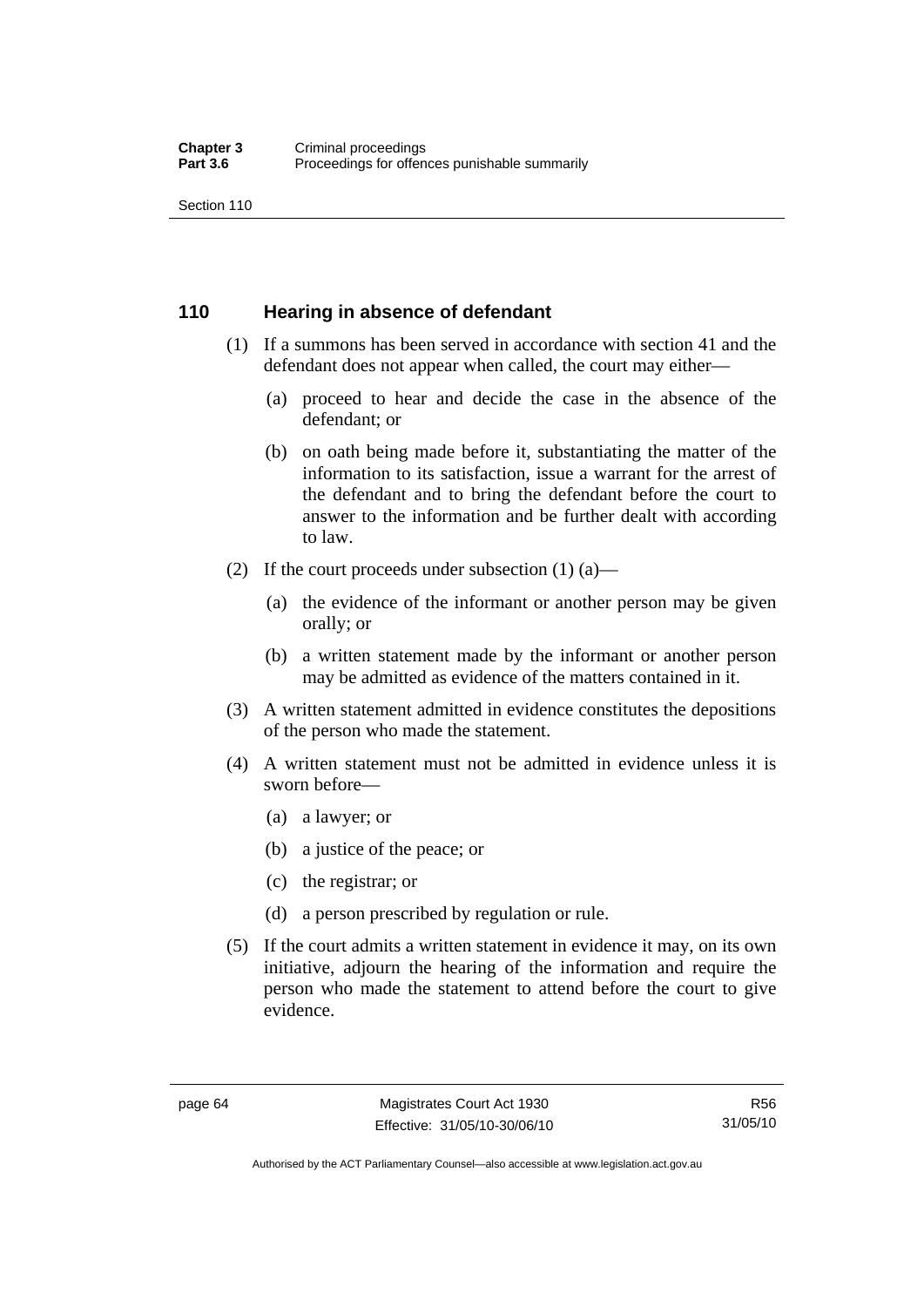- (6) Although a part of a written statement tendered in evidence under this section is inadmissible according to the rules of evidence, the statement is nevertheless admissible under this section as evidence of the matters contained in the remainder of that statement, but, if the court admits such a statement, the court must identify the part that is inadmissible and must, with reference to that part, write on the statement 'ruled inadmissible' or words to that effect.
- (7) The court must not sentence a defendant to imprisonment for an offence if the court has heard and decided the case under subsection (1) (a) in the absence of the defendant.
- (8) The court must set aside an order made in hearing and deciding a case under subsection (1) (a) if—
	- (a) the defendant applies under the rules to have the order set aside; and
	- (b) the court is satisfied on reasonable grounds that the defendant—
		- (i) did not know the hearing date; or
		- (ii) did not understand that the court could proceed to hear and decide the case in the defendant's absence if the defendant failed to appear; or
		- (iii) otherwise had a reasonable excuse for failing to appear.

# **111 Adjournment if defendant does not appear**

- (1) This section applies if—
	- (a) the defendant does not appear before the court for the hearing of the information; and
	- (b) the court has issued a warrant for the defendant's arrest.
- (2) The court must adjourn the hearing until the defendant is arrested.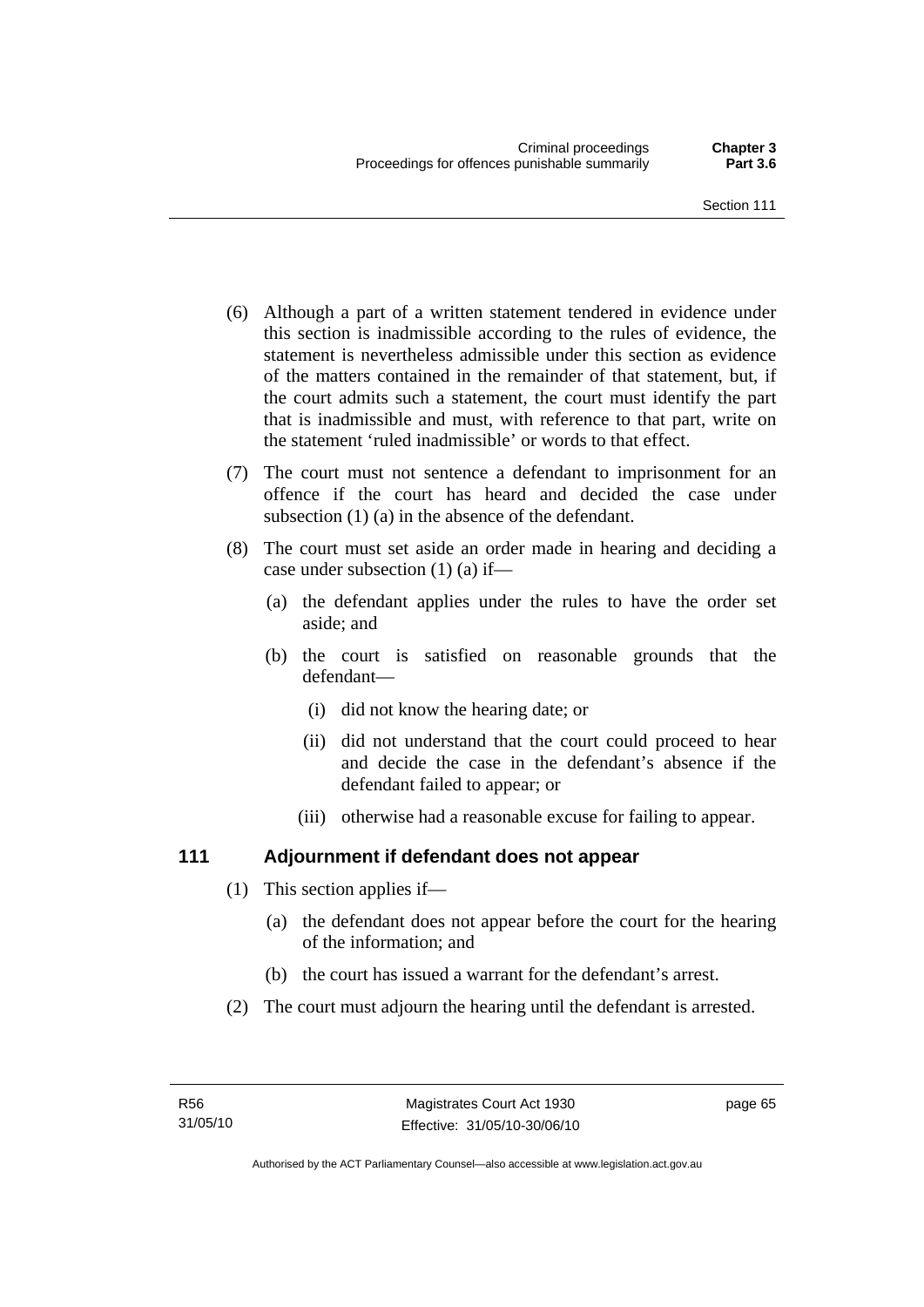Section 113

- (3) If the defendant is arrested under the warrant, the defendant must be detained in custody until the defendant can be brought before the court at a time and place fixed by the court.
- (4) The court must give the informant notice of the time and place fixed.

### **113 Proceeding at hearing on defendant's confession**

If the defendant is present at the hearing, the substance of the information must be stated to the defendant, and the defendant must be asked if the defendant has any cause to show why the defendant should not be convicted or why an order should not be made against the defendant, and if the defendant has no cause to show, the court may convict the defendant, or make an order against the defendant accordingly.

#### **114 If defendant does not admit the case**

- (1) This section applies if the defendant does not admit the truth of the information.
- (2) The court must hear—
	- (a) the informant and the informant's witnesses (if any); and
	- (b) if the defendant wants to give evidence—the defendant; and
	- (c) the defendant's witnesses (if any); and
	- (d) if the defendant has given evidence other than about the defendant's general character—the informant's witnesses in reply (if any).
- (3) Having heard each party and the evidence, the court must decide the information and do 1 of the following as justice requires:
	- (a) convict the defendant;
	- (b) make an order on the defendant;

R56 31/05/10

Authorised by the ACT Parliamentary Counsel—also accessible at www.legislation.act.gov.au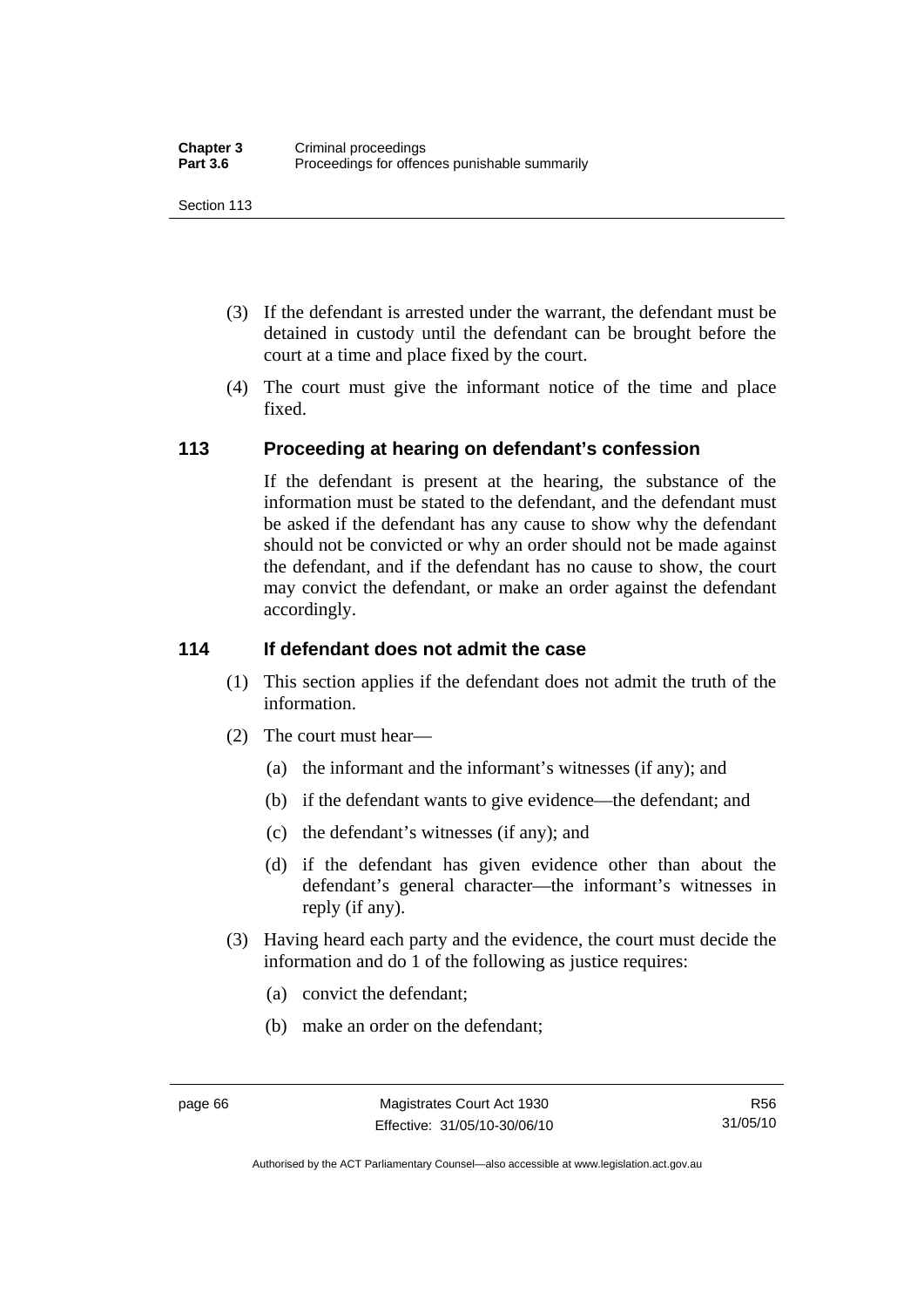(c) dismiss the information.

### **115 Conduct of summary proceeding**

- (1) The defendant or a lawyer representing the defendant may address the court after all the evidence for the informant and the evidence (if any) for the defendant and for the informant in reply has been given.
- (2) The informant or a lawyer representing the informant may make a closing address.

R56 31/05/10

Magistrates Court Act 1930 Effective: 31/05/10-30/06/10 page 67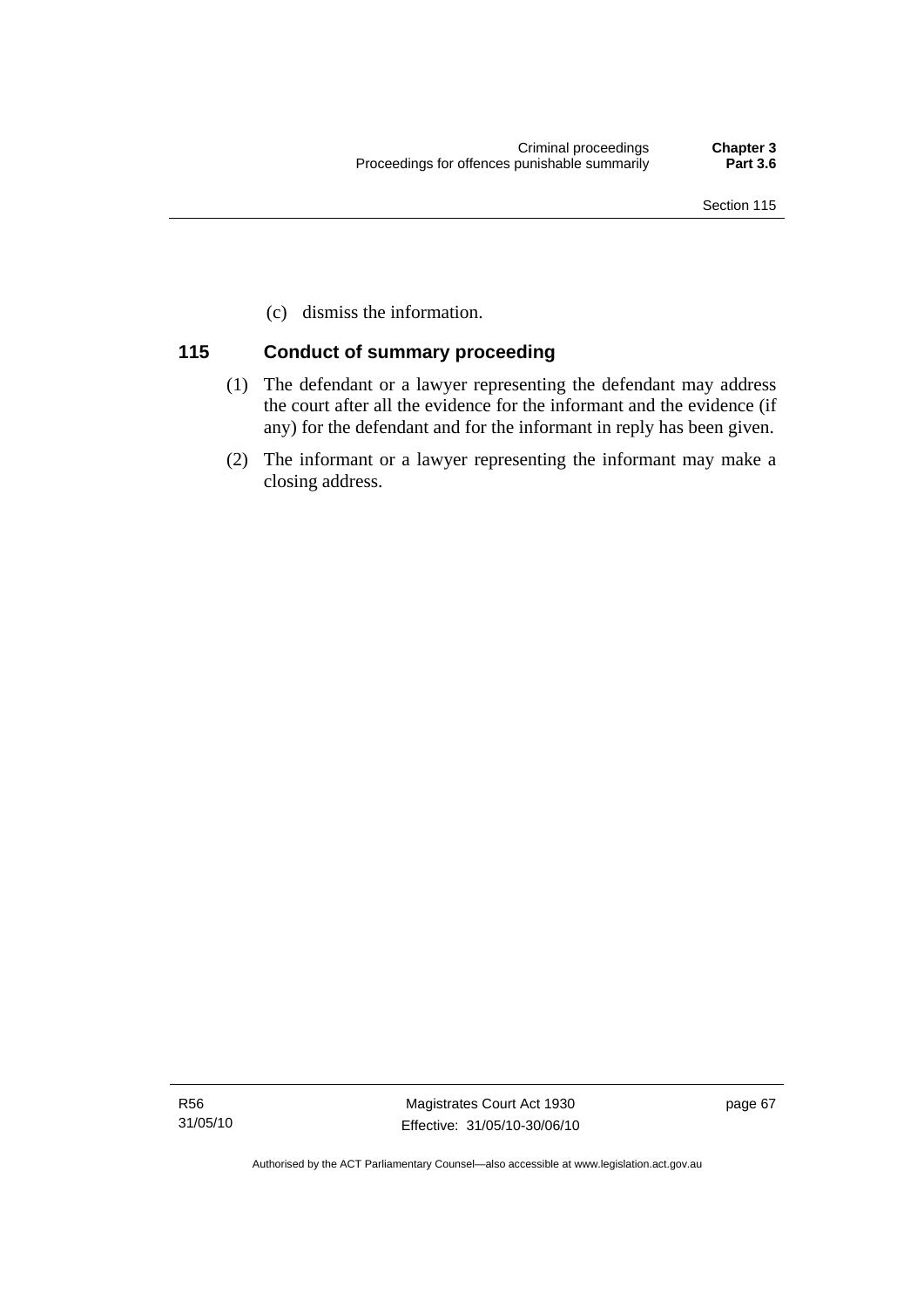Section 116A

# Part 3.7 Service and pleading by post for **certain offences**

#### **116A Definitions for pt 3.7**

(1) In this part:

*defendant* means a person who has been properly served with a summons in accordance with section 116B.

*law in force in the ACT* includes a statute of the Australian National University about parking or traffic.

 (2) For this part (other than section 116B (2)), a *notice to defendant form*, *notice of intention to defend form* and *plea of guilty form* includes a copy of the form printed on the back of a copy of a summons.

# **116AA Meaning of** *prescribed offence* **for pt 3.7**

- (1) For this part, an offence against a law in force in the ACT is a *prescribed offence* in relation to a person if—
	- (a) for an offence against the road transport legislation—the maximum fine that can be imposed on the person for the offence is 30 penalty units; or
	- (b) for any other offence—the maximum fine that can be imposed on the person for the offence is 10 penalty units.
- (2) In this section:

#### *road transport legislation* means the following:

- (a) the *Road Transport (Driver Licensing) Act 1999*;
- (b) the *Road Transport (General) Act 1999*;

Authorised by the ACT Parliamentary Counsel—also accessible at www.legislation.act.gov.au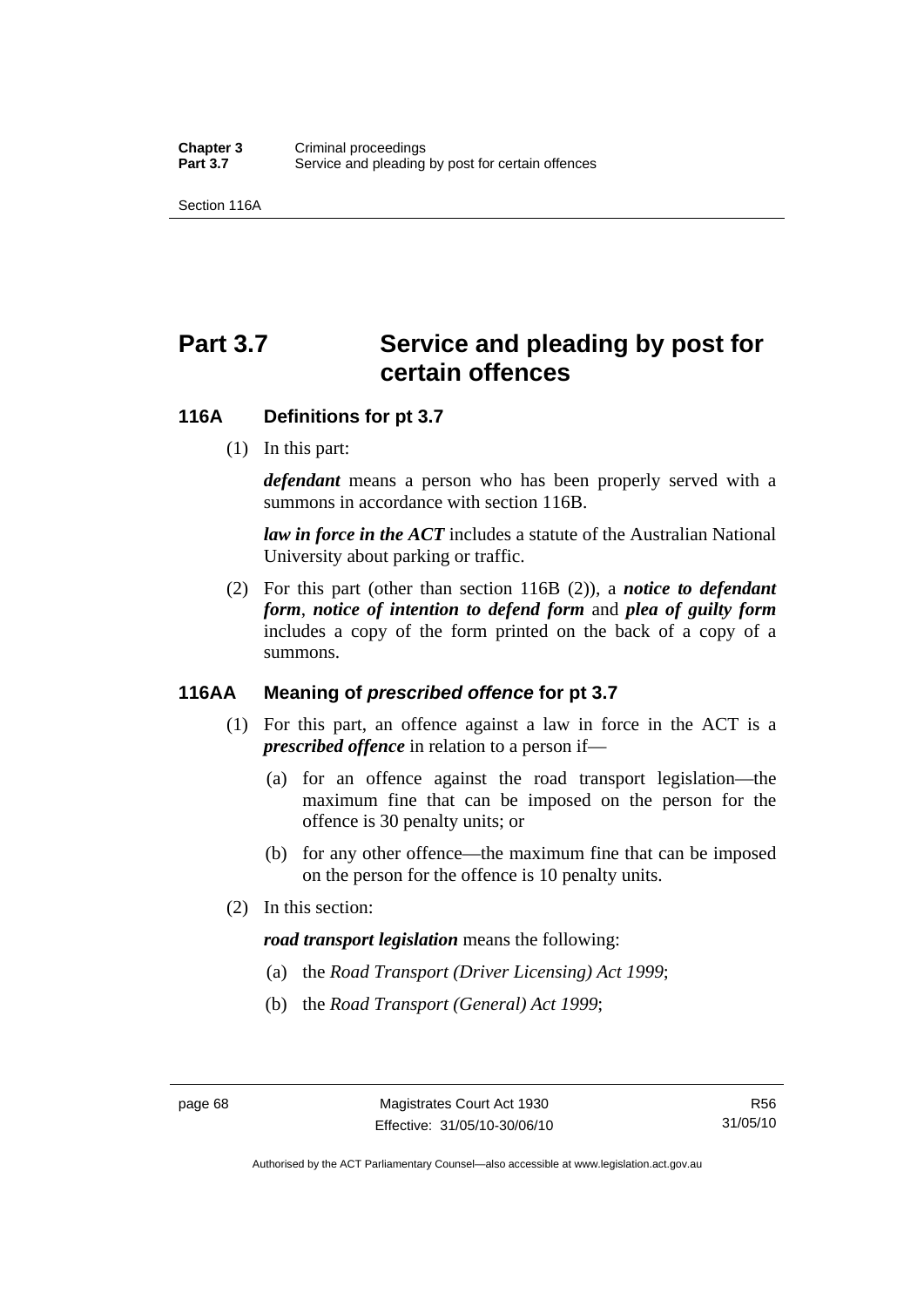- (c) the *Road Transport (Mass, Dimensions and Loading) Act 2009*;
- (d) the *Road Transport (Public Passenger Services) Act 2001*;
- (e) the *Road Transport (Safety and Traffic Management) Act 1999*;
- (f) the *Road Transport (Vehicle Registration) Act 1999*;
- (g) any other Act or any regulation prescribed by regulation.
- *Note* A reference to an Act includes a reference to the statutory instruments made or in force under the Act, including any regulation (see Legislation Act, s 104).

#### **116B Service of summons for prescribed offence**

- (1) A summons for a person in relation to a prescribed offence may be served on the person—
	- (a) by giving 2 copies of the summons to the person; or
	- (b) by sending 2 copies of the summons by prepaid post, addressed to the person, at the person's last-known home or business address; or
	- (c) by leaving 2 copies of the summons at the person's last-known home or business address with someone who appears to be at least 16 years old and to live or be employed at the address.
- (2) One copy of a summons in relation to a prescribed offence served in accordance with this section must have the notice to defendant form printed on the back of it, and the other copy of that summons so served must have the notice of intention to defend form and the plea of guilty form printed on the back of it.
- (3) Service of a summons on a person in relation to a prescribed offence in a way mentioned in subsection (1) (a) or (c) must be made not less than 14 days before the day the person is required by the summons to appear before the court.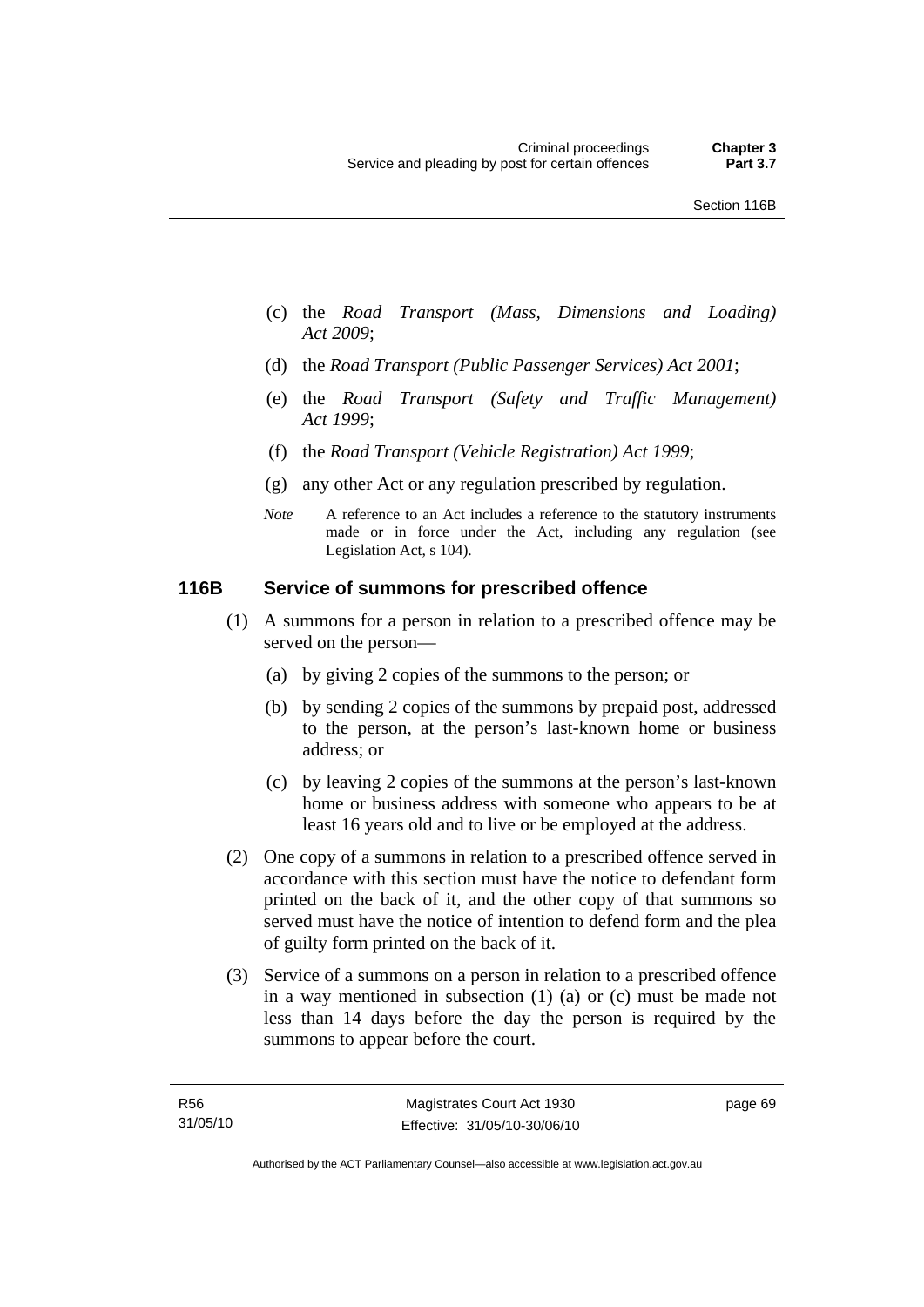Section 116BA

- (4) If a summons in relation to a prescribed offence is served in accordance with this section in the way mentioned in subsection (1) (b), the 2 copies of the summons must be sent by post not less than 21 days before the day when the person to whom it is directed is required by the summons to appear before the court.
	- *Note* If a form is approved under the *Court Procedures Act 2004* for this provision, the form must be used.

#### **116BA Giving of notice by registrar**

If the registrar is required to give notice to a person under this part, the notice may be given by sending the notice by prepaid post, addressed to the person, at the person's last-known home or business address.

### **116C Proof of service**

- (1) Service of a summons or notice for this part may be proved by the oath of the person who served it, by affidavit or otherwise.
- (2) For this part, if—
	- (a) a summons has been served in accordance with section 116B; and
	- (b) a copy of the summons is returned to the registrar with the notice of intention to defend form or the plea of guilty form completed;

the defendant is taken, unless the contrary is proved, to have completed and signed the form so completed and to have returned the form to the registrar.

- (3) The plea of guilty form must be signed in the presence of 1 of the following people:
	- (a) the registrar;
	- (b) a lawyer;

Authorised by the ACT Parliamentary Counsel—also accessible at www.legislation.act.gov.au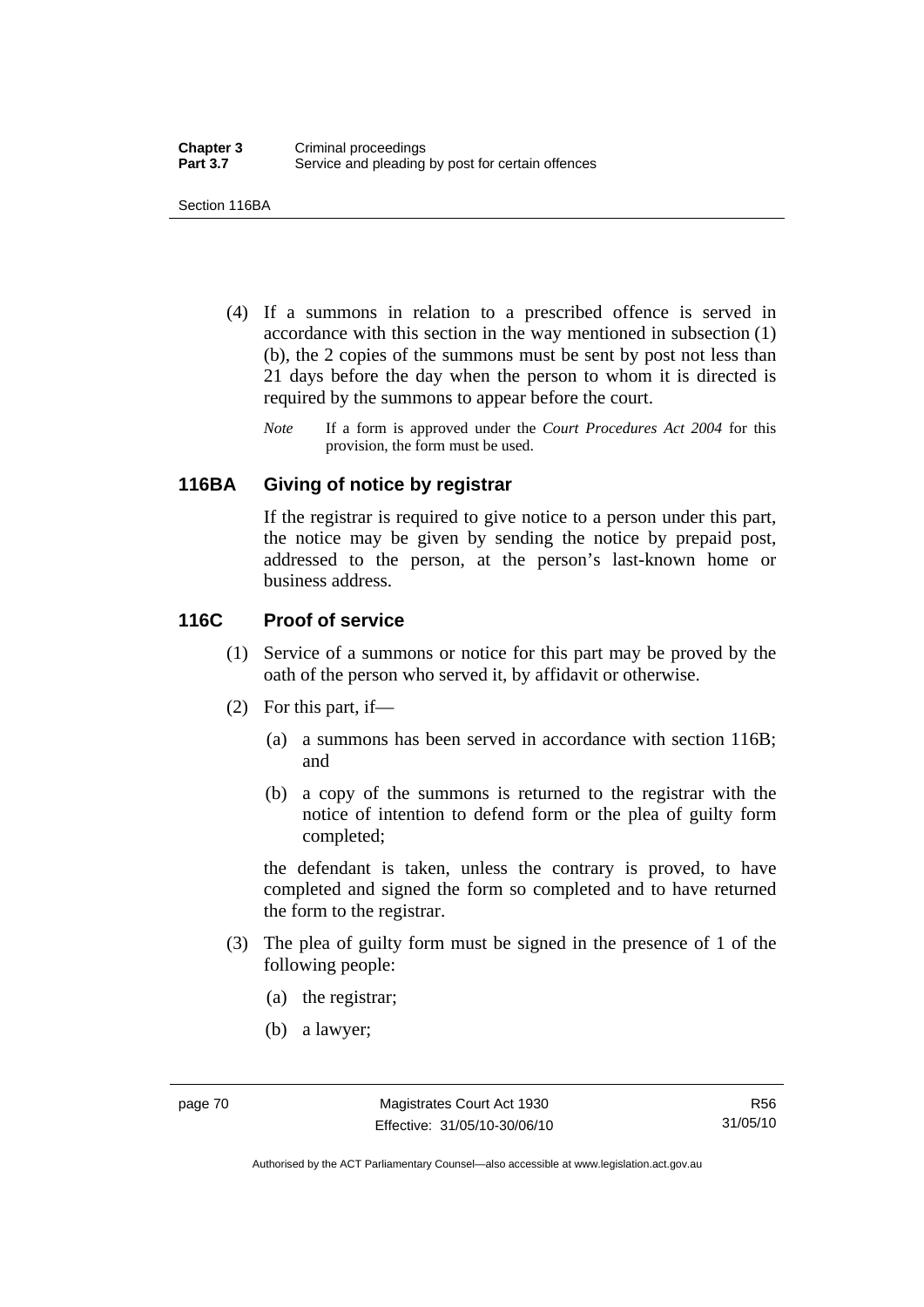- (c) a justice of the peace;
- (d) a person prescribed by regulation or rule.

### **116D Pleas to prescribed offence**

A defendant may—

- (a) without prejudice to any other means of pleading guilty, enter a plea of guilty by completing the plea of guilty form and returning the form, whether by post or otherwise, to the registrar; or
- (b) give notice of his or her intention to defend by completing the notice of intention to defend form and returning the form, whether by post or otherwise, to the registrar.

# **116E Procedure if plea of guilty entered**

- $(1)$  If—
	- (a) a defendant enters a plea of guilty in accordance with section 116D; and
	- (b) the defendant—
		- (i) does not appear at the hearing; or
		- (ii) appears but does not withdraw his or her plea of guilty; and
	- (c) the court accepts the plea of guilty;

the court must record a plea of guilty and decide the proceeding accordingly.

 (2) The court must, in deciding a proceeding under subsection (1), have regard to the matters (if any) drawn to the attention of the court in the plea of guilty and must give to the matters the weight that to the court considers proper.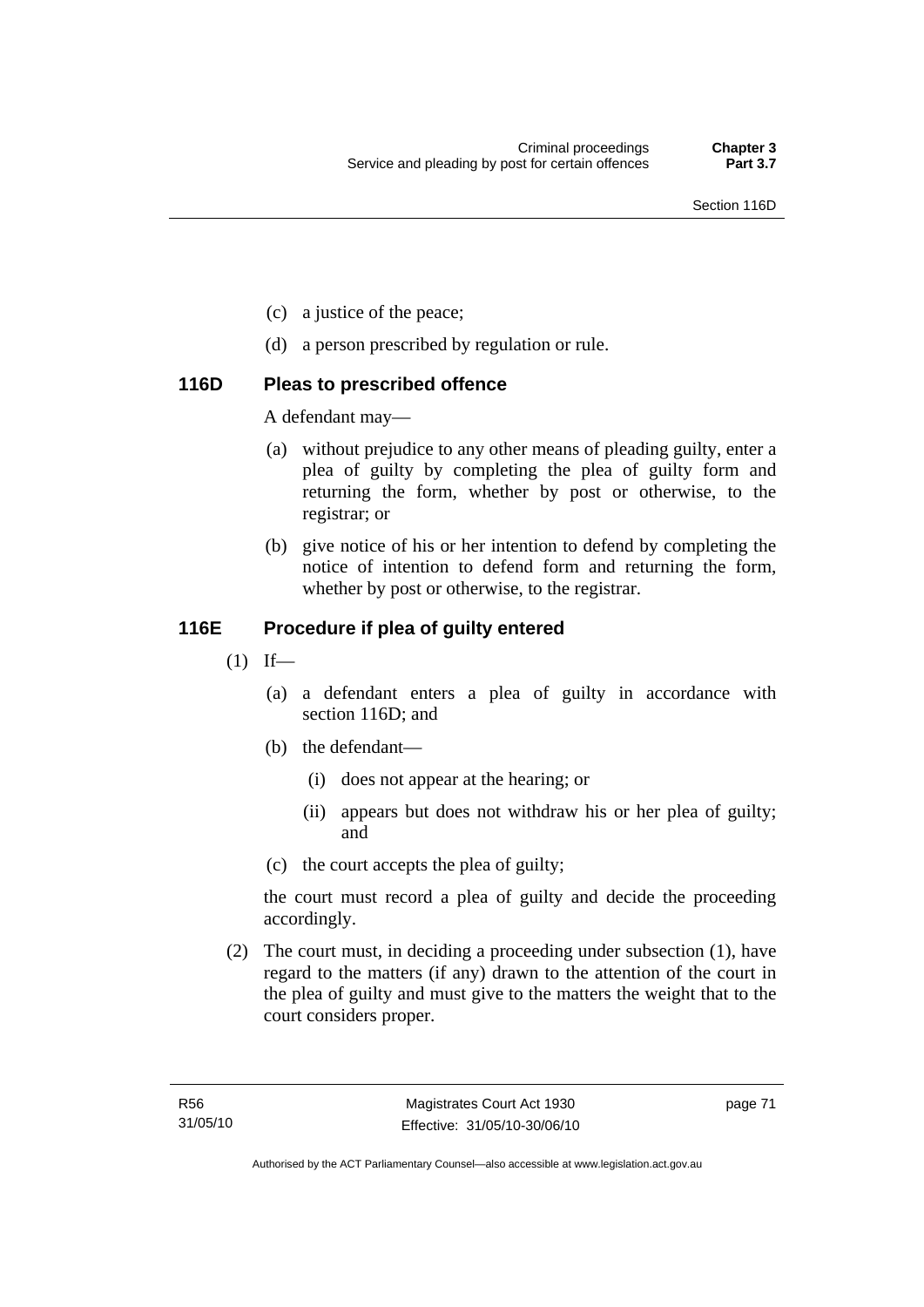Section 116F

- (3) If the court declines to accept a plea of guilty entered in accordance with section 116D—
	- (a) the court must adjourn the hearing and fix a time and place for the hearing of the proceeding; and
	- (b) if the defendant is not before the court—the registrar must give to the defendant notice of the time and place fixed.
- (4) If a defendant does not appear at the time and place fixed under subsection (3), the court may hear and decide the proceeding in the absence of the defendant.

### **116F Procedure if notice of intention to defend given**

If a defendant returns the notice of intention to defend form to the registrar before the day when the defendant is required by the summons to appear before the court—

- (a) the court must fix a time and place for the hearing of the proceeding; and
- (b) the registrar must give to the defendant notice of the time and place fixed.

#### **116FA Procedure if defendant pleads not guilty**

If the defendant appears before the court at the time and place at which the defendant is required by the summons to appear and pleads not guilty, the court must adjourn the hearing, fix a time and place for the hearing of the proceeding and inform the defendant of the time and place fixed.

#### **116G Procedure if defendant does not plead**

 $If$ —

- (a) a summons has been served in accordance with section 116B; and
- (b) either—

Authorised by the ACT Parliamentary Counsel—also accessible at www.legislation.act.gov.au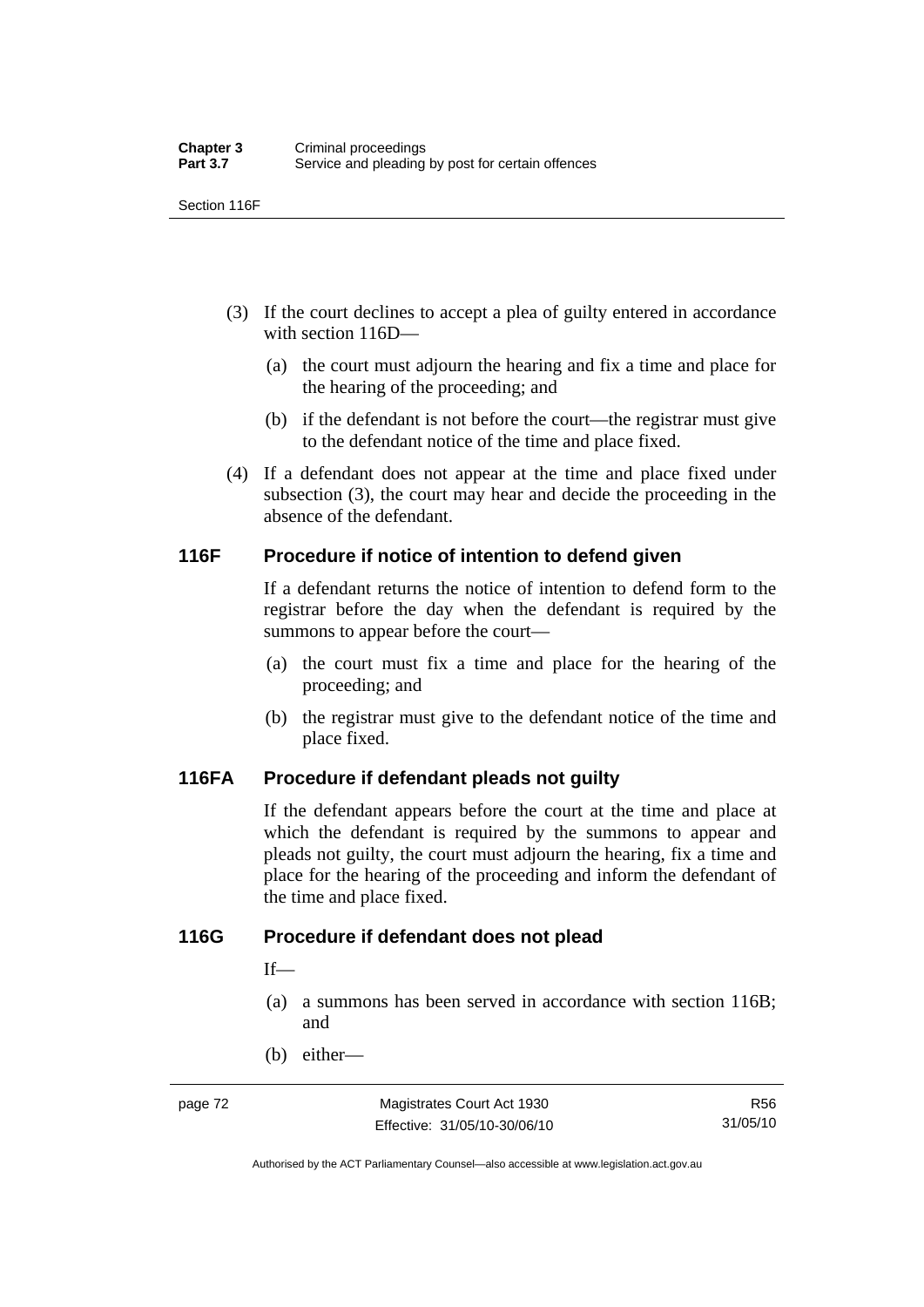- (i) the defendant does not enter a plea of guilty in accordance with section 116D or return the notice of intention to defend form to the registrar before the day when the defendant is required by the summons to appear before the court, and does not appear before the court at the time and place specified in the summons; or
- (ii) the defendant does not appear before the court at the time and place specified in the notice given to the defendant in accordance with section 116F or fixed by the court in accordance with section 116FA; and
- (c) the court is satisfied—
	- (i) that the matters alleged in the summons are reasonably sufficient to inform the defendant of the offence alleged against the defendant; and
	- (ii) that the matters alleged in the summons constitute the offence charged in the summons;

the court may convict the defendant of the offence charged in the summons.

# **116H Restricted penalties under pt 3.7**

- (1) Subject to subsection (3), if—
	- (a) a defendant is convicted under this part of an offence against a law mentioned in a paragraph of section 116AA (1); and
	- (b) at the time that the defendant is sentenced, the defendant is not before the court or is not represented before the court by a lawyer;

the only penalty that the court may impose is a fine of an amount not exceeding the amount mentioned in that paragraph.

 $(2)$  If—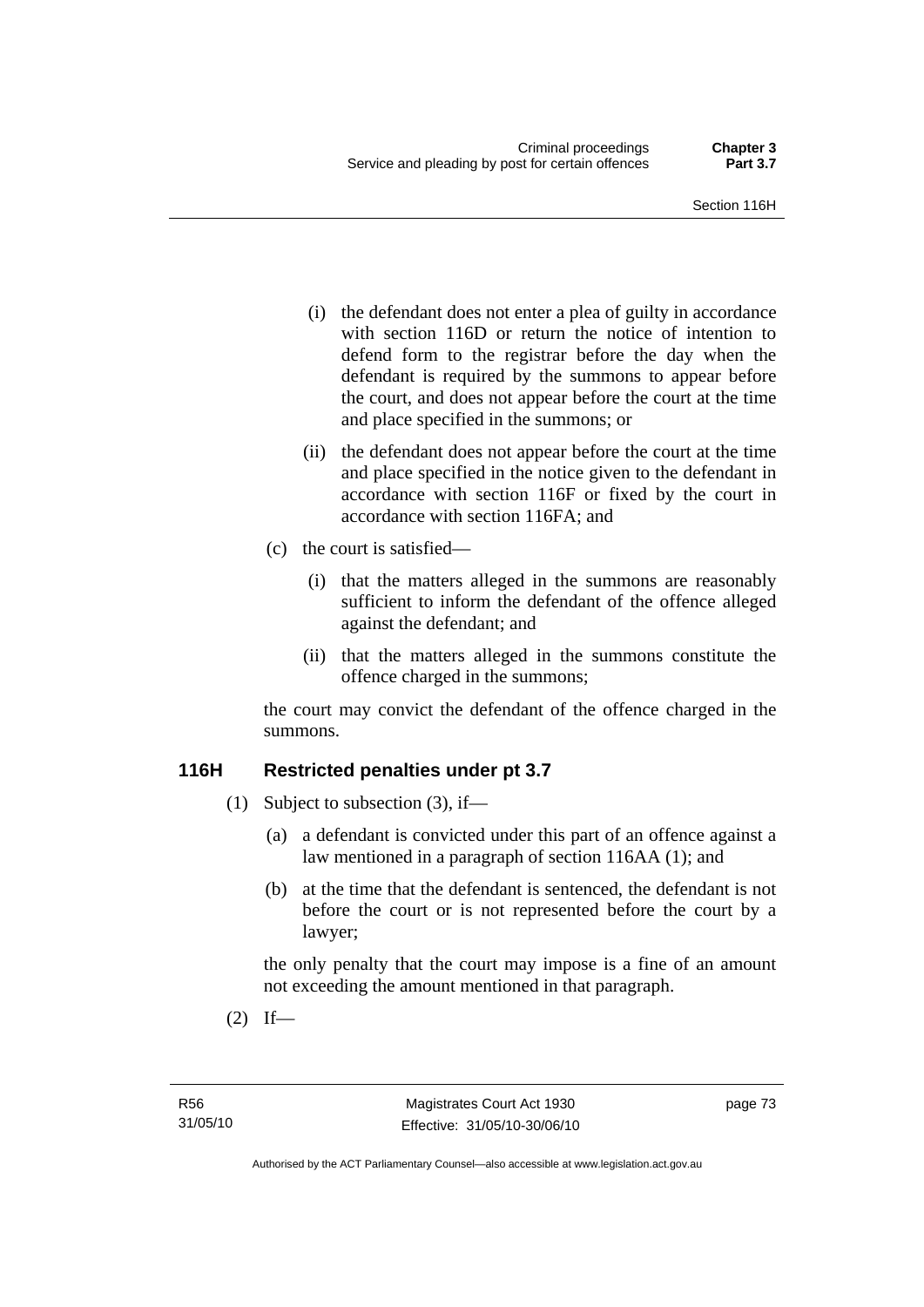Section 116I

- (a) the court convicts a defendant of an offence against a law mentioned in a paragraph of section 116AA (1); and
- (b) the law provides in effect that a penalty other than a fine may be imposed on the defendant; and
- (c) when the defendant is sentenced, the defendant is not before the court or is not represented before the court by a lawyer; and
- (d) the court considers that a penalty other than a fine may be appropriate;

the court must adjourn the hearing and fix a time and place for sentence.

- (3) The registrar must give the defendant notice of the time and place fixed.
- (4) If a defendant convicted of an offence against a law mentioned in a paragraph of section 116AA (1) does not appear at the time and place fixed under subsection (2), the court, in the absence of the defendant, may impose on the defendant any penalty that is applicable under that law.

# **116I Consequences of conviction in absence of defendant**

If a defendant is, in his or her absence, convicted of an offence, the registrar must give to the defendant written notice of—

- (a) the conviction and order of the court; and
- (b) the penalty (if any) imposed by the court, and the way in which and the time by which the penalty is required to be discharged; and
- (c) unless the proceeding is decided in accordance with section 116E (1), the defendant's right to apply for the setting aside of the conviction or order in accordance with the rules.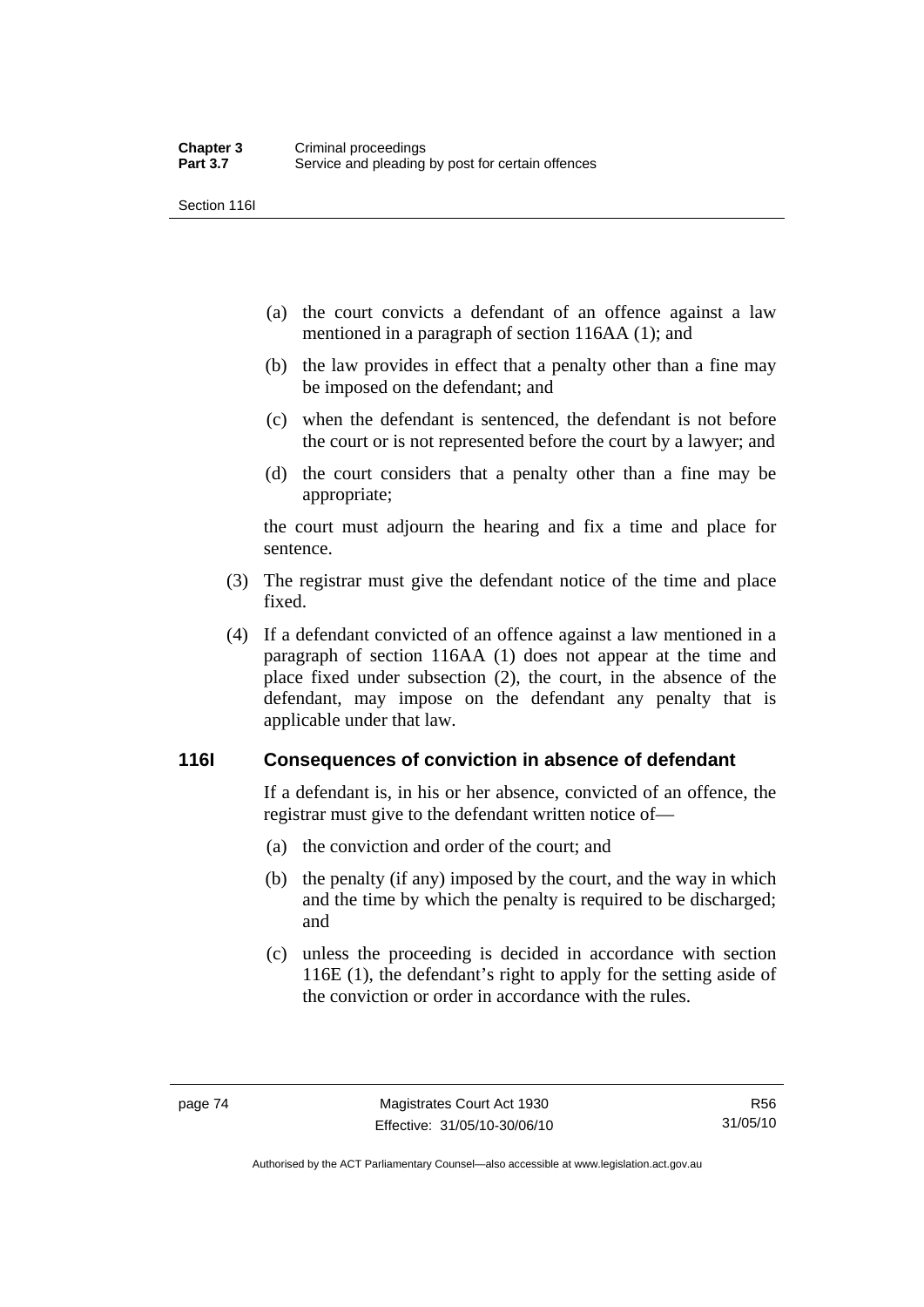# **Part 3.8 Infringement notices for certain offences**

# **Division 3.8.1 Preliminary**

# **117 Definitions for pt 3.8**

In this part:

*administering authority*, for an infringement notice offence, means the entity that, under the regulations, is the administering authority for the offence.

*another jurisdiction* means a jurisdiction other than the ACT.

*authorised person*—see section 134A (3).

*date of service*, of an infringement notice or reminder notice that has been, or is to be, served on a person, means the date the notice is served on the person.

*driver*, of a vehicle, means the person who is driving the vehicle.

*illegal user declaration*—see section 131D.

*infringement notice* means a notice under section 120 (Service of infringement notices).

*infringement notice offence* means an offence declared under the regulations to be an offence to which this part applies.

*infringement notice penalty*, for a person for an infringement notice offence, means—

 (a) the amount prescribed by regulation as the penalty payable by the person for the offence under an infringement notice for the offence; or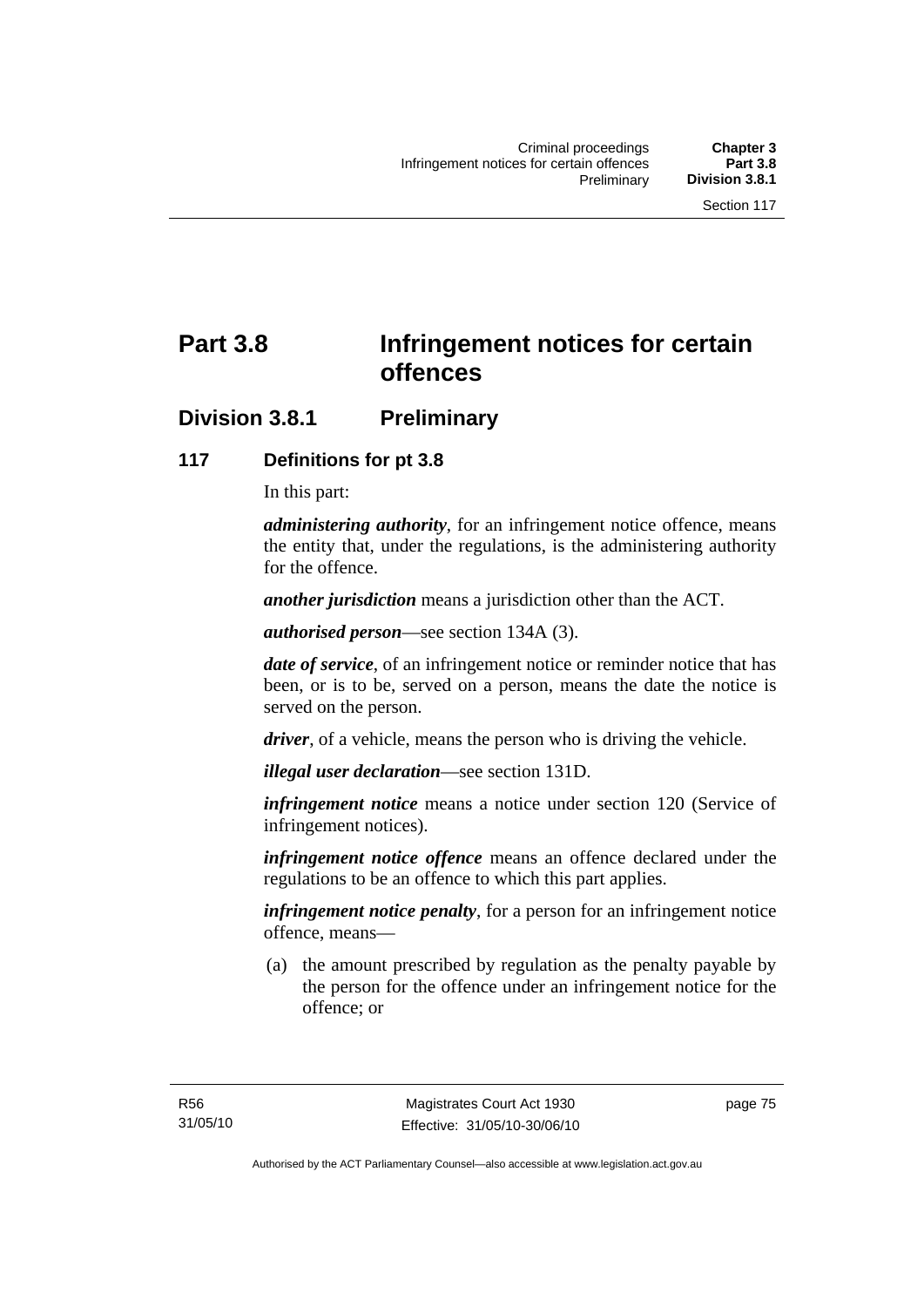(b) if a reminder notice has also been served on the person for the offence—the total of the amount mentioned in paragraph (a) and the amount prescribed by regulation as the amount payable by the person for the cost of serving the reminder notice.

*known offender declaration*—see section 131E.

*registered*, for a vehicle, means registered under the *Road Transport (Vehicle Registration) Act 1999*.

*reminder notice* means a notice under section 129 (Reminder notices).

*responsible person*, for a vehicle—see the *Road Transport (General) Act 1999*, section 10 and section 11.

*sold vehicle declaration*—see section 131F.

*unknown offender declaration*—see section 131G.

*vehicle*—see the *Road Transport (Vehicle Registration) Act 1999*, dictionary.

*vehicle-related offence* means an infringement notice offence that—

- (a) involves a vehicle; and
- (b) is declared by regulation to be an offence to which division 3.8.3 applies.

#### **118 Purpose and effect of pt 3.8**

- (1) The purpose of this part is to create a system of infringement notices for certain offences as an alternative to prosecution.
- (2) This part does not—
	- (a) require an infringement or reminder notice to be served on a person; or
	- (b) affect the liability of a person to be prosecuted for an offence if—

R56 31/05/10

Authorised by the ACT Parliamentary Counsel—also accessible at www.legislation.act.gov.au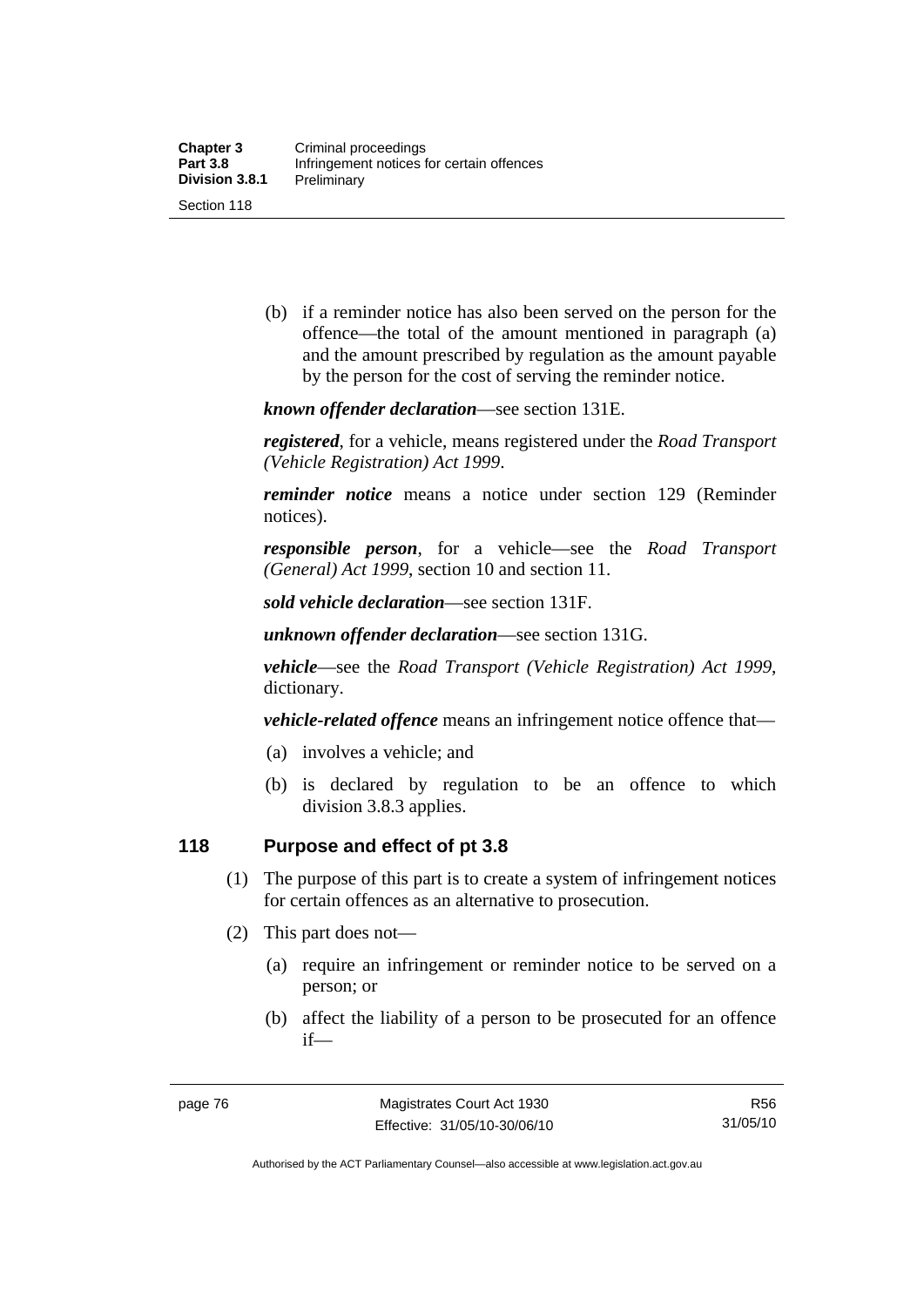- (i) an infringement or reminder notice is not served on the person for the offence; or
- (ii) the person does not comply with an infringement or reminder notice served on the person for the offence; or
- (iii) an infringement notice served on the person for the offence is withdrawn; or
- (c) prevent the service of 2 or more infringement notices on a person for an offence; or
- (d) limit or otherwise affect the penalty that may be imposed by a court on a person for an offence.

### **119 Regulations about infringement notice offences**

- (1) A regulation may prescribe an offence for the definition of *infringement notice offence* in section 117 by—
	- (a) stating the offence; or
	- (b) referring to the provision creating the offence; or
	- (c) providing that all offences, or all offences except for stated offences, against an Act or subordinate law are infringement notice offences.
- (2) Subsection (1) does not limit the way that a regulation may prescribe an offence for that definition.
- (3) A regulation may, for the definition of infringement notice penalty in section 117, prescribe—
	- (a) an amount as the penalty payable by anyone for an offence if it is dealt with under this part; or
	- (b) different amounts as the penalties payable for different offences if they are dealt with under this part; or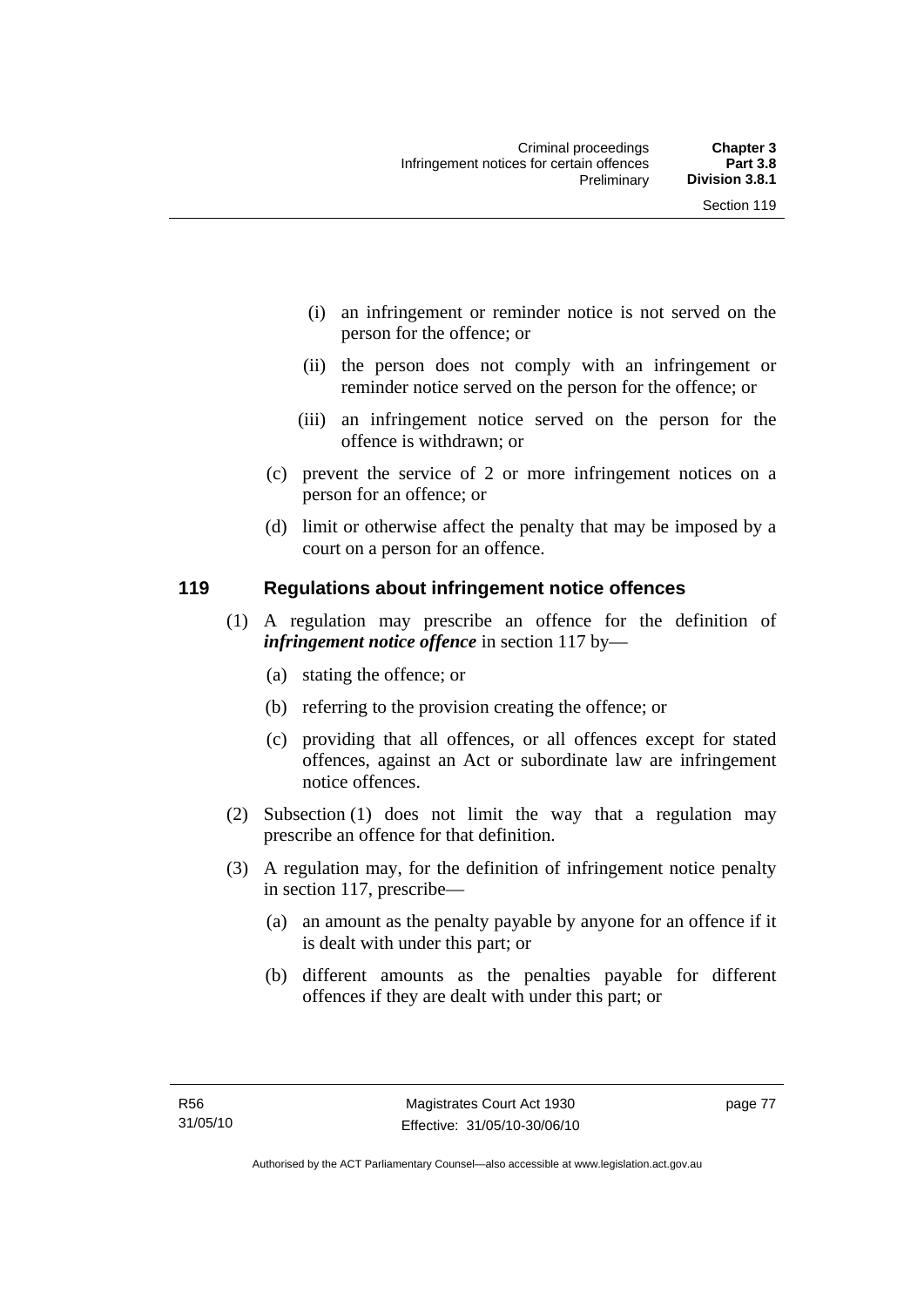- (c) different amounts as the penalties payable for the same kind of offence committed by different people or in different circumstances if the offence is dealt with under this part.
- (4) However, an infringement notice penalty prescribed for a person for an offence must not exceed the maximum fine that could be imposed by a court on the person for the offence.
- (5) Subsection (3) does not limit the way that a regulation may prescribe an amount for that definition.

# **Division 3.8.2 Infringement and reminder notices**

# **120 Service of infringement notices**

- (1) If an authorised person believes, on reasonable grounds, that a person has committed an infringement notice offence, the authorised person may serve a notice (an *infringement notice*) on the person for the offence.
- (2) A regulation may make provision in relation to when an authorised person is, or is not, taken to have reasonable grounds for a belief mentioned in subsection (1).
- (3) To remove any doubt, an authorised person may not serve an infringement notice on a person under this section for an offence after the end of the time within which a prosecution may be brought for the offence.
- (4) This section does not prevent an infringement notice for a vehiclerelated offence being served on a person under section 131B (Service of infringement notice on responsible person for vehicle).

# **121 Contents of infringement notices**

- (1) An infringement notice served on a person by an authorised person for an infringement notice offence must—
	- (a) be identified by a unique number; and

Authorised by the ACT Parliamentary Counsel—also accessible at www.legislation.act.gov.au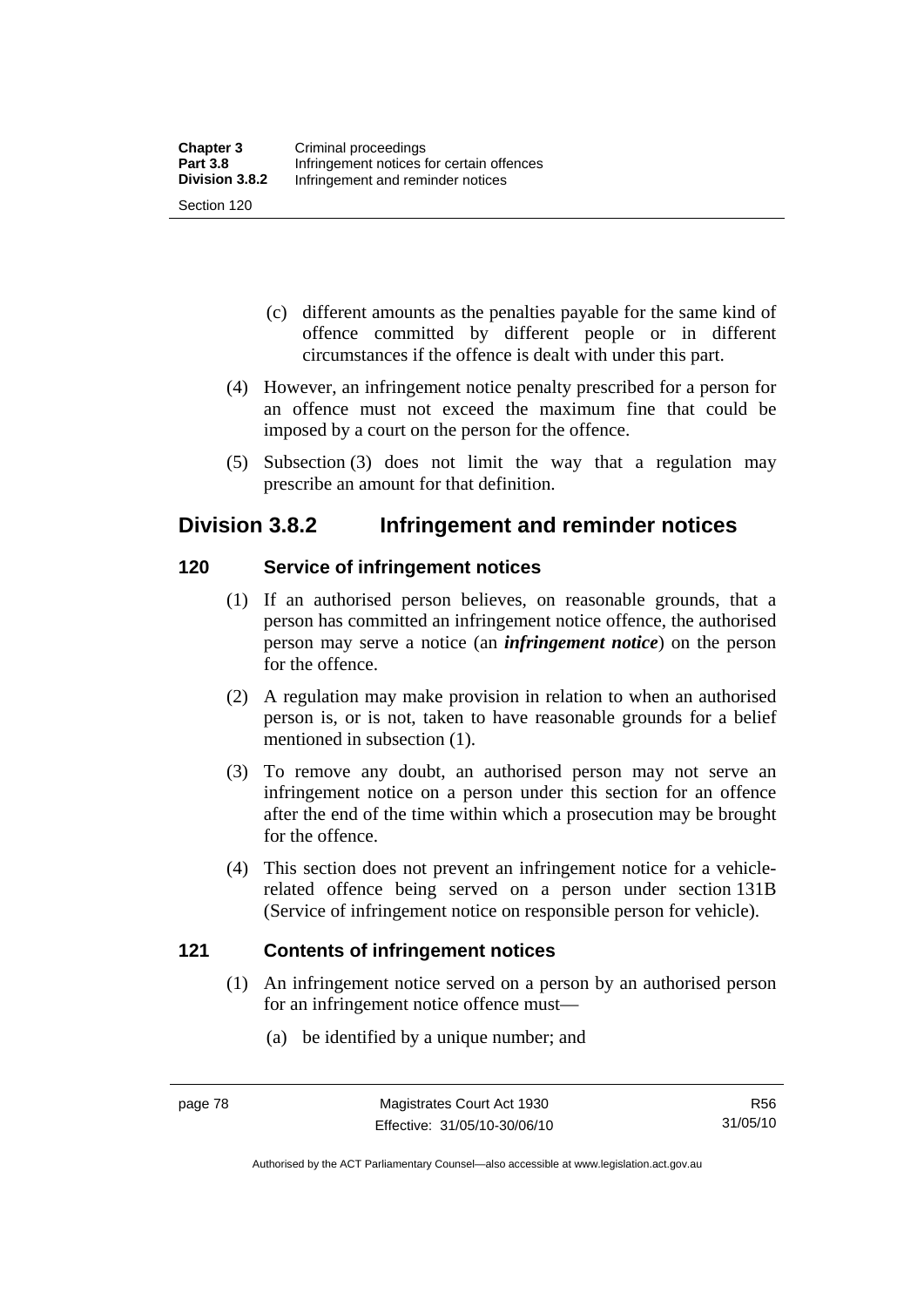- (b) state the date of service of the notice; and
- (c) state—
	- (i) the full name, or surname and initials, and address of the person on whom the notice is served; or
	- (ii) the particulars that are, under the regulations, identifying particulars for the person; and
- (d) give brief details of the offence, including the Act or subordinate law, and the provision of it, contravened by the person, and—
	- (i) if the offence took place over a period—the period, or approximate period, when the offence was committed; or
	- (ii) in any other case—the place where the offence was committed and the date and approximate time of the offence; and
- (e) state the infringement notice penalty payable by the person for the offence; and
- (f) contain the information required by section 122 (Additional information in infringement notices); and
- (g) identify the authorised person in accordance with the regulations; and
- (h) include any other information required by regulation and any additional information that the administering authority considers appropriate.
- (2) A regulation may provide that subsection (1) (c) does not apply to an infringement notice.

#### **122 Additional information in infringement notices**

 (1) The infringement notice must also tell the person on whom it is served that—

page 79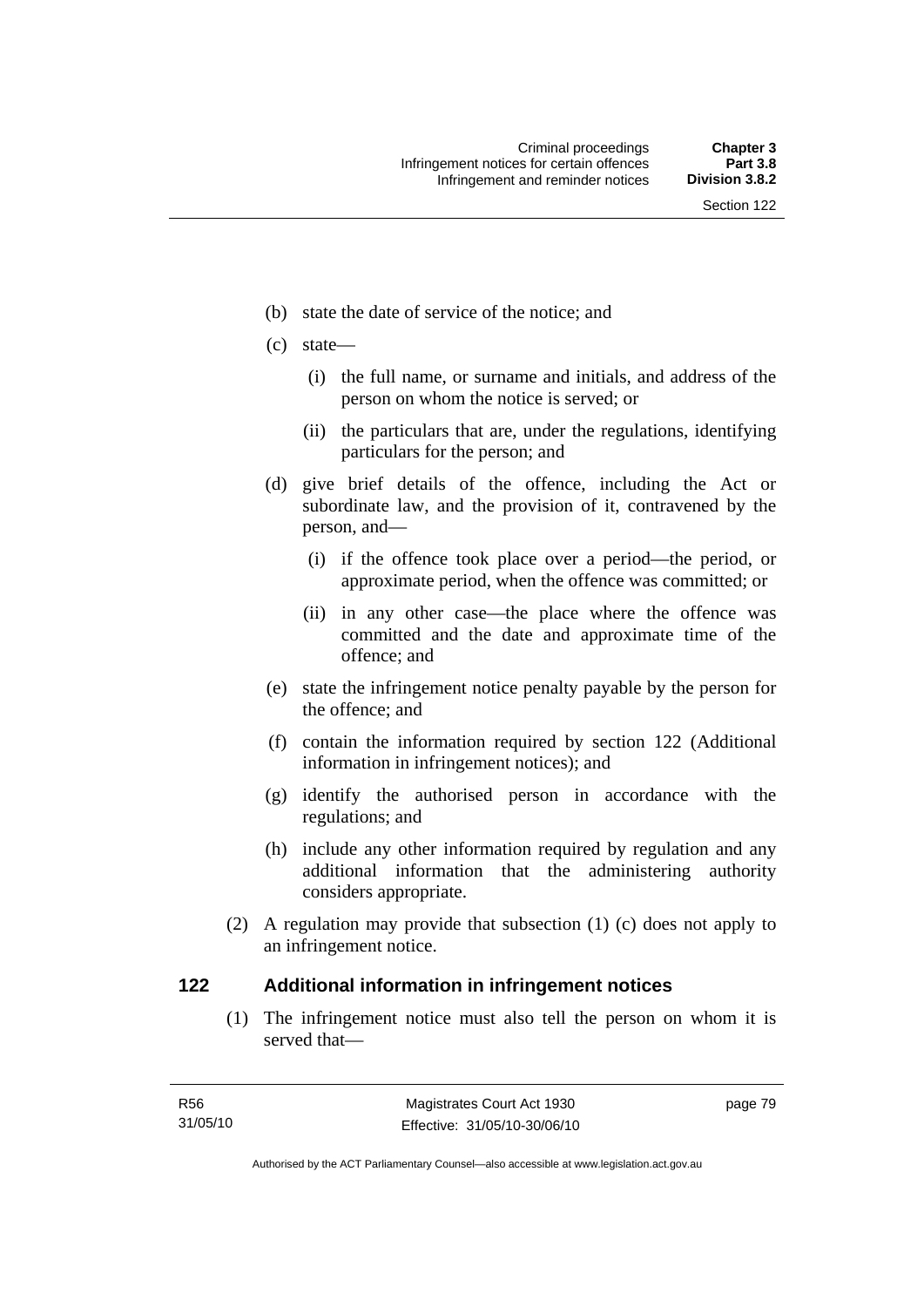| <b>Chapter 3</b> | Criminal proceedings                      |
|------------------|-------------------------------------------|
| <b>Part 3.8</b>  | Infringement notices for certain offences |
| Division 3.8.2   | Infringement and reminder notices         |
| Section 122      |                                           |

- (a) the person may pay the infringement notice penalty for the offence or dispute liability for the offence within 28 days after the day when the notice is served on the person (the *date of service* of the notice); and
- (b) the person may apply to the administering authority for additional time in which to pay the penalty or dispute liability for the offence; and
- (c) the notice may be withdrawn before or after the penalty is paid; and
- (d) if the person pays the penalty within the 28 days (or any additional time allowed by the administering authority), then, unless the infringement notice is withdrawn and any penalty refunded—
	- (i) any liability of the person for the offence is discharged; and
	- (ii) the person will not be prosecuted in court for the offence; and
	- (iii) the person will not be taken to have been convicted of the offence; and
- (e) if the person wishes to dispute liability for the offence, the issue may be referred to the Magistrates Court; and
- (f) if the Magistrates Court finds against the person or the person is prosecuted in court for the offence, the person may be convicted of the offence and ordered to pay a penalty and costs, and be subject to other court orders; and
- (g) if the person does not pay the infringement notice penalty, or disputes liability for the offence, within the 28 days (or any additional time allowed by the administering authority), a reminder notice may be served on the person for the offence or the person may be prosecuted in court for the offence; and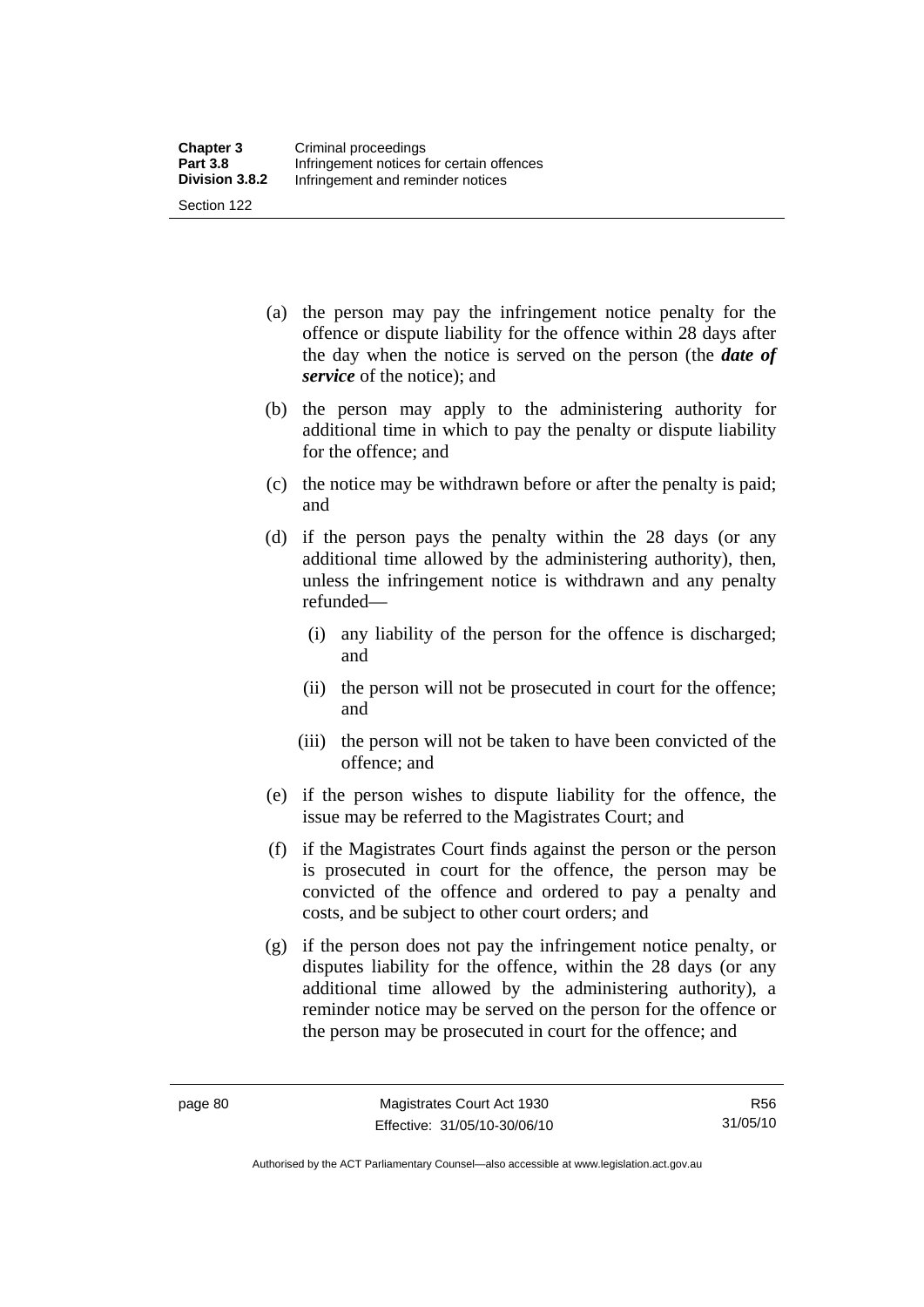- (h) if a reminder notice is served on the person, the infringement notice penalty is increased by the amount payable by the person for the cost of serving the reminder notice.
- (2) In addition, the infringement notice must—
	- (a) explain how the person may pay the infringement notice penalty or dispute liability for the offence; and
	- (b) explain how the person may apply for additional time to pay the infringement notice penalty or dispute liability for the offence.

#### **123 Time for payment of infringement notice penalty**

The infringement notice penalty payable by a person under an infringement notice or reminder notice is payable—

- (a) within 28 days after the date of service of the notice; or
- (b) if the person applies to the administering authority within the 28 days for additional time to pay and the additional time is allowed—within the additional time allowed by the administering authority; or
- (c) if the person applies to the administering authority within the 28 days for additional time to pay and the application is refused—within 7 days after the day the person is told of the refusal or 28 days after the date of service of the notice, whichever is later.

# **124 Extension of time to pay penalty**

- (1) The person on whom an infringement notice or reminder notice is served may apply, in writing, to the administering authority, within 28 days after the date of service of the notice, for a stated additional time (of not longer than 6 months) in which to pay the infringement notice penalty.
- (2) The administering authority must—

page 81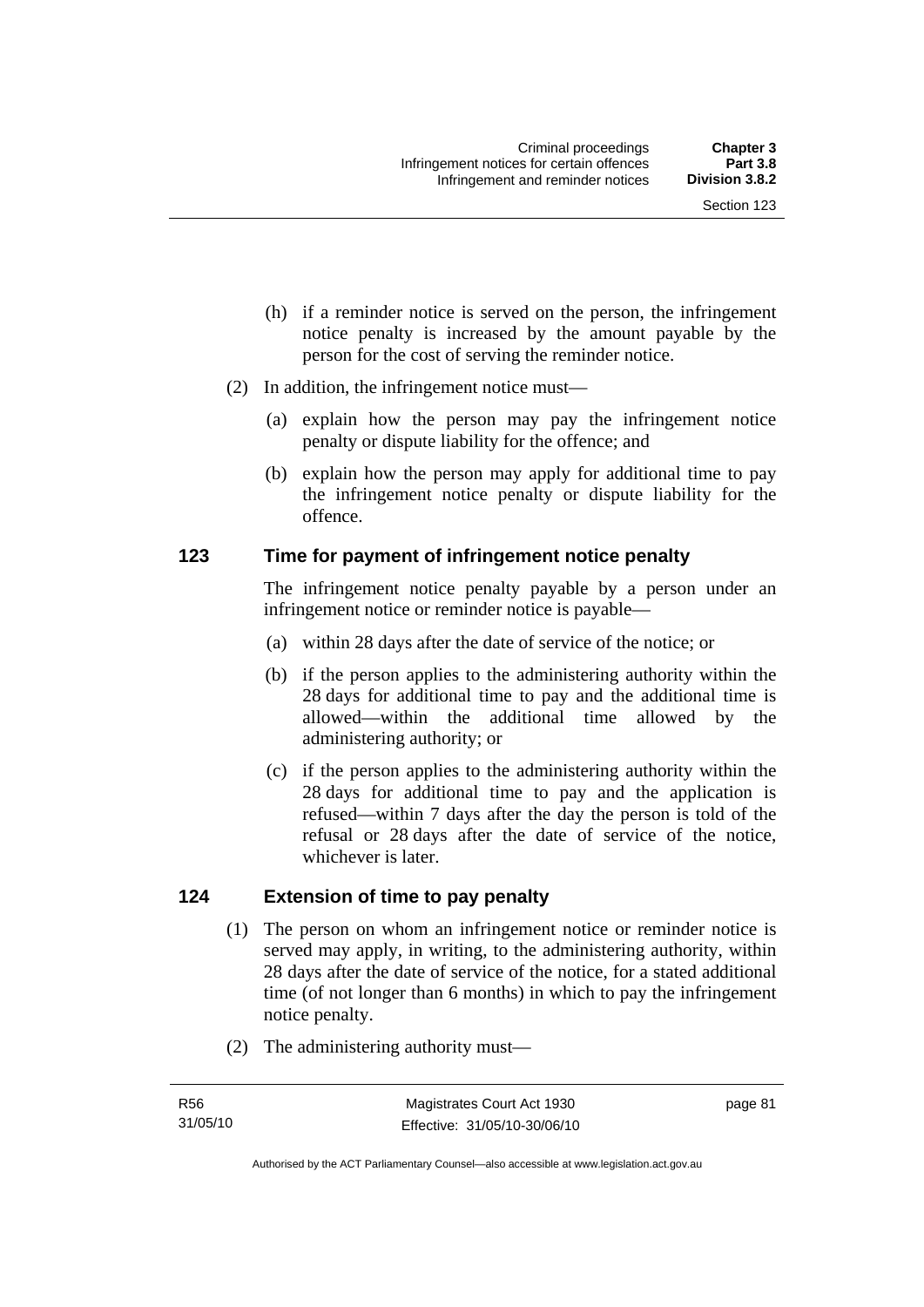- (a) allow or refuse to allow the additional time; and
- (b) tell the person in writing of the decision and, if the decision is a refusal, the reasons for it.

#### **125 Effect of payment of infringement notice penalty**

- (1) This section applies if—
	- (a) an infringement notice has been served on a person for an infringement notice offence; and
	- (b) the person pays the infringement notice penalty for the offence in accordance with this part; and
	- (c) when the payment is made, the infringement notice had not been withdrawn and an information had not been laid in the Magistrates Court against the person for the offence.
	- *Note* Section 127 (Withdrawal of infringement notice) provides for the withdrawal at any time of an infringement notice that has been served on a person. If s 125 applied to the infringement notice offence, it ceases to apply, and is taken never to have applied, on the withdrawal of the notice (see s  $127(4)$ ).
- (2) If this section applies—
	- (a) any liability of the person for the offence is discharged; and
	- (b) the person must not be prosecuted in a court for the offence; and
	- (c) the person is not taken to have been convicted of the offence.
- (3) If 2 or more infringement notices were served on the person for the offence, then, unless all the infringement notices have been withdrawn, subsection (2) applies to the person in relation to the offence if the person pays, in accordance with this part, the infringement notice penalty in relation to any of the notices (together with any costs and disbursements payable under this part in relation to the notice).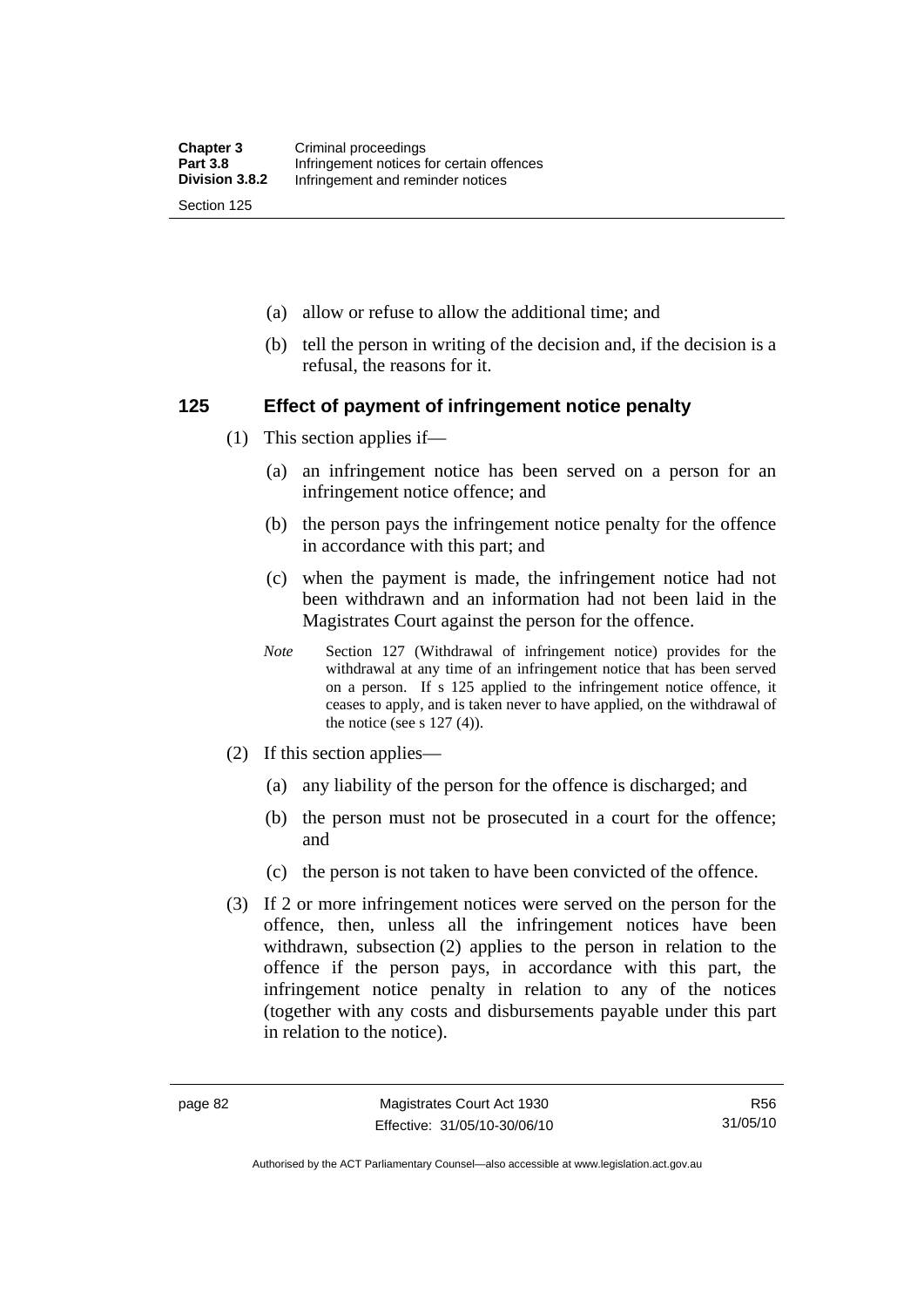## **126 Application for withdrawal of infringement notice**

- (1) The person on whom an infringement notice for an infringement notice offence is served may apply to the administering authority, in writing, for the withdrawal of the notice within 28 days after the day when the infringement notice, or a reminder notice for the offence, is served on the person (or any additional time allowed by the administering authority).
- (2) The administering authority must—
	- (a) withdraw the notice or refuse to withdraw the notice; and
	- (b) tell the person in writing of the decision and, if the decision is a refusal, the reasons for it.

#### **127 Withdrawal of infringement notice**

- (1) This section applies to an infringement notice that has been served on a person for an infringement notice offence.
- (2) The administering authority may, by notice served on the person, withdraw the infringement notice, whether or not—
	- (a) the person has made an application for the withdrawal of the infringement notice; or
	- (b) the infringement notice penalty (or part of it) has been paid for the offence; or
	- (c) the person has disputed liability for the infringement notice offence.
- (3) The notice must—
	- (a) include the number of the infringement notice and the date of service of the infringement notice; and
	- (b) tell the person that the infringement notice is withdrawn and, in general terms, about subsection (4).
- (4) On service of the notice—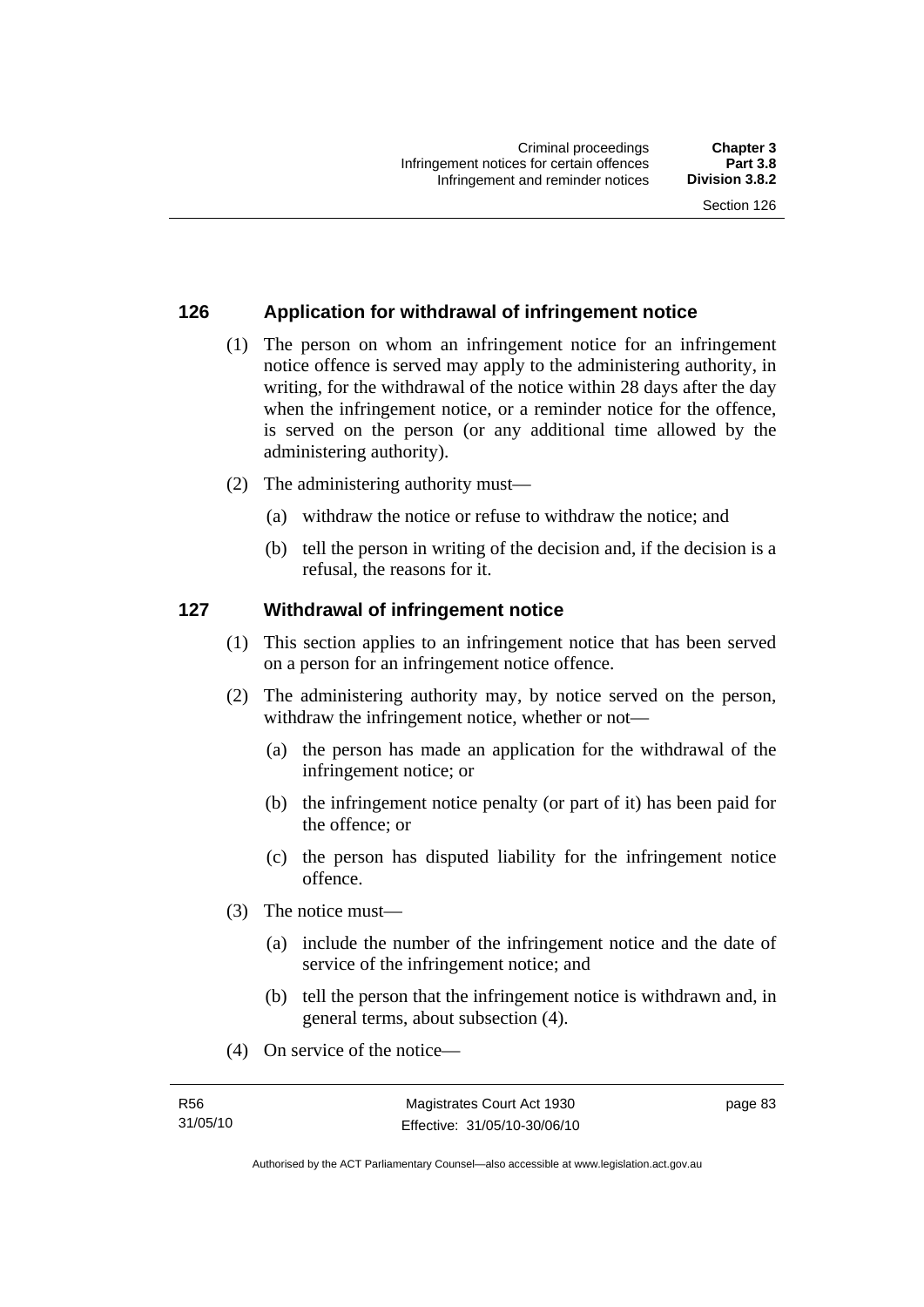- (a) this part ceases to apply to the infringement notice; and
- (b) if the infringement notice penalty (or part of it) has been paid—the amount paid must be repaid by the administering authority; and
- (c) if section 125 (Effect of payment of infringement notice penalty) applies to the offence—the section ceases to apply, and is taken never to have applied, to the offence; and
- (d) a proceeding for the offence may be taken in a court against anyone (including the person) as if the infringement notice had not been served on the person.

#### **128 Guidelines about withdrawal of infringement notices**

- (1) The Minister may, in writing, issue guidelines about the exercise of an administering authority's functions under section 126 (Application for withdrawal of infringement notice), section 127 (Withdrawal of infringement notice) or section 133 (Extension of time to dispute liability).
- (2) The administering authority for an infringement notice offence must comply with any guidelines applying to the offence.
- (3) A guideline is a disallowable instrument.
	- *Note* A disallowable instrument must be notified, and presented to the Legislative Assembly, under the Legislation Act*.*

#### **129 Reminder notices**

An authorised person may serve a notice (a *reminder notice*) on a person if—

- (a) an infringement notice has been served on the person for an infringement notice offence; and
- (b) the infringement notice has not been withdrawn; and

Authorised by the ACT Parliamentary Counsel—also accessible at www.legislation.act.gov.au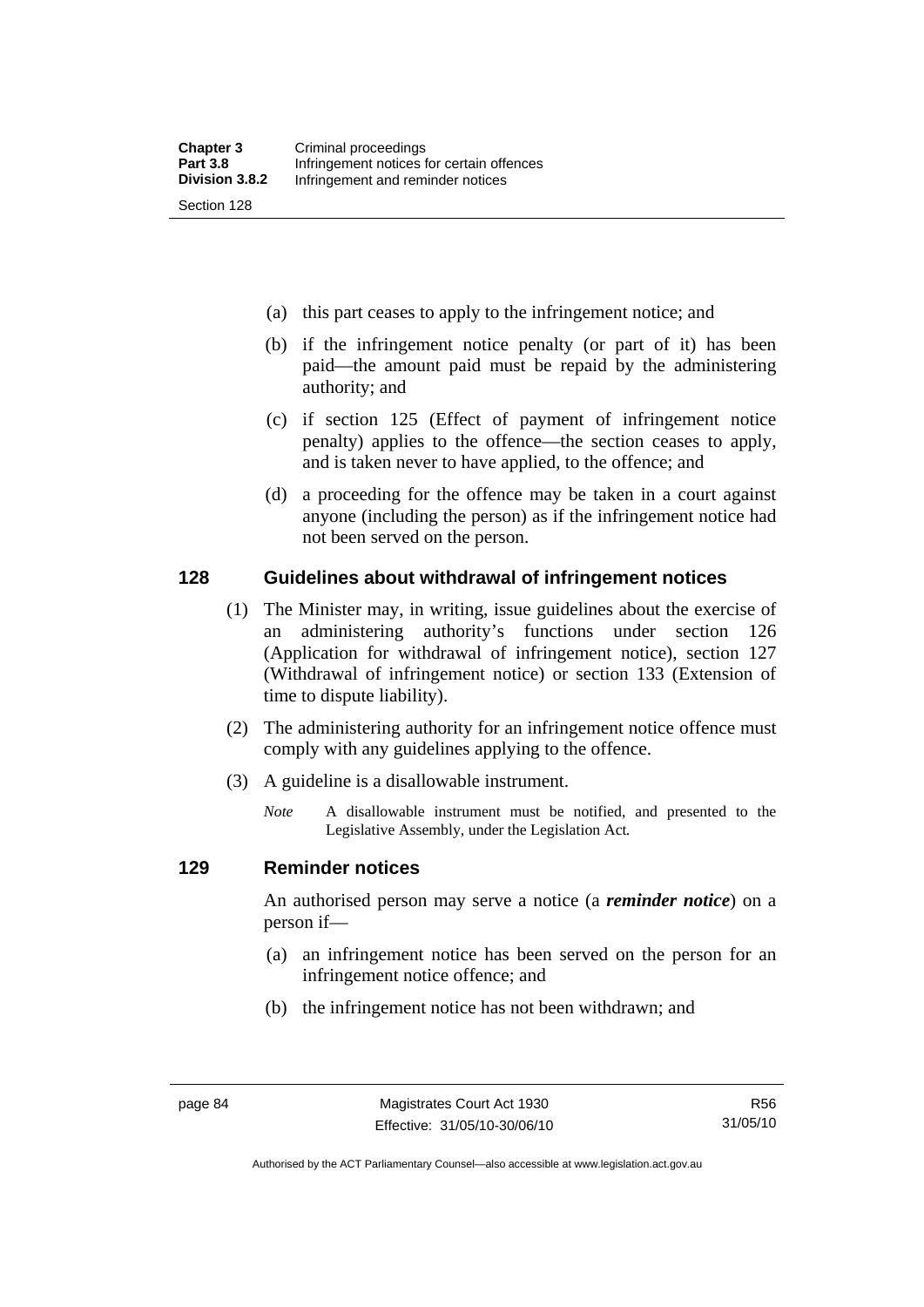- (c) the infringement notice penalty has not been paid to the administering authority within the time for payment under this part; and
- (d) written notice disputing liability has not been given to the administering authority in accordance with this part; and
- (e) a reminder notice has not previously been served on the person for the offence.

### **130 Contents of reminder notices**

A reminder notice served on a person by an authorised person for an infringement notice offence must—

- (a) be identified by a unique number; and
- (b) include the following information:
	- (i) the Act or subordinate law, and the provision of it, contravened by the person;
	- (ii) the number of the infringement notice served on the person for the offence;
	- (iii) the date of service of the infringement notice; and
- (c) state the date of service of the reminder notice; and
- (d) state the infringement notice penalty that is now payable by the person for the offence; and
- (e) contain the information required by section 131 (Additional information in reminder notices); and
- (f) identify the authorised person in accordance with the regulations; and
- (g) include any other information required by regulation and any additional information that the administering authority considers appropriate.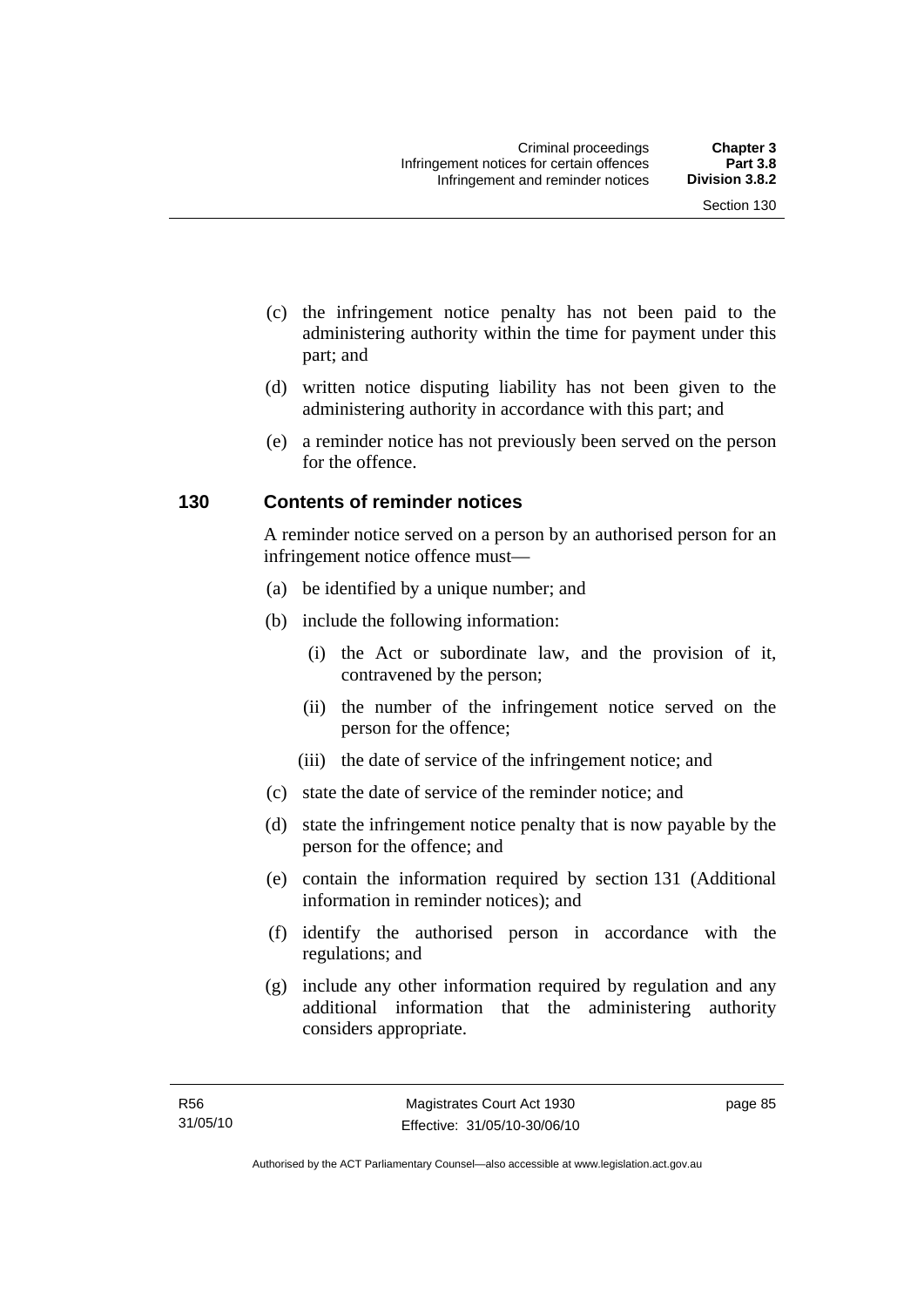#### **131 Additional information in reminder notices**

- (1) The reminder notice must also tell the person on whom it is served that—
	- (a) the infringement notice penalty for the offence has not been paid; and
	- (b) the infringement notice has not been withdrawn; and
	- (c) written notice disputing liability has not been received by the administering authority from the person for the offence; and
	- (d) the infringement notice penalty for the offence has been increased by the amount payable by the person for the cost of serving the reminder notice; and
	- (e) the person may pay the infringement notice penalty that is now payable by the person for the offence or dispute liability for the offence within 28 days after the day when the reminder notice is served on the person (the *date of service* of the notice); and
	- (f) the person may apply to the administering authority for additional time in which to pay the penalty or dispute liability for the offence; and
	- (g) the infringement notice may be withdrawn before or after the penalty is paid; and
	- (h) if the person pays the penalty within the 28 days (or any additional time allowed by the administering authority), then, unless the infringement notice is withdrawn and any penalty refunded—
		- (i) any liability of the person for the offence is discharged; and
		- (ii) the person will not be prosecuted in court for the offence; and

Authorised by the ACT Parliamentary Counsel—also accessible at www.legislation.act.gov.au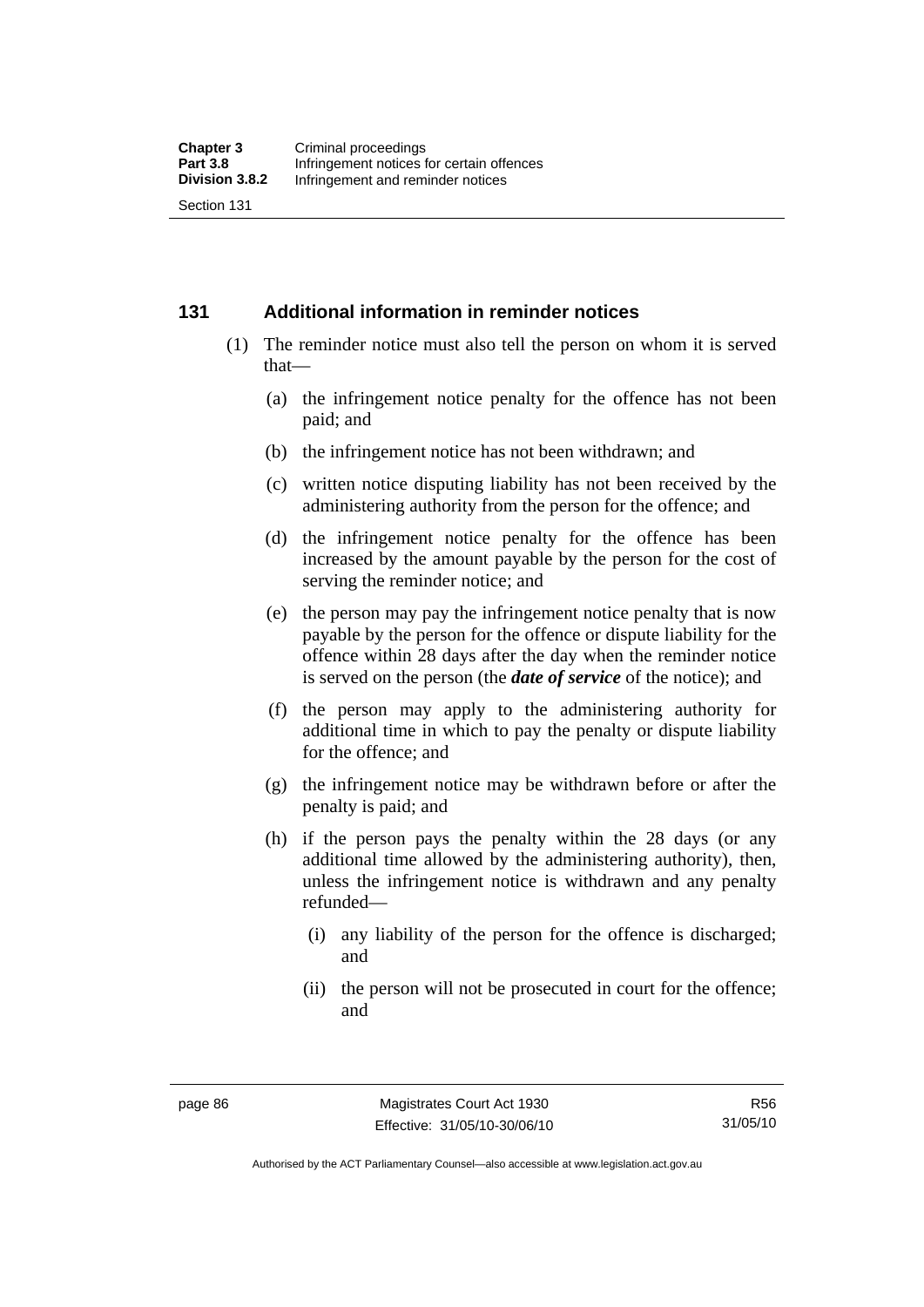- (iii) the person will not be taken to have been convicted of the offence; and
- (i) if the person wishes to dispute liability for the offence, the issue may be referred to the Magistrates Court; and
- (j) if the Magistrates Court finds against the person or the person is prosecuted in court for the offence, the person may be convicted of the offence and ordered to pay a penalty and costs, and be subject to other court orders; and
- (k) if the person does not pay the infringement notice penalty, or dispute liability for the offence, within the 28 days (or any additional time allowed by the administering authority), the person may be prosecuted in court for the offence.
- (2) In addition, the reminder notice must—
	- (a) explain how the person may pay the infringement notice penalty or dispute liability for the offence; and
	- (b) explain how the person may apply for additional time to pay the infringement notice penalty or dispute liability for the offence.

# **Division 3.8.3 Additional provisions for vehiclerelated offences**

# **131A Meaning of** *infringement notice*

In this division:

*infringement notice* means an infringement notice for a vehicle-related offence.

# **131B Service of infringement notice on responsible person for vehicles**

 (1) This section applies if an authorised person believes, on reasonable grounds, that a vehicle-related offence has been committed.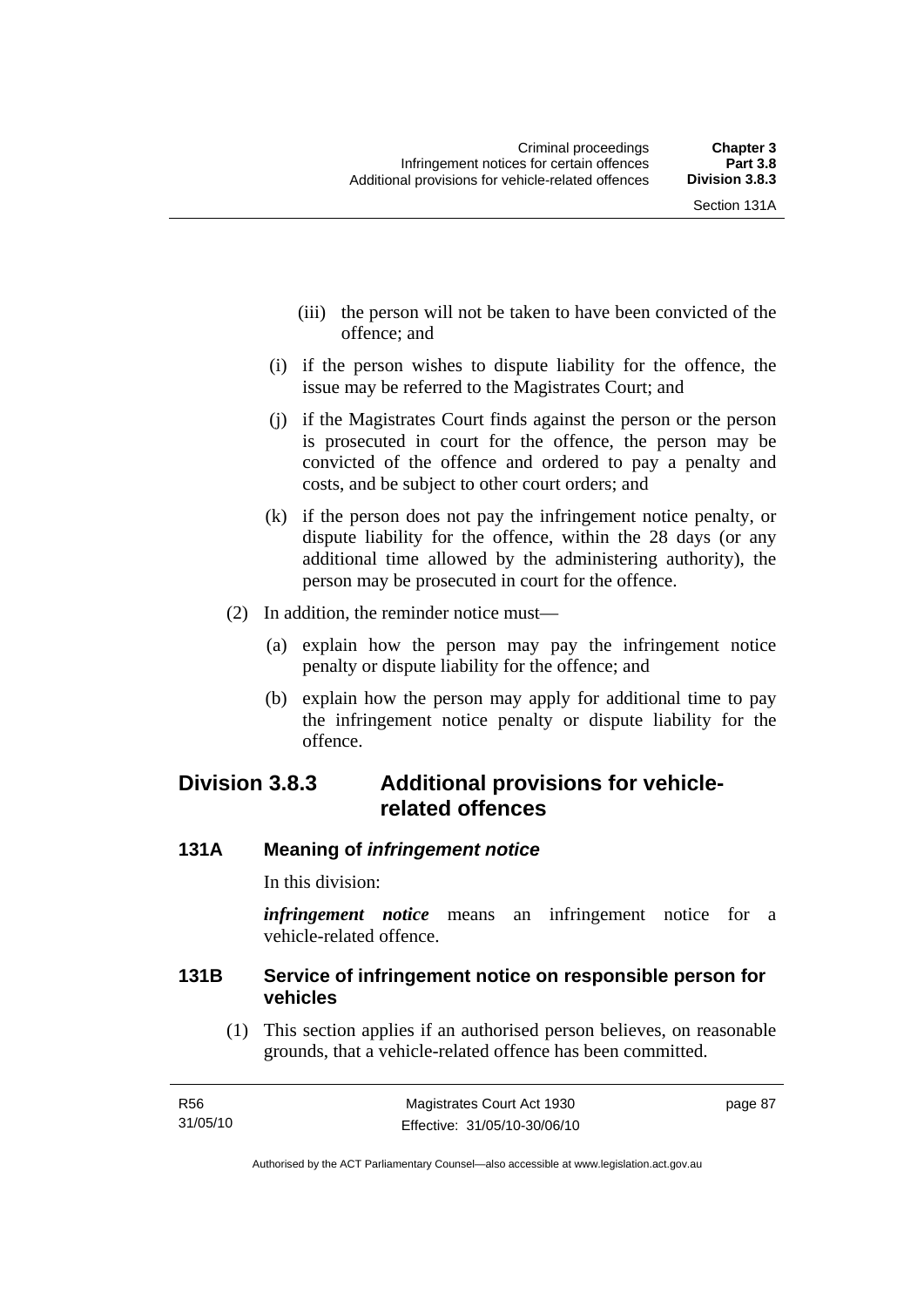- (2) The authorised person may serve an infringement notice for the offence on—
	- (a) the responsible person for the vehicle at the time of the offence; or
	- (b) if there is more than 1 responsible person for the vehicle at that time—each or any of them.
	- *Note 1* For how documents may be served, see the Legislation Act, pt 19.5
	- *Note 2* Subsections (3) and (4) provide additional ways for serving infringement notices (see Legislation Act, s 251 (1)).
- (3) If the infringement notice is to be served on a person under this section by post and the vehicle is registered under a law of another jurisdiction corresponding to the *Road Transport (Vehicle Registration) Act 1999*, the notice may be served by sending it by prepaid post, addressed to the person, to the latest address of the person in the registration records kept under that law.
- (4) An infringement notice for a vehicle-related offence may be served by securely placing or attaching the notice, addressed to the responsible person (without further description), on or to the vehicle in a conspicuous position.
- (5) If an infringement notice is served in the way mentioned in subsection (4), it is taken to have been served, on the day that it is placed on or attached to the vehicle, on—
	- (a) the responsible person for the vehicle; or
	- (b) if there is more than 1 responsible person for the vehicle at that time—each of them.
- (6) A person must not remove, deface or interfere with an infringement notice placed on, or attached to, a vehicle unless the person is the driver of the vehicle or the responsible person (or a responsible person) for the vehicle.

Maximum penalty: 20 penalty units.

Authorised by the ACT Parliamentary Counsel—also accessible at www.legislation.act.gov.au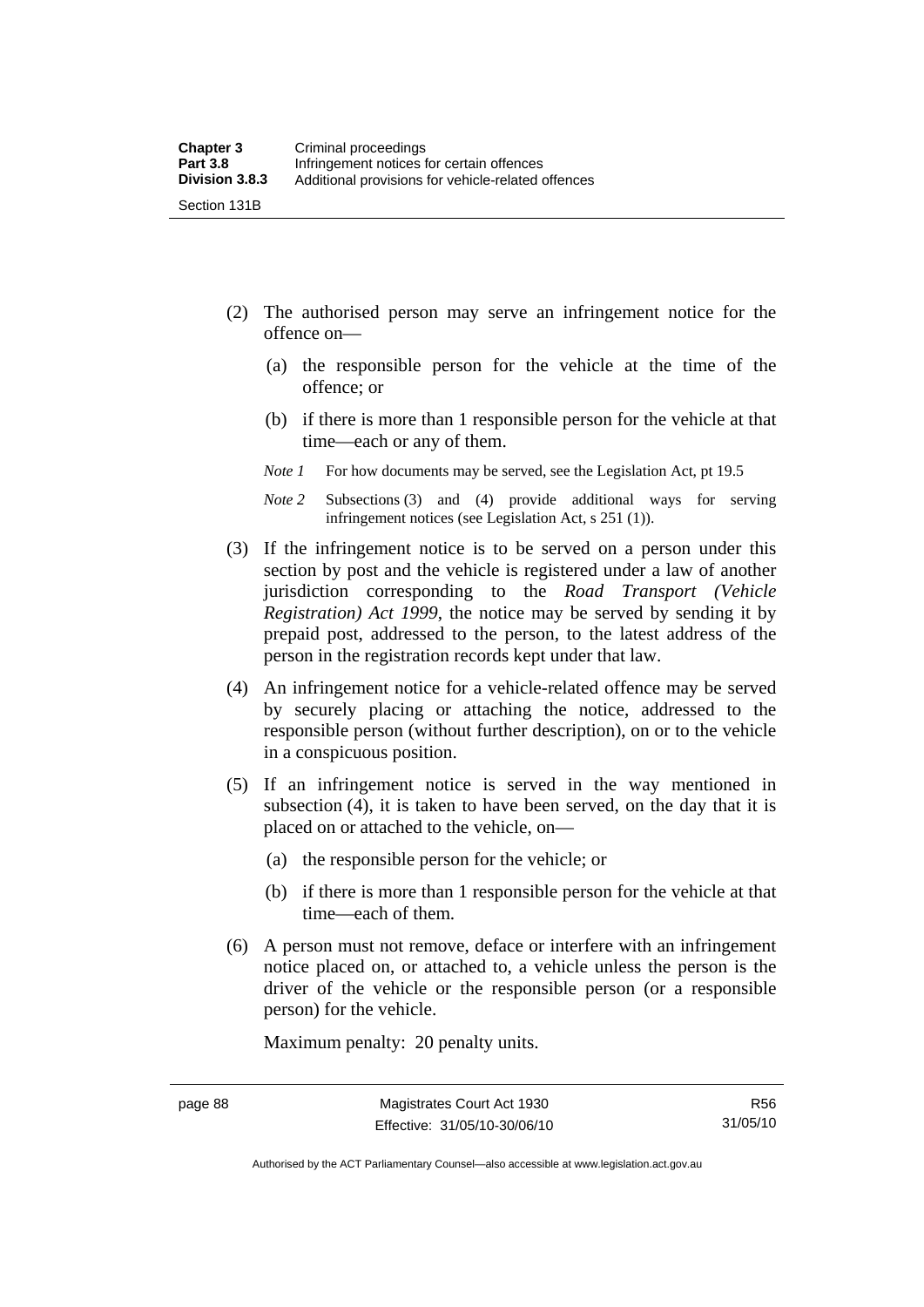- (7) A regulation may provide that an infringement notice for a vehiclerelated offence may only be served on a person under this section within the prescribed period after the day the offence was committed.
- (8) To remove any doubt, an authorised person may not serve an infringement notice on a person under this section for an offence after—
	- (a) if a regulation under subsection (7) prescribes a period for the offence—the end of the prescribed period; or
	- (b) in any other case—the end of the time within which a prosecution may be brought against the person for the offence.
- (9) This section does not prevent an infringement notice for a vehiclerelated offence being served on a person under section 120 (Service of infringement notices).

# **131C Liability for vehicle-related offences**

- (1) If an infringement notice for a vehicle-related offence is served on a person under section 131B, the person is liable for the offence, and may be convicted of and punished for the offence, even though the person who actually committed the offence (the *actual offender*) may have been someone else.
- (2) If the actual offender is not the responsible person (or a responsible person) for the vehicle at the time of the offence, subsection (1) does not affect the liability of the actual offender, but—
	- (a) an additional penalty for the offence may not be recovered from or imposed on the actual offender if an infringement notice penalty for the offence has been paid by, or a penalty has been imposed on, the responsible person (or a responsible person) for the vehicle at that time; and
	- (b) an additional penalty for the offence may not be recovered from or imposed on the responsible person (or a responsible

page 89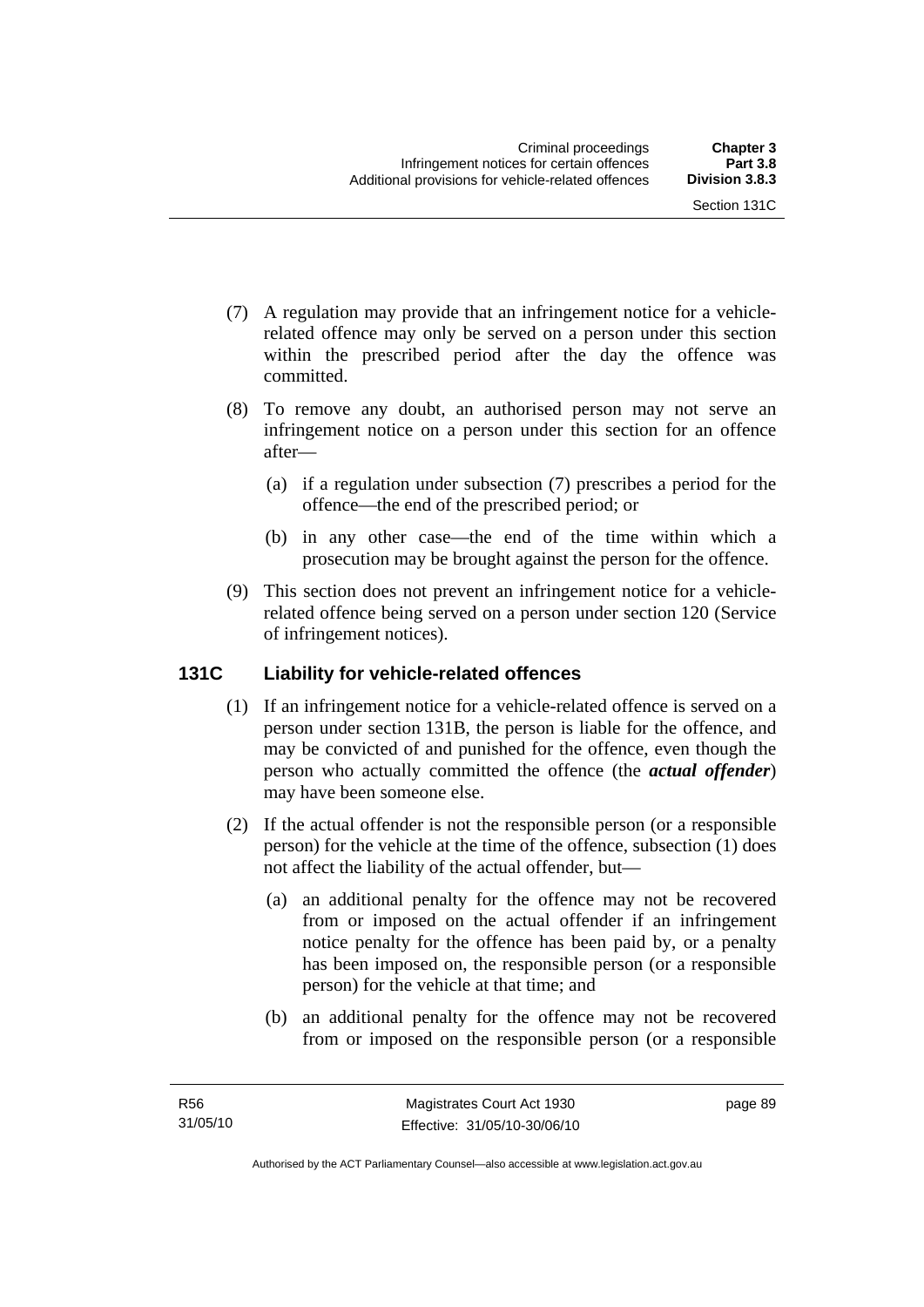Section 131D

person) for the vehicle at that time if an infringement notice penalty for the offence has been paid by, or a penalty has been imposed on, the actual offender.

- (3) However, in a prosecution against a responsible person for a vehicle-related offence, it is a defence if the responsible person establishes—
	- (a) that the vehicle was stolen, or illegally taken or used, at the time of the offence; or
	- (b) that the person made and gave to the administering authority a known offender declaration in accordance with section 131E (Known offender declaration) for the offence; or
	- (c) that the vehicle (or all of the person's interest in the vehicle) had been sold or disposed of by the person before the time of the offence, and that at that time the person did not have an interest in the vehicle; or
	- (d) that the person—
		- (i) was not the driver of the vehicle at the time of the offence; and
		- (ii) does not know, and could not with reasonable diligence have found out, the name and address of the driver of the vehicle at that time.

# **131D Illegal user declarations**

- (1) This section applies if—
	- (a) an infringement notice for a vehicle-related offence is served on a person under section 131B (Service of infringement notice on responsible person for vehicles); and
	- (b) the person makes a statutory declaration (an *illegal user declaration*) stating that the vehicle was stolen, or illegally taken or used, at the time of the offence and providing all

Authorised by the ACT Parliamentary Counsel—also accessible at www.legislation.act.gov.au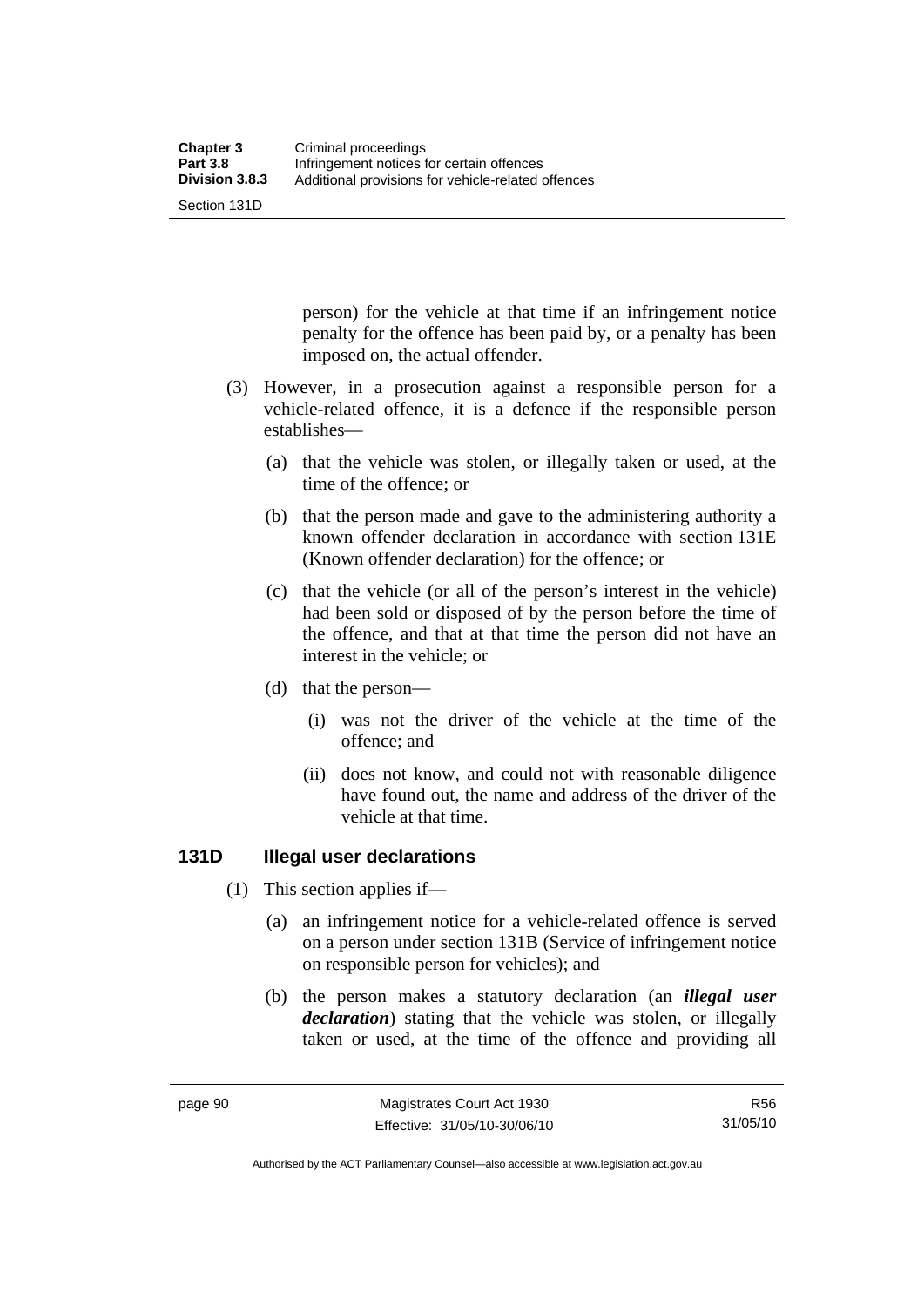relevant facts supporting that statement, including details of where and when the matter was reported to the police; and

- (c) the person gives the illegal user declaration to the administering authority within 28 days after the day when the infringement notice, or a reminder notice for the offence, is served on the person (or any additional time allowed by the administering authority).
- (2) An infringement notice for the offence may be served under section 120 (Service of infringement notices) on the person (if any) stated in the illegal user declaration as the person (the *named offender*) who was illegally in charge of the vehicle at the time of the offence.
- (3) If a document (including an infringement notice or reminder notice) is to be served on the named offender under this part by post in relation to the offence, the document may be addressed to the named offender at his or her home or business address stated in the illegal user declaration.
- (4) Section 131C (Liability for vehicle-related offences) and section 131E (Known offender declarations) apply as if the named offender were the responsible person for the vehicle at the time of the offence and the infringement notice had been served on the named offender under section 131B.
- (5) However, a proceeding for the offence may be brought in a court against the named offender only if a copy of the illegal user declaration has been served on the named offender by an authorised person.
- (6) In a proceeding against the named offender for the offence, the illegal user declaration is evidence that the named offender was the driver of the vehicle at the time of the offence.

# **131E Known offender declarations**

(1) This section applies if—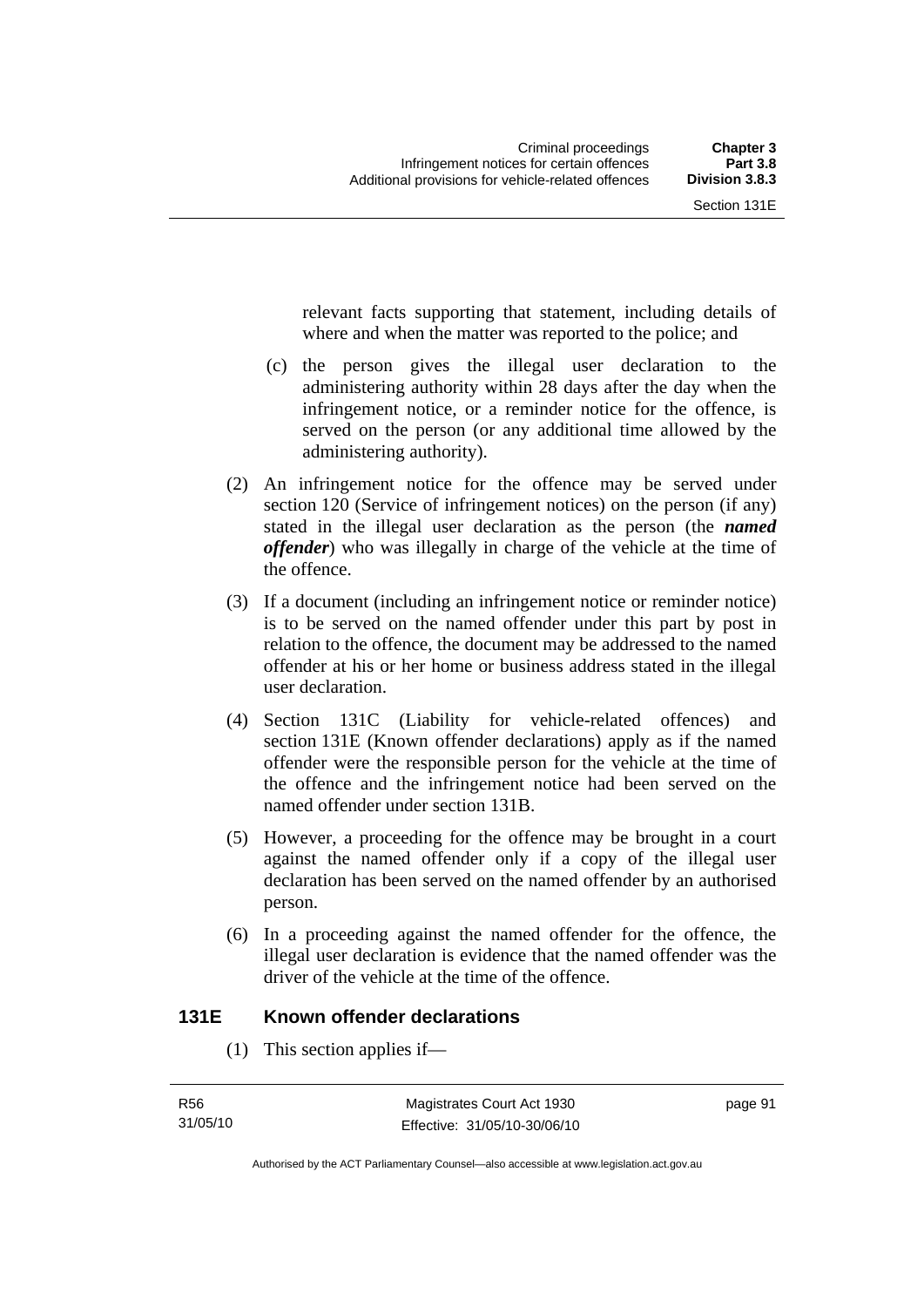- (a) an infringement notice for a vehicle-related offence is served on a person under section 131B (Service of infringement notice on responsible person for vehicles); and
- (b) the person makes a statutory declaration (a *known offender declaration*) stating—
	- (i) if the person is an individual—
		- (A) that the person was not the driver of the vehicle at the time of the offence and did not commit the offence; and
		- (B) the name and home or business address of the person (the *named offender*) who was the driver of the vehicle at that time; and
		- (C) all relevant facts supporting those statements; or
	- (ii) if the person is a corporation—the name and home or business address of the person (also the *named offender*) who was the driver of the vehicle at the time of the offence and all relevant facts supporting that statement; or
	- (iii) for a vehicle-related offence under an Act declared by regulation to be an Act to which this subparagraph applies—the person saw another named person (also the *named offender*) do the act the subject of the offence and stating—
		- (A) the address of the named offender; and
		- (B) if the person does not know the other person's address—the reasons why the person does not know the address; and
- (c) the person gives the known offender declaration to the administering authority within 28 days after the day when the infringement notice, or a reminder notice for the offence, is

R56 31/05/10

Authorised by the ACT Parliamentary Counsel—also accessible at www.legislation.act.gov.au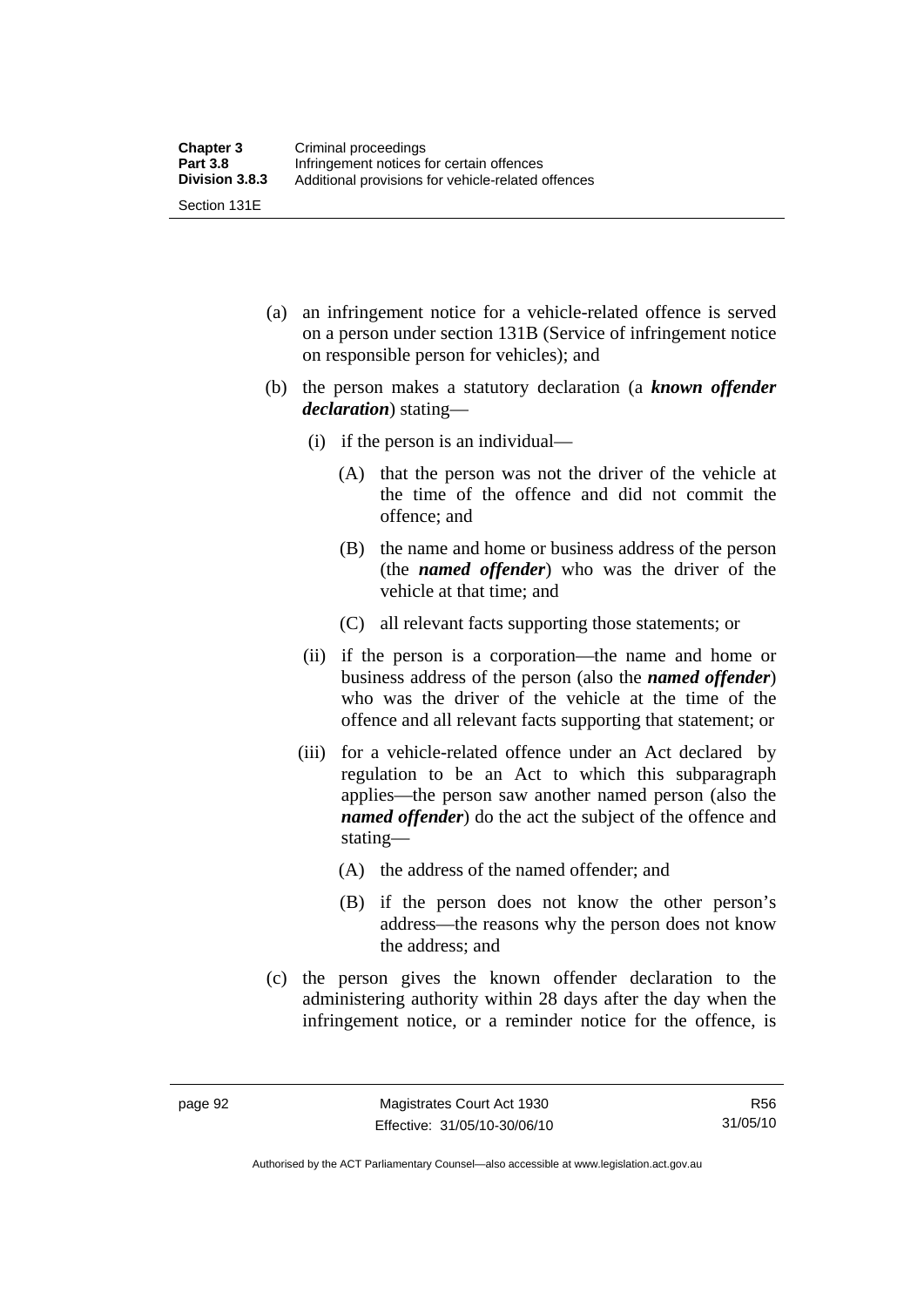served on the person (or any additional time allowed by the

 (2) An infringement notice for the offence may be served under section 120 (Service of infringement notices) on the named offender.

administering authority).

- (3) If a document (including an infringement notice or reminder notice) is to be served on the named offender under this part by post in relation to the offence, the document may be addressed to the named offender at his or her home or business address stated in the known offender declaration.
- (4) Section 131C (Liability for vehicle-related offences), this section and section 131F apply as if the named offender were the responsible person for the vehicle at the time of the offence and the infringement notice had been served on the named offender under section 131B.
- (5) However, a proceeding for the offence may be brought in a court against the named offender only if a copy of the known offender declaration has been served on the named offender by an authorised person.
- (6) In a proceeding against the named offender for the offence, the known offender declaration is evidence that the named offender was the offender at the time of the offence.

# **131F Sold vehicle declarations**

- (1) This section applies if—
	- (a) an infringement notice for a vehicle-related offence is served on a person under section 131B (Service of infringement notice on responsible person for vehicles); and
	- (b) the person makes a statutory declaration (a *sold vehicle declaration*) stating that the vehicle (or all of the person's interest in the vehicle) had been sold or otherwise disposed of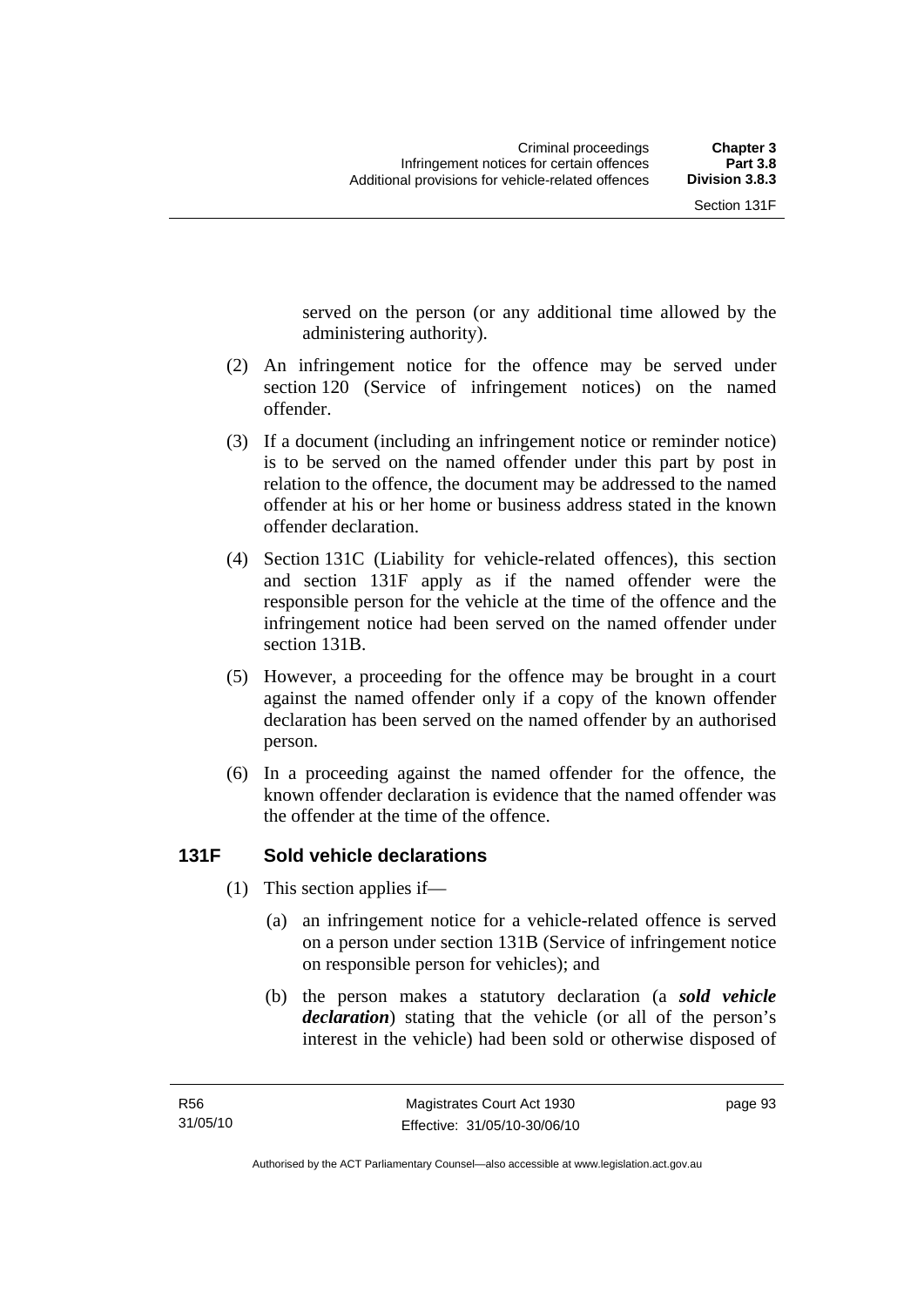Section 131F

by the person before the time of the offence and providing all relevant facts supporting that statement, including—

- (i) the name and home or business address of the person (the *buyer*) to whom the vehicle (or the person's interest in the vehicle) was sold or disposed of by the person; and
- (ii) the date and, if relevant to the offence, time of the sale or disposal; and
- (iii) if an agent made the sale or disposal for the person—the name and home or business address of the agent; and
- (iv) whether the person had any interest in the vehicle at the time of the offence; and
- (c) the person gives the sold vehicle declaration to the administering authority within 28 days after the day when the infringement notice, or a reminder notice for the offence, is served on the person (or any additional time allowed by the administering authority).
- (2) An infringement notice for the offence may be served under section 120 (Service of infringement notices) on the buyer.
- (3) If a document (including an infringement notice or reminder notice) is to be served on the buyer under this part by post in relation to the offence, the document may be addressed to the buyer at his or her home or business address stated in the sold vehicle declaration.
- (4) Section 131C (Liability for vehicle-related offences), section 131E and this section apply as if the buyer were a responsible person for the vehicle at the time of the offence and the infringement notice had been served on the buyer under section 131B.
- (5) However, a proceeding for the offence may be brought in a court against the buyer only if a copy of the sold vehicle declaration has been served on the buyer by an authorised person.

Authorised by the ACT Parliamentary Counsel—also accessible at www.legislation.act.gov.au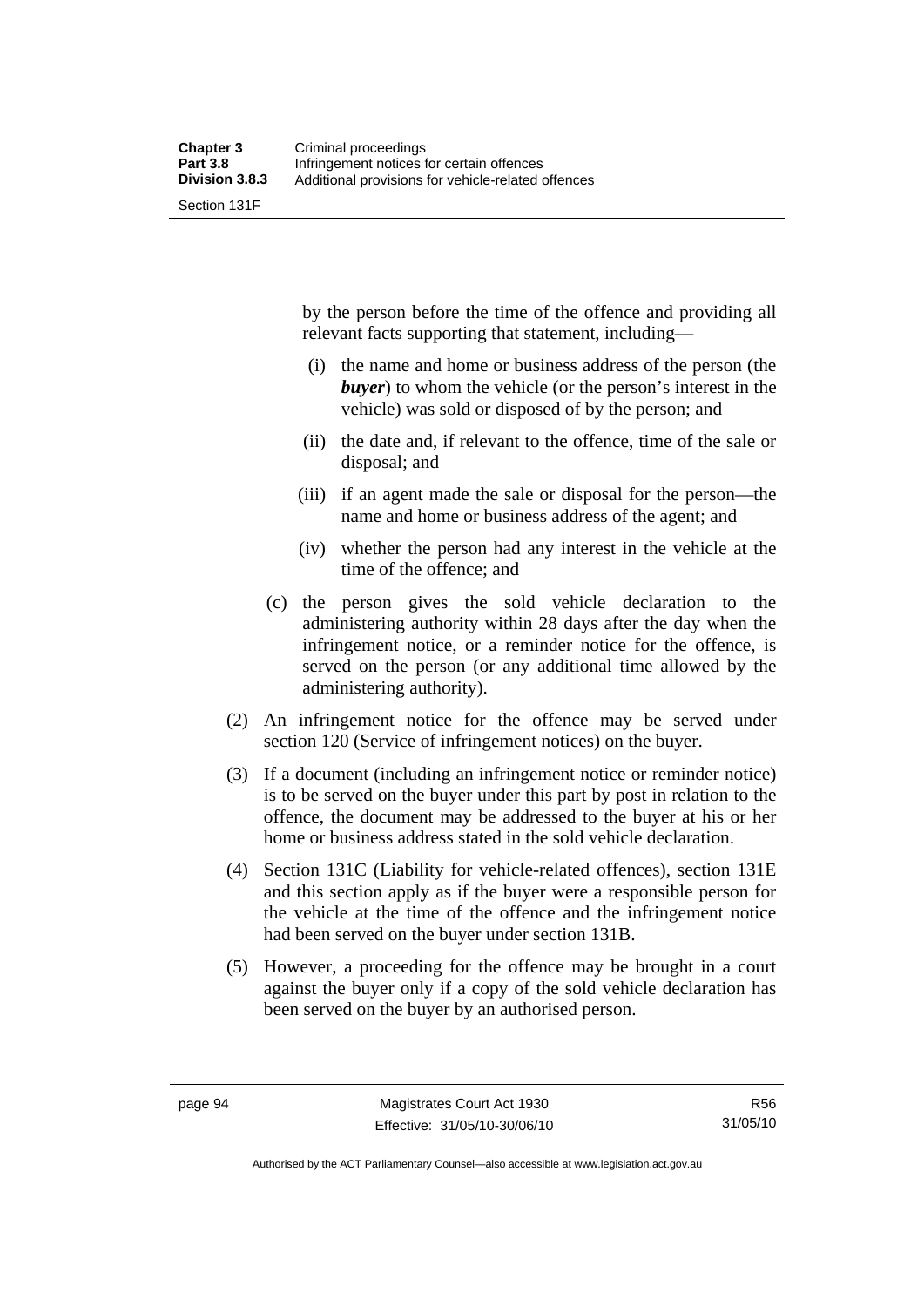(6) In a proceeding against the buyer for the offence, the sold vehicle declaration is evidence that the buyer was the responsible person for the vehicle at the time of the offence.

## **131G Unknown offender declarations**

If an infringement notice for a vehicle-related offence is served on a person under section 131B (Service of infringement notice on responsible person for vehicles), the person may—

- (a) make a statutory declaration (an *unknown offender declaration*) stating—
	- (i) that—
		- (A) if the person is an individual—the person was not the driver of the vehicle at the time of the offence and did not commit the offence; or
		- (B) if the person is a corporation—the vehicle was not being used for the corporation's purposes at the time of the offence; and
	- (ii) that the person has made inquiries to find out who was—
		- (A) the driver of the vehicle at that time; or
		- (B) for a vehicle-related offence under an Act declared by regulation to be an Act to which this subparagraph applies—the offender was at that time; and
	- (iii) that the person does not know, and has not been able to find out, who was the driver of the vehicle, or the offender, at that time; and
	- (iv) the nature and extent of the inquiries made by the person; and
- (b) give the unknown offender declaration to the administering authority within 28 days after the day when the infringement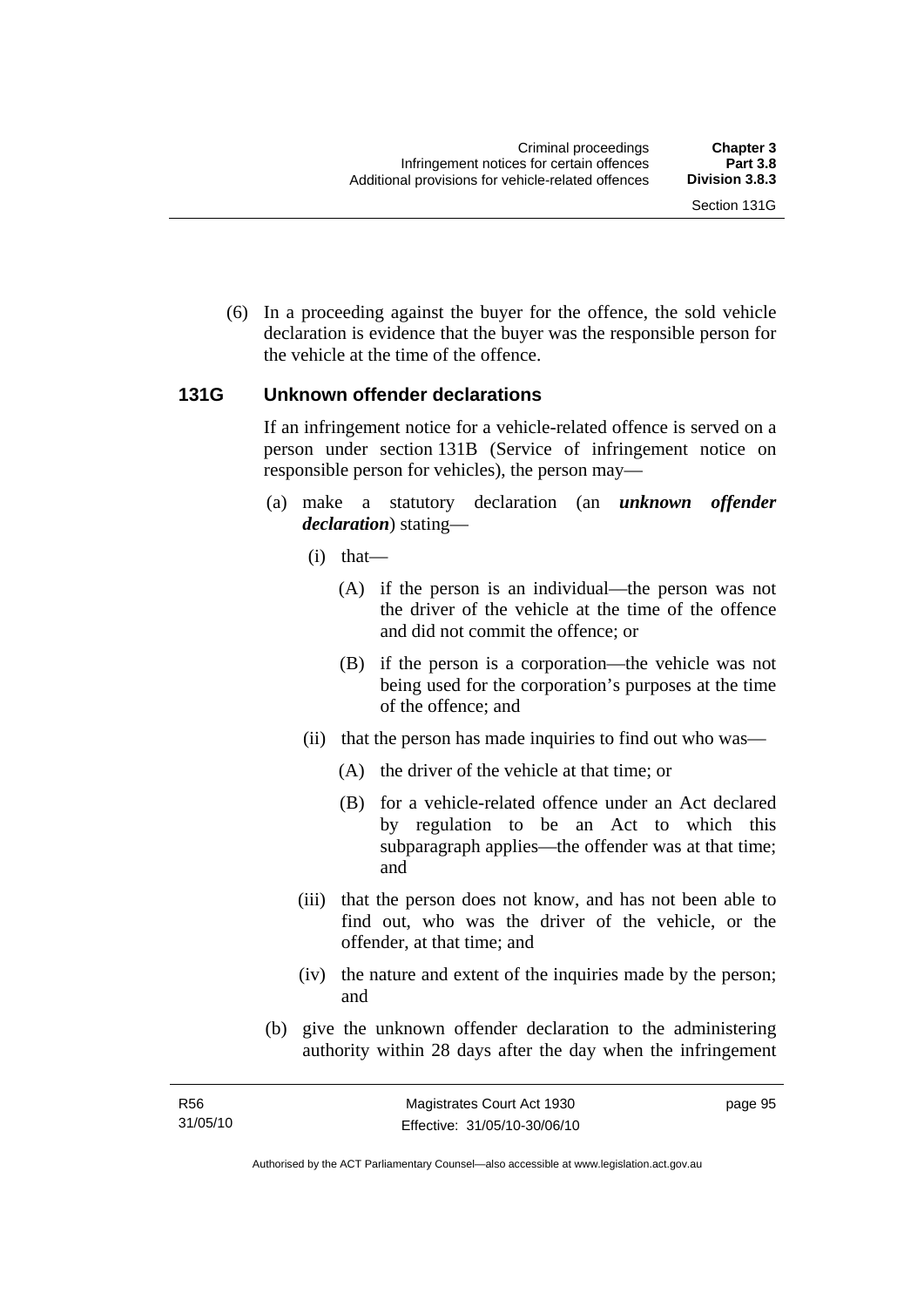notice, or a reminder notice for the offence, is served on the person (or any additional time allowed by the administering authority).

# **Division 3.8.4 Disputing liability for infringement notices**

## **132 Disputing liability for infringement notice offence**

- (1) A person on whom an infringement notice or reminder notice has been served for an infringement notice offence may dispute liability for the offence by written notice given to the administering authority.
- (2) The notice must set out the grounds on which the person relies.
- (3) The notice must be given to the administering authority—
	- (a) within 28 days after the date of service of the infringement notice or reminder notice; or
	- (b) if the person applies to the administering authority within the 28 days for additional time to dispute liability for the offence and the additional time is allowed—within the additional time allowed by the administering authority; or
	- (c) if the person applies to the administering authority within the 28 days for additional time to dispute liability for the offence and the application is refused—within 7 days after the day the person is told of the refusal or 28 days after the date of service of the infringement notice or reminder notice, whichever is later.

## **133 Extension of time to dispute liability**

 (1) The person on whom an infringement notice or reminder notice is served may apply, in writing, to the administering authority, within 28 days after the date of service of the notice, for a stated additional time in which to dispute liability for the offence.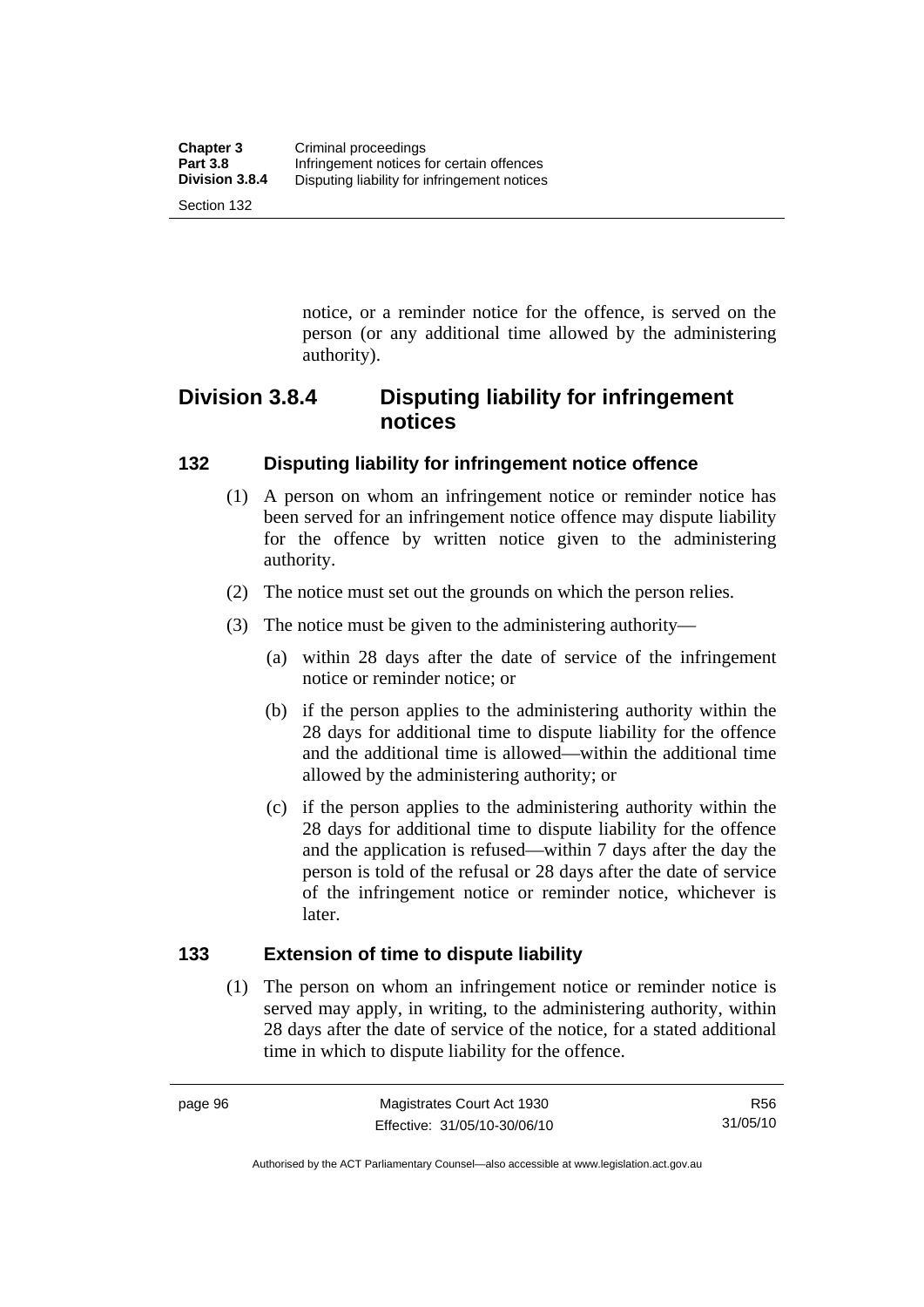- (2) The administering authority must—
	- (a) allow or refuse to allow the additional time; and
	- (b) tell the person in writing of the decision and, if the decision is a refusal, the reasons for it.

## **134 Procedure if liability disputed**

- (1) This section applies if a person disputes liability for an infringement notice offence by giving the administering authority a notice in accordance with section 132 (Disputing liability for infringement notice offence).
- (2) The administering authority may lay an information in the Magistrates Court against the person for the offence within 60 days after being given the notice.
- (3) The administering authority must discontinue a proceeding brought against the person for the offence if, before the hearing of the proceeding, the person pays the total of—
	- (a) the infringement notice penalty; and
	- (b) the costs (if any) prescribed by regulation for beginning the proceeding; and
	- (c) the disbursements (if any) incurred by the administering authority up to the day payment is made.
- (4) If subsection (3) applies, section 125 (Effect of payment of infringement notice penalty) also applies to the person in relation to the offence, even though the person paid the infringement notice penalty for the offence after an information had been laid in the Magistrates Court against the person for the offence.
- (5) If the administering authority does not lay an information in the Magistrates Court against the person for the offence within 60 days after being given the notice, the administering authority must—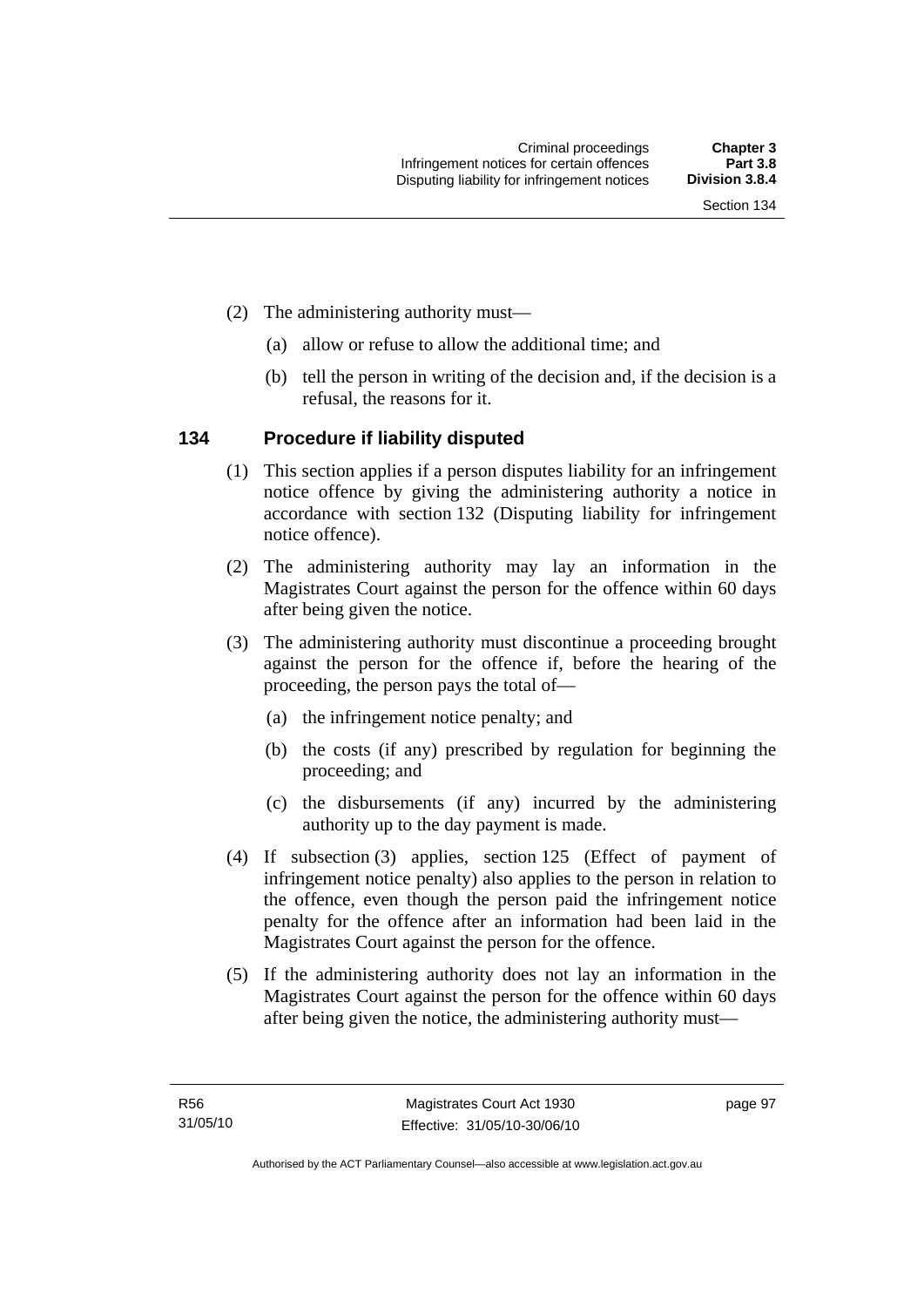(a) tell the person, in writing, that no further action will be taken against the person for the offence; and

- (b) take no further action against the person for the offence.
- (6) To remove any doubt, subsection (2) does not permit the administering authority to lay an information against a person for an offence after the end of the time within which, apart from this section, a prosecution may be brought against the person for the offence.
	- *Note* For the time within which a prosecution must be begun, see the Legislation Act, s 192.

# **Division 3.8.5 Infringement notices—other provisions**

### **134A Authorised people for infringement notice offences**

- (1) The administering authority for an infringement notice offence may appoint a person to be an authorised person to serve infringement notices or reminder notices.
- *Note 1* For the making of appointments (including acting appointments), see the Legislation Act, pt 19.3.
- *Note 2* In particular, a person may be appointed for a particular provision of a law (see Legislation Act, s 7 (3)) and an appointment may be made by naming a person or nominating the occupant of a position (see s 207).
- (2) A regulation may prescribe a person to be an authorised person for the service of infringement notices or reminder notices.
- (3) In this part:

#### *authorised person* means—

- (a) for an infringement notice for an infringement notice offence—
	- (i) the administering authority; or

Authorised by the ACT Parliamentary Counsel—also accessible at www.legislation.act.gov.au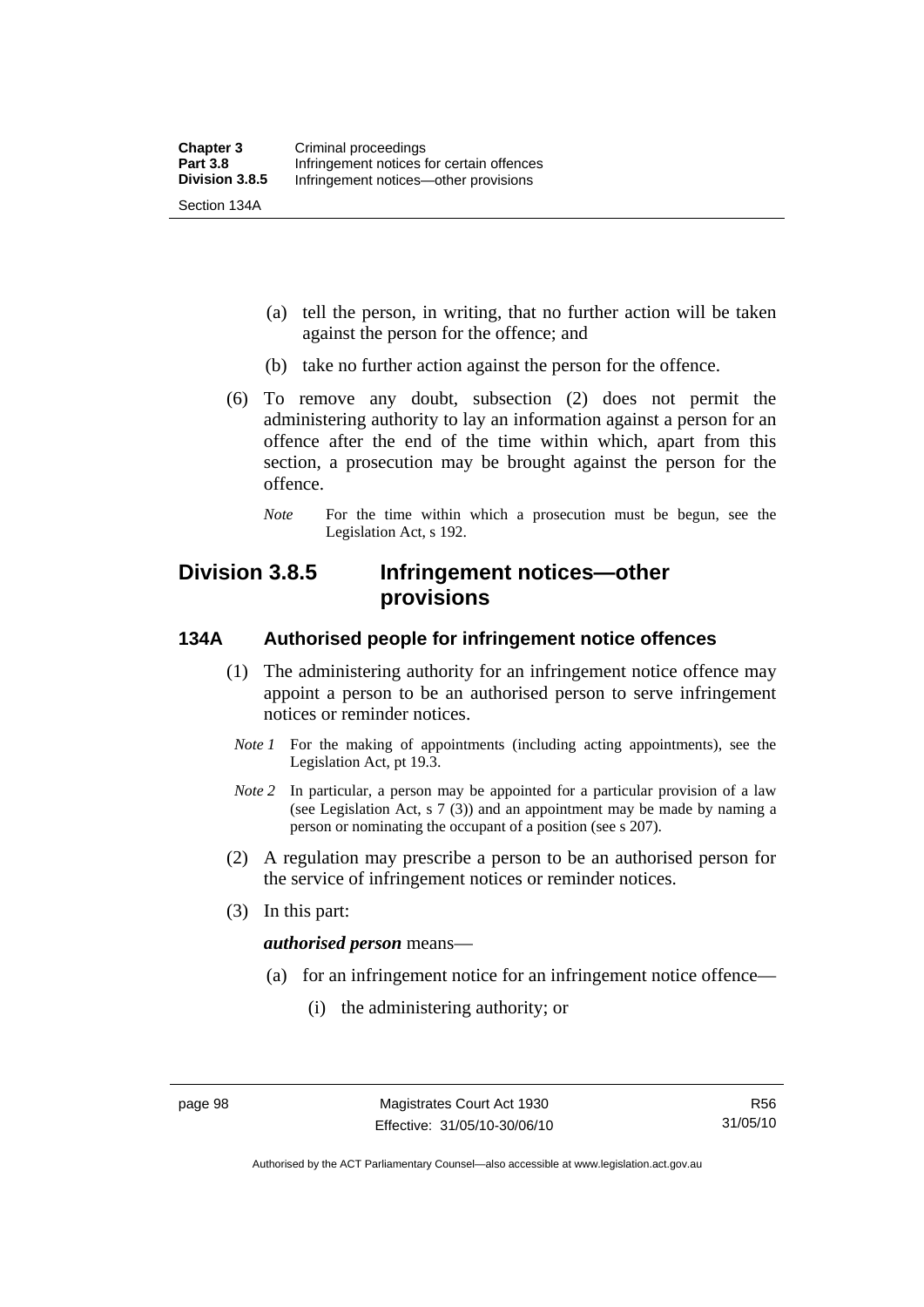- (ii) a person who is appointed under this section by the administering authority to serve an infringement notice for the offence; or
- (iii) anyone else who, under the regulations, may serve an infringement notice for the offence; or
- (b) for a reminder notice for an infringement notice offence—
	- (i) the administering authority; or
	- (ii) a person who is appointed under this section by the administering authority to serve a reminder notice for the offence; or
	- (iii) anyone else who, under the regulations, may serve a reminder notice for the offence.

#### **135 Delegation of administering authority's functions**

- (1) The administering authority for an infringement notice offence may delegate the administering authority's functions under this part to an authorised person or a person prescribed by regulation.
- (2) A person prescribed by regulation for subsection (1) may delegate the functions delegated to the person under that subsection to anyone else.
	- *Note* For the making of delegations and the exercise of delegated functions, see Legislation Act, pt 19.4.

### **136 Evidentiary certificates**

- (1) This section applies to a proceeding for an infringement notice offence.
- (2) A certificate that appears to be signed by or on behalf of the administering authority, and states any matter relevant to anything done or not done under this part in relation to the offence, is evidence of the matter.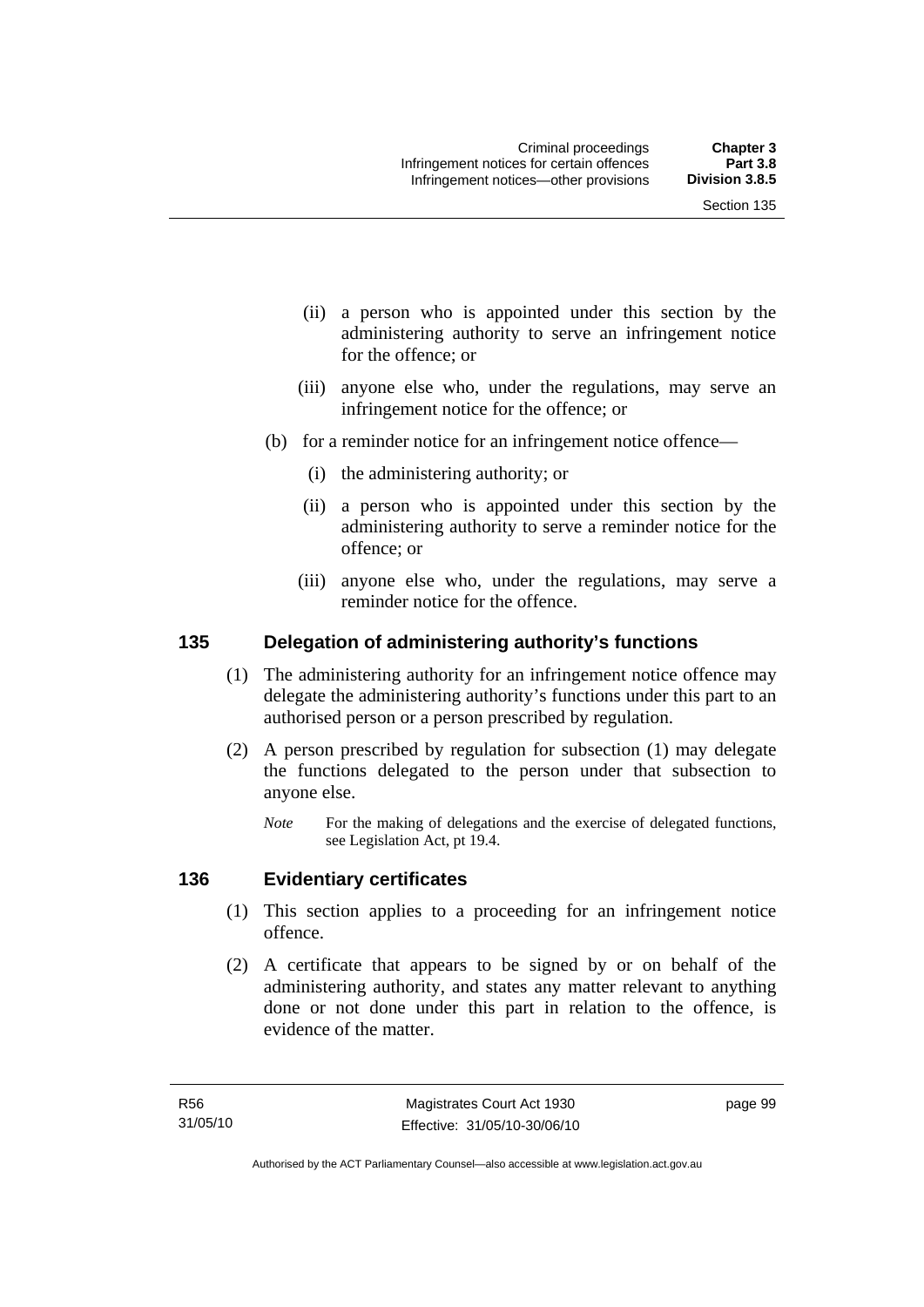- (3) Without limiting subsection (2), a certificate given under that subsection may state any of the following:
	- (a) a stated infringement notice or reminder notice was served by a stated authorised person in a stated way on a stated person on a stated date for a stated infringement notice offence;
	- (b) the administering authority did not allow additional time, or allowed stated additional time, for payment of the infringement notice penalty or to dispute liability for the offence;
	- (c) the infringement notice penalty was not paid within the time in which it was required to be paid under this part;
	- (d) the infringement notice has not been withdrawn or was withdrawn on a stated date;
	- (e) a stated address was, on a stated date, the latest business, home or email address, or fax number, of a stated person recorded in a register or other record kept by the administering authority;
	- (f) an infringement notice penalty has not been paid by, or a penalty has not been imposed on, a stated person or anyone for the offence.
- (4) A court must accept a certificate given under this section as proof of the matters stated in it if there is no evidence to the contrary.

page 100 Magistrates Court Act 1930 Effective: 31/05/10-30/06/10

Authorised by the ACT Parliamentary Counsel—also accessible at www.legislation.act.gov.au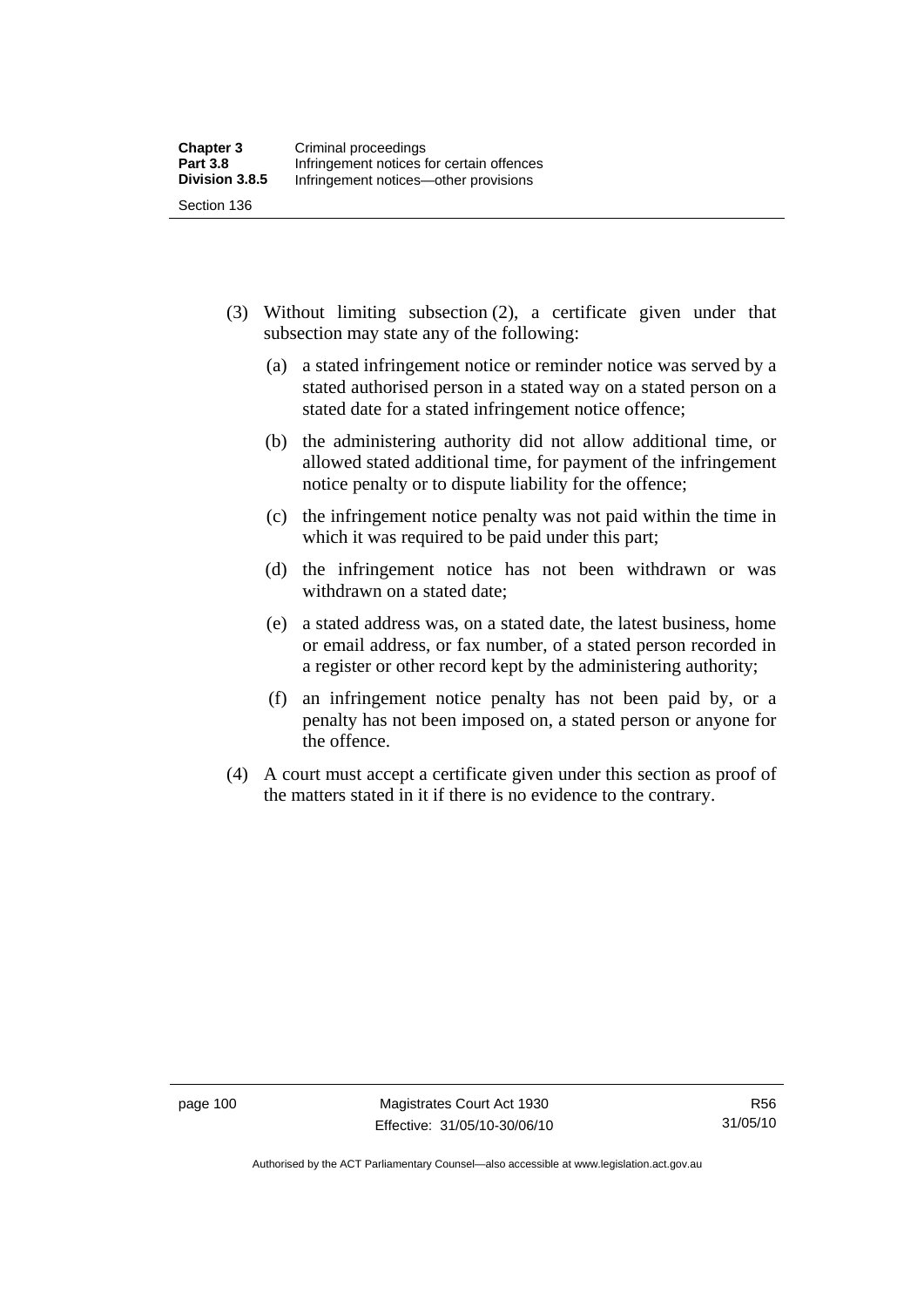# **Part 3.9 Enforcement of criminal decisions**

## **Division 3.9.1 Enforcement of criminal decisions general**

#### **141 Minute of decision and notice to defendant**

- (1) If the court convicts or makes an order against a defendant—
	- (a) a minute or memorandum of the conviction or order must be made and signed by the magistrate exercising the jurisdiction of the court; and
	- (b) the defendant must be notified in writing of the conviction or order.
	- *Note* If the defendant is sentenced to imprisonment, the court must issue a warrant for the imprisonment of the defendant in the chief executive's custody (see *Crimes (Sentence Administration) Act 2005*, s 12).
- (2) A minute or memorandum under subsection (1) (a) must specify the amount of any levy imposed under the *Victims of Crime (Financial Assistance) Act 1983*, part 5.
	- *Note* The *Victims of Crime Act 1994*, s 25 (1) requires the amount of the victims services levy payable by a person (in relation to an offence to which that Act, pt 5 applies), to be stated on a fine order under the *Crimes (Sentencing) Act 2005* and on any notice or copy of the fine order given to the person.
- (3) Failure to comply with subsection (1) does not invalidate a conviction or order or the enforcement of a conviction or order.
- (4) The minute must not form part of—
	- (a) a warrant under the *Crimes (Sentence Administration) Act 2005*, section 12 (Warrant for imprisonment); or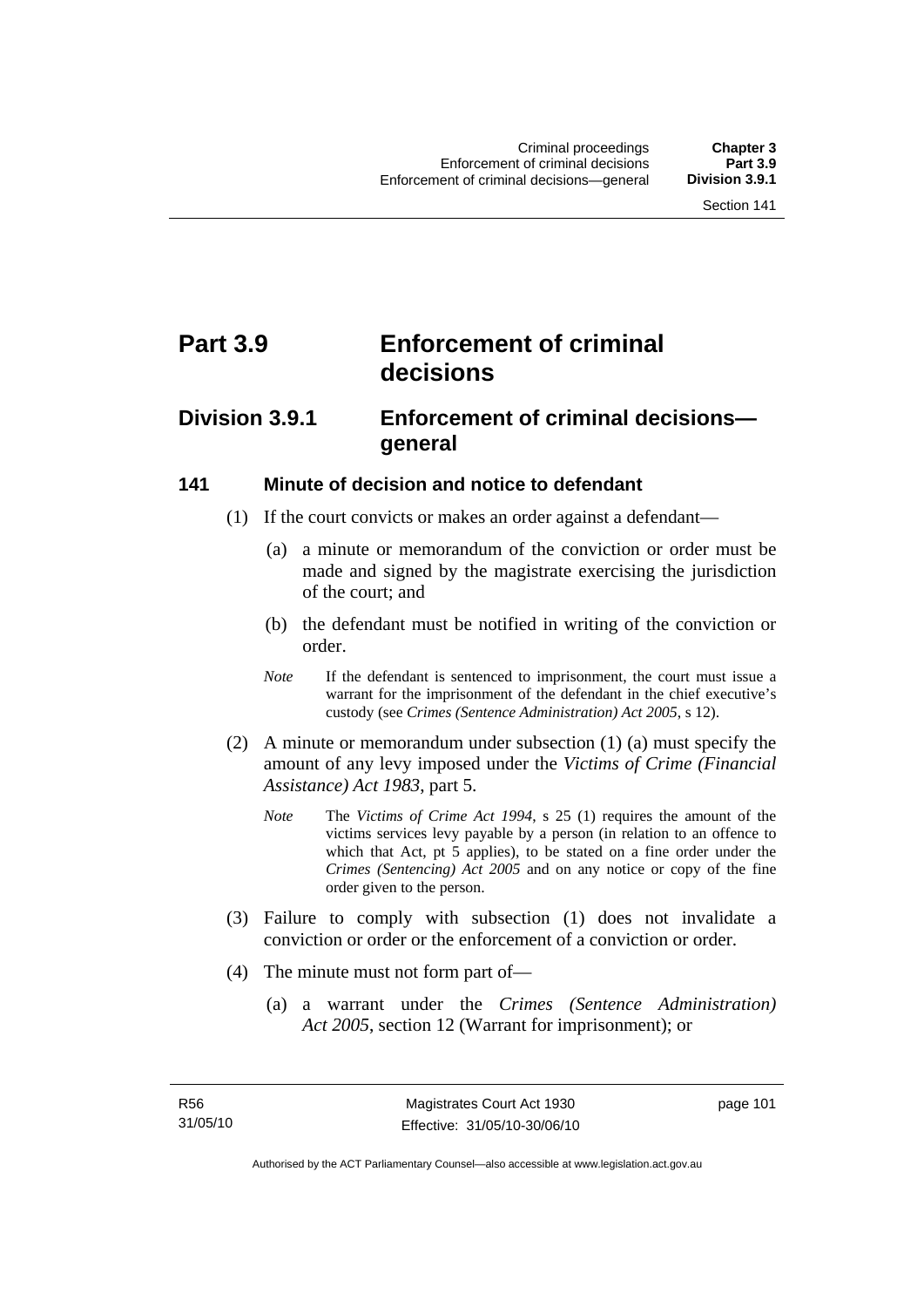- (b) an enforcement order.
- (5) A document purporting to be a copy of the minute or memorandum signed by the registrar is prima facie evidence in all courts of law of the making of the conviction or order.

#### **142 Formal convictions and orders**

- (1) The conviction or order must, if required, be drawn up by the court in proper form and be filed by the registrar in the court's records.
- (2) It is not necessary for a court formally to draw up a conviction or order or any other record of a decision, unless it is demanded by a party to the proceeding for the purpose of an appeal against the decision, or is required for the purpose of a habeas corpus order or another order from the Supreme Court.

### **143 Consequences if information dismissed**

- (1) The court must make an order of dismissal if the court dismisses an information.
- (2) The court must give the defendant a certificate of dismissal signed by the adjudicating magistrate or the registrar if the defendant applies for it.
- (3) If a certificate of dismissal is produced to a court—
	- (a) the court must accept it as proof of the matters stated in it if there is no evidence to the contrary; and
	- (b) it is a bar to any other information or proceeding in any court (other than an appeal) for the same matter against the same party.

## **144 Copies of informations and other documents**

- (1) On application, the registrar must give an applicant a copy of—
	- (a) an information; or

Authorised by the ACT Parliamentary Counsel—also accessible at www.legislation.act.gov.au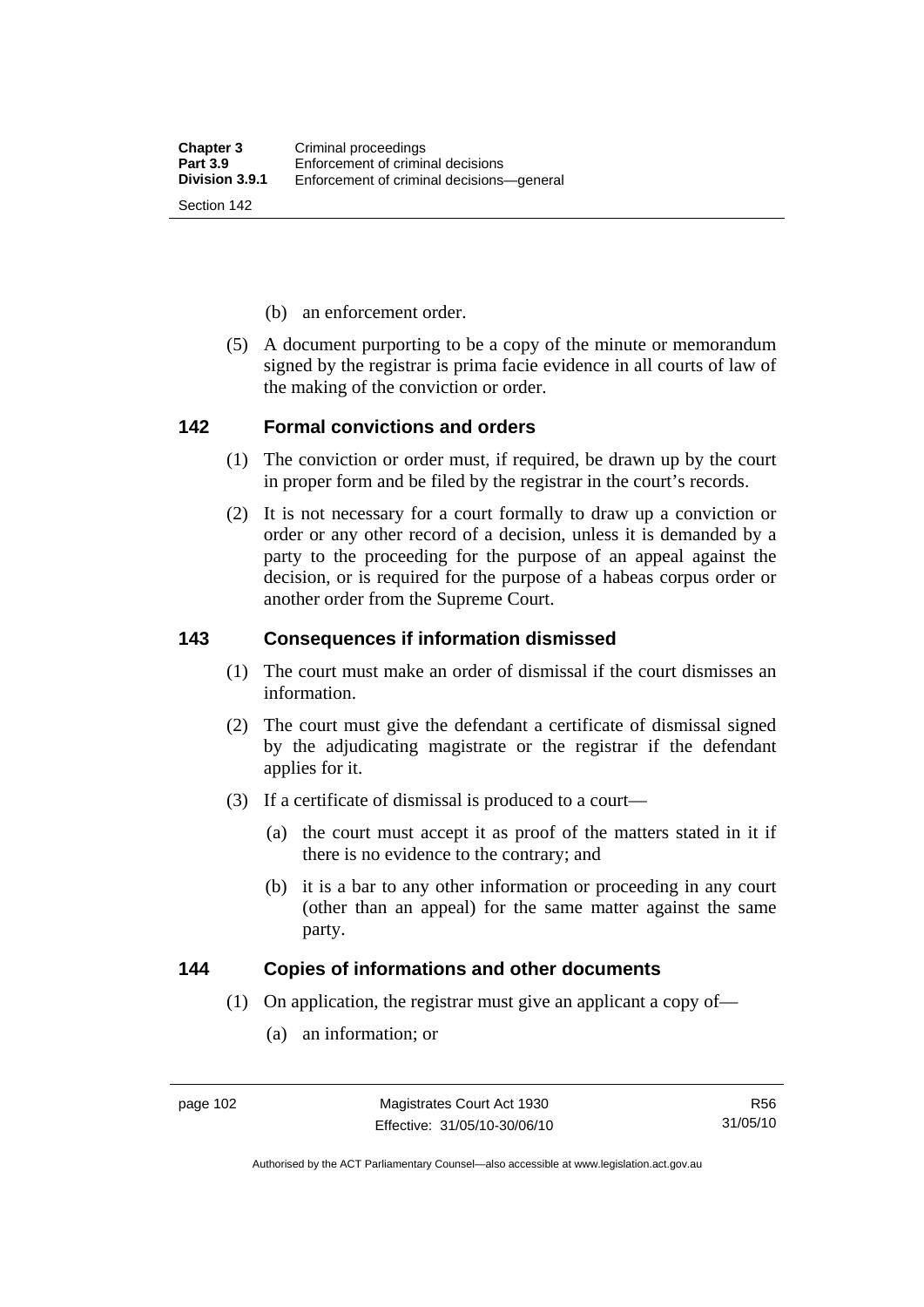- (b) a minute or memorandum of a conviction or order; or
- (c) a formal conviction or order; or
- (d) a committal order.
- (2) The registrar may refuse an application under subsection (1) if—
	- (a) the applicant is not a party to the relevant proceeding; and
	- (b) the registrar or a magistrate is not satisfied that the applicant has a good reason for being given that copy.

## **Division 3.9.2 Enforcement of fines**

## **146 Definitions for div 3.9.2**

In this division:

*default notice* means a notice in force under section 151 and includes any variation under section 152.

*fine* means—

- (a) a fine payable under a fine order under the *Crimes (Sentencing) Act 2005*; or
- (b) a fee or charge payable to the Territory that is imposed by a court in a proceeding for an offence; or
- (c) costs payable to the Territory under a court order in a proceeding for an offence; or
- (d) a levy imposed under the *Victims of Crime (Financial Assistance) Act 1983*; or
- (e) a victims services levy imposed under the *Victims of Crime Act 1994*; or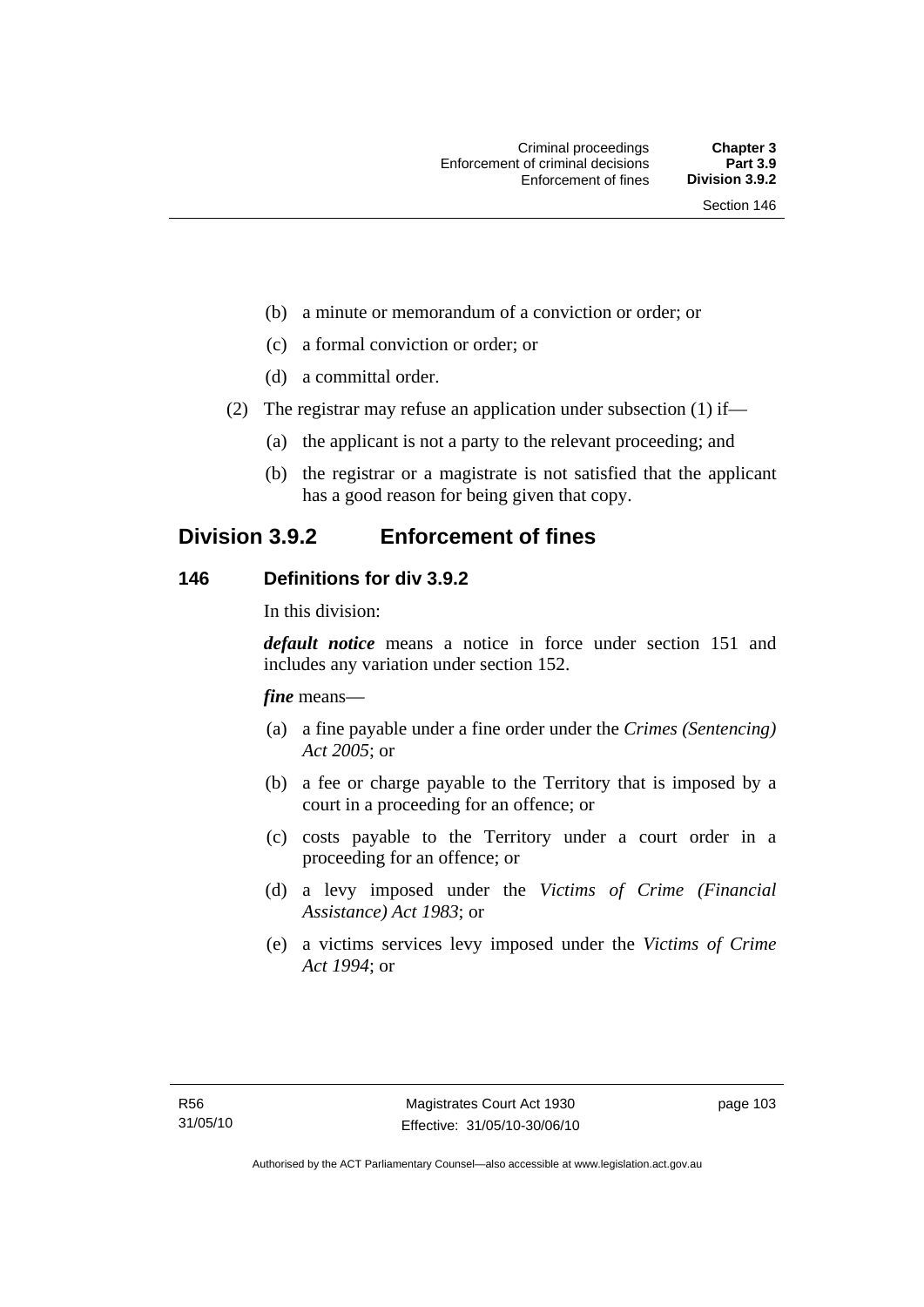Section 147

- (f) an amount payable to the Territory under a reparation order under the *Crimes (Sentencing) Act 2005*; or
	- *Note* A reparation order under the *Crimes Act 1900*, s 350 (repealed) is taken to be a reparation order under the *Crimes (Sentencing) Act 2005* (see that Act, s 142).
- (g) a financial penalty imposed, otherwise than under the *Crimes (Sentencing) Act 2005*, in relation to an offence.

*fine defaulter* means a person to whom a default notice has been given who subsequently defaults in payment of the relevant outstanding fine.

*government agency* means—

- (a) an administrative unit; or
- (b) ACTEW Corporation Limited; or
- (c) a territory entity prescribed by regulation.

*outstanding fine*, in relation to a person, means the total of—

- (a) the whole or any part of a fine that the person is liable to pay; and
- (b) the whole or any part of an administrative fee that the person is liable to pay in relation to the fine.

*penalty notice* means a notice in force under section 149, and includes any variation under section 152.

*territory entity*—see the *Auditor-General Act 1996*, dictionary.

#### **147 Payment of fine**

A fine is payable in accordance with this division to the registrar.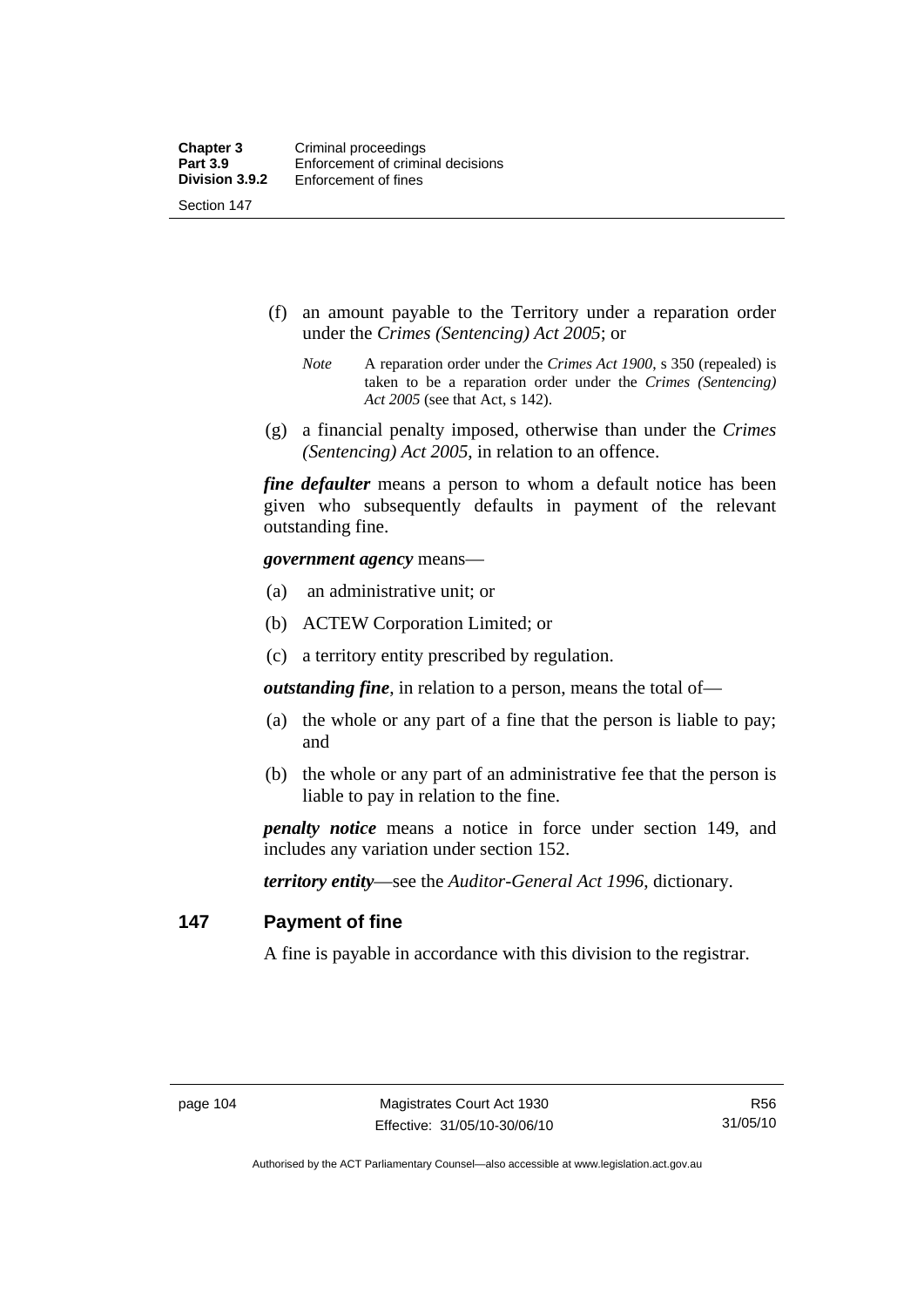## **147A Notice of address etc**

 (1) A person on whom a fine is imposed must not, without reasonable excuse, fail to give to the registrar particulars of his or her address within 7 days after the day when the fine is imposed.

Maximum penalty: 5 penalty units.

 (2) A person who is liable to pay a fine and who changes address before the fine and any relevant administrative fee are paid must not, without reasonable excuse, fail to give to the registrar particulars of the new address within 7 days after changing address.

Maximum penalty: 5 penalty units.

 (3) A person who is liable to pay a fine, and any relevant administrative fee, must not, without reasonable excuse, fail to give the registrar evidence of his or her address when required to do so by the registrar.

Maximum penalty: 5 penalty units.

## **147B Access to particulars of address**

- (1) For this division, the registrar may, in writing, ask a relevant person to give the registrar any details held by the person about an address of a stated person who is liable to pay a fine.
- (2) The relevant person must comply with the request as far as practicable.
- (3) In this section:

#### *relevant person* means—

- (a) the chief police officer; or
- (b) the housing commissioner; or
- (c) the chief executive (however described) of a government agency.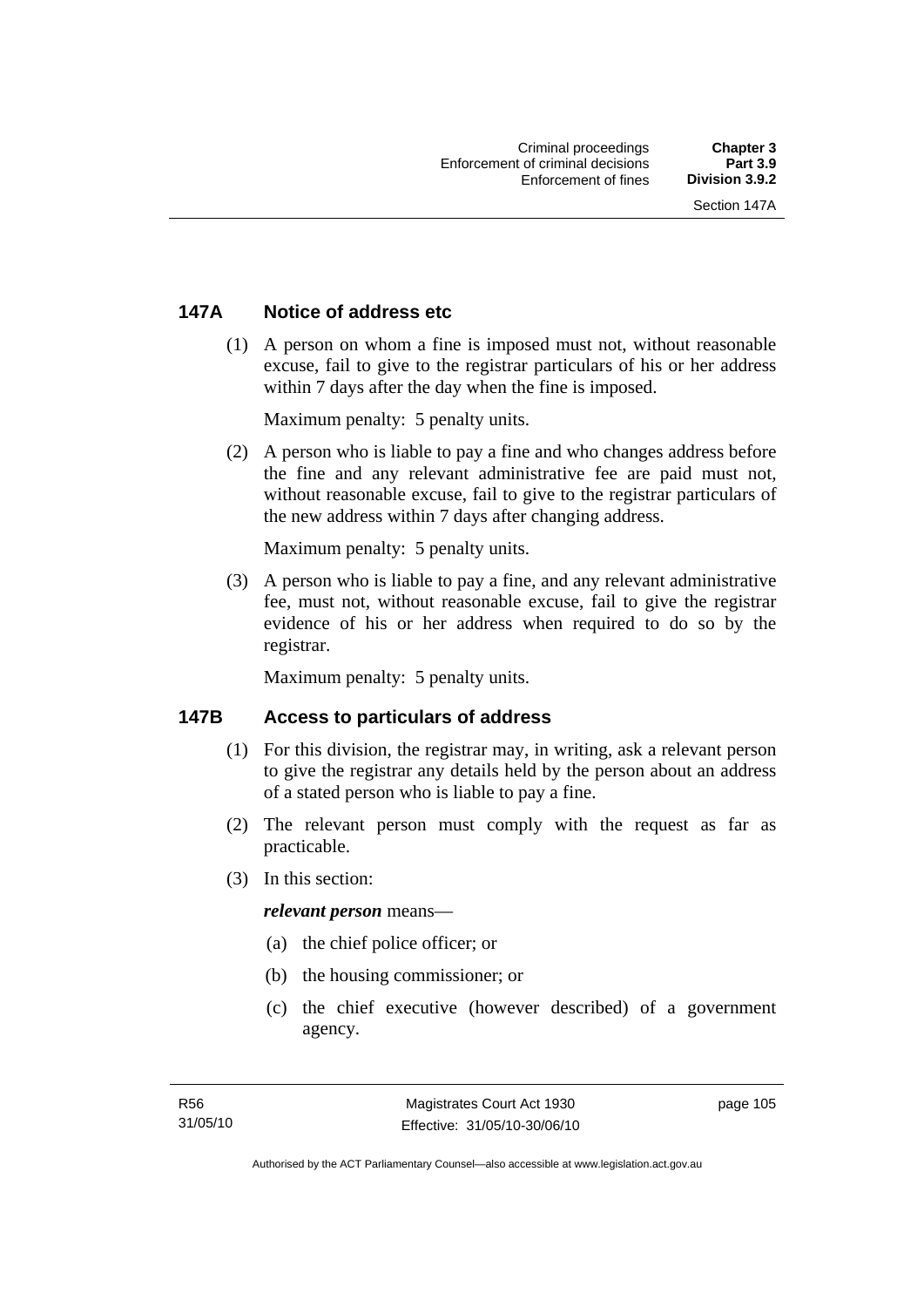## **147C Doubtful service**

- (1) This section applies if—
	- (a) a document has been served on a person for this division, other than by personal service; and
	- (b) the registrar is satisfied that—
		- (i) the document has not come to the knowledge of the person; or
		- (ii) doubt exists whether the document has come to the knowledge of the person.
- (2) If this section applies, the registrar must not take any further action under this division in relation to the person unless—
	- (a) the document has been served again on the person in the way the registrar considers appropriate; and
	- (b) the registrar is satisfied that the document has come to the knowledge of the person.

#### **148 Court may allow time to pay**

- (1) If the court imposes a fine on a person for an offence, the court—
	- (a) must allow time for payment, if the summons for the offence was served in accordance with section 116B; or
	- (b) may allow time for payment, in any other case.
- (2) For a fine mentioned in subsection (1) (a), the time allowed by the court must be not less than 14 days from the date of conviction.
- (3) In addition to allowing time for the payment of an amount, the court may direct that the person liable to pay the amount give security, to the satisfaction of the person specified by the court, with or without sureties, for the payment of the amount.

Authorised by the ACT Parliamentary Counsel—also accessible at www.legislation.act.gov.au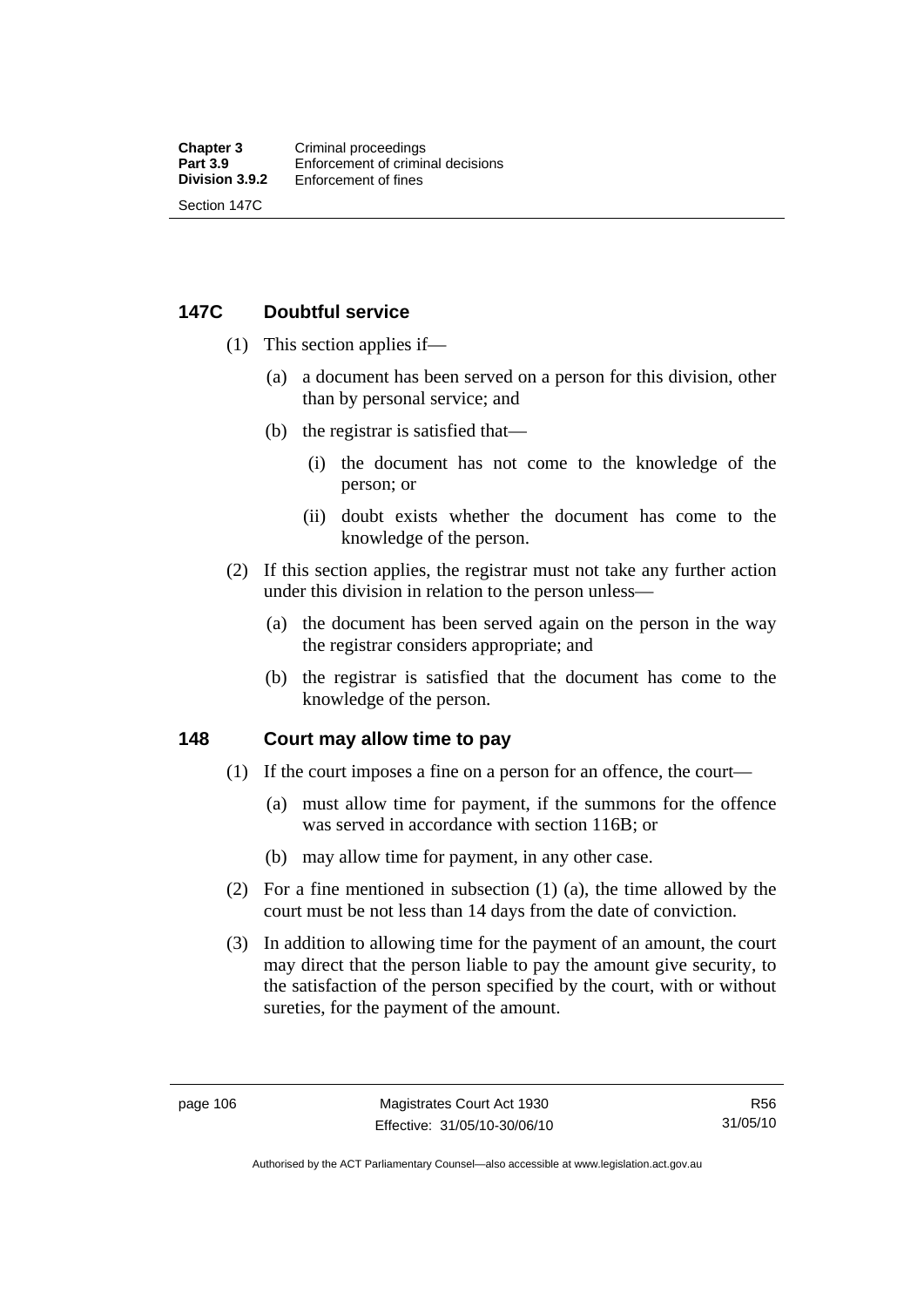(4) The security mentioned in subsection (3) must be given, and may be enforced, in the way provided by this Act.

## **149 Penalty notice**

- (1) If the registrar of the Supreme Court gives to the registrar a certificate of conviction that indicates that a person is liable to pay a fine as a result of a conviction or order made by the Supreme Court, the registrar must give the person a penalty notice about the fine.
- (2) If a person is liable to pay a fine as a result of a conviction or order by the court, the notice of the conviction or order required by section 116I or section 141 (1) (b) must contain a penalty notice about the fine.
- (3) A penalty notice about a fine must—
	- (a) specify the amount of the fine and the due date for payment; and
	- (b) if the fine is payable by instalments—specify the amount of each instalment and the due date for payment; and
	- (c) contain a statement to the effect that if the fine or any instalment is not paid by the due date the person is liable for the administrative fee under section 150 in addition to the fine; and
	- (d) contain a statement to the effect that, under section 152, the registrar may, on application, approve an arrangement about the payment of the fine; and
	- (e) indicate the obligation to notify the registrar of any change of address under section 147A.
- (4) If a penalty notice is varied under section 152, the notice must specify particulars of the approved arrangement for payment as so varied.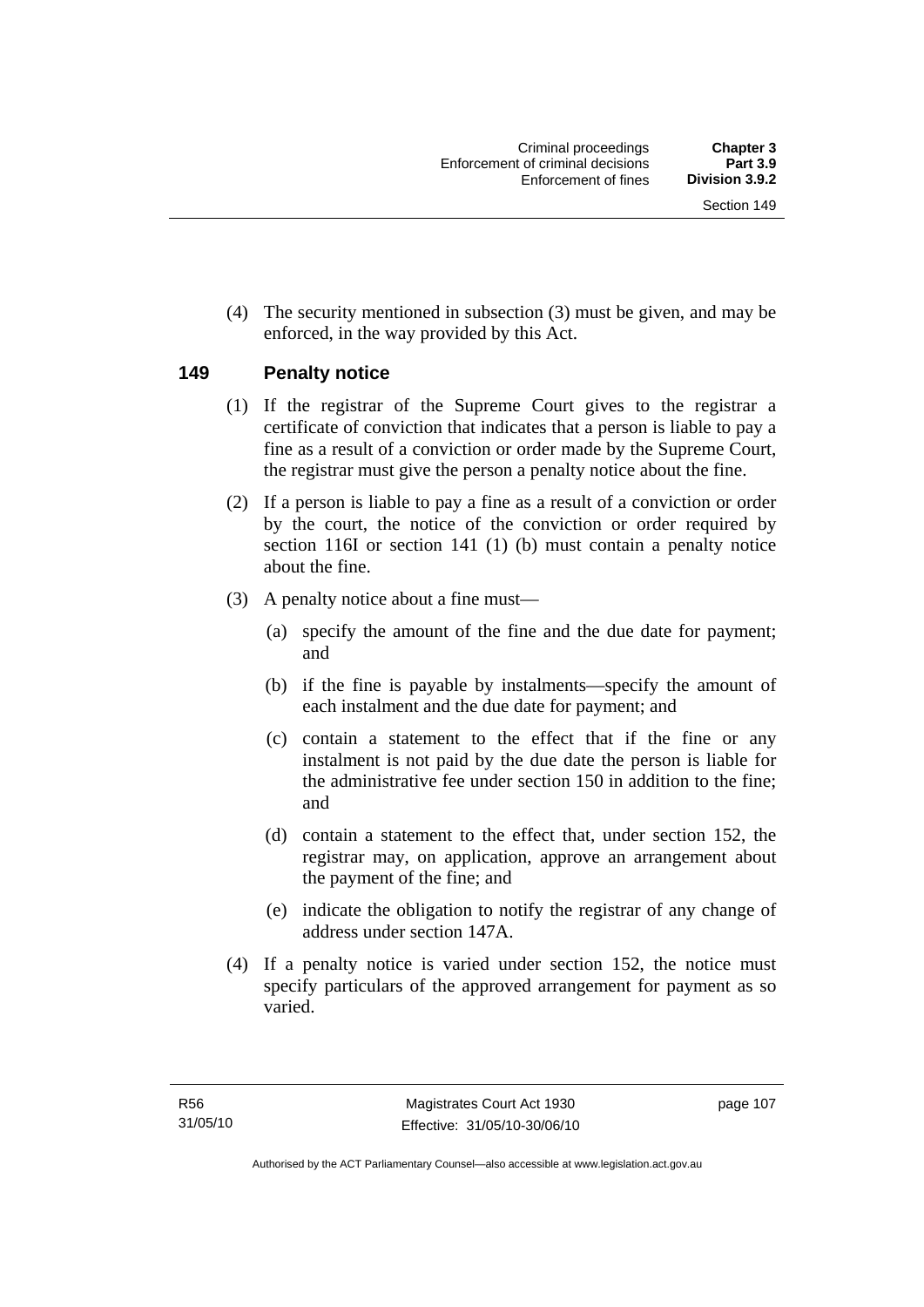## **150 Default**

- (1) If a person defaults in payment of a fine to which a penalty notice relates—
	- (a) the person is liable to pay to the Territory, in addition to the amount of the fine that remains unpaid, the administrative fee determined under the *Court Procedures Act 2004*, part 3 (Court and tribunal fees) for this paragraph; and
	- (b) the registrar must give a default notice to the person.
- (2) If a person to whom a default notice has been given subsequently defaults in payment of the fine, the registrar must give notice of the default to the road transport authority under section 153.
- (3) For this division, a person defaults in payment of a fine or any relevant administrative fee if the person fails to pay any part of the amount payable by—
	- (a) the due date specified in the relevant penalty notice; or
	- (b) if a default notice has been issued in relation to the amount the due date specified in the default notice.

#### **151 Default notice**

- (1) A default notice under section 150 must—
	- (a) specify the default to which the notice relates; and
	- (b) indicate that, subject to section 152, the amount of the fine remaining unpaid and the relevant administrative fee are due on the date or dates specified in the notice; and
	- (c) contain a statement indicating the consequences under section 150 (2) of a default in payment of an amount to which the notice relates; and

Authorised by the ACT Parliamentary Counsel—also accessible at www.legislation.act.gov.au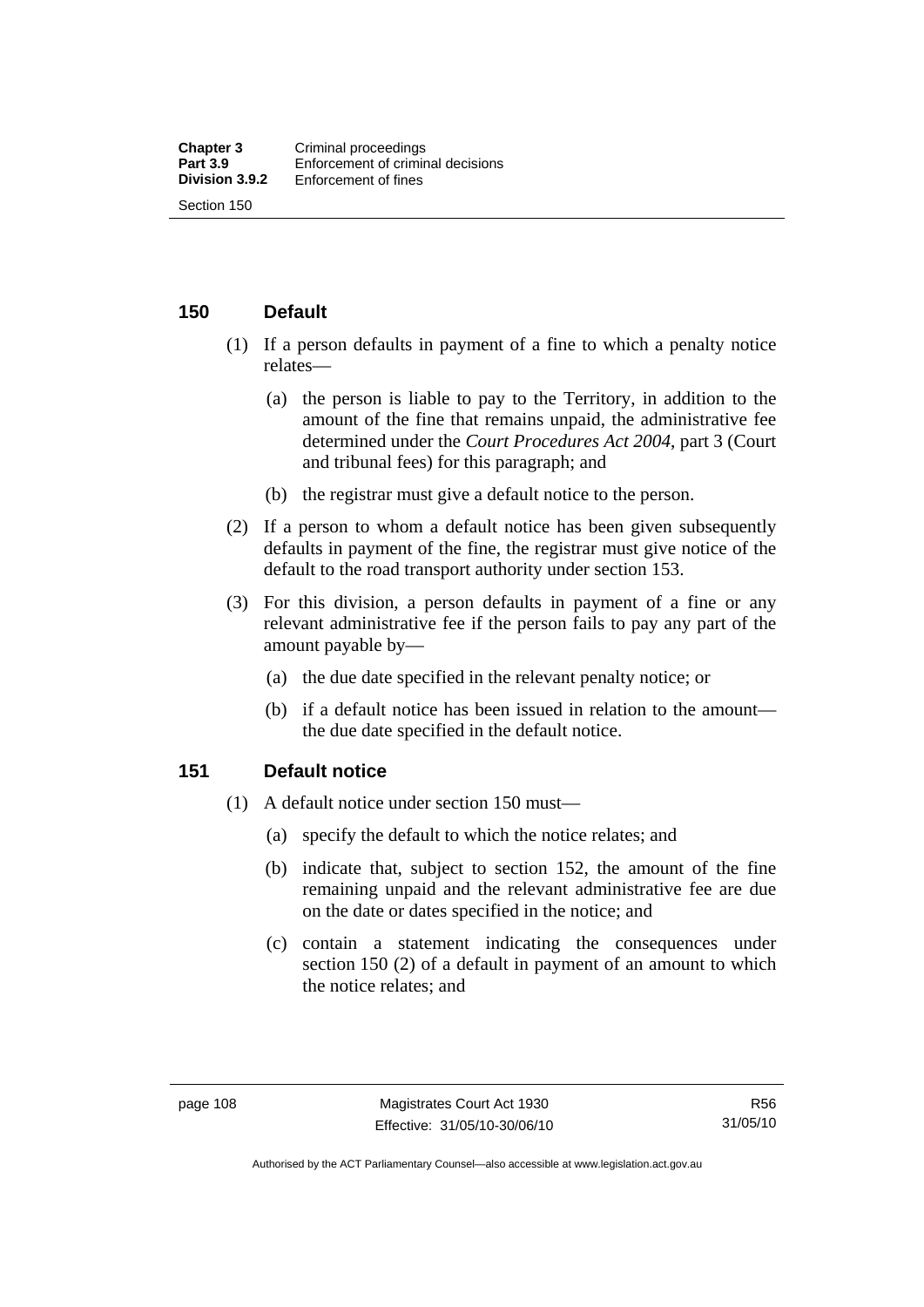- (d) contain a statement to the effect that, under section 152, the registrar may, on application, approve an arrangement about the payment of the fine; and
- (e) indicate the obligation to notify the registrar of any change of address under section 147A.
- (2) The registrar may specify in a default notice matters about a person's property or financial circumstances that are to be set out in any application by the person for approval of a special arrangement under section 152.
- (3) If a default notice is varied under section 152, the notice must specify particulars of the approved arrangement for payment as so varied.

## **152 Special arrangements**

- (1) The registrar may, on application, approve in writing an arrangement for—
	- (a) further time for the payment of all or any part of a fine or administrative fee, or an instalment of such an amount; or
	- (b) payment of all or any part of a fine or administrative fee by instalments.
- (2) An arrangement under subsection (1) (a) may also be made in relation to an amount that is overdue for payment under a previous approved arrangement.
- (3) To the extent to which an approval for time to pay all or any part of a fine or instalment is inconsistent with an order of a court, the order has no effect.
- (4) An application for an approval must—
	- (a) be made in writing; and
	- (b) specify the grounds on which it is made; and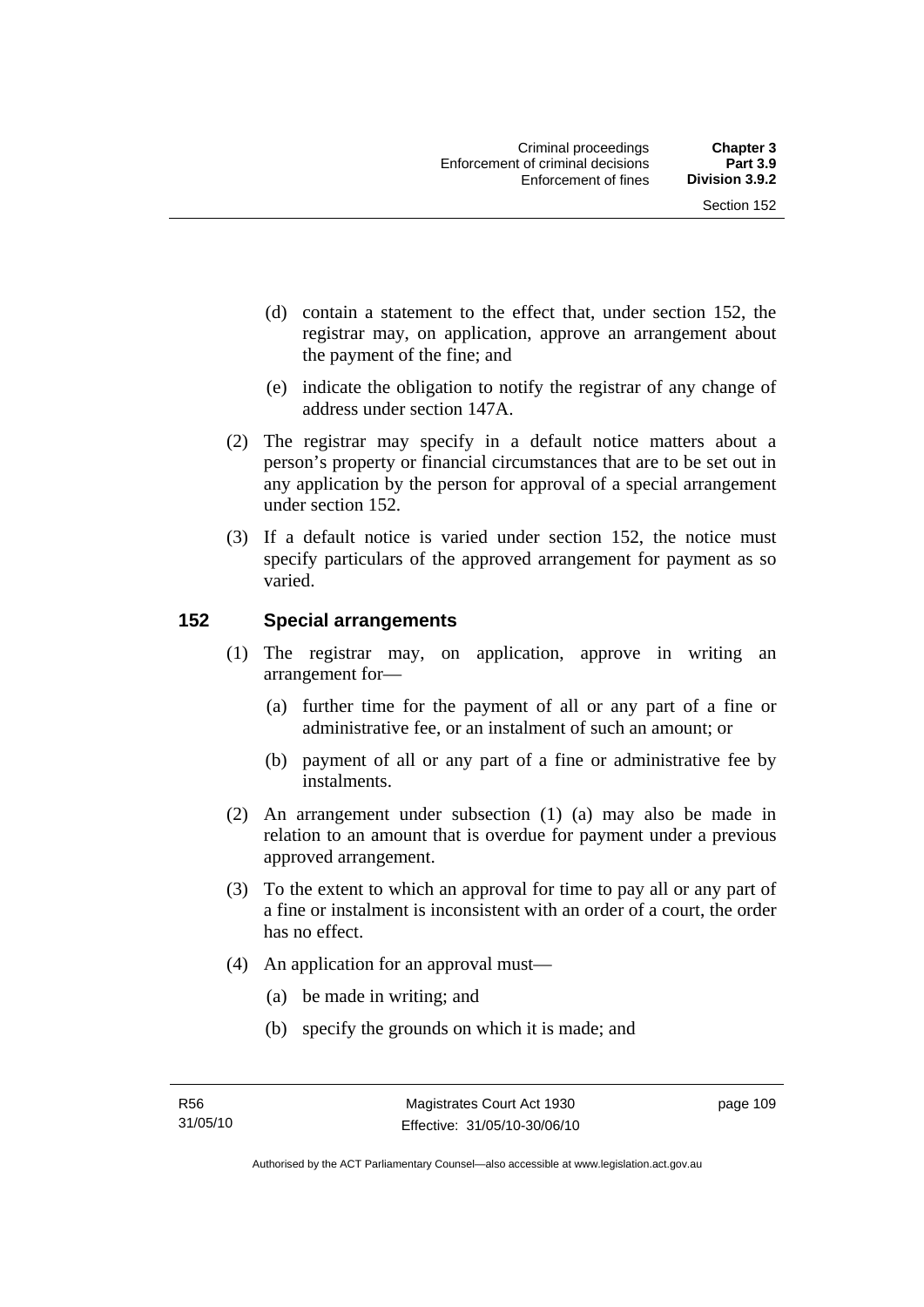- (c) be lodged with the registrar by the date, or within the period, ascertained in accordance with the current penalty notice, or current default notice, about the fine; and
- (d) for an applicant to whom a default notice has been given contain any particulars requested by the registrar in the notice.
- (5) A person committed under section 154D (Fine defaulters imprisonment) or section 154E (Young fine defaulters) is not entitled to make an application.
- (6) If an approval concerns a fine for which a penalty notice or a default notice has been given to a person, the registrar must vary the notice  $by-$ 
	- (a) altering the notice in accordance with the approval; or
	- (b) reissuing the notice, revised in accordance with the approval.

#### **153 Notice for suspension of driver licence etc**

- (1) The registrar must notify the road transport authority of the name, address and date of birth of each person who, after being given a default notice for a fine, defaults in payment of the outstanding fine.
- (2) If notice is given under subsection (1) and the registrar subsequently approves an arrangement under section 152, the registrar must notify the road transport authority of the approval.
- (3) If notice has been given under subsection (1) and no later notice has been given under subsection (2), the registrar must notify the road transport authority if—
	- (a) the outstanding fine is paid; or
	- (b) the outstanding fine has been remitted by the Executive; or
		- *Note 1* For the remission of a fine by the Executive, see the *Crimes (Sentence Administration) Act 2005*, s 313 (Remission of penalties).

Authorised by the ACT Parliamentary Counsel—also accessible at www.legislation.act.gov.au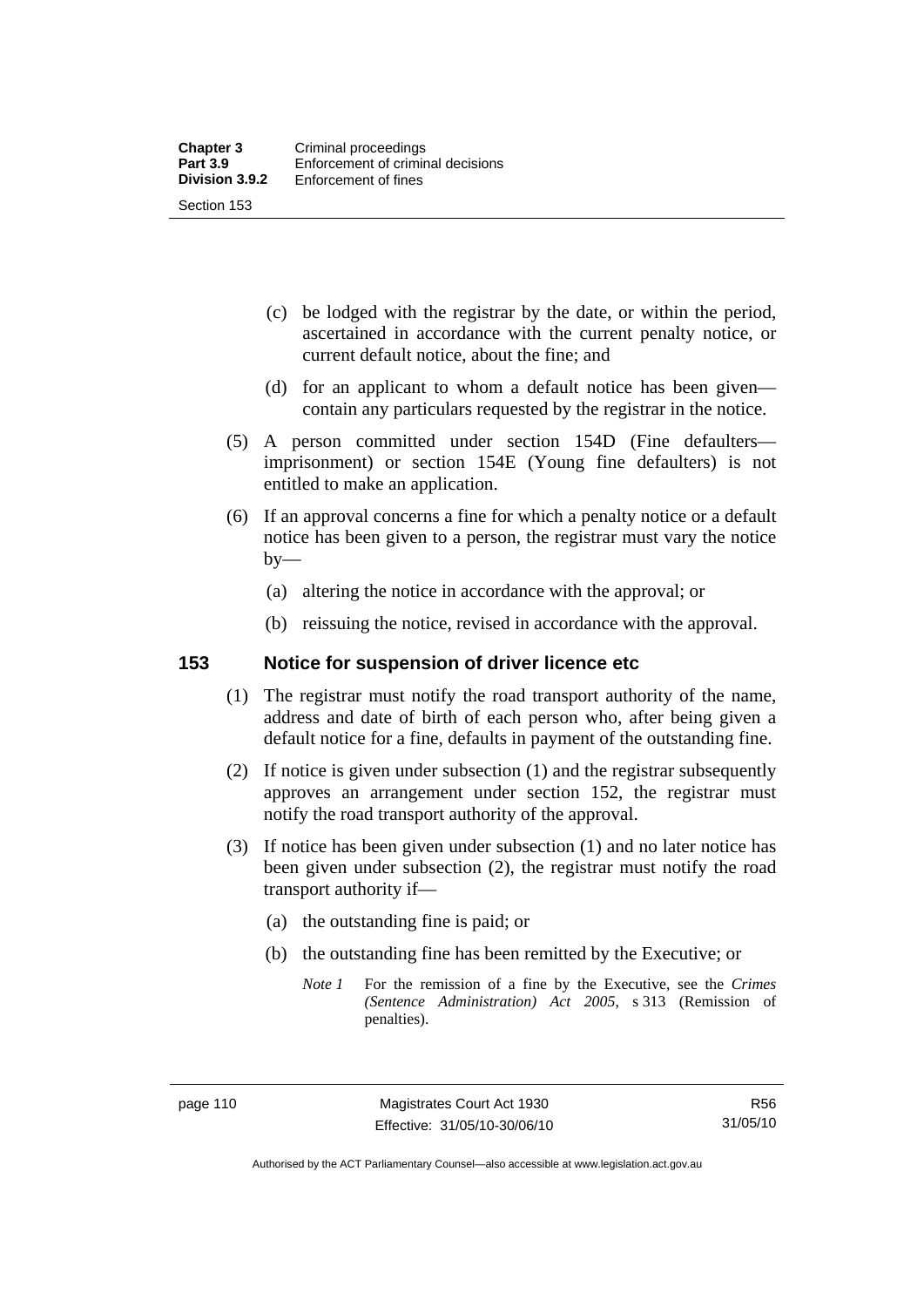- *Note 2* A fine also may have been remitted under this Act, s 159 (repealed) or the *Crimes Act 1900*, s 434 (repealed).
- (c) the person has completed serving a period of imprisonment because of an order under section 154D (Fine defaulters imprisonment) or section 154E (Young fine defaulters); or
- (d) the conviction or order that gave rise to the liability to pay the fine is quashed or set aside.

## **154 Access to personal information**

- (1) To ensure the payment of an outstanding fine, the registrar may, in writing, ask a relevant person to give the registrar stated particulars of personal information held by the person about the fine defaulter.
- (2) The relevant person must comply with the request as far as practicable.
- (3) In this section:

*personal information*, about a fine defaulter, means details about the defaulter's financial circumstances or criminal record.

*relevant person* means—

- (a) the chief police officer; or
- (b) the housing commissioner; or
- (c) the chief executive (however described) of a government agency.

#### **154D Fine defaulters—imprisonment**

- (1) The court must order the imprisonment of a fine defaulter if—
	- (a) satisfied that all reasonable action has been taken under this division to secure payment and there is no reasonable likelihood of the outstanding fine being paid; and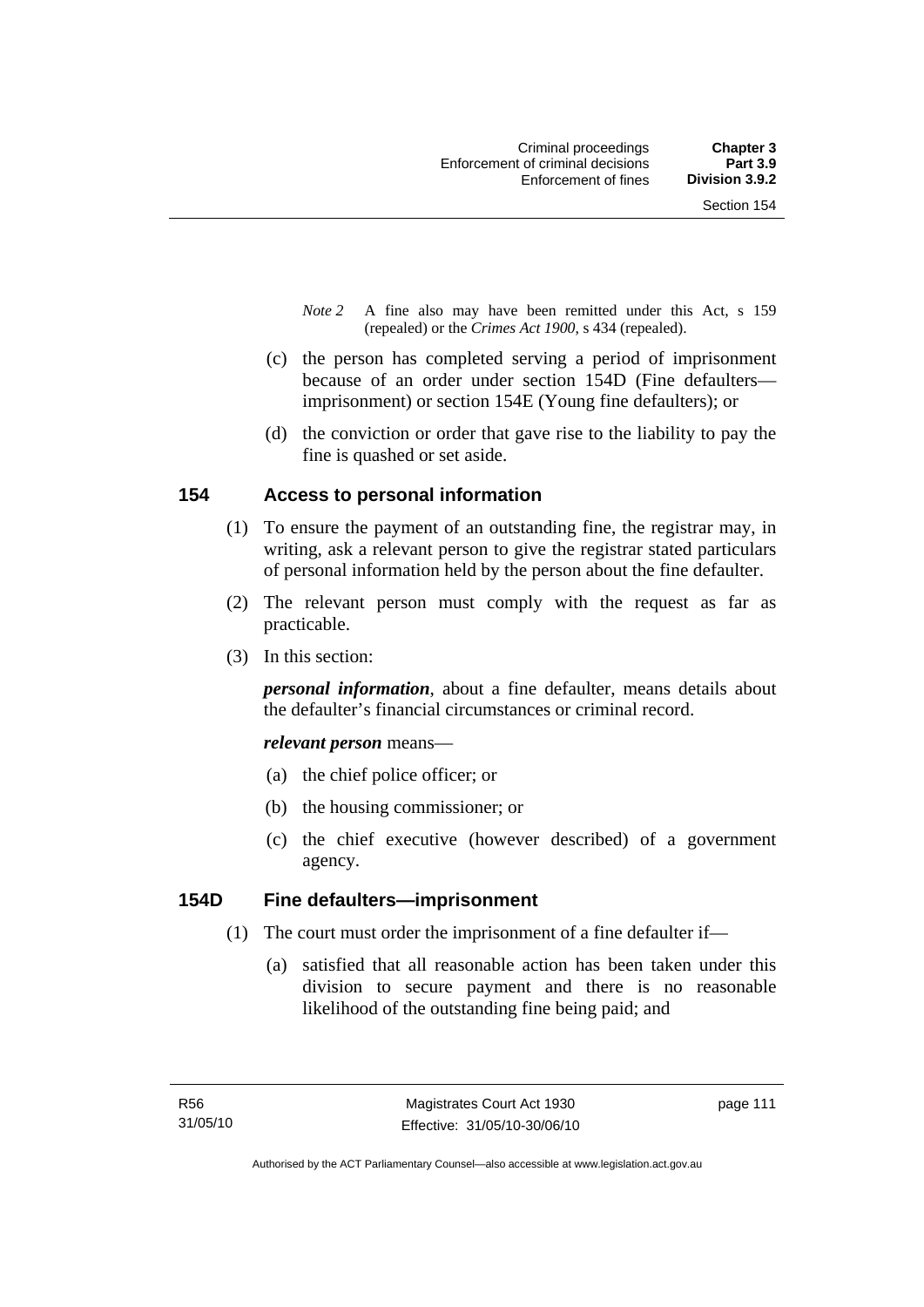Section 154E

(b) the outstanding fine has not been remitted by the Executive.

- *Note 1* The court must issue a warrant for the imprisonment of the person in the chief executive's custody (see *Crimes (Sentence Administration) Act 2005*, s 12).
- *Note 2* For the remission of a fine by the Executive, see the *Crimes (Sentence Administration) Act 2005*, s 313 (Remission of penalties).
- *Note 3* A fine also may have been remitted under this Act, s 159 (repealed) or the *Crimes Act 1900*, s 434 (repealed).
- (2) The order, or any warrant under the *Crimes (Sentence Administration) Act 2005*, section 12 (Warrant for imprisonment), must not be given effect if the amount of the outstanding fine is paid to the Territory, or to someone acting for the Territory, before the person is imprisoned.
- (3) The period for which the fine defaulter must be committed is the lesser of—
	- (a) a period worked out at the rate of 1 day for each \$100, or part of \$100, of the outstanding fine; or
	- (b) 6 months.
- (4) This section does not apply to a person if—
	- (a) the person's liability to pay the fine is derived from a reparation order under the *Crimes (Sentencing) Act 2005*; or
	- (b) section 154E applies to the person.
		- *Note* A reparation order under the *Crimes Act 1900,* s 350 (repealed) is taken to be a reparation order under the *Crimes (Sentencing) Act 2005*, s 142.

#### **154E Young fine defaulters**

 (1) This section applies to a fine defaulter if the offence in relation to which the fine was imposed was committed when the person was under 18 years old.

R56 31/05/10

Authorised by the ACT Parliamentary Counsel—also accessible at www.legislation.act.gov.au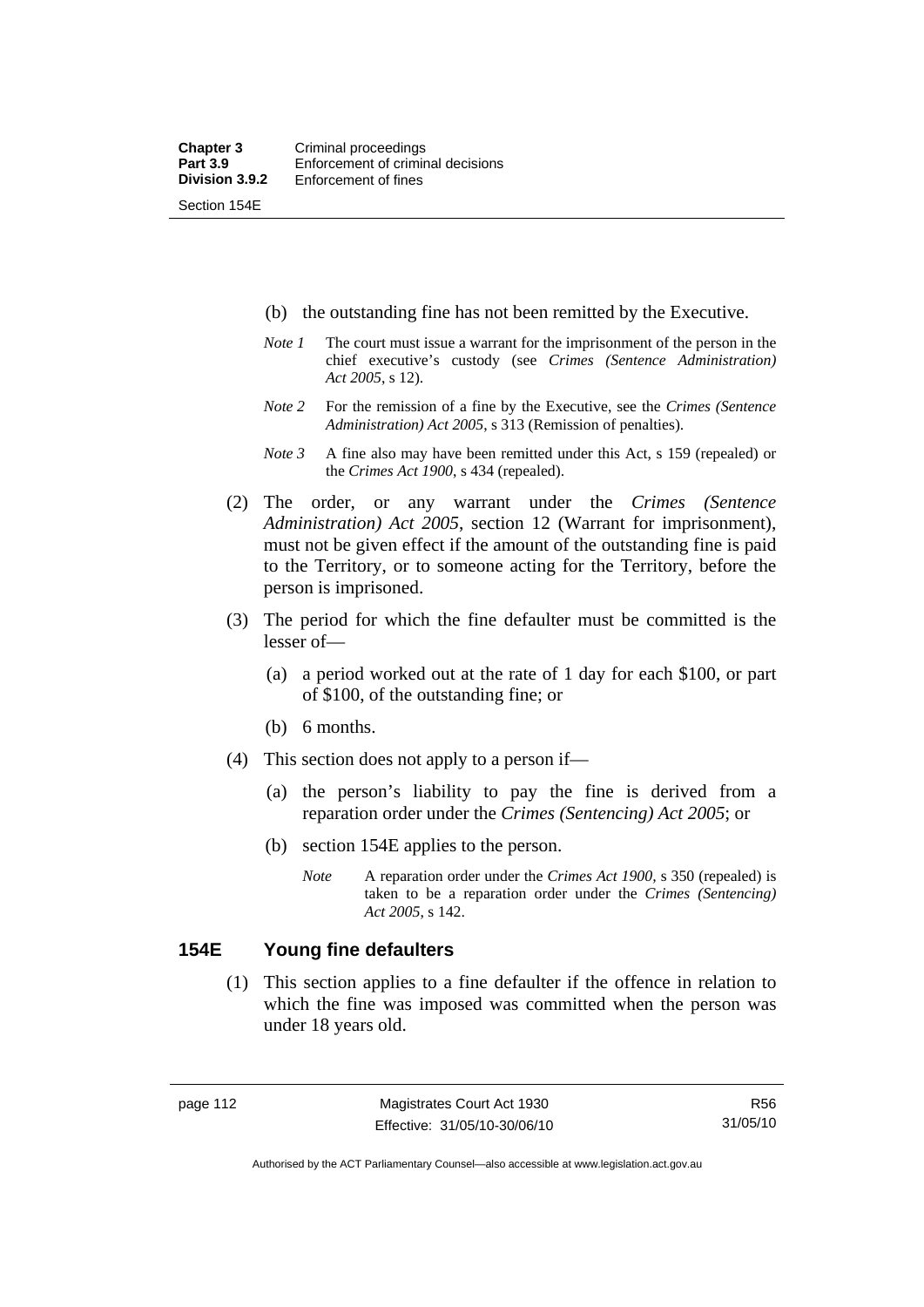- (2) The court may order the imprisonment of the person if the court—
	- (a) has assessed the person's capacity to pay the fine and is satisfied the person has the capacity to pay; and
	- (b) has offered the person an arrangement under section 152 (Special arrangements) about the payment of the fine; and
	- (c) has notified the road transport authority as required under section 153 (1) (Notice for suspension of driver licence etc).
- (3) The order, or any warrant under the *Crimes (Sentence Administration) Act 2005*, section 12 (Warrant for imprisonment), must not be given effect if the amount of the outstanding fine is paid to the Territory, or to someone acting for the Territory, before the person is imprisoned.
- (4) The period for which the person must be imprisoned is the lesser of—
	- (a) a period worked out at the rate of 1 day for each \$300, or part of \$300, of the outstanding fine; and
	- (b) 7 days.

#### **154F Young fine defaulters—no capacity to pay**

- (1) This section applies to a fine defaulter if—
	- (a) the offence in relation to which the fine was imposed was committed when the person was under 18 years old; and
	- (b) the court—
		- (i) has assessed the person's capacity to pay the fine; and
		- (ii) is satisfied that the person does not have capacity to pay the fine.
- (2) The court may not order the imprisonment of the person.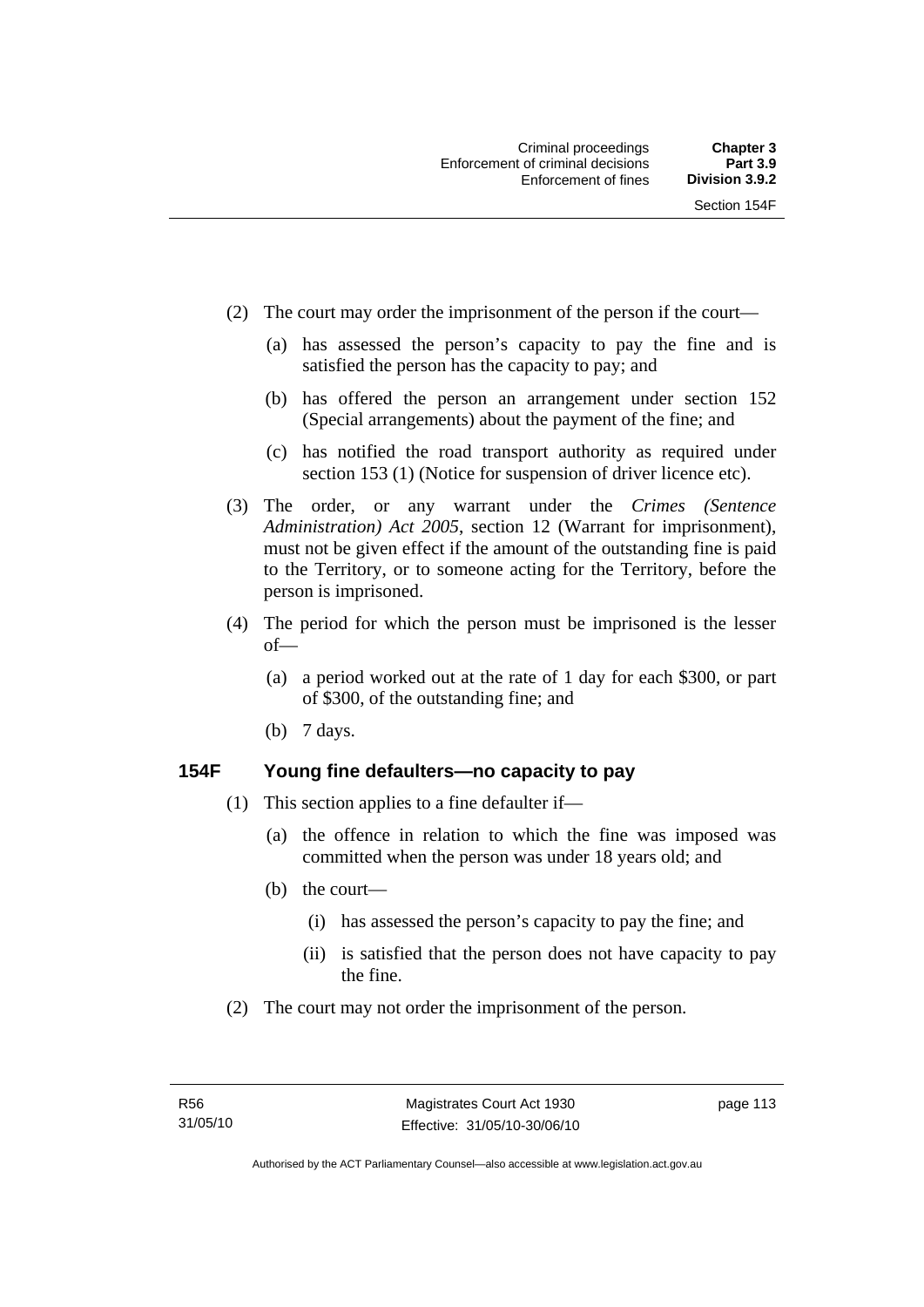(3) However, the court may (on application or on its own initiative) review the person's capacity to pay, but not more than once in any 6-month period.

#### **157 Outstanding fine discharged by payment**

- (1) This section applies if—
	- (a) a person is imprisoned under section 154D or section 154E; and
	- (b) an amount is paid to the Territory (through the registrar or the chief executive) to discharge an amount of the outstanding fine.
- (2) If the amount paid completely discharges the outstanding fine, the chief executive must release the person from imprisonment immediately, unless the person must otherwise be lawfully detained.

#### **158 Outstanding fine satisfied by imprisonment**

A person imprisoned under section 154D (Fine defaulters imprisonment) discharges the person's liability to pay the outstanding fine—

- (a) at the rate of \$100 for each day or part of a day for which the person is so imprisoned; or
- (b) if the person is committed for 6 months—at the end of the 6-month period.

#### **158A Outstanding fine satisfied by imprisonment—young fine defaulter**

A person imprisoned under section 154E (Young fine defaulters) discharges the person's liability to pay the outstanding fine—

 (a) at the rate of \$300 for each day or part of a day for which the person is detained under the warrant for imprisonment; or

Authorised by the ACT Parliamentary Counsel—also accessible at www.legislation.act.gov.au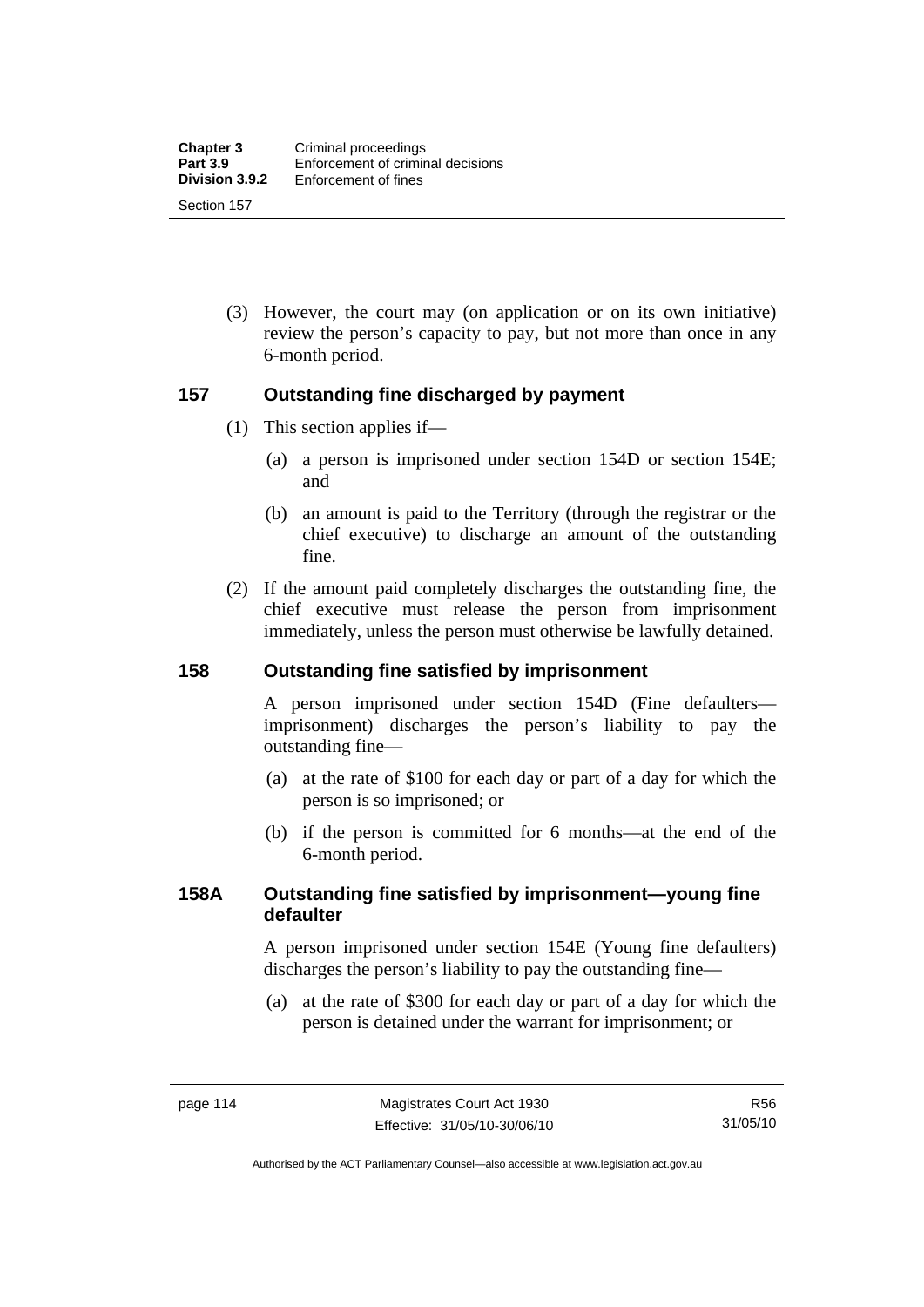(b) if the person is committed for 7 days—at the end of the 7-day period.

#### **160 Conviction or order quashed or set aside**

If the conviction or order that gave rise to a person's liability to pay a fine is quashed or set aside, the registrar must, in addition to notifying the road transport authority under section 153 (3) (d)—

- (a) refund to the person any amount paid in relation to the fine; and
- (b) refund to the person any amount paid in relation to a relevant administrative fee.

#### **161 Other enforcement provisions not affected**

This division shall not be taken to affect the operation of any other law in force in the ACT that provides for the recovery or enforcement of a fine.

# **Division 3.9.3 Reciprocal enforcement of fines against bodies corporate**

## **166A Definitions for div 3.9.3**

In this division:

*conviction* means a conviction or order entered or made by a court in the exercise of summary jurisdiction in a proceeding for an offence.

*fine* includes—

- (a) a financial penalty, financial forfeiture and financial compensation; and
- (b) fees, charges and costs payable by a body corporate under an order made in a proceeding in which a conviction was entered in relation to the body corporate.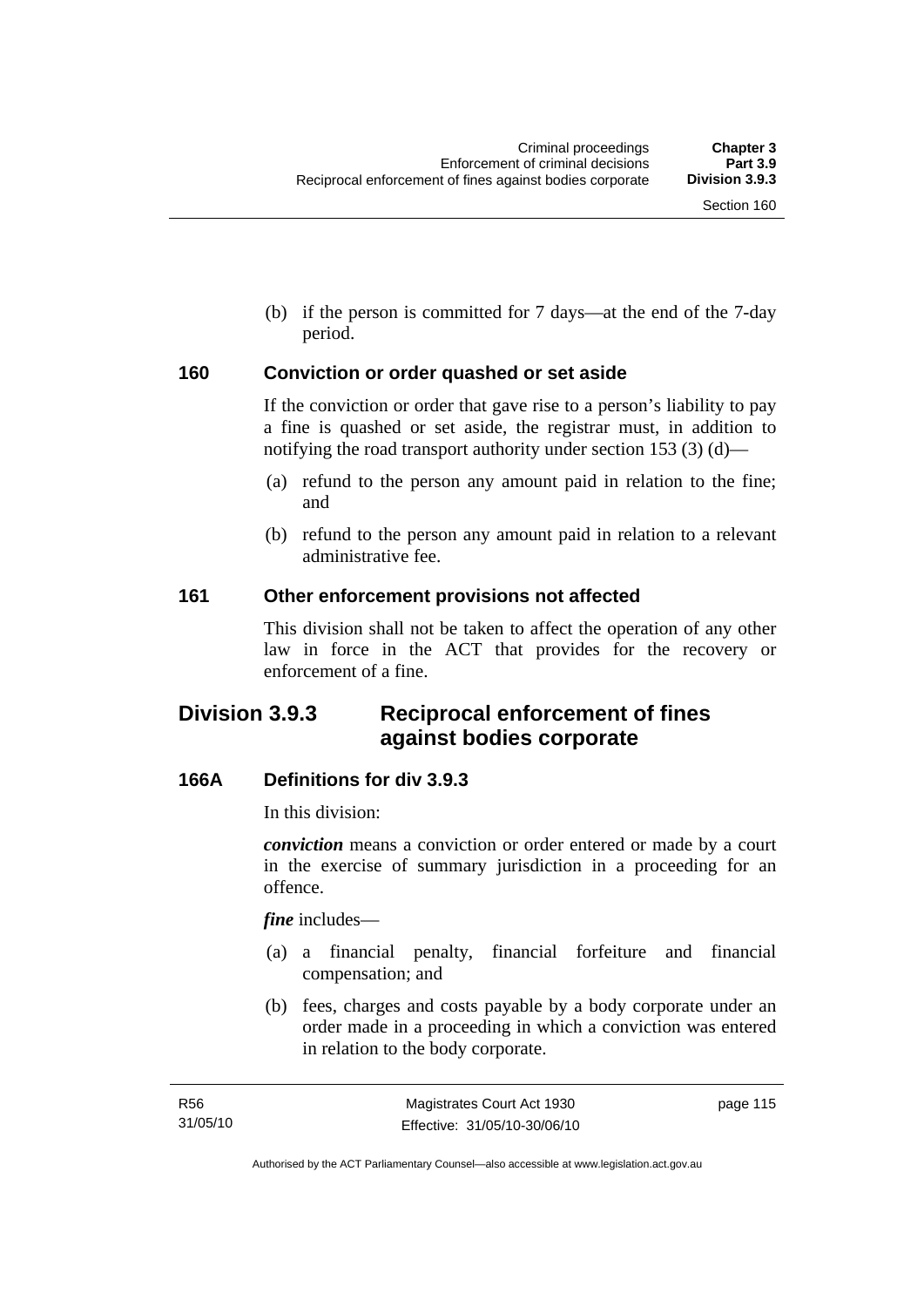*reciprocating court* means a court declared under section 166B to be a reciprocating court.

*relevant officer*, in relation to a reciprocating court, means the registrar or other corresponding officer of the court.

*State* includes a Territory other than the Australian Capital Territory.

*territory fine* means a fine payable under a conviction of the court.

#### **166B Declarations relating to reciprocating courts**

- (1) If a State has laws providing for the enforcement in the State of a territory fine against a body corporate, the Attorney-General may, in writing, declare a court of summary jurisdiction in the State to be a reciprocating court.
- (2) A declaration is a notifiable instrument.

*Note* A notifiable instrument must be notified under the Legislation Act.

#### **166C Enforcement of fine**

- $(1)$  If—
	- (a) a fine is payable by a body corporate under a conviction of a reciprocating court; and
	- (b) the registrar receives a written request from the relevant officer of the reciprocating court for the enforcement of the conviction accompanied by—
		- (i) a copy, certified by the relevant officer to be correct, of the conviction; and
		- (ii) a certificate signed by the relevant officer stating the amount of the fine that remains unpaid;

the registrar must register the conviction by filing in the court the certified copy of the conviction and noting the date of the registration on the copy.

R56 31/05/10

Authorised by the ACT Parliamentary Counsel—also accessible at www.legislation.act.gov.au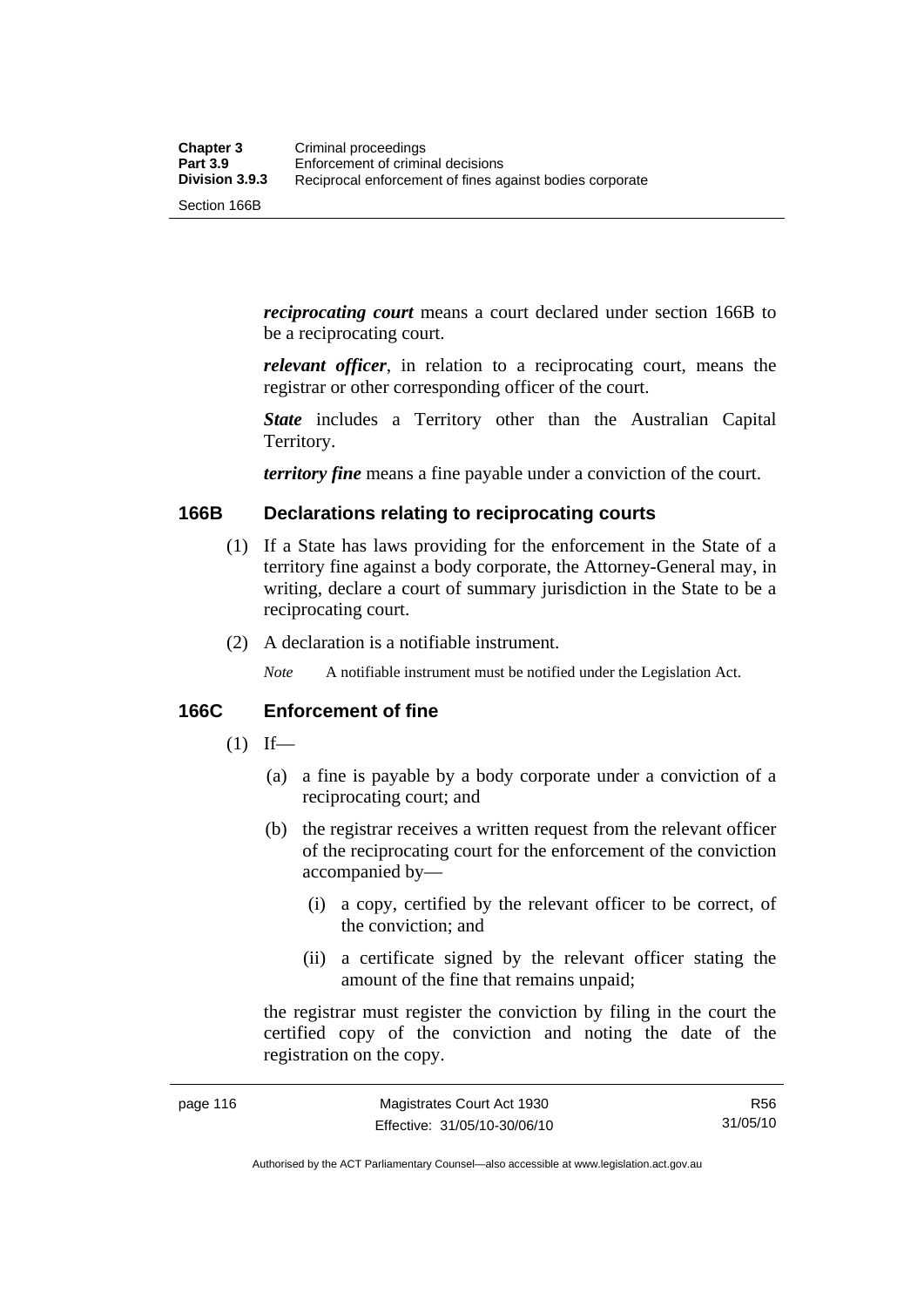- (2) On the registration of a conviction under subsection (1)—
	- (a) the conviction is taken, for this part, to be a conviction of the court adjudging payment of a fine by the body corporate in the amount stated as unpaid in the certificate mentioned in subsection (1) (b); and
	- (b) the registrar must make an enforcement order for the purpose of recovering the amount mentioned in paragraph (a); and
	- (c) subject to this section, this Act and the rules applying to civil proceedings in the Magistrates Court apply in relation to an enforcement order made under paragraph (b) as if the order had been made in a civil proceeding in the court.
- (3) If a request is made under this section in relation to a fine payable under a conviction of a reciprocating court and the registrar later receives a notification from the relevant officer of the reciprocating court of payment of an amount in satisfaction in whole or part of the amount of the fine, the registrar must note the particulars of the payment on the certified copy of the conviction filed in the court.
- $(4)$  If—
	- (a) an enforcement order is made under subsection (2) in relation to a fine; and
	- (b) before enforcement, the registrar receives a notification mentioned in subsection (3) in relation to the fine;

the registrar must stay the order.

- (5) On the stay of the order, the registrar must—
	- (a) if the amount of the fine has been paid in full—set aside the order; or
	- (b) if part of the amount of the fine remains unpaid—amend the order to show the amount still unpaid.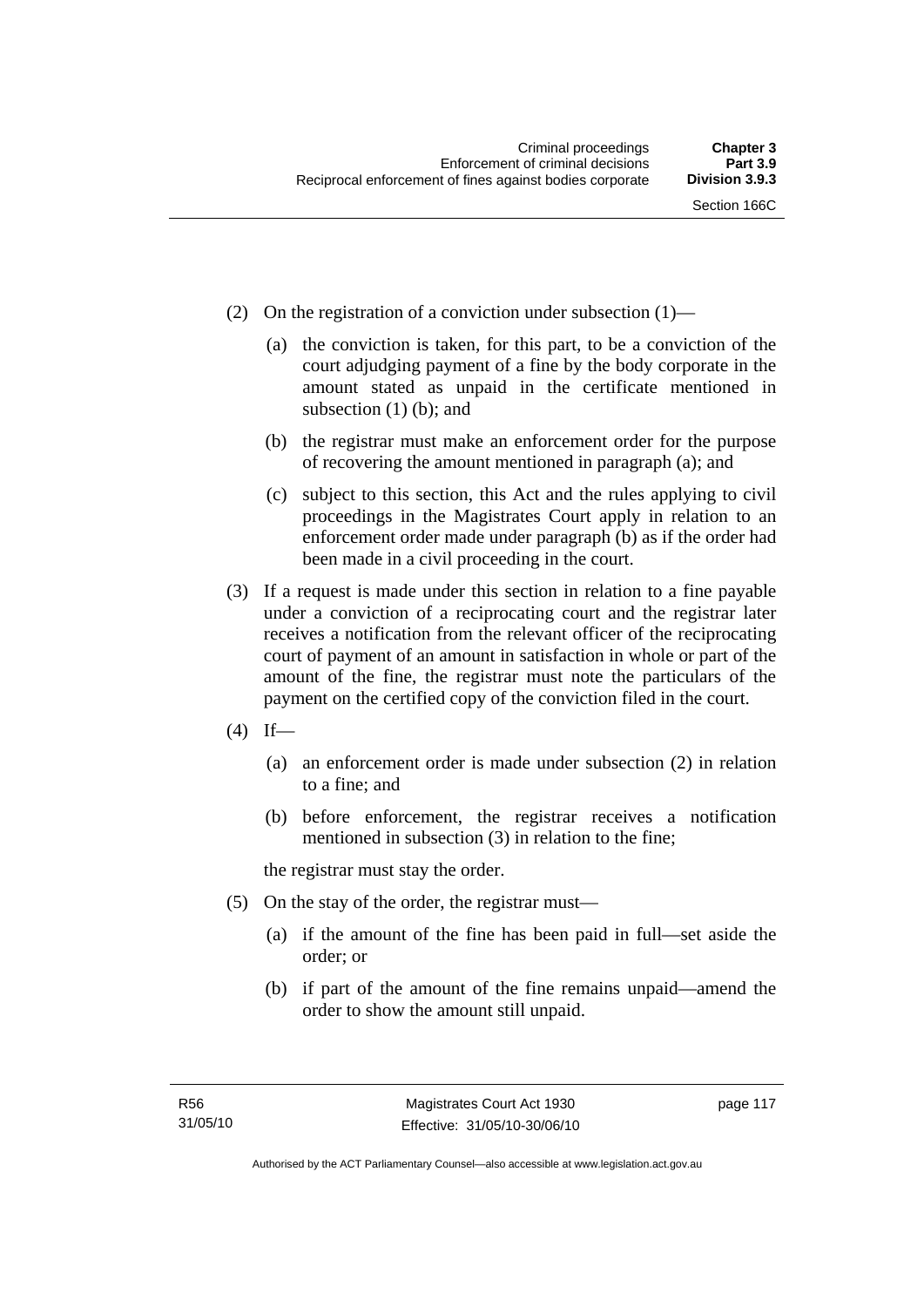- (6) If an enforcement order is amended under subsection (5) (b), the order must be enforced in relation to the amount of the fine shown in the order as unpaid.
- (7) If an amount of money is paid to the registrar in satisfaction in whole or in part of a fine payable under a conviction registered under subsection (1), the registrar must remit the amount to the relevant officer of the reciprocating court by which the conviction was entered.
- (8) For this section, a document that purports to have been signed by the relevant officer of a reciprocating court is taken to have been so signed unless the contrary is proved.

## **166D Effect of enforcement by reciprocating court**

An amount received by the registrar from a reciprocating court in satisfaction in whole or in part of a territory fine must be applied by the registrar as if the amount had been paid to the registrar by the body corporate by which the fine was payable in satisfaction in whole or in part of the fine.

## **166E Registrar to notify payment of territory fine**

 $If$ 

- (a) a conviction of the court under which a fine is payable is registered by the relevant officer of a reciprocating court; and
- (b) an amount is received by the registrar in satisfaction in whole or in part of the fine;

the registrar must, as soon as practicable, notify the relevant officer of the amount of that payment.

Authorised by the ACT Parliamentary Counsel—also accessible at www.legislation.act.gov.au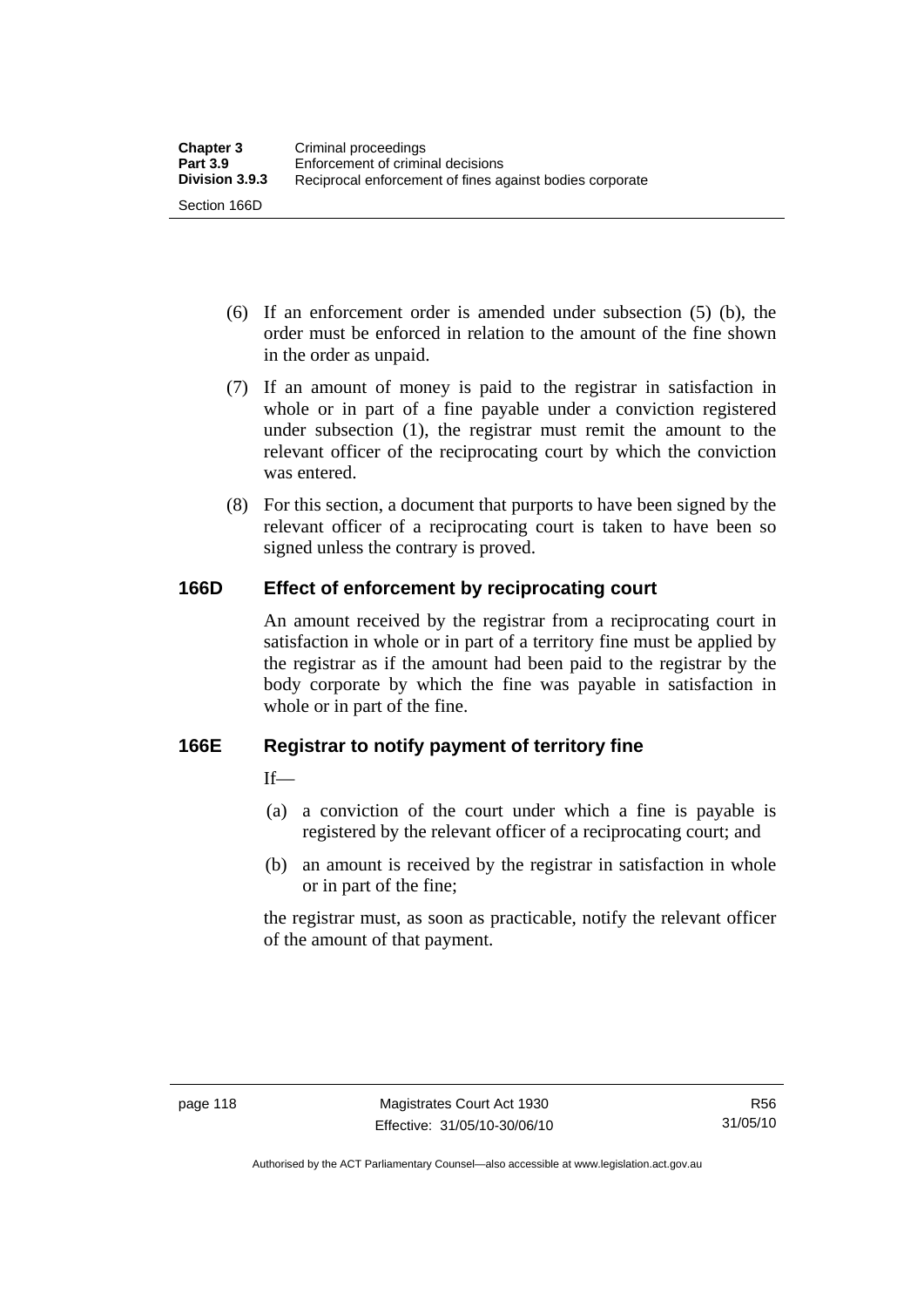# **Division 3.9.4 Enforcement of criminal decisions other provisions**

#### **184 Enforcement of costs against informant**

If a court orders an informant in a criminal proceeding to pay costs to a defendant, the order operates as a judgment given or entered in relation to a claim for the payment of money and is enforceable accordingly.

## **191 Accounts to be kept of amounts received**

Every registrar and person in charge of a correctional centre must keep a true and exact account of all amounts received by him or her under or because of any conviction or order, showing the people from whom and the time when the amounts were received and to whom and when the amounts were paid.

Maximum penalty: 1 penalty unit.

#### **193 Forfeited goods may be sold**

Except where otherwise provided, all forfeitures, not financial, that are incurred in relation to an offence triable by the court or that may be enforced by the court, may be sold or disposed of or dealt with in the way that the court directs, and the proceeds of the sale must be applied in a similar way as if the proceeds were a fine imposed under the Act, ordinance or law on which the proceeding for forfeiture is founded.

## **194 Enforcement order not void for form only**

An enforcement order is not void only because of a defect or error in it if there is a conviction or order that is valid, or that may be amended and made valid, under this Act to support it.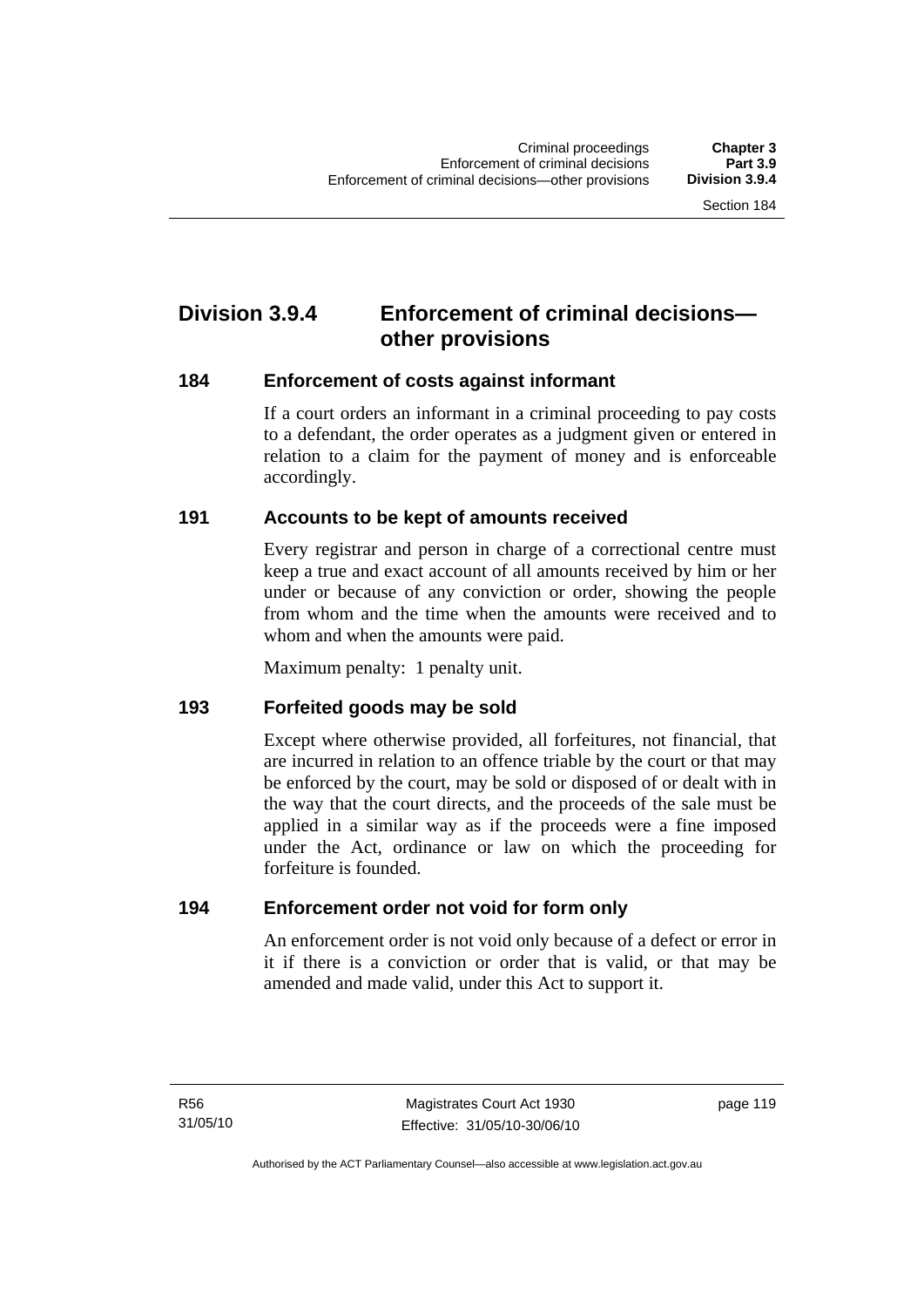#### **195 Convictions etc to be given to Supreme Court registrar**

- (1) This section applies if a person is convicted of an indictable offence by the court or an information in relation to an indictable offence is dismissed by the court.
- (2) The court must immediately give the registrar of the Supreme Court a copy of the conviction and recognisances or a copy of the certificate of dismissal (if any).
- (3) The court must keep a conviction and dismissal book and record each conviction or dismissal in it.

page 120 Magistrates Court Act 1930 Effective: 31/05/10-30/06/10

Authorised by the ACT Parliamentary Counsel—also accessible at www.legislation.act.gov.au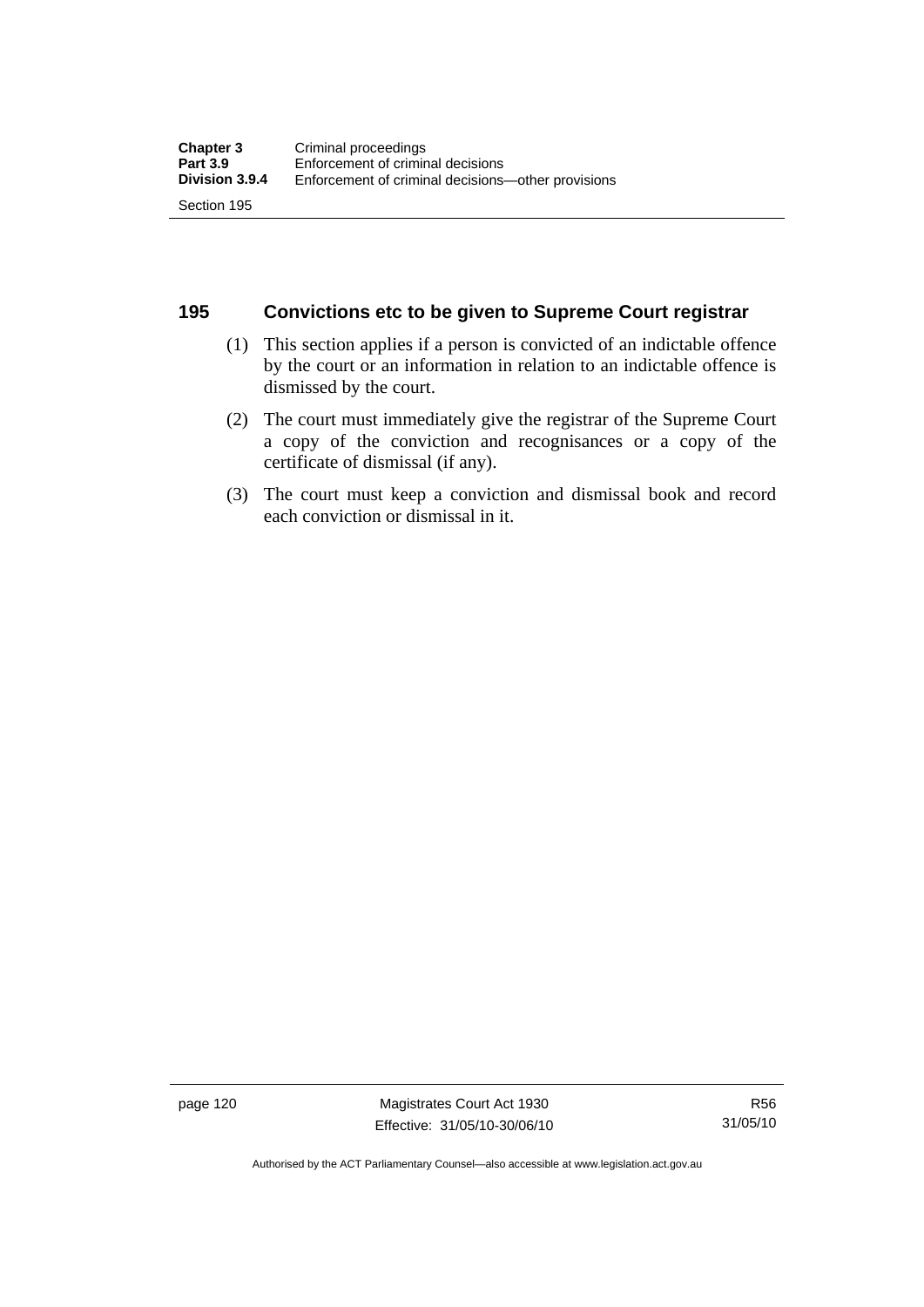# **Part 3.10 Criminal appeals**

# **Division 3.10.1 Criminal appeals—jurisdiction of Supreme Court**

## **207 Jurisdiction of Supreme Court**

- (1) The appellate jurisdiction of the Supreme Court in relation to decisions of the Magistrates Court under this Act (other than chapter 4 (Civil proceedings)) extends to the hearing and deciding of the following appeals and to no others:
	- (a) appeals to which division 3.10.2 (Appeals in criminal matters) applies;
	- (b) reference appeals under division 3.10.2A (Reference appeals in criminal matters);
	- (c) review appeals under division 3.10.3 (Review appeals in criminal matters).
- (2) This part does not limit the operation of any other Act that makes provisions in relation to the appellate jurisdiction of the Supreme Court.

# **Division 3.10.2 Appeals in criminal matters**

#### **208 Appeals to which div 3.10.2 applies**

- (1) Each of the following appeals is an appeal to which this division applies:
	- (a) an appeal by any of the following from a decision of the Magistrates Court under the Crimes Act, section 315A (2) or (3) (Investigation into fitness to plead) or section 315D (7) (Person found temporarily unfit to plead):
		- (i) the person whose fitness to plead was decided;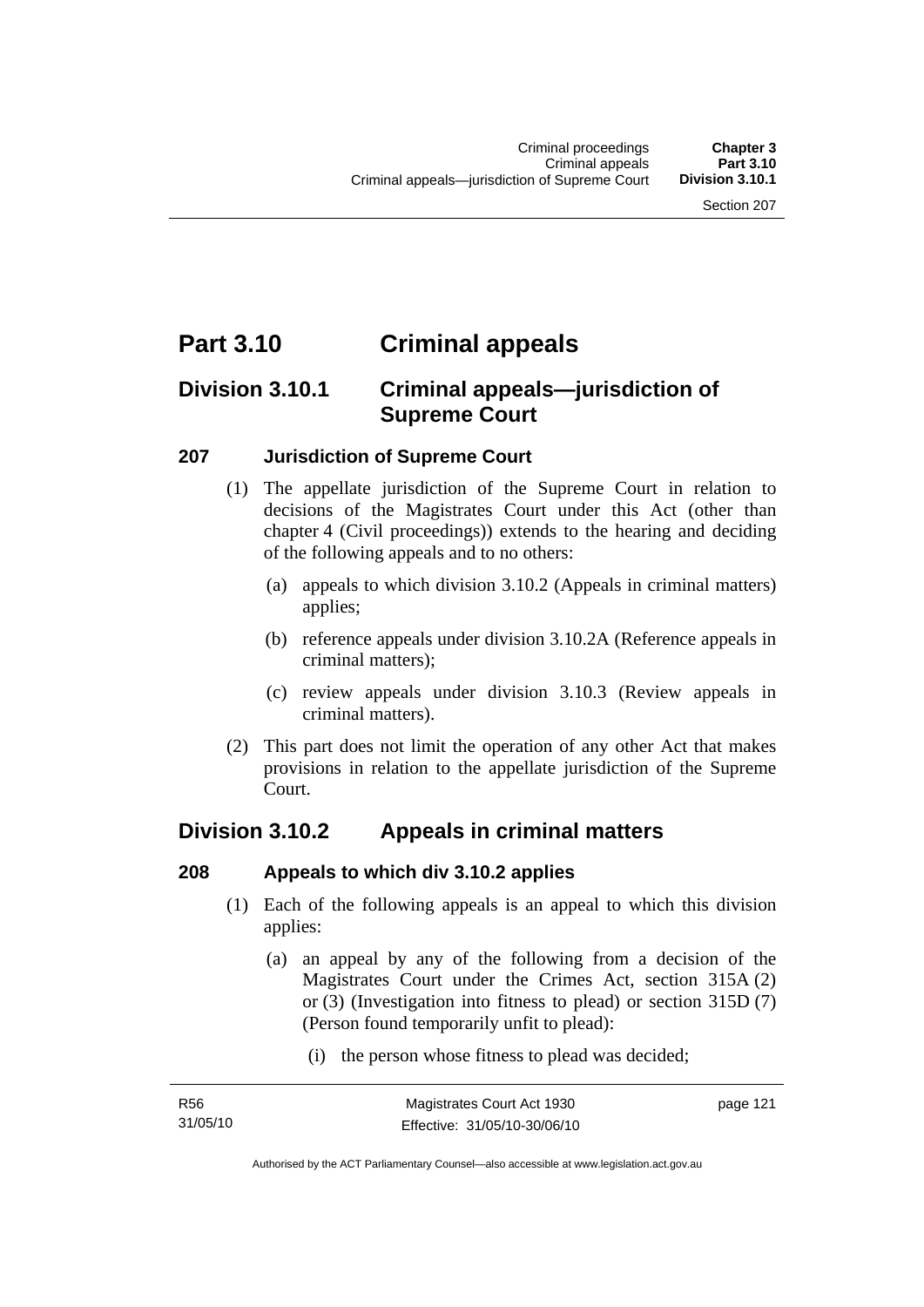- (ii) anyone who appeared at the proceeding in which the decision was made;
- (iii) anyone else with the leave of the court;
- (b) an appeal, by the person convicted, from a conviction for an offence dealt with by the Magistrates Court under this Act, part 3.6 (Proceedings for offences punishable summarily) or part 3.7 (Service and pleading by post for certain offences) or under the Crimes Act, section 375;
- (c) an appeal, by the person against whom the order is made, from an order made under this Act, section 113 or section 114 in a proceeding dealt with by the Magistrates Court under this Act, part 3.6 or under the Crimes Act, section 375;
- (d) an appeal from a sentence or penalty imposed by the Magistrates Court by a person convicted of an offence dealt with by that court under this Act, section 90A, part 3.6 or part 3.7, or under the Crimes Act, section 375, whether or not the person appeals against the conviction in relation to which the sentence or penalty was imposed;
- (e) an appeal from an order of the court under any of the following provisions of the *Crimes (Sentencing) Act 2005*:
	- (i) part 3.2 (Sentences of imprisonment);
	- (ii) part 3.3 (Non-custodial sentences);
	- (iii) part 3.4 (Non-association and place restriction orders);
	- (iv) part 3.5 (Deferred sentence orders);
	- (v) part 3.6 (Combination sentences);
	- *Note* Orders under the *Crimes Act 1900*, pt 18 (Conditional release of offenders) are taken to be orders under the *Crimes (Sentencing) Act 2005* (see *Crimes (Sentence Administration) Act 2005*, ch 16).

Authorised by the ACT Parliamentary Counsel—also accessible at www.legislation.act.gov.au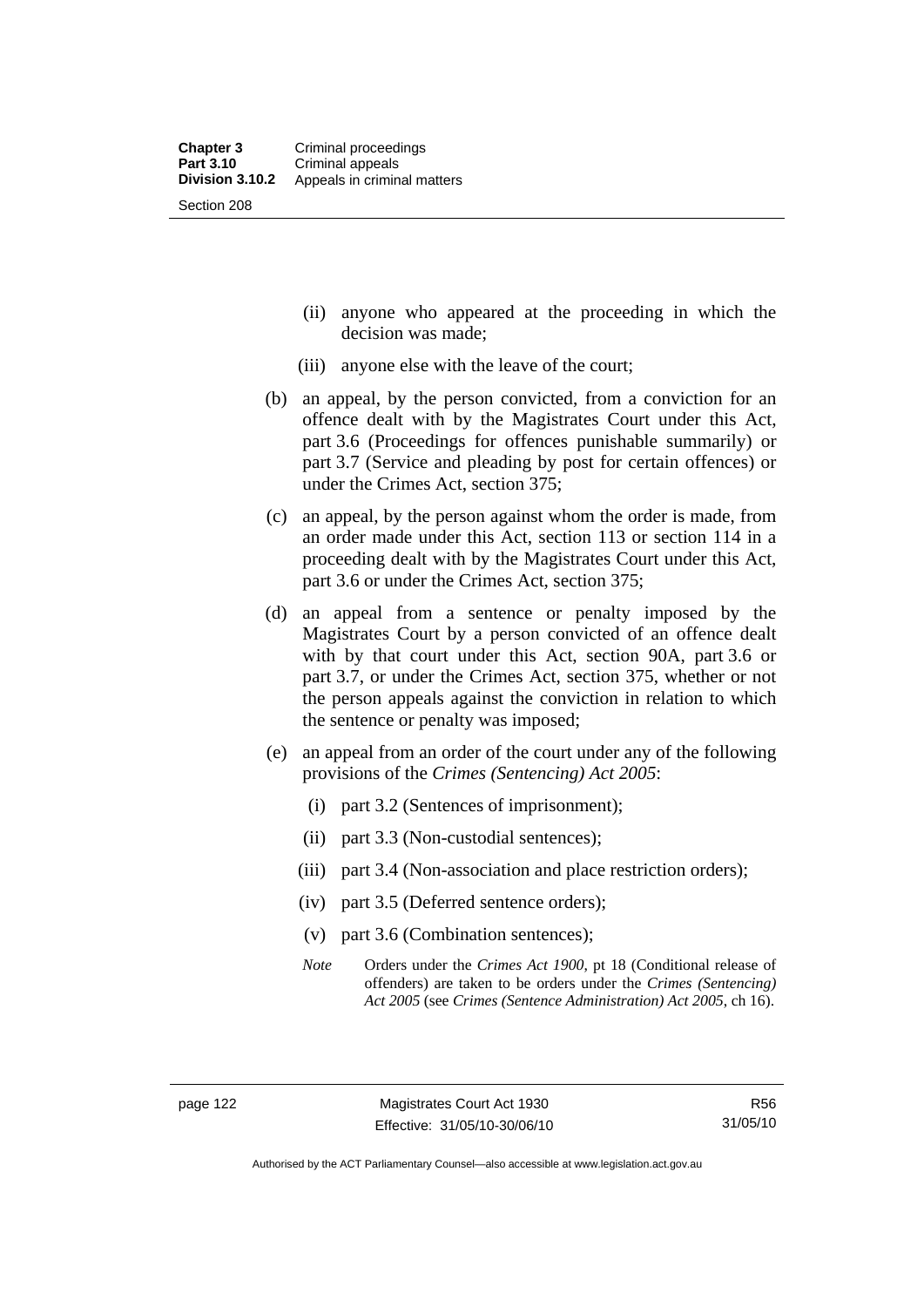- (f) an appeal from an order of the court under the *Crimes (Sentence Administration) Act 2005,* part 6.6 (Good behaviour orders—amendment and discharge).
- (3) Subsection (1) does not affect any power that the Supreme Court has, apart from this Act, to grant bail or to vary the conditions of bail.

## **209 Institution of appeal**

- (1) An appeal must be instituted by the appellant filing a notice of appeal in the office of the registrar of the Supreme Court within the period of 28 days after the conviction was entered, the order or decision was made or the sentence or penalty imposed, or within any further time the Supreme Court allows.
- (2) As soon as practicable after instituting the appeal, the appellant must—
	- (a) file a copy of the notice of appeal with the Magistrates Court; and
	- (b) serve a copy of the notice of appeal on—
		- (i) for an appeal mentioned in section 208 (1) (a)—each other person mentioned in that paragraph; and
		- (ii) for any other appeal—the director of public prosecutions.

## **210 Substituted service of notice of appeal**

- (1) If it appears to the Supreme Court, on an application made for an order under this section, that personal service of a notice of appeal under section 209 on a person on whom it is required to be served cannot be effected, the Supreme Court may make the order for substituted or other service the Supreme Court considers just.
- (2) The Supreme Court may, on an application made for an order under this subsection, dispense with service of a notice of appeal if the court considers it necessary or expedient to do so.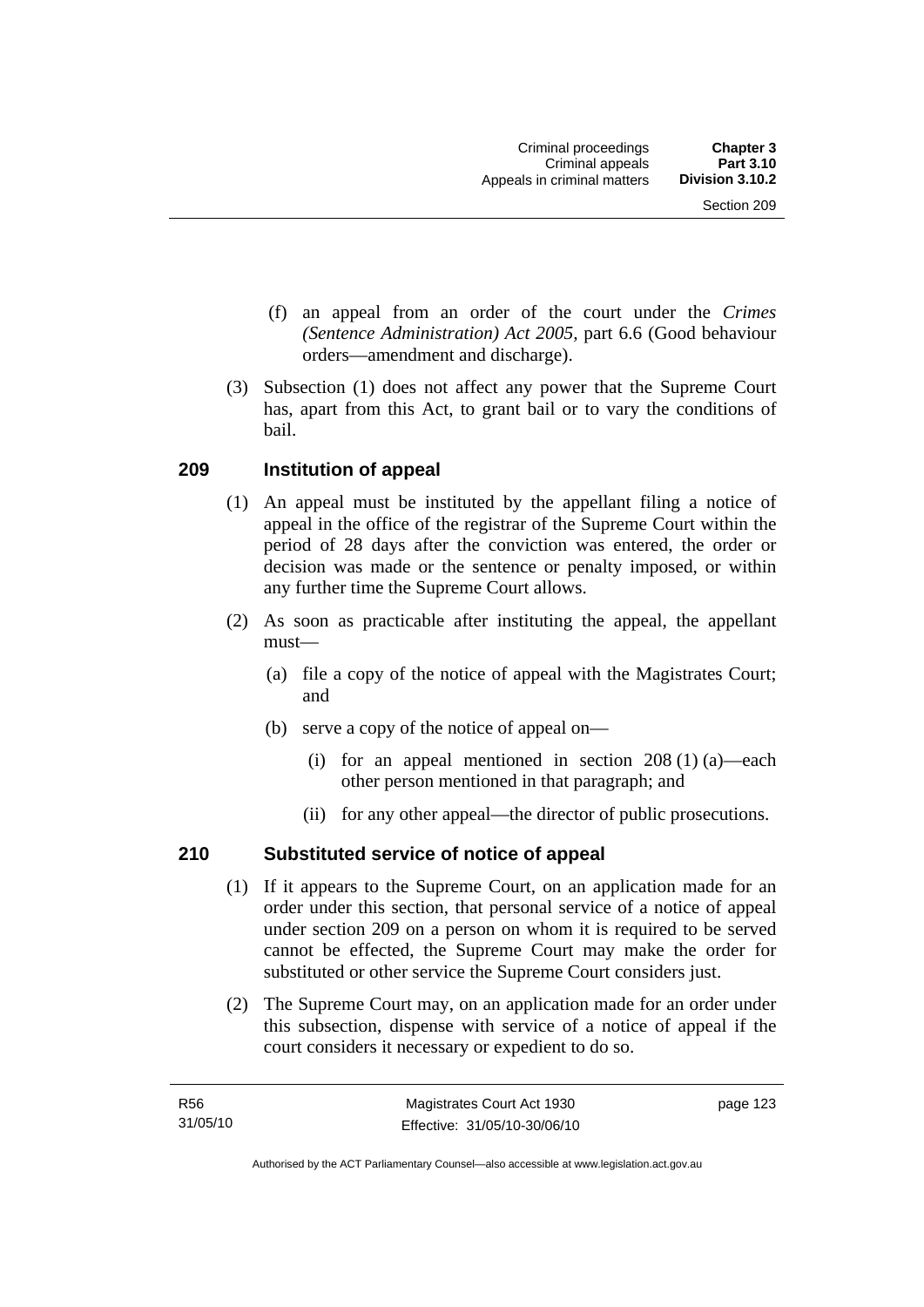(3) An order under subsection (2) may be made subject to the conditions (if any) the Supreme Court considers appropriate.

#### **214 Appeals in cases other than civil cases**

- (1) This section applies to an appeal mentioned in section 208 (Appeals to which div 3.10.2 applies).
- (2) In an appeal to which this section applies, the Supreme Court must have regard to the evidence given in the proceeding out of which the appeal arose, and has power to draw inferences of fact.
- (3) In an appeal to which this section applies, the Supreme Court must—
	- (a) if it considers it necessary or expedient to do so in the interests of justice—
		- (i) order the production of a document or anything else that was an exhibit in, or was otherwise connected with, the proceeding out of which the appeal arose and that appears to it to be necessary to produce for deciding the appeal; and
		- (ii) order any person who was, or would have been if the person had been called, a compellable witness in the proceeding to attend for examination before the Supreme Court; and
		- (iii) receive the evidence, if tendered, of any witness; and
	- (b) receive evidence with the consent of the parties to the appeal.
- (4) If evidence is tendered in an appeal to which this section applies, the Supreme Court must, unless satisfied that the evidence would not afford any ground for allowing the appeal, receive the evidence if—
	- (a) it appears to the Supreme Court that the evidence is likely to be credible and would have been admissible in the proceeding out

Authorised by the ACT Parliamentary Counsel—also accessible at www.legislation.act.gov.au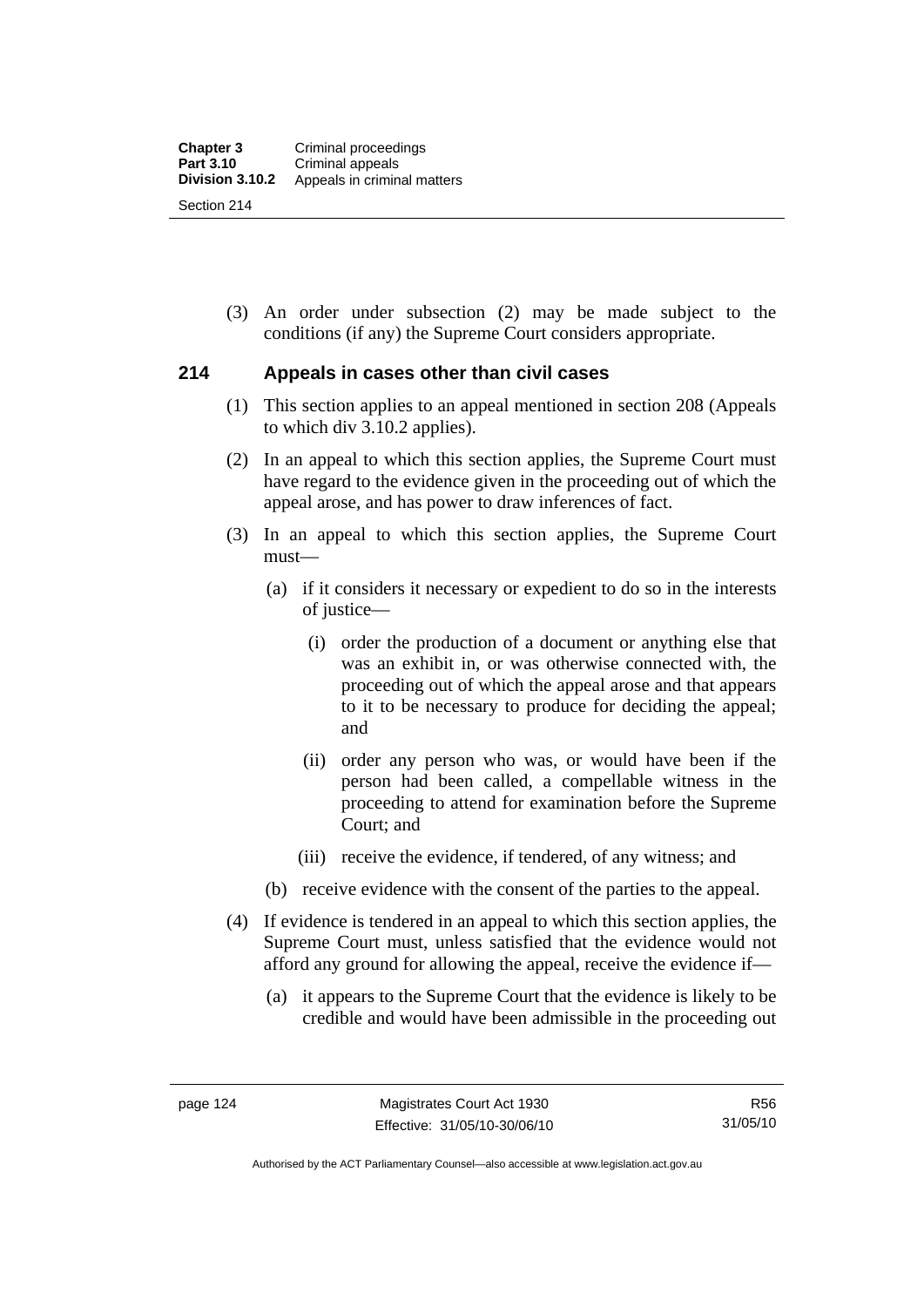of the which the appeal arose on an issue relevant to the appeal; and

 (b) the Supreme Court is satisfied that the evidence was not adduced in the proceeding and there is a reasonable explanation for the failure to adduce it.

#### **216 Stay of execution pending appeal in certain cases**

- (1) If an appeal to which this division applies has been duly instituted, the enforcement or execution of the decision, conviction, order, sentence or penalty appealed from is stayed until the appeal is concluded or is abandoned or discontinued and, if the appellant is in custody, the appellant may, if not detained for any other cause, be granted bail in accordance with the *Bail Act 1992*.
- (2) If the appellant in custody in relation to whom the enforcement or execution of a conviction or sentence is stayed—
	- (a) is not granted bail under the *Bail Act 1992*; or
	- (b) is not detained for any other cause;

the court or a magistrate may order the person be remanded in custody.

*Note* The court must issue a warrant for the remand of the defendant in the chief executive's custody (see *Crimes (Sentence Administration) Act 2005*, s 17).

#### **218 Orders by Supreme Court on appeals**

- (1) On an appeal to which this division applies, the Supreme Court may—
	- (a) confirm, reverse or vary the conviction, order, sentence, penalty or decision appealed from; or
	- (b) give the judgment, or make the order, that, in all the circumstances, it considers appropriate, or refuse to make an order; or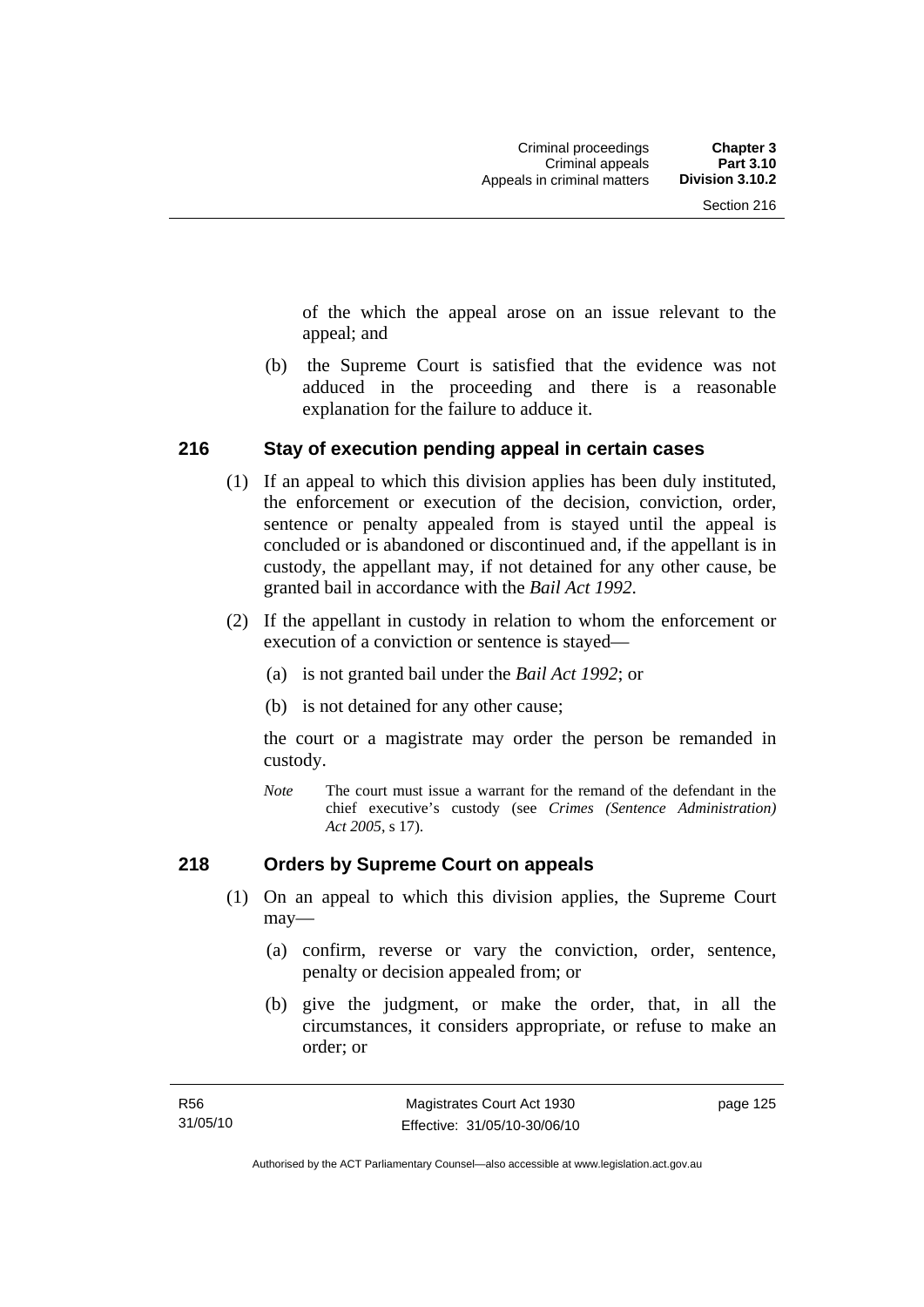Section 219

- (c) set aside the conviction, order, sentence, penalty or decision appealed from, in whole or in part, and remit the proceeding to the Magistrates Court for further hearing and decision, subject to the directions the Supreme Court considers appropriate.
- (2) A judgment or order of the Supreme Court under subsection (1) (a) or (b) has effect as if it were a decision of the Magistrates Court and may be enforced by the Magistrates Court accordingly.

## **219 No right of appeal under div 3.10.2 if review appeal**

- (1) A person is not entitled to appeal to the Supreme Court under this division against a decision of the Magistrates Court if the person has instituted an appeal against the decision under division 3.10.3 (Review appeals in criminal matters).
- (2) If a person institutes an appeal under division 3.10.3 in relation to a decision of the Magistrates Court, any appeal against the decision that has been instituted under this division is taken to be withdrawn.

# **Division 3.10.2A Reference appeals in criminal matters**

## **219A What is a** *reference appeal***?**

In this division:

*reference appeal*—see section 219AB (2).

## **219AB Reference appeal in relation to proceeding**

- (1) This section applies if a person has been charged on indictment in the Magistrates Court and the proceeding in relation to all or part of the indictment has concluded.
- (2) The Supreme Court may, on application by the Attorney-General or director of public prosecutions (the *applicant*), hear and decide (by a *reference appeal*) any question of law arising at or in relation to the proceeding.

R56 31/05/10

Authorised by the ACT Parliamentary Counsel—also accessible at www.legislation.act.gov.au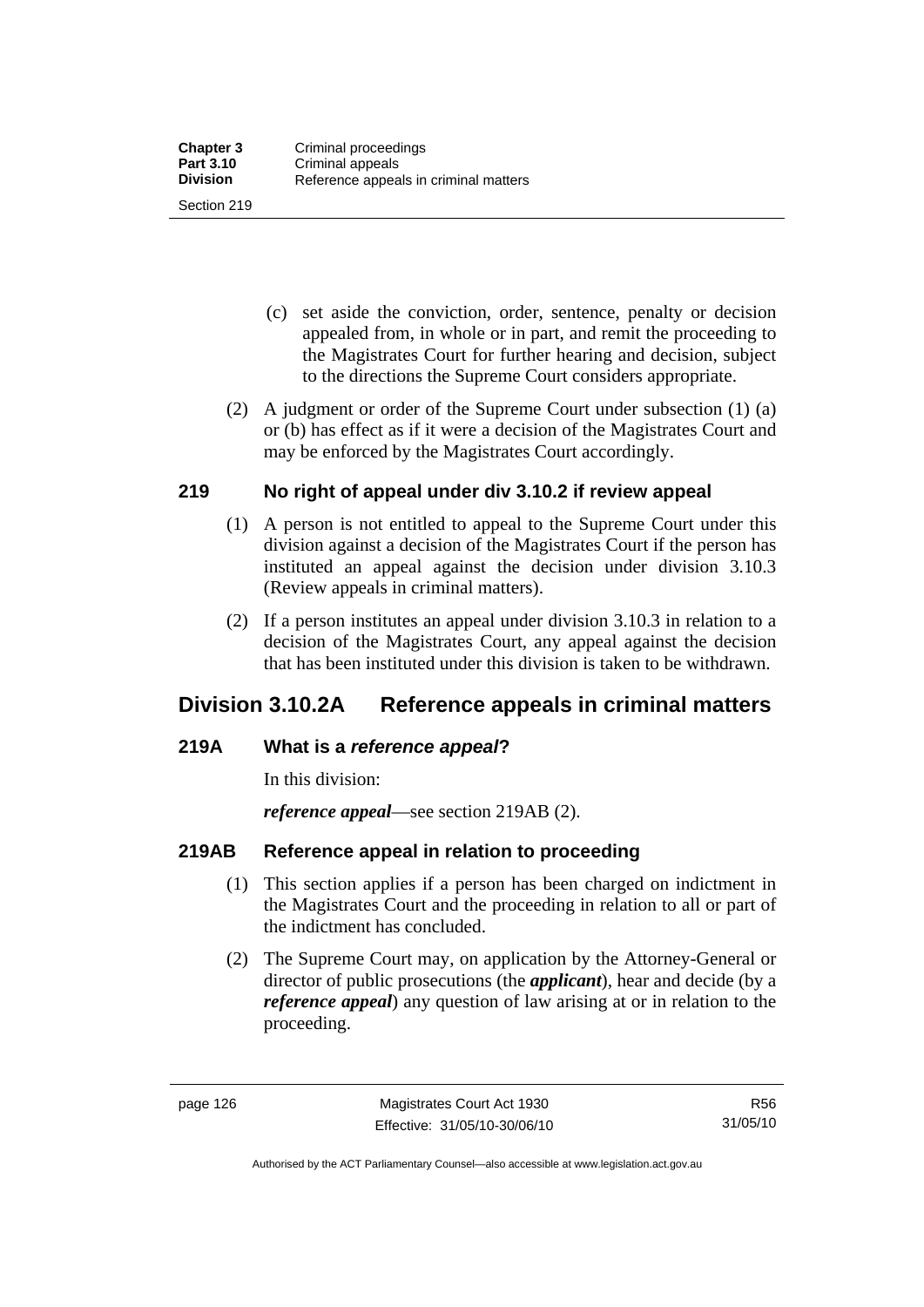## **219AC Who may be heard at reference appeal**

- (1) Each of the following people (each *interested party*) may be heard in a reference appeal:
	- (a) a person charged in the proceeding;
	- (b) a person who seeks to be heard, if the court is satisfied that the person has a sufficient interest in the appeal to be heard.
- (2) If an interested party is not represented in the appeal, the applicant must instruct counsel to argue the reference appeal on the party's behalf.
- (3) The reasonable costs of legal representation of an interested party are payable by the Territory.

## **219AD Reference appeal decision does not affect verdict**

The decision on a reference appeal does not invalidate or affect any verdict or decision given in the proceeding.

## **Division 3.10.3 Review appeals in criminal matters**

## **219B Decisions subject to review appeal**

- (1) Each of the following is a decision of the Magistrates Court from which an appeal by way of review (a *review appeal*) may be made in accordance with this division:
	- (a) an order of the Magistrates Court dismissing an information dealt with by that court under this Act, part 3.6 (Proceedings for offences punishable summarily) or part 3.7 (Service and pleading by post for certain offences) or under the Crimes Act, section 375;
	- (b) a conviction by the Magistrates Court for an offence dealt with by that court under this Act, part 3.6 or part 3.7 or under the Crimes Act, section 375;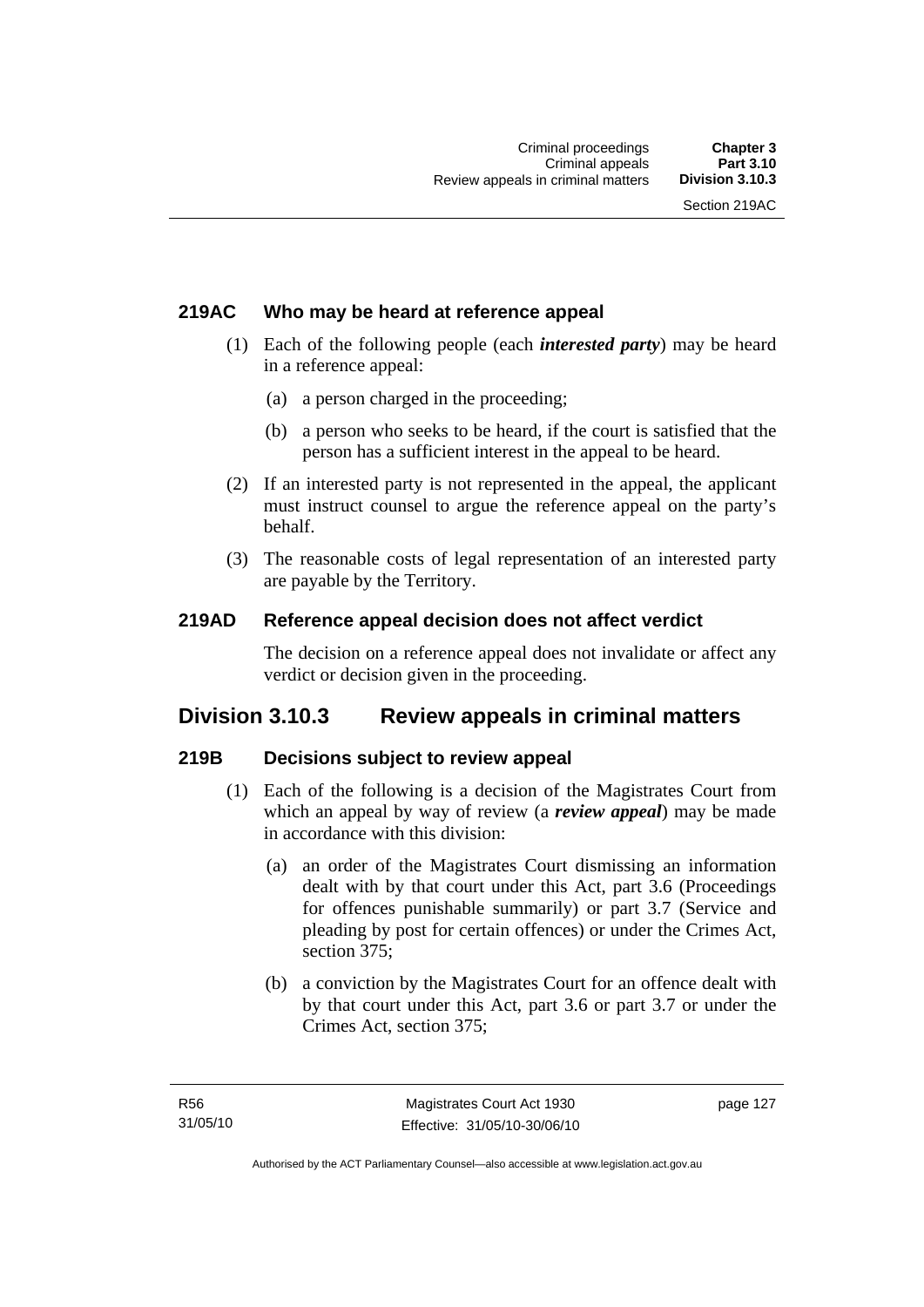- (c) an order made under this Act, section 113 or section 114 in a proceeding dealt with by the Magistrates Court under this Act, part 3.6 or under the Crimes Act, section 375;
- (d) a decision of the Magistrates Court not to commit a person to the Supreme Court for sentence under section 92A;
- (e) a decision of the Magistrates Court to dispose of a case summarily under the Crimes Act, section 375 (6) or (7);
- (f) a sentence or penalty imposed by the Magistrates Court for an offence dealt with by that court under this Act, section 90A, part 3.6 or part 3.7 or under the Crimes Act, section 375.
- (2) In subsection  $(1)$  (f):

*sentence or penalty* includes a sentence or penalty imposed by an order of the Magistrates Court under—

- (a) any of the following provisions of the *Crimes (Sentencing) Act 2005*:
	- (i) part 3.2 (Sentences of imprisonment);
	- (ii) part 3.3 (Non-custodial sentences);
	- (iii) part 3.4 (Non-association and place restriction orders);
	- (iv) part 3.5 (Deferred sentence orders);
	- (v) part 3.6 (Combination sentences); or
	- *Note* Orders under the *Crimes Act 1900*, pt 18 (Conditional release of offenders) are taken to be orders under the *Crimes (Sentencing) Act 2005* (see *Crimes (Sentence Administration) Act 2005*, ch 16).
- (b) the *Crimes (Sentence Administration) Act 2005,* part 6.6 (Good behaviour orders—amendment and discharge).

### **219C How review appeal is instituted**

 (1) A review appeal must be instituted by the appellant filing a notice of appeal in the Supreme Court within 28 days after the day the

R56 31/05/10

Authorised by the ACT Parliamentary Counsel—also accessible at www.legislation.act.gov.au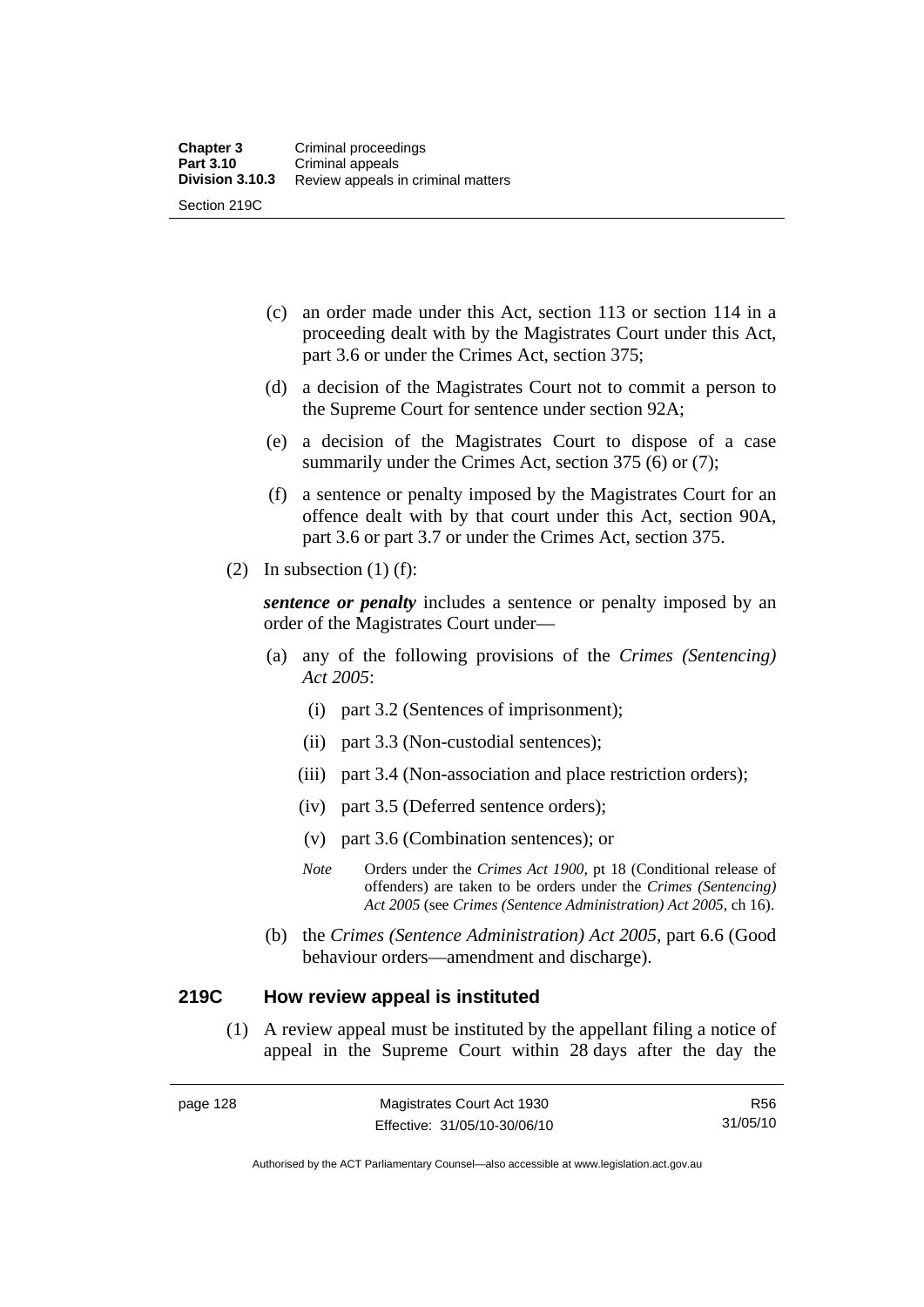conviction was entered, the order or decision was made or the sentence or penalty imposed, or within any further time the Supreme Court allows.

- (2) As soon as practicable after instituting the appeal, the appellant must—
	- (a) file a copy of the notice of appeal in the Magistrates Court; and
	- (b) serve a copy of the notice of appeal on—
		- (i) for an appeal mentioned in section 219B (1) (b) or  $(c)$  the director of public prosecutions; and
		- (ii) for any other appeal—the person who was the defendant in the proceeding in the Magistrates Court.

## **219D Grounds for review**

The Supreme Court may review a decision of the Magistrates Court under this division on any 1 or more of the following grounds:

- (a) that there was a prima facie case of error or mistake on the part of the Magistrates Court;
- (b) that the Magistrates Court did not have jurisdiction or authority to make the decision;
- (c) that the decision of the Magistrates Court should not in law have been made;
- (d) for a decision mentioned in section  $219B(1)$  (d) or (e)—that, in the circumstances of the case, the decision should not have been made;
- (e) for a decision mentioned in section  $219B(1)$  (f)—that the sentence or penalty was manifestly inadequate or otherwise in error.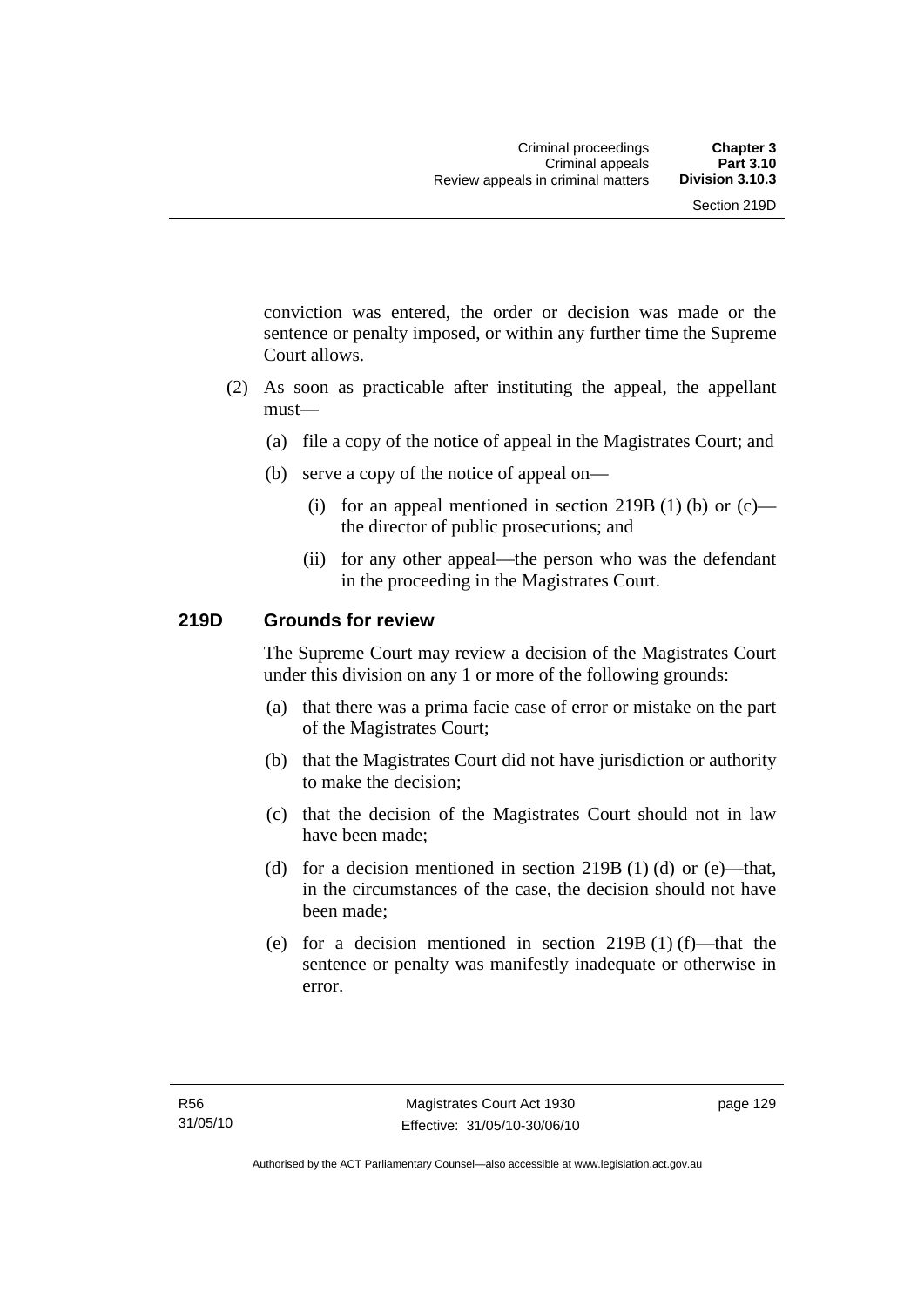# **219E Report by Magistrate**

On a review appeal, the Supreme Court may, if it considers appropriate, make an order requiring the magistrate by whom the Magistrates Court was constituted to give to the Supreme Court a report setting out the reasons for the decision of the Magistrates Court and any facts or matters that in the view of the magistrate were relevant to the decision of the Magistrates Court.

### **219F Powers of Supreme Court**

- (1) On a review appeal, the Supreme Court may, after considering the evidence before the Magistrates Court and any further evidence called by leave of the Supreme Court—
	- (a) dismiss the appeal if satisfied that the decision of the Magistrates Court should be confirmed; or
	- (b) set aside or quash, in whole or part, or otherwise vary or amend, the decision of the Magistrates Court.
- (2) If, under subsection (1) (b), the Supreme Court sets aside, quashes or otherwise varies or amends a decision of the Magistrates Court, the Supreme Court may—
	- (a) for a decision mentioned in section 219B (1) (d)—order that the Magistrates Court commit the person to whom the decision relates to the Supreme Court for sentence under section 92A; or
	- (b) for a decision mentioned in section 219B (1) (e)—order that the Magistrates Court continue the committal hearing of the person to whom the decision relates in accordance with part 3.5; or
	- (c) for a decision mentioned in section 219B (1) (f)—
		- (i) impose the sentence or penalty the Supreme Court considers appropriate; or

Authorised by the ACT Parliamentary Counsel—also accessible at www.legislation.act.gov.au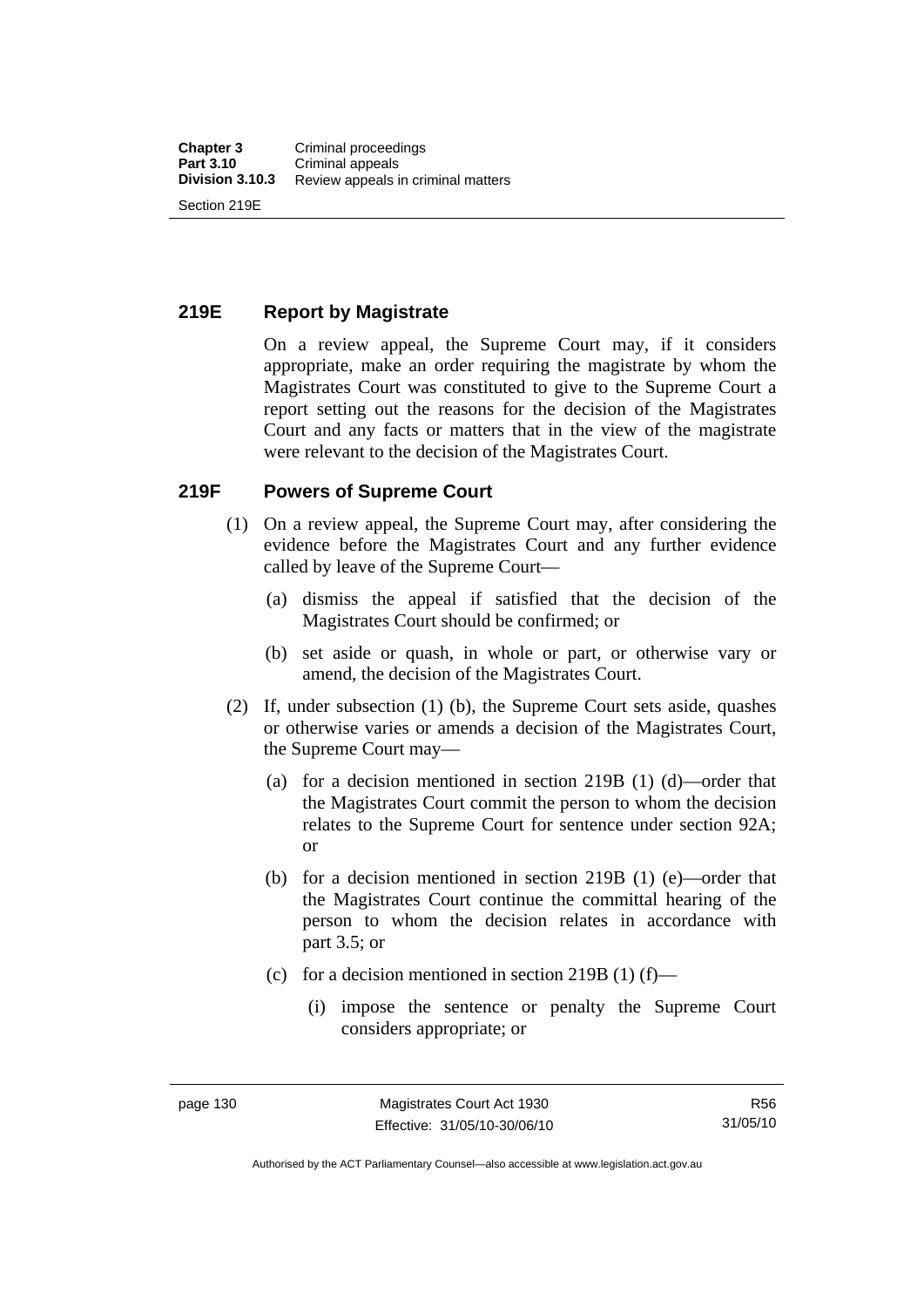- (ii) by order, exercise any power that the Magistrates Court might have exercised; or
- (d) in any other case—
	- (i) remit the matter to the Magistrates Court for rehearing or for further hearing with or without directions of law; or
	- (ii) make any other order the Supreme Court considers necessary to decide the matter finally, including a prohibition order or habeas corpus order.
- (3) For the purpose of—
	- (a) correcting any defect or error in the proceeding before the Magistrates Court; or
	- (b) enabling the matter to be decided on the merits;

the Supreme Court may make the amendments of the proceeding in the Magistrates Court it considers appropriate.

- (4) For subsections (1) (b) and (2) (c), the Supreme Court must not—
	- (a) vary a sentence or penalty such that the sentence or penalty as varied could not have been imposed by the Magistrates Court; or
	- (b) impose a sentence or penalty that could not have been imposed by the Magistrates Court.
- (5) The Supreme Court may, despite the ground or any of the grounds for review mentioned in section 219D being established, dismiss the appeal if the court considers that no substantial miscarriage of justice has happened.
- (6) On the dismissal of an appeal, the decision of the Magistrates Court appealed from may be enforced, executed or given effect to as if the appeal had not been instituted.
- (7) If, in relation to a sentence or penalty mentioned in section 219B (1) (f), the Supreme Court—

page 131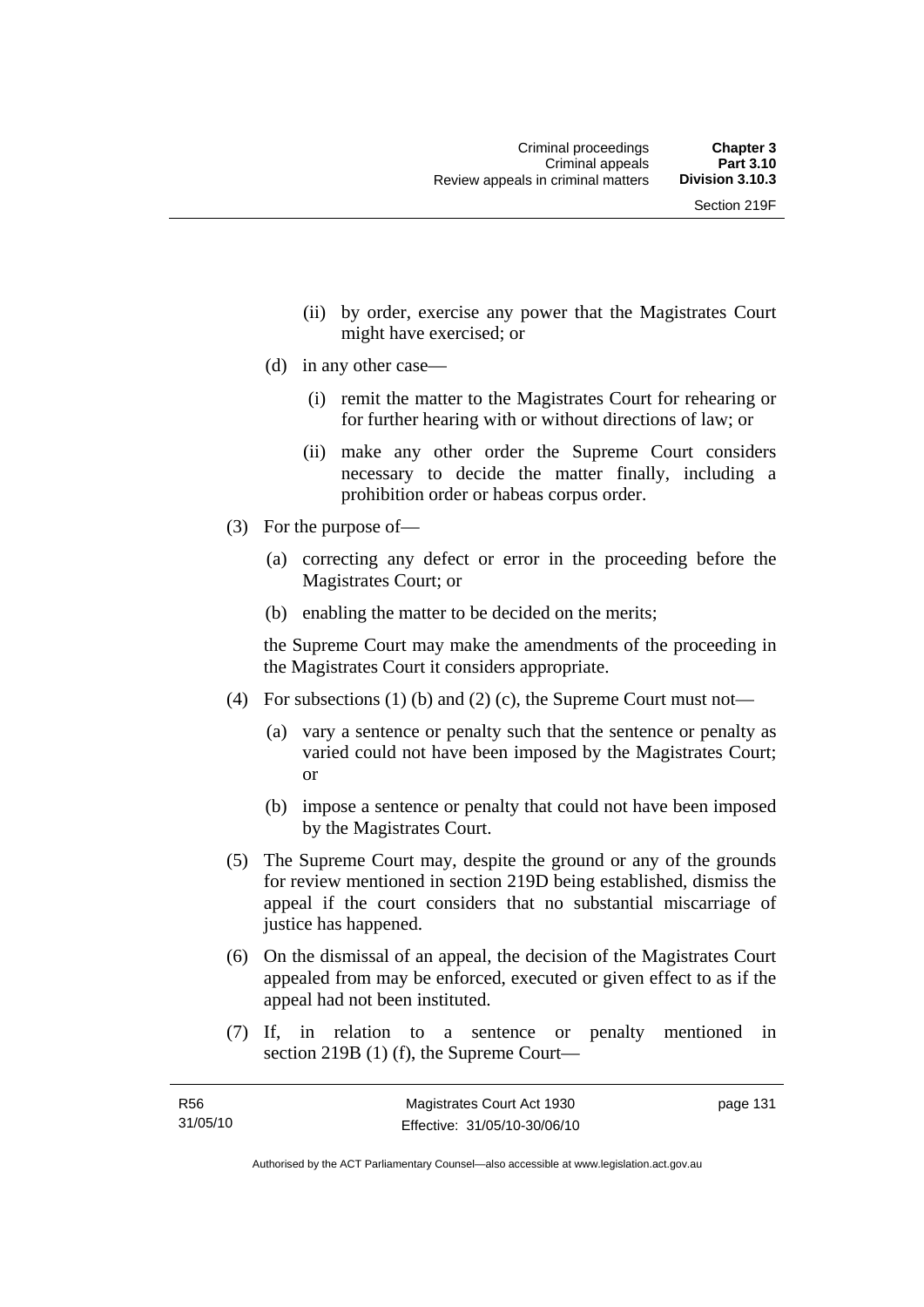- (a) varies a sentence or penalty under subsection (1) (b); or
- (b) imposes a sentence or penalty or makes an order under subsection  $(2)$  (b);

the sentence or penalty as varied or imposed or the order made has effect as if it were a decision of the Magistrates Court and may be enforced by the Magistrates Court accordingly.

- (8) On an appeal under this division from an order, decision, sentence or penalty mentioned in section 219B (1) (a), (d), (e) or (f), the Supreme Court must order that the costs of and incidental to the appeal are payable by the appellant.
- (9) Subsection (8) applies whether the Supreme Court dismisses the appeal or exercises any of the other powers given to it by this section.

# **Division 3.10.4 Criminal appeals—other provisions**

### **222 Control of Supreme Court over summary convictions**

- (1) A person brought before the Supreme Court, under a habeas corpus order or another order, must not be discharged from custody because any defect or error in a committal order of the Magistrates Court, unless the court, or the magistrate constituting the court, and the prosecutor or other party interested in supporting the committal order have received reasonable and sufficient notice of the intention to apply for the discharge.
- (2) The notice must require them to give to the Supreme Court the conviction, judgment or order (if any) on which the committal was founded, together with the depositions and information intended to be relied on in support of the conviction, judgment or order, or certified copies of them.

## **223 Amendment of documents**

(1) This section applies if—

Authorised by the ACT Parliamentary Counsel—also accessible at www.legislation.act.gov.au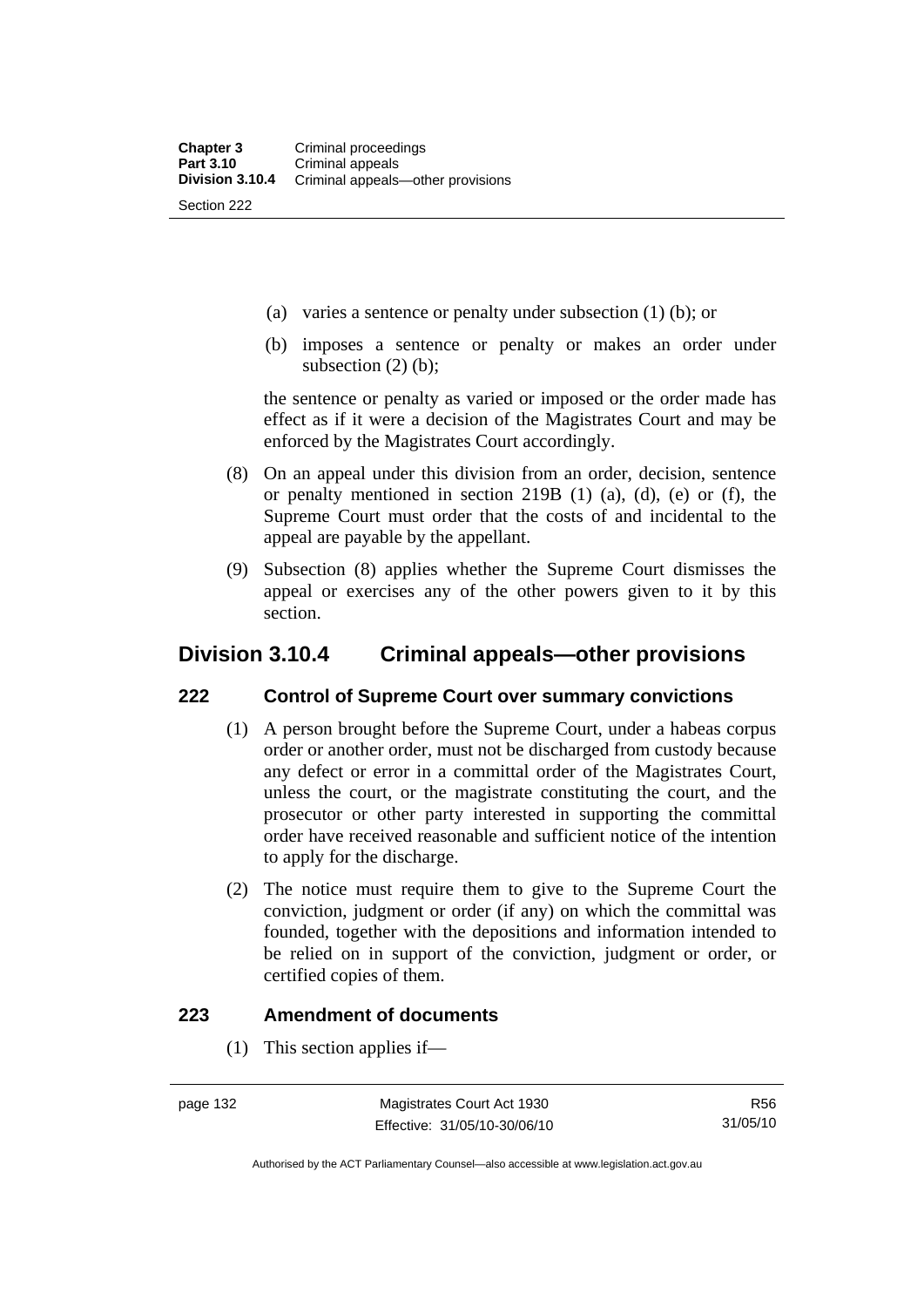- (a) a document mentioned in section 222 (2) is given to the Supreme Court; and
- (b) the offence charged or intended to be charged by the document appears to have been established; and
- (c) the Magistrates Court's judgment appears to be in substance justified; and
- (d) the defects or errors appear to be defects of form only or mistakes not affecting the substance of the proceeding before the Magistrates Court.
- (2) The Supreme Court must allow the committal order, and may allow the conviction or judgment, to be immediately amended as necessary in accordance with the facts.
- (3) The person committed must then be remanded to the person's former custody.

#### **224 In cases of certiorari order**

The like proceedings as mentioned in section 222 and section 223 must be had, and the like amendments may and must be allowed to be made, in relation to every order brought before the Supreme Court by certiorari order, and after amendment in any such case the order may be enforced in the proper way, and must in all respects and for all purposes be regarded and dealt with as if it had been drawn up originally as amended.

#### **225 Notice dispensed with**

- (1) The notice required by section 222 may be given either before or after the habeas corpus order, certiorari order or other order is made.
- (2) When at the time of applying for the order—
	- (a) copies of the conviction or order and depositions are produced; or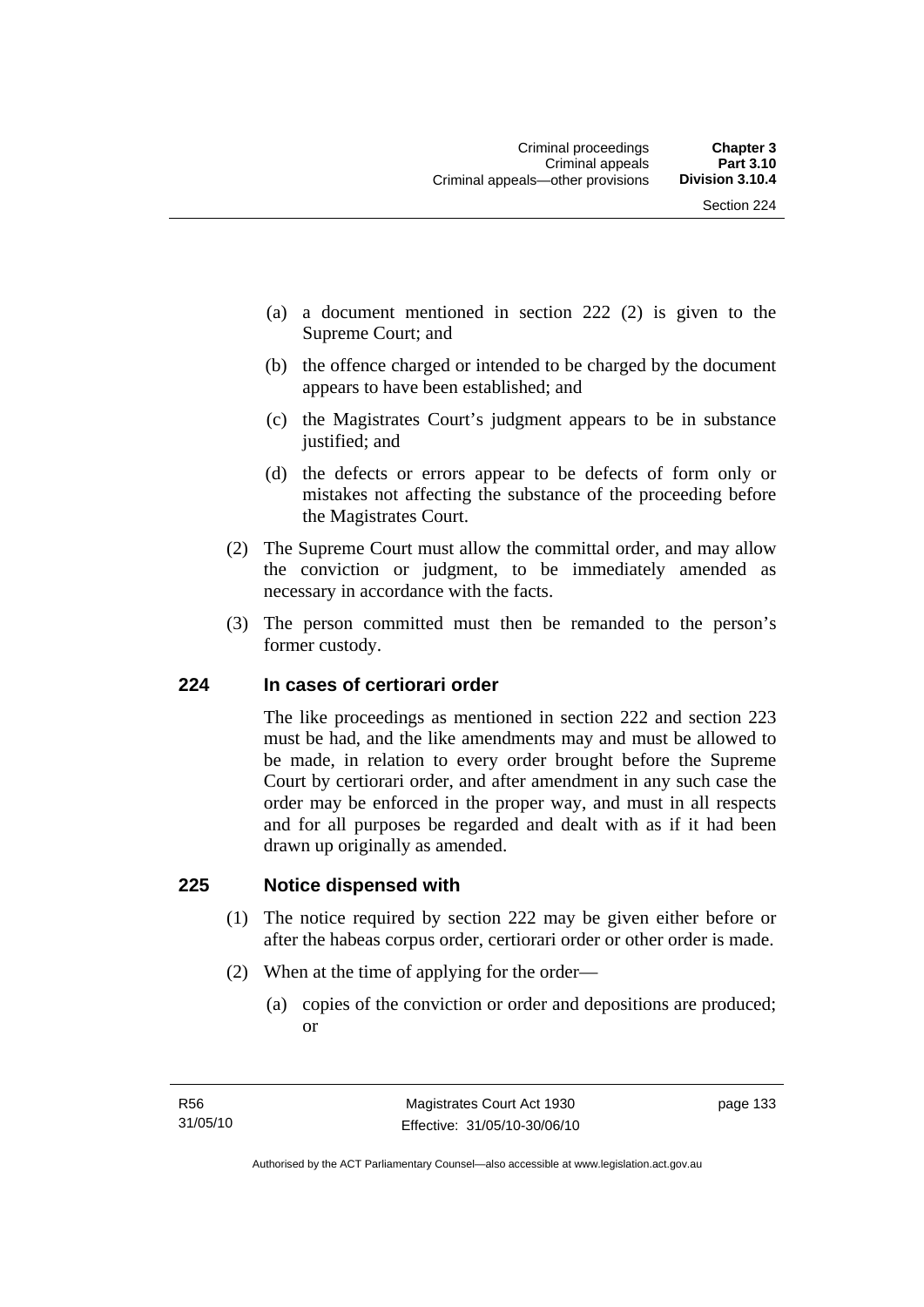(b) in cases of committal for trial or for sentence all informations, depositions, and statements have been given, as provided in section 106, to the director of public prosecutions or a person authorised by the director of public prosecutions;

the Supreme Court may dispense with the notice.

### **226 Power of court to admit to bail**

- (1) If any person imprisoned or detained under a summary conviction or order is brought up by a habeas corpus order, and the Supreme Court postpones the final decision of the case, the Supreme Court may admit the person to bail in accordance with the *Bail Act 1992*.
- (2) If the judgment of the Supreme Court is against any person so brought up, the Supreme Court may remand the person to his or her former custody, there to serve the rest of the term for which the person was committed.

### **227 Respecting the amendment of convictions etc**

- (1) Whenever the facts or evidence appearing by the depositions in substance support the decision of the Magistrates Court, if the decision does not extend beyond the information, and if the facts or evidence would have justified the court in making any necessary allegation or finding omitted in the decision, or in the formal conviction or order, or any warrant issued under the adjudication, the powers of amendment given by section 223 may be exercised, and if in a conviction there is some excess that may (consistently with the merits of the case) be corrected, the conviction must be amended accordingly and must stand good for the remainder.
- (2) All amendments are subject to the order about costs and otherwise the Supreme Court considers appropriate.

### **228 No summons or information**

(1) This section applies to a conviction or order in a case if—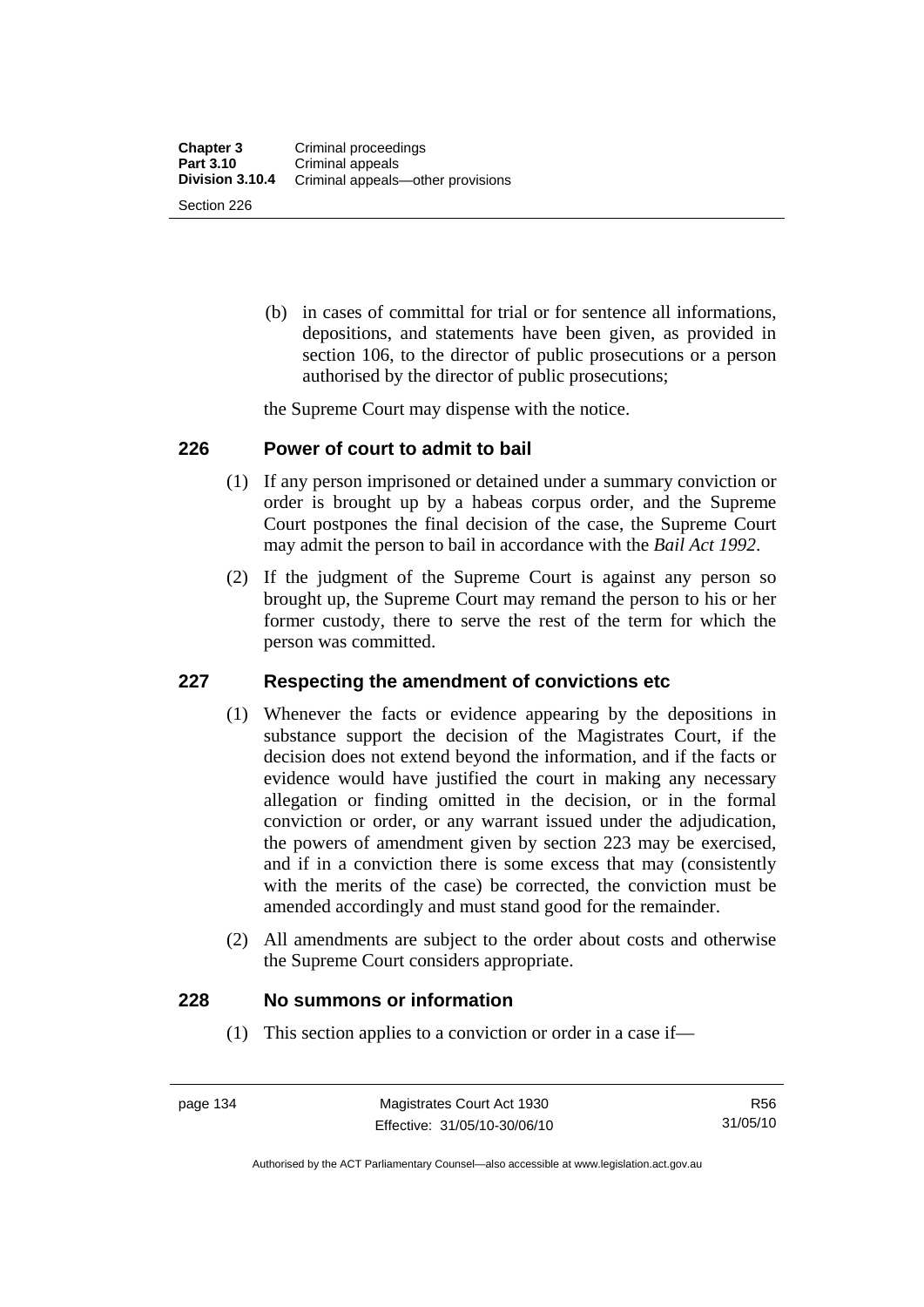- (a) a relevant person is present at the hearing of the case; and
- (b) there is no summons or information (or an amendment of a summons or information) in relation to the person; and
- (c) the person does not object at the hearing about the matter mentioned in paragraph (b).
- (2) The conviction or order stands.
- (3) In this section:

#### *relevant person* means—

- (a) a convicted person; or
- (b) a person against whom an order has been made; or
- (c) a person whose goods have been condemned or ordered to be sold as forfeited.

## **229 Distribution of penalty**

A conviction or an order is not defeated for the want of any distribution, or for a wrong distribution of the penalty or forfeiture.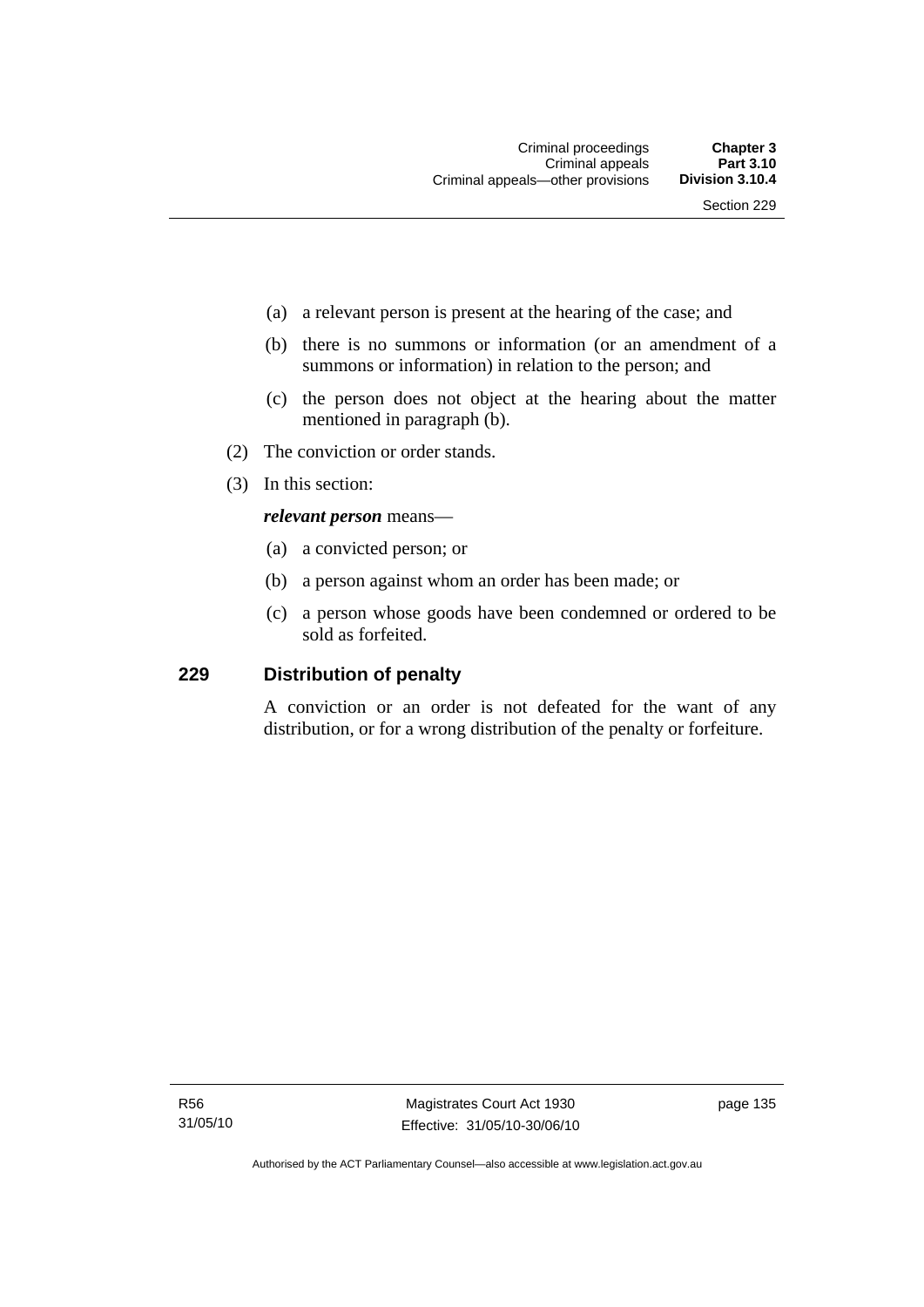**Chapter 3 Criminal proceedings**<br>**Part 3.11 Costs in criminal matt Costs in criminal matters** 

Section 244

# **Part 3.11 Costs in criminal matters**

#### **244 Costs in criminal matters**

- (1) The power of the court to award costs is subject to the following:
	- (a) if the court makes a conviction or order in favour of the informant—it may order that the defendant must pay to the informant the informant's costs;
	- (b) if the court dismisses the information, or makes an order in favour of the defendant—it may order that the informant must pay to the defendant the defendant's costs;
	- (c) if a matter is adjourned—the court may order that the costs of and caused by the adjournment be paid by any party to any other party;
	- (d) costs ordered to be paid—
		- (i) must be awarded in the way prescribed by regulation; and
		- (ii) may be recovered under the rules about the enforcement of judgments of the court in civil proceedings.
- (2) Subject to any order of the court, the expenses of a person who attends at court to give evidence or to produce documents must be allowed to the person (whether or not they have been examined or produced documents and whether or not they were subpoenaed to attend).

Authorised by the ACT Parliamentary Counsel—also accessible at www.legislation.act.gov.au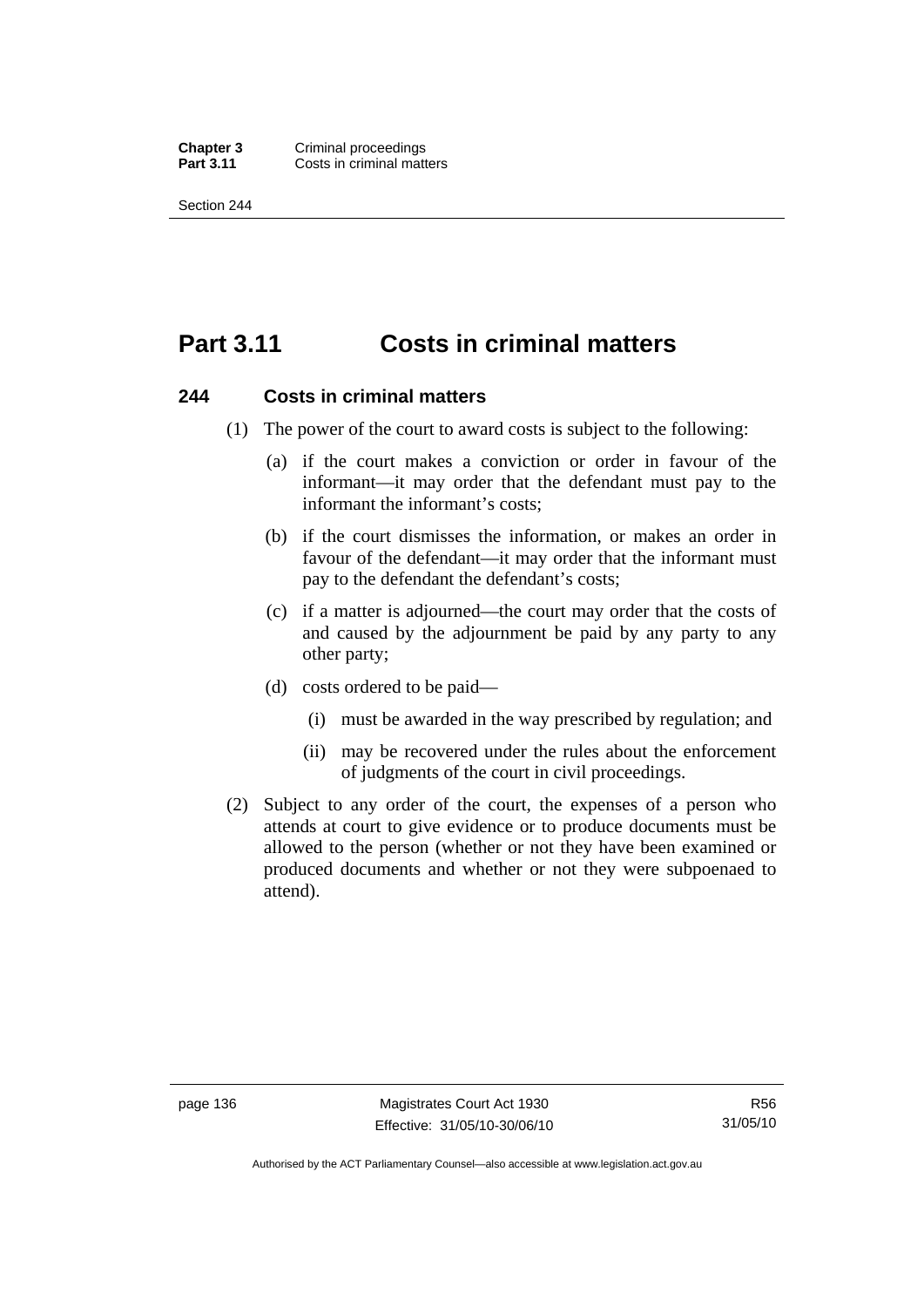# **Part 3.12 Securities in criminal matters**

# **249 Securities taken under Act**

 (1) A person must give security under this Act (other than chapter 4 (Civil proceedings)), whether as principal or surety, either by the deposit of an amount with the registrar, or by an oral or written acknowledgment of the undertaking or condition by which, and of the amount for which, the person is bound.

 (2) Record of the security having been made may be provided by entry of it in the court's records.

# **250 Recovery of amount due under security**

Any amount becoming due under a security under this Act (other than chapter 4 (Civil proceedings)) is recoverable on a claim by a police officer or by the registrar or by some other person authorised by the court.

# **252 Sums paid by surety may be recovered from principal**

Any amount paid by a surety on behalf of his or her principal in relation to a security under this Act (other than chapter 4 (Civil proceedings)), together with all costs, charges and expenses incurred by the surety in relation to the security, is taken to be a debt due to the surety from the principal, and may be recovered on a claim by the surety.

*Note* If a form is approved under the *Court Procedures Act 2004* for this provision, the form must be used.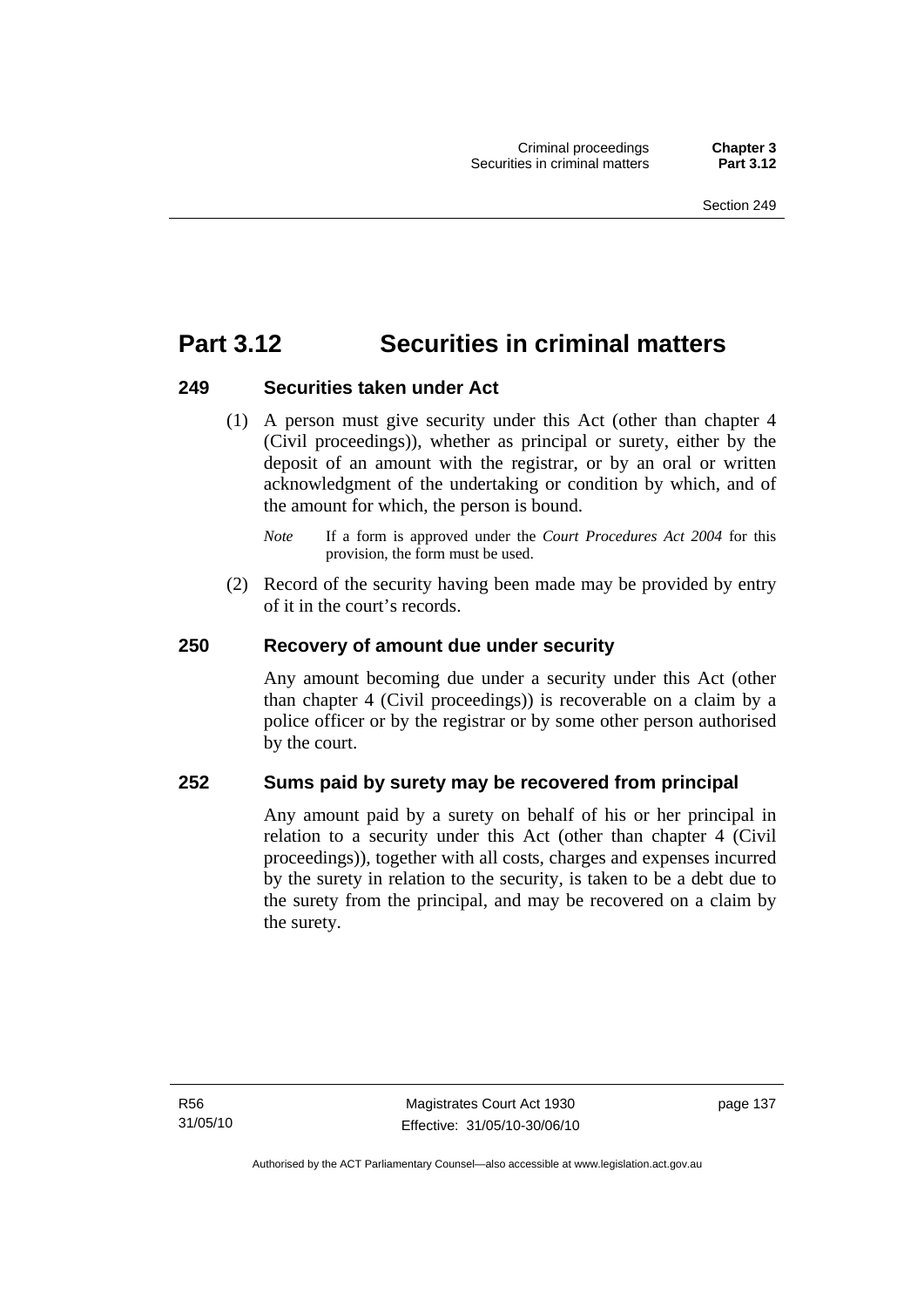Section 253

# **253 Payment enforced by security**

If security is given under this Act (other than chapter 4 (Civil proceedings)) for payment of an amount, the payment must be enforced by means of the security in substitution for other means of enforcing the payment.

# **254 Enforcement of recognisance**

- $(1)$  If—
	- (a) a witness or a person sought to be made a witness has entered into a recognisance for this Act; and
	- (b) the court is satisfied that the witness or person sought to be made a witness has failed to comply with a condition of the recognisance;

the court may declare the recognisance to be forfeited and may make an order that the witness or person sought to be made a witness pay the whole or a part of the amount in which the witness or person is bound under the recognisance.

- $(2)$  If—
	- (a) the court has declared a recognisance to be forfeited under subsection (1); and
	- (b) a person is bound by the recognisance as surety for the performance of that condition;

the court may make an order that the person mentioned in paragraph (b) pay the whole or a part of the amount in which the person is bound under the recognisance.

 (3) An order made under subsection (1) or (2) may be enforced as if it were a judgment entered on a claim by the registrar.

Authorised by the ACT Parliamentary Counsel—also accessible at www.legislation.act.gov.au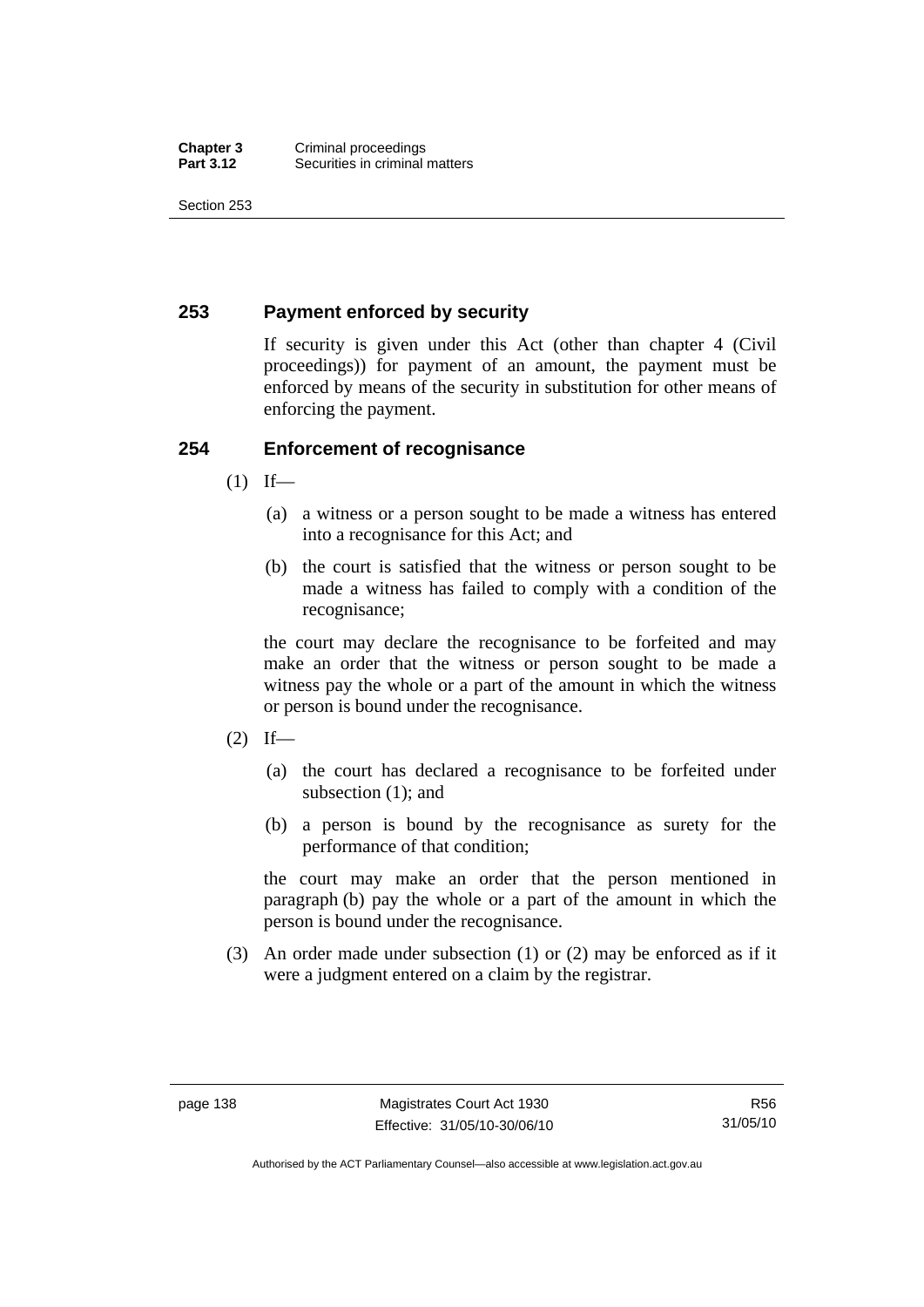- (4) Subject to subsection (5), the court may, on application by a person against whom an order has been made under subsection (1) or (2)—
	- (a) vary the order by reducing the amount payable under the order; or
	- (b) revoke the order and, if the order was made under subsection (1), revoke the declaration that the recognisance is forfeited.
- $(5)$  If—
	- (a) the court has made an order under subsection (1) or (2); and
	- (b) an enforcement order has been made; and
	- (c) property has been sold under the enforcement order;

the court must not make an order under subsection (4).

 (6) It is not necessary that, for the purpose of hearing an application under subsection (4), the court be constituted by the magistrate who made the order to which the application relates.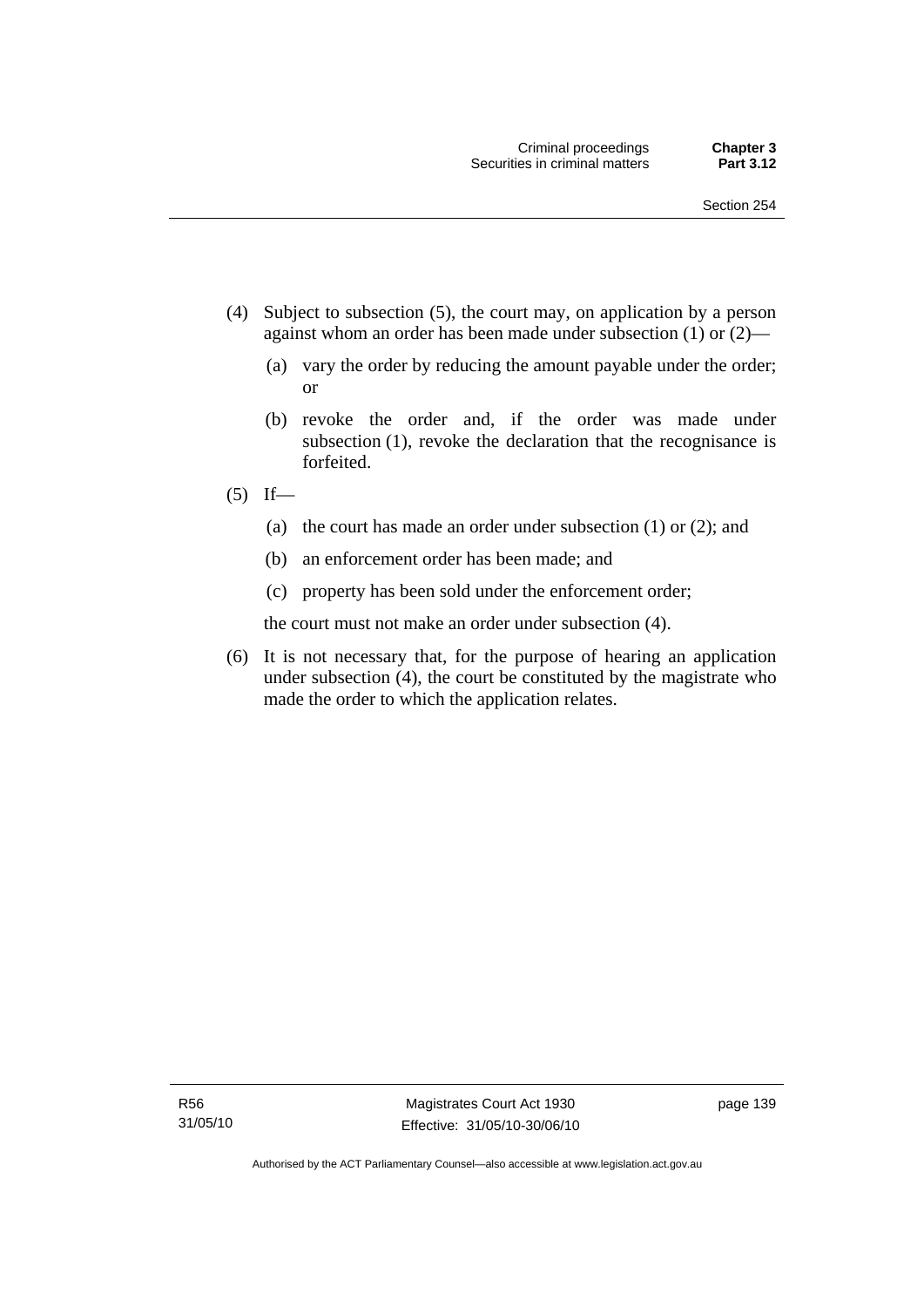**Chapter 4 Civil proceedings**<br>**Part 4.1 Preliminary Preliminary** 

Section 256

# **Chapter 4 Civil proceedings**

# Part 4.1 **Preliminary**

# **256 Application of ch 4**

This chapter does not apply in relation to—

- (a) a proceeding under the *Domestic Violence and Protection Orders Act 2008*; or
- (b) a proceeding under the *Workers Compensation Act 1951*; or
- (c) a proceeding on an information for an offence.

page 140 Magistrates Court Act 1930 Effective: 31/05/10-30/06/10

Authorised by the ACT Parliamentary Counsel—also accessible at www.legislation.act.gov.au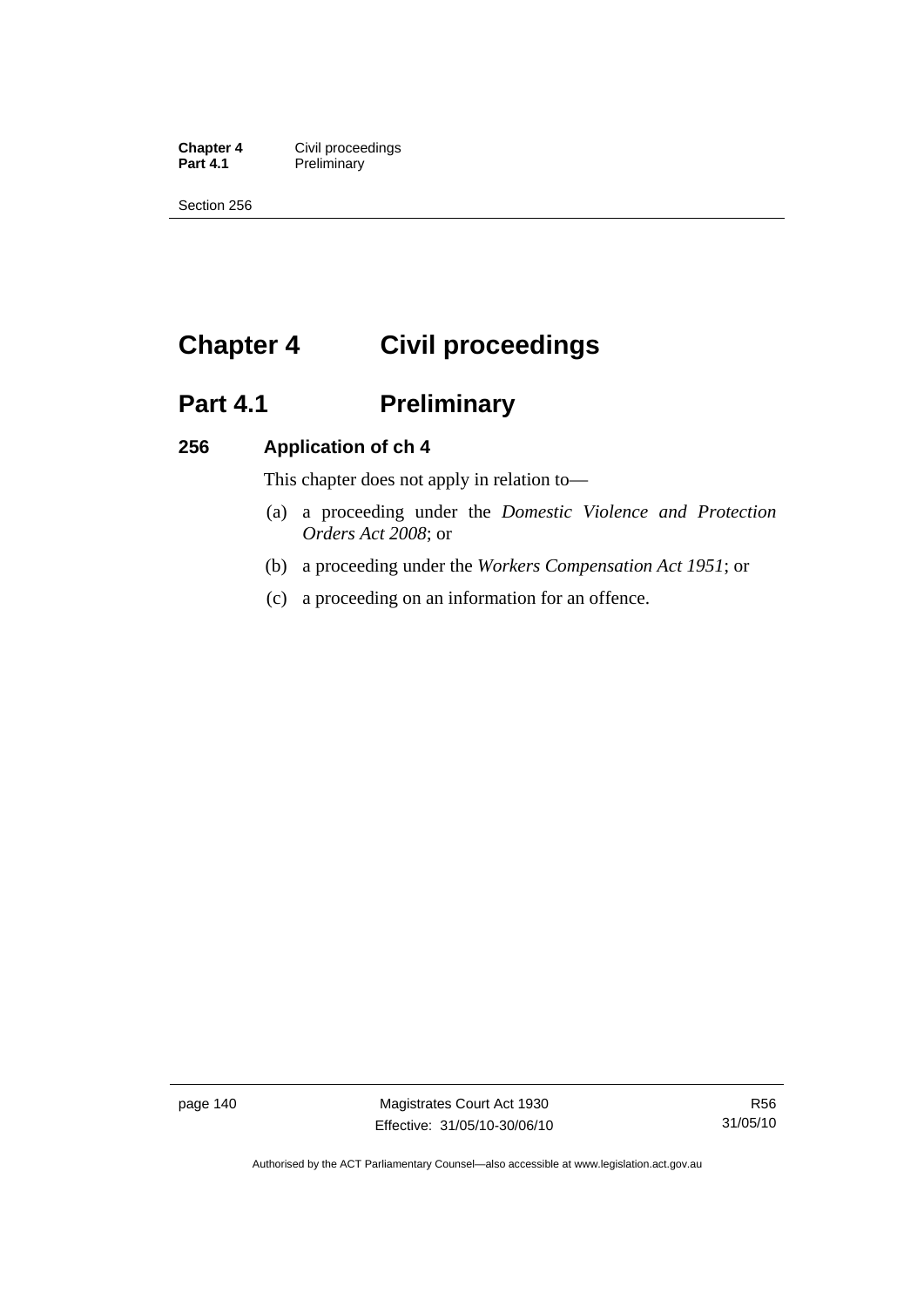# **Part 4.2 Civil jurisdiction**

### **257 Personal actions at law—amount or value**

- (1) The Magistrates Court has jurisdiction to hear and decide any personal action at law if the amount claimed is not more than \$50 000, including a personal action at law if—
	- (a) the amount claimed is the amount owing on a balance of account, after an admitted set-off or otherwise; or
	- (b) any amount in excess of \$50 000 to which the plaintiff may be entitled in relation to the cause of action is abandoned in accordance with the rules.
- (2) If the amount claimed in a personal action includes interest up to judgment, or a lump sum instead of interest, in accordance with the rules, the interest is disregarded in working out whether or not the court has jurisdiction.
- (3) For this section, a *personal action at law* includes an action relating to the detention of goods, and the amount claimed in the action is the value of the goods plus any amount claimed for damages for the detention of the goods.
- (4) Subsection (1) does not limit the court's jurisdiction if, under another law in force in the ACT, an amount may be recovered by action in the court (even if the amount is more than \$50 000).
- (5) The court's jurisdiction under subsection (1) is additional to any jurisdiction that the court has under any other law in force in the ACT.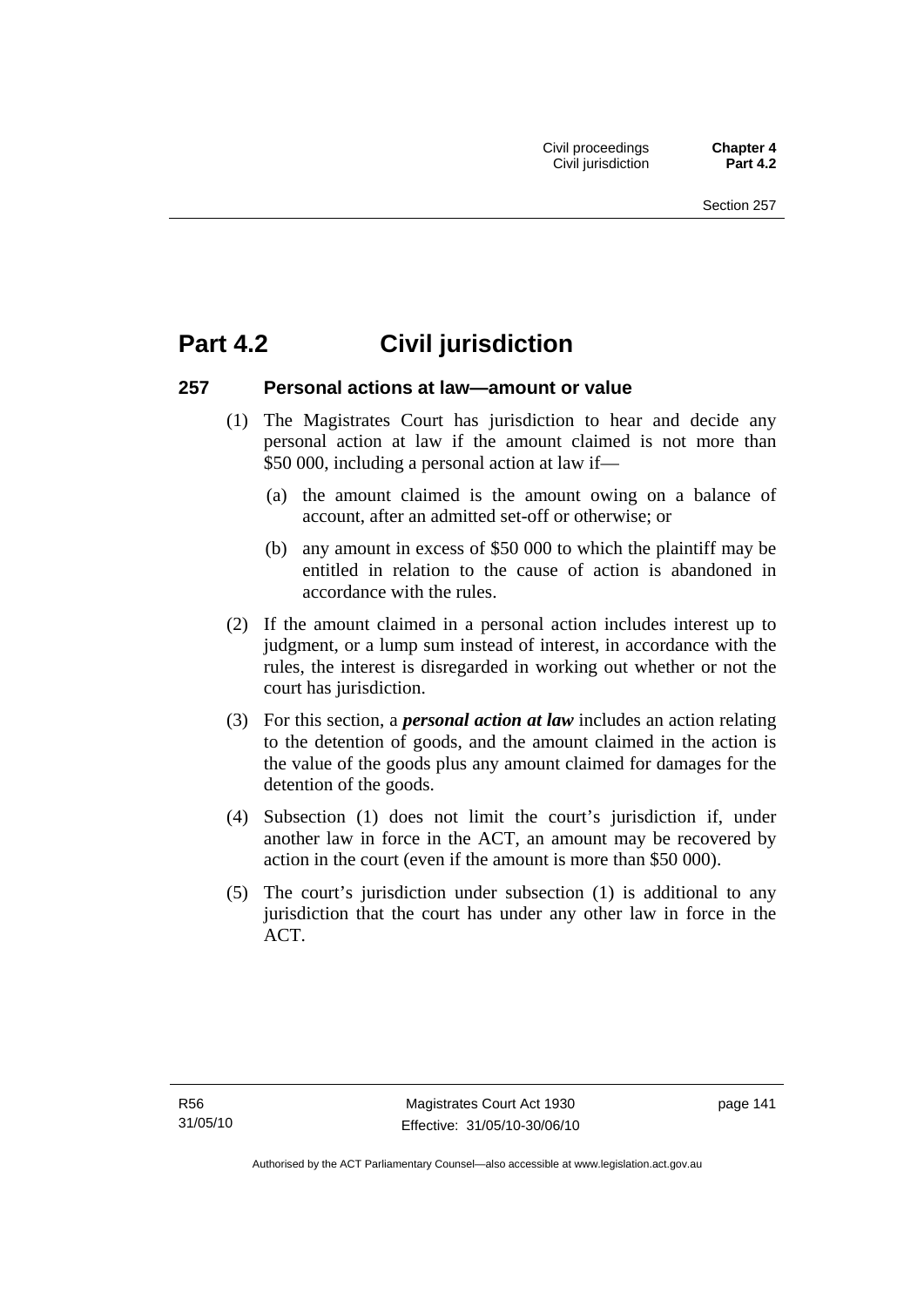#### **Chapter 4 Civil proceedings**<br>**Part 4.2 Civil iurisdiction Civil jurisdiction**

Section 258

# **258 Power of court to grant relief**

- (1) In any proceeding that the Magistrates Court has jurisdiction to hear and decide—
	- (a) the court may grant any relief, redress or remedy that the Supreme Court may grant in a similar action in that court, and for that purpose the Magistrates Court may make any order that the Supreme Court may make; and
	- (b) the court must give effect to any ground of defence, counterclaim or set-off, whether equitable or legal, in the same way and to the same extent that the Supreme Court would do.
- (2) For the exercise by the Magistrates Court of its powers under subsection (1) in any proceeding—
	- (a) a magistrate constituting the court has, as well as any other powers under this Act, all the powers of a judge in a similar action in the Supreme Court; and
	- (b) the registrar, bailiff or other appropriate officer of the Magistrates Court must exercise any function that a corresponding officer of the Supreme Court would exercise in a similar action in that court in accordance with the practice and procedure of that court.
- (3) In exercising a function mentioned in subsection (2), the registrar, a bailiff or other officer of the court must comply with this Act, the rules and any order of the Magistrates Court.

### **259 Rules of equity to prevail**

In any proceeding in the Magistrates Court, if there is a conflict between the rules of equity and the rules of common law, the rules of equity prevail.

R56 31/05/10

Authorised by the ACT Parliamentary Counsel—also accessible at www.legislation.act.gov.au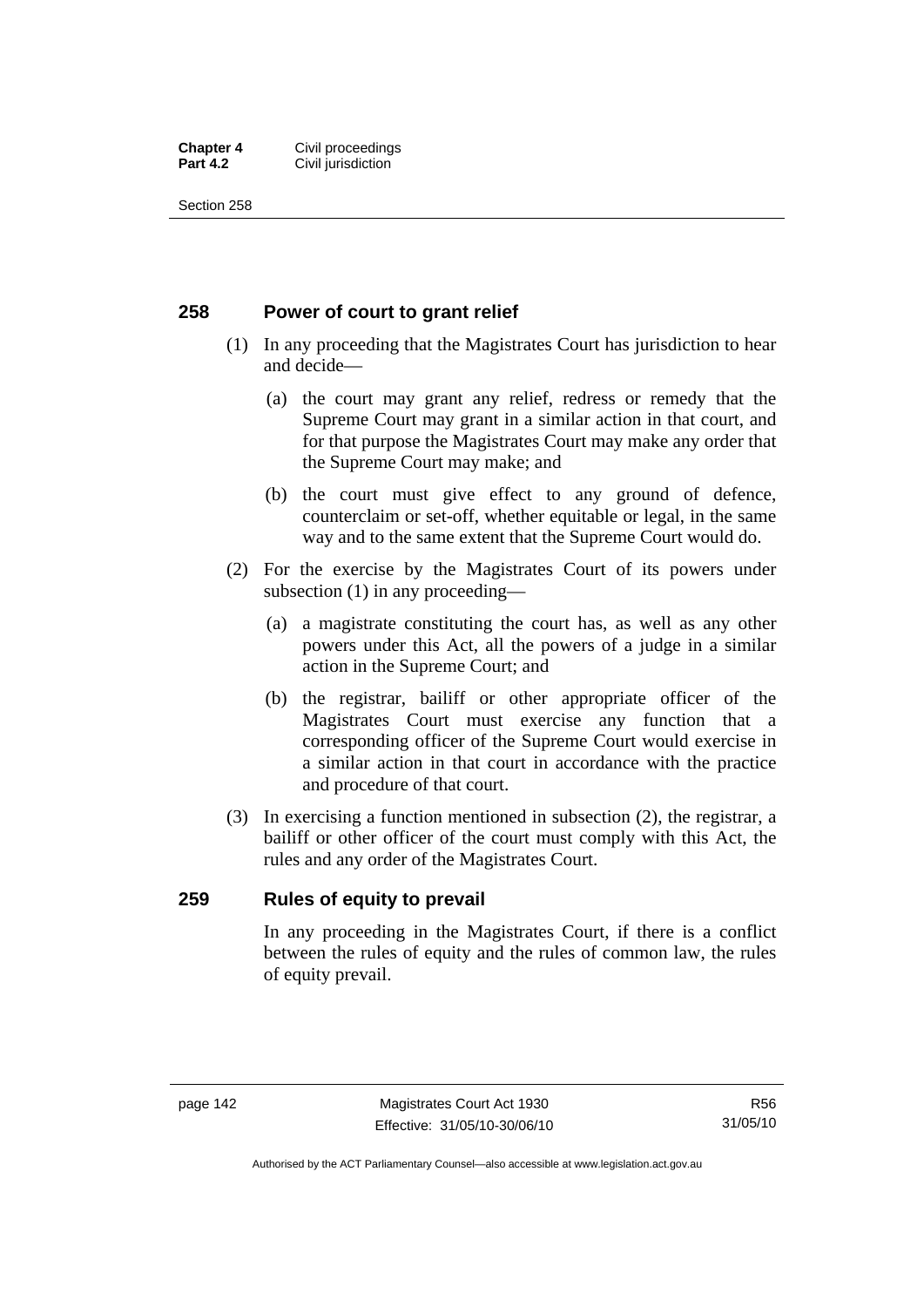### **260 Nuisance**

- (1) The Magistrates Court has the same jurisdiction as the Supreme Court to hear and decide a civil action for nuisance.
- (2) In a civil action for nuisance, the Magistrates Court may grant the same relief as the Supreme Court may grant in a similar action in that court.

# **261 Disputed debts**

- (1) The Magistrates Court may, in a proceeding in the court, declare that—
	- (a) a person is or is not indebted to someone else; or
	- (b) a person is or is not indebted to someone else in a stated amount; or
	- (c) a person is or is not indebted to someone else in an amount that is more than a stated amount.
- (2) This section applies only in relation to a debt that is not more than \$50 000.

# **262 Cause of action arising, or defendant resident, outside ACT**

The Magistrates Court has jurisdiction to hear and decide a proceeding if—

- (a) the defendant was resident in the ACT when the claim was served on the defendant, even though all of the cause of action in the proceeding arose outside the ACT; or
- (b) both of the following apply, even though the defendant is not in the ACT:
	- (i) a material part of the cause of action in the proceeding arose in the ACT, even though part of the cause of action arose outside the ACT;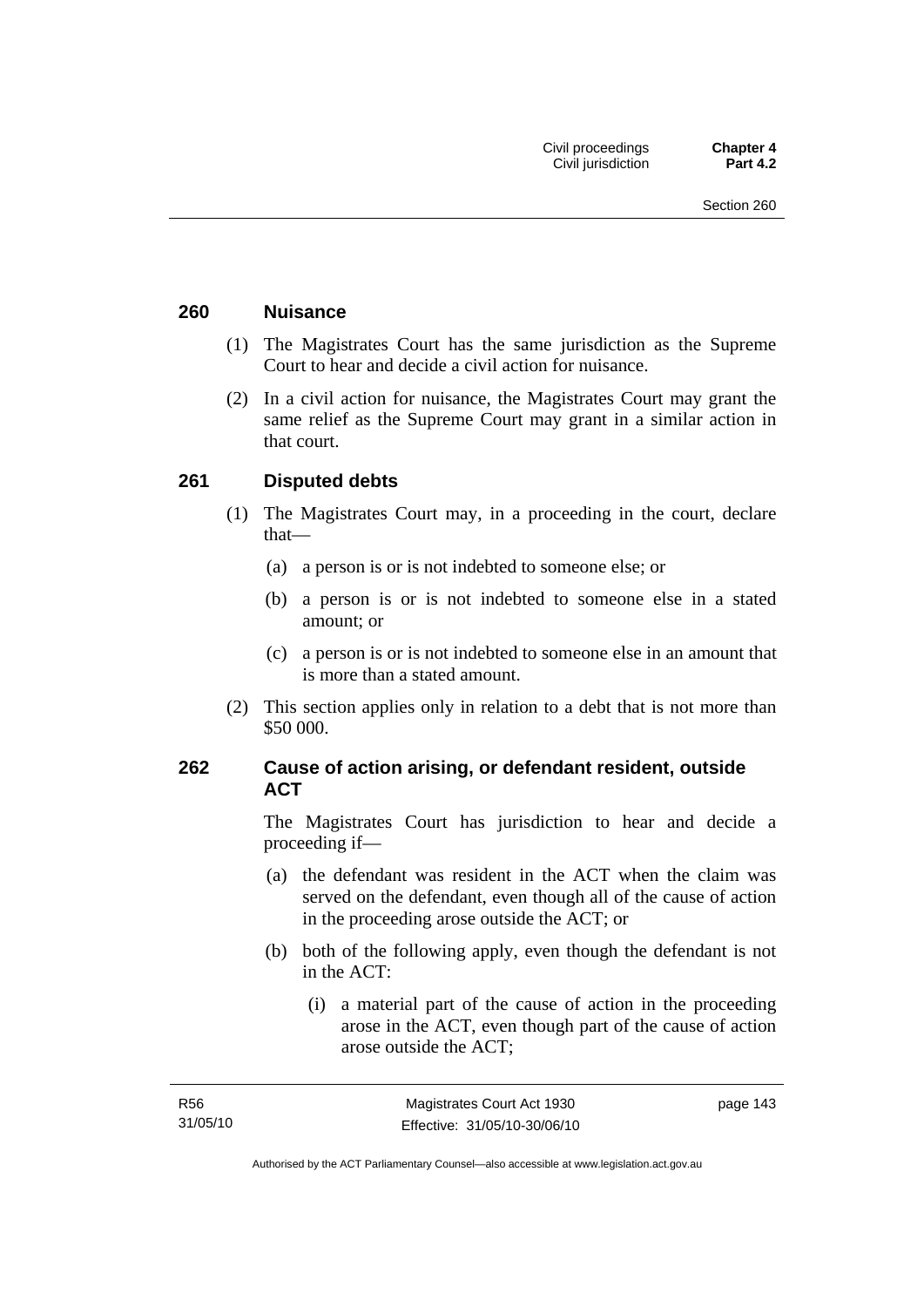| <b>Chapter 4</b> | Civil proceedings  |
|------------------|--------------------|
| <b>Part 4.2</b>  | Civil jurisdiction |

Section 263

 (ii) the claim is served on the defendant in Australia or an external territory.

# **263 Requests under conventions relating to legal proceedings in civil and commercial matters**

- (1) The Magistrates Court has jurisdiction to make any order or take any action necessary to comply with a request received from the consular or other authority of a relevant foreign country for serving documents in the ACT or taking evidence in the ACT.
- (2) In this section:

*relevant foreign country*—a foreign country is a *relevant foreign country* if a convention relating to legal proceedings in civil and commercial matters is in force between the country and Australia.

# **264 Proceedings affecting title to land**

- (1) The Magistrates Court does not have jurisdiction to hear and decide a proceeding in which the title to land is genuinely in question.
- (2) However, the jurisdiction of the Magistrates Court to hear and decide a proceeding is not affected only because the title to land incidentally comes in question in the proceeding.
- (3) In a proceeding mentioned in subsection (2), a judgment is not evidence of title to land.

### **265 Disputes under Residential Tenancies Act**

The Magistrates Court does not have jurisdiction in relation to a dispute to which the *Residential Tenancies Act 1997* applies if the amount in dispute is not more than \$10 000.

### **266 Complaints under Utilities Act, pt 12**

The Magistrates Court does not have jurisdiction in relation to a matter to the extent to which it is the subject of—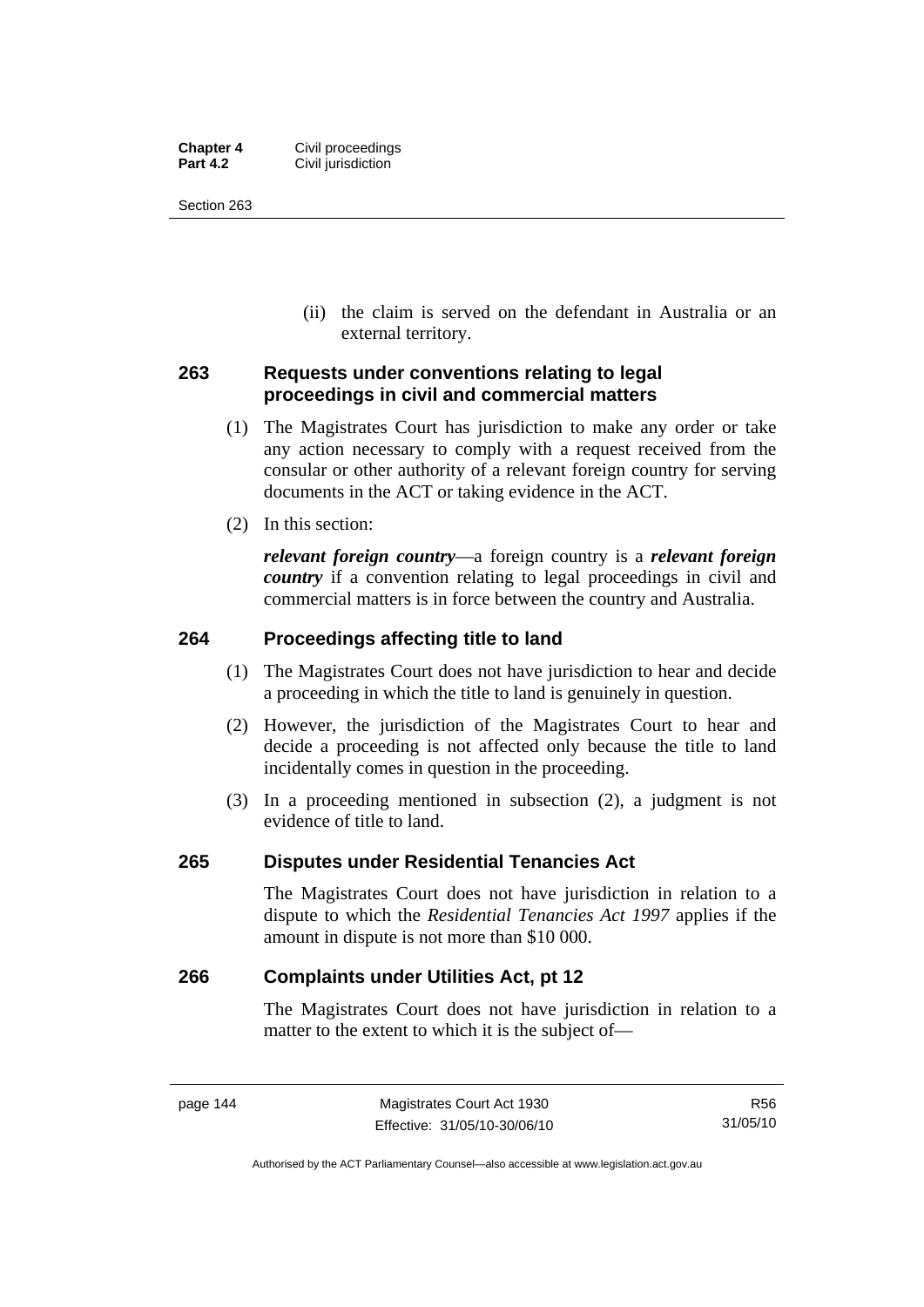- (a) a complaint under the *Utilities Act 2000*, part 12 (Complaints); or
- (b) a direction or declaration of the ACAT under that part.

# **266A Civil disputes under ACT Civil and Administrative Tribunal Act**

- (1) A proceeding may not be started in the Magistrates Court in relation to—
	- (a) a common boundaries determination; or
	- (b) another civil dispute if an amount of not more than \$10 000 is claimed, or sought to be declared as a debt, whether or not any other relief is also sought.
- (2) To remove any doubt, this section does not apply in relation to the enforcement of an order made by the ACAT.
	- *Note* The *ACT Civil and Administrative Tribunal Act 2008*, s 71 provides that a money order or non-money order made by the ACAT is taken to have been filed in the Magistrates Court for enforcement under the *Court Procedures Rules 2006*, pt 2.18 (Enforcement).
- (3) In this section:

*civil dispute*—see the *ACT Civil and Administrative Tribunal Act 2008*, section 16.

*common boundaries determination*—see the *ACT Civil and Administrative Tribunal Act 2008*, section 15.

*Note* An application may be made to the ACAT for civil disputes (see the *ACT Civil and Administrative Act 2008*, pt 4). The ACAT has, in relation to civil disputes, the same jurisdiction and powers as the Magistrates Court (see the *ACT Civil and Administrative Tribunal Act 2008*, s 22).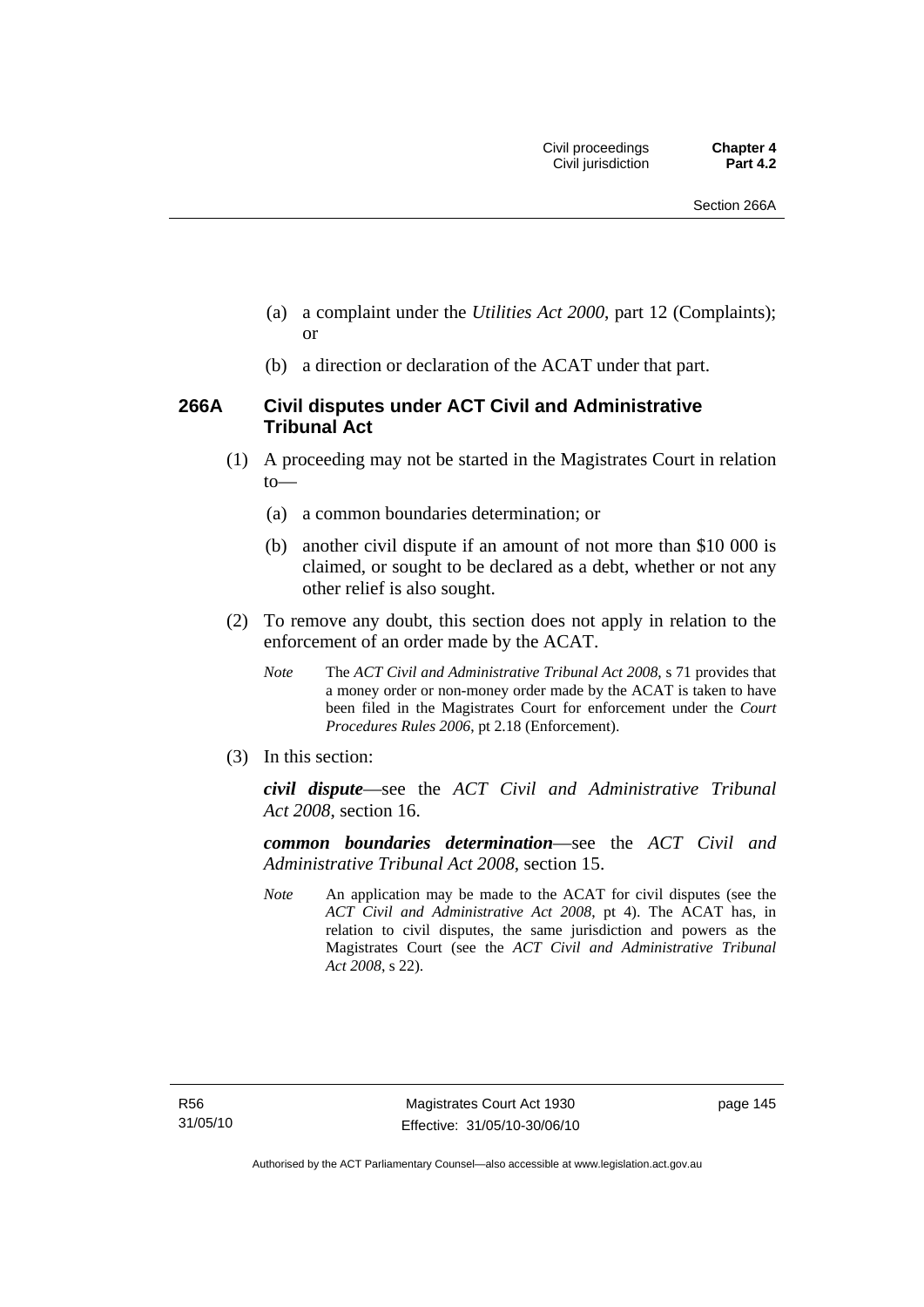#### **Chapter 4 Civil proceedings**<br>**Part 4.2 Civil iurisdiction Civil jurisdiction**

Section 266B

# **266B Enforcement of ACT Civil and Administrative Tribunal order—representation**

- (1) This section applies if a person (the *first person*)—
	- (a) was represented in an application in the ACAT by someone else (the *second person*) under the *ACT Civil and Administrative Tribunal Act 2008*, section 30; and
	- (b) the ACAT made a money order or non-money order in favour of the first person; and
	- (c) the first person enforces the order in the Magistrates Court under the *Court Procedures Rules 2006*, part 2.18 (Enforcement).
- (2) The second person may represent the first person in the enforcement proceeding in the Magistrates Court.

page 146 Magistrates Court Act 1930 Effective: 31/05/10-30/06/10

Authorised by the ACT Parliamentary Counsel—also accessible at www.legislation.act.gov.au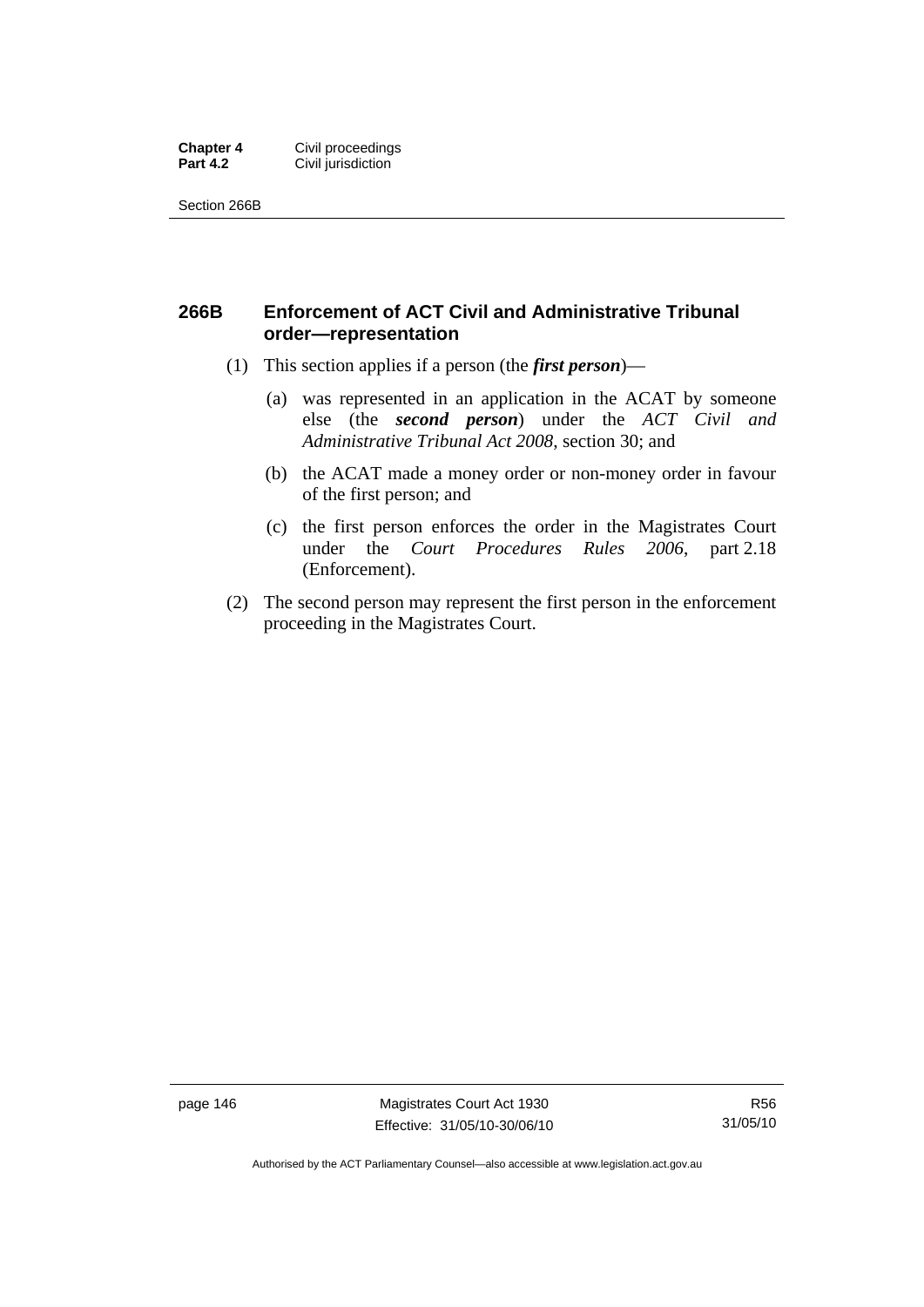# **Part 4.3 Case stated for Supreme Court**

# **267 Case stated**

- (1) On the application of a party to a proceeding in the Magistrates Court, the court may state, in the form of a special case, any question of law that arises in the proceeding for the opinion of the Supreme Court.
- (2) The Supreme Court has jurisdiction to hear and decide a case stated under this section.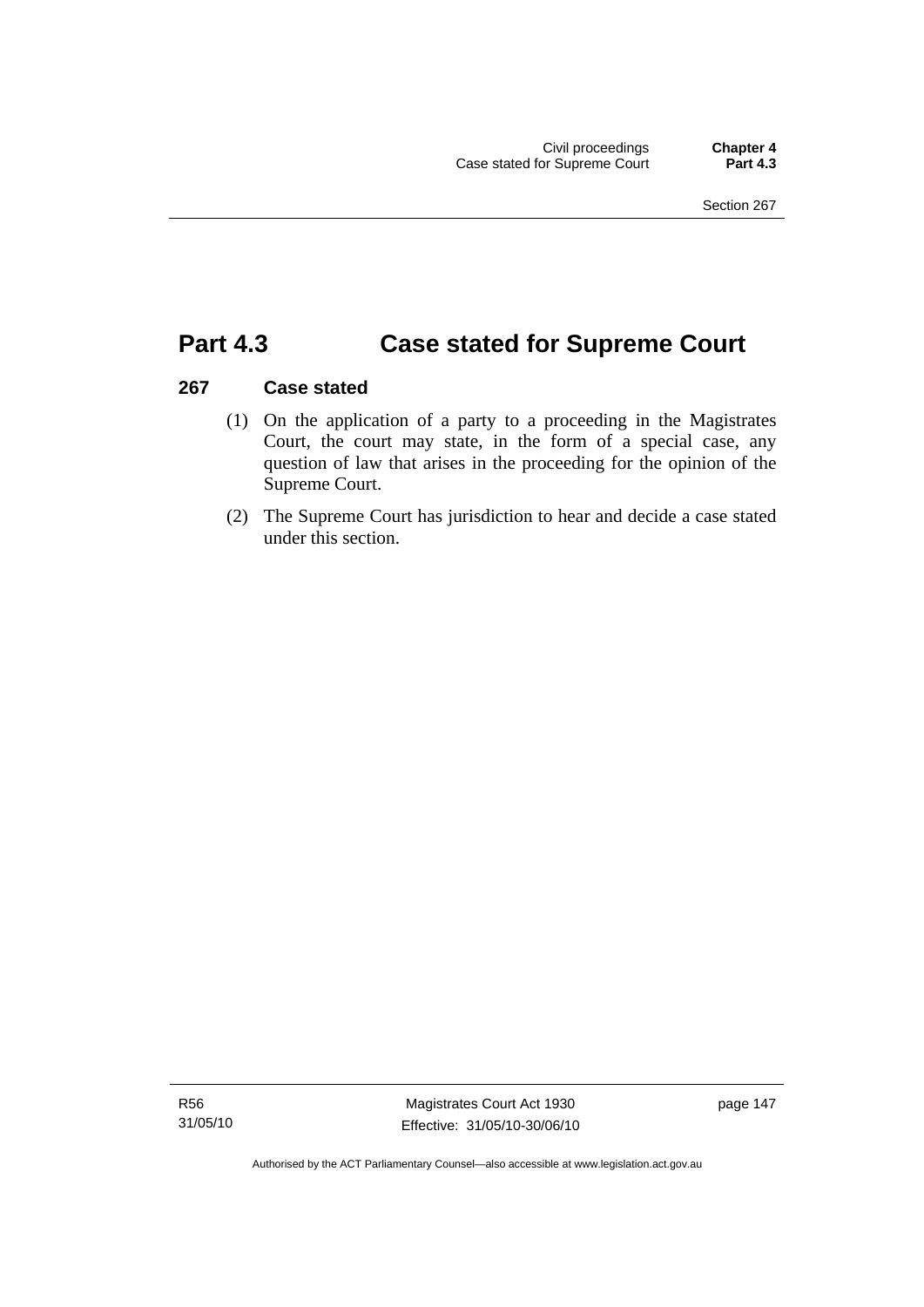Section 268

# **Part 4.4 Transfer of proceedings from or to Supreme Court**

# **268 Transfer of action from Supreme Court**

- (1) This section applies if a proceeding in relation to the cause of action on which a prescribed action pending in the Supreme Court is founded could properly have been begun in the Magistrates Court.
- (2) The Supreme Court may, on the application of a party to the action or its own initiative, order that the action be transferred to the Magistrates Court if it considers it just to do so.
- (3) In subsection (1):

*prescribed action* means an action in which the amount claimed (whether initially or as reduced by payment, admitted set-off or otherwise) is not more than the amount for which the Magistrates Court has jurisdiction under this chapter.

### **269 Procedure on transfer of action from Supreme Court**

- (1) This section applies if the Supreme Court has made an order under section 268 that an action pending in the Supreme Court be transferred to the Magistrates Court.
- (2) A party to the action may file in the Magistrates Court a copy of the order, a copy of each of the pleadings (if any) in the action and any other relevant documents filed in the Supreme Court.
- (3) When the copies have been filed, the action—
	- (a) stops being an action in the Supreme Court; and
	- (b) becomes a proceeding in the Magistrates Court.
- (4) The proceeding is taken to have been begun in the Magistrates Court on the day the action was begun in the Supreme Court.

Authorised by the ACT Parliamentary Counsel—also accessible at www.legislation.act.gov.au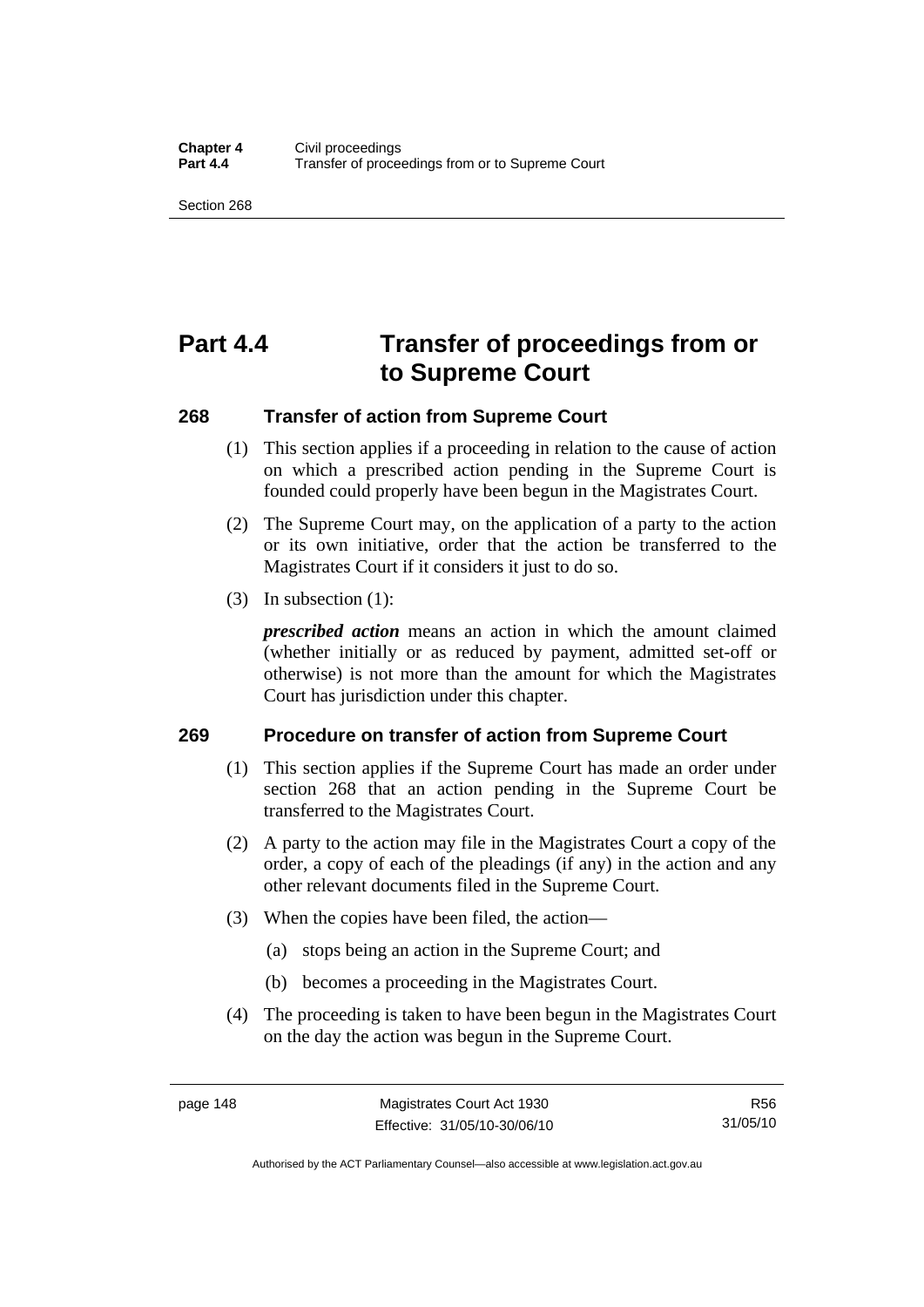- (5) Costs in the proceeding are to be allowed—
	- (a) for costs incurred before the order under section 268 was made (including the costs of getting the order) and the costs of getting the copies mentioned in subsection (2)—in accordance with the rules under the *Court Procedures Act 2004* applying to the Supreme Court, but subject to any Supreme Court order; and
	- (b) for costs incurred after the order was made (not including the costs of getting the copies)—in accordance with the rules applying to the Magistrates Court.
- (6) If costs mentioned in subsection (5) (a) are to be assessed, the costs must be assessed by the registrar in accordance with the rules applying to the Supreme Court.

# **270 Removal of proceedings into Supreme Court**

On the application of a party to a proceeding in the Magistrates Court, the Supreme Court may order that the proceeding be removed into the Supreme Court on the conditions about costs, security for the amount claimed or costs, or otherwise, that the Supreme Court considers just.

# **271 Stay of proceedings**

- (1) This section applies if an application under section 270 to have a proceeding in the Magistrates Court removed into the Supreme Court is pending.
- (2) On the application of a party to the proceeding, the Supreme Court may order that the proceeding be stayed until the application under section 270 is decided or until the Supreme Court orders otherwise.
- (3) An order that a proceeding be stayed takes effect immediately on a copy of the order being filed in the Magistrates Court.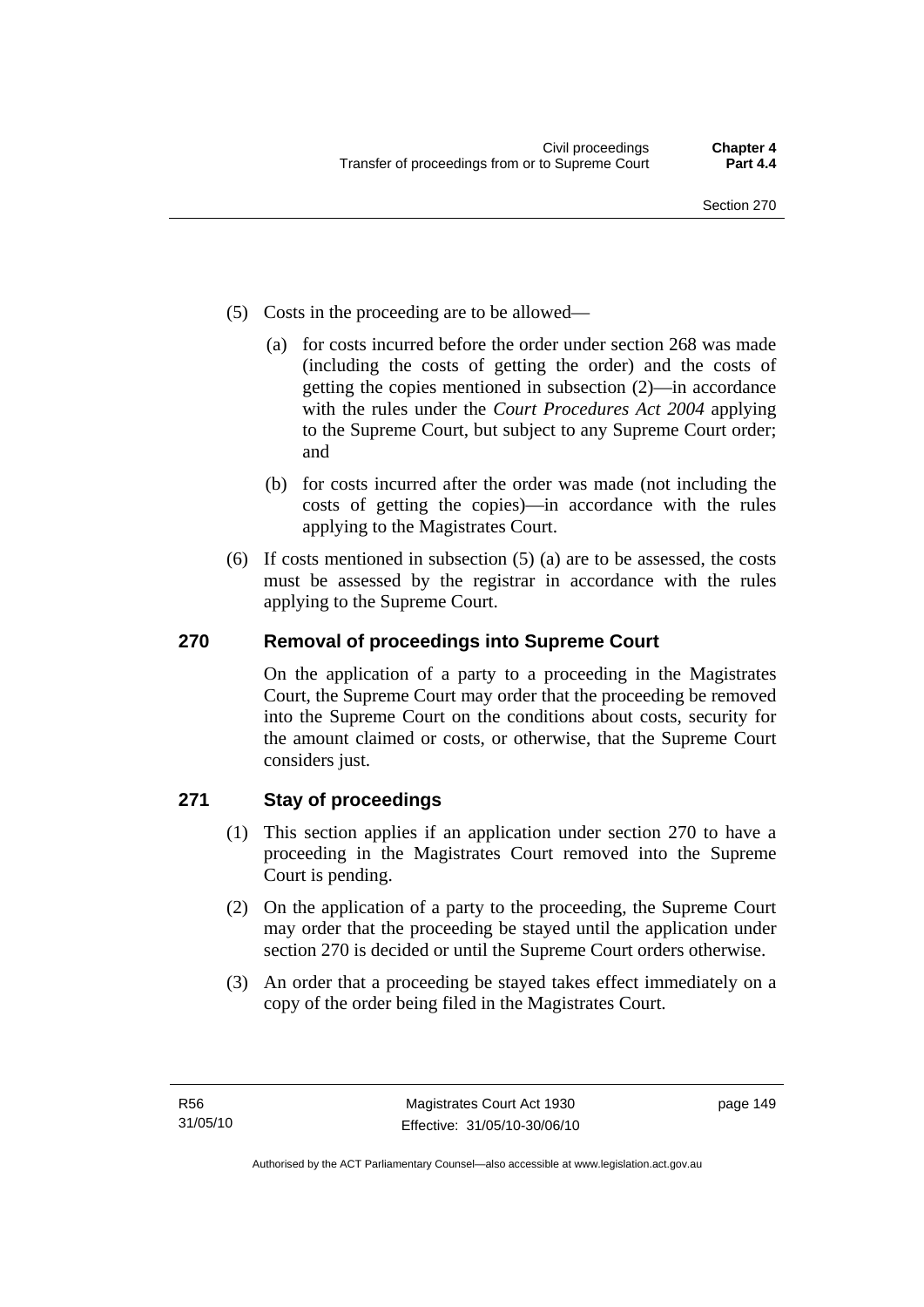**Chapter 4 Civil proceedings**<br>**Part 4.5 Civil appeals Civil appeals** 

Section 272

# **Part 4.5 Civil appeals**

### **272 Meaning of** *appeal***—pt 4.5**

In this part:

*appeal* means an appeal to the Supreme Court from a judgment or order of the Magistrates Court, whether final or interlocutory, in a proceeding that the Magistrates Court has jurisdiction to hear and decide under this chapter.

### **273 Jurisdiction**

- (1) The jurisdiction of the Supreme Court to hear and decide appeals is subject to the exceptions and conditions in this part.
- (2) Subsection (1) does not affect the operation of any other law that provides for the appellate jurisdiction of the Supreme Court.

### **274 Cases in which appeal may be brought**

- (1) An appeal may be brought only with the leave of the Supreme Court.
- (2) However, an appeal may be brought as of right from a judgment or order—
	- (a) for, or for the payment of, an amount of \$2 000 or more; or
	- (b) in a proceeding in the Magistrates Court—
		- (i) in which the matter in issue amounts to, or is of the value of, \$2 000 or more; or
		- (ii) that involves directly or indirectly a claim, demand or question to or in relation to any property or any civil right amounting to, or of the value of, \$2 000 or more.

R56 31/05/10

Authorised by the ACT Parliamentary Counsel—also accessible at www.legislation.act.gov.au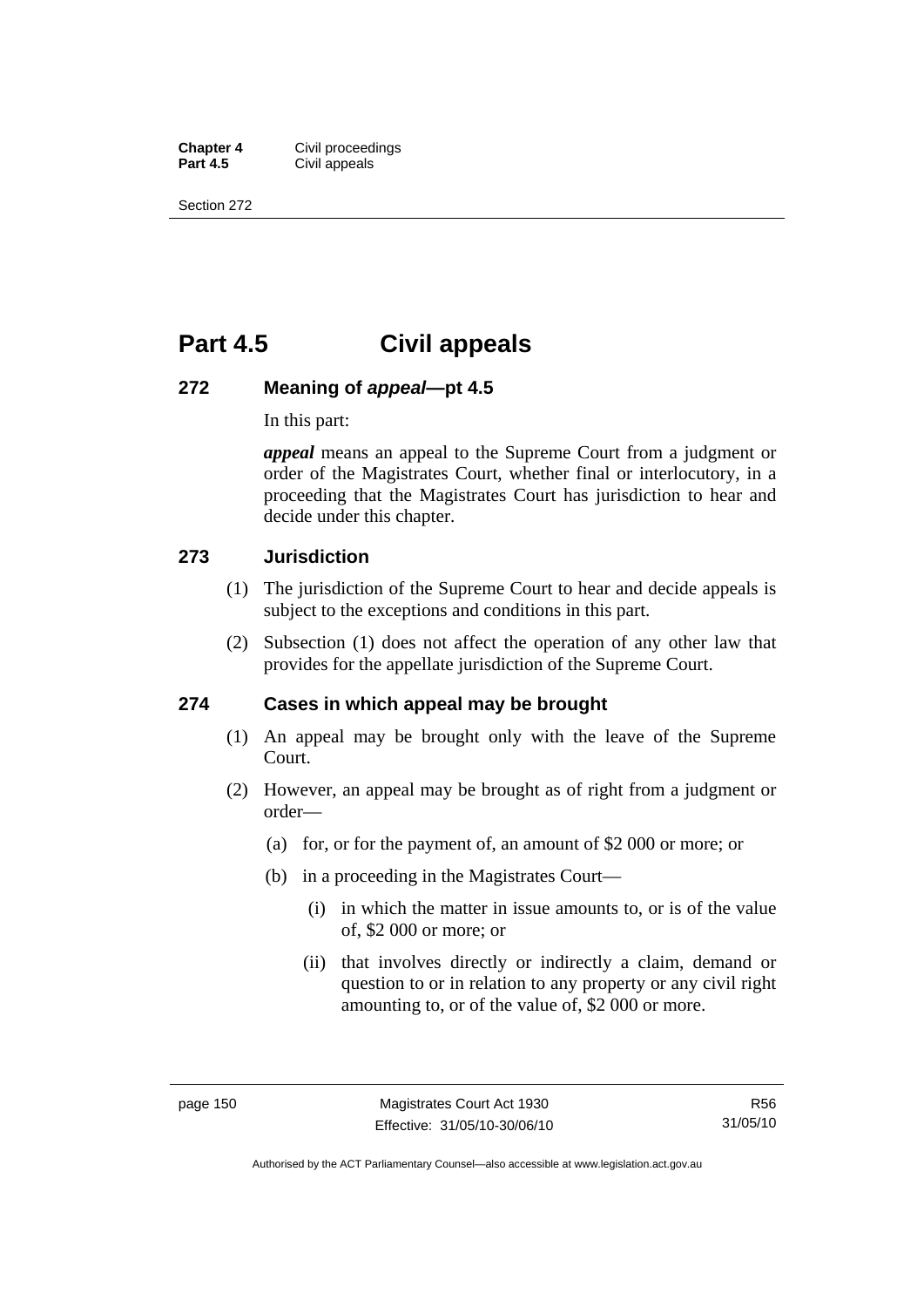# **276 Evidence on appeal**

In an appeal, the Supreme Court must have regard to the evidence given in the proceeding in the Magistrates Court out of which the appeal arose, and has power to draw inferences of fact and, in its discretion, to receive further evidence.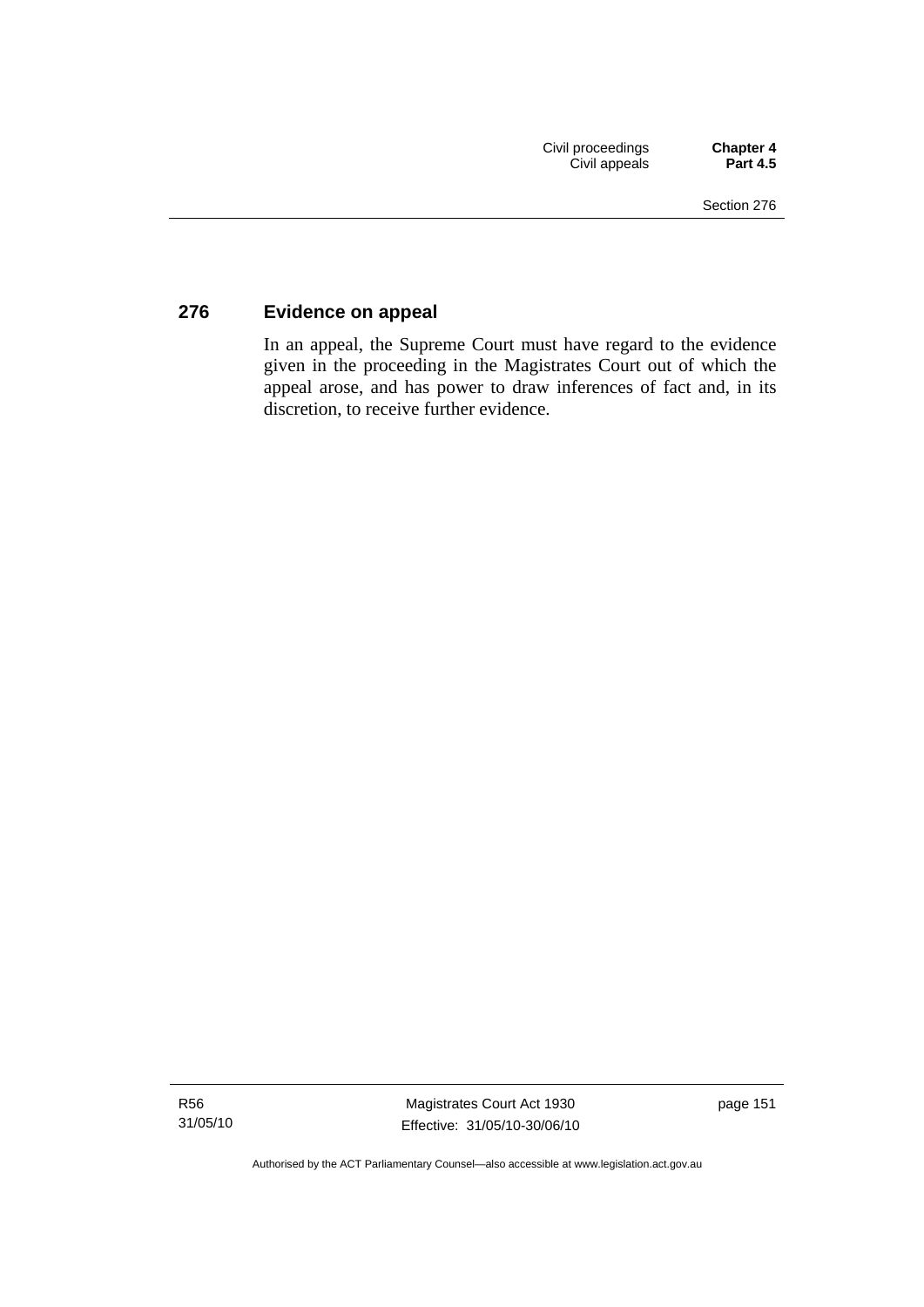**Chapter 4A** The Childrens Court<br>**Part 4A.1** The Childrens Court **The Childrens Court** 

Section 287

# **Chapter 4A The Childrens Court**

# **Part 4A.1 The Childrens Court**

# **287 Childrens Court**

- (1) The Magistrates Court is known as the Childrens Court when it is constituted by the Childrens Court Magistrate exercising the jurisdiction given under section 288.
- (2) The Magistrates Court is also known as the Childrens Court when it is constituted by—
	- (a) a magistrate assigned under section 291C (Assignment of other magistrates for Childrens Court matters) who is exercising the jurisdiction given under section 288; or
	- (b) a magistrate acting under section 291D (2) (Completion of part-heard matters).
- (3) The Childrens Court may use the Magistrates Court seal.

# **288 Jurisdiction of Childrens Court**

- (1) The Childrens Court has jurisdiction to hear and decide—
	- (a) any criminal proceeding against a person in relation to a summary offence if the person was under 18 years old at the time of the alleged offence; and
	- (b) any criminal proceeding against a person in relation to an indictable offence (other than an offence punishable by imprisonment for life) if the person was under 18 years old at the time of the alleged offence; and
	- (c) a proceeding in relation to bail for a child; and

Authorised by the ACT Parliamentary Counsel—also accessible at www.legislation.act.gov.au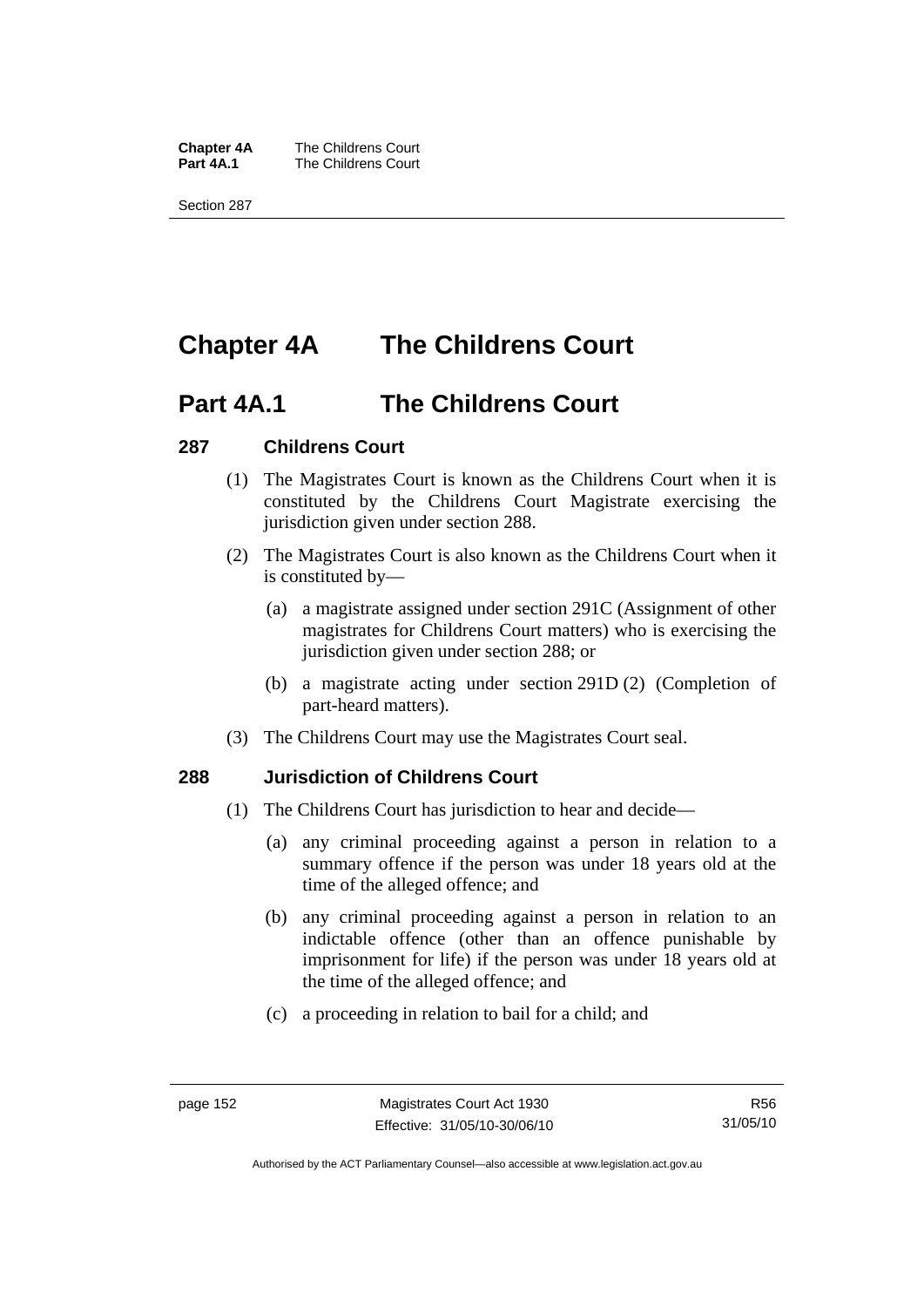- (d) any application or other proceeding under the *Children and Young People Act 2008*, including a proceeding transferred to the court under the *Children and Young People Act 2008*, chapter 17 (Care and protection—interstate transfer of orders and proceedings).
- (2) Subsection (1) (b) is subject to the *Crimes Act 1900*, section 375 (Summary disposal of certain cases).
- (3) Subsection (1) (c) is subject to the *Bail Act 1992*.

# **289 Proceedings where children jointly charged with adults**

- (1) If a child and an adult are jointly charged with an offence, section 288 (Jurisdiction of Childrens Court) applies to a proceeding against the child arising out of the charge as if the child had been charged separately.
- (2) Section 288 does not apply to the committal hearing for an indictable offence alleged to have been committed jointly by a child and an adult if a magistrate, having regard to the nature of the alleged offence and the time and expense involved in carrying out the committal hearings separately, orders that the section does not apply.
- (3) To remove any doubt, the *Court Procedures Act 2004*, part 7A (Procedural provisions—proceedings involving children or young people) applies to a proceeding against a child even if the proceeding arises out of an offence for which the child and an adult were jointly charged.

### **290 Chief Magistrate to arrange business of Childrens Court**

 (1) The Chief Magistrate is responsible for ensuring the orderly and prompt discharge of the business of the Childrens Court.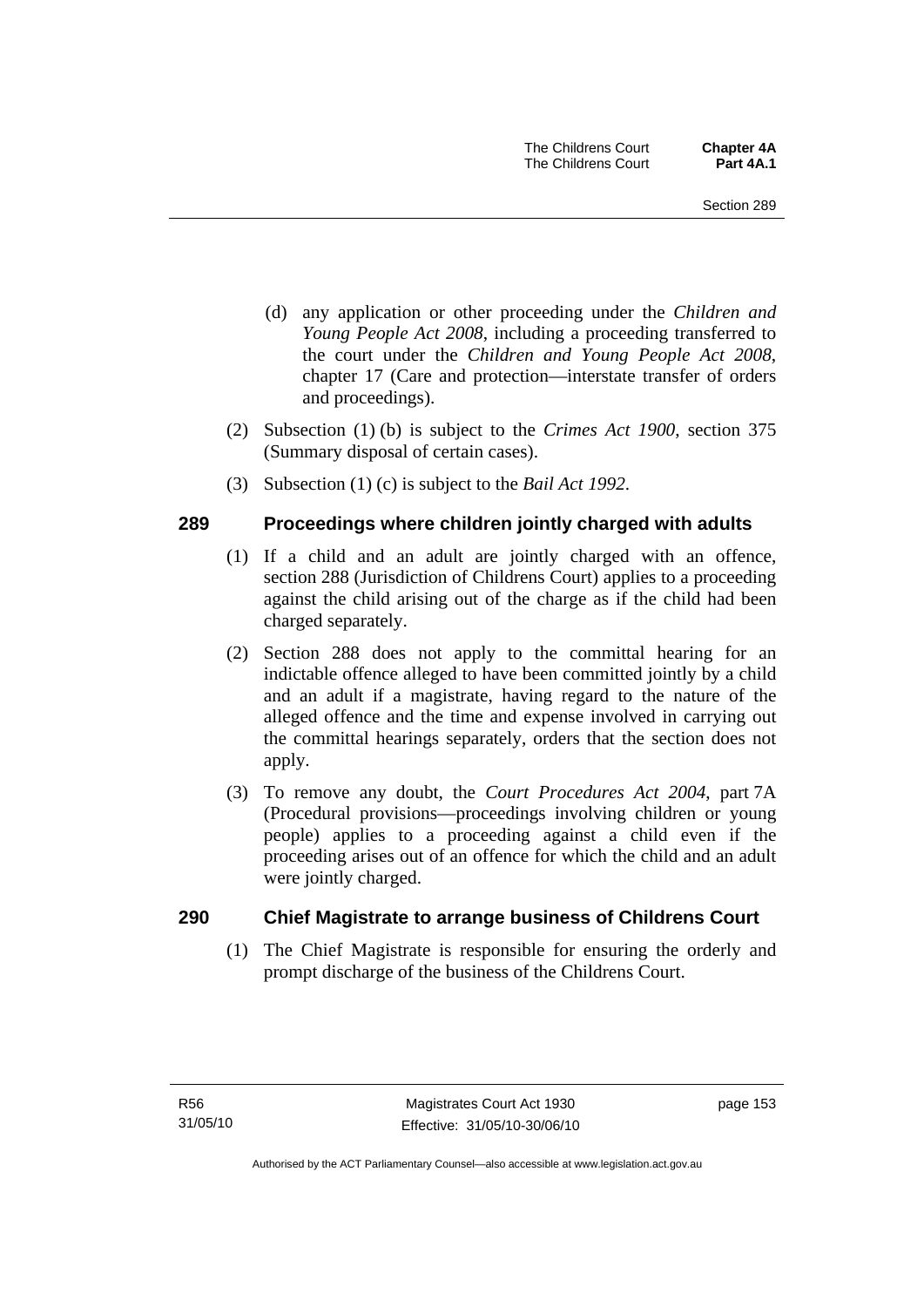| <b>Chapter 4A</b> | The Childrens Court |
|-------------------|---------------------|
| Part 4A.1         | The Childrens Court |

Section 291

- (2) The Chief Magistrate may, subject to appropriate and practicable consultation with the magistrates, make arrangements about—
	- (a) the magistrate who is to be the Childrens Court Magistrate; and
	- (b) the assignment of a magistrate under—
		- (i) section 291B (Acting Childrens Court Magistrate); or
		- (ii) section 291C (Assignment of other magistrates for Childrens Court matters).

### **291 Childrens Court Magistrate to hear all matters**

- (1) The Childrens Court Magistrate is responsible for dealing with all matters within the jurisdiction of the Childrens Court.
- (2) Subsection (1) is subject to—
	- (a) section 291C (Assignment of other magistrates for Childrens Court matters); and
	- (b) section 291D (Completion of part-heard matters).
- (2) Also, subsection (1) does not prevent a magistrate other than the Childrens Court Magistrate from exercising—
	- (a) a function or power given to a magistrate under a provision of the *Children and Young People Act 2008*; or
	- (b) a power given to a magistrate under a territory law to admit a child or young person to bail under the *Bail Act 1992* or to remand a child or young person in custody.

Authorised by the ACT Parliamentary Counsel—also accessible at www.legislation.act.gov.au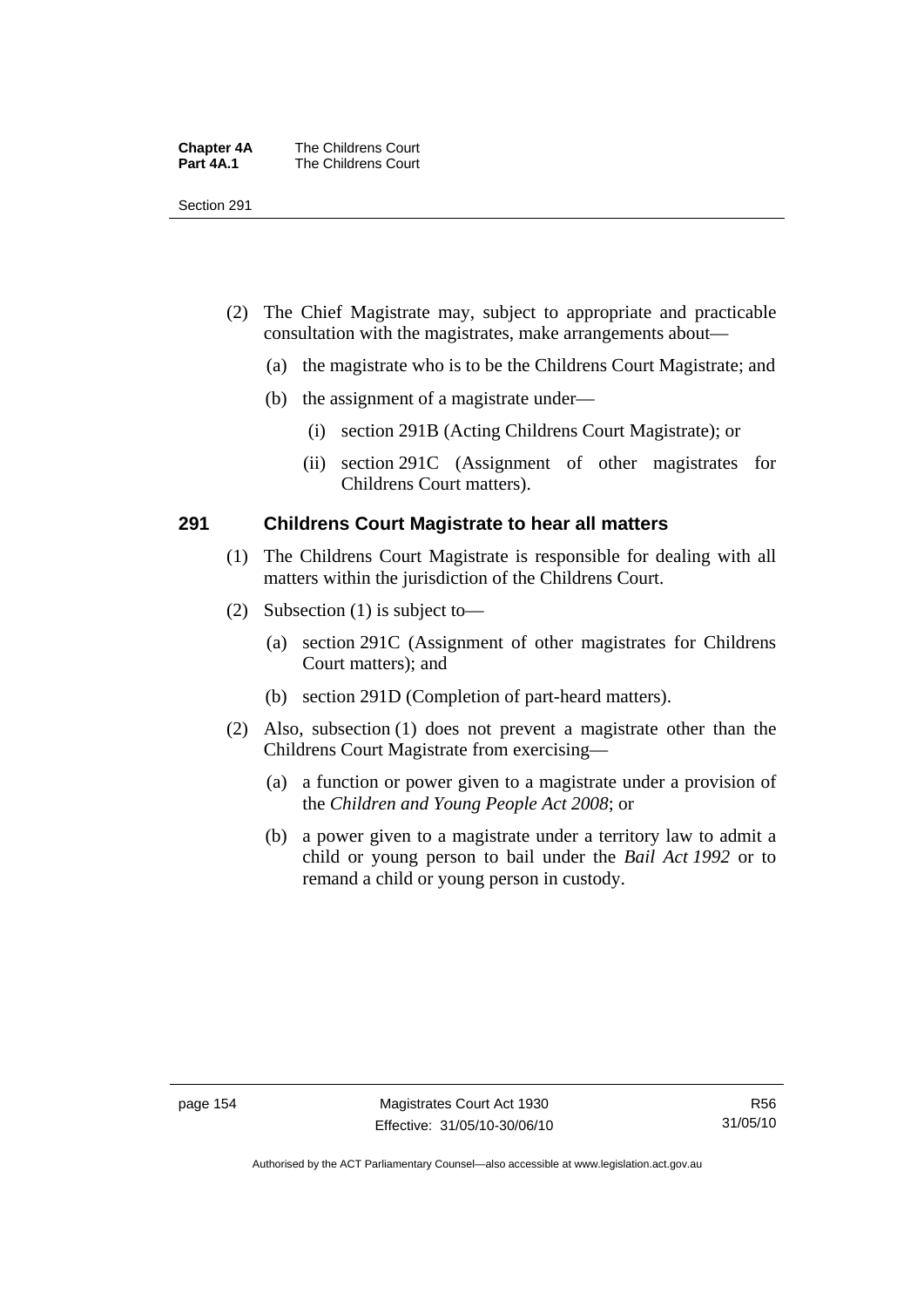# **Part 4A.2 Childrens Court Magistrate**

# **291A Childrens Court Magistrate**

- (1) The Chief Magistrate must declare 1 magistrate to be the Childrens Court Magistrate for a stated term of not longer than 2 years.
- (2) The Chief Magistrate may declare himself or herself to be the Childrens Court Magistrate.
- (3) The Chief Magistrate must not declare a magistrate to be the Childrens Court Magistrate unless satisfied the magistrate is suitably qualified to be the Childrens Court Magistrate.
- (4) The Chief Magistrate must revoke a declaration under this section if asked, in writing, by the Childrens Court Magistrate.
- (5) A declaration, or revocation, under this section is a notifiable instrument.

*Note* A notifiable instrument must be notified under the Legislation Act.

# **291B Acting Childrens Court Magistrate**

- (1) The Chief Magistrate may assign a magistrate to act as Childrens Court Magistrate only if—
	- (a) there is no Childrens Court Magistrate; or
	- (b) the Childrens Court Magistrate—
		- (i) is absent from duty or from the ACT; or
		- (ii) cannot exercise the functions of the Childrens Court Magistrate for another reason.
- (2) A magistrate assigned to act as Childrens Court Magistrate is the Childrens Court Magistrate for this Act and any other Act.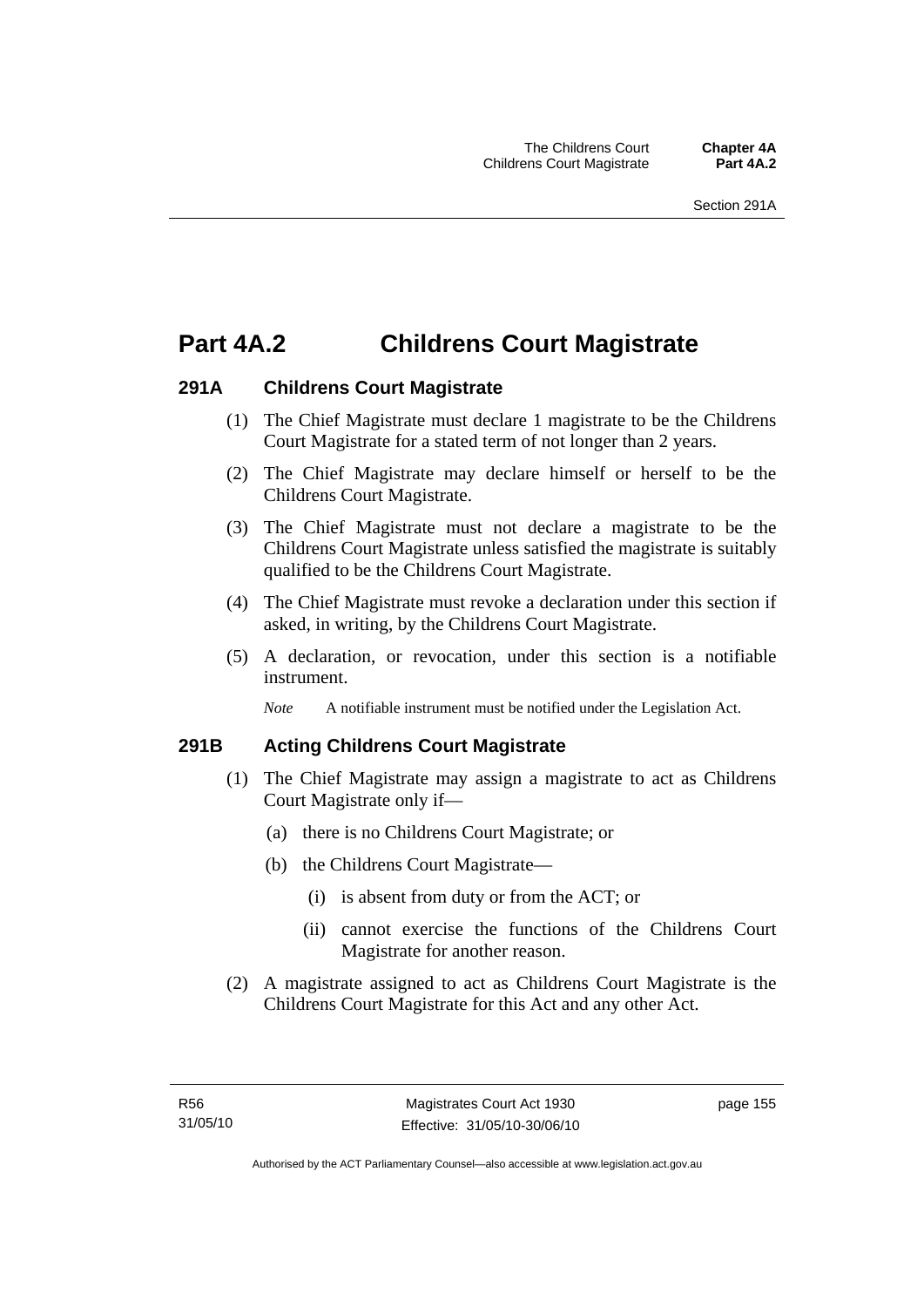#### **Chapter 4A** The Childrens Court<br>**Part 4A.2** Childrens Court Mag **Childrens Court Magistrate**

Section 291C

# **291C Assignment of other magistrates for Childrens Court matters**

- (1) The Chief Magistrate may assign another magistrate to deal with a matter if the Childrens Court Magistrate is unable to deal with the matter—
	- (a) without delay that is likely to prejudice the wellbeing of a child or young person; or
	- (b) because of a conflict of interest, or a perceived conflict of interest.
- (2) A magistrate may be assigned under subsection (1) (a) only if the Chief Magistrate is satisfied the assignment is necessary having regard to—
	- (a) how the delay is likely to prejudice the child's or young person's wellbeing; and
	- (b) the principle in the *Children and Young People Act 2008*, section 8 that in making a decision under that Act in relation to a particular child or young person, the decision-maker must regard the best interests of the child or young person as the paramount consideration; and
	- (c) the degree of urgency of the matter to be dealt with by the assigned magistrate; and
	- (d) the views and wishes (if any) of the Childrens Court Magistrate on the proposed assignment.
- (3) This section does not create a right in relation to the assignment of a matter under this section.
- (4) Without limiting subsection (3), the decision to assign or not to assign a matter under this section—
	- (a) must not be challenged or called into question in any court; and

R56 31/05/10

Authorised by the ACT Parliamentary Counsel—also accessible at www.legislation.act.gov.au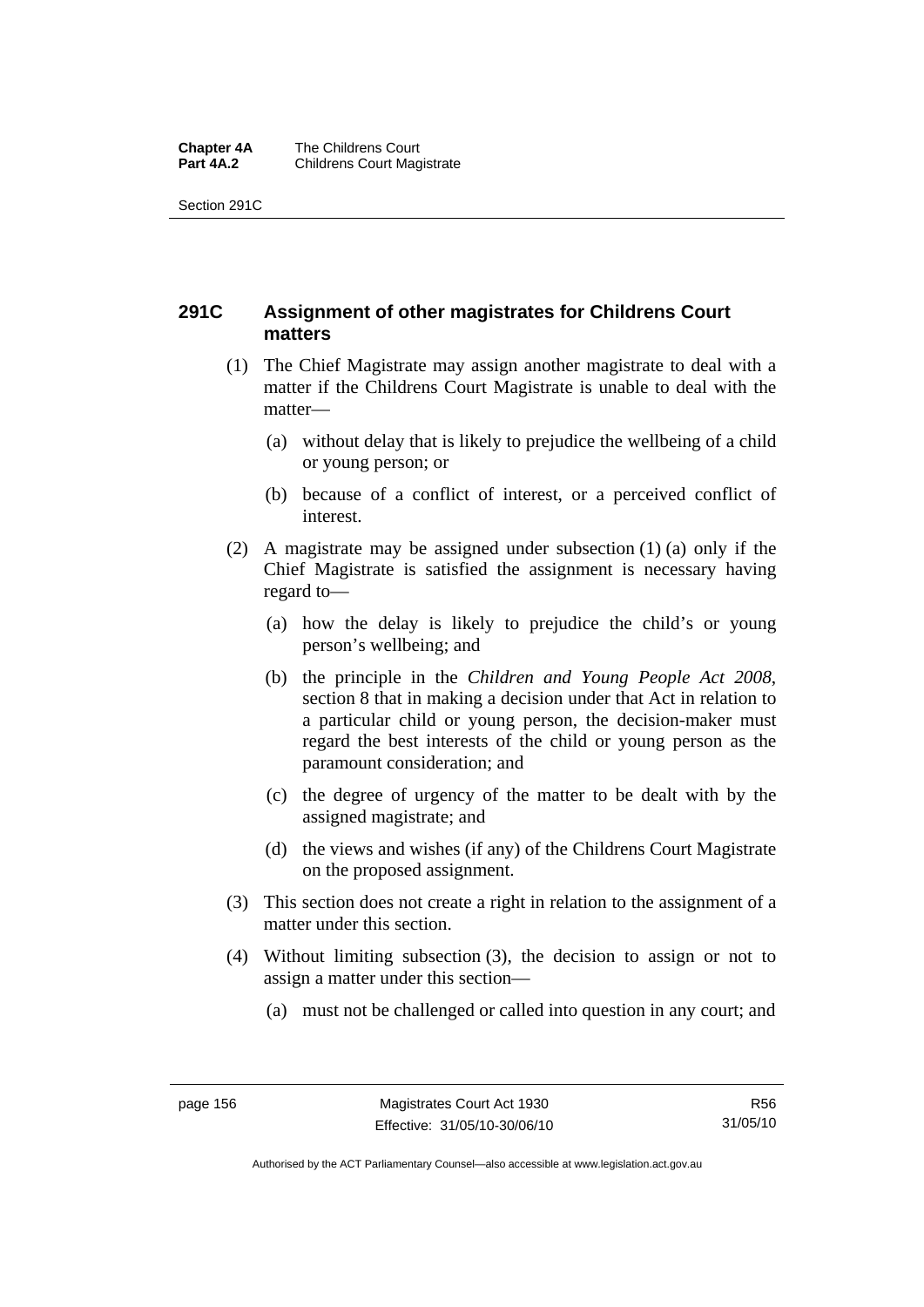- (b) is not subject to prohibition, mandamus or injunction in any court.
- (5) This section is in addition to, and does not limit, section 291B (Acting Childrens Court Magistrate).

# **291D Completion of part-heard matters**

- (1) This section applies if—
	- (a) a magistrate begins to deal with a Childrens Court matter under this chapter; and
	- (b) before the matter is finally decided, the magistrate ceases to—
		- (i) be the Childrens Court Magistrate; or
		- (ii) hold an assignment under section 291B or section 291C.
- (2) The magistrate may continue to deal with the matter until it is finally decided.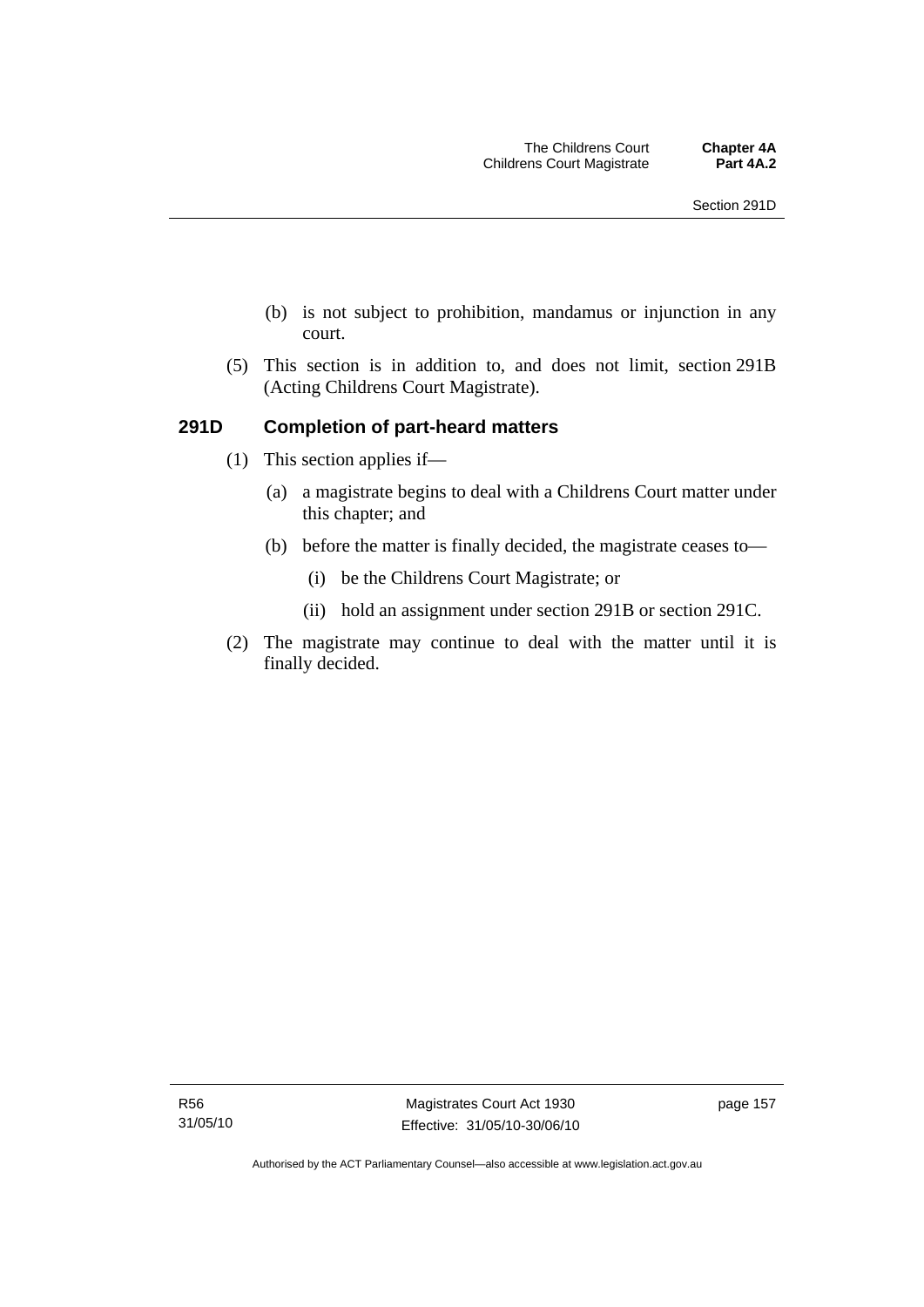**Chapter 4A** The Childrens Court<br>**Part 4A.3** Criminal proceedings **Criminal proceedings** 

Section 291E

# **Part 4A.3 Criminal proceedings**

### **291E Procedures for hearing indictable offences**

- (1) This section applies if—
	- (a) a child charged with an indictable offence is brought before the Childrens Court; and
	- (b) the court—
		- (i) has no power to hear and decide the charge summarily; or
		- (ii) has the power to hear and decide the charge summarily, but decides not to.
- (2) The Childrens Court must deal with the charge as if—
	- (a) the charge were a charge for an indictable offence to which this Act applied; and
	- (b) the Childrens Court were the Magistrates Court; and
	- (c) any necessary changes were made.

# **291F Childrens Court may adjourn hearings to allow access to legal advice**

- (1) This section applies to a charge for an indictable offence against a child that the Childrens Court is hearing summarily.
- (2) The court may, at any time, adjourn the hearing to allow any of the following people to get legal advice:
	- (a) the child;
	- (b) a parent of the child;
	- (c) someone else who has daily care responsibility, or long-term care responsibility, for the child.

Authorised by the ACT Parliamentary Counsel—also accessible at www.legislation.act.gov.au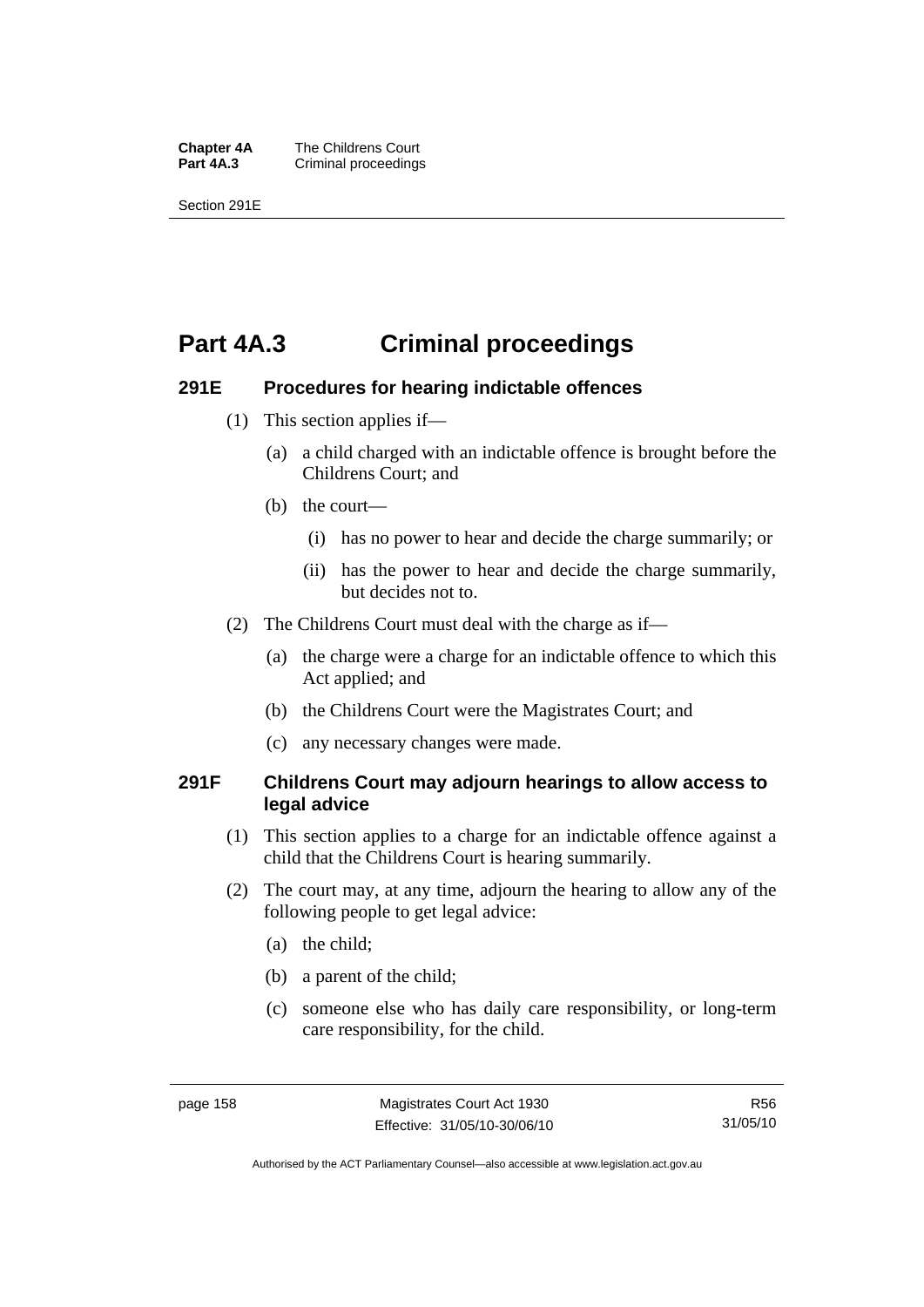(3) In this section:

*daily care responsibility*—see the *Children and Young People Act 2008*, section 19.

*long-term care responsibility*—see the *Children and Young People Act 2008*, section 20.

# **291G Childrens Court may send cases to Supreme Court for sentencing**

- (1) This section applies if the Childrens Court convicts a person of an indictable offence.
- (2) The Childrens Court may, by order, commit the person to the Supreme Court for sentence if satisfied that—
	- (a) sentence should be passed on the person by the Supreme Court because of the character and history of the person; or
	- (b) the sentence that is likely to be appropriate is a sentence the Childrens Court does not have power to impose.
- (3) In deciding whether to make an order under subsection (2) (a), the Childrens Court must consider any report provided under the *Court Procedures Act 2004*, section 74D (Court may order report about young person).
- (4) If the Childrens Court makes an order under subsection (2), the Supreme Court may deal with the person as if the person had been convicted of the offence in the Supreme Court.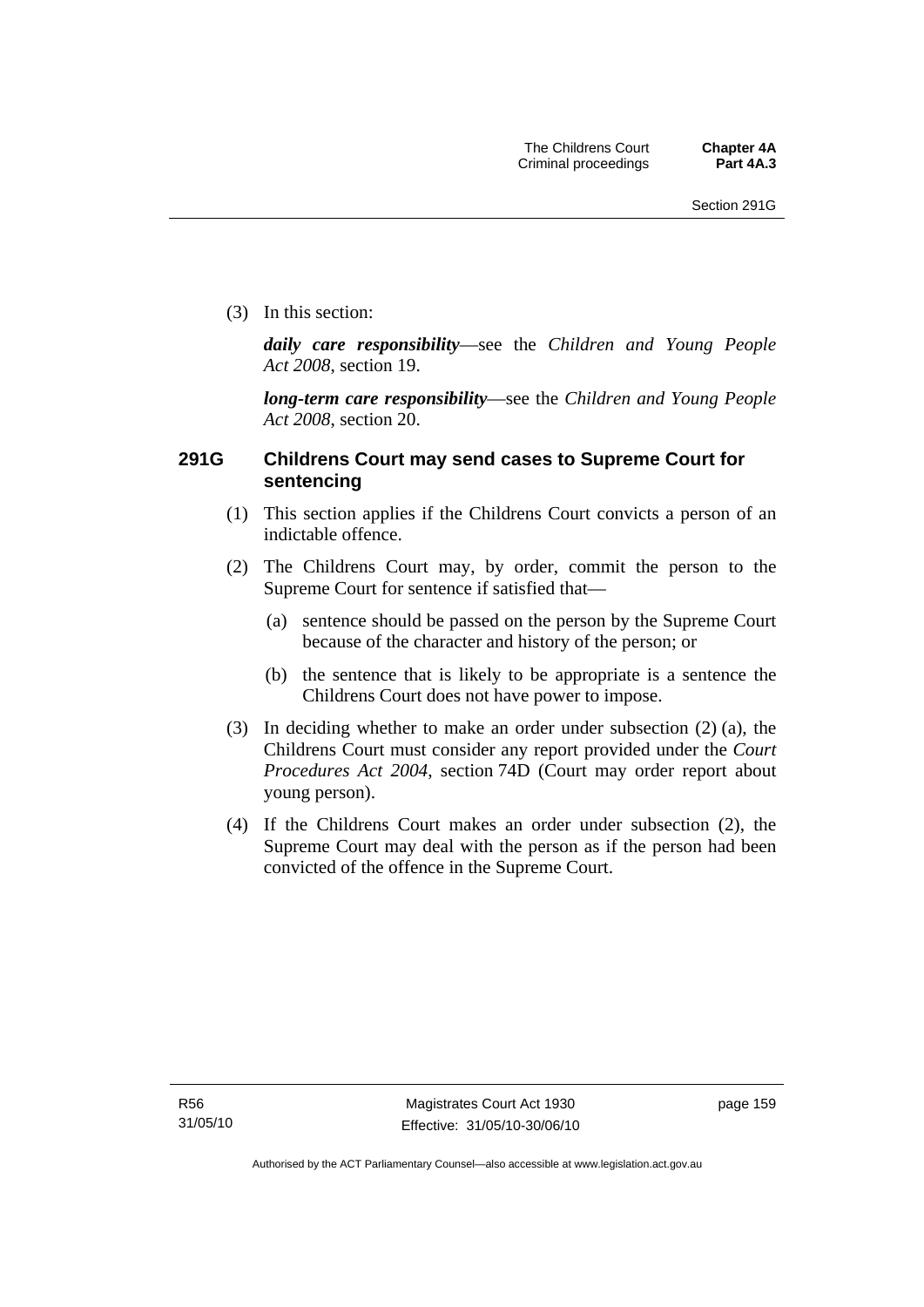**Chapter 5** Miscellaneous<br>**Part 5.1** Offences **Part 5.1** 

Section 292

# **Chapter 5 Miscellaneous**

# **Part 5.1 Offences**

# **292 Failure to comply with order in nuisance action**

A person must not contravene an order made by the court in a civil action for nuisance.

Maximum penalty: 50 penalty units, imprisonment for 6 months or both.

# **298 Prejudice to employee**

 (1) An employer must not dismiss an employee, or otherwise prejudice an employee in his or her employment, because a garnishee order attaching the earnings of the employee has been made by the court.

Maximum penalty: 50 penalty units, imprisonment for 6 months or both.

- $(2)$  If—
	- (a) an employee is dismissed or prejudiced within 6 months after a garnishee order is made; and
	- (b) all the elements of the offence other than the reason for the employer's action are proved;

the onus of proving that the dismissal or prejudice was not because of the garnishee order is on the employer.

 (3) A conviction under subsection (1) does not limit, restrict or otherwise effect any obligation that the garnishee may have in relation to the judgment debtor or any right or remedy that the judgment debtor may have against the garnishee under any other law in force in the ACT.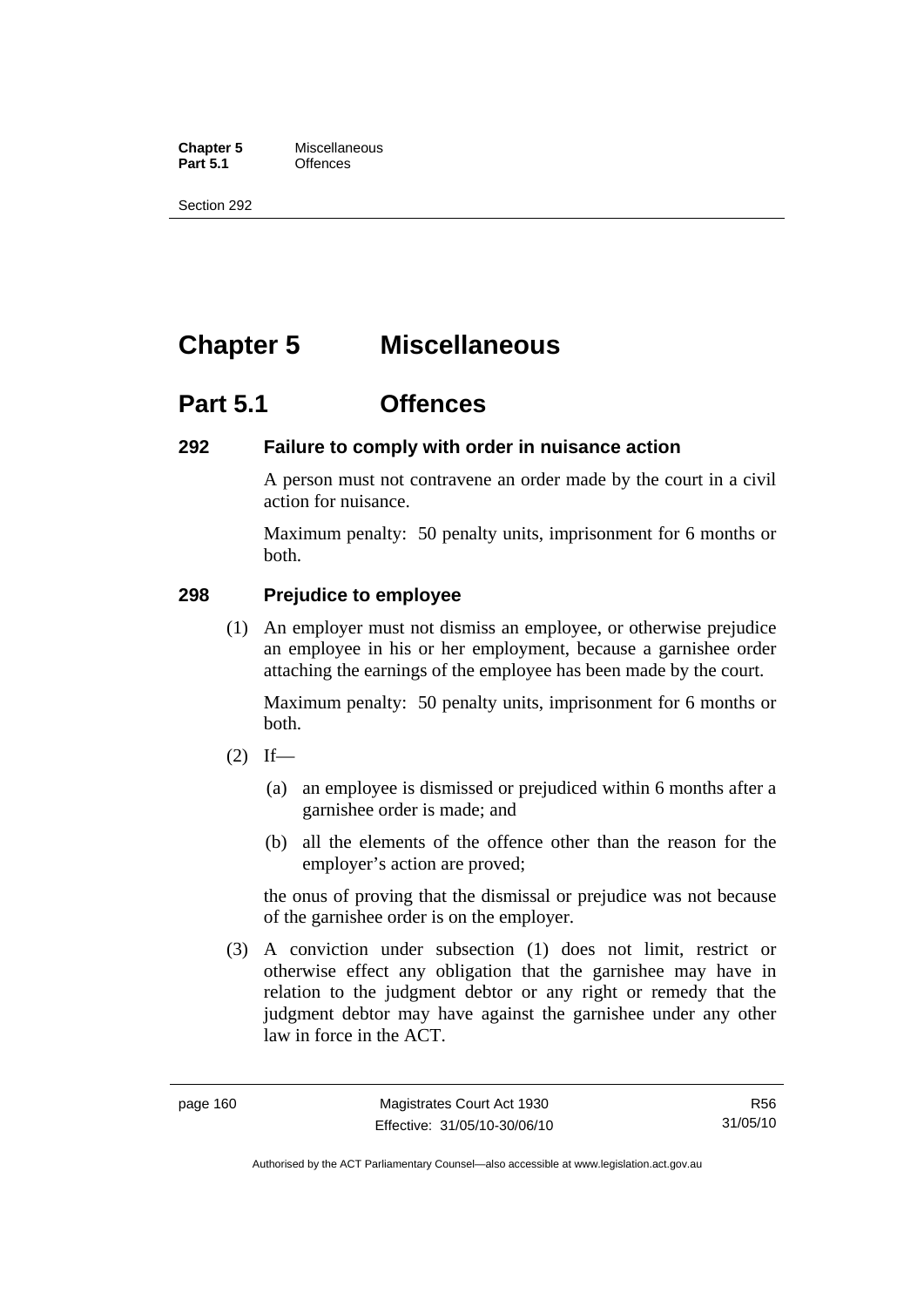# **Part 5.2 Other**

# **307 Contempt of court**

- (1) A person is in contempt of the Magistrates Court if the person—
	- (a) contravenes an order of the court or an undertaking given to the court; or
	- (b) commits a contempt in the face or in the hearing of the court; or
	- (c) commits any other contempt of court.

#### **Examples—par (b)**

- 1 insulting a magistrate, the registrar, deputy registrar, bailiff or other court officer during the officer's sitting or attendance in court
- 2 interrupting a proceeding of the court or misbehaving in court
- 3 obstructing or assaulting someone in attendance in court
- 4 disobeying a direction of the court at the hearing of a proceeding
- *Note* An example is part of the Act, is not exhaustive and may extend, but does not limit, the meaning of the provision in which it appears (see Legislation Act, s 126 and s 132).
- (2) The Magistrates Court has the same power to deal with contempt of the Magistrates Court as the Supreme Court has to deal with contempt of the Supreme Court.
- (3) However, a contempt mentioned in subsection (1) (a) may be dealt with as a contempt of court only if there is no other effective way to enforce the order or undertaking.
- (4) To remove any doubt, this section does not limit the Supreme Court's power to deal with contempt of the Magistrates Court.

#### **308 Magistrates Court's seal**

The Magistrates Court must have a seal.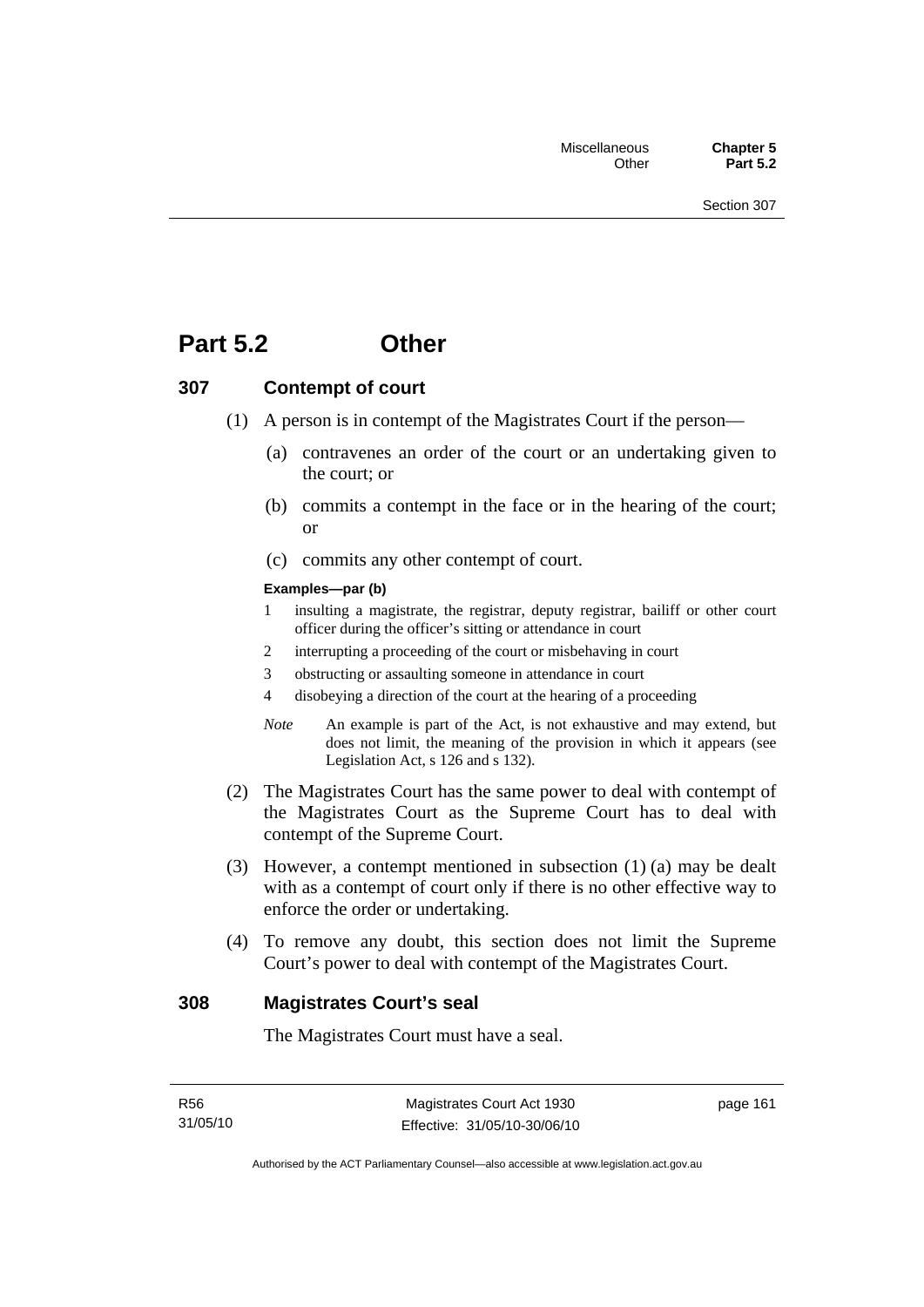#### **Chapter 5** Miscellaneous **Part 5.2** Other

Section 309

### **309 Directions about procedure etc**

- (1) If the procedure for taking a step in a proceeding is not set out in this Act or the law under which the step is to be taken, the court may give a direction in relation to—
	- (a) the procedure to be followed in relation to the step; and
	- (b) any other relevant matter in relation to the step.
- (2) Without limiting subsection (1), the court may give a direction in relation to the procedure to be followed in relation to circle sentencing for certain Aboriginal or Torres Strait Islander offenders, and any other relevant matter in relation to circle sentencing.
- (3) To remove any doubt, a direction mentioned in subsection (2) is not taken to—
	- (a) establish a court; or
	- (b) limit the Magistrates Court's discretion in sentencing an offender.
- (4) In this section:

# *Aboriginal or Torres Strait Islander offender* means an offender who—

- (a) is a descendant of an Aboriginal person or Torres Strait Islander; and
- (b) identifies as an Aboriginal person or Torres Strait Islander; and
- (c) is accepted as an Aboriginal person or Torres Strait Islander by an Aboriginal or Torres Strait Islander community.

*circle sentencing* means the step in a sentencing proceeding for involving members of the Aboriginal or Torres Strait Islander community and others in relation to the sentencing by the court.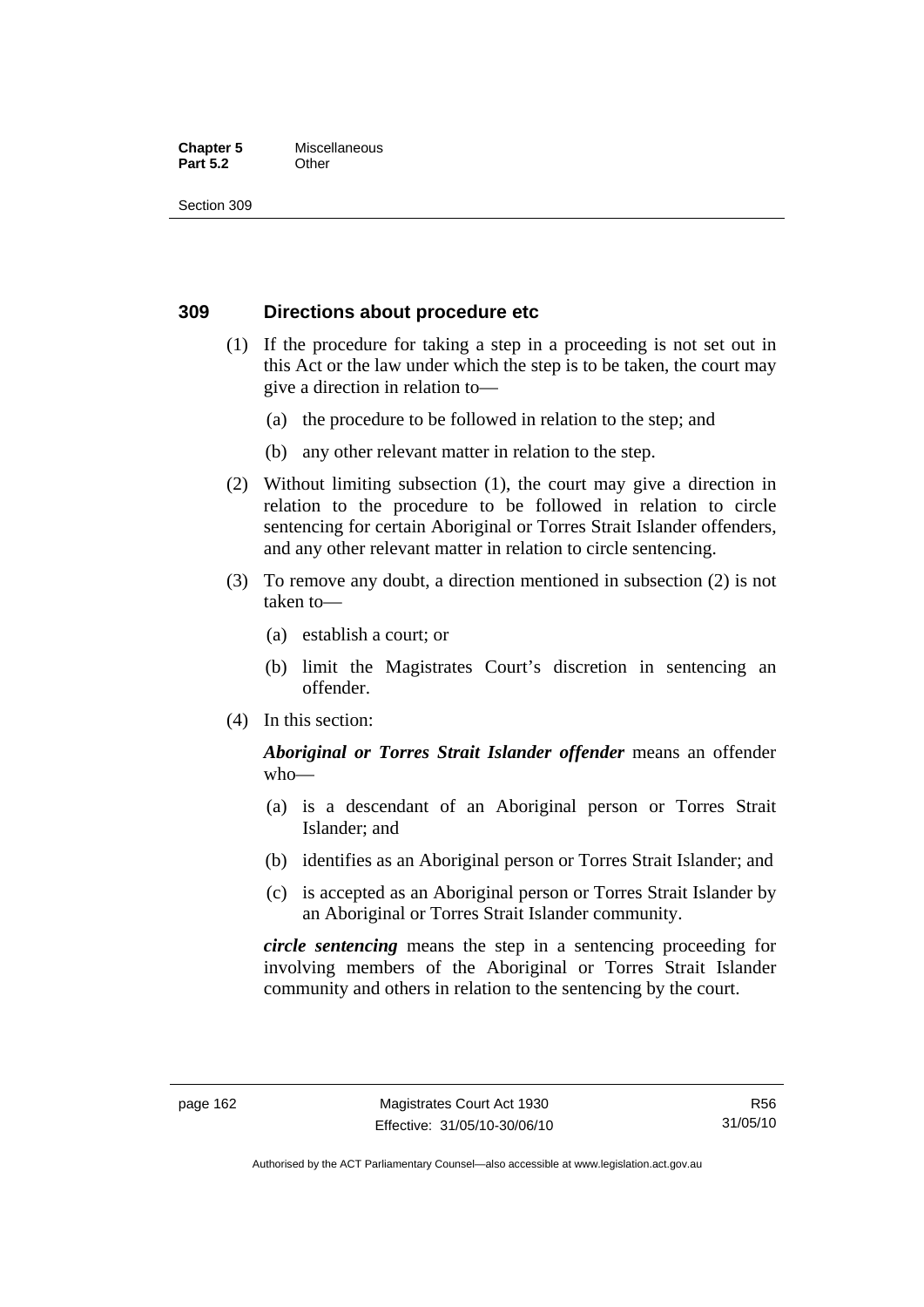# **310 Hearings generally to be in public**

- (1) The hearing of a proceeding before the Magistrates Court must be in public.
- (2) However, if the magistrate presiding at a hearing is of the opinion that it is desirable in the public interest or in the interests of justice to do so, the magistrate may, by order—
	- (a) direct that the hearing or part of the hearing take place in private and give directions about the people who may be present; and
	- (b) give directions prohibiting or restricting the publication of evidence given at the hearing, whether in public or in private, or of matters contained in documents lodged with the court or received in evidence by the court for the purposes of the proceeding; and
	- (c) give directions prohibiting or restricting the disclosure to some or all of the parties to the proceeding of evidence given at the hearing, or of a matter contained in a document lodged with the court or received in evidence by the court for the purposes of the proceeding.
- (3) A person who, without reasonable excuse, contravenes an order under subsection (2) commits an offence.

Maximum penalty: 100 penalty units, imprisonment for 1 year or both.

- (4) Subsection  $(1)$ 
	- (a) does not apply in relation to a civil matter that, under another territory law, may be dealt with otherwise than in open court; and
	- (b) is subject to any other territory law that restricts who may be present at a hearing.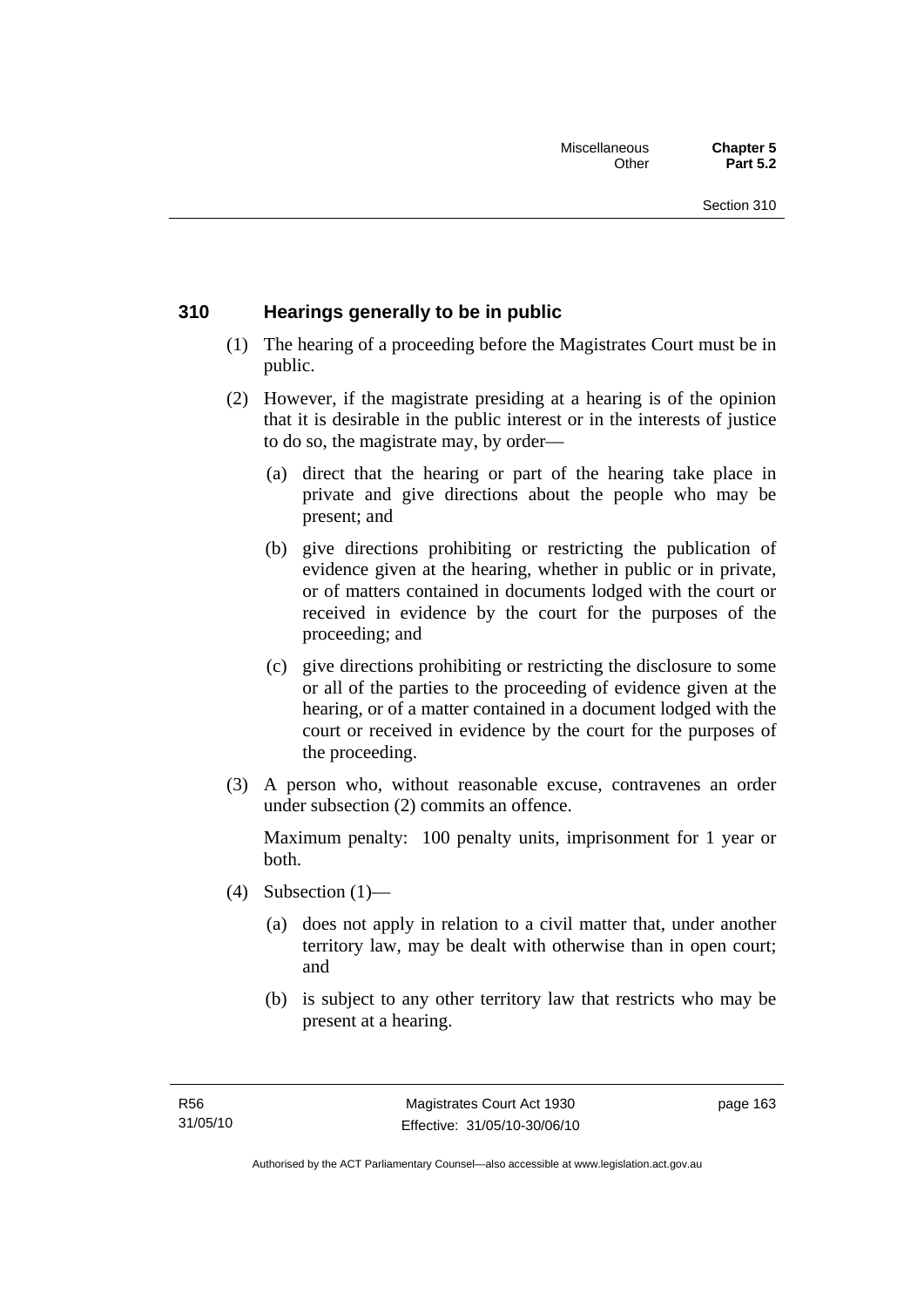#### **Chapter 5** Miscellaneous<br>**Part 5.2** Other **Part 5.2**

Section 311

## **311 Appearance by audiovisual or audio links etc**

- (1) This section applies if, in relation to a proceeding or a part of a proceeding (the *relevant proceeding*), the court has—
	- (a) given a direction under the *Evidence (Miscellaneous Provisions) Act 1991*, section 20 (1) (Territory courts may take evidence and submissions from outside ACT); or
	- (b) made an order under the *Court Procedures Rules 2006*, rule 6703 (Evidence by telephone etc) about receiving evidence or submissions by telephone, video link or another form of communication in the proceeding.
- (2) If this section applies, a person who, in a relevant proceeding—
	- (a) is required or entitled to appear personally, whether as a party or as a witness; or
	- (b) is entitled to appear for another person;

may appear in the relevant proceeding and participate or give evidence in accordance with the direction or order.

- (3) A person who appears in a relevant proceeding in accordance with this section is taken to be before the court.
- (4) In this Act:

*appearance*, in relation to a proceeding and whether by a party or anyone else, includes appearance in accordance with this section if this section applies.

(5) In this section:

*proceeding* does not include a proceeding about bail.

### **312 Failure to give evidence—committal**

(1) This section applies if the court is satisfied—

Authorised by the ACT Parliamentary Counsel—also accessible at www.legislation.act.gov.au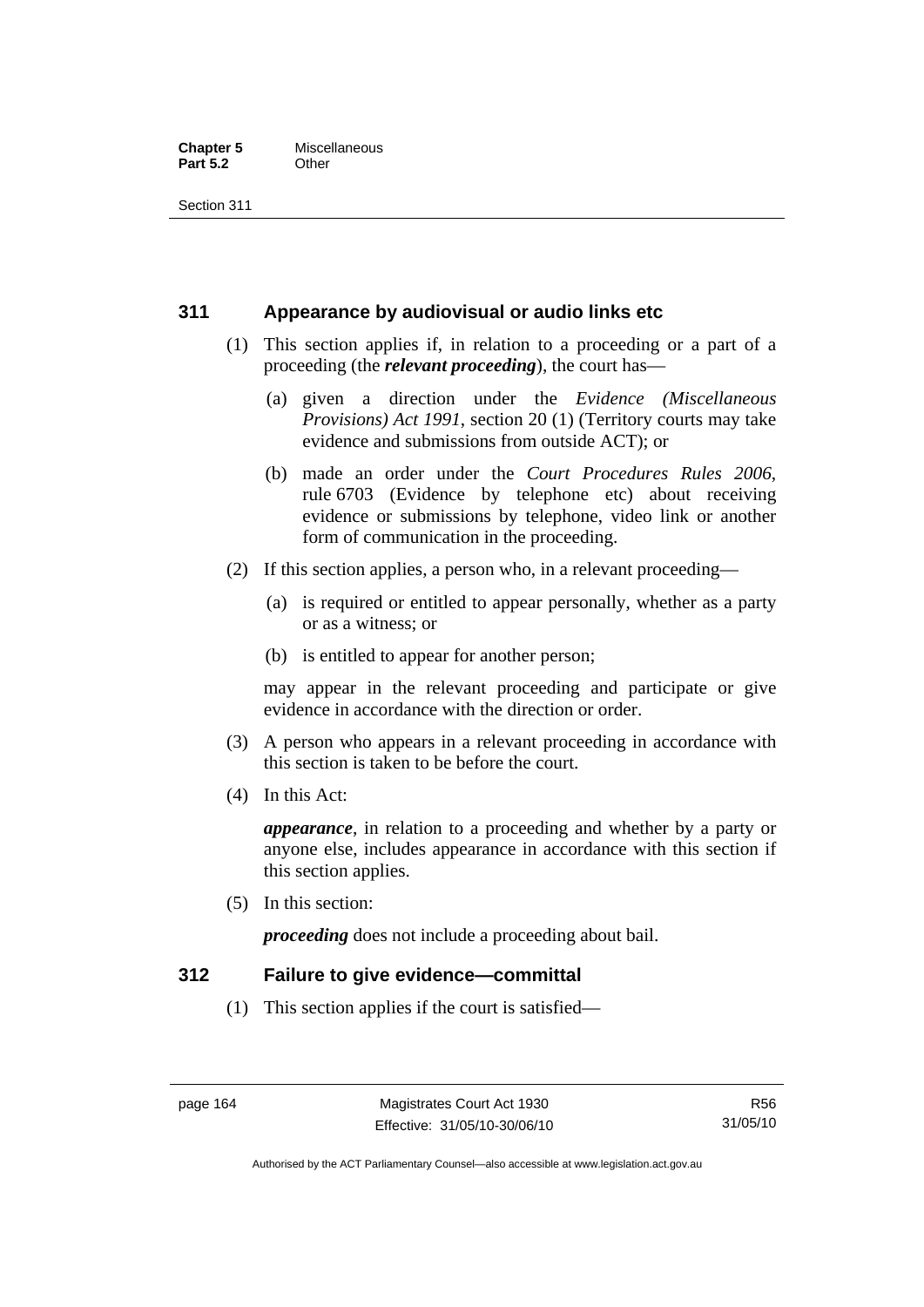- (a) that a witness before the court has contravened any of the following provisions of the Criminal Code (the *relevant Code provisions*):
	- (i) section 720 (Failing to produce document or other thing);
	- (ii) section 721 (Failing to take oath);
	- (iii) section 722 (Failing to answer question or give information); or
- (b) a person has contravened any of the relevant Code provisions in relation to an examination before the registrar under the rules.
- (2) The court may—
	- (a) adjourn the proceeding for not longer than 8 days; and
	- (b) order that the person be remanded in custody until the earlier of the following:
		- (i) the date to which the proceeding is adjourned;
		- (ii) the person agrees to comply with the relevant Code provisions.
		- *Note* The court must issue a warrant for the remand of the person in the chief executive's custody (see *Crimes (Sentence Administration) Act 2005*, s 17).
- $(3)$  If—
	- (a) the court has adjourned the proceeding, and ordered the person's remand, under subsection (2) or this subsection; and
	- (b) the person is later brought before the court; and
	- (c) the person does not consent to comply with the relevant Code provisions;

the court may exercise the powers mentioned in subsection (2) in relation to the person.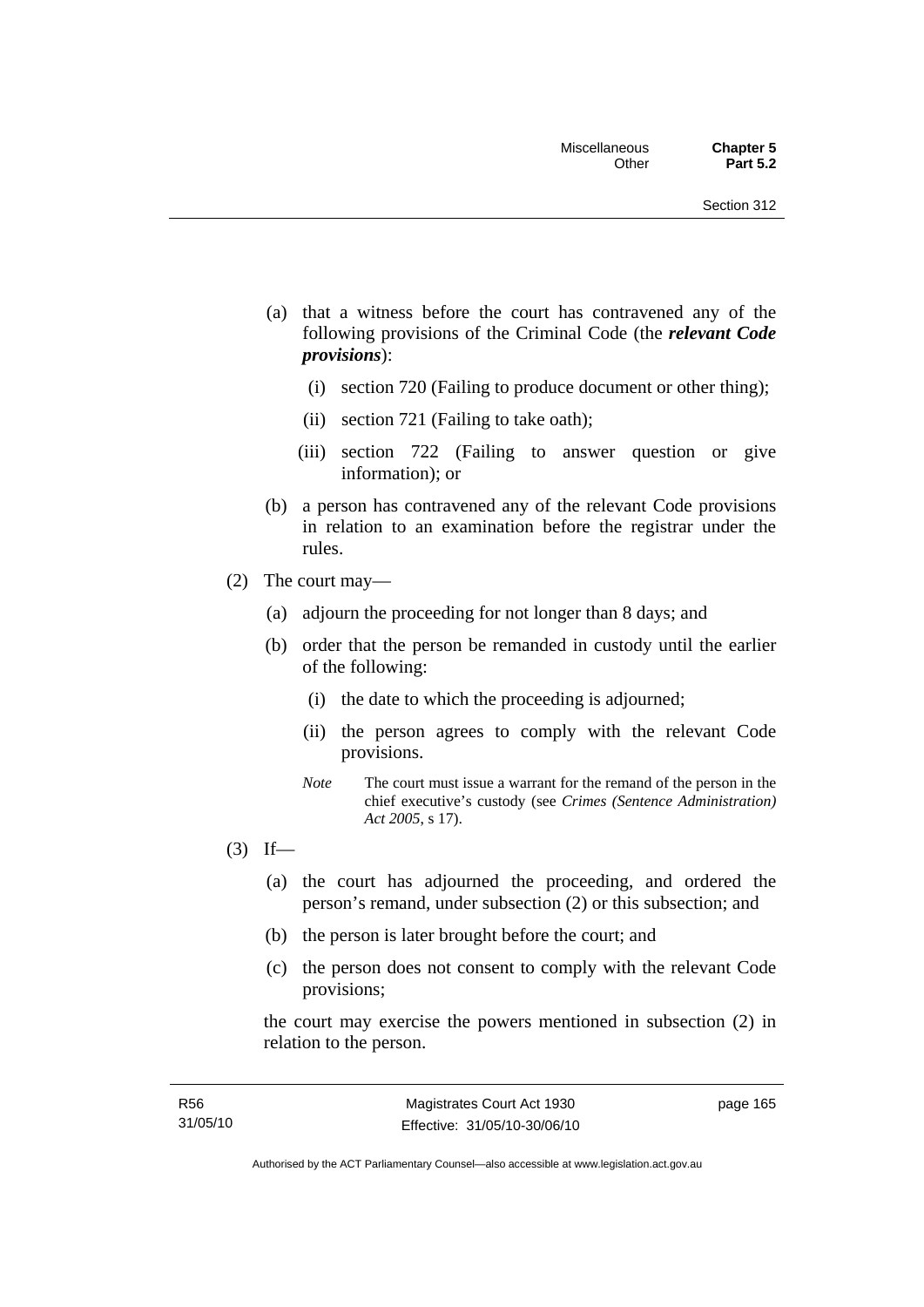Section 314

- (4) The periods for which a person is remanded under this section must not total more than 28 days.
- (5) However, the court must not commit a person under subsection (2) or (3) if the person is punished for an offence against any or the relevant Code provisions in relation to the contravention mentioned in subsection (1).

# **314 Registrar to give directions for preparation of transcript**

- (1) If an application has been made for a copy of a transcript of depositions of which a record was made in accordance with section 316 (2), the registrar must give the directions the registrar considers necessary for ensuring that a transcript of the record is prepared and, for the purpose of enabling the transcript to be prepared, the record must be produced out of the custody of the registrar.
- (2) If a transcript of a record is prepared in accordance with directions given under subsection (1), the person who prepared the transcript, or under whose supervision the transcript was prepared, must certify on the transcript, by signed writing, that the transcript is a true transcript of a record produced out of the custody of the registrar.

# **315 Applications for transcripts**

- (1) Subject to this section, if a record of any proceeding is constituted  $by-$ 
	- (a) an audiovisual or a sound recording made in accordance with section 316 (2); or
	- (b) a shorthand or similar record made in accordance with section 316 (2); or
	- (c) writing taken down in accordance with section 316 (3); or
	- (d) a written statement or statements in accordance with section 90AA or section 110 (2):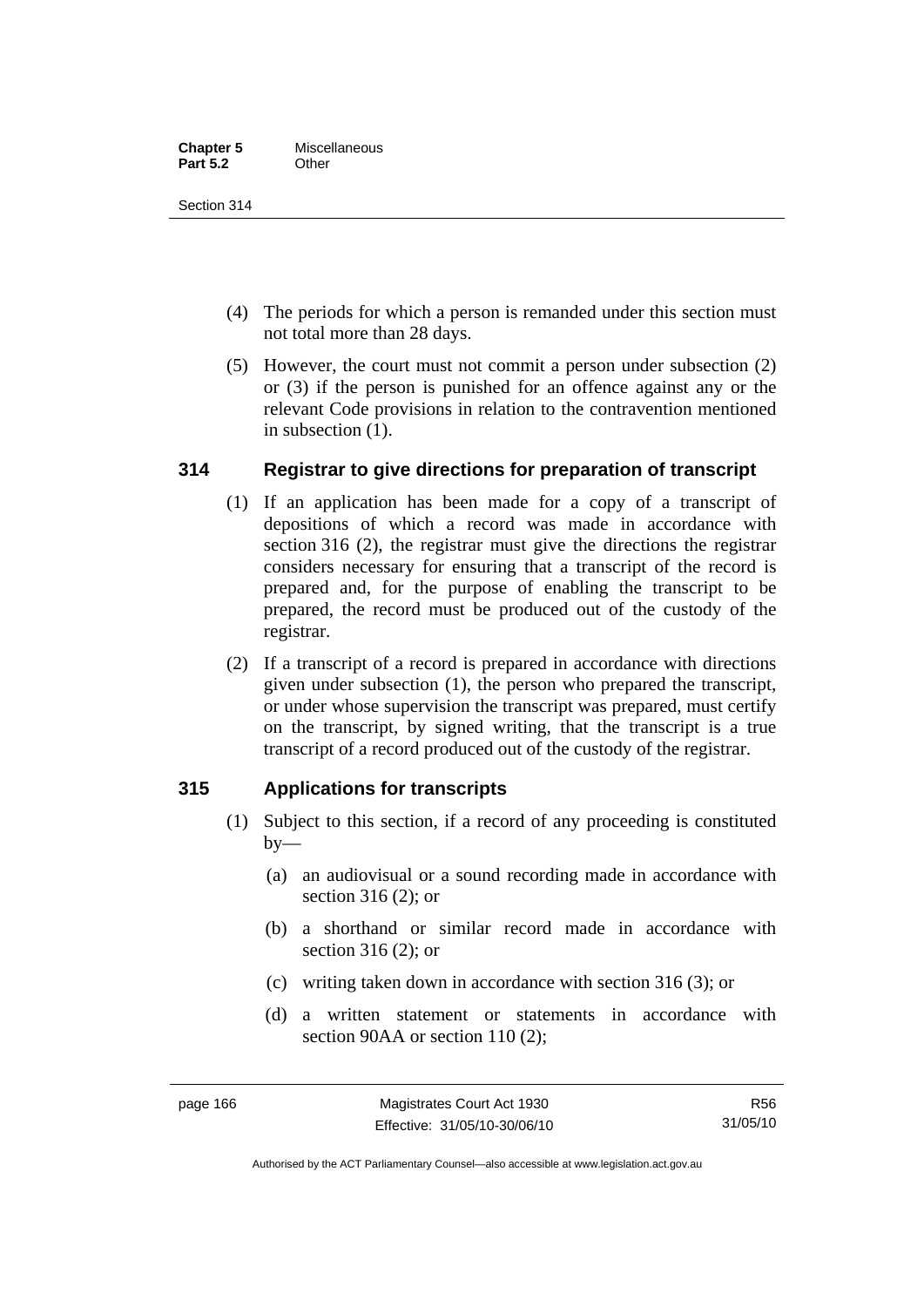a person may make application to the registrar for a copy or a transcript of all or part of the record.

- (2) The registrar must give the applicant a copy of the record or a transcript or a copy of the transcript of the record if—
	- (a) the applicant is a party to the proceeding; or
	- (b) for an applicant who is not a party to the proceeding—the registrar or a magistrate is satisfied that the applicant has good reason for applying.
- (3) If a person applies for a transcript that has not been prepared, the registrar may require the applicant to deposit with the registrar in advance an amount that the registrar considers will not exceed the amount of the fee determined under the *Court Procedures Act 2004*, part 3 for the preparation of the transcript.
- (4) Subject to subsections (5) and (6), if the registrar receives an application in accordance with this section—
	- (a) the registrar must, for an application relating to depositions; and
	- (b) the registrar may, in any other case;

give to the applicant a copy of the record or a copy of a transcript of the record relating to the depositions or other matter.

- (5) The registrar must not give a copy of the record or a copy of a transcript under subsection (4) (a) unless there is written on the copy a certificate signed by the registrar stating that the copy is a true copy of the record or a true copy of a transcript of the record produced out of the custody of the registrar.
- (6) This section does not require the registrar to give a copy of a transcript of any proceeding if—
	- (a) the proceeding was recorded by means of an audiovisual or a sound recording made in accordance with section 316 (2); and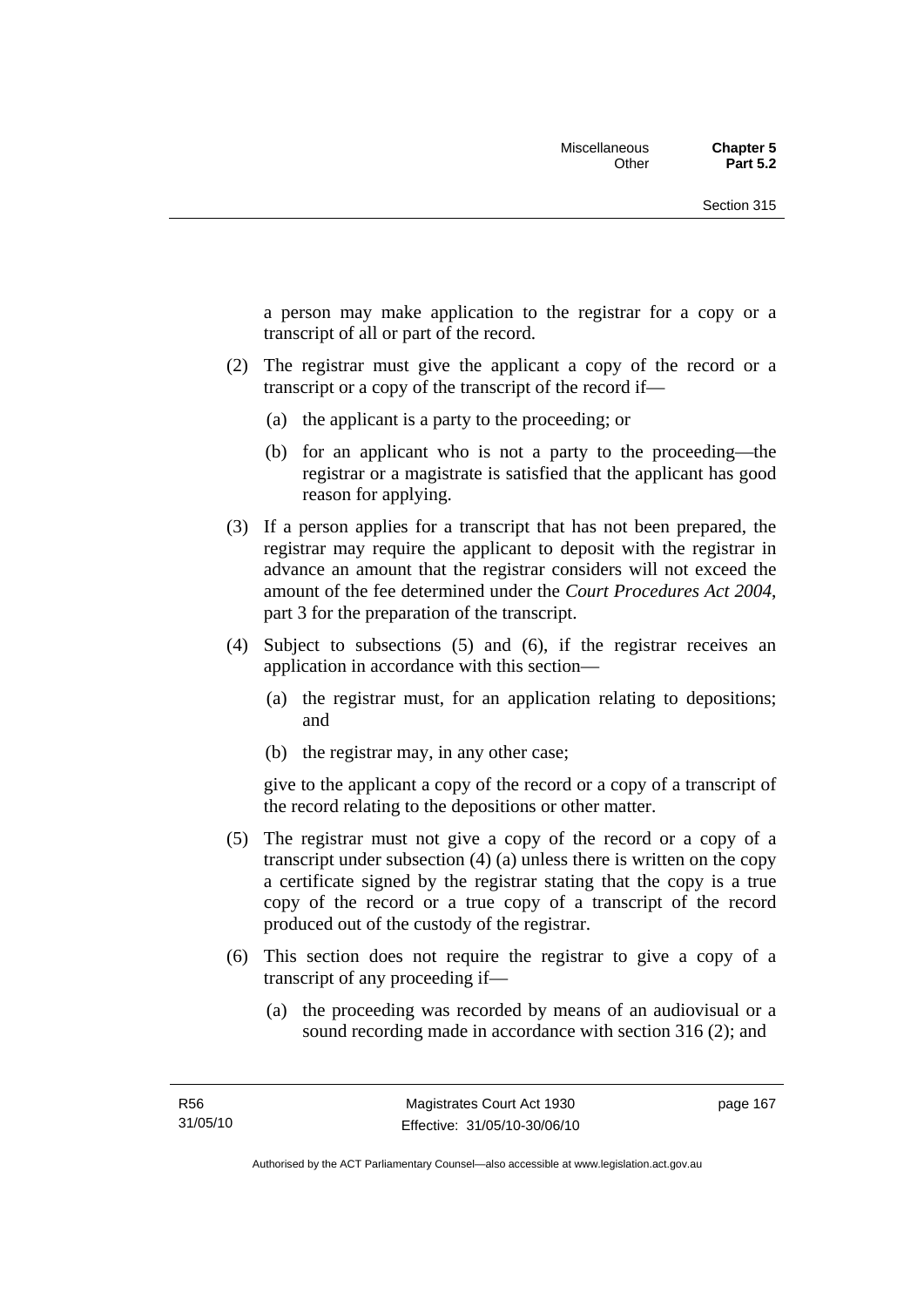| <b>Chapter 5</b> | Miscellaneous |
|------------------|---------------|
| <b>Part 5.2</b>  | Other         |

Section 316

- (b) the application for the copy was made after the end of 7 years after the date of completion of the proceeding to which the record relates; and
- (c) the registrar does not have the record or a transcript of the record in his or her custody.
- (7) If an amount deposited by a person under subsection (3) exceeds the fee determined under the *Court Procedures Act 2004*, part 3 for the preparation of the transcript, there is payable to the person the amount of the excess.

# **316 Record of proceedings**

(1) In this section:

*deposition* includes a statement made by an accused person in reply to the question mentioned in section 91 (1), but does not include a written statement admitted under section 90AA or section 110 (2).

- (2) Subject to subsection (3), a record of the depositions of a witness in any proceeding must be made—
	- (a) in a proceeding in relation to bail and if, in relation to proceeding or a part of the proceeding, the court has given a direction under the *Evidence (Miscellaneous Provisions) Act 1991*, section 20 (1) (Territory courts may take evidence and submissions from outside ACT) or section 32 (1) (Use of link in proceedings) that evidence be taken or a submission be made by audiovisual link—by means of audiovisual recording apparatus or sound-recording apparatus; and
	- (b) in any other case—
		- (i) by means of sound-recording apparatus; or
		- (ii) if the court so directs, by means of shorthand or any similar means.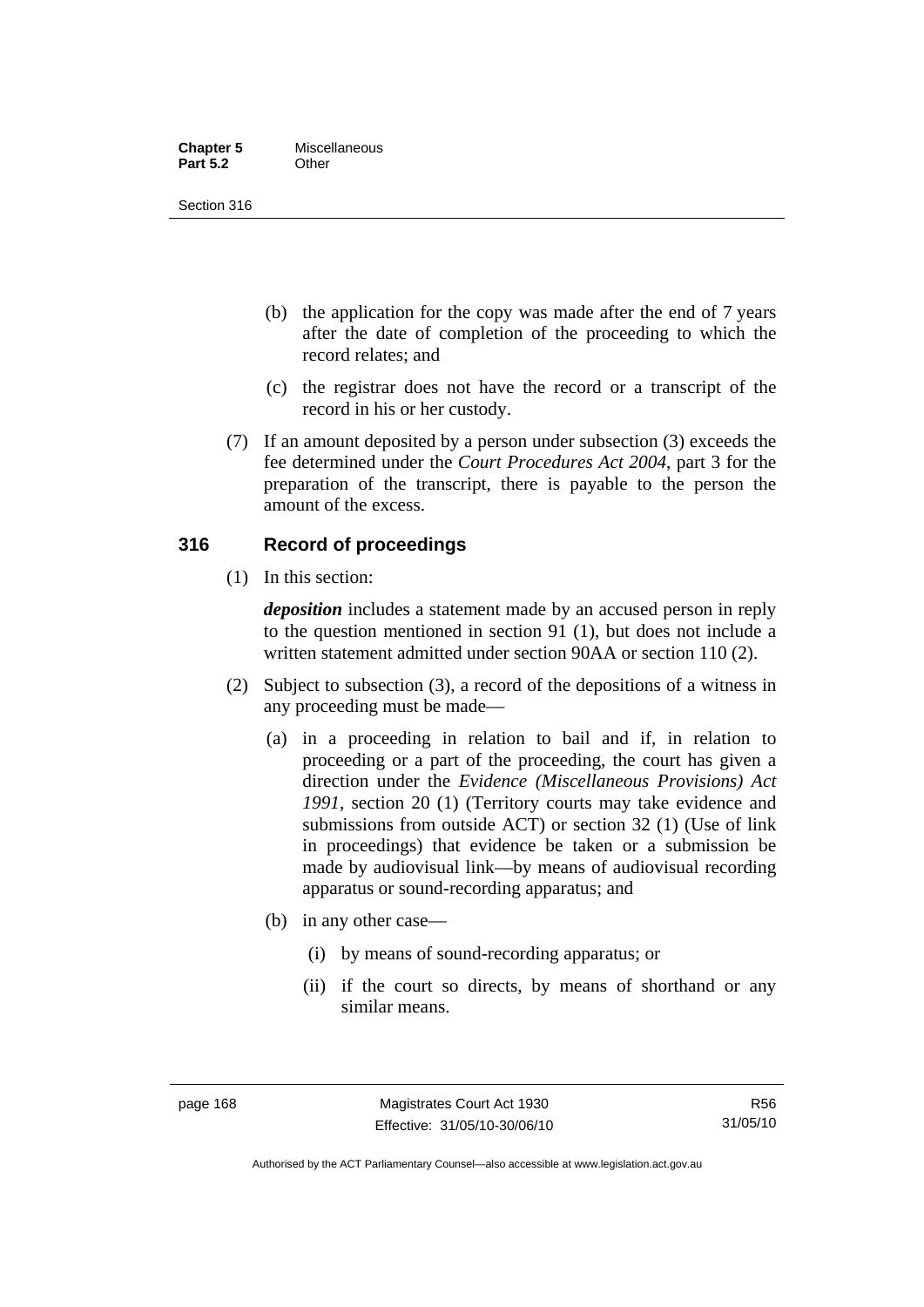- (3) If the court so directs, the depositions of a witness in any proceeding must not be recorded in accordance with subsection (2), but must be taken down in writing, and, after being read over to the witness or given to the witness to read, signed by the witness and the magistrate constituting the court.
- (4) The registrar has the custody of any record of depositions made in accordance with subsection (2).
- (5) The registrar may erase the record of the depositions of a witness recorded by means of recording apparatus and the record of any other part of a proceeding made by means of recording apparatus after the end of 7 years after the date of completion of the proceeding in which the record was made.
- (6) However, the sound recording of any part of a proceeding—
	- (a) in which a person charged with an indictable offence is committed to take his or her trial before the Supreme Court; or
	- (b) in which evidence is taken under a request mentioned in section 263 (Requests under conventions relating to legal proceedings in civil and commercial matters); or
	- (c) under the *Safety, Rehabilitation and Compensation Act 1988* (Cwlth); or
	- (d) under the *Workers Compensation Act 1951* (other than prosecutions for offences against that Act);

must not be erased unless a transcript of the record of that part of the proceeding has been prepared.

 (7) This section applies in relation to a proceeding before a magistrate as if a reference to the court were a reference to a magistrate.

# **317 Record of proceedings and transcript**

 (1) If a record made by means of recording apparatus, shorthand or similar means is produced out of the custody of the registrar and the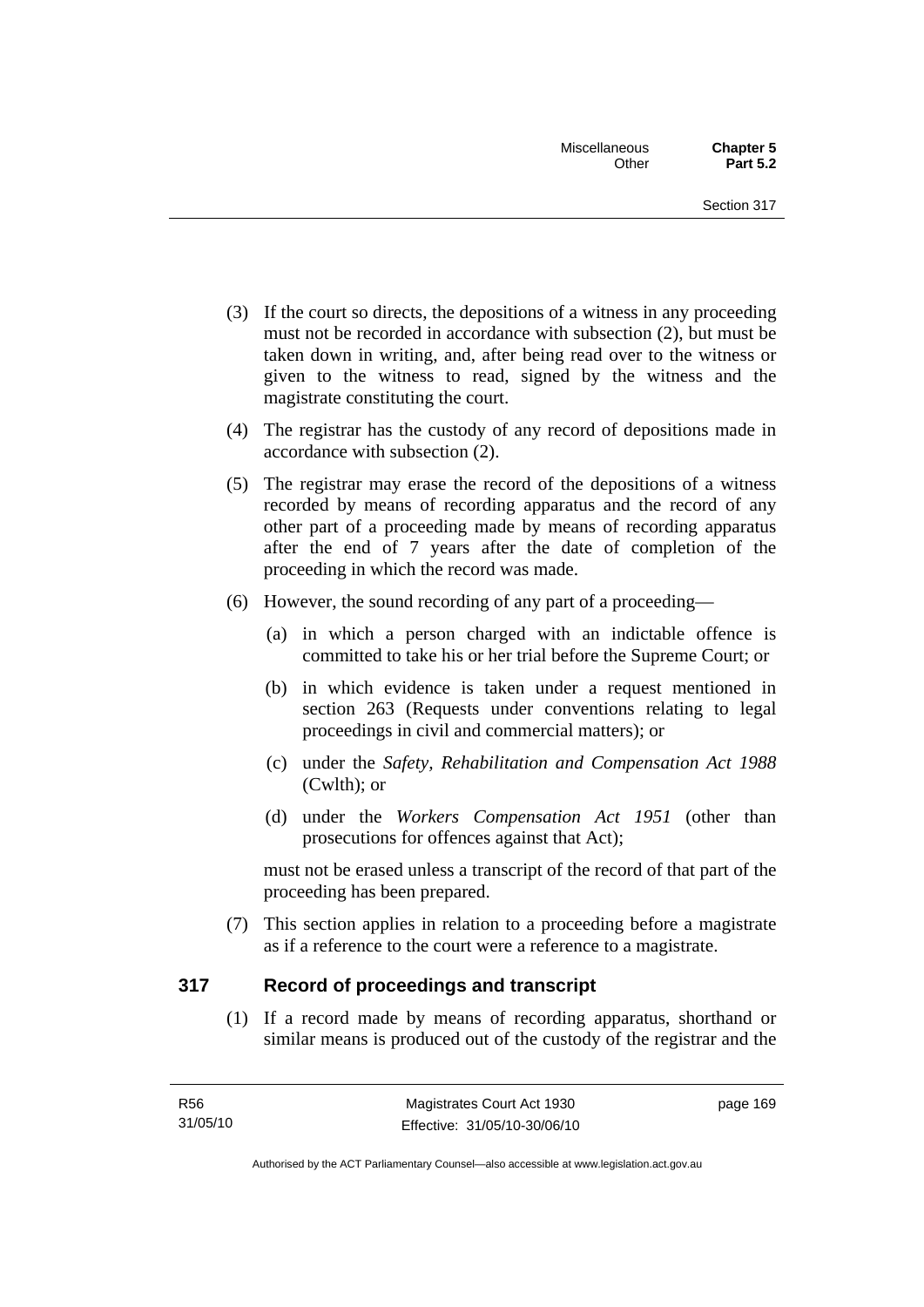#### **Chapter 5** Miscellaneous<br>**Part 5.2** Other **Part 5.2**

Section 317

record purports to be a record made in accordance with section 316 (2) of the depositions of a witness in any proceeding, the record is evidence that the person made the depositions in the proceeding.

- $(2)$  If—
	- (a) a recording is produced out of the custody of the registrar; and
	- (b) the recording contains a record of comments that purport—
		- (i) to have been made at the same time as a recording made in accordance with section 316 (2) of the depositions of a person in any proceeding; and
		- (ii) to have been made for the purpose of identifying the proceeding, voices recorded on the lastmentioned recording or anything else so recorded;

the firstmentioned recording is evidence of the identity of the proceeding, of the voices or of the thing.

- $(3)$  If—
	- (a) a document purports to be a transcript, or a copy of a transcript, of a record made in accordance with section 316 (2) of depositions made by a person in any proceeding; and
	- (b) the document bears a certificate that purports to be a certificate given in accordance with section 314 (2) or section 315 (6);

the document is evidence that the person made the depositions in the proceeding.

- (4) If a document—
	- (a) purports to be the depositions of a witness in any proceeding as taken down in writing and signed in accordance with section 316 (3); or
	- (b) purports to be a copy of the depositions of a witness in any proceeding as so taken down in writing and signed and bears a

R56 31/05/10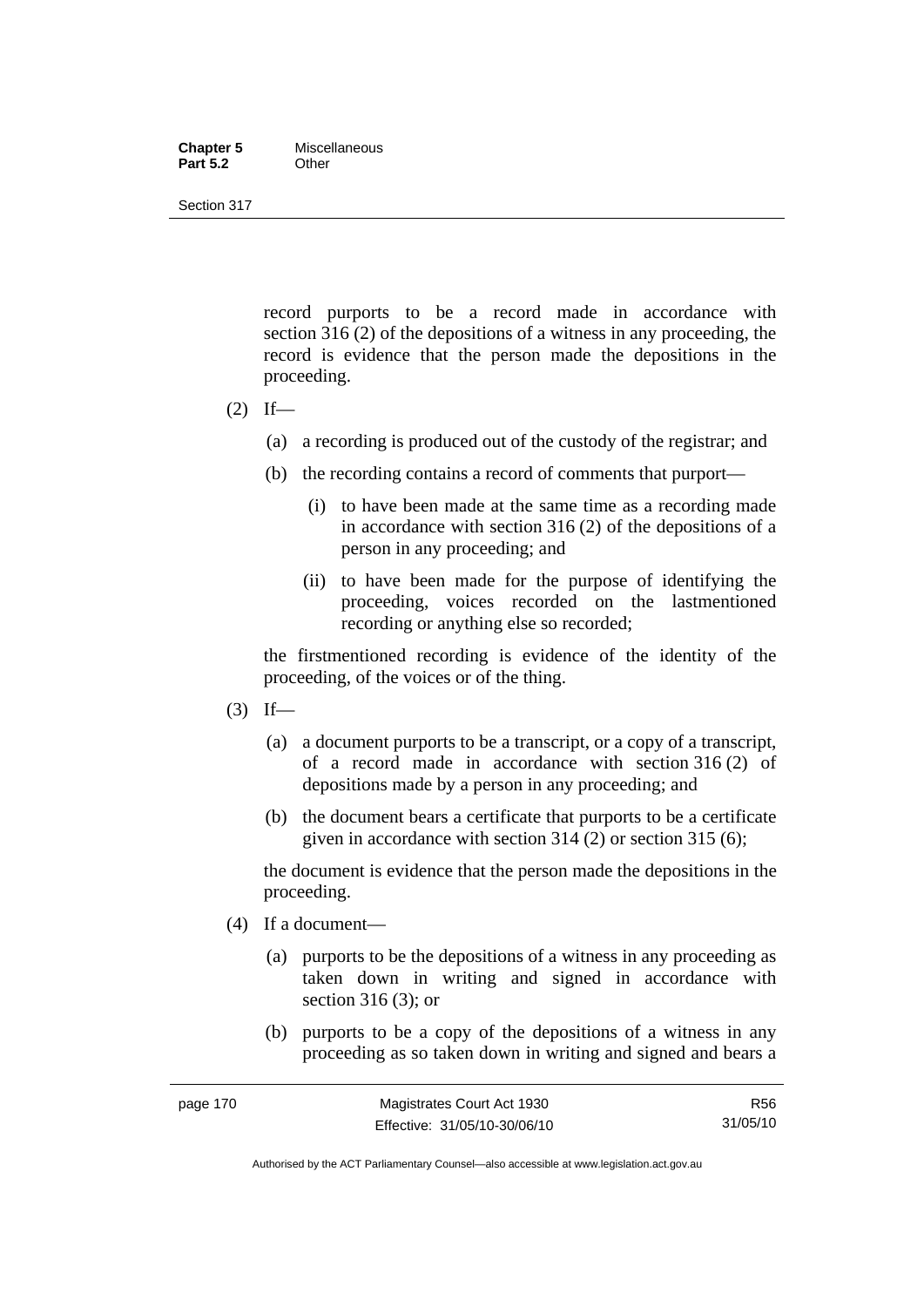certificate that purports to be a certificate given in accordance with section  $315(6)$ :

the document is evidence that the witness made the depositions in the proceeding.

(5) In this section:

*recording apparatus* means the recording apparatus, whether audiovisual or sound, by means of which a record of depositions of witnesses has been made under section 316 (2).

# **318 Person about to leave ACT may be ordered to be examined or produce documents**

- (1) If, by evidence on oath, a magistrate is satisfied that any person is able to give material evidence or to produce relevant or material documents relating to any information or claim pending before a court, and that the person is likely to be absent from the ACT when the case comes on for hearing, the magistrate may, on the application of any party, order that the evidence of the person be taken or the documents be produced before the magistrate, at any time before the hearing, in the same way as the evidence would be taken or the documents be produced at the hearing and after reasonable notice of the intended examination or production is given to the other party.
- (2) If an order under subsection (1) is served on a person, it must be accompanied by a form to be completed by the person to claim his or her reasonable costs and expenses of attending the examination or production.
- (3) A person is not entitled to refuse to comply with an order under subsection (1) because the person was not given the form mentioned in subsection (2) when the order was served on the person.
- (4) The taking of depositions before a magistrate under subsection (1) is a proceeding for section 316 (Recordings of proceedings).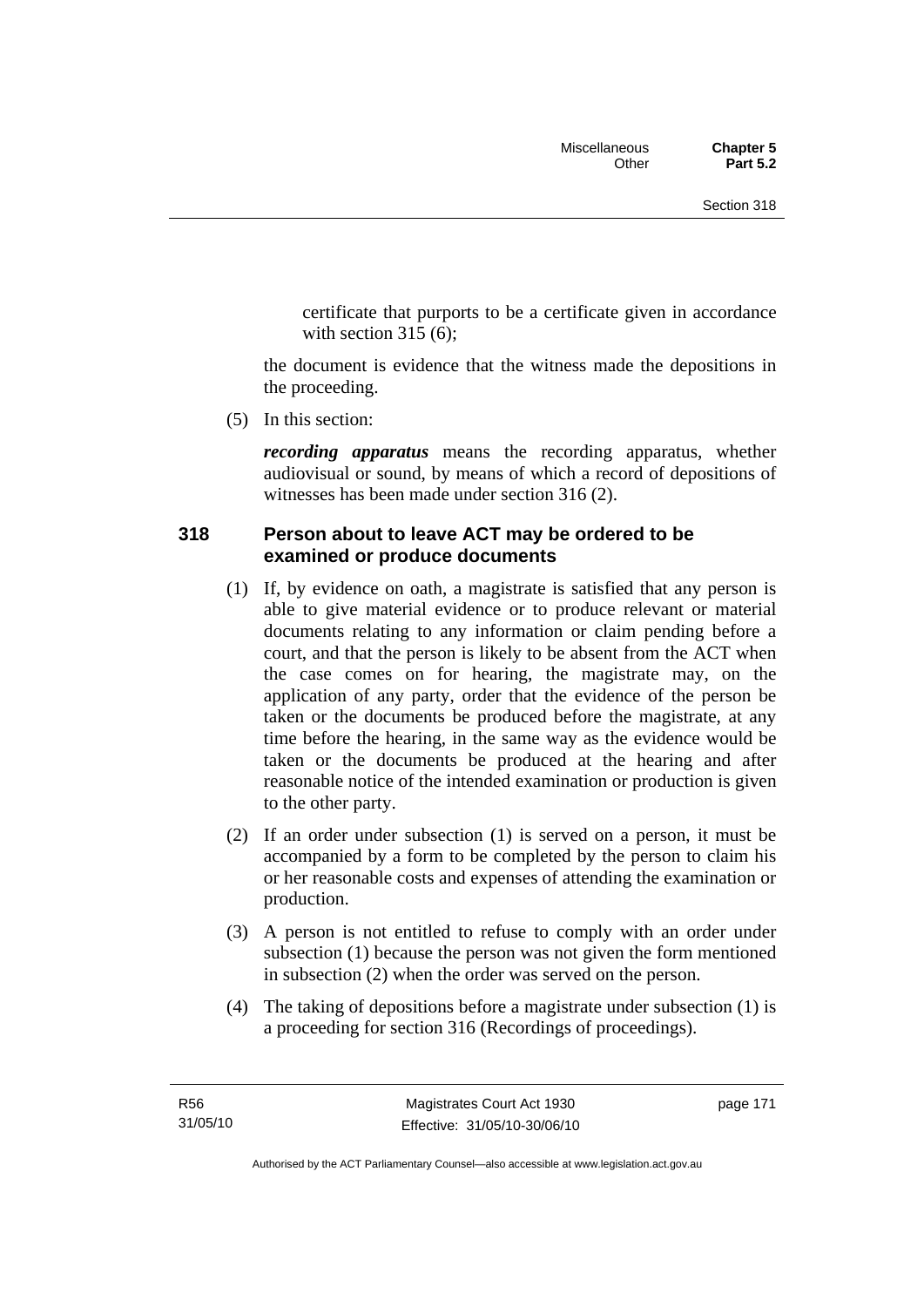## **Chapter 5** Miscellaneous **Part 5.2** Other

Section 319

# **319 Witnesses' rights and liabilities**

On service on any person of an order made under section 318, the person must attend at the time and place appointed by the order, and has all the rights and liabilities that the person would have if the person was duly required by subpoena to appear to give evidence or to produce documents on the hearing.

# **320 Depositions to be given to registrar**

- (1) If depositions are taken before a magistrate under section 318, there must be given to the registrar—
	- (a) the record of the depositions made in accordance with section 316 (2) or the document containing the depositions as taken down in writing and signed in accordance with section 316 (3); and
	- (b) any documents produced to the magistrate.
- (2) If documents are produced by a person not giving evidence, the documents, must, when given to the registrar, be accompanied by a certificate signed by the magistrate stating the name of the person producing them.
- (3) If the court is satisfied that the person who made the depositions is not in the ACT, his or her depositions may be read by any party.
- (4) Any documents so given to the registrar may, subject to all just exceptions, be put in at the hearing as if produced at the hearing by the person producing them.

# **321 Regulation-making power**

The Executive may make regulations for this Act.

*Note* A regulation must be notified, and presented to the Legislative Assembly, under the Legislation Act.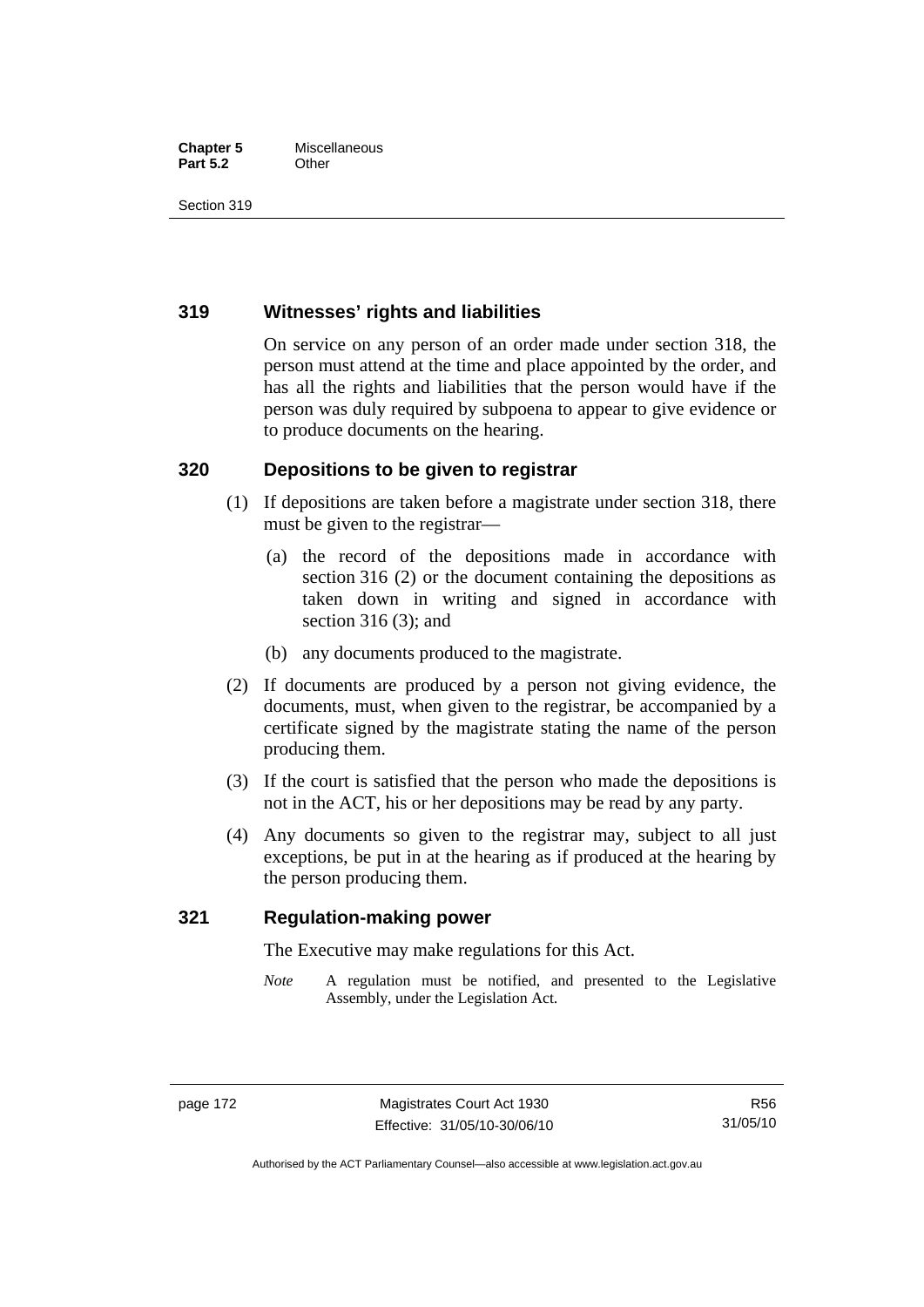# **Chapter 10 Transitional—Children and Young People Act 2008**

# **400 Childrens Court Magistrate**

- (1) A declaration made under the *Children and Young People Act 1999*, section 50 (Childrens Court Magistrate), and in force immediately before the commencement of this Act, chapter 4A (The Childrens Court), is taken to be a declaration under this Act, section 291A (Childrens Court Magistrate).
- (2) However, the declaration is not taken to be a notifiable instrument.
- (3) An assignment made under the *Children and Young People Act 1999*, section 51 (Restriction on assignment to act as Childrens Court Magistrate), and in force immediately before the commencement of this Act, chapter 4A, is taken to be an assignment under this Act, section 291B (Acting Childrens Court Magistrate).
- (4) An assignment made under the *Children and Young People Act 1999*, section 53A (Assignment of other magistrates to deal with Childrens Court matters), and in force immediately before the commencement of this Act, chapter 4A, is taken to be an assignment under this Act, section 291C (Assignment of other Magistrates for Childrens Court matters).

# **401 Existing proceedings in Childrens Court**

- (1) The amendments of this Act made by the *Children and Young People Act 2008*, part 1.8 apply to an existing proceeding.
- (2) If a difficulty arises in the application of subsection (1) to a particular proceeding, the court may make any order it considers appropriate to resolve the difficulty.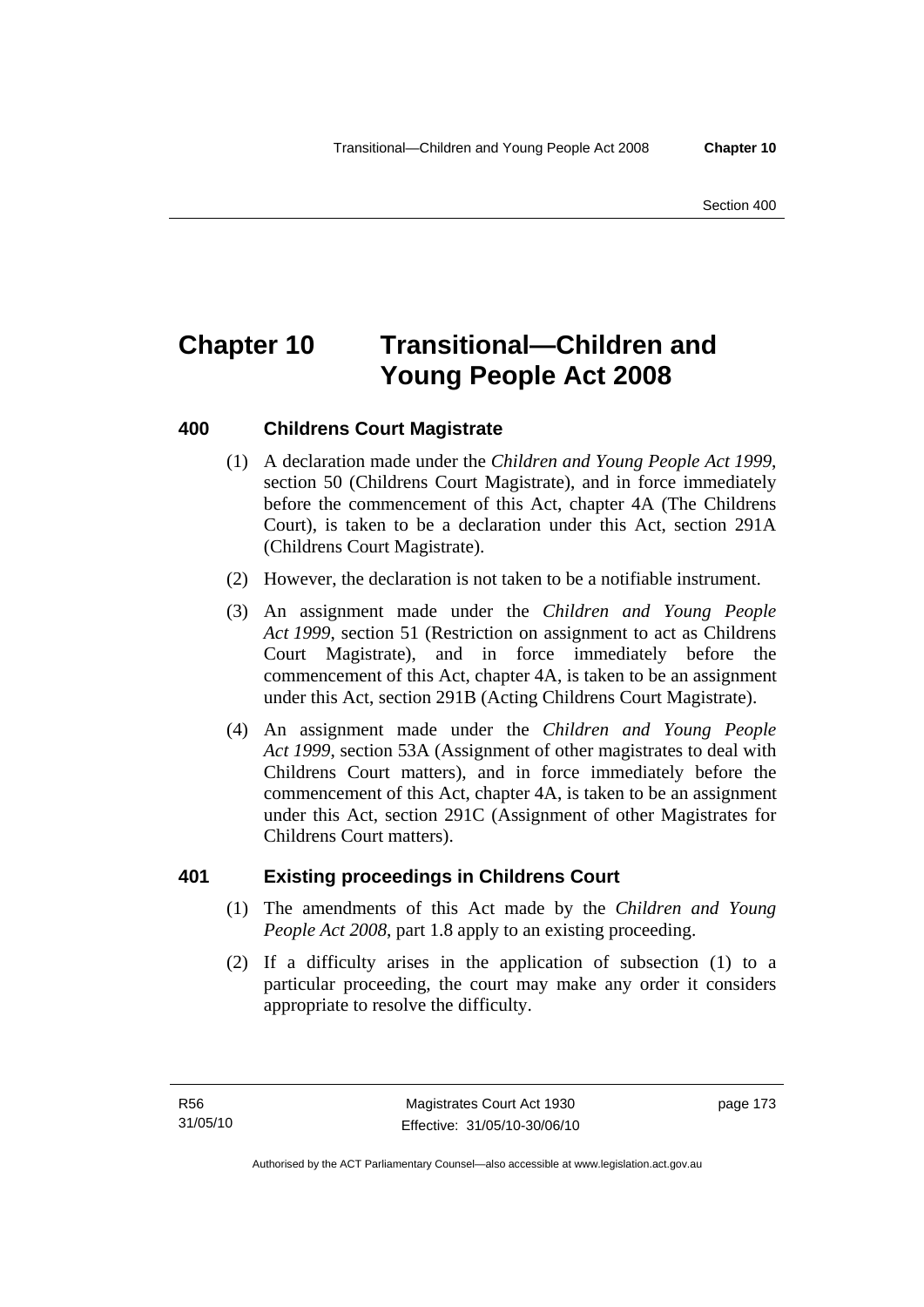(3) In this section:

*existing proceeding* means a proceeding started in the Childrens Court, but not completed, before the commencement of the *Children and Young People Act 2008*, schedule 1, part 1.8.

# **402 Completion of part-heard matters if magistrate no longer Childrens Court magistrate etc**

- (1) This section applies if—
	- (a) before the commencement day, a magistrate was dealing with a matter under the *Children and Young People Act 1999*, section 53B (Completion of part-heard matters); and
	- (b) immediately before the commencement day, the matter is not finally decided.
- (2) The magistrate may continue to deal with the matter under this Act, until it is finally decided.

# **403 Transitional regulations**

- (1) A regulation may prescribe transitional matters necessary or convenient to be prescribed because of the enactment of the *Children and Young People Act 2008*, schedule 1, part 1.8 or the *Children and Young People (Consequential Amendments) Act 2008*.
- (2) A regulation may modify this chapter (including in relation to another territory law) to make provision in relation to anything that, in the Executive's opinion, is not, or is not adequately or appropriately, dealt with in this chapter.
- (3) A regulation under subsection (2) has effect despite anything else in this Act or another territory law.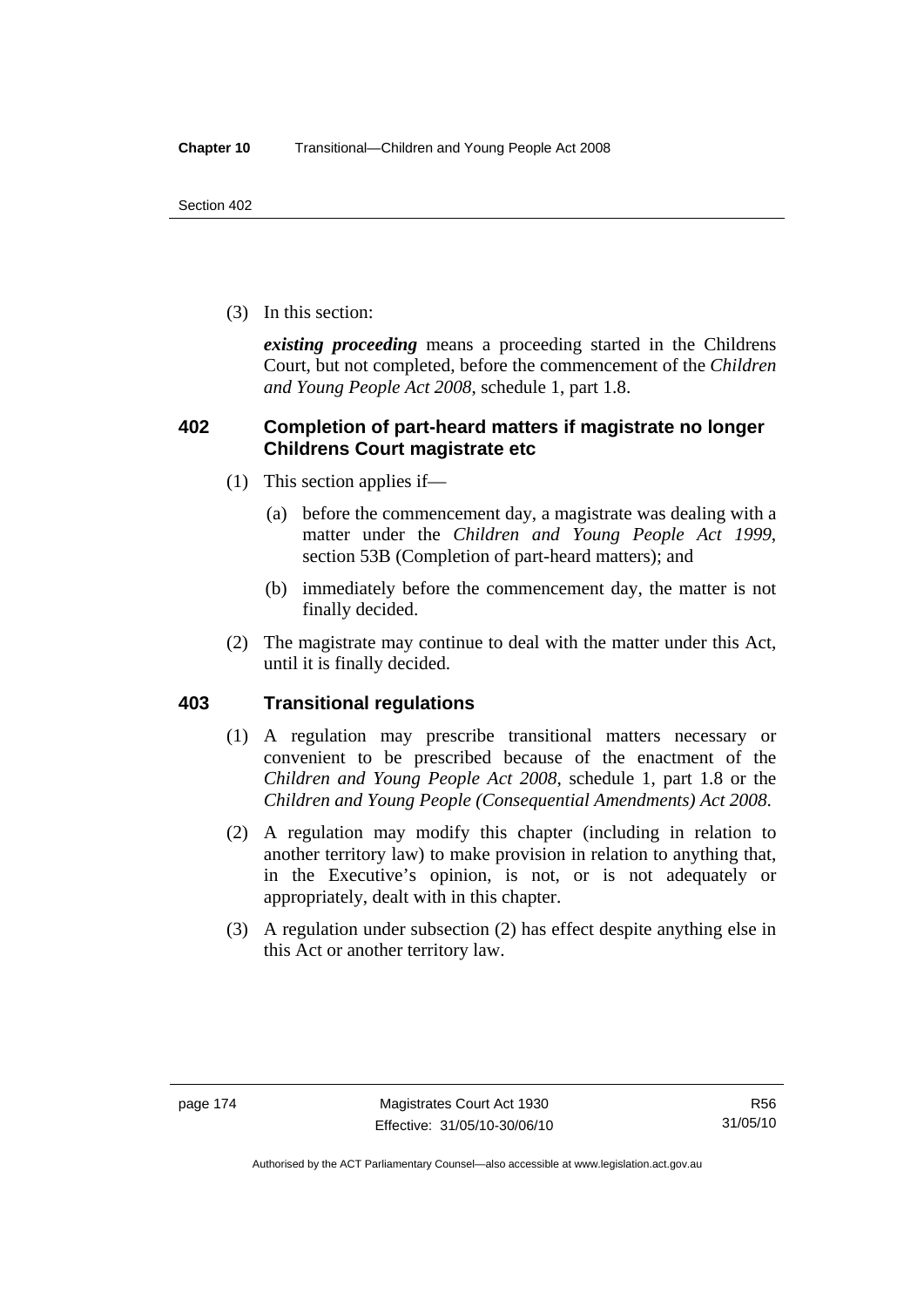# **404 Expiry—ch 10**

- (1) This chapter expires 2 years after the day it commences.
- (2) This chapter, other than section 403, is a law to which the Legislation Act, section 88 (Repeal does not end effect of transitional laws etc) applies.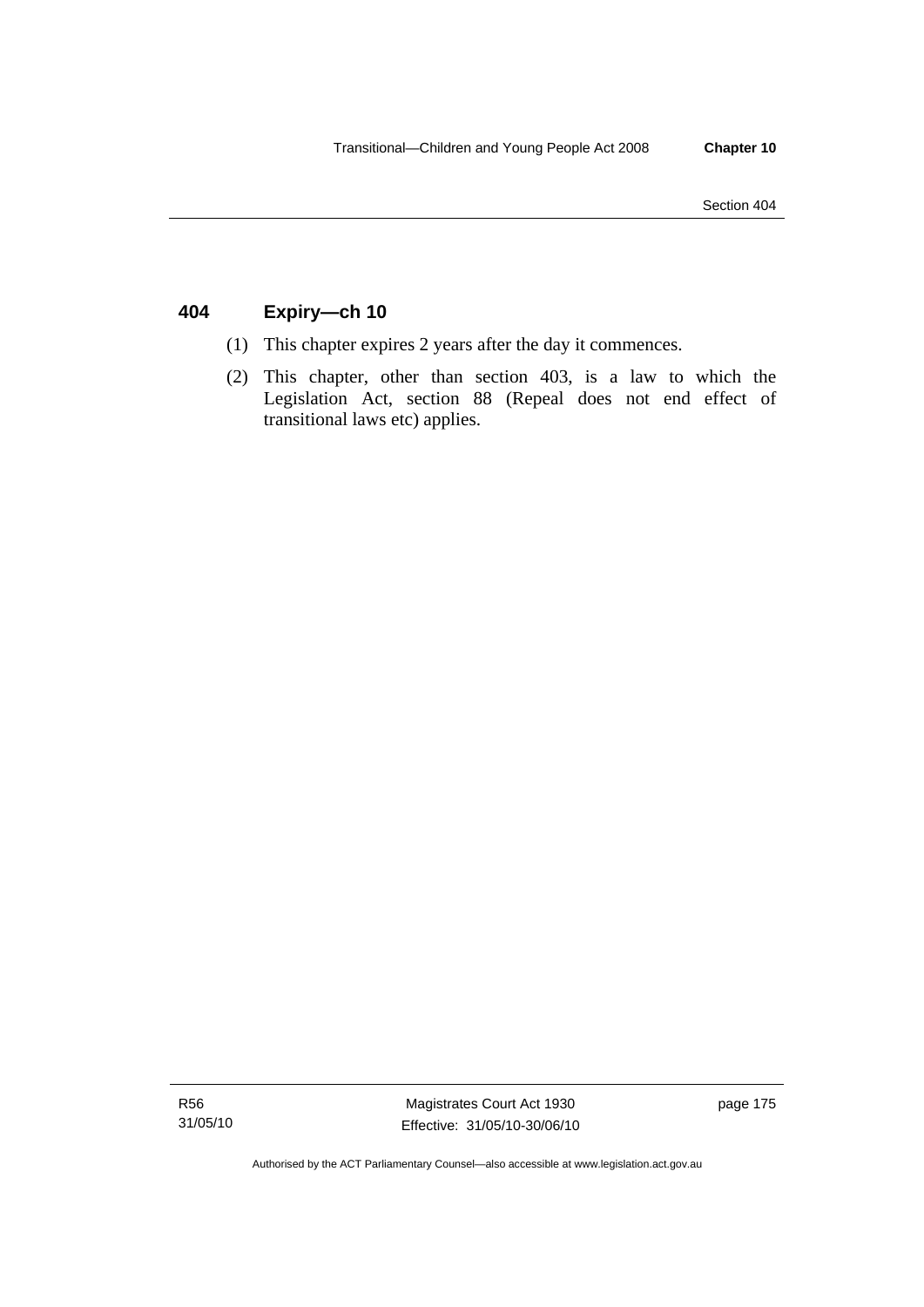# **Schedule 1 Oath and affirmation of office**

(see s 10)

Oath

I, [*name*], do swear that I will well and truly serve in the office of and that I will do right to all manner of people according to law, without fear or favour, affection or ill will. So help me God!

# Affirmation

I, [*name*], do solemnly and sincerely affirm and declare that I will well and truly serve in the office of and that I will do right to all manner of people, according to law, without fear or favour, affection or ill will.

page 176 Magistrates Court Act 1930 Effective: 31/05/10-30/06/10 31/05/10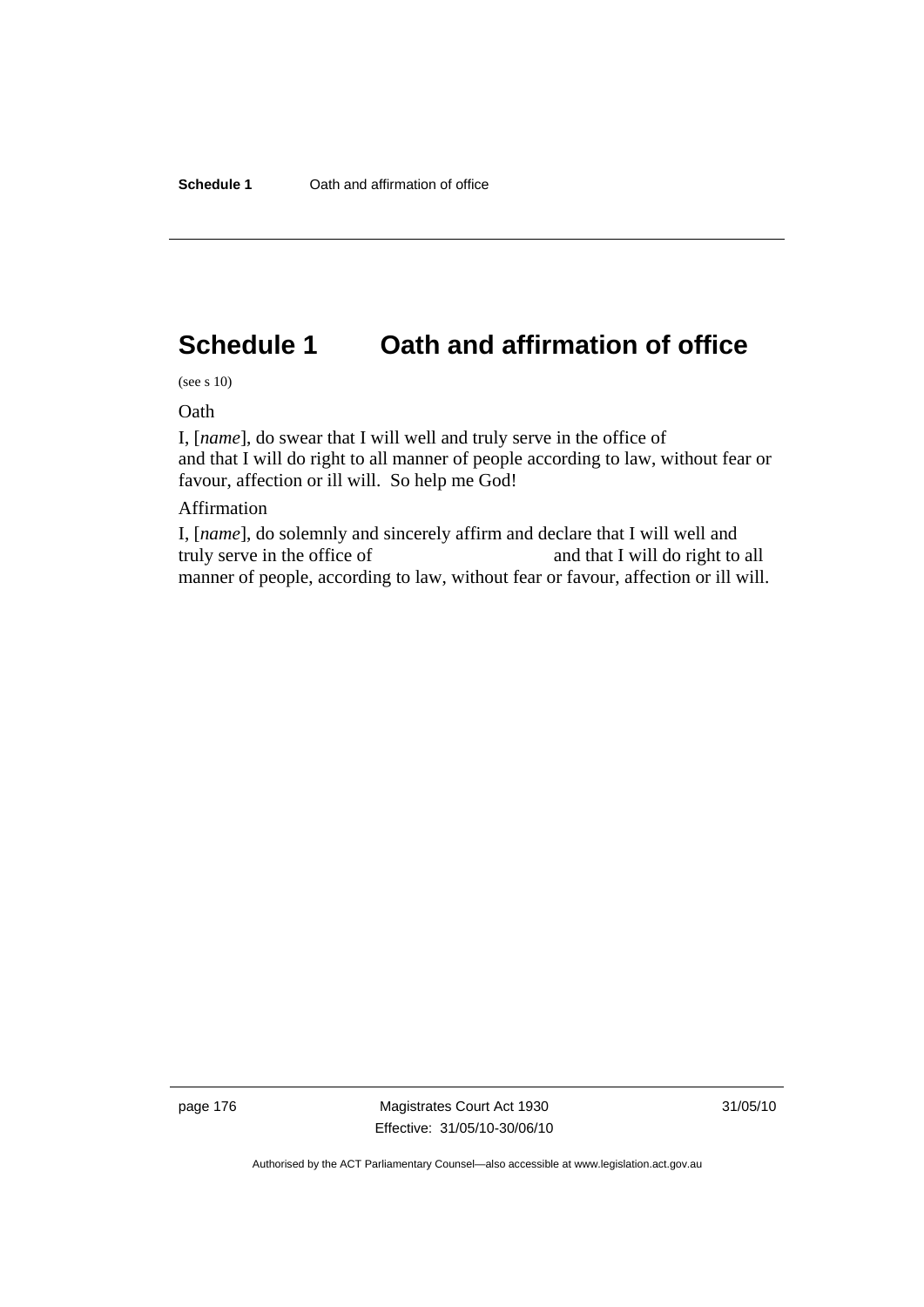# **Schedule 2 ACT and corresponding courts**

(see s 9C, defs *ACT court* and *corresponding court*)

| column 1 | column 2          | column 3                                                                           |  |
|----------|-------------------|------------------------------------------------------------------------------------|--|
| item     | <b>ACT court</b>  | corresponding court                                                                |  |
| 1        | Childrens Court   | Alcohol Court of the Northern Territory                                            |  |
|          | Coroner's Court   | Children's Court of Western Australia                                              |  |
|          | Magistrates Court | Coroners Court of South Australia                                                  |  |
|          |                   | Court of Summary Jurisdiction of the<br>Northern Territory                         |  |
|          |                   | <b>Local Court of New South Wales</b>                                              |  |
|          |                   | Local Court of the Northern Territory                                              |  |
|          |                   | Magistrates Courts of South Australia,<br>Tasmania, Victoria and Western Australia |  |
|          |                   | Warden's Courts of South Australia and the<br>Northern Territory                   |  |
|          |                   | Work Health Court of the Northern Territory                                        |  |
|          |                   | Youth Court of South Australia (constituted)<br>by a Magistrate)                   |  |
|          |                   | Youth Justice Court of the Northern<br>Territory                                   |  |

R56 31/05/10

Magistrates Court Act 1930 Effective: 31/05/10-30/06/10 page 177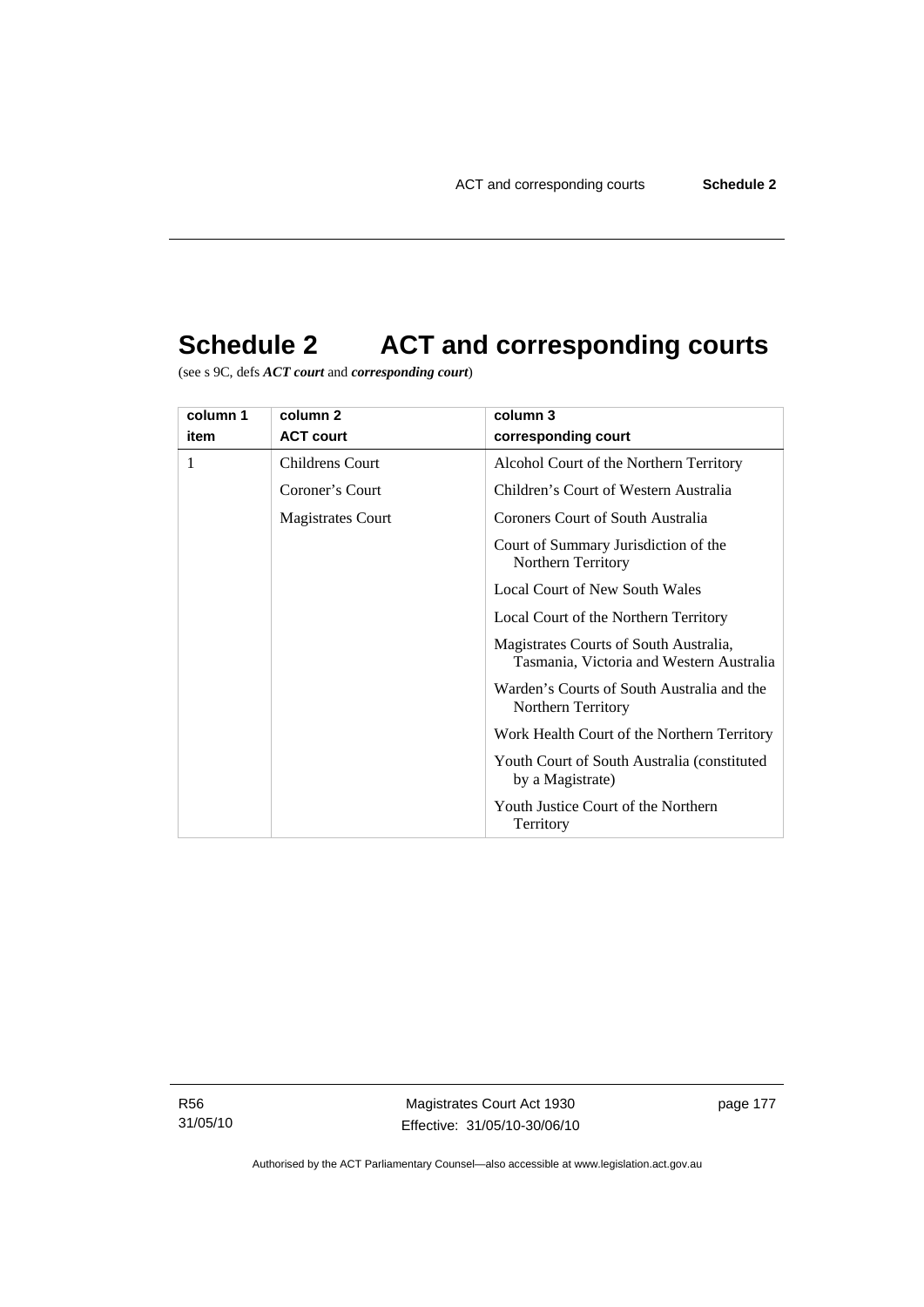# **Dictionary**

(see s 2)

*Note 1* The Legislation Act contains definitions and other provisions relevant to this Act.

*Note 2* For example, the Legislation Act, dict, pt 1 defines the following terms:

- corrections officer
- **function**
- home address
- judge
- lawyer
- proceeding.

*administering authority*, for an infringement notice offence, for part 3.8 (Infringement notices for certain offences)—see section 117.

*another jurisdiction*, for part 3.8 (Infringement notices for certain offences)—see section 117.

*appeal*, for part 4.5 (Civil appeals)—see section 272.

*appearance*—see section 311 (4).

# *authorised person*—

- (a) for division 3.3.3A (Court attendance notices)—see section 41A; and
- (b) for part 3.8 (Infringement notices for certain offences)—see section 134A (3).

*bailiff* means a bailiff under this Act.

*certified copies*, of depositions, for division 3.5.6 (Indictable offences—other provisions)—see section 105A.

*claim* means a claim under the rules.

R56 31/05/10

Authorised by the ACT Parliamentary Counsel—also accessible at www.legislation.act.gov.au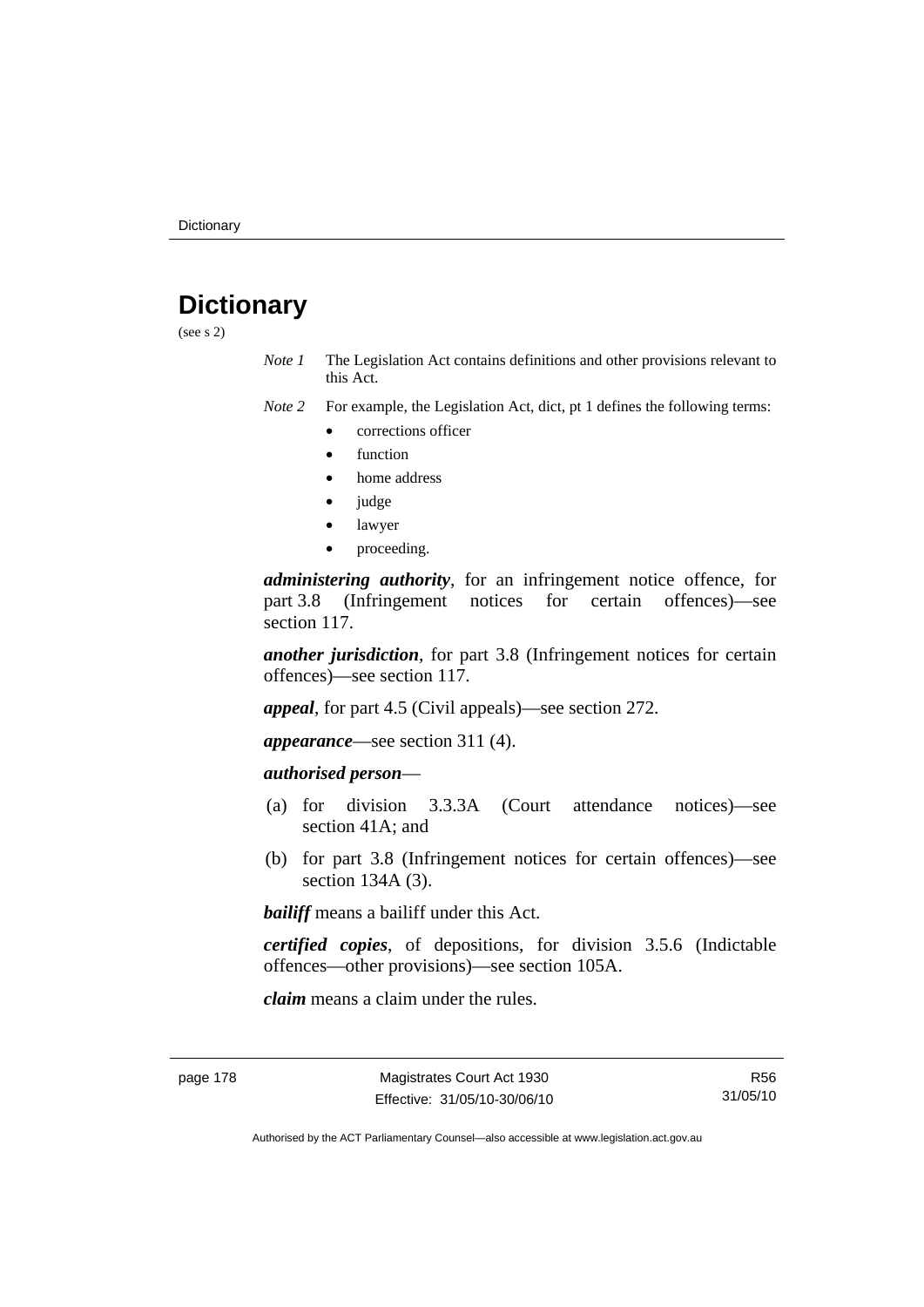*committal order*—see the *Crimes (Sentence Administration) Act 2005*, section 10.

## *conviction*—

- (a) means conviction by a magistrate for an offence; and
- (b) for division 3.9.3 (Reciprocal enforcement of fines against bodies corporate)—see section 166A.

*court* means the Magistrates Court.

*court attendance notice*, for division 3.3.3A (Court attendance notices)—see section 41B.

*Crimes Act*, for chapter 3 (Criminal proceedings)—see section 18A.

*date of service*, of an infringement notice or reminder notice that has been, or is to be, served on a person, for part 3.8 (Infringement notices for certain offences)—see section 117.

*decision*, for chapter 3 (Criminal proceedings)—see section 18A.

*default notice*, for division 3.9.2 (Enforcement of fines)—see section 146.

# *defendant*—

- (a) for chapter 3 (Criminal proceedings)—see section 18A; and
- (b) for part 3.7 (Service and pleading by post for certain offences)—see section 116A (1).

*driver*, of a vehicle, for part 3.8 (Infringement notices for certain offences)—see section 117.

*fine*—

- (a) for division 3.9.2 (Enforcement of fines)—see section 146; and
- (b) for division 3.9.3 (Reciprocal enforcement of fines against bodies corporate)—see section 166A.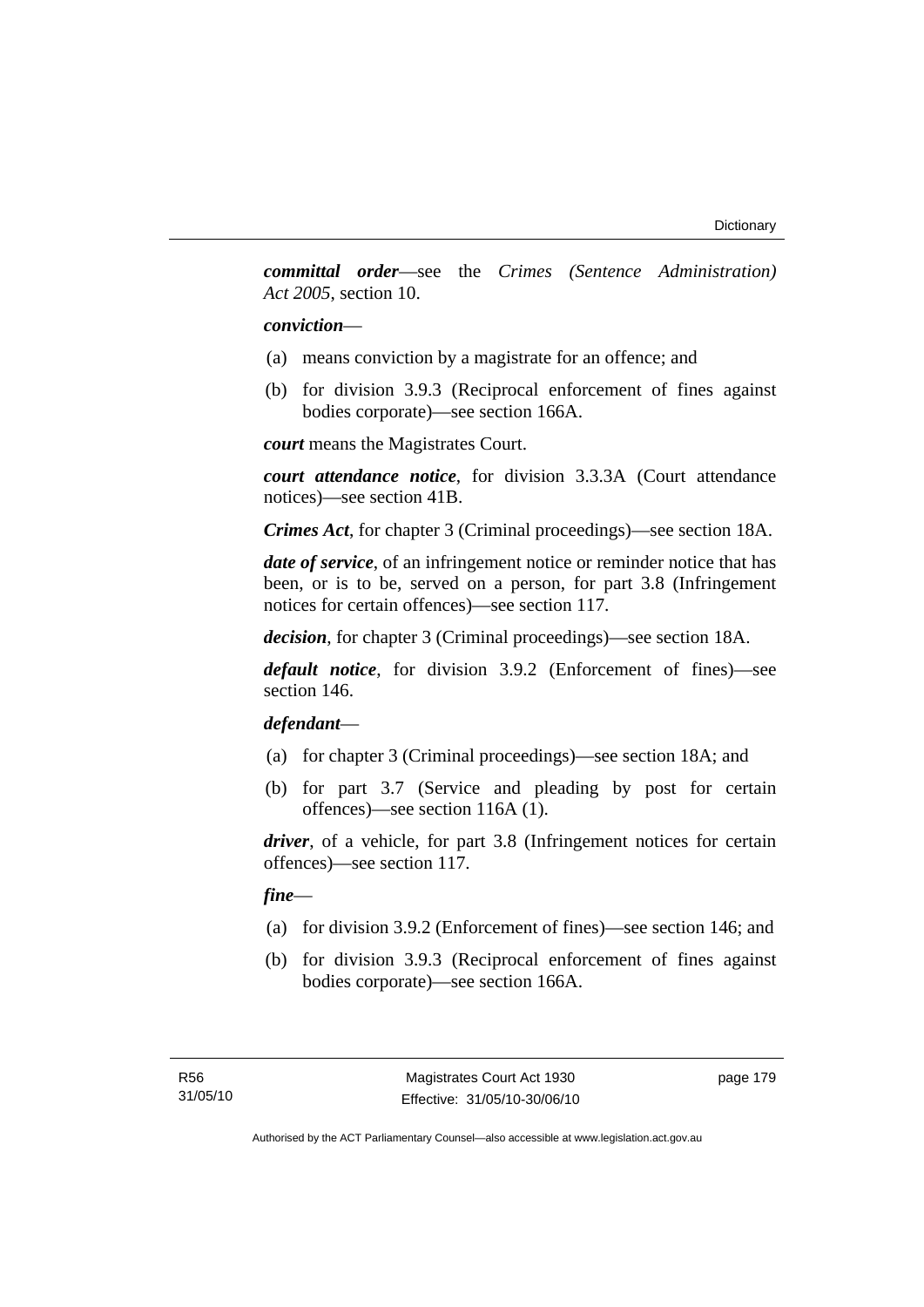*fine defaulter*, for division 3.9.2 (Enforcement of fines)—see section 146.

*government agency*, for division 3.9.2 (Enforcement of fines)—see section 146.

*hearing* includes the examination of a person charged with an indictable offence.

*illegal user declaration*, for part 3.8 (Infringement notices for certain offences)—see section 131D.

*indictable offence* means an offence that may be prosecuted before the Supreme Court by charge or indictment.

*indictment* means an information for an indictable offence presented by an authorised officer to a court with jurisdiction to try the accused person.

*information* includes a complaint brought to enforce a criminal penalty or forfeiture under a territory law.

*infringement notice*, for part 3.8 (Infringement notices for certain offences)—see section 117.

*infringement notice offence*, for part 3.8 (Infringement notices for certain offences)—see section 117.

*infringement notice penalty*, for a person for an infringement notice offence, for part 3.8 (Infringement notices for certain offences)—see section 117.

*jury*, for part 3.5 (Proceedings for indictable offences)—see section 88A.

*known offender declaration*, for part 3.8 (Infringement notices for certain offences)—see section 131E.

*law in force in the ACT*, for part 3.7 (Service and pleading by post for certain offences)—see section 116A (1).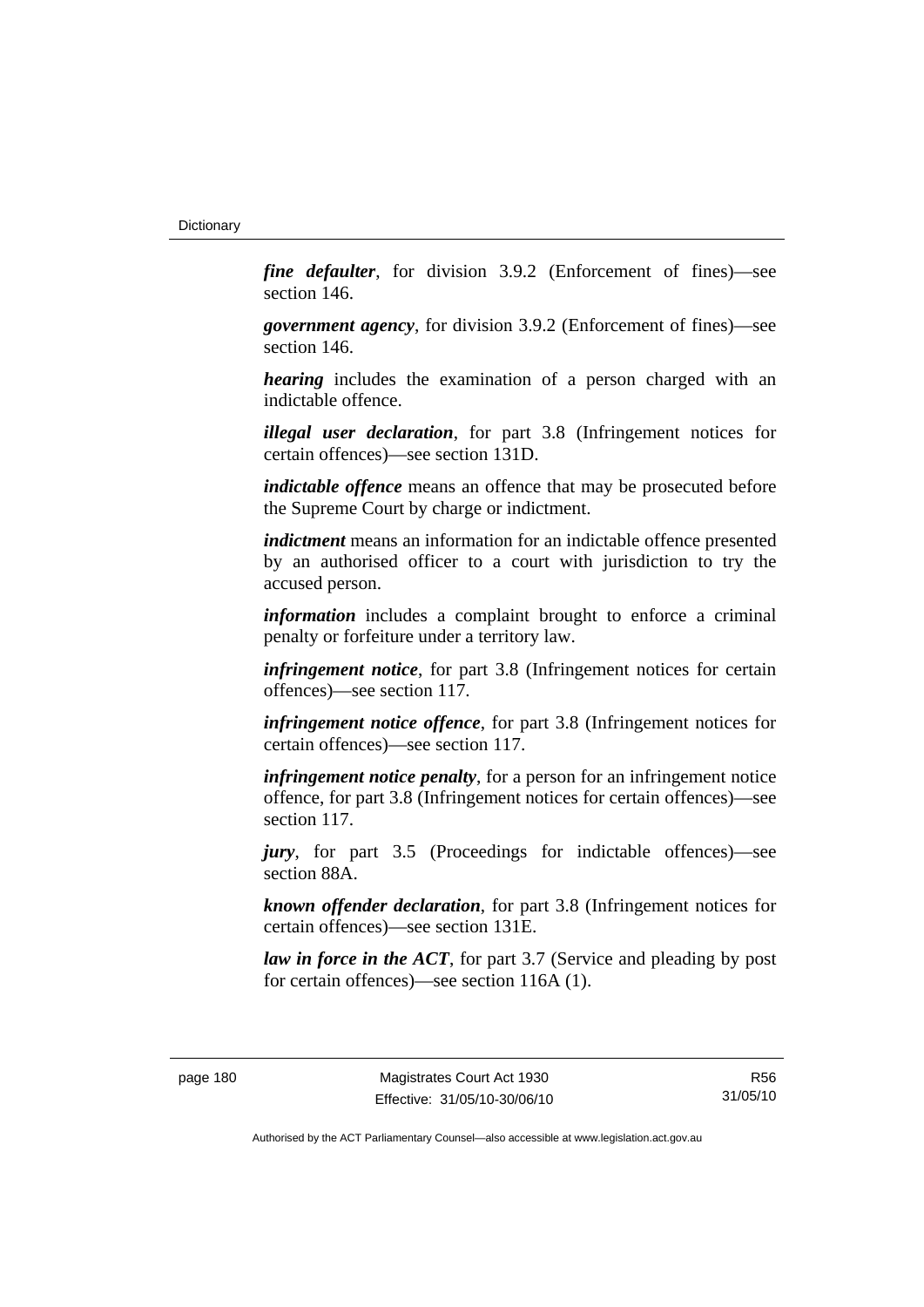## *magistrate*—

- (a) means the Chief Magistrate, a magistrate, or a special magistrate and, if a function of a magistrate is exercisable by a registrar, includes a registrar exercising the function; and
- (b) for division 2.2.1 (Magistrates other than special magistrates) see section 6.

*notice of intention to defend form*, for part 3.7 (Service and pleading by post for certain offences) (other than section 116B (2))—see section 116A (2).

*notice to defendant form*, for part 3.7 (Service and pleading by post for certain offences) (other than section 116B (2))—see section 116A (2).

*outstanding fine*, for division 3.9.2 (Enforcement of fines)—see section 146.

*penalty notice*, for division 3.9.2 (Enforcement of fines)—see section 146.

*plea of guilty form*, for part 3.7 (Service and pleading by post for certain offences) (other than section 116B (2))—see section 116A (2).

*prescribed offence*, for part 3.7 (Service and pleading by post for certain offences)—see section 116AA.

*reciprocating court*, for division 3.9.3 (Reciprocal enforcement of fines against bodies corporate)—see section 166A.

*reference appeal*, for division 3.10.2A (Reference appeals in criminal matters)—see section 219AB (2).

*registered*, for a vehicle, for part 3.8 (Infringement notices for certain offences)—see section 117.

*registrar* means the registrar of the Magistrates Court, and includes a deputy registrar of the court.

R56 31/05/10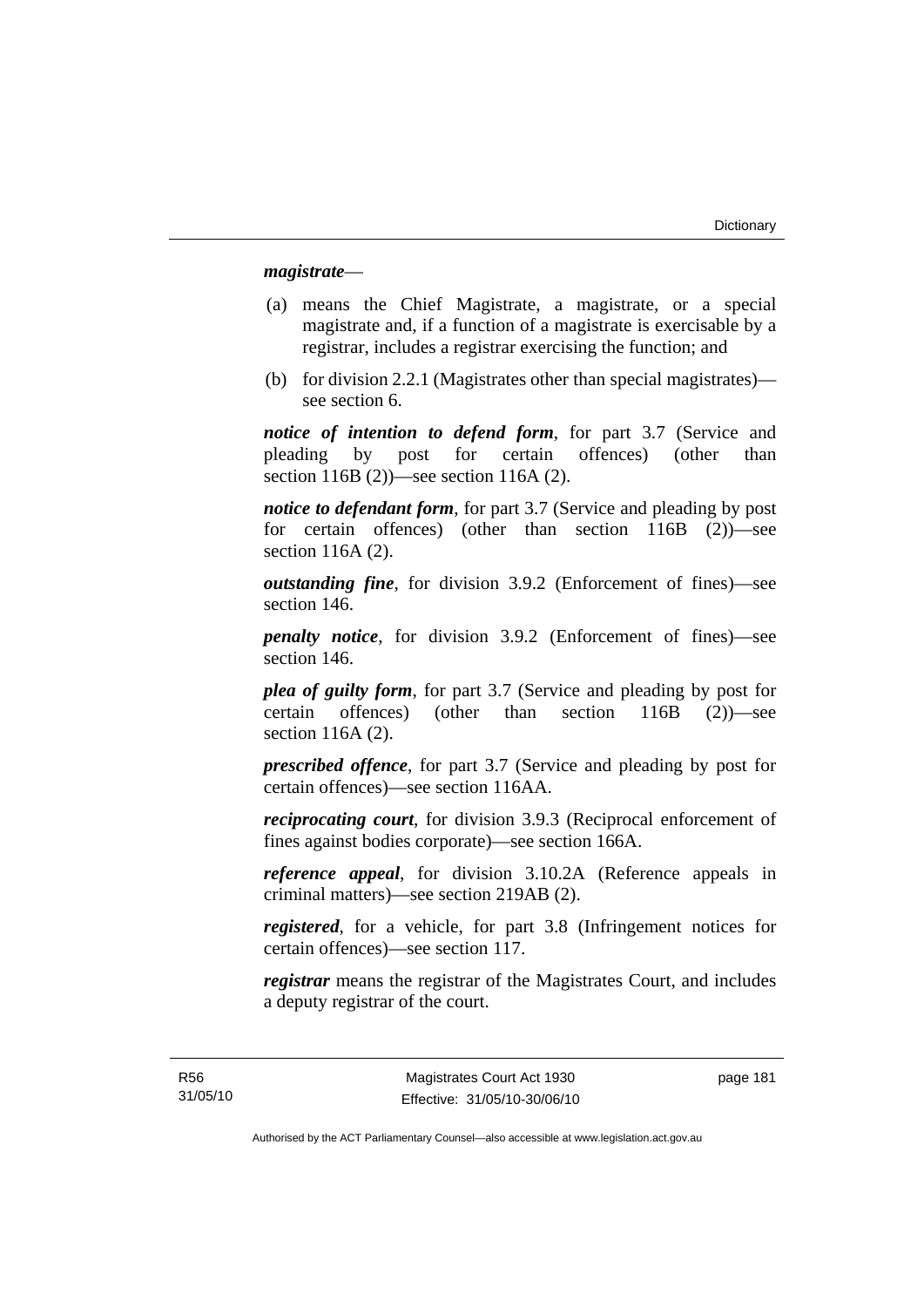*relevant officer*, in relation to a reciprocating court, for division 3.9.3 (Reciprocal enforcement of fines against bodies corporate)—see section 166A.

*reminder notice*, for part 3.8 (Infringement notices for certain offences)—see section 117.

*responsible person*, for a vehicle, for part 3.8 (Infringement notices for certain offences)—see the *Road Transport (General) Act 1999*, section 10 and section 11.

*review appeal*, for division 1.10.3 (Review appeals in criminal matters)—see section 219B (1).

*rules* means rules under the *Court Procedures Act 2004* applying in relation to the Magistrates Court.

*sold vehicle declaration*, for part 3.8 (Infringement notices for certain offences)—see section 131F.

*State*, for division 3.9.3 (Reciprocal enforcement of fines against bodies corporate)—see section 166A.

*summary conviction* means conviction by a magistrate for an offence.

*territory entity*, for division 3.9.2 (Enforcement of fines)—see the *Auditor-General Act 1996*, dictionary.

*territory fine*, for division 3.9.3 (Reciprocal enforcement of fines against bodies corporate)—see section 166A.

*unknown offender declaration*, for part 3.8 (Infringement notices for certain offences)—see section 131G.

*vehicle*, for part 3.8 (Infringement notices for certain offences)—see the *Road Transport (Vehicle Registration) Act 1999*, dictionary.

*vehicle-related offence*, for part 3.8 (Infringement notices for certain offences)—see section 117.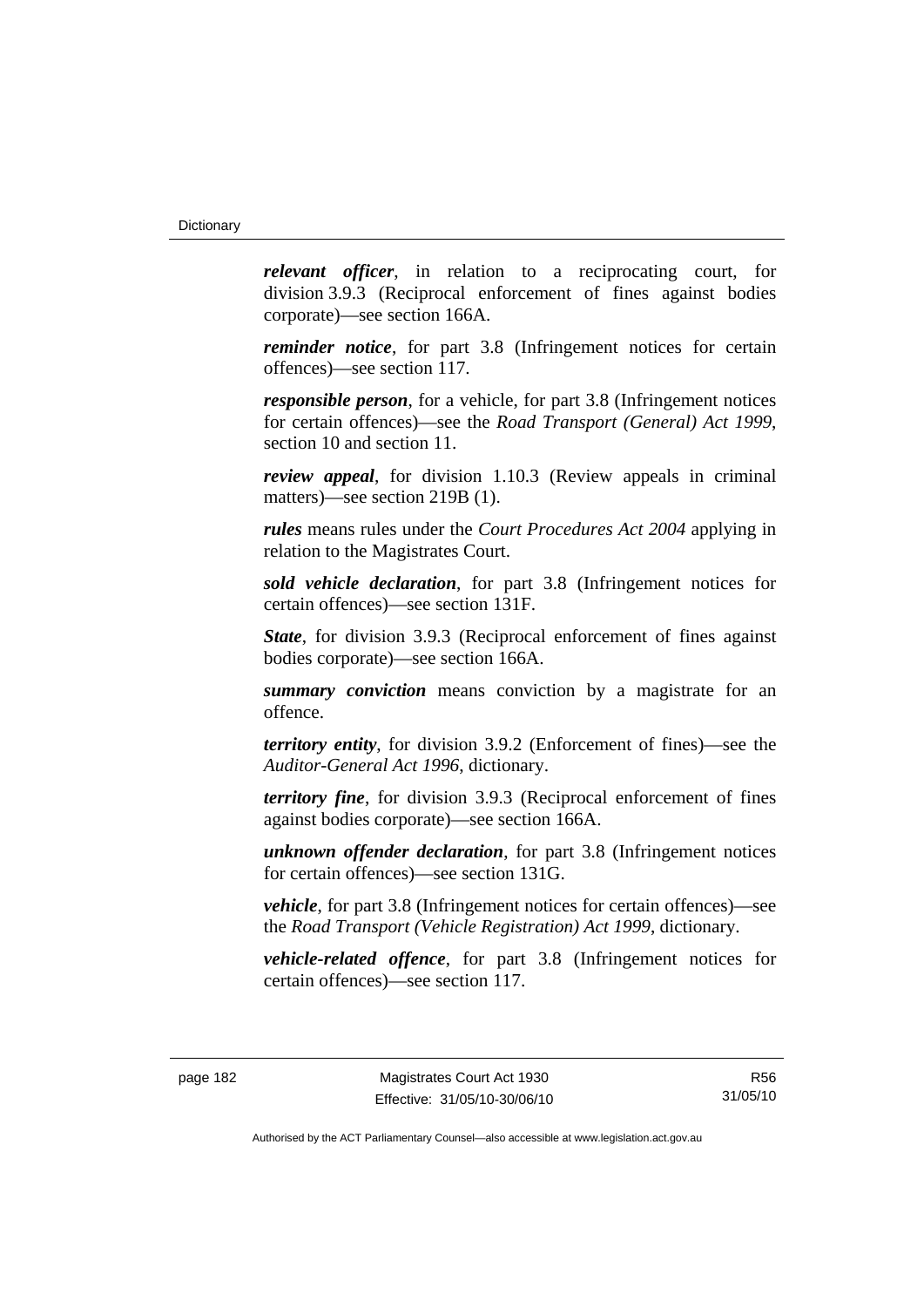# **Endnotes**

# **1 About the endnotes**

Amending and modifying laws are annotated in the legislation history and the amendment history. Current modifications are not included in the republished law but are set out in the endnotes.

Not all editorial amendments made under the *Legislation Act 2001*, part 11.3 are annotated in the amendment history. Full details of any amendments can be obtained from the Parliamentary Counsel's Office.

Uncommenced amending laws and expiries are listed in the legislation history and the amendment history. These details are underlined. Uncommenced provisions and amendments are not included in the republished law but are set out in the last endnote.

If all the provisions of the law have been renumbered, a table of renumbered provisions gives details of previous and current numbering.

The endnotes also include a table of earlier republications.

| $am = amended$                               | $ord = ordinance$                         |
|----------------------------------------------|-------------------------------------------|
| $amdt = amendment$                           | orig = original                           |
| $ch = chapter$                               | par = paragraph/subparagraph              |
| $def = definition$                           | $pres = present$                          |
| $dict = dictionary$                          | $prev = previous$                         |
| disallowed = disallowed by the Legislative   | $(\text{prev}) = \text{previously}$       |
| Assembly                                     | $pt = part$                               |
| $div = division$                             | $r = rule/subrule$                        |
| $exp = expires/expired$                      | $renum = renumbered$                      |
| $Gaz = gazette$                              | $reloc = relocated$                       |
| $hdg =$ heading                              | $R[X]$ = Republication No                 |
| $IA = Interpretation Act 1967$               | $RI = reissue$                            |
| $ins = inserted/added$                       | $s = section/subsection$                  |
| $LA =$ Legislation Act 2001                  | $sch = schedule$                          |
| $LR =$ legislation register                  | $sdiv = subdivision$                      |
| $LRA =$ Legislation (Republication) Act 1996 | $sub =$ substituted                       |
| $mod = modified/modification$                | SL = Subordinate Law                      |
| $o = order$                                  | underlining = whole or part not commenced |
| $om = omitted/repealed$                      | or to be expired                          |
|                                              |                                           |

# **2 Abbreviation key**

R56 31/05/10

Magistrates Court Act 1930 Effective: 31/05/10-30/06/10 page 183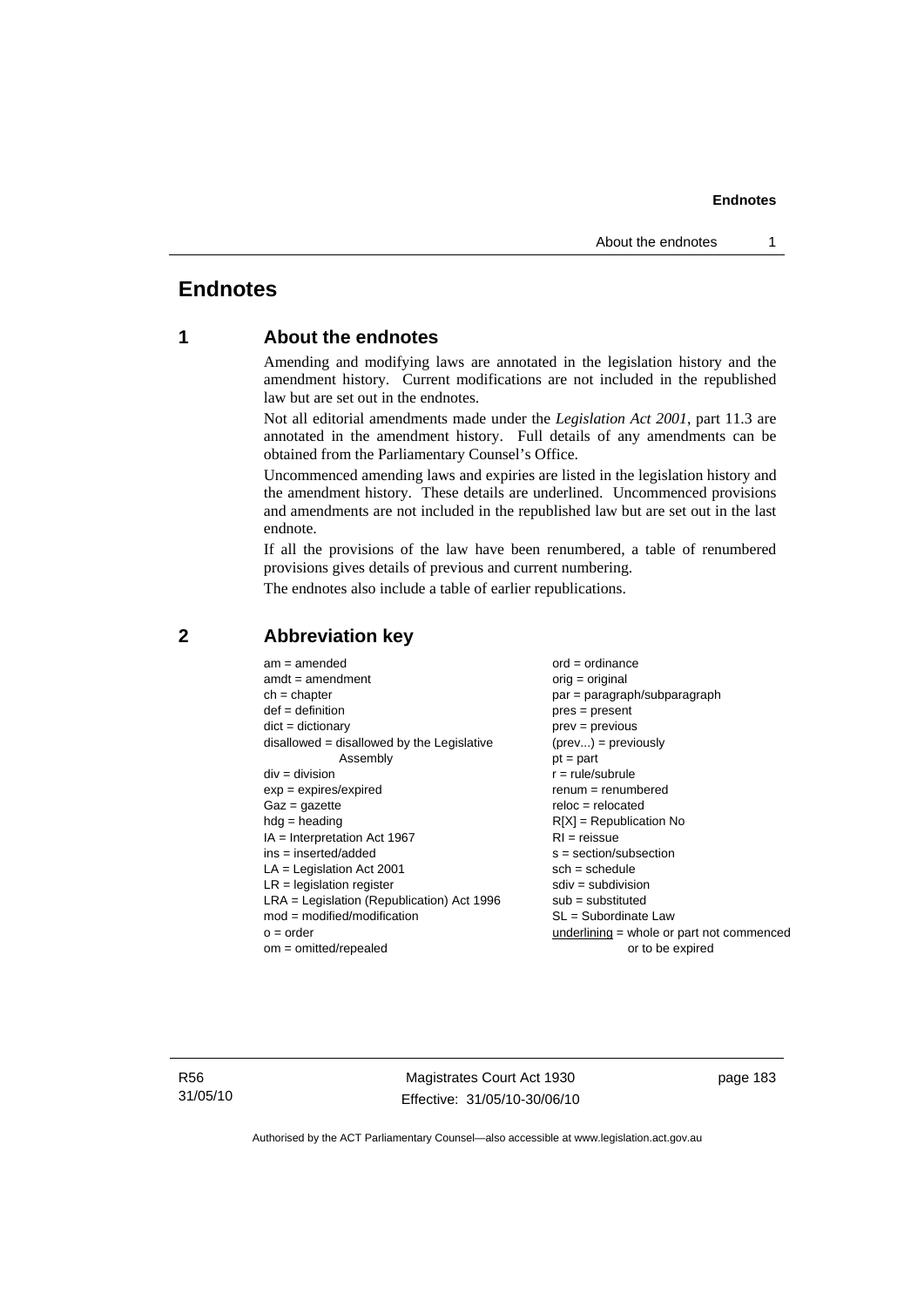3 Legislation history

# **3 Legislation history**

This Act was originally a Commonwealth ordinance—the *Cour of Petty Sessions Ordinance (No 2) 1930* No 21 (Cwlth). It was renamed as the *Magistrates Court Ordinance 1930* by the *Magistrates Court Ordinance 1985* No 67 (s 3).

The *ACT Self-Government (Consequential Provisions) Act 1988* No 109 (Cwlth), s 12) converted some former Commonwealth ordinances in force in the ACT into ACT enactments. This allowed the ACT Legislative Assembly to amend and repeal the laws. This Act was converted into an ACT enactment on 1 July 1990.

As with most ordinances in force in the ACT, the name was changed from *Ordinance* to *Act* by the *Self-Government (Citation of Laws) Act 1989* No 21, s 5 on its conversion to an ACT enactment on 1 July 1990.

Before 11 May 1989, ordinances commenced on their notification day unless otherwise stated (see *Seat of Government (Administration) Act 1910* (Cwlth), s 12).

After 11 May 1989 and before 10 November 1999, Acts commenced on their notification day unless otherwise stated (see *Australian Capital Territory (Self-Government) Act 1988* (Cwlth) s 25).

# **Legislation before becoming Territory enactment**

# **Magistrates Court Act 1930 No 21**

notified 21 November 1930 commenced 21 November 1930

as amended by

#### **Court of Petty Sessions Ordinance 1932 No 21**

notified 17 November 1932 commenced 17 November 1932

#### **Court of Petty Sessions Ordinance 1934 No 17**

notified 19 July 1934 commenced 19 July 1934

#### **Money Lenders Ordinance 1936 No 13**  notified 9 April 1936

commenced 1 May 1936

page 184 Magistrates Court Act 1930 Effective: 31/05/10-30/06/10

R56 31/05/10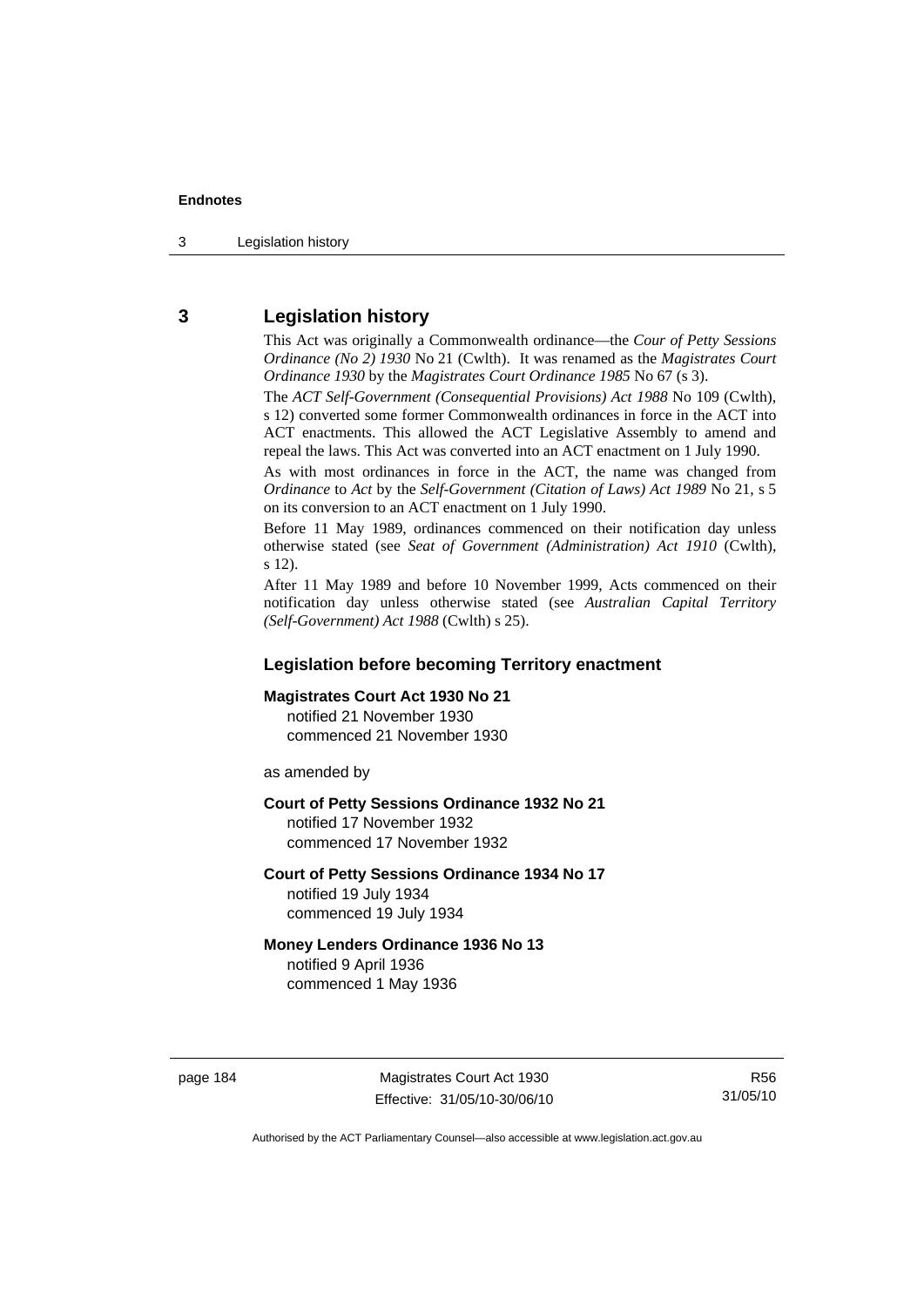# **Court of Petty Sessions Ordinance 1937 No 5**  notified 27 May 1937 commenced 27 May 1937 **Court of Petty Sessions Ordinance (No 2) 1937 No 28**  notified 23 December 1937 commenced 23 December 1937 **Seat of Government (Designation) Ordinance 1938 No 25 (as amd by Ord 1938 No 35)**  notified 8 September 1938 commenced 8 September 1938 **Ordinances Revision Ordinance 1938 No 35**  notified 15 December 1938 commenced 15 December 1938 **Court of Petty Sessions Ordinance 1940 No 20**  notified 7 November 1940 commenced 7 November 1940 **Court of Petty Sessions Ordinance (No 2) 1940 No 22**  notified 12 December 1940 commenced 12 December 1940 **Court of Petty Sessions Ordinance 1949 No 13**  notified 1 December 1949 commenced 1 December 1949 **Court of Petty Sessions Ordinance 1951 No 7**  notified 26 July 1951 commenced 26 July 1951 **Court of Petty Sessions Ordinance (No 2) 1951 No 12**  notified 14 December 1951 commenced 14 December 1951 **Court of Petty Sessions Ordinance 1953 No 14**  notified 12 November 1953 commenced 3 December 1953

R56 31/05/10

Magistrates Court Act 1930 Effective: 31/05/10-30/06/10 page 185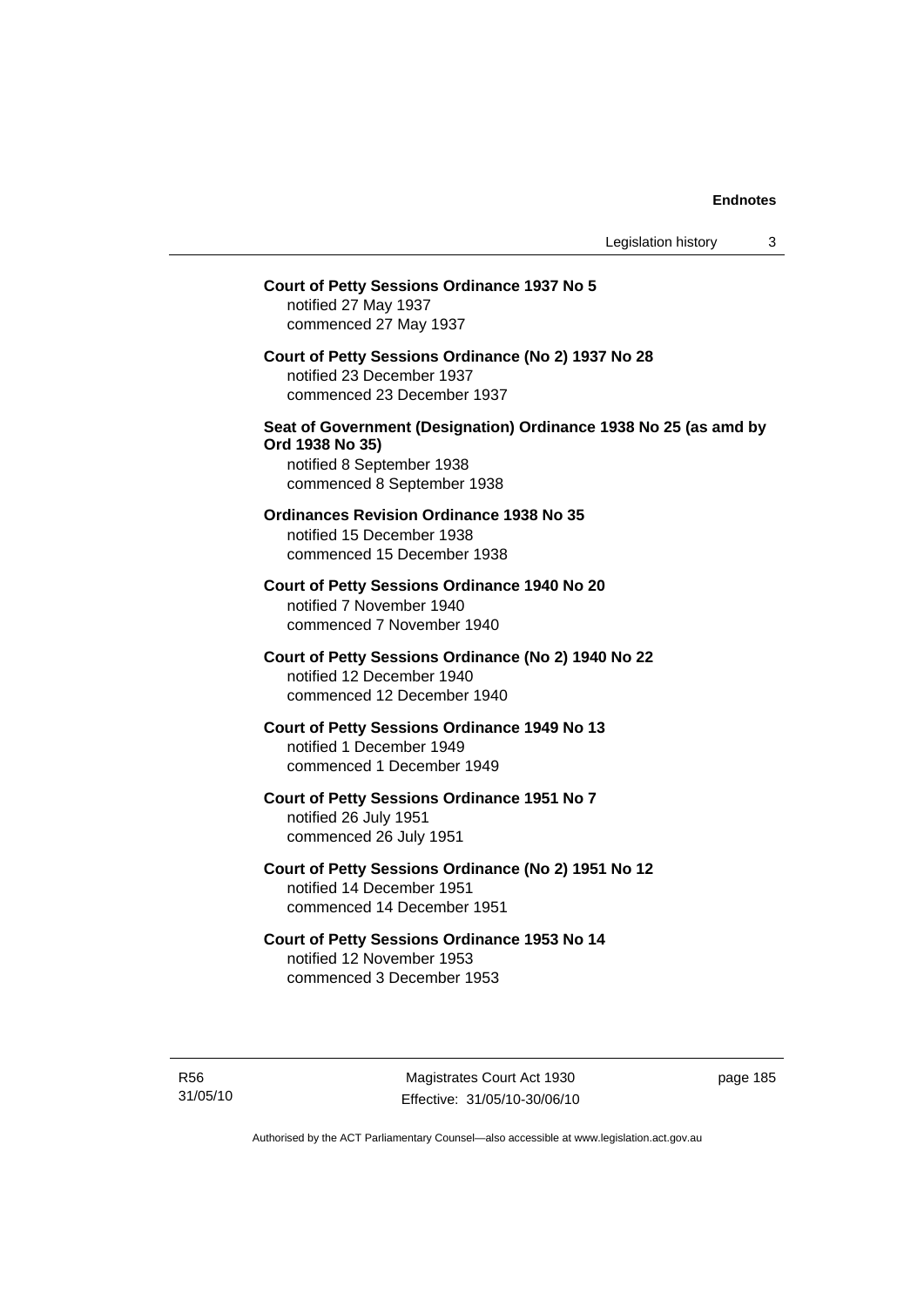| 3 | Legislation history                                                                                                                                                                         |
|---|---------------------------------------------------------------------------------------------------------------------------------------------------------------------------------------------|
|   | <b>Court of Petty Sessions Ordinance 1958 No 12</b><br>notified 24 July 1958<br>commenced 24 July 1958                                                                                      |
|   | <b>Court of Petty Sessions Ordinance 1961 No 2</b><br>notified 29 March 1961<br>commenced 29 March 1961                                                                                     |
|   | <b>Court of Petty Sessions Ordinance 1966 No 2</b><br>notified 10 February 1966<br>commenced 14 February 1966                                                                               |
|   | <b>Court of Petty Sessions Ordinance 1967 No 1</b><br>notified 9 February 1967<br>commenced 9 February 1967                                                                                 |
|   | <b>Court of Petty Sessions Ordinance 1968 No 25</b><br>notified 19 December 1968<br>commenced 1 January 1969 (Cwlth Gaz 1968 p 7565)                                                        |
|   | Court of Petty Sessions Ordinance 1969 No 12<br>notified 20 June 1969<br>commenced 20 June 1969                                                                                             |
|   | Court of Petty Sessions Ordinance 1970 No 15<br>notified 19 March 1970<br>commenced 19 March 1970                                                                                           |
|   | Court of Petty Sessions Ordinance 1972 No 37<br>notified 16 November 1972<br>s 1, s 2, s 6, s 14, commenced 16 November 1972<br>remainder commenced 1 February 1973 (Cwlth Gaz 1972 No 118) |
|   | <b>Court of Petty Sessions Ordinance 1973 No 48</b><br>notified 17 December 1973<br>commenced 17 December 1973                                                                              |
|   | Court of Petty Sessions Ordinance 1974 No 14<br>notified 17 April 1974<br>commenced 17 April 1974                                                                                           |
|   |                                                                                                                                                                                             |

page 186 Magistrates Court Act 1930 Effective: 31/05/10-30/06/10

R56 31/05/10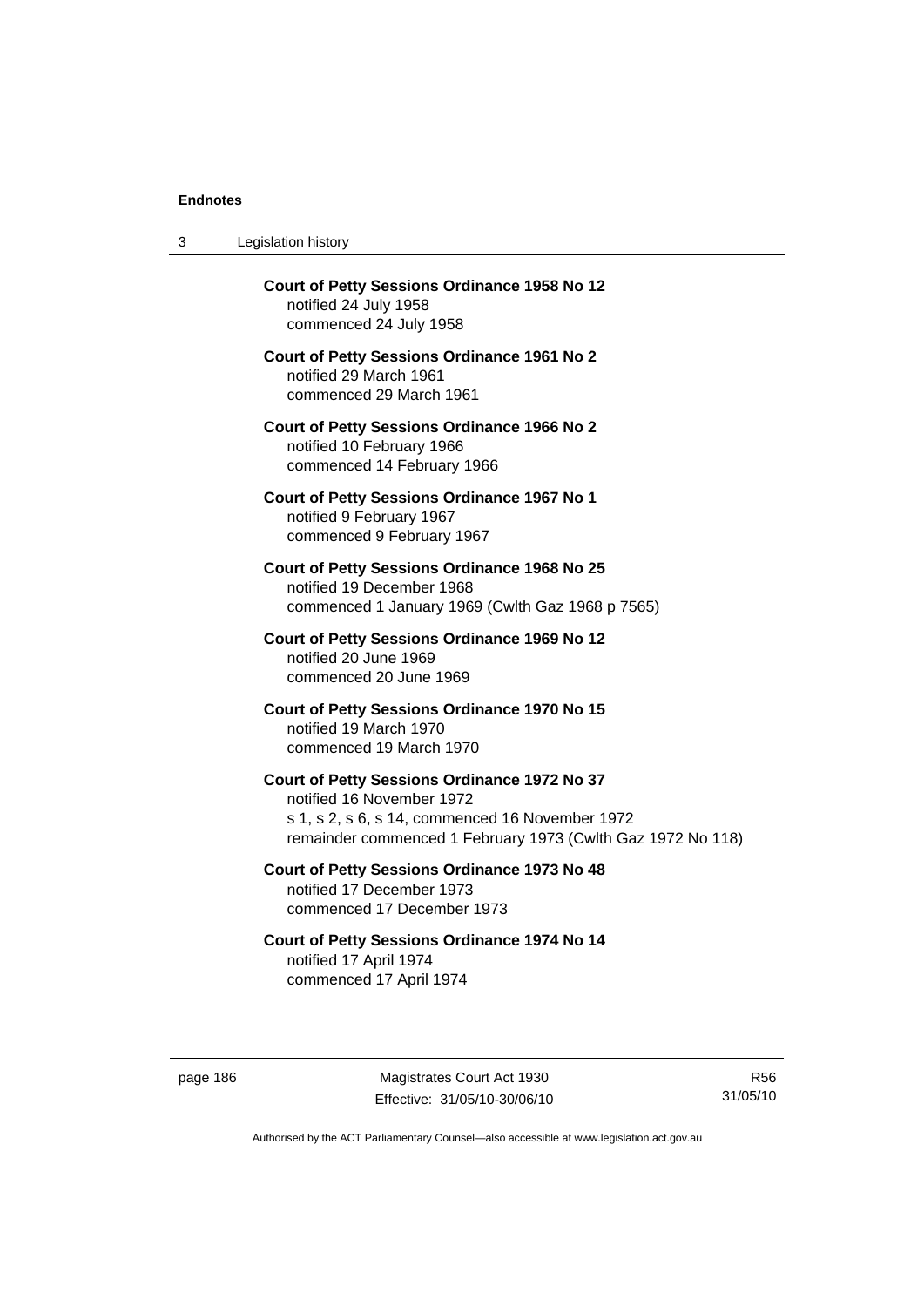| Ordinances Revision (Age of Majority) Ordinance 1974 No 47<br>notified 24 October 1974<br>commenced 1 November 1974<br>Court of Petty Sessions (Amendment) Ordinance 1976 No 42<br>notified 13 September 1976<br>commenced 13 September 1976<br>Court of Petty Sessions (Amendment) Ordinance 1977 No 4 |
|---------------------------------------------------------------------------------------------------------------------------------------------------------------------------------------------------------------------------------------------------------------------------------------------------------|
|                                                                                                                                                                                                                                                                                                         |
|                                                                                                                                                                                                                                                                                                         |
| notified 24 March 1977<br>ss 1-3, 10 commenced 24 March 1977<br>remainder commenced 28 March 1977 (Cwlth Gaz 1977 No S52)                                                                                                                                                                               |
| Court of Petty Sessions (Amendment) Ordinance (No 2) 1977 No 34<br>notified 28 July 1977<br>commenced 28 July 1977                                                                                                                                                                                      |
| Court of Petty Sessions (Amendment) Ordinance (No 3) 1977 No 56<br>notified 6 October 1977<br>ceased to have effect because not tabled                                                                                                                                                                  |
| Court of Petty Sessions (Amendment) Ordinance (No 4) 1977 No 61<br>notified 21 November 1977<br>commenced 21 November 1977                                                                                                                                                                              |
| <b>Ordinances Revision Ordinance 1978 No 46</b><br>notified 28 December 1978<br>commenced 28 December 1978                                                                                                                                                                                              |
| Court of Petty Sessions (Amendment) Ordinance 1979 No 33<br>notified 14 November 1979<br>commenced 14 November 1979                                                                                                                                                                                     |
| Court of Petty Sessions (Amendment) Ordinance (No 2) 1979 No 41<br>notified 18 December 1979<br>commenced 18 December 1979                                                                                                                                                                              |
| Court of Petty Sessions (Amendment) Ordinance 1980 No 4<br>notified 20 March 1980<br>commenced 1 April 1980 (Cwlth Gaz 1980 No S66)                                                                                                                                                                     |

R56 31/05/10 page 187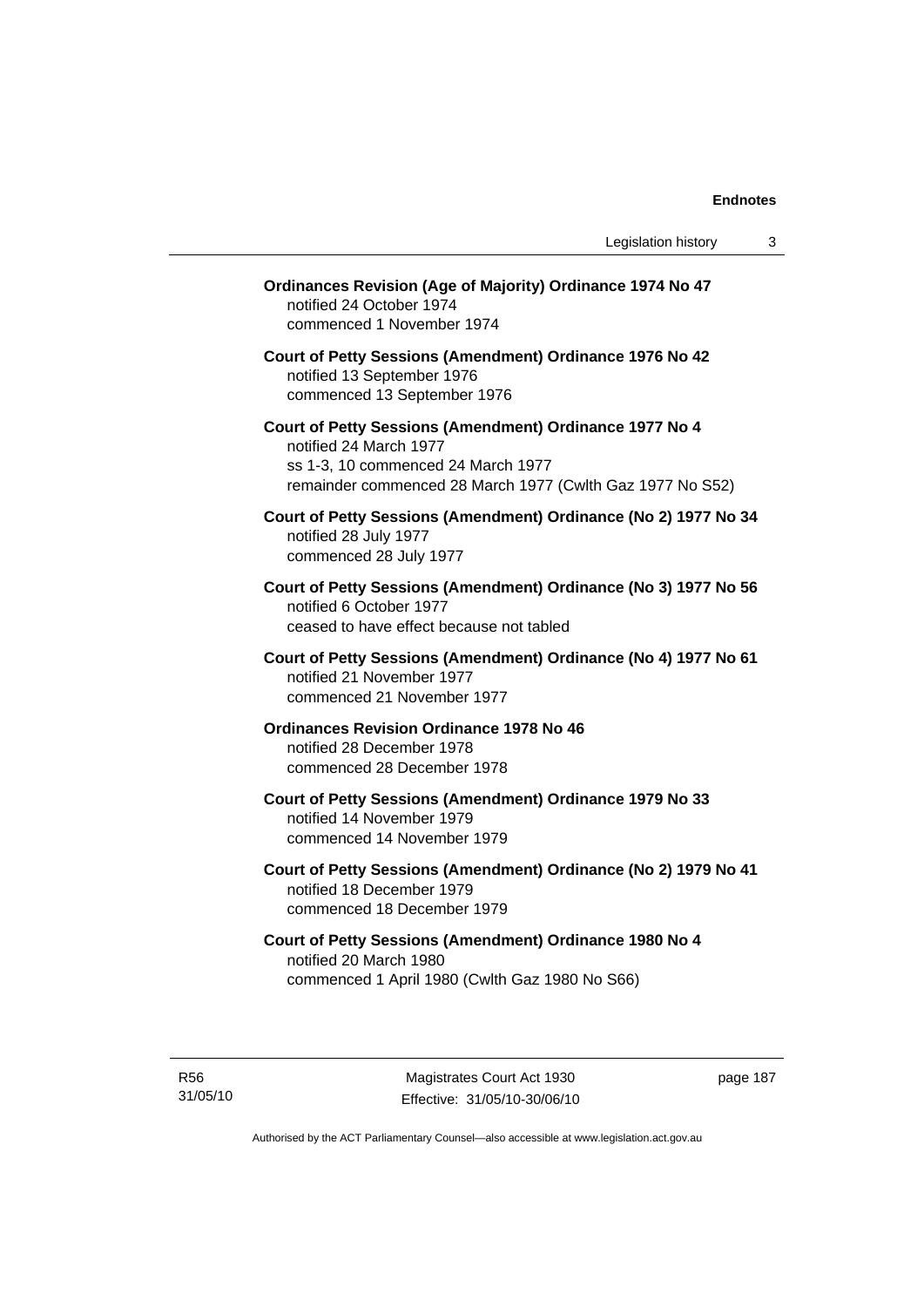| 3 | Legislation history                                                                                                                         |
|---|---------------------------------------------------------------------------------------------------------------------------------------------|
|   | Court of Petty Sessions (Amendment) Ordinance (No 2) 1980 No 10<br>notified 26 March 1980<br>commenced 26 March 1980                        |
|   | Court of Petty Sessions (Amendment) Ordinance 1982 No 2<br>notified 26 February 1982<br>commenced 1 September 1982 (Cwlth Gaz 1982 No S178) |
|   | Court of Petty Sessions (Amendment) Ordinance (No 2) 1982 No 3<br>notified 26 February 1982<br>commenced 26 February 1982                   |
|   | Court of Petty Sessions (Amendment) Ordinance 1984 No 9<br>notified 11 April 1984<br>commenced 11 April 1984                                |
|   | Court of Petty Sessions (Amendment) Ordinance (No 2) 1984 No 10<br>notified 11 April 1984<br>commenced 11 April 1984                        |
|   | Court of Petty Sessions (Amendment) Ordinance (No 3) 1984 No 16<br>notified 1 June 1984<br>commenced 1 June 1984                            |
|   | Court of Petty Sessions (Amendment) Ordinance (No 4) 1984 No 61<br>notified 2 November 1984<br>commenced 2 November 1984                    |
|   | Court of Petty Sessions (Amendment) Ordinance (No 5) 1984 No 62<br>notified 2 November 1984<br>commenced 2 November 1984                    |
|   | Court of Petty Sessions (Amendment) Ordinance 1985 No 17<br>notified 17 April 1985<br>commenced 17 April 1985                               |
|   | Court of Petty Sessions (Amendment) Ordinance (No 2) 1985 No 18<br>notified 17 April 1985<br>commenced 17 April 1985                        |
|   | Court of Petty Sessions (Amendment) Ordinance (No 3) 1985 No 41<br>notified 5 September 1985<br>commenced 5 September 1985                  |

page 188 Magistrates Court Act 1930 Effective: 31/05/10-30/06/10

R56 31/05/10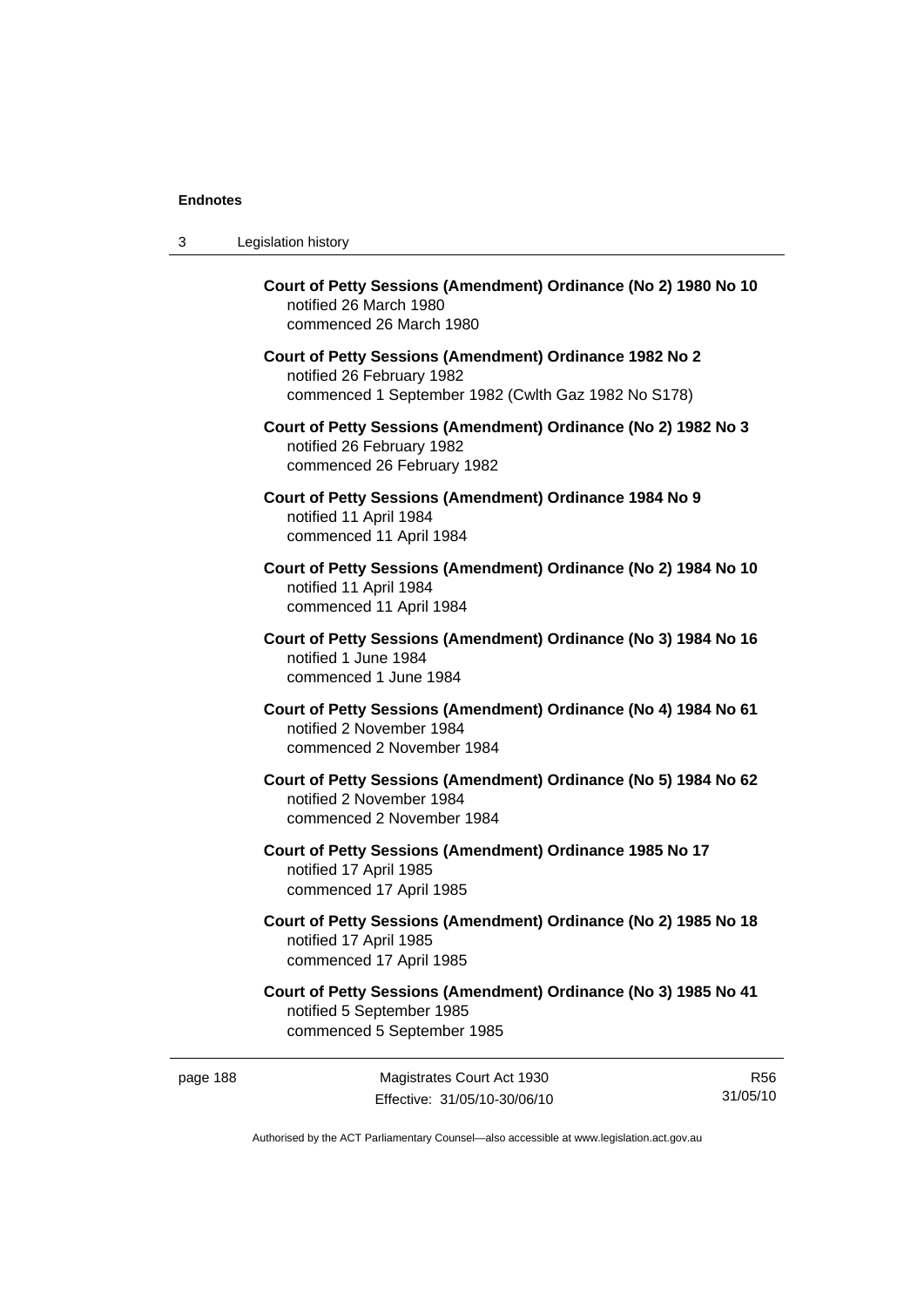## **Limitation Ordinance 1985 No 66**

notified 19 December 1985 commenced 19 December 1985

#### **Magistrates Court Ordinance 1985 No 67**

notified 19 December 1985 commenced 1 February 1986 (Cwlth Gaz 1986 No G3)

# **Magistrates Court (Amendment) Ordinance 1986 No 33**  notified 7 August 1986 commenced 7 August 1986

# **Domestic Violence (Miscellaneous Amendments) Ordinance 1986 No 53**

notified 4 September 1986 commenced 1 October 1986 (Cwlth Gaz 1986 No S484)

# **Crimes (Amendment) Ordinance (No 4) 1986 No 57**  notified 3 October 1986 commenced 3 October 1986

# **Magistrates Court (Amendment) Ordinance (No 2) 1986 No 71**  notified 30 October 1986 commenced 1 April 1987 (Cwlth Gaz 1987 No S52)

# **Magistrates Court (Amendment) Ordinance (No 3) 1986 No 74**  notified 14 November 1986 commenced 14 November 1986

# **Magistrates Court (Amendment) Ordinance (No 4) 1986 No 83**  notified 22 December 1986 commenced 22 December 1986

# **Magistrates Court (Amendment) Ordinance 1987 No 56**  notified 21 October 1987 commenced 21 October 1987

# **Magistrates Court (Amendment) Ordinance 1988 No 45**  notified 27 July 1988 commenced 27 July 1988

R56 31/05/10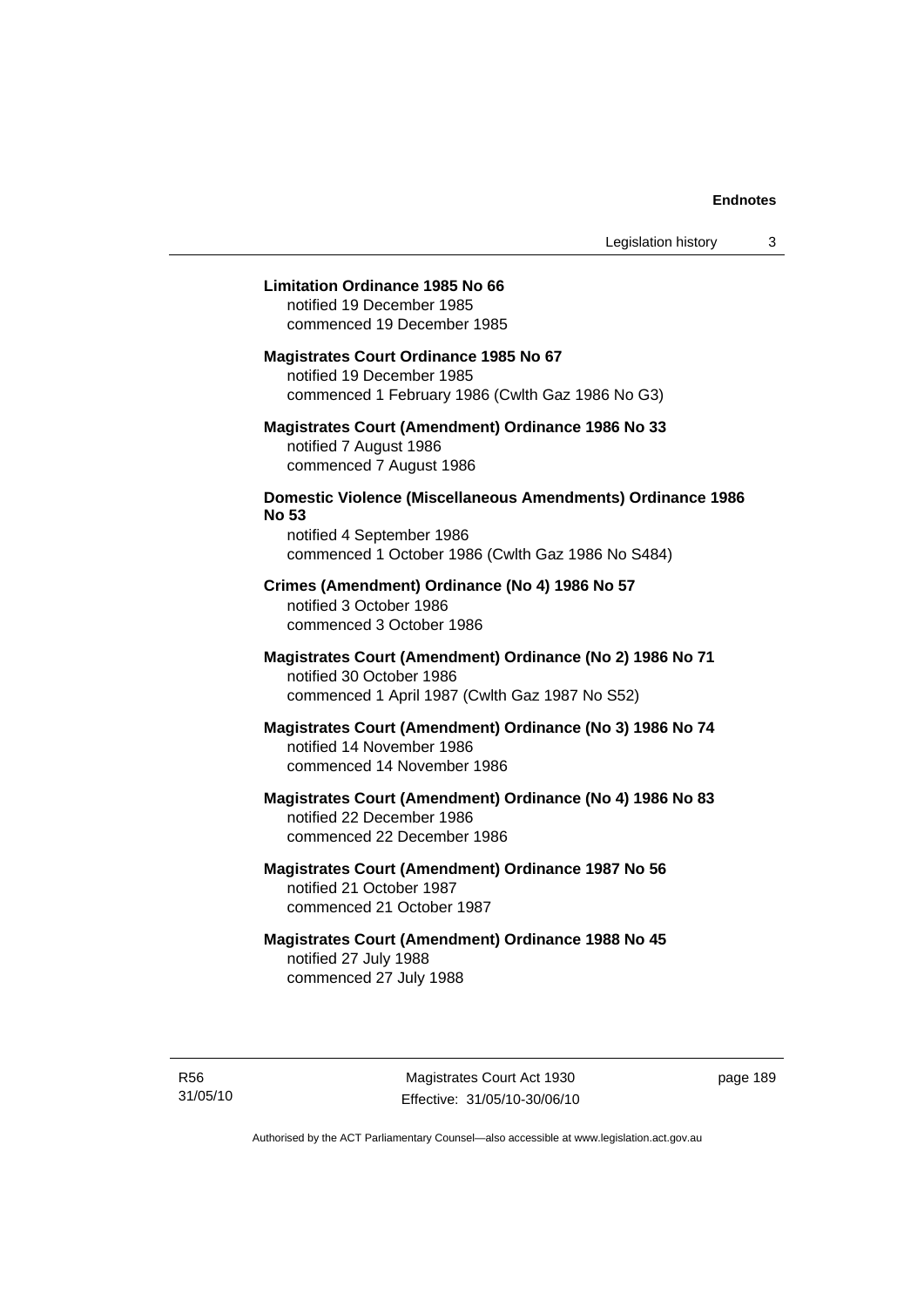| 3 | Legislation history                                                                                                                                                                              |
|---|--------------------------------------------------------------------------------------------------------------------------------------------------------------------------------------------------|
|   | <b>Magistrates Court (Amendment) Ordinance 1989 No 55</b><br>notified 30 June 1989<br>commenced 1 July 1989                                                                                      |
|   | Magistrates Court (Amendment) Ordinance (No 2) 1989 No 59<br>notified 25 October 1989<br>s 11, s 12, s 14 commenced 27 June 1990 (Cwlth Gaz 1990 No GN25)<br>remainder commenced 25 October 1989 |
|   | Magistrates Court (Amendment) Ordinance (No 3) 1989 No 60<br>notified 20 December 1989<br>commenced 14 February 1990 (Cwlth Gaz 1990 No GN5)                                                     |
|   | Crimes (Amendment) Ordinance 1990 No 1<br>notified 23 May 1990<br>commenced 23 May 1990                                                                                                          |
|   | Self-Government (Consequential Amendments) Ordinance 1990 No 5<br>notified 27 June 1990<br>s 1, s 2 commenced 27 June 1990<br>remainder commenced 1 July 1990                                    |
|   | Magistrates Court (Appeals Against Sentence) Ordinance 1990 No 9<br>notified 29 June 1990<br>commenced 29 June 1990                                                                              |
|   | <b>Legislation after becoming Territory enactment</b>                                                                                                                                            |
|   | <b>Magistrates Court (Amendment) Act 1990 No 65</b><br>notified 24 December 1990<br>commenced 24 December 1990                                                                                   |
|   | Weapons (Consequential Amendments) Act 1991 No 9 sch<br>notified 3 April 1991 (Gaz 1991 No S19)<br>s 1, s 2 commenced 3 April 1991 (s 2 (1))<br>sch commenced 3 October 1991 (s 2 (2))           |
|   | <b>Magistrates Court (Amendment) Act 1991 No 38</b><br>notified 20 September 1991<br>ss 1-3 commenced 20 September 1991<br>remainder commenced 25 September 1991 (Gaz 1991 No S103)              |

page 190 Magistrates Court Act 1930 Effective: 31/05/10-30/06/10

R56 31/05/10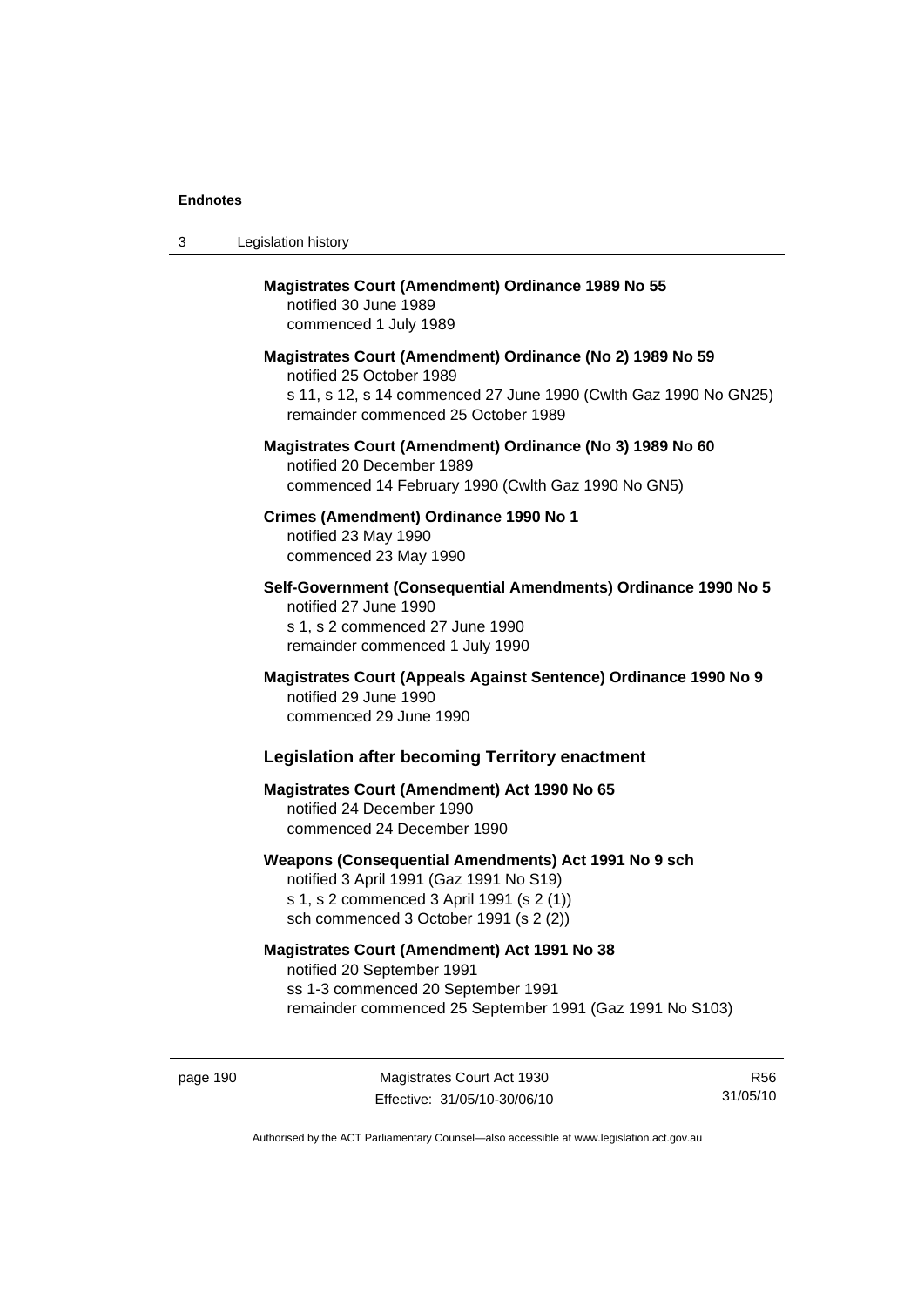# **Magistrates and Coroner's Courts (Registrar) Act 1991 No 44**

notified 20 September 1991 (Gaz 1991 No S95) s 1, s 2 commenced 20 September 1991 (s 2 (1))

remainder commenced 25 September 1991 (s 2 (2) and Gaz 1991 No S103)

#### **Magistrates Court (Amendment) Act (No 2) 1991 No 79**

notified 11 December 1991 ss 1-3 commenced 11 December 1991 remainder commenced 11 June 1992

#### **Workers' Compensation (Consequential Amendments) Act 1991 No 106 sch**

notified 15 January 1991 (Gaz 1992 No S3) s 1, s 2 commenced 15 January 1992 (s 2 (1)) remainder commenced 22 January 1992 (s 2 (2) and Gaz 1992 No S9)

# **Magistrates Court (Amendment) Act (No 3) 1991 No 112**

notified 10 January 1992 s 1, s 2 commenced 10 January 1992 remainder commenced 18 May 1992 (Gaz 1992 No S57)

# **Bail (Consequential Amendments) Act 1992 No 9**

notified 28 May 1992 (Gaz 1992 No S59) s 1, s 2 commenced 28 May 1992 (s 2 (1)) remainder commenced 28 November 1992 (s 2 (3))

**Statute Law Revision (Miscellaneous Provisions) Act 1992 No 23 sch 1** 

notified 4 June 1992 (Gaz 1992 No S71) commenced 4 June 1992

## **Protection Orders (Reciprocal Arrangements) (Consequential Amendments) Act 1992 No 37 pt 3**

notified 8 July 1992 (Gaz 1992 No S103) ss 1-6 and 8-11 commenced 8 July 1992 (s 2 (1)) s 7, s 12 commenced 3 August 1992 (s 2 (2) and Gaz 1992 No S130)

# **Evidence (Amendment) Act 1993 No 2**

notified 1 March 1993 commenced 1 March 1993

R56 31/05/10

Magistrates Court Act 1930 Effective: 31/05/10-30/06/10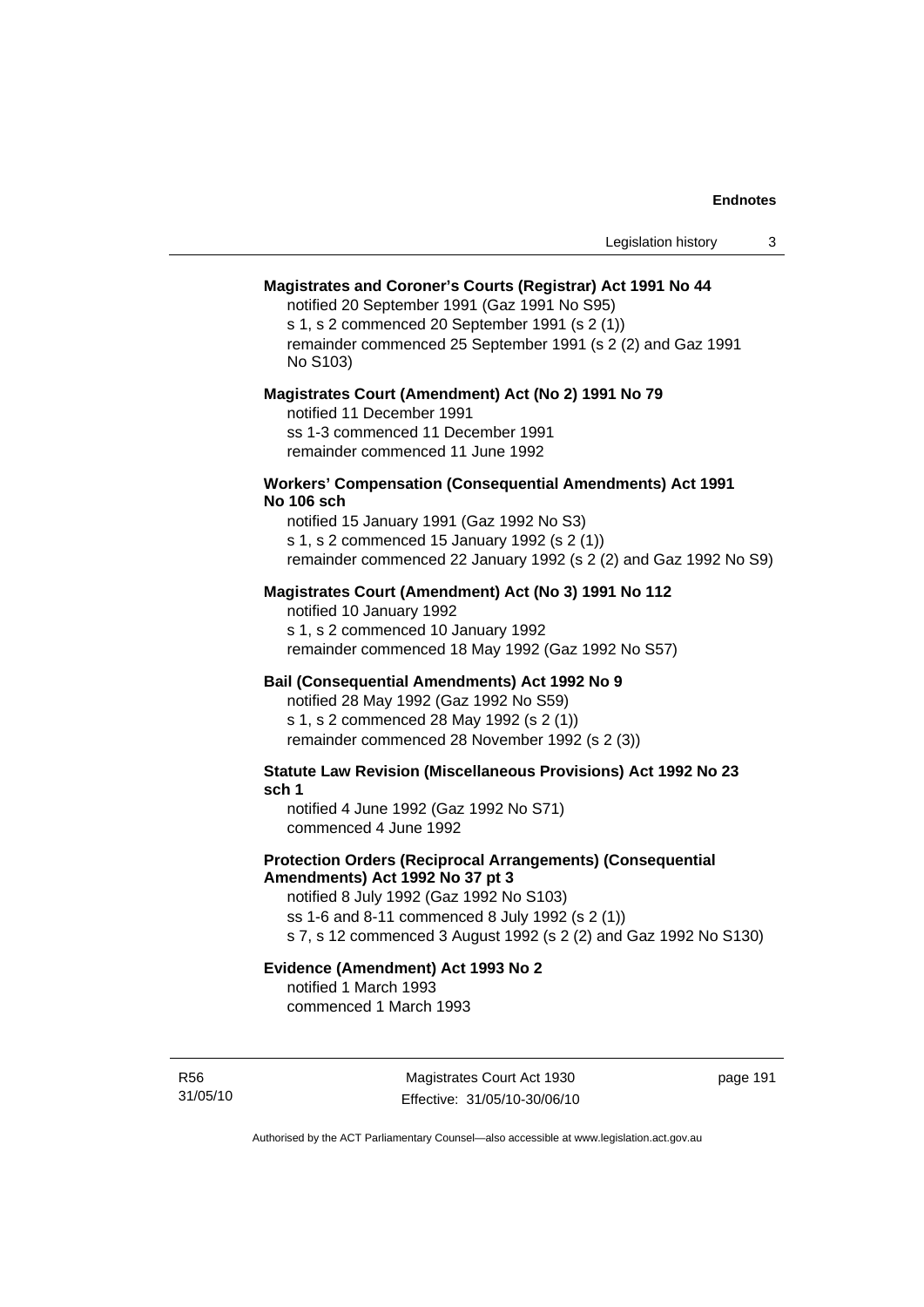| -3 | Legislation history |  |
|----|---------------------|--|
|----|---------------------|--|

## **Magistrates Court (Amendment) Act 1993 No 4**

notified 1 March 1993 ss 1-3 commenced 1 March 1993 ss 4-19, 21-24, 26-32 commenced 8 March 1993 (Gaz 1993 No 32) remainder commenced 1 September 1993

#### **Magistrates Court (Amendment) Act (No 2) 1993 No 48**

notified 27 August 1993 ss 1-3 commenced 27 August 1993 remainder commenced 27 September 1993 (s 2 (2) and Gaz 1993 No S201)

# **Supreme Court (Amendment) Act (No 2) 1993 No 91**

notified 17 December 1993 commenced 17 December 1993

#### **Magistrates Court (Amendment) Act 1994 No 4**

notified 14 March 1994 ss 1-4, s 10, s 12, s 13 commenced 14 March 1994 remainder commenced 1 July 1994 (s 2 (2))

# **Judicial Commissions (Consequential Amendments) Act 1994 No 10**  notified 14 March 1994 (Gaz 1994 No S44) commenced 14 March 1994 (s 2)

#### **Public Sector Management (Consequential and Transitional Provisions) Act 1994 No 38**

notified 30 June 1994 (Gaz 1994 No S121) s 1, s 2 commenced 30 June 1994 (s 2 (1)) remainder commenced 1 July 1994 (s 2 (2) and Gaz 1994 No S142)

#### **Mental Health (Consequential Provisions) Act 1994 No 45**

notified 7 September 1994 (Gaz 1994 No S177) s 1, s 2 commenced 7 September 1994 (s 2 (1)) remainder commenced 6 February 1995 (s 2 (2) and Gaz 1995 No S33)

### **Magistrates Court (Enforcement of Judgments) Act 1994 No 61**  notified 11 October 1994

s 1, s 2 commenced 11 October 1994

remainder commenced 10 April 1995 (Gaz 1995 No S75)

R56 31/05/10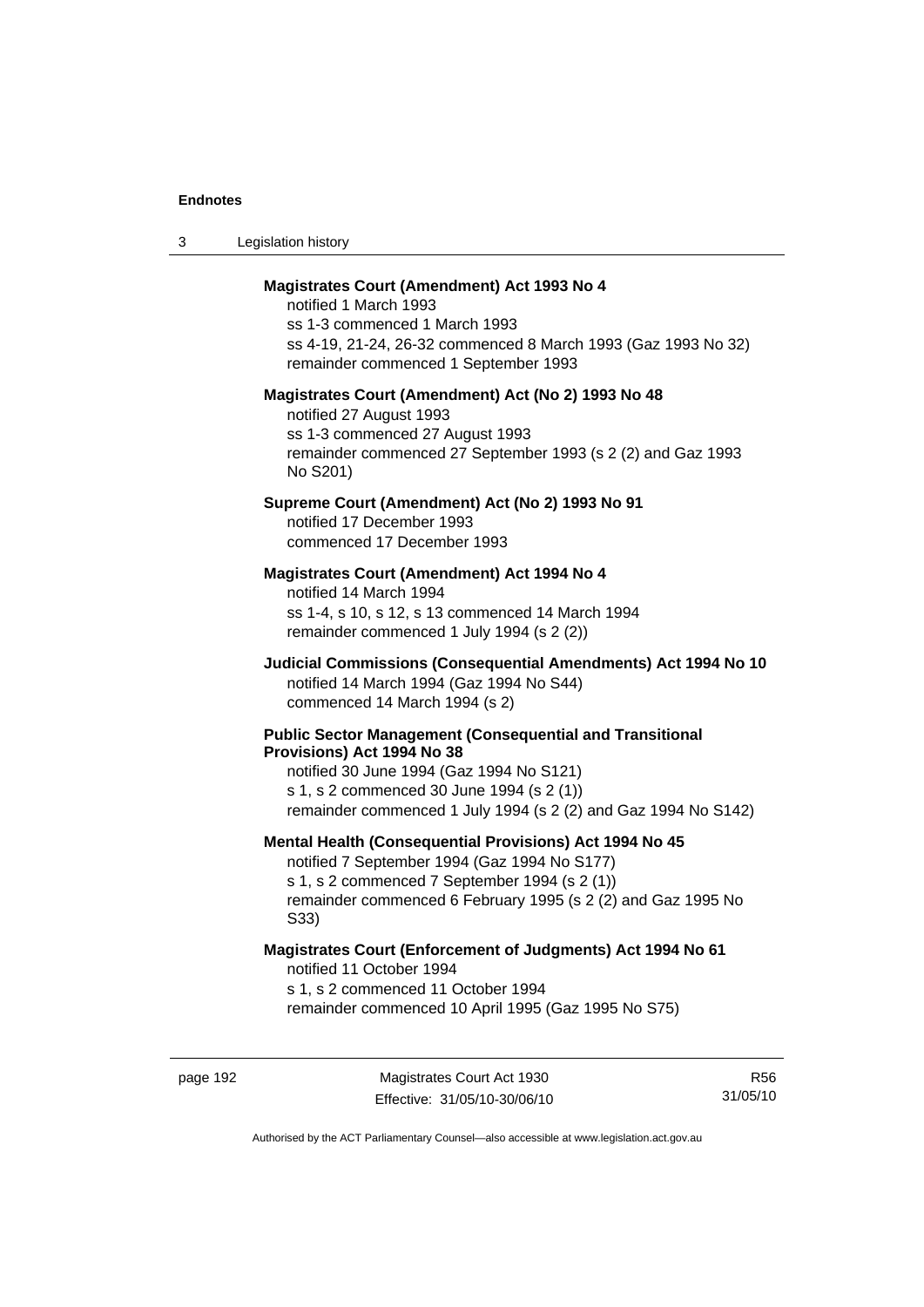# **Coroners (Amendment) Act (No 2) 1994 No 66**

notified 11 October 1994 commenced 11 October 1994

#### **Statute Law Revision (Penalties) Act 1994 No 81 sch**

notified 29 November 1994 (Gaz 1994 No S253) s 1, s 2 commenced 29 November 1994 (s 2 (1)) remainder commenced 29 November 1994 (s 2 (2) and Gaz 1994 No S269)

#### **Magistrates Court (Amendment) Act 1995 No 41**

notified 7 November 1995 s 1, s 2 commenced 7 November 1995 remainder commenced 7 May 1996

#### **Statute Law Revision Act 1995 No 46 sch**

notified 18 December 1995 (Gaz 1995 No S306) amdts commenced 18 December 1995 (s 2)

# **Magistrates Court (Amendment) Act 1996 No 6**

notified 12 March 1996 ss 1-3 commenced 12 March 1996 s 7 commenced 25 September 1991 remainder commenced 12 September 1996

# **Criminal Injuries Compensation (Amendment) Act 1996 No 68**

notified 20 December 1996 ss 1-3 commenced 20 December 1996 remainder commenced 1 January 1997 (Gaz 1996 No S352)

#### **Firearms Act 1996 No 74**

notified 20 December 1996 s 1, s 2 commenced 20 December 1996 remainder commenced 17 May 1997 (Gaz 1997 No S135)

# **Magistrates Court (Amendment) Act (No 2) 1996 No 82**

notified 20 December 1996 ss 1-3 commenced 20 December 1996 remainder commenced 1 January 1997 (Gaz 1996 No S353)

R56 31/05/10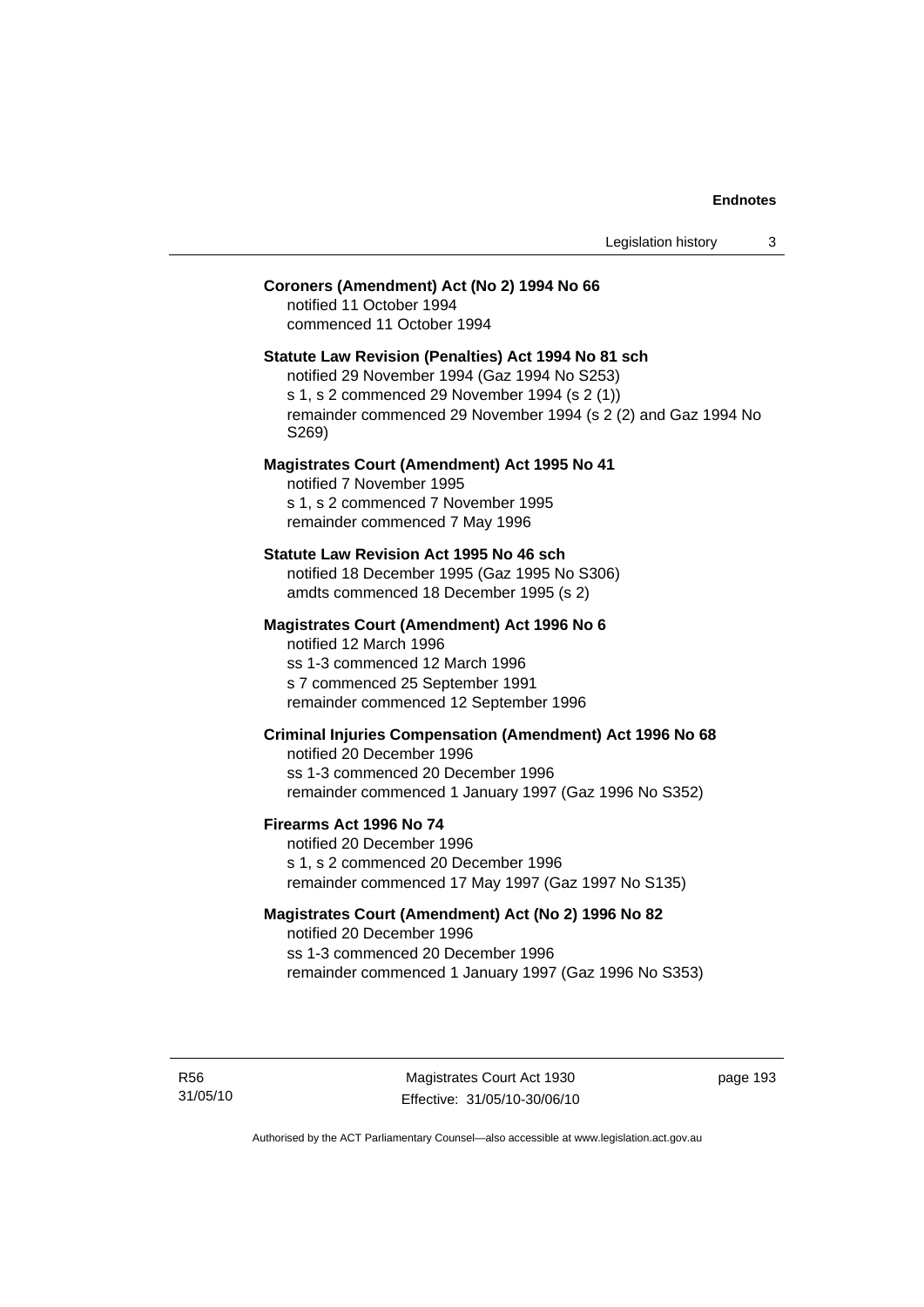| Legislation history<br>-3 |  |
|---------------------------|--|
|---------------------------|--|

## **Magistrates Court (Amendment) Act 1997 No 25**

notified 29 May 1997 ss 1-3 commenced 29 May 1997 remainder commenced 30 May 1997 (s 2 (2) and Gaz 1997 No S149)

#### **Remuneration Tribunal (Consequential Amendments) Act 1997 No 41 sch 1 (as am by Act 2002 No 49 amdt 3.222)**

notified 19 September 1997 (Gaz 1997 No S264) commenced 24 September 1997 (s 2 as am by Act 2002 No 49 amdt 3.222)

# **Magistrates Court (Civil Jurisdiction) (Amendment) Act 1997 No 94**

notified 1 December 1997 ss 1-3 commenced 1 December 1997 remainder commenced 25 May 1998 (Gaz 1998 No S140)

# **Legal Practitioners (Consequential Amendments) Act 1997 No 96 sch 1**

notified 1 December 1997 (Gaz 1997 No S380) s 1, s 2 commenced 1 December 1997 (s 2 (1)) sch 1 commenced 1 June 1998 (s 2 (2))

# **Magistrates Court (Amendment) Act 1998 No 25**

notified 10 July 1998 s 1, s 2 commenced 10 July 1998 remainder commenced 1 January 1999 (Gaz 1998 No 50)

#### **Magistrates Court (Amendment) Act (No 2) 1998 No 38**

notified 14 October 1998 ss 1-3 commenced 14 October 1998 remainder commenced 19 October 1998 (Gaz 1998 No 41)

## **Statute Law Revision (Penalties) Act 1998 No 54 sch**

notified 27 November 1998 (Gaz 1998 No S207) s 1, s 2 commenced 27 November 1998 (s 2 (1)) remainder commenced 9 December 1998 (s 2 (2) and Gaz 1998 No 49)

page 194 Magistrates Court Act 1930 Effective: 31/05/10-30/06/10

R56 31/05/10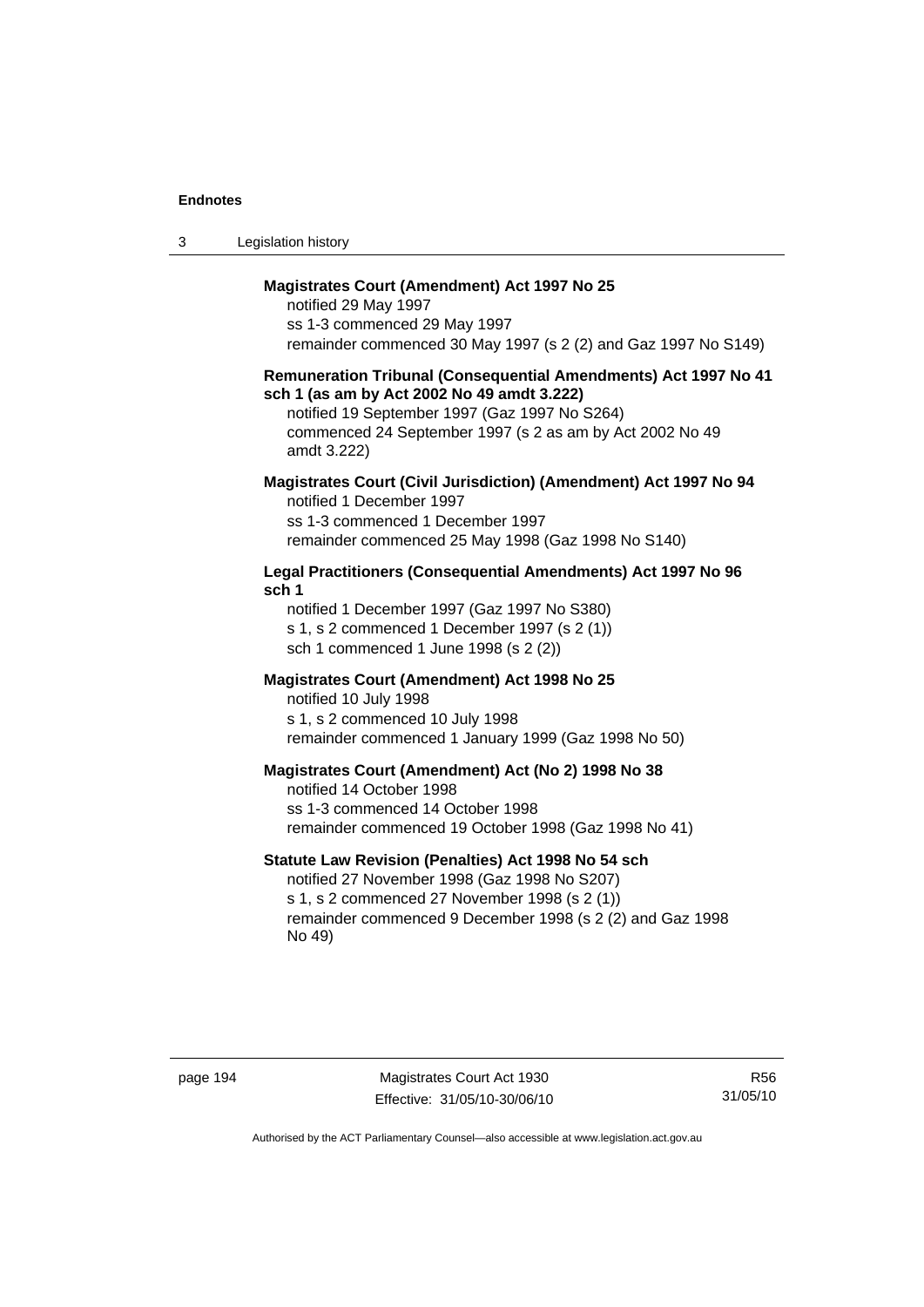## **Custodial Escorts (Consequential Provisions) Act 1998 No 67**

notified 23 December 1998 (Gaz 1998 No S212) s 1, s 2 commenced 23 December 1998 (s 2 (1)) remainder commenced 23 December 1998 (s 2 (2) and Gaz 1998 No 51)

# **Children's Services (Amendment) Act 1999 No 12**  notified 23 March 1999

commenced 1 May 1999

# **Courts and Tribunals (Audio Visual and Audio Linking) Act 1999 No 22**

notified 14 April 1999 (Gaz 1999 No S16) s 1, s 2 commenced 14 April 1999 (s 2 (1)) remainder commenced 1 September 1999 (s 2 (2) and Gaz 1999 No 35)

## **Magistrates Court (Amendment) Act 1999 No 34**

notified 2 July 1999 commenced 2 July 1999

## **Magistrates Court Amendment Act (No 2) 1999 No 59**

notified 10 November 1999 (Gaz 1999 No 45 and 1999 No 47) commenced 10 November 1999

#### **Children's Services Amendment Act (No 2) 1999 No 61**

notified 10 November 1999 s 1, s 2 commenced 10 November 1999 remainder commenced 1 December 1999

# **Children and Young People (Consequential Amendments) Act 1999 No 64 sch 2**

notified 10 November 1999 (Gaz 1999 No 45) s 1, s 2 commenced 10 November 1999 (s 2 (1)) remainder commenced 10 May 2000 (s 2 (2))

## **Law Reform (Miscellaneous Provisions) Act 1999 No 66 sch 3**

notified 10 November 1999 (Gaz 1999 No 45) commenced 10 November 1999 (s 2)

R56 31/05/10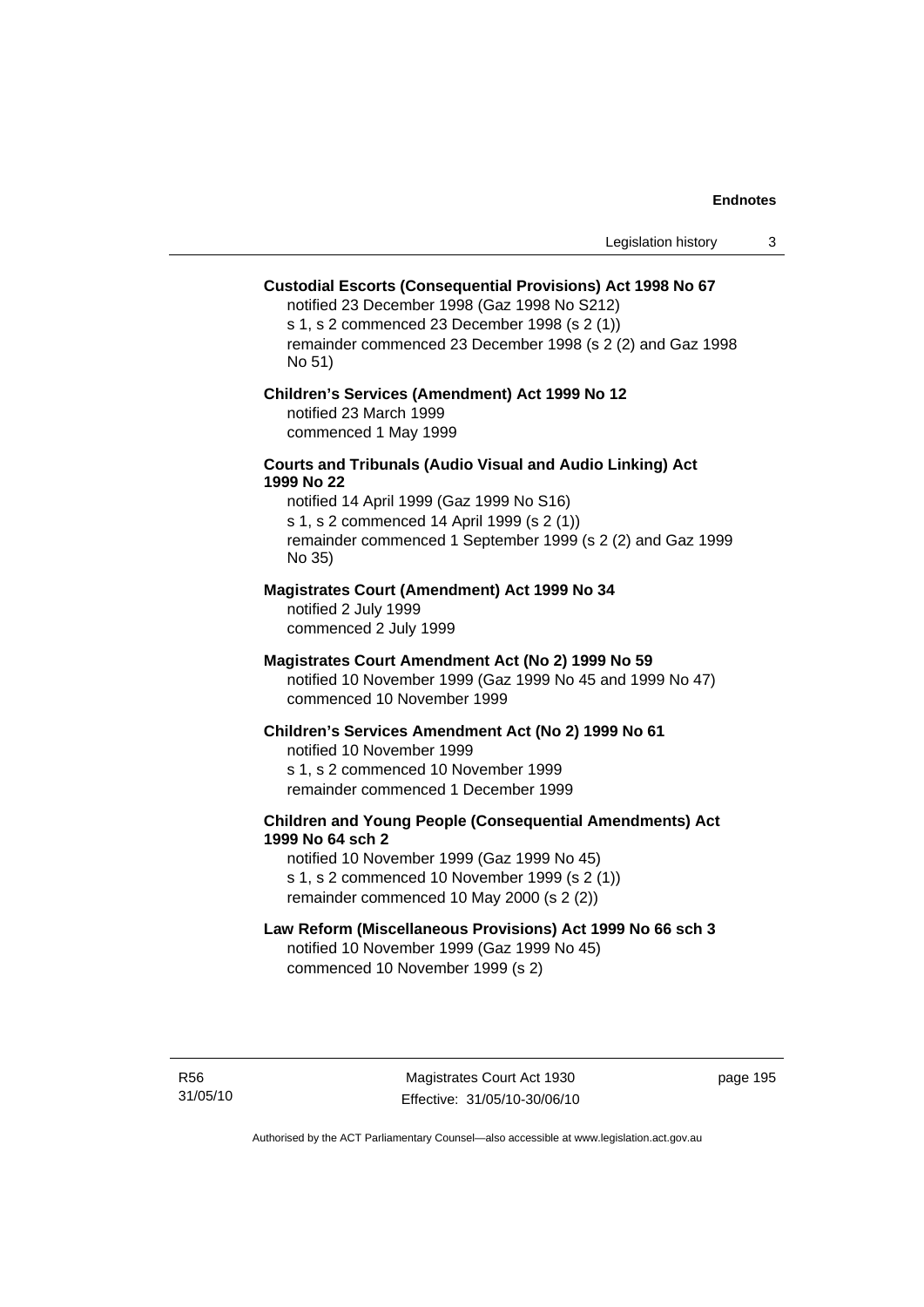3 Legislation history

# **Road Transport Legislation Amendment Act 1999 No 79 sch 3**

notified 23 December 1999 (Gaz 1999 No S65) s 1, s 2 commenced 23 December 1999 (IA s 10B) remainder commenced 1 March 2000 (s 2 (2) and Gaz 2000 No S5)

# **Victims of Crime (Financial Assistance) (Amendment) Act 1999 No 91 sch 2**

notified 23 December 1999 (Gaz 1999 No S65) s 1, s 2 commenced 23 December 1999 (IA s 10B) remainder commenced 24 December (s 2 (2) and Gaz 1999 No S69)

## **Justice and Community Safety Legislation Amendment Act 2000 No 1 sch**

notified 9 March 2000 (Gaz 2000 No 10) s 1, s 2 commenced 9 March 2000 (s 2 (1)) amdts commenced 9 September 2000 (s 2 (3))

# **Justice and Community Safety Legislation Amendment Act 2000 (No 3) No 17 sch 1**

notified 1 June 2000 (Gaz 2000 No 22) commenced 1 June 2000 (s 2)

# **Magistrates Court Amendment Act 2000 No 60**

notified 5 October 2000 (Gaz 2000 No 40) commenced 5 October 2000 (s 2)

# **Leases (Commercial and Retail) Act 2001 No 18 s 174**

notified 19 April 2001 (Gaz 2001 No 16)

s 1, s 2 commenced 19 April 2001 (IA s 10B)

s 174 commenced 1 July 2002 (s 2)

No S65)

# **Legislation (Consequential Amendments) Act 2001 No 44 pt 237**

notified 26 July 2001 (Gaz 2001 No 30) s 1, s 2 commenced 26 July 2001 (IA s 10B) pt 237 commenced 12 September 2001 (s 2 and see Gaz 2001

# **Statute Law Amendment Act 2001 (No 2) 2001 No 56 pt 3.37**  notified 5 September 2001 (Gaz 2001 No S65)

commenced 5 September 2001 (s 2 (1))

R56 31/05/10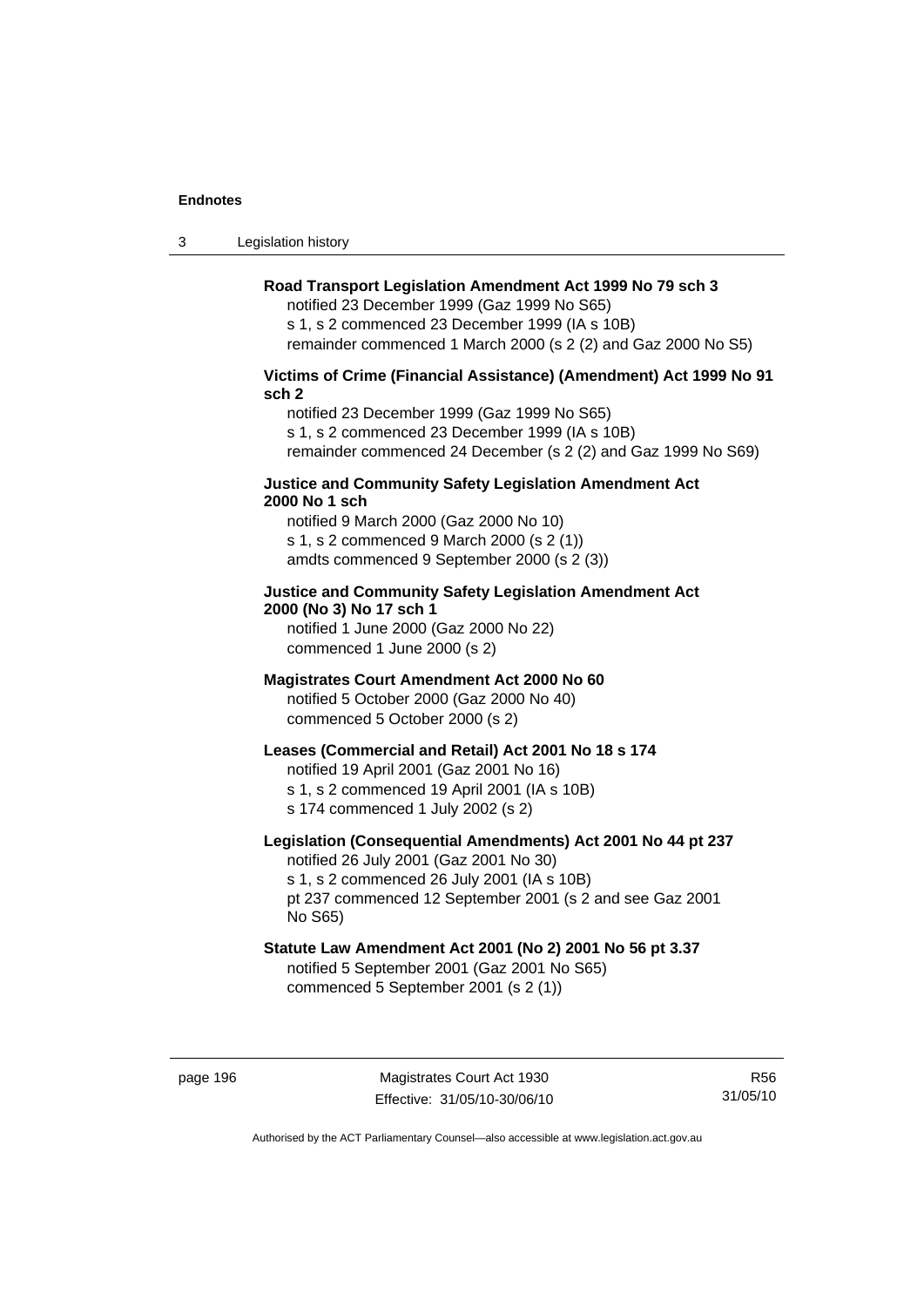| Legislation history |  |
|---------------------|--|
|---------------------|--|

## **Road Transport (Public Passenger Services) Act 2001 No 62 pt 1.1**

notified 10 September 2001 (Gaz 2001 No S66)

s 1, s 2 commenced 10 September 2001 (IA s 10B)

pt 1.1 commences 1 December 2001 (s 2 and CN 2001 No 2)

#### **Crimes Legislation Amendment Act 2001 No 63 pt 8**

notified 10 September 2001 (Gaz 2001 No S66)

s 1, s 2 commenced 10 September 2001 (IA s 10B)

pt 8 commenced 27 September 2001 (s 2 (2) and CN 2001 No 3)

## **Criminal Code 2001 Act No 64 sch 1 (as am by Criminal Code Amendment Act 2002 No 2)**

notified 10 September 2001 (Gaz 2001 No S66) repealed before commencement by Criminal Code 2002 No 51 s 126

## **Justice and Community Safety Legislation Amendment Act 2001 No 70 sch 1**

notified LR 14 September 2001 amdt commenced 14 September 2001 (s 2 (5))

#### **Fair Trading Legislation Amendment Act 2001 No 77 pt 4**

notified LR 14 September 2001 s 1, s 2 commenced 14 September 2001 (LA s 75) pt 4 commenced 14 March 2002 (LA s 79)

# **Protection Orders (Consequential Amendments) Act 2001 No 90 sch 1 pt 8**

notified LR 27 September 2001 s 1, s 2 commenced 27 September 2001 (LA s 75) sch 1 pt 8 commenced 27 March 2002 (s 2 and LA s 79)

## **Criminal Code Amendment Act 2002 No 2 s 4**

notified LR 7 March 2002

s 1, s 2 commenced 7 March 2002 (LA s 75)

remainder commenced 9 March 2002 (s 2)

*Note* This Act only amends the Criminal Code 2001 Act No 64. The Criminal Code 2001 was repealed before it commenced (see Act 2002 No 51 s 126)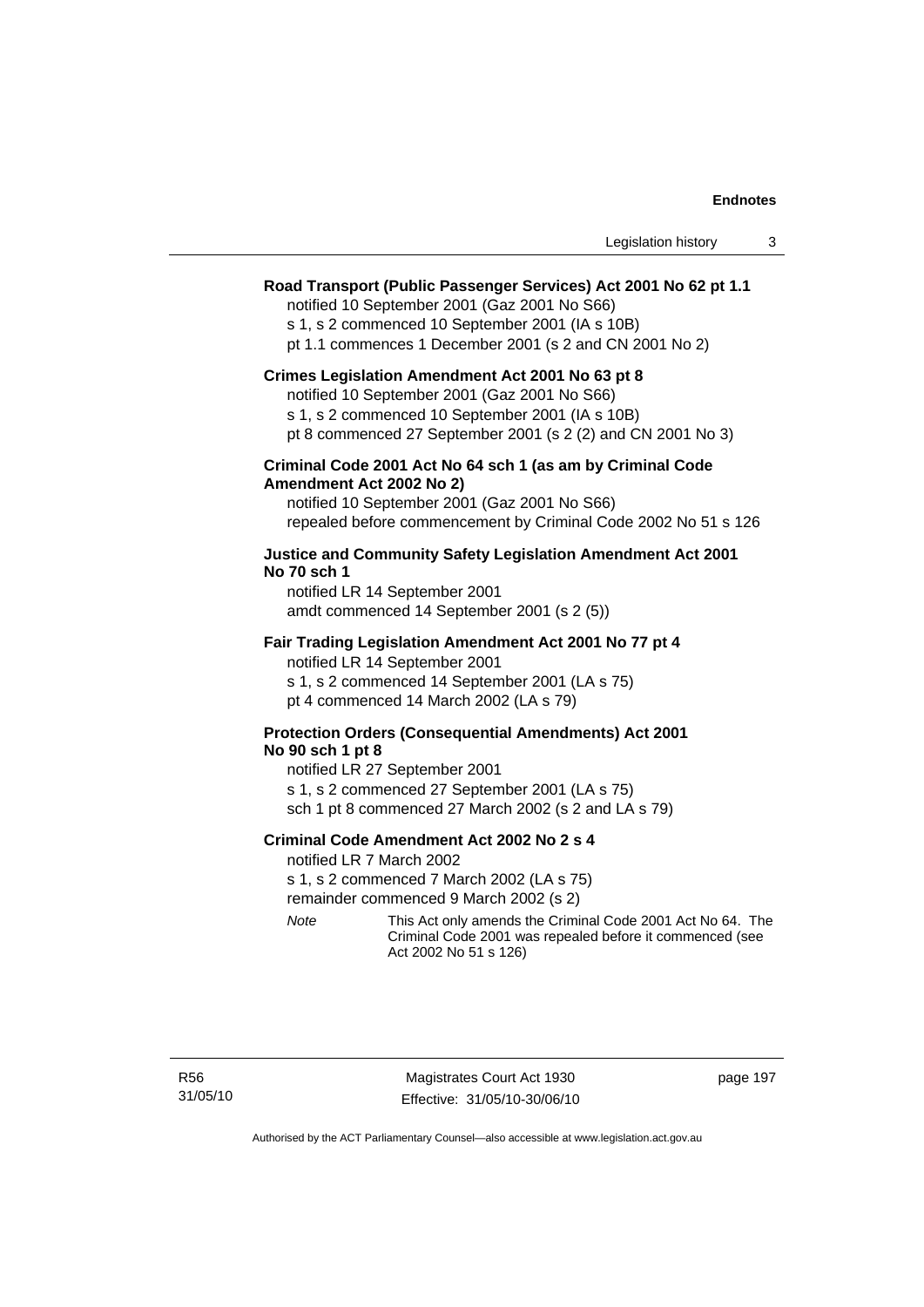| $\sqrt{2}$<br>- 3 | Legislation history |  |
|-------------------|---------------------|--|
|-------------------|---------------------|--|

# **Statute Law Amendment Act 2002 No 30 pt 3.46**

notified LR 16 September 2002

s 1, s 2 taken to have commenced 19 May 1997 (LA s 75 (2)) pt 3.46 commenced 17 September 2002 (s 2 (1))

## **Magistrates Court (Refund of Fees) Amendment Act 2002 No 36**

notified LR 10 October 2002

s 1, s 2 commenced 10 October 2002 (LA s 75 (1)) remainder commenced 11 October 2002 (s 2)

## **Statute Law Amendment Act 2002 (No 2) No 49 amdt 3.222**

notified LR 20 December 2002

s 1, s 2 taken to have commenced 7 October 1994 (LA s 75 (2))

amdt 3.222 taken to have commenced 24 September 1997 (s 2 (3))

*Note* This Act only amends the Remuneration Tribunal (Consequential Amendments) Act 1997 No 41.

# **Justice and Community Safety Legislation Amendment Act 2003 A2003-2 pt 14**

notified LR 3 March 2003

s 1, s 2 commenced 3 March 2003 (LA s 75 (1))

pt 14 commenced 31 March 2003 (s 2 (2))

#### **Evidence (Miscellaneous Provisions) Amendment Act 2003 A2003-48 sch 2 pt 2.8**

notified LR 31 October 2003

s 1, s 2 commenced 31 October 2003 (LA s 75 (1))

sch 2 pt 2.8 commenced 30 April 2004 (s 2 and LA s 79)

# **Statute Law Amendment Act 2003 (No 2) A2003-56 sch 3 pt 3.14**

notified LR 5 December 2003

s 1, s 2 commenced 5 December 2003 (LA s 75 (1)) sch 3 pt 3.14 commenced 19 December 2003 (s 2)

## **Sexuality Discrimination Legislation Amendment Act 2004 A2004-2 sch 2 pt 2.6**

notified LR 18 February 2004 s 1, s 2 commenced 18 February 2004 (LA s 75 (1))

sch 2 pt 2.6 commenced 22 March 2004 (s 2 and CN2004-4)

R56 31/05/10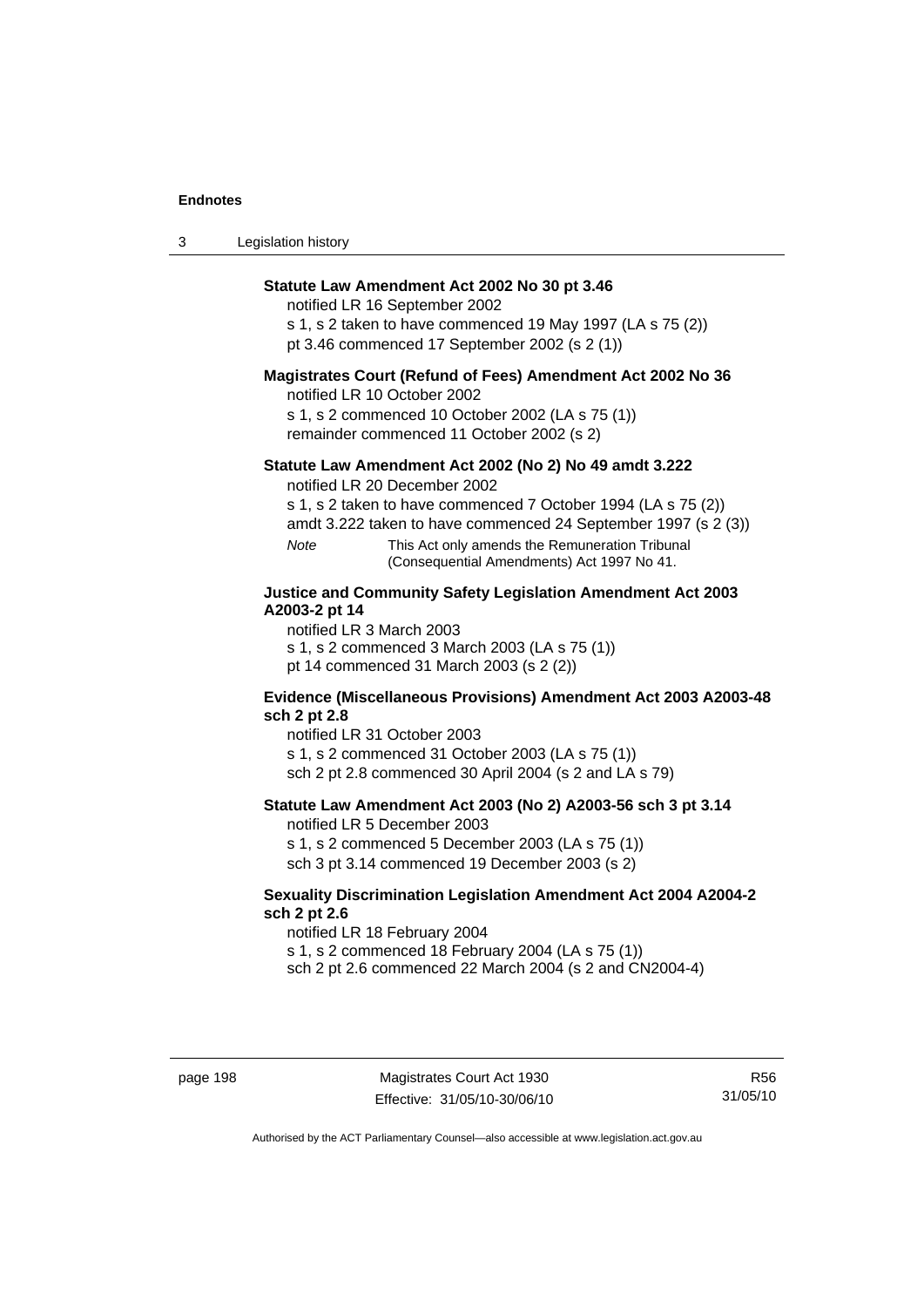#### **Bail Amendment Act 2004 A2004-14 sch 2 pt 2.2**

notified LR 26 March 2004 s 1, s 2 commenced 26 March 2004 (LA s 75 (1)) sch 2 pt 2.2 commenced 26 June 2004 (s 2 (1))

#### **Criminal Code (Theft, Fraud, Bribery and Related Offences) Amendment Act 2004 A2004-15 sch 3 pt 3.4**

notified LR 26 March 2004 s 1, s 2 commenced 26 March 2004 (LA s 75 (1)) sch 3 pt 3.4 commenced 9 April 2004 (s 2 (1))

#### **Statute Law Amendment Act 2004 A2004-42 sch 1 pt 1.4**

notified LR 11 August 2004 s 1, s 2 commenced 11 August 2004 (LA s 75 (1)) amdt 1.10, amdt 1.11 commenced 30 September 2004(s 2 (2) and see Litter Act 2004 A2004-47, s 2 and CN2004-22) sch 1 pt 1.4 remainder commenced 25 August 2004 (s 2 (1))

# **Litter Act 2004 A2004-47 sch 1**

notified LR 16 August 2004 s 1, s 2 commenced 16 August 2004 (LA s 75 (1)) sch 1 commenced 30 September 2004 (s 2 and CN2004-22)

#### **Court Procedures (Consequential Amendments) Act 2004 A2004-60 sch 1 pt 1.40, pt 1.51 (in part)**

notified LR 2 September 2004 s 1, s 2 commenced 2 September 2004 (LA s 75 (1)) sch 1 pt 1.40, pt 1.51 commenced 10 January 2005 (s 2 and see Court Procedures Act 2004 A2004-59, s 2 and CN2004-29)

# **Justice and Community Safety Legislation Amendment Act 2005 A2005-5 pt 8**

notified LR 23 February 2005 s 1, s 2 commenced 23 February 2005 (LA s 75 (1)) pt 8 commenced 24 February 2005 (s 2 (2))

#### **Crimes Amendment Act 2005 A2005-7 pt 4**

notified LR 23 February 2005

s 1, s 2 commenced 23 February 2005 (LA s 75 (1))

pt 4 commenced 24 February 2005 (s 2)

R56 31/05/10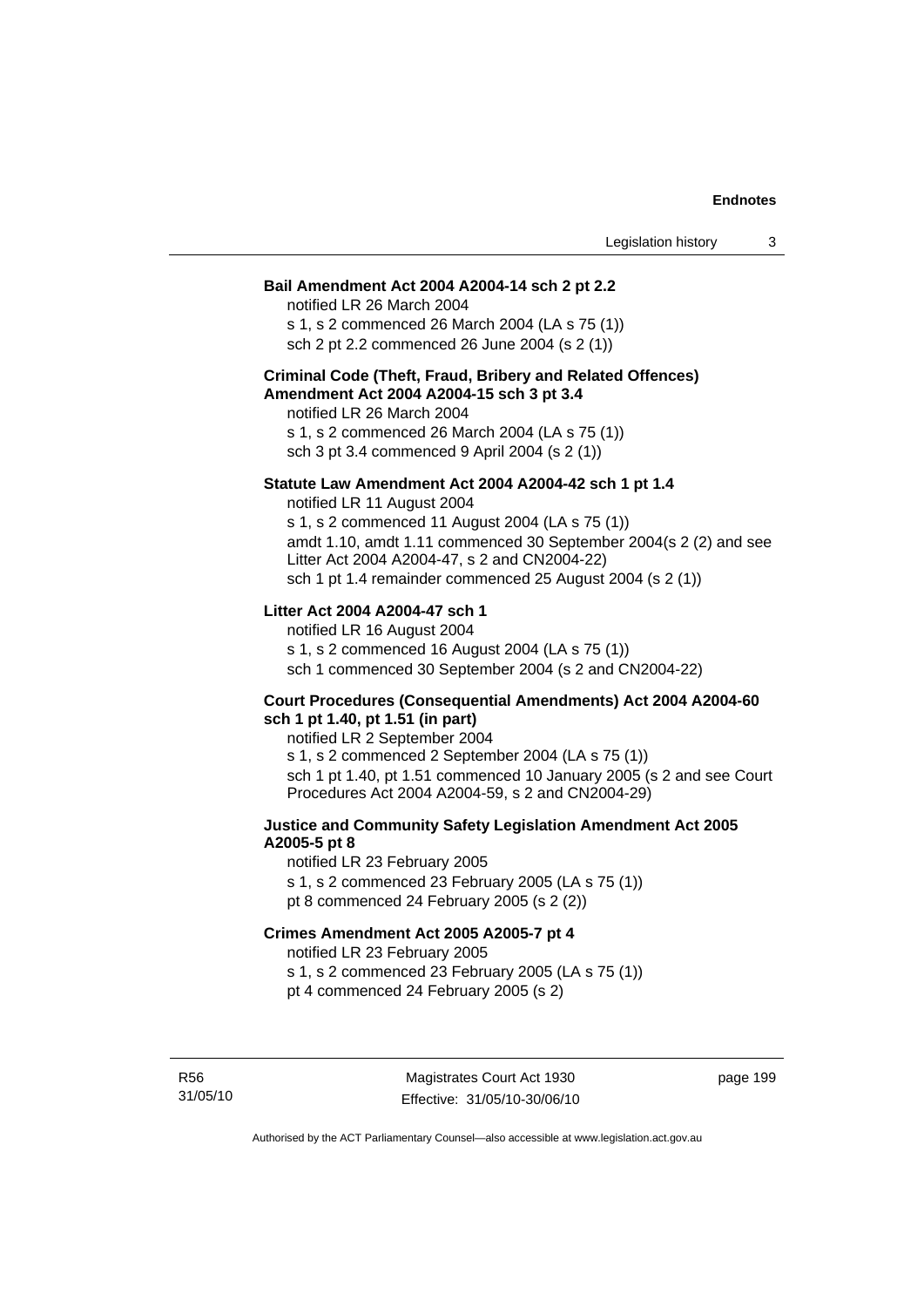| -3 | Legislation history |  |
|----|---------------------|--|
|----|---------------------|--|

# **Domestic Violence and Protection Orders Amendment Act 2005 A2005-13 sch 1 pt 1.12**

notified LR 24 March 2005 s 1, s 2 commenced 24 March 2005 (LA s 75 (1)) sch 1 pt 1.12 commenced 25 March 2005 (s 2)

#### **Statute Law Amendment Act 2005 A2005-20 sch 3 pt 3.35**

notified LR 12 May 2005

s 1, s 2 taken to have commenced 8 March 2005 (LA s 75 (2)) sch 1 pt 3.35 commenced 2 June 2005 (s 2 (1))

#### **Criminal Code (Administration of Justice Offences) Amendment Act 2005 A2005-53 sch 1 pt 1.20**

notified LR 26 October 2005 s 1, s 2 commenced 26 October 2005 (LA s 75 (1)) sch 1 pt 1.20 commenced 23 November 2005 (s 2)

# **Justice and Community Safety Legislation Amendment Act 2005 (No 4) A2005-60 sch 1 pt 1.19**

notified LR 1 December 2005 s 1, s 2 taken to have commenced 23 November 2005 (LA s 75 (2)) sch 1 pt 1.19 commenced 22 December 2005 (s 2 (4))

# **Sentencing Legislation Amendment Act 2006 A2006-23 sch 1 pt 1.27**

notified LR 18 May 2006 s 1, s 2 commenced 18 May 2006 (LA s 75 (1)) sch 1 pt 1.27 commenced 2 June 2006 (s 2 (1) and see Crimes (Sentence Administration) Act 2005 A2005-59 s 2, Crimes (Sentencing) Act 2005 A2005-58, s 2 and LA s 79)

### **Justice and Community Safety Legislation Amendment Act 2006 A2006-40 sch 2 pt 2.23 (as am by A2006-55 pt 4)**  notified LR 28 September 2006

s 1, s 2 commenced 28 September 2006 (LA s 75 (1)) sch 2 pt 2.23 commenced 1 January 2007 (s 2 (4))

# **Court Legislation Amendment Act 2006 A2006-55 pt 4, pt 5**  notified LR 18 December 2006

s 1, s 2 commenced 18 December 2006 (LA s 75 (1))

- pt 4 commenced 1 January 2007 (LA s 79A and A2006-40)
- pt 5 commenced 19 December 2006 (s 2)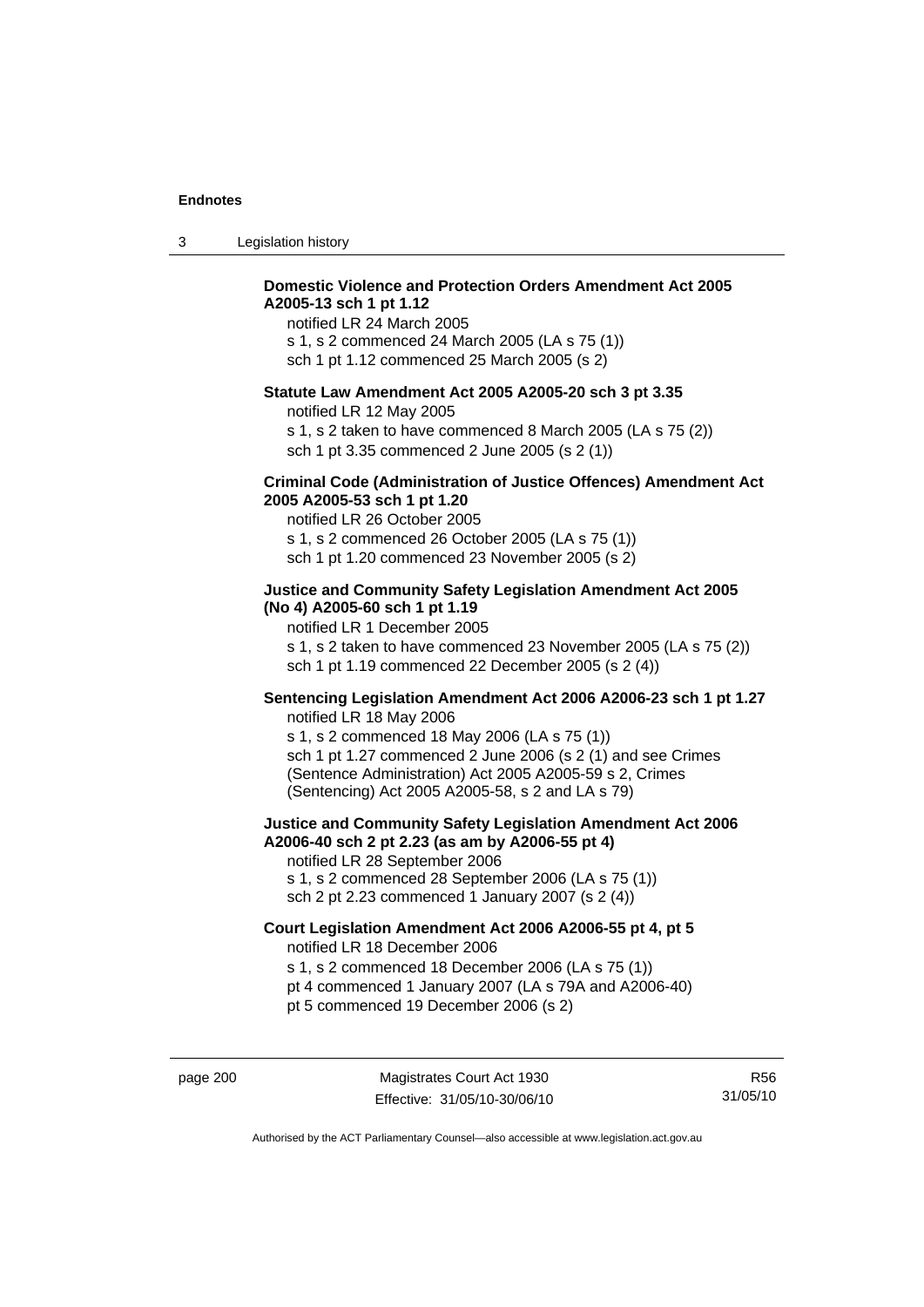| Legislation history                                                                                                                                                                                                                                                                                                                                                      | 3 |
|--------------------------------------------------------------------------------------------------------------------------------------------------------------------------------------------------------------------------------------------------------------------------------------------------------------------------------------------------------------------------|---|
| Housing Assistance Act 2007 A2007-8 sch 1 pt 1.7<br>notified LR 10 May 2007<br>s 1, s 2 commenced 10 May 2007 (LA s 75 (1))<br>sch 1 pt 1.7 commenced 10 November 2007 (s 2 and LA s 79)                                                                                                                                                                                 |   |
| Corrections Management Act 2007 A2007-15 sch 1 pt 1.6<br>notified LR 18 June 2007<br>s 1, s 2 commenced 18 June 2007 (LA s 75 (1))<br>sch 1 pt 1.6 commenced 18 December 2007 (s 2 and LA s 79)                                                                                                                                                                          |   |
| Victims of Crime Amendment Act 2007 A2007-44 sch 1 pt 1.2<br>notified LR 13 December 2007<br>s 1, s 2 commenced 13 December 2007 (LA s 75 (1))<br>sch 1 pt 1.2 commenced 20 December 2007 (s 2)                                                                                                                                                                          |   |
| Crimes Amendment Act 2008 A2008-6 pt 5<br>notified LR 15 April 2008<br>s 1, s 2 commenced 15 April 2008 (LA s 75 (1))<br>pt 5 commenced 16 April 2008 (s 2)                                                                                                                                                                                                              |   |
| Children and Young People Act 2008 A2008-19 sch 1 pt 1.8<br>notified LR 17 July 2008<br>s 1, s 2 commenced 17 July 2008 (LA s 75 (1))<br>sch 1 pt 1.8 commenced 27 February 2009 (s 2 and CN2008-17 (and<br>see CN2008-13))                                                                                                                                              |   |
| <b>Children and Young People (Consequential Amendments) Act 2008</b><br>A2008-20 sch 1 pt 1.5<br>notified LR 17 July 2008<br>s 1, s 2 commenced 17 July 2008 (LA s 75 (1))<br>s 3 commenced 18 July 2008 (s 2 (1))<br>sch 1 pt 1.5 commenced 27 February 2009 (s 2 (5) and see Children<br>and Young People Act 2008 A2008-19, s 2 and CN2008-17 (and see<br>CN2008-13)) |   |
| Justice and Community Safety Legislation Amendment Act 2008<br>(No 2) A2008-22 sch 1 pt 1.6<br>notified LR 8 July 2008<br>s 1, s 2 commenced 8 July 2008 (LA s 75 (1))<br>sch 1 pt 1.6 commenced 29 July 2008 (s 2)                                                                                                                                                      |   |

R56 31/05/10 page 201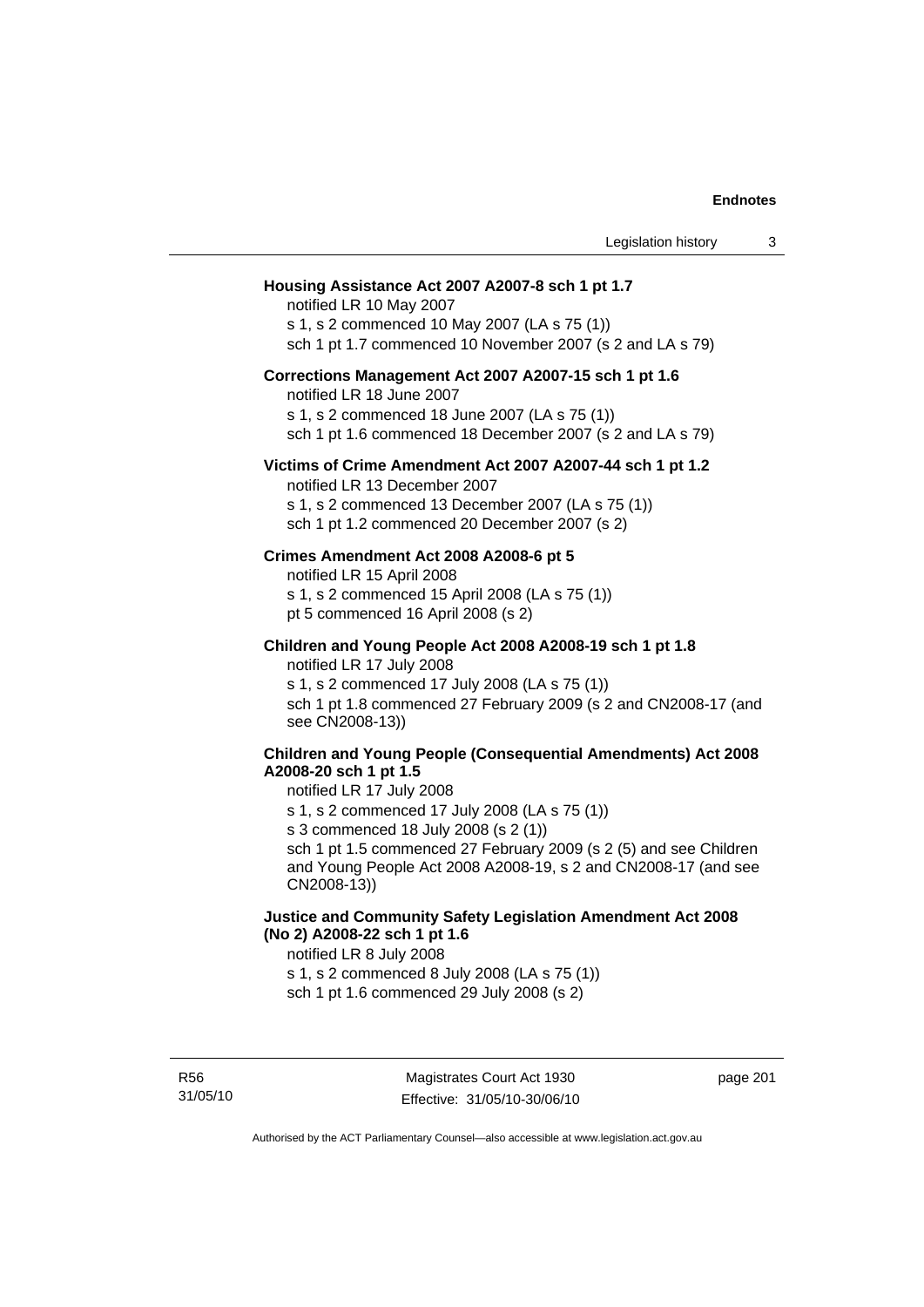| Legislation history<br>$\sim$<br>- 3 |  |
|--------------------------------------|--|
|--------------------------------------|--|

## **Justice and Community Safety Legislation Amendment Act 2008 (No 3) A2008-29 sch 1 pt 1.10**

notified LR 13 August 2008

s 1, s 2 commenced 13 August 2008 (LA s 75 (1))

sch 1 pt 1.10 commenced 27 August 2008 (s 2)

### **ACT Civil and Administrative Tribunal Legislation Amendment Act 2008 A2008-36 sch 1 pt 1.36**

notified LR 4 September 2008

s 1, s 2 commenced 4 September 2008 (LA s 75 (1))

sch 1 pt 1.36 commenced 2 February 2009 (s 2 (1) and see ACT Civil and Administrative Tribunal Act 2008 A2008-35, s 2 (1) and CN2009-2)

#### **ACT Civil and Administrative Tribunal Legislation Amendment Act 2008 (No 2) A2008-37 sch 1 pt 1.74**

notified LR 4 September 2008

s 1, s 2 commenced 4 September 2008 (LA s 75 (1)) sch 1 pt 1.74 commenced 2 February 2009 (s 2 (1) and see ACT Civil and Administrative Tribunal Act 2008 A2008-35, s 2 (1) and CN2009-2)

### **Sexual and Violent Offences Legislation Amendment Act 2008 A2008-41 pt 3**

notified LR 8 September 2008

- s 1, s 2 commenced 8 September 2008 (LA s 75 (1))
- pt 3 commenced 30 May 2009 (s 2 and CN2009-3)

## **Court Legislation Amendment Act 2008 A2008-42 pt 4**

notified LR notified LR 8 September 2008

- s 1, s 2 commenced 8 September 2008 (LA s 75 (1))
- pt 4 commenced 8 March 2009 (s 2 and LA s 79)

## **Crimes Legislation Amendment Act 2008 A2008-44 sch 1 pt 1.11**

notified LR 9 September 2008

s 1, s 2 commenced 9 September 2008 (LA s 75 (1))

sch 1 pt 1.11 commenced 30 May 2009 (s 2 and CN2009-4)

### **Domestic Violence and Protection Orders Act 2008 A2008-46 sch 3 pt 3.12**

notified LR 10 September 2008

s 1, s 2 commenced 10 September 2008 (LA s 75 (1))

sch 3 pt 3.12 commenced 30 March 2009 (s 2)

R56 31/05/10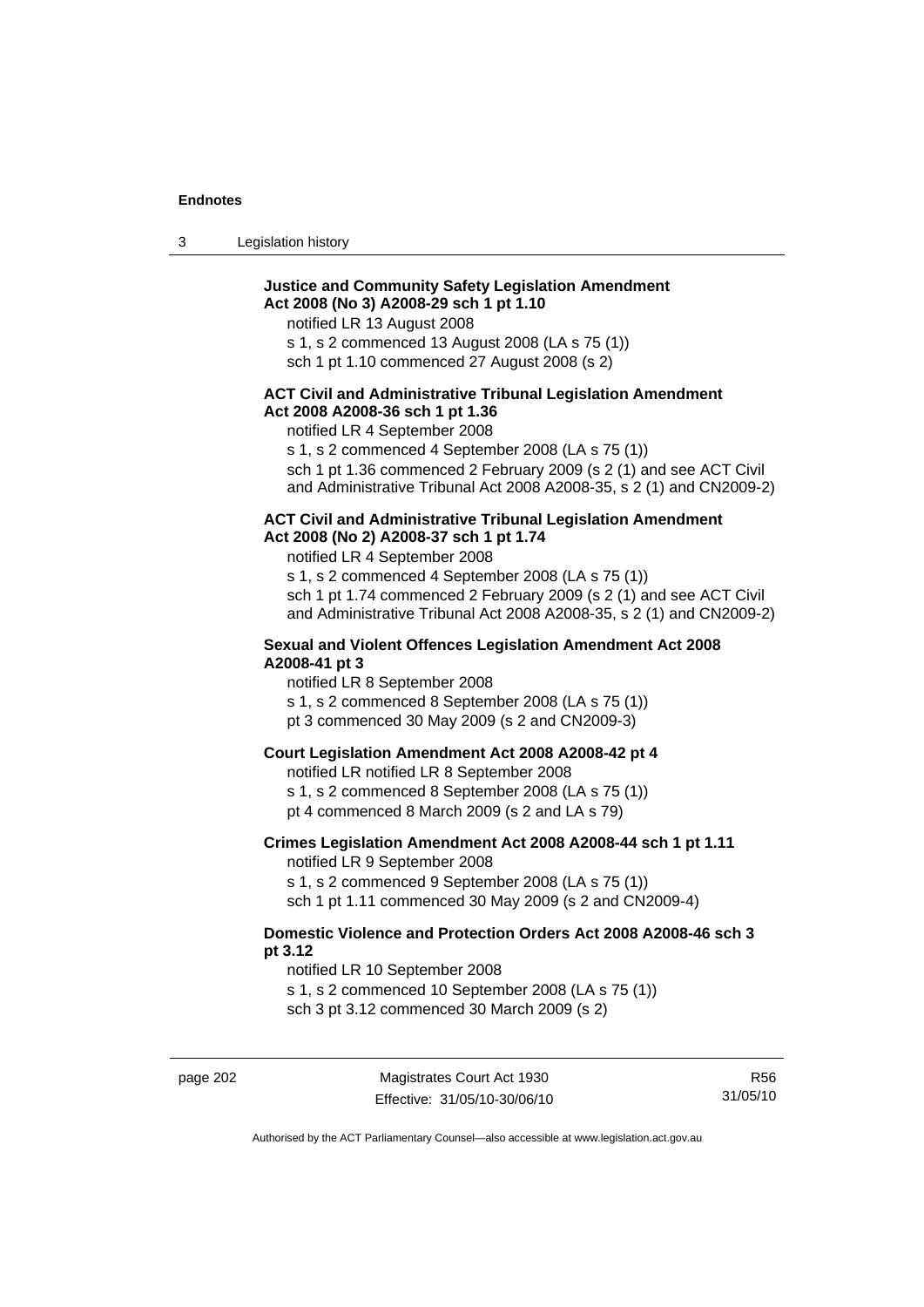## **Justice and Community Safety Legislation Amendment Act 2009 A2009-7 sch 1 pt 1.8**

notified LR 5 March 2009

s 1, s 2 commenced 5 March 2009 (LA s 75 (1)) sch 1 pt 1.8 commenced 30 May 2009 (s 2 (4) and see Crimes

Legislation Amendment Act 2008 A2008-44, s 2 and CN2009-4)

as modified by

### **Magistrates Court (Transitional Provisions) Regulation 2009 SL2009-20**

notified LR 18 May 2009

s 1, s 2 commenced 18 May 2009 (LA s 75 (1)) remainder commenced 30 May 2009 (s 2 and see Crimes Legislation Amendment Act 2008 A2008-44, s 2 and CN2009-4)

as amended by

### **Justice and Community Safety Legislation Amendment Act 2009 (No 2) A2009-19 pt 11**

notified LR 1 September 2009 s 1, s 2 commenced 1 September 2009 (LA s 75 (1))

pt 11 commenced 29 September 2009 (s 2)

## **Road Transport (Mass, Dimensions and Loading) Act 2009 A2009-22 sch 1 pt 1.1**

notified LR 3 September 2009 s 1, s 2 commenced 3 September 2009 (LA s 75 (1)) sch 1 pt 1.1 commenced 3 March 2010 (s 2 and LA s 79)

## **Crimes Legislation Amendment Act 2009 A2009-24 sch 1 pt 1.9**

notified LR 3 September 2009

s 1, s 2 commenced 3 September 2009 (LA s 75 (1))

sch 1 pt 1.9 commenced 4 September 2009 (s 2)

#### **Courts (Appointments) Amendment Act 2009 A2009-37 pt 2**  notified LR 21 October 2009

s 1, s 2 commenced 21 October 2009 (LA s 75 (1)) pt 2 commenced 22 October 2009 (s 2)

R56 31/05/10 page 203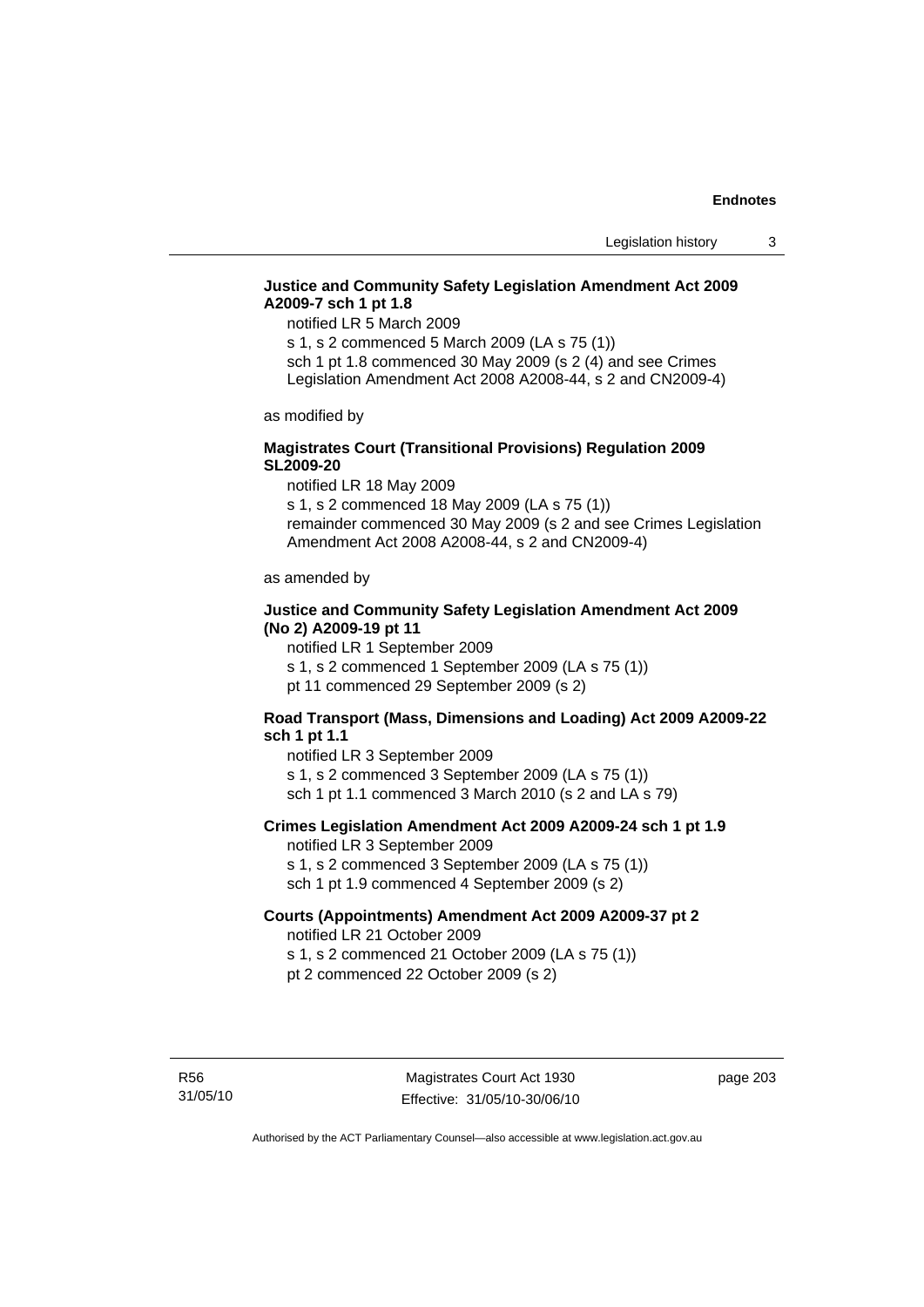3 Legislation history

as modified by

### **ACT Civil and Administrative Tribunal (Transitional Provisions) Regulation 2009 SL2009-2 s 67 (as am by SL2009-51 s 6, s 8, A2009-54 amdt 1.3)**

notified LR 29 January 2009

- s 1, s 2 commenced 29 January 2009 (LA s 75 (1))
- s 67 commenced 2 February 2009 (s 2 and see ACT Civil and
- Administrative Tribunal Act 2008 A2008-35, s 2 (1) and CN2009-2)

## **ACT Civil and Administrative Tribunal (Transitional Provisions) Amendment Regulation 2009 (No 1) SL2009-51 s 6, s 8**

notified LR 30 October 2009

- s 1, s 2 commenced 30 October 2009 (LA s 75 (1))
- s 6, s 8 commenced 31 October 2009 (s 2)
- *Note* This regulation only amends the ACT Civil and Administrative Tribunal (Transitional Provisions) Regulation 2009 SL2009-2.

as amended by

### **Statute Law Amendment Act 2009 (No 2) A2009-49 sch 3 pt 3.48**  notified LR 26 November 2009

s 1, s 2 commenced 26 November 2009 (LA s 75 (1))

sch 3 pt 3.48 commenced 17 December 2009 (s 2)

## **Justice and Community Safety Legislation Amendment Act 2009 (No 4) A2009-54 sch 1 pt 1.2, sch 1 pt 1.4**

notified LR 18 December 2009

s 1, s 2 commenced 18 December 2009 (LA s 75 (1))

sch 1 pt 1.2, sch 1 pt 1.4 commenced 22 December 2009 (s 2 (2) (a) and see Justice and Community Safety Legislation Amendment Act 2009 (No 3) A2009-44 s 2 (3))

*Note* This Act also amends the ACT Civil and Administrative Tribunal (Transitional Provisions) Regulation 2009 SL2009-2.

## **Justice and Community Safety Legislation Amendment Act 2010 A2010-13 sch 1 pt 1.4**

notified LR 31 March 2010

s 1, s 2 commenced 31 March 2010 (LA s 75 (1))

s 3 commenced 1 April 2010 (LA s 75AA)

sch 1 pt 1.4 commenced 28 April 2010 (s 2 (4))

page 204 Magistrates Court Act 1930 Effective: 31/05/10-30/06/10

R56 31/05/10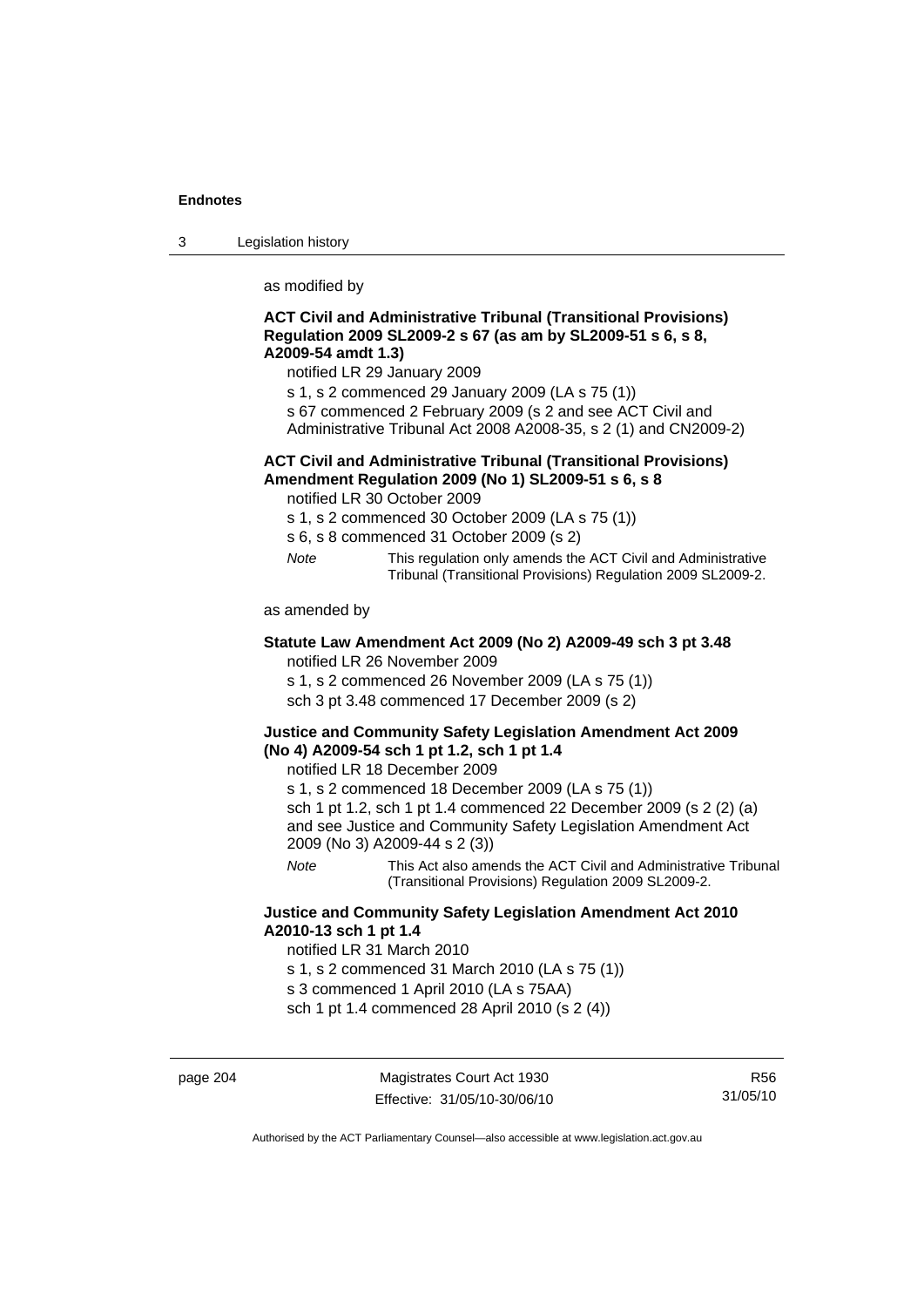## **4 Amendment history**

The *Magistrates Court (Enforcement of Judgments) Act 1994* No 61 s 28 amended the Act by reversing the order of masculine and feminine pronouns. The amendments have been incorporated in the republication but have not been noted in the amendment history.

| Title<br>title                                                                                               | am 1985 No 67                                                                              |  |  |
|--------------------------------------------------------------------------------------------------------------|--------------------------------------------------------------------------------------------|--|--|
| Preliminary<br>ch 1 hdg                                                                                      | ins A2004-60 amdt 1.181                                                                    |  |  |
| <b>Preliminary</b><br>pt 1 hdg                                                                               | om A2004-60 amdt 1.181                                                                     |  |  |
| Name of Act<br>s 1                                                                                           | sub A2003-56 amdt 3.161                                                                    |  |  |
| <b>Dictionary</b><br>s <sub>2</sub>                                                                          | om 1978 No 46<br>ins A2004-60 amdt 1.182<br>am A2005-20 amdt 3.193                         |  |  |
| <b>Notes</b><br>s <sub>3</sub>                                                                               | om 1994 No 61<br>ins A2004-60 amdt 1.182<br>$(2)$ , $(3)$ exp 10 January 2006 (s 3 $(3)$ ) |  |  |
| Offences against Act—application of Criminal Code etc<br>ins A2005-53 amdt 1.107<br>s.3A<br>om A2006-55 s 12 |                                                                                            |  |  |
| <b>Magistrates Court and magistrates</b><br>ch 2 hdg<br>ins A2004-60 amdt 1.184                              |                                                                                            |  |  |
| Appointment and jurisdiction of magistrates<br>pt 2 hdg<br>renum as pt 2.2 hdg                               |                                                                                            |  |  |
| The court<br>pt $2.1$ hdg                                                                                    | ins A2004-60 amdt 1.184                                                                    |  |  |

R56 31/05/10

Magistrates Court Act 1930 Effective: 31/05/10-30/06/10 page 205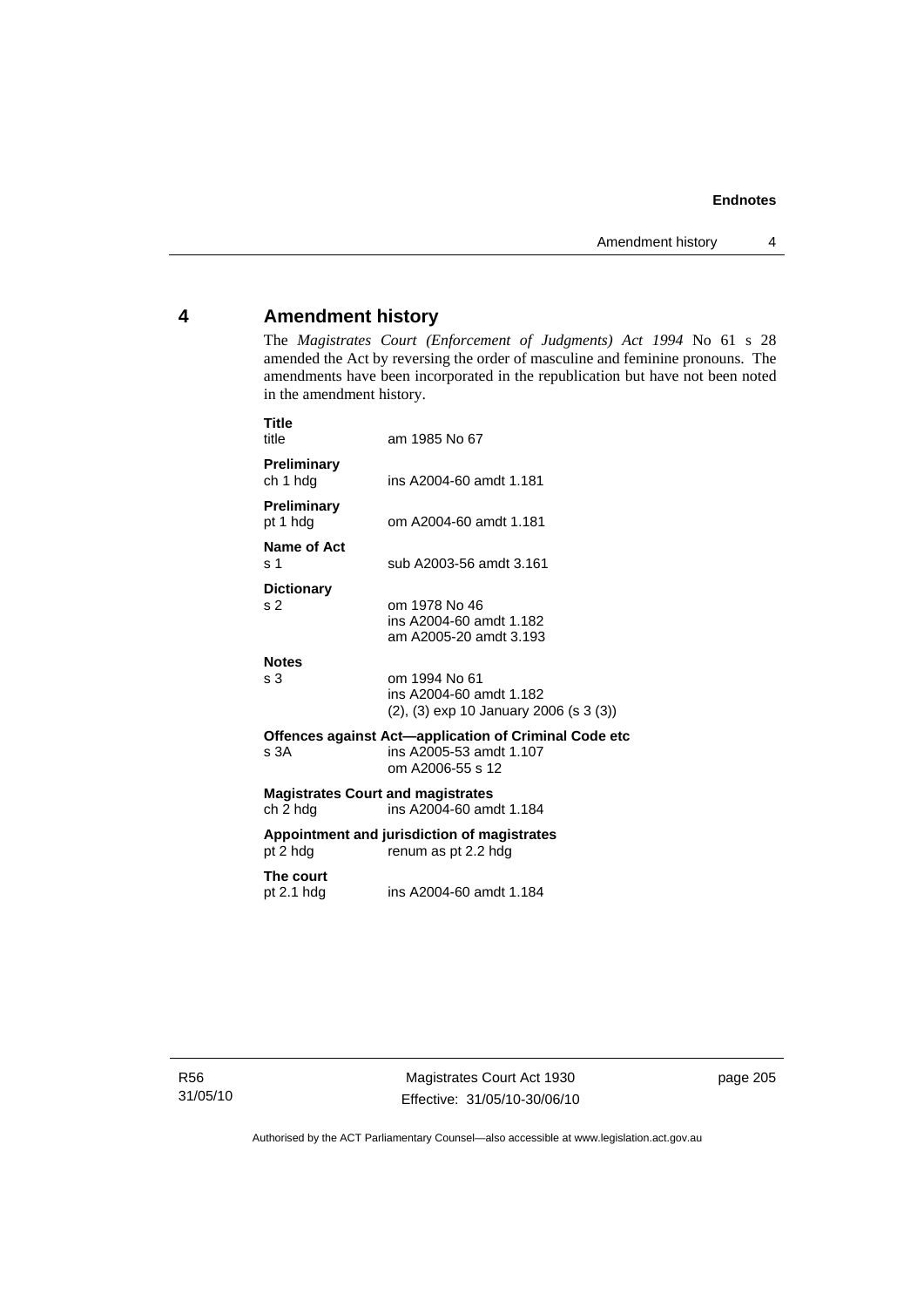4 Amendment history

#### **Constitution of court**

s 4 orig s 4 am 1937 No 28; 1953 No 14 sub 1958 No 12 am 1968 No 25; 1972 No 37 om 1974 No 14 (prev s 18) am 1940 No 20; 1985 No 67; ord 1990 No 5; 2001 No 44 amdt 1.2750; A2004-60 amdt 1.195, amdt 1.196 reloc by A2004-60 amdt 1.197 am A2005-20 amdt 3.194; A2006-55 s 13

#### **Arrangement of court business**

s 5 am 1937 No 28; 1938 No 35; 1951 No 7; 1951 No 12; 1953 No 14;1958 No 12; 1967 No 1; 1968 No 25; 1973 No 48; 1976 No 42; 1980 No 4; 1984 No 62; 1985 No 17; 1985 No 41; 1985 No 67; 1986 No 74; 1989 No 59; 1989 No 60; ord 1990 No 5; 1991 No 38; 1991 No 44; 1992 No 9; 1993 No 4; 1993 No 91; 1994 No 4; 1996 No 6; 1996 No 82; 1997 No 96; 1998 No 67; 1999 No 22 s 18; 1999 No 66 sch 3; 1999 No 79 s 5 sch 3; 2001 No 44 amdt 1.2748 om A2004-60 amdt 1.183 ins A2005-20 amdt 3.195

## **Appointment and jurisdiction of magistrates**

(prev pt 2 hdg) renum A2004-60 amdt  $1.184$ 

#### **Magistrates other than special magistrates**

div 2.2.1 hdg (prev pt 2 div 1 hdg) ins 1977 No 4 am 1985 No 67 renum as div 2.1 hdg R8 LA sub and renum A2004-60 amdt 1.186 sub A2005-20 amdt 3.196

#### **Meaning of** *magistrate* **in div 2.2.1**

s 6 sub 1951 No 12 am ord 1990 No 5 om A2004-60 amdt 1.183 ins A2005-20 amdt 3.196

## **Meaning of** *magistrate* **in div 2.2.1 s** 6A hdg sub A2004-60 a

s 6A hdg sub A2004-60 amdt 1.187<br>s 6A ins 1977 No 4 ins 1977 No 4 am 1985 No 67 om A2005-20 amdt 3.196

## **Appointment of Chief Magistrate and other magistrates**

s 7 sub 1949 No 13 am 1951 No 7; 1951 No 12; 1973 No 48 sub 1977 No 4; 1985 No 67 am ord 1990 No 5 sub A2005-20 amdt 3.196

page 206 Magistrates Court Act 1930 Effective: 31/05/10-30/06/10

R56 31/05/10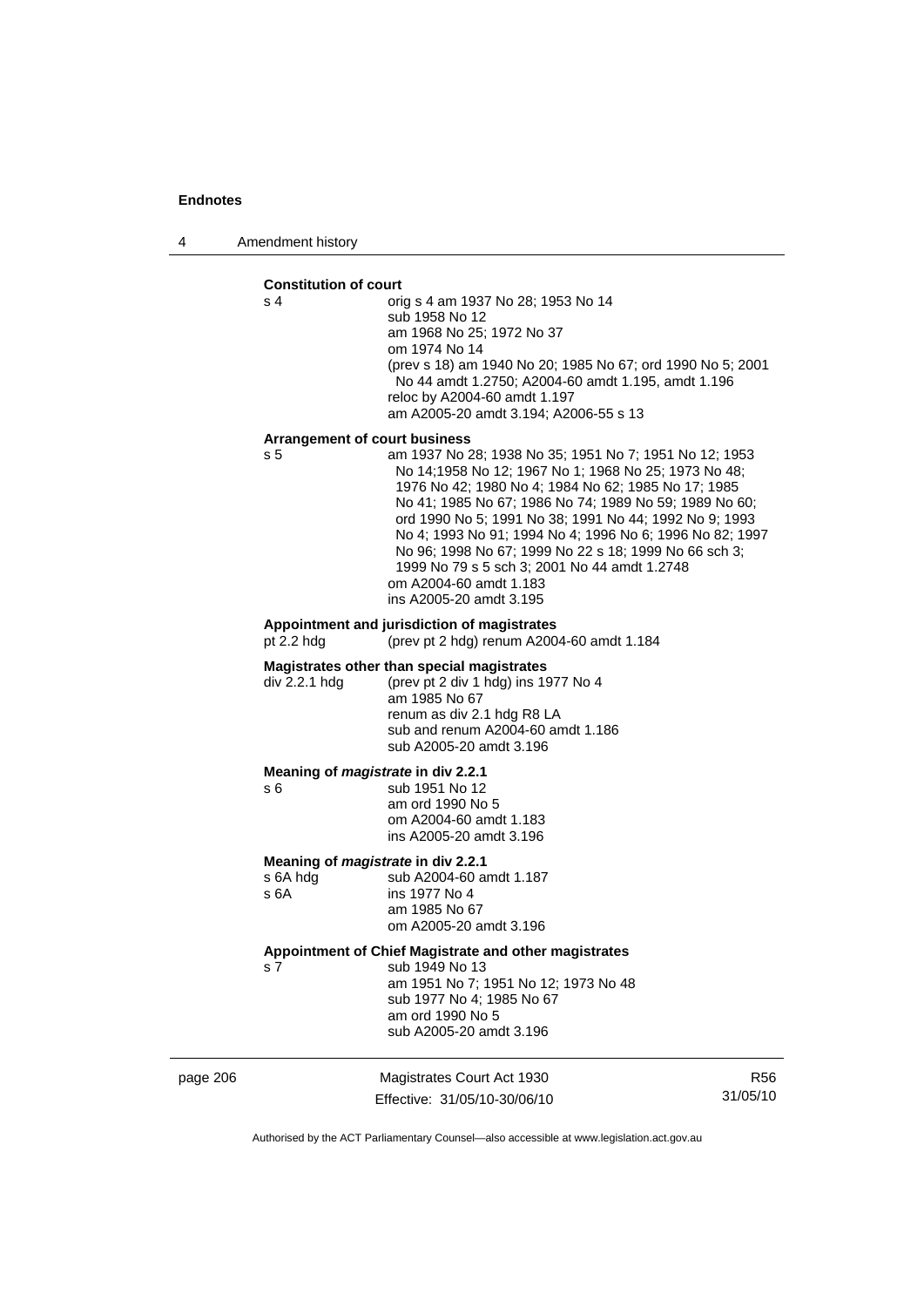| Amendment history |  |
|-------------------|--|
|-------------------|--|

**Requirements of appointment—magistrates**  s 7AA ins A2009-37 s 4 **Eligibility for appointment as magistrate**  s 7A ins A2005-20 amdt 3.196 **Seniority of magistrates**  s 7B ins A2005-20 amdt 3.196 **Conditions of appointment of magistrates**  s 7C ins A2005-20 amdt 3.196 **Term of appointment of magistrates**  s 7D ins A2005-20 amdt 3.196 **Acting Chief Magistrate**  s 7E ins A2005-20 amdt 3.196 **Retirement**  s 7F ins A2005-20 amdt 3.196 sub A2009-19 s 57 **Magistrates not to do other work**  s 7G **ins A2005-20** amdt 3.196 **Rights of public servants**  s 7H ins A2005-20 amdt 3.196 **Special magistrates**<br>div 2.2.2 hdg (p (prev pt 2 div 2 hdg) ins 1977 No 4 renum as div 2.2 hdg R8 LA renum A2004-60 amdt 1.189 sub A2005-20 amdt 3.197 **Appointment of special magistrates**  s 8 am 1949 No 13 sub 1977 No 4 am 1997 No 96 sub A2005-20 amdt 3.197 **Requirements of appointment—special magistrates**  s 8AA ins A2009-37 s 5 **Term of appointment of special magistrates**  ins 1973 No 48 om 1977 No 4 ins A2005-20 amdt 3.197 **Conditions of appointment of special magistrates**  s 8B ins 1973 No 48 om 1977 No 4 ins A2005-20 amdt 3.197

R56 31/05/10

Magistrates Court Act 1930 Effective: 31/05/10-30/06/10 page 207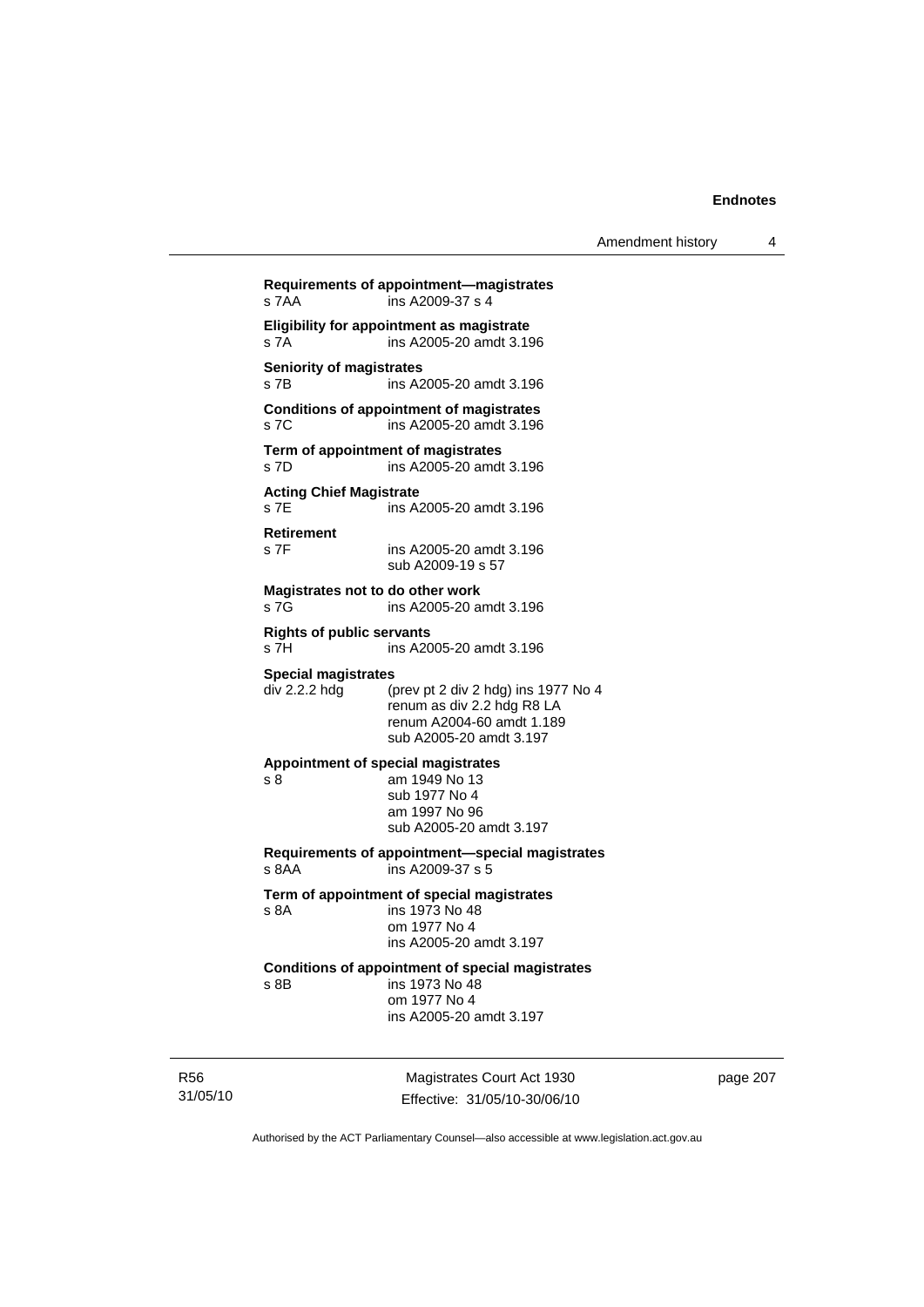4 Amendment history

| div 2.2.3 hdg                                | <b>Registrar and other court officers</b><br>(prev pt 2 div 3 hdg) ins 1977 No 4<br>am 1985 No 67; 1991 No 44<br>renum as div 2.3 hdg R8 LA<br>sub and renum A2004-60 amdt 1.190<br>sub A2005-20 amdt 3.198                                                                                                                                                              |
|----------------------------------------------|--------------------------------------------------------------------------------------------------------------------------------------------------------------------------------------------------------------------------------------------------------------------------------------------------------------------------------------------------------------------------|
| Appointment of registrar etc<br>s 9          | sub 1977 No 4<br>am 1985 No 67<br>om A2005-20 amdt 3.196<br>ins A2005-20 amdt 3.198                                                                                                                                                                                                                                                                                      |
| <b>Staff assisting registrar</b><br>s 9A     | ins A2005-20 amdt 3.198                                                                                                                                                                                                                                                                                                                                                  |
| s 9B                                         | Functions of registrar and deputy registrars<br>ins A2005-20 amdt 3.198<br>sub A2006-40 amdt 2.129 (as am A2006-55 s 10)                                                                                                                                                                                                                                                 |
| Judicial officers exchange<br>div 2.2.3A hdg | ins A2010-13 amdt 1.25                                                                                                                                                                                                                                                                                                                                                   |
| Definitions-div 2.2.3A<br>S <sub>9C</sub>    | ins A2010-13 amdt 1.25<br>def ACT court ins A2010-13 amdt 1.25<br>def corresponding court ins A2010-13 amdt 1.25<br>def court ins A2010-13 amdt 1.25<br>def judicial exchange arrangement ins A2010-13 amdt 1.25<br>def judicial officer ins A2010-13 amdt 1.25<br>def participating jurisdiction ins A2010-13 amdt 1.25<br>def this jurisdiction ins A2010-13 amdt 1.25 |
| s 9D                                         | Establishment of judicial exchange arrangements<br>ins A2010-13 amdt 1.25                                                                                                                                                                                                                                                                                                |
| s 9E                                         | Transfer of judicial officer of another jurisdiction to ACT court<br>ins A2010-13 amdt 1.25                                                                                                                                                                                                                                                                              |
| s 9F                                         | Service in ACT court of judicial officer of another jurisdiction<br>ins A2010-13 amdt 1.25                                                                                                                                                                                                                                                                               |
| s 9G                                         | Service of ACT judicial officer in corresponding court<br>ins A2010-13 amdt 1.25                                                                                                                                                                                                                                                                                         |
| s 9H                                         | Judicial office not affected by appointment to another judicial office<br>ins A2010-13 amdt 1.25                                                                                                                                                                                                                                                                         |
|                                              | Other arrangements not affected<br>ins A2010-13 amdt 1.25                                                                                                                                                                                                                                                                                                                |

page 208 Magistrates Court Act 1930 Effective: 31/05/10-30/06/10

R56 31/05/10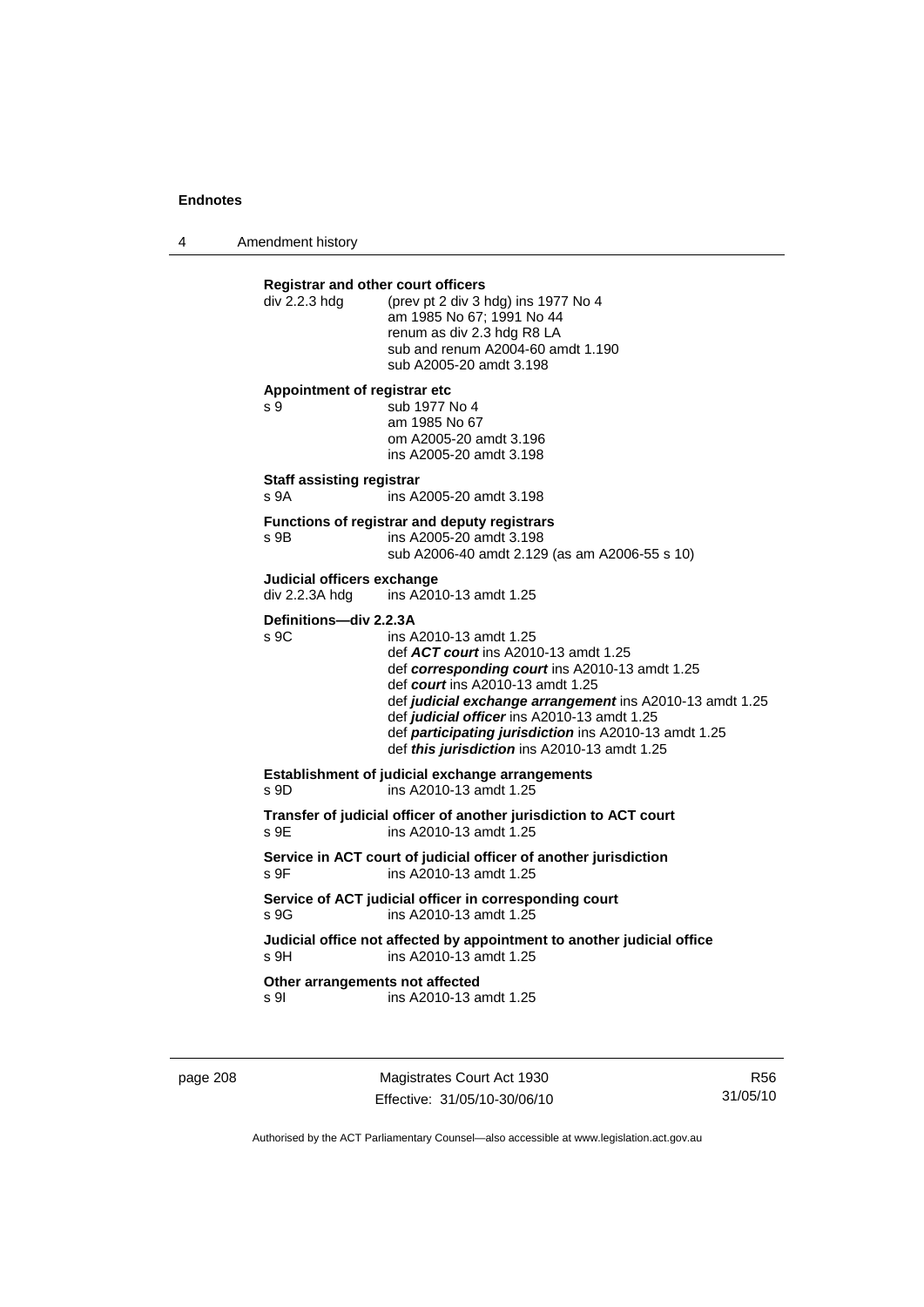| s 9J                                      | ins A2010-13 amdt 1.25                                  |
|-------------------------------------------|---------------------------------------------------------|
|                                           | Terms and conditions of appointment                     |
| s 10                                      | am 1938 No 35; 1973 No 48                               |
|                                           | sub 1977 No 4                                           |
|                                           | am ord 1990 No 5                                        |
|                                           | sub 1997 No 41                                          |
|                                           | om A2005-20 amdt 3.196                                  |
| <b>Tenure of office</b>                   |                                                         |
| s 10A                                     | ins 1977 No 4                                           |
|                                           | om A2005-20 amdt 3.196                                  |
| <b>Resignation</b>                        |                                                         |
| s 10B                                     | ins 1977 No 4                                           |
|                                           | am ord 1990 No 5                                        |
|                                           | om A2005-20 amdt 3.196                                  |
| <b>Acting Chief Magistrate</b>            |                                                         |
| s 10C                                     | ins 1977 No 4                                           |
|                                           | am 1985 No 67; ord 1990 No 5                            |
|                                           | om A2005-20 amdt 3.196                                  |
| <b>Retirement</b>                         |                                                         |
| s 10D                                     | ins 1977 No 4                                           |
|                                           | sub 1994 No 10                                          |
|                                           | om A2005-20 amdt 3.196                                  |
|                                           | Magistrates not to undertake other work                 |
| s 10E                                     | ins 1977 No 4                                           |
|                                           | am 1993 No 4; 1996 No 6                                 |
|                                           | om A2005-20 amdt 3.196                                  |
|                                           |                                                         |
| <b>Rights of public servants</b><br>s 10F | ins 1977 No 4                                           |
|                                           | sub 1994 No 38                                          |
|                                           | om A2005-20 amdt 3.196                                  |
|                                           |                                                         |
|                                           | Arrangement of business of courts<br>ins 1977 No 4      |
| s 10G                                     |                                                         |
|                                           | am 1985 No 67; 1986 No 74; 1994 No 66<br>sub 1999 No 12 |
|                                           | am 1999 No 61 s 6; 1999 No 64 s 4 sch 2; A2004-60       |
|                                           | amdt 1.188                                              |
|                                           | om A2005-20 amdt 3.196                                  |
|                                           | Appointment of special magistrates                      |
| s 10H                                     | ins 1977 No 4                                           |
|                                           | am ord 1990 No 5                                        |
|                                           | om A2005-20 amdt 3.197                                  |

R56 31/05/10

Magistrates Court Act 1930 Effective: 31/05/10-30/06/10 page 209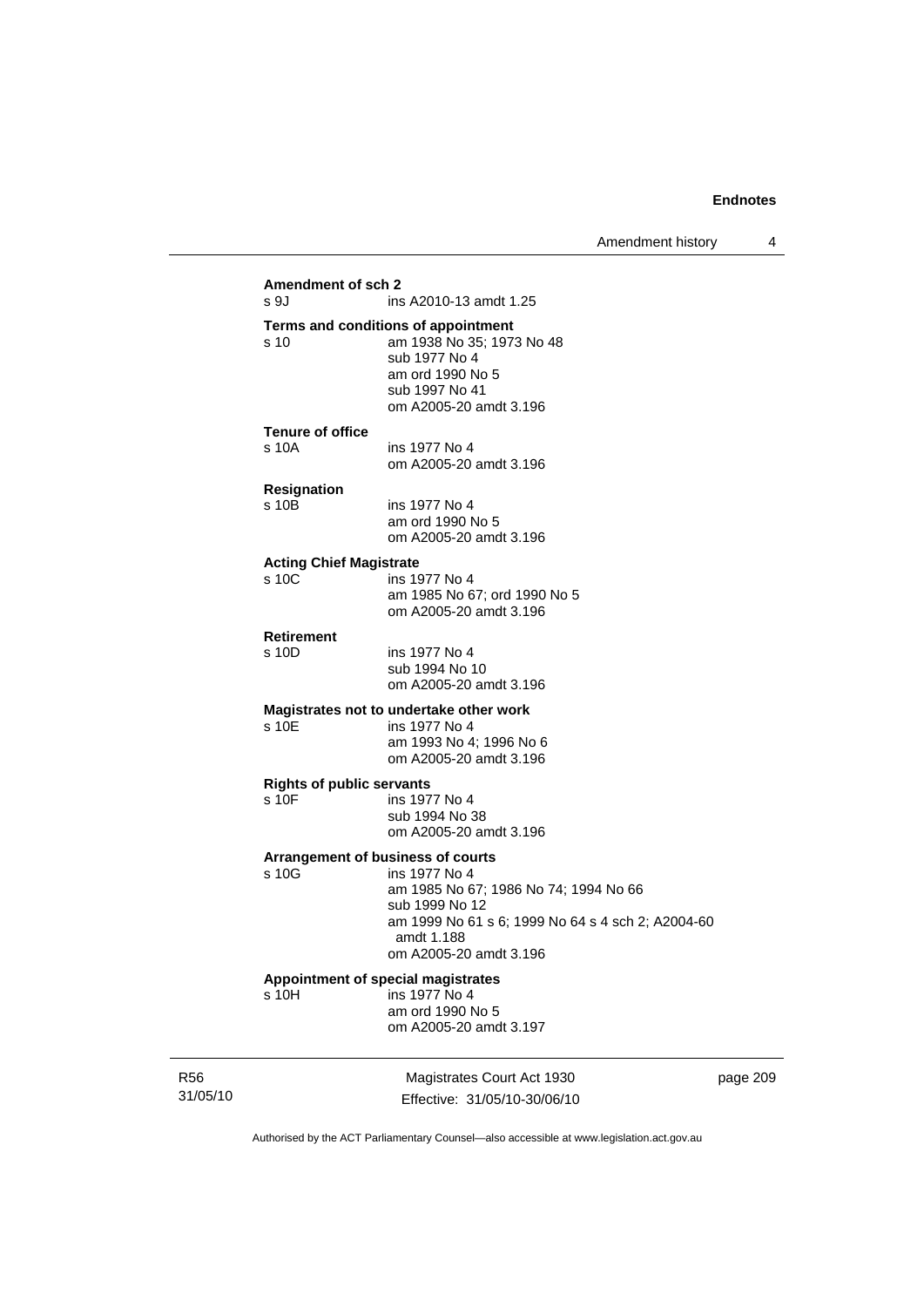4 Amendment history

| Resignation<br>s <sub>10K</sub><br>ins 1977 No 4<br>am ord 1990 No 5<br>om A2005-20 amdt 3.197<br>Terms and conditions of appointment<br>ins 1977 No 4<br>$s$ 10L<br>am ord 1990 No 5<br>sub 1997 No 41<br>om A2005-20 amdt 3.197<br>Appointment of registrar etc<br>s 10M hdg<br>am 1991 No 44<br>s <sub>10M</sub><br>ins 1977 No 4<br>am 1985 No 67; 1991 No 44<br>sub 1993 No 4<br>om A2005-20 amdt 3.198<br><b>Staff assisting registrar</b><br>s 10MA<br>ins 1994 No 38<br>om A2005-20 amdt 3.198<br><b>Duties of registrar</b><br>s 10N hdg<br>am 1991 No 44<br>s 10N<br>ins 1977 No 4<br>am 1991 No 44<br>om A2005-20 amdt 3.198<br>Jurisdiction of magistrates<br>div $2.2.4$ hdg<br>(prev pt 2 div 4 hdg) ins 1977 No 4<br>renum as div 2.4 hdg R8 LA<br>renum A2004-60 amdt 1.191<br>Oath etc of office<br>s 10P<br>ins 1977 No 4<br>sub A2005-20 amdt 3.199<br><b>Acts done beyond ACT</b><br>s 10Q<br>renum as s 11 | <b>Tenure of office</b><br>s 10J | ins 1977 No 4<br>sub 1994 No 10<br>am 1996 No 6<br>om A2005-20 amdt 3.197 |
|---------------------------------------------------------------------------------------------------------------------------------------------------------------------------------------------------------------------------------------------------------------------------------------------------------------------------------------------------------------------------------------------------------------------------------------------------------------------------------------------------------------------------------------------------------------------------------------------------------------------------------------------------------------------------------------------------------------------------------------------------------------------------------------------------------------------------------------------------------------------------------------------------------------------------------|----------------------------------|---------------------------------------------------------------------------|
|                                                                                                                                                                                                                                                                                                                                                                                                                                                                                                                                                                                                                                                                                                                                                                                                                                                                                                                                 |                                  |                                                                           |
|                                                                                                                                                                                                                                                                                                                                                                                                                                                                                                                                                                                                                                                                                                                                                                                                                                                                                                                                 |                                  |                                                                           |
|                                                                                                                                                                                                                                                                                                                                                                                                                                                                                                                                                                                                                                                                                                                                                                                                                                                                                                                                 |                                  |                                                                           |
|                                                                                                                                                                                                                                                                                                                                                                                                                                                                                                                                                                                                                                                                                                                                                                                                                                                                                                                                 |                                  |                                                                           |
|                                                                                                                                                                                                                                                                                                                                                                                                                                                                                                                                                                                                                                                                                                                                                                                                                                                                                                                                 |                                  |                                                                           |
|                                                                                                                                                                                                                                                                                                                                                                                                                                                                                                                                                                                                                                                                                                                                                                                                                                                                                                                                 |                                  |                                                                           |
|                                                                                                                                                                                                                                                                                                                                                                                                                                                                                                                                                                                                                                                                                                                                                                                                                                                                                                                                 |                                  | am ord 1990 No 5; 2001 No 44 amdt 1.2749                                  |
|                                                                                                                                                                                                                                                                                                                                                                                                                                                                                                                                                                                                                                                                                                                                                                                                                                                                                                                                 |                                  |                                                                           |

|  | page 210 |  |  |
|--|----------|--|--|
|--|----------|--|--|

page 210 Magistrates Court Act 1930 Effective: 31/05/10-30/06/10

R56 31/05/10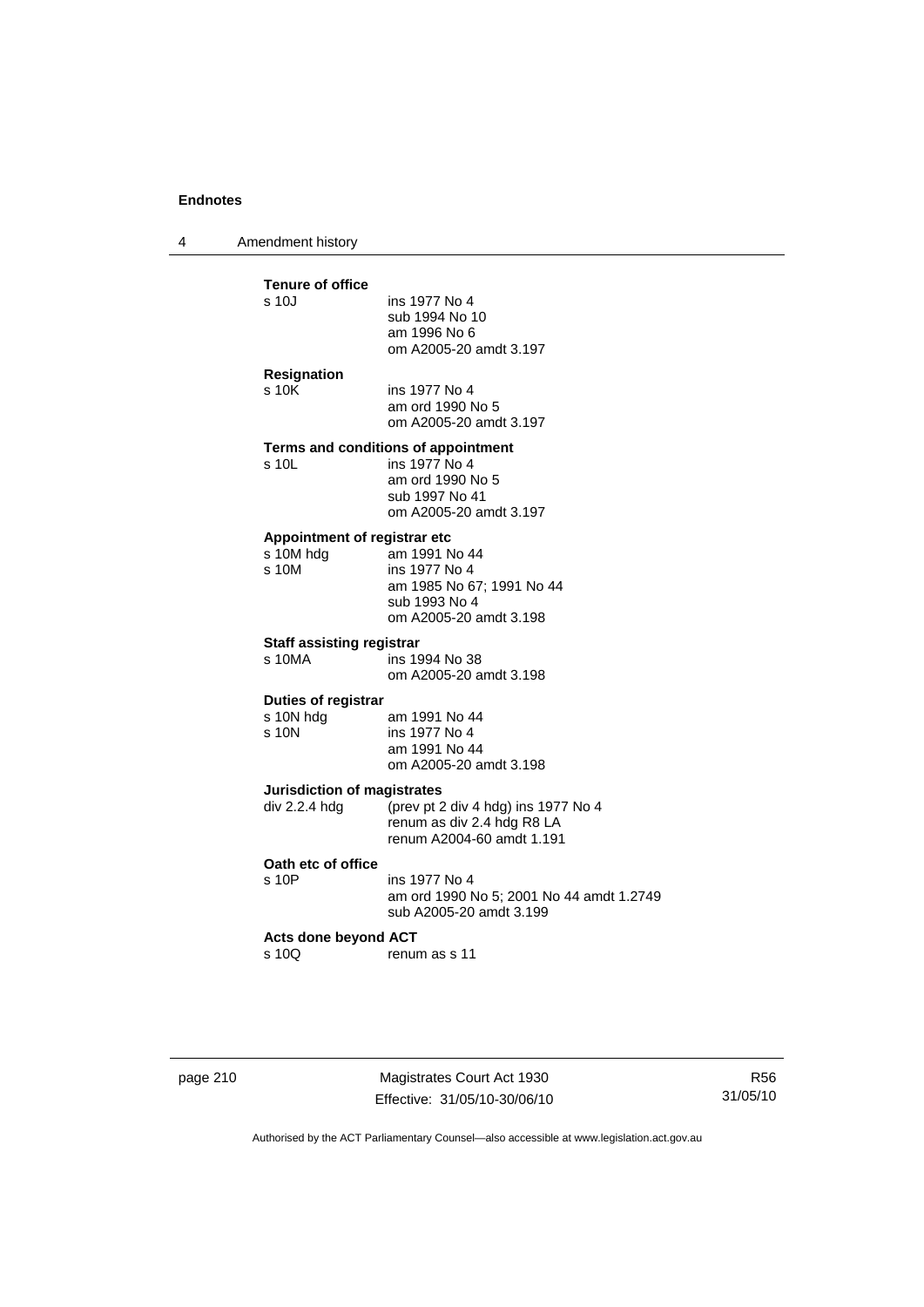#### **Acts done beyond ACT**

| am 1991 No 44<br>orig s 11 am 1991 No 44; 1994 No 61; 1996 No 6<br>reloc to Magistrates Court Rules 1932, pt 19 as rule 99 by<br>A2005-20 amdt 3.202<br>(prev s 10Q) ins 1977 No 4<br>am A2005-20 amdt 3.200<br>renum A2005-20 amdt 3.201 |
|-------------------------------------------------------------------------------------------------------------------------------------------------------------------------------------------------------------------------------------------|
| Acts by magistrate out of court etc<br>am 1991 No 44<br>am 1937 No 28; 1986 No 74; 1991 No 44; 1996 No 6<br>sub A2005-20 amdt 3.203                                                                                                       |
| Making of enforcement order after case decided<br>sub A2006-40 amdt 2.130<br>am 1991 No 44; 1994 No 61<br>sub A2005-20 amdt 3.203; A2006-23 amdt 1.220<br>am A2006-40 amdt 2.131                                                          |
| Warrants of execution after appeal<br>om 1972 No 37                                                                                                                                                                                       |
| Process not invalid only because of death of magistrate etc<br>am 1991 No 44<br>am 1991 No 44; 1994 No 61<br>sub A2005-20 amdt 3.204<br>am A2006-40 amdt 2.132                                                                            |
| Order instead of mandamus order<br>sub A2006-40 amdt 2.133<br>am 1937 No 28; 1977 No 4; 1991 No 44; 1996 No 6;<br>A2004-60 amdt 1.192; A2006-40 amdt 2.134, amdt 2.135                                                                    |
| Magistrates may exercise functions of justices of peace<br>sub A2005-20 amdt 3.205<br>am 1937 No 28; ord 1990 No 5                                                                                                                        |
| Protection of magistrates in execution of their office<br>ins A2004-60 amdt 1.193                                                                                                                                                         |
| Magistrate sued for act not within jurisdiction<br>(prev s 231) am 1937 No 28; 1953 No 14; 1994 No 61<br>reloc by A2004-60 amdt 1.370<br>am A2005-20 amdt 3.206, amdt 3.207                                                               |
| Magistrate sued for act not within jurisdiction<br>(prev s 232) reloc by A2004-60 amdt 1.370<br>om A2008-44 amdt 1.63                                                                                                                     |
|                                                                                                                                                                                                                                           |

R56 31/05/10

Magistrates Court Act 1930 Effective: 31/05/10-30/06/10 page 211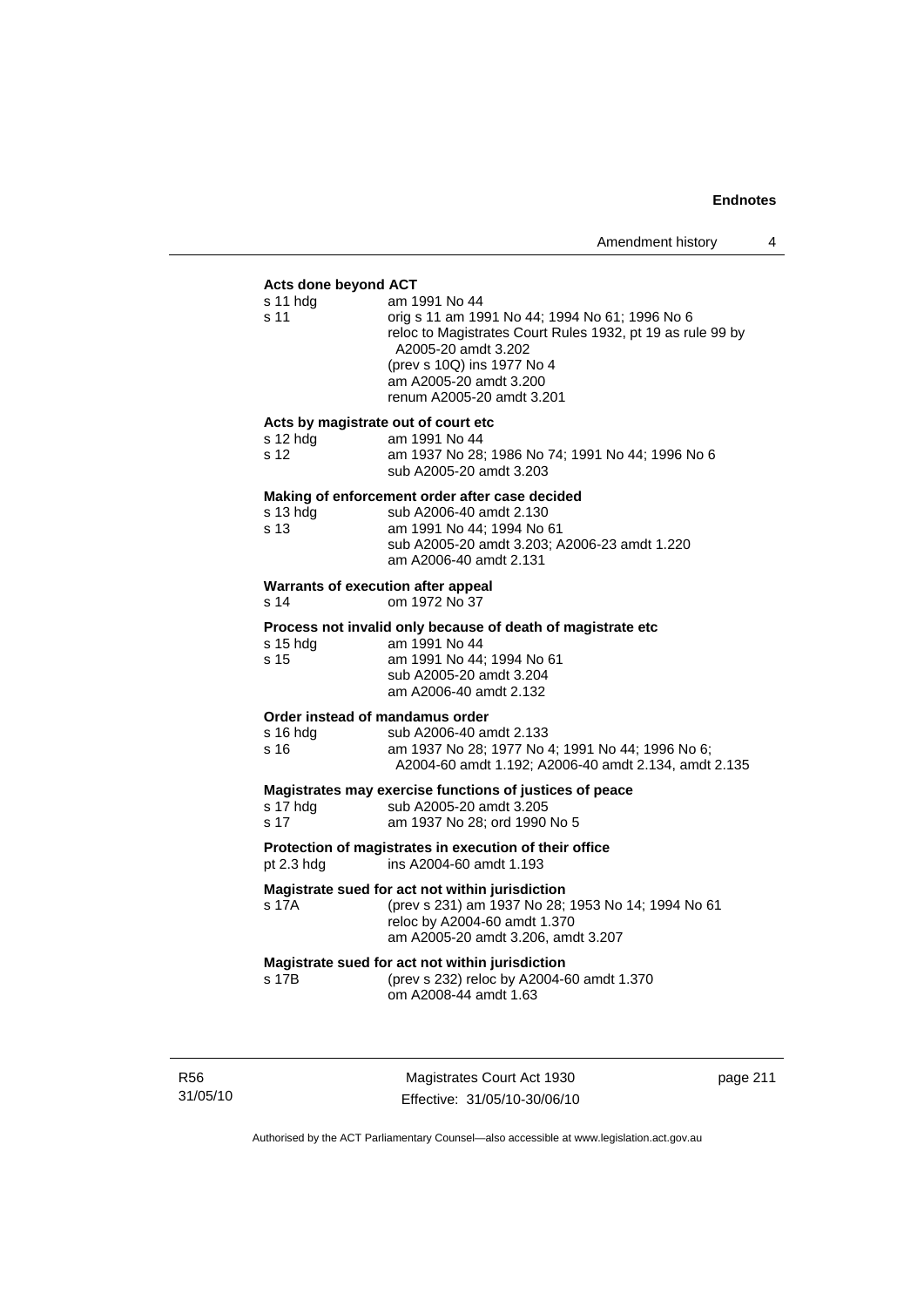| 4 | Amendment history                       |                                                                                                                                                                                                                |
|---|-----------------------------------------|----------------------------------------------------------------------------------------------------------------------------------------------------------------------------------------------------------------|
|   | s 17C hdg<br>s 17C                      | Committal or enforcement order by magistrate on order of court<br>sub A2006-40 amdt 2.136<br>(prev s 233) am 1994 No 61<br>reloc by A2004-60 amdt 1.370<br>am A2006-23 amdt 1.221; A2006-40 amdt 2.137         |
|   | s 17D                                   | No action for acts done under Supreme Court order<br>(prev s 234) am 1937 No 28<br>reloc by A2004-60 amdt 1.370<br>sub A2005-20 amdt 3.208                                                                     |
|   | s 17E                                   | No action if proceeding confirmed on appeal<br>(prev s 235) am 1994 No 61<br>reloc by A2004-60 amdt 1.370<br>am A2006-23 amdt 1.222, amdt 1.223; A2006-40<br>amdts 2.137-2.139                                 |
|   | Actions in cases prohibited<br>s 17F    | (prev s 236) am 1937 No 28<br>reloc by A2004-60 amdt 1.370<br>am A2005-20 amdt 3.209                                                                                                                           |
|   | Payment into court<br>s 17G             | (prev s 239) am 1937 No 28; 1986 No 74<br>reloc by A2004-60 amdt 1.370<br>sub A2005-20 amdt 3.210                                                                                                              |
|   | s 17H                                   | No action against magistrate for judicial acts in Magistrates Court<br>(prev s 240) am 1985 No 67<br>reloc by A2004-60 amdt 1.370                                                                              |
|   | s 17l                                   | Magistrate sued for acts within magistrate's jurisdiction only liable in case of<br>malice and absence of reasonable and probable cause<br>(prev s 241) reloc by A2004-60 amdt 1.370<br>am A2005-20 amdt 3.211 |
|   | <b>Verdict for defendant</b><br>s 17J   | (prev s 242) am 1937 No 28; 1986 No 74<br>sub 1996 No 6<br>reloc by A2004-60 amdt 1.370                                                                                                                        |
|   | <b>Damages</b><br>s 17K                 | (prev s 243) am 1966 No 2<br>sub 1994 No 61<br>reloc by A2004-60 amdt 1.370                                                                                                                                    |
|   | <b>Criminal proceedings</b><br>ch 3 hdg | ins A2004-60 amdt 1.198                                                                                                                                                                                        |

page 212 Magistrates Court Act 1930 Effective: 31/05/10-30/06/10

R56 31/05/10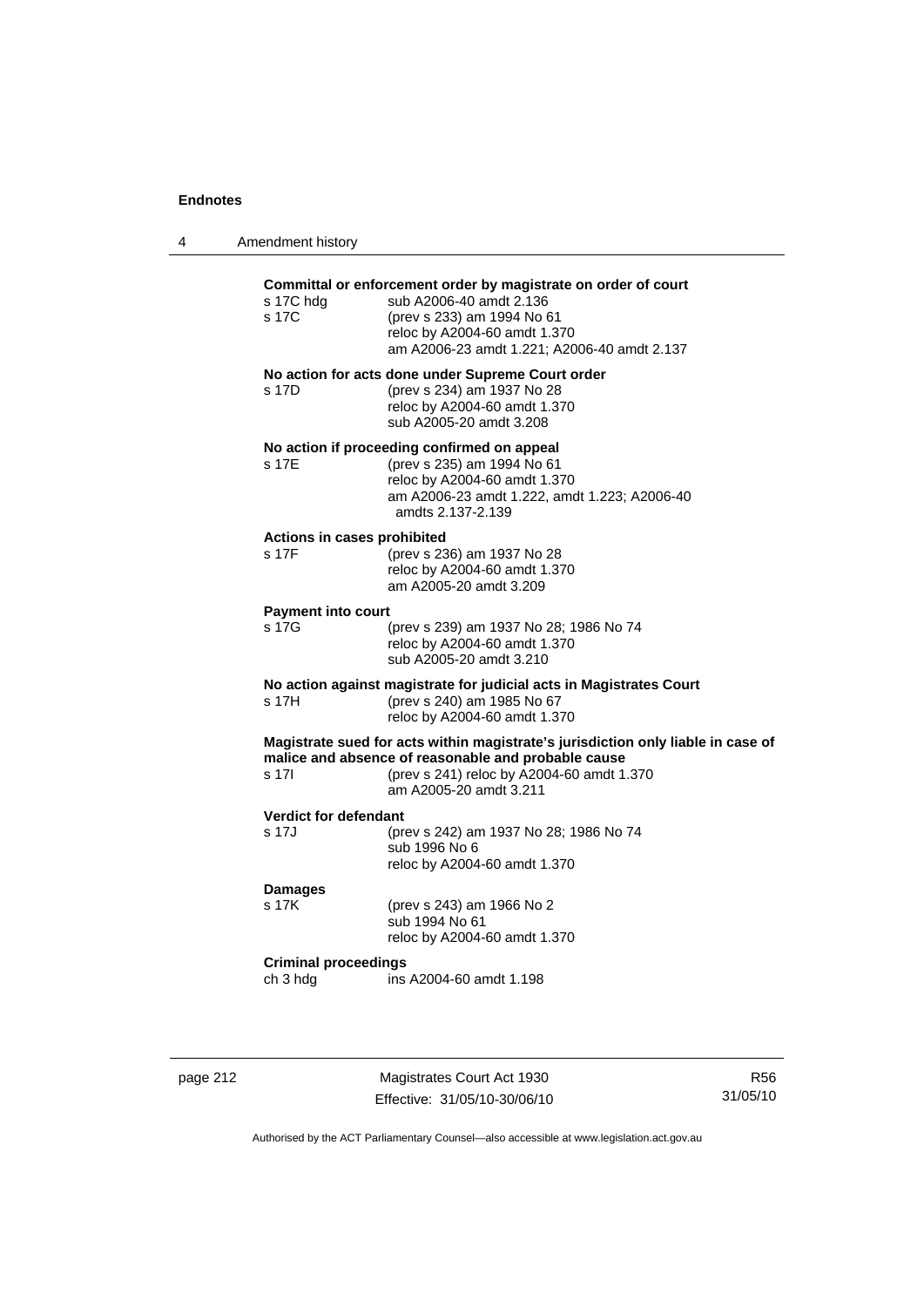Amendment history 4

| <b>Magistrates Court</b><br>pt 3 hdg       | sub 1985 No 67<br>om A2004-60 amdt 1.194                                                                                                                                                                                                                                                                                                                                               |
|--------------------------------------------|----------------------------------------------------------------------------------------------------------------------------------------------------------------------------------------------------------------------------------------------------------------------------------------------------------------------------------------------------------------------------------------|
| Preliminary<br>pt 3.1 hdg                  | ins A2004-60 amdt 1.198                                                                                                                                                                                                                                                                                                                                                                |
| div 3.1 hdg                                | <b>Establishment of Magistrates Court</b><br>(prev pt 3 div 1 hdg) am 1985 No 67<br>renum R8 LA<br>om A2004-60 amdt 1.194                                                                                                                                                                                                                                                              |
| <b>Constitution of court</b><br>s 18       | reloc as s 4                                                                                                                                                                                                                                                                                                                                                                           |
| div 3.2 hdg                                | <b>Jurisdiction of Magistrates Court</b><br>(prev pt 3 div 2 hdg) am 1985 No 67<br>renum R8 LA<br>om A2004-60 amdt 1.199                                                                                                                                                                                                                                                               |
| Definitions for ch 3<br>s 18A              | ins A2004-60 amdt 1.198<br>def administrator ins A2004-60 amdt 1.198<br>om A2006-23 amdt 1.224<br>def <i>Crimes Act</i> ins A2004-60 amdt 1.198<br>def <i>decision</i> ins A2004-60 amdt 1.198<br>def <i>defendant</i> ins A2004-60 amdt 1.198<br>def escort ins A2004-60 amdt 1.198<br>om A2006-23 amdt 1.224<br>def superintendent ins A2004-60 amdt 1.198<br>om A2006-23 amdt 1.224 |
| <b>Criminal jurisdiction</b><br>pt 3.2 hdg | ins A2004-60 amdt 1.199                                                                                                                                                                                                                                                                                                                                                                |
| Jurisdiction of court<br>s <sub>19</sub>   | am 1937 No 28; 1985 No 67; 1986 No 74; ord 1990 No 5;<br>1999 No 66 sch 3; 2001 No 44 amdt 1.2751; 2001 No 56<br>amdt 3.447, amdt 3.448; A2004-60 amdt 1.200; A2005-20<br>amdt 3.212                                                                                                                                                                                                   |
| Civil jurisdiction of the court<br>s 20    | am 1936 No 13; 1967 No 1; 1969 No 12; 1977 No 4<br>om 1986 No 74                                                                                                                                                                                                                                                                                                                       |
| s 20A                                      | Civil jurisdiction of court in action for nuisance<br>ins 1961 No 2<br>am 1967 No 1<br>om 1986 No 74                                                                                                                                                                                                                                                                                   |

R56 31/05/10

Magistrates Court Act 1930 Effective: 31/05/10-30/06/10 page 213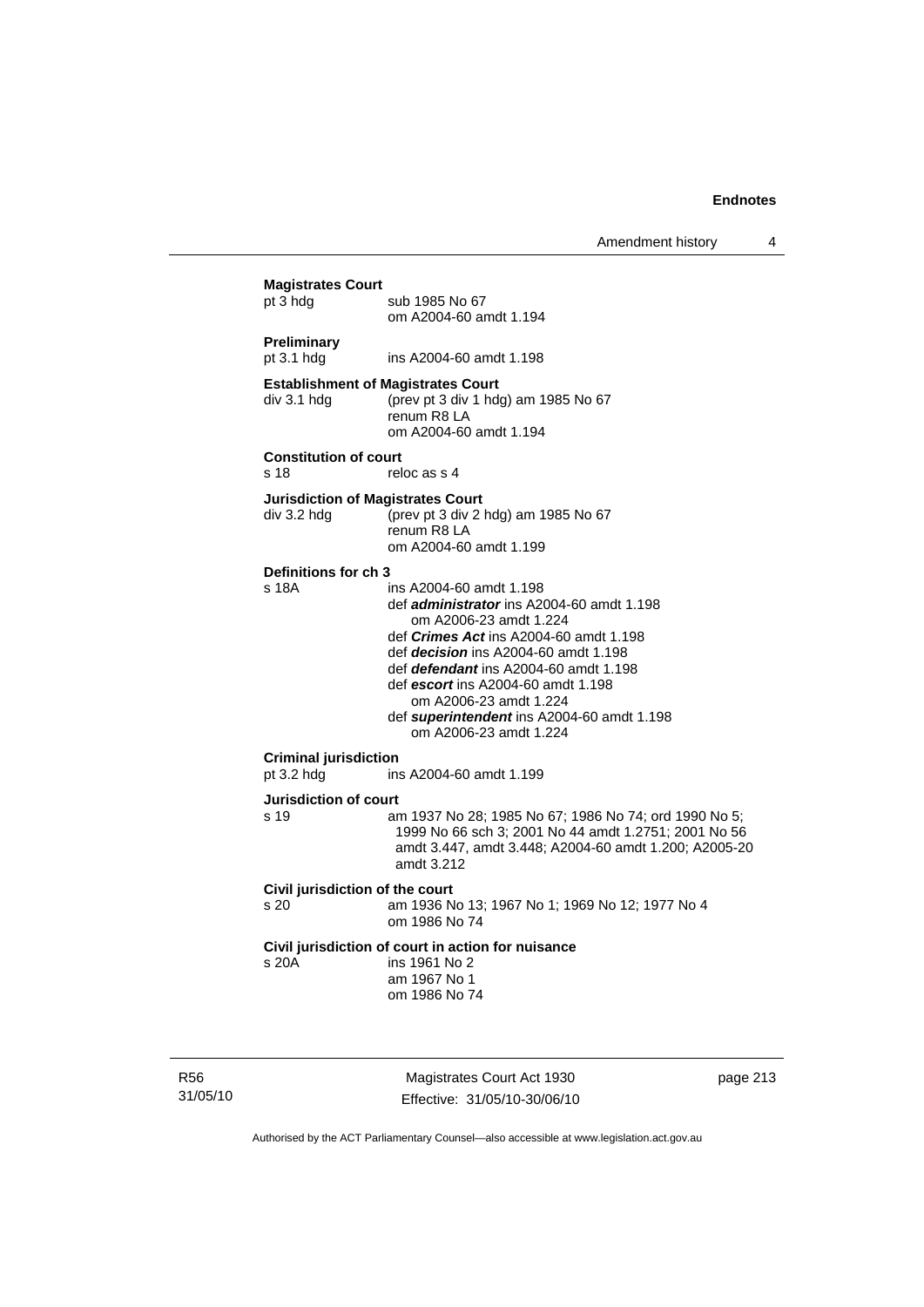| 4 | Amendment history |
|---|-------------------|
|---|-------------------|

**Jurisdiction of court if defendant absent from ACT**  s 21 am 1937 No 28; 1958 No 12; 1986 No 74; 1996 No 6 **Ex parte order may be set aside**  s 23 am 1970 No 15 sub 1974 No 14 am 1979 No 33; 1986 No 74; 1989 No 60; 1991 No 44; 1991 No 112; 1993 No 4; 1993 No 48; 1998 No 25; A2004-60 amdts 1.201-1.209 reloc to Magistrates Court Rules 1932, pt 4 as rule 10 by A2004-60 amdt 1.210 **Ex parte conviction may be set aside on application by informant**  s 23AA ins 1982 No 3 am A2004-60 amdts 1.211-1.215 reloc to Magistrates Court Rules 1932, pt 4 as rule 11 by A2004-60 amdt 1.216 **Requests under conventions regarding legal proceedings in civil and commercial matters**  s 23A ins 1932 No 21 om A2004-60 amdt 1.217 **Rectification of certain orders etc**  s 23B ins 1985 No 18 am 1991 No 44; A2004-60 amdt 1.218; A2005-20 amdt 3.213, amdt 3.214 om A2006-23 amdt 1.225 **Beginning criminal proceedings**  pt 3.3 hdg (prev pt 4 hdg) sub and renum A2004-60 amdt 1.219 **Beginning criminal proceedings—general**  div 3.3.1 hdg (prev pt 4 div 1 hdg) renum as div 4.1 hdg R8 LA sub and renum A2004-60 amdt 1.220 **Cases excepted from court's jurisdiction**  s 24 om 1986 No 74 **Removal of civil cases to the Supreme Court**  s 24A ins 1937 No 28 om 1986 No 74 **Procedure after removal of cases**  s 24B ins 1937 No 28 am 1953 No 14; 1980 No 10; 1985 No 67 om 1986 No 74

page 214 Magistrates Court Act 1930 Effective: 31/05/10-30/06/10

R56 31/05/10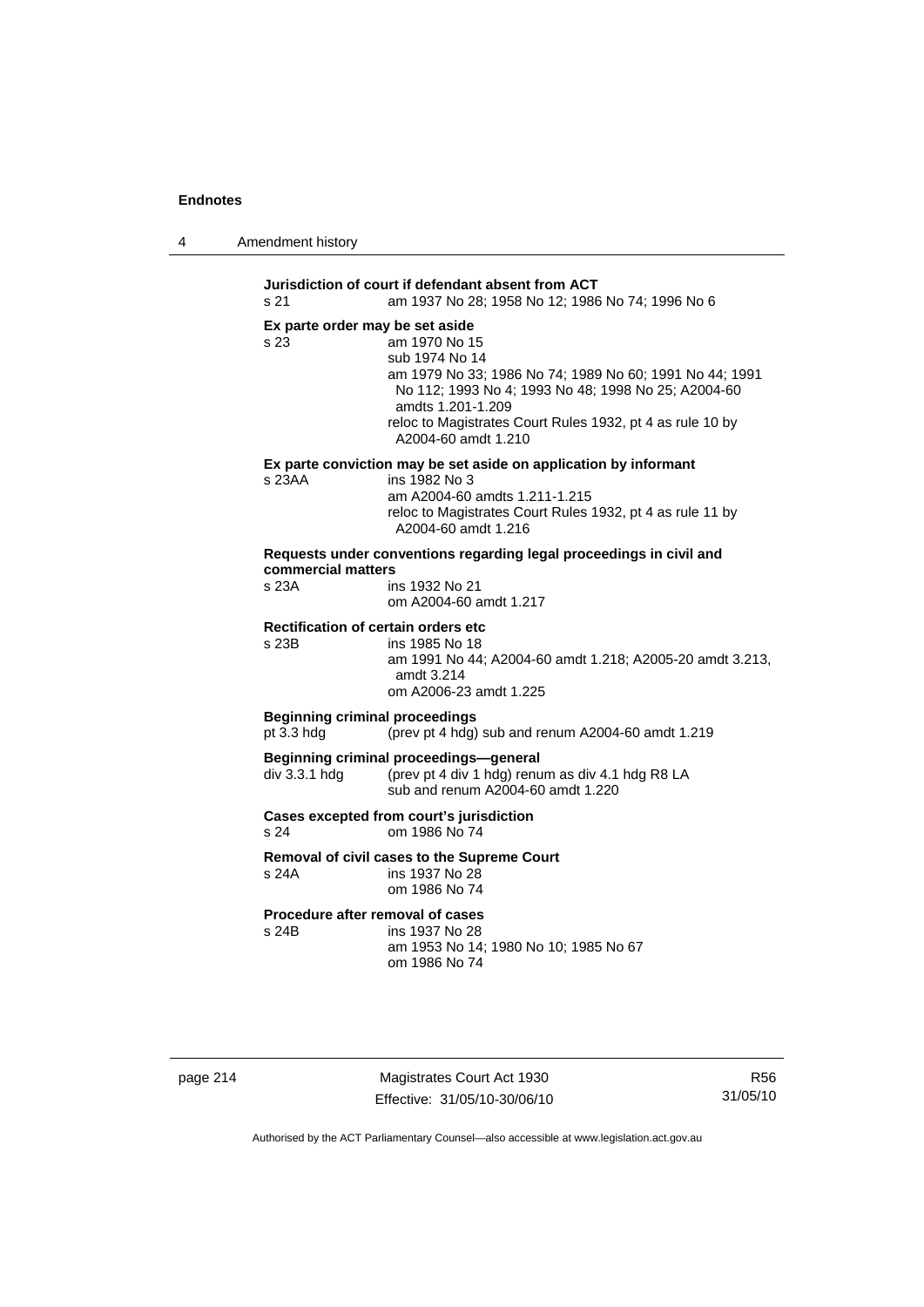|                                          | Amendment history                                                                                                  | 4 |
|------------------------------------------|--------------------------------------------------------------------------------------------------------------------|---|
| <b>Informations</b><br>s 25              | sub 1974 No 14<br>am 1986 No 74; 1996 No 6<br>sub A2005-20 amdt 3.215                                              |   |
| <b>Informations</b><br>div 3.3.2 hdg     | (prev pt 4 div 2 hdg) renum as div 4.2 hdg R8 LA<br>renum A2004-60 amdt 1.221                                      |   |
| Laying of informations<br>s 26           | am 1991 No 38; 1993 No 4; 1994 No 4                                                                                |   |
| s 27                                     | Description of people and property and of offences<br>am ord 1990 No 5                                             |   |
| s 27A                                    | Authority to appear etc in place of informant<br>ins 1974 No 14<br>om 1985 No 17                                   |   |
| <b>Form of information</b><br>s 30       | sub A2005-20 amdt 3.216                                                                                            |   |
| <b>Limitation of proceedings</b><br>s 31 | am 1989 No 59; ord 1990 No 5; 1996 No 6; 1999 No 59 s 3<br>om 2001 No 63 s 58                                      |   |
| s 32                                     | Commencement of action by entry of complaint<br>am 1961 No 2<br>om 1986 No 74                                      |   |
| s 33                                     | Complaint may be for 1 or more matters<br>am 1967 No 1; 1969 No 12; 1977 No 4<br>om 1986 No 74                     |   |
| s 34                                     | Demands not to be divided into 2 suits or complaints<br>om 1986 No 74                                              |   |
| Infant may sue<br>s 35                   | am 1974 No 47<br>om 1986 No 74                                                                                     |   |
| Copy of information or complaint<br>s 36 | om 1986 No 74                                                                                                      |   |
| <b>Summonses</b><br>$div$ 3.3.3 hdg      | (prev pt 4 div 4 hdg) renum as div 4.4 hdg R8 LA<br>renum A2004-60 amdt 1.221                                      |   |
| s 37                                     | When magistrate may issue summons<br>am 1986 No 74; 1989 No 55; ord 1990 No 5; 1991 No 38;<br>1993 No 4; 1996 No 6 |   |

R56 31/05/10

Magistrates Court Act 1930 Effective: 31/05/10-30/06/10 page 215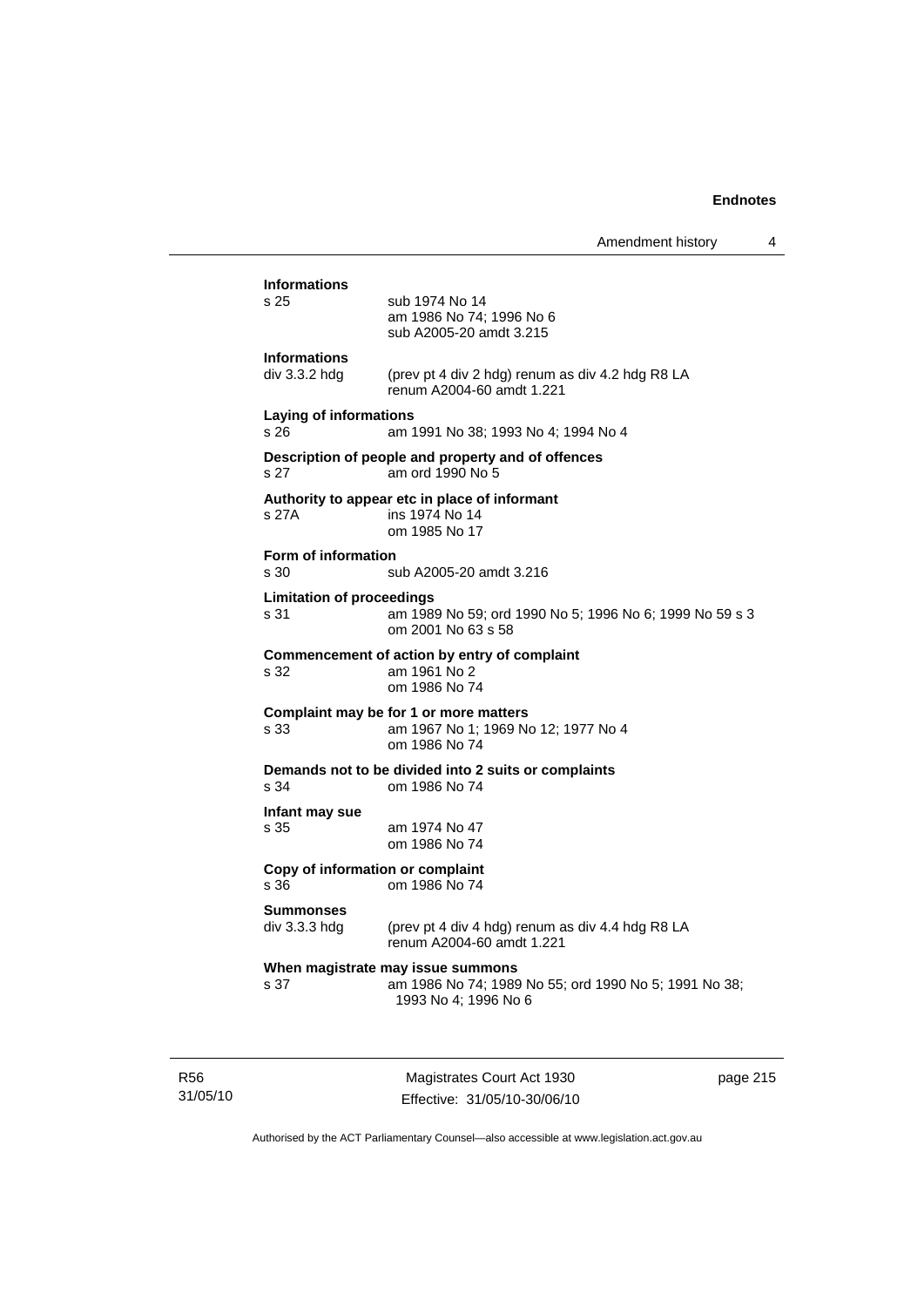4 Amendment history

```
Form of summons 
                  am 1937 No 28; 1979 No 33; 1986 No 74; 1996 No 6
Ex parte proceedings 
                 om 1986 No 74
Signature and contents of summons<br>s 40 am 1979 No 33
                 am 1979 No 33
                   om 1996 No 6 
Service of summons 
s 41 sub 1937 No 28
                   am 1953 No 14; 1986 No 74; 1991 No 44; ss renum R10 LA; 
                  A2005-20 amdt 3.217 
Court attendance notices 
div 3.3.3A hdg ins A2008-42 s 10 
Definitions—div 3.3.3A 
s 41A ins A2008-42 s 10 
                  def authorised person ins A2008-42 s 10 
                   def court attendance notice ins A2008-42 s 10 
Commencing criminal proceeding by court attendance notice 
s 41B ins A2008-42 s 10
Court attendance notice—service<br>s 41C ins A2008-42 s
                  ins A2008-42 s 10
Court attendance notice—filing 
s 41D ins A2008-42 s 10 
Court attendance notice—relationship to information and summons 
                  ins A2008-42 s 10
Warrants 
div 3.3.4 hdg (prev pt 4 div 5 hdg) renum as div 4.5 hdg R8 LA 
                   renum A2004-60 amdt 1.221 
                   sub A2005-20 amdt 3.218 
Issue of warrant and summons 
s 42 am 1974 No 14, 1979 No 33; ss renum R10 LA 
                  sub A2005-20 amdt 3.219 
Procedure on filing indictment 
s 43 am 1937 No 28; ord 1990 No 5; 1992 No 9; 1996 No 6; 
                  A2006-23 amdt 1.226; A2006-40 amdt 2.140 
Warrants to be signed and, where so required, sealed 
s 46 om 1996 No 6
```
page 216 Magistrates Court Act 1930 Effective: 31/05/10-30/06/10

R56 31/05/10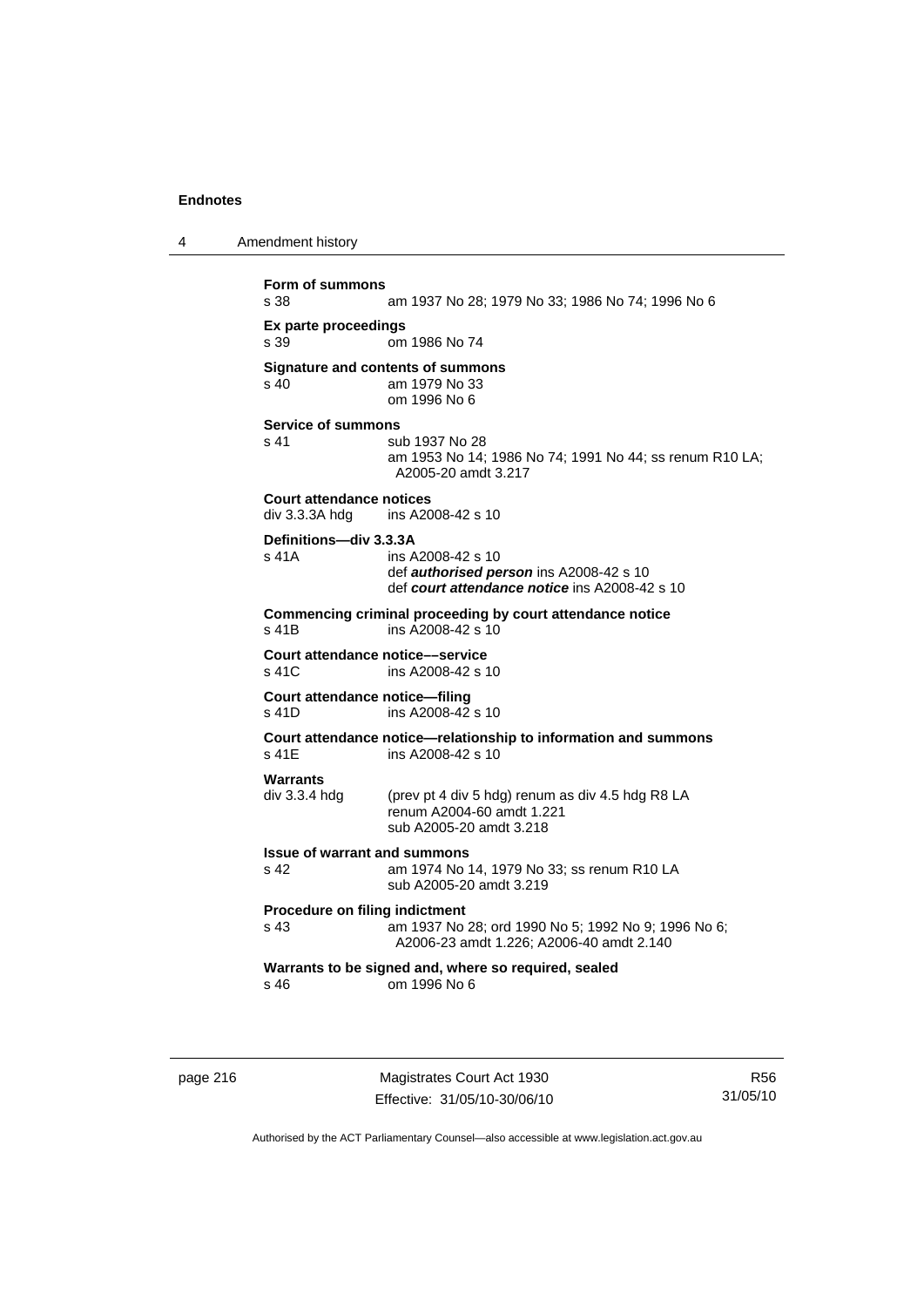| <b>R56</b><br>31/05/10 |                                                        | Magistrates Court Act 1930<br>Effective: 31/05/10-30/06/10                                                                       | рa |
|------------------------|--------------------------------------------------------|----------------------------------------------------------------------------------------------------------------------------------|----|
|                        | s 57                                                   | Husband or wife of complainant or defandant to be competent witness<br>om 1986 No 74                                             |    |
|                        | s 56                                                   | Power to order witnesses out of Court<br>am 1986 No 74<br>om 1996 No 6                                                           |    |
|                        | <b>Examination to be on oath</b><br>s.55               | om A2005-20 amdt 3.224                                                                                                           |    |
|                        | <b>Warrants for witnesses</b><br>div 3.4.2 hdg         | (prev pt 5 div 2 hdg) renum as div 5.2 hdg R8 LA<br>sub and renum A2004-60 amdt 1.232<br>sub A2005-20 amdt 3.223                 |    |
|                        | <b>Record of proceedings</b><br>s 54A                  | reloc as s 316                                                                                                                   |    |
|                        | <b>Interpreter</b><br>s 54AA                           | ins 1991 No 79<br>om 1993 No 2                                                                                                   |    |
|                        | s 54                                                   | If both parties present in court to hear case<br>am 1986 No 74; 1991 No 79; 1993 No 2; 1996 No 6<br>sub A2005-20 amdt 3.222      |    |
|                        | <b>Conduct of case generally</b><br>s 53               | am 1986 No 74; 1996 No 6<br>sub A2005-20 amdt 3.222                                                                              |    |
|                        | div 3.4.1 hdg                                          | Hearing of criminal proceedings-general<br>(prev pt 5 div 1 hdg) renum as div 5.1 hdg R8 LA<br>sub and renum A2004-60 amdt 1.223 |    |
|                        | <b>Hearing of criminal proceedings</b><br>pt $3.4$ hdg | (prev pt 5 hdg) sub and renum A2004-60 amdt 1.222                                                                                |    |
|                        | <b>Exclusion of strangers</b><br>s 52                  | om 1996 No 6                                                                                                                     |    |
|                        | Hearings generally to be in public<br>s 51             | reloc as s 310                                                                                                                   |    |
|                        | s 50                                                   | Bail of persons arrested without a warrant<br>am 1991 No 44<br>om 1992 No 9                                                      |    |
|                        | <b>Sunday warrants</b><br>$s$ 49                       | am A2005-20 amdt 3.221                                                                                                           |    |
|                        | $s$ 47                                                 | am 1998 No 67<br>sub A2005-20 amdt 3.220                                                                                         |    |
|                        | Form of arrest warrant                                 |                                                                                                                                  |    |

page 217

Authorised by the ACT Parliamentary Counsel—also accessible at www.legislation.act.gov.au

Effective: 31/05/10-30/06/10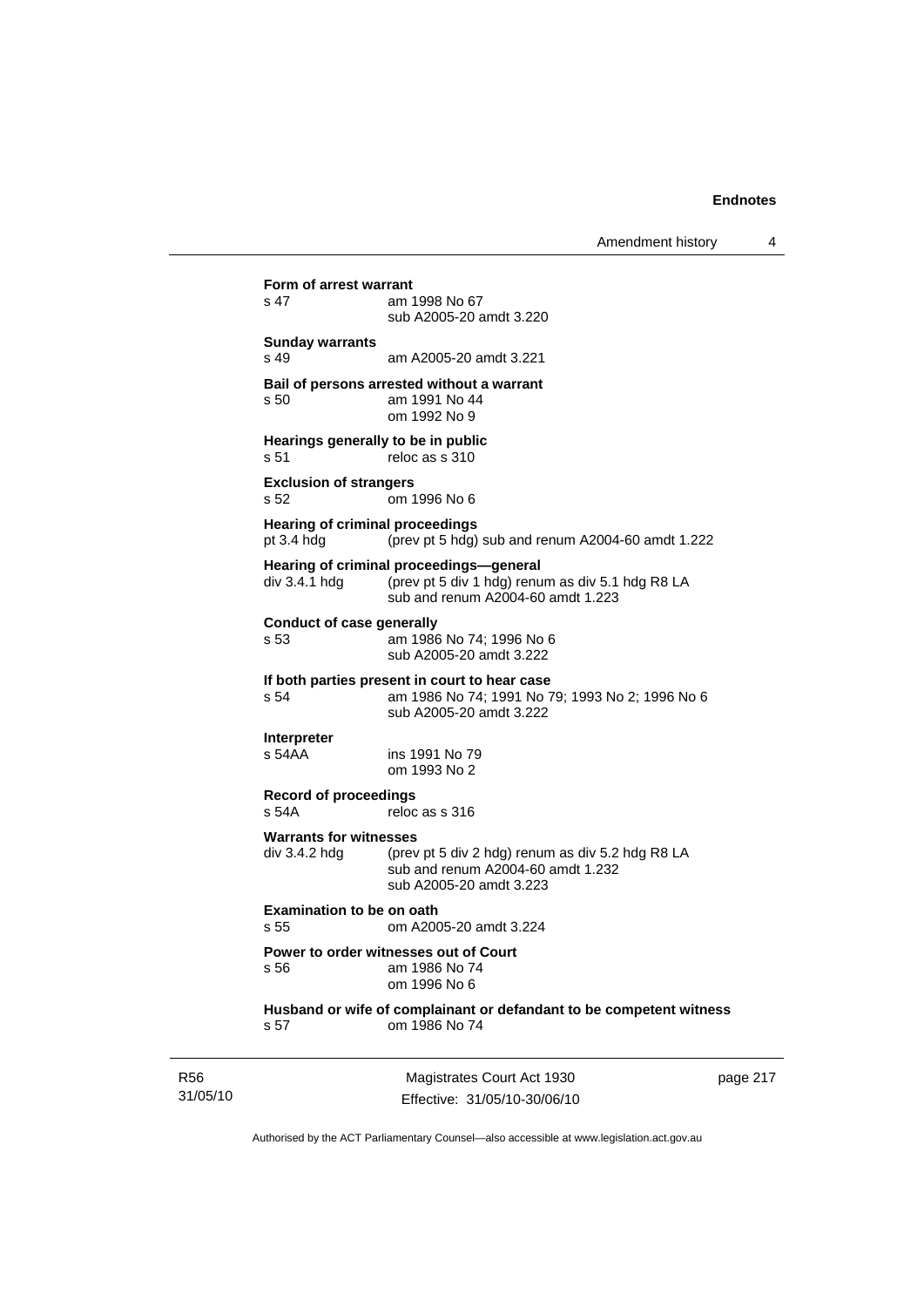4 Amendment history

| s 58                                           | om A2004-2 amdt 2.14                                                                              |
|------------------------------------------------|---------------------------------------------------------------------------------------------------|
| Proof of negative etc                          |                                                                                                   |
| s 59                                           | am ord 1990 No 5<br>om A2004-15 amdt 3.20                                                         |
| s60                                            | Record of proceedings and transcript<br>reloc as s 317                                            |
|                                                | Informant may request witnesses to attend                                                         |
| s 60A                                          | ins 1996 No 6<br>reloc to Magistrates Court Rules 1932, pt 4 as rule 12 by<br>A2004-60 amdt 1.239 |
|                                                | Power of magistrate to summon witnesses                                                           |
| s 61 hdg<br>s 61                               | sub A2004-60 amdt 1.240<br>am 1986 No 74                                                          |
|                                                | sub 1996 No 6                                                                                     |
|                                                | am A2004-60 amdt 1.241                                                                            |
|                                                | reloc to Magistrates Court Rules 1932, pt 4 as rule 13 by<br>A2004-60 amdt 1.242                  |
| <b>Warrants for witnesses</b><br>div 3.4.2 hdg | sub A2009-19 s 58                                                                                 |
| Definitions-div 3.4.2                          |                                                                                                   |
| s 62 hda                                       | am A2004-60 amdt 1.243                                                                            |
| s 62                                           | sub 1937 No 28; 1996 No 6                                                                         |
|                                                | am A2004-60 amdt 1.243, amdt 1.244<br>reloc to Magistrates Court Rules 1932, pt 4 as rule 14 by   |
|                                                | A2004-60 amdt 1.245                                                                               |
|                                                | ins A2009-19 s 58                                                                                 |
|                                                | def prescribed period ins A2009-19 s 58<br>def reporting officer ins A2009-19 s 58                |
|                                                | def warrant ins A2009-19 s 58                                                                     |
|                                                | Witnesses entitled to claim expenses                                                              |
| s 62A                                          | ins 1996 No 6<br>reloc to Magistrates Court Rules 1932, pt 4 as rule 15 by                        |
|                                                | A2004-60 amdt 1.246                                                                               |
| Warrant to bring witness to court              |                                                                                                   |
| s 63                                           | am 1967 No 1<br>sub 1996 No 6                                                                     |
|                                                | am A2004-60 amdts 1.247-1.249                                                                     |
|                                                | $(2)$ , $(3)$ exp 1 July 2006 (s 63 $(3)$ )                                                       |
|                                                | ss renum R34 LA<br>sub A2009-19 s 58                                                              |

page 218 Magistrates Court Act 1930 Effective: 31/05/10-30/06/10

R56 31/05/10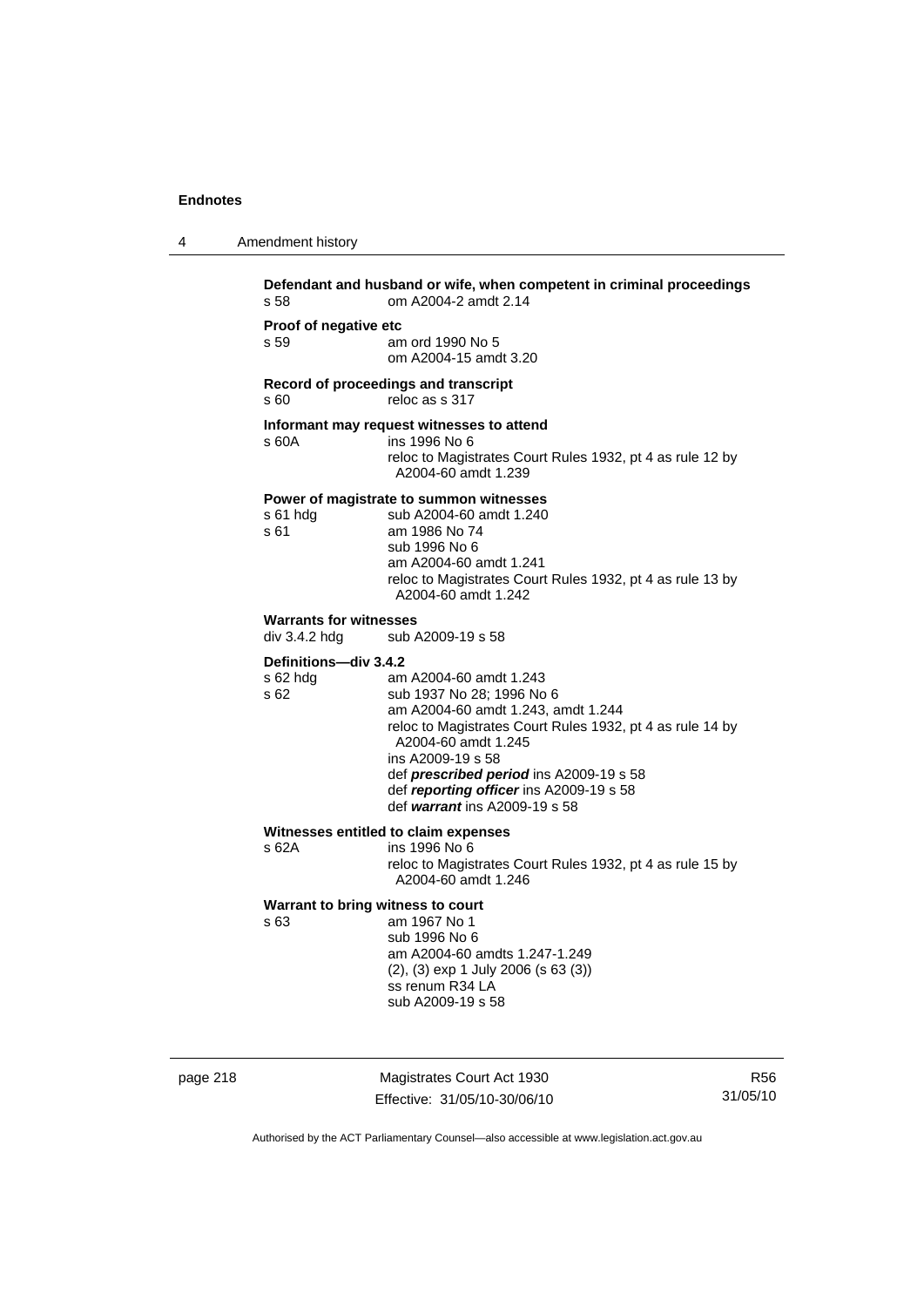## **First instance warrant**<br>s 64 am am A2004-60 amdt 1.250 sub A2009-19 s 58 **Warrant remains in force until executed**  s 65 am 1976 No 42; 1986 No 74 om 1994 No 61 ins A2009-19 s 58 **Executing a warrant**  s 66 am 1937 No 28; A2004-60 amdts 1.251-1.253 reloc to Magistrates Court Rules 1932, pt 4 as rule 16 by A2004-60 amdt 1.254 ins A2009-19 s 58 **Setting aside summons**  ins 1987 No 56 am A2004-60 amdt 1.255, amdt 1.256 reloc to Magistrates Court Rules 1932, pt 4 as rule 17 by A2004-60 amdt 1.257 **Procedure after arrest**  s 67 reloc as s 318 ins A2009-19 s 58 **Examination of witnesses—application of Magistrates Court (Civil Jurisdiction) Act**  s 67A ins 1986 No 74 am ord 1990 No 5; 1995 No 46 om A2004-60 amdt 1.262 **Affidavits—application of Magistrates Court (Civil Jurisdiction) Act**  ins 1986 No 74 am ord 1990 No 5; 1995 No 46 om A2004-60 amdt 1.262 **Orders following executed warrant**  s 68 reloc as s 319 ins A2009-19 s 58 **Depositions to be delivered to registrar**  s 69 reloc as s 320 **Remand**<br>div 3.4.3 hdg (prev pt 5 div 3 hdg) renum as div 5.3 hdg R8 LA renum A2004-60 amdt 1.270 sub A2006-23 amdt 1.227

R56 31/05/10

Magistrates Court Act 1930 Effective: 31/05/10-30/06/10 page 219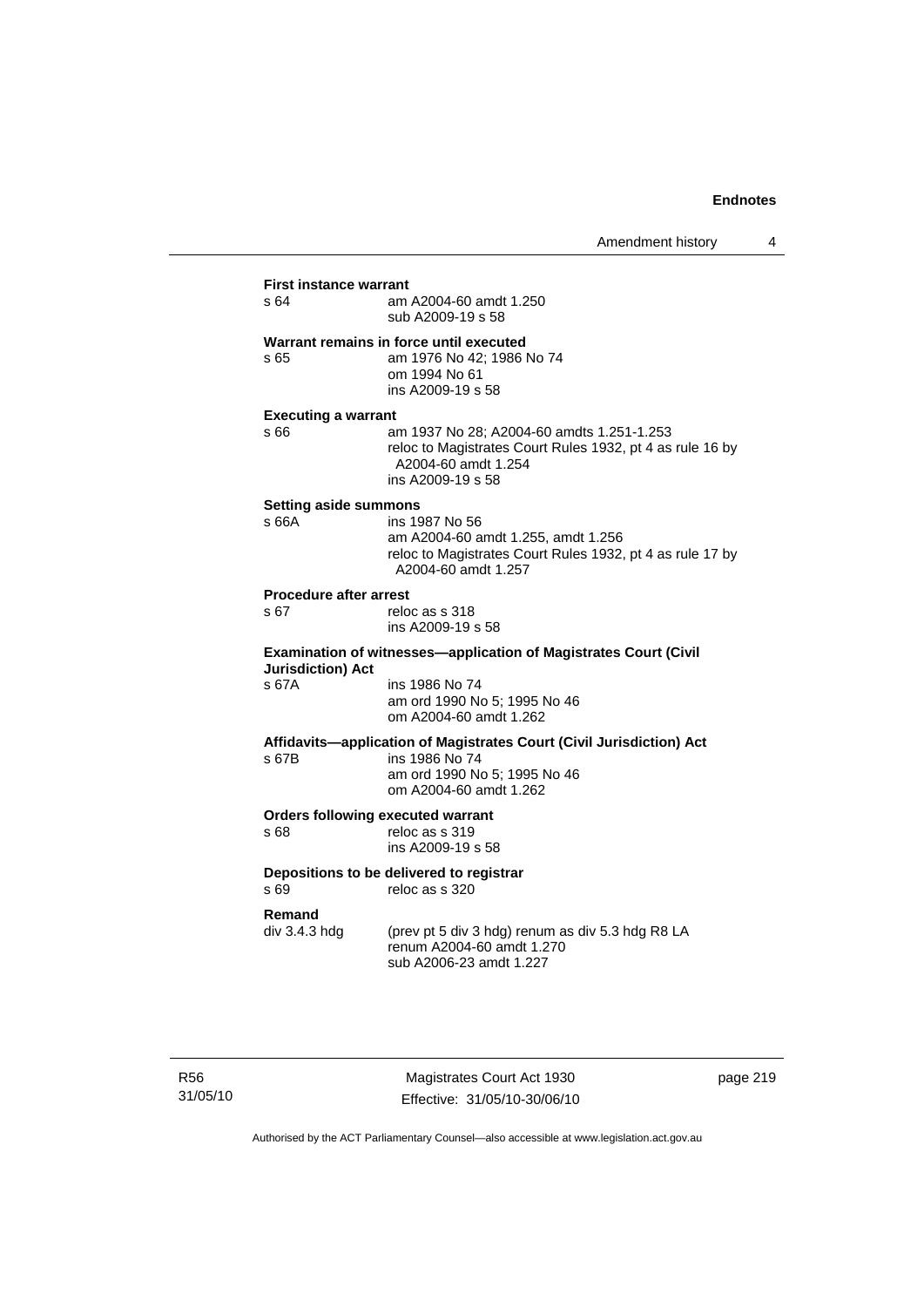4 Amendment history

| page 220 |                                                    | Magistrates Court Act 1930                                                                                                                   | R5 |
|----------|----------------------------------------------------|----------------------------------------------------------------------------------------------------------------------------------------------|----|
|          | s 78                                               | Issue of warrant for non-appearance<br>am 1992 No 9; A2004-60 amdt 1.275; A2005-20 amdt 3.225                                                |    |
|          | Recognisances<br>s 77                              | am 1970 No 15; 1992 No 9                                                                                                                     |    |
|          | s 76                                               | Witnesses may be discharged on recognisance<br>am 1986 No 74; 1994 No 61; A2004-60 amdt 1.274                                                |    |
|          | s 75                                               | Remand of witness or defendant after decision<br>sub 1976 No 42<br>am 1996 No 82<br>sub A2006-23 amdt 1.228                                  |    |
|          | s 74                                               | Remand of defendant before decision<br>am 1996 No 6; 1996 No 82<br>sub A2006-23 amdt 1.228                                                   |    |
|          | <b>Extended application of div 3.4.4</b><br>s 73A  | ins 1986 No 74<br>am 1995 No 46<br>sub A2004-60 amdt 1.273                                                                                   |    |
|          | <b>Committal and recognisance</b><br>div 3.4.4 hdq | (prev pt 5 div 4 hdg) renum as div 5.4 hdg R8 LA<br>renum A2004-60 amdt 1.272                                                                |    |
|          | s 73                                               | Bail of defendant during examination<br>am 1992 No 9                                                                                         |    |
|          | s 72B                                              | Defendant's appearance in non-bail proceedings—audiovisual links<br>ins 1999 No 22 s 21<br>am A2004-60 amdt 1.271<br>sub A2006-23 amdt 1.227 |    |
|          | s 72A                                              | Bail application hearings-audiovisual links<br>ins 1999 No 22 s 21<br>am 2000 No 17 s 3 sch 1; A2003-48 amdt 2.10<br>sub A2006-23 amdt 1.227 |    |
|          | s 72                                               | Bringing remanded defendant before court<br>sub A2006-23 amdt 1.227                                                                          |    |
|          | Verbal remand<br>s 71                              | am 1996 No 6<br>om 1996 No 82                                                                                                                |    |
|          | <b>Remand of defendant</b><br>s 70                 | am 1977 No 61; 1996 No 6<br>sub 1996 No 82<br>am 1998 No 67<br>sub A2004-14 amdt 2.4; A2006-23 amdt 1.227                                    |    |
|          |                                                    |                                                                                                                                              |    |

Effective: 31/05/10-30/06/10

R56 31/05/10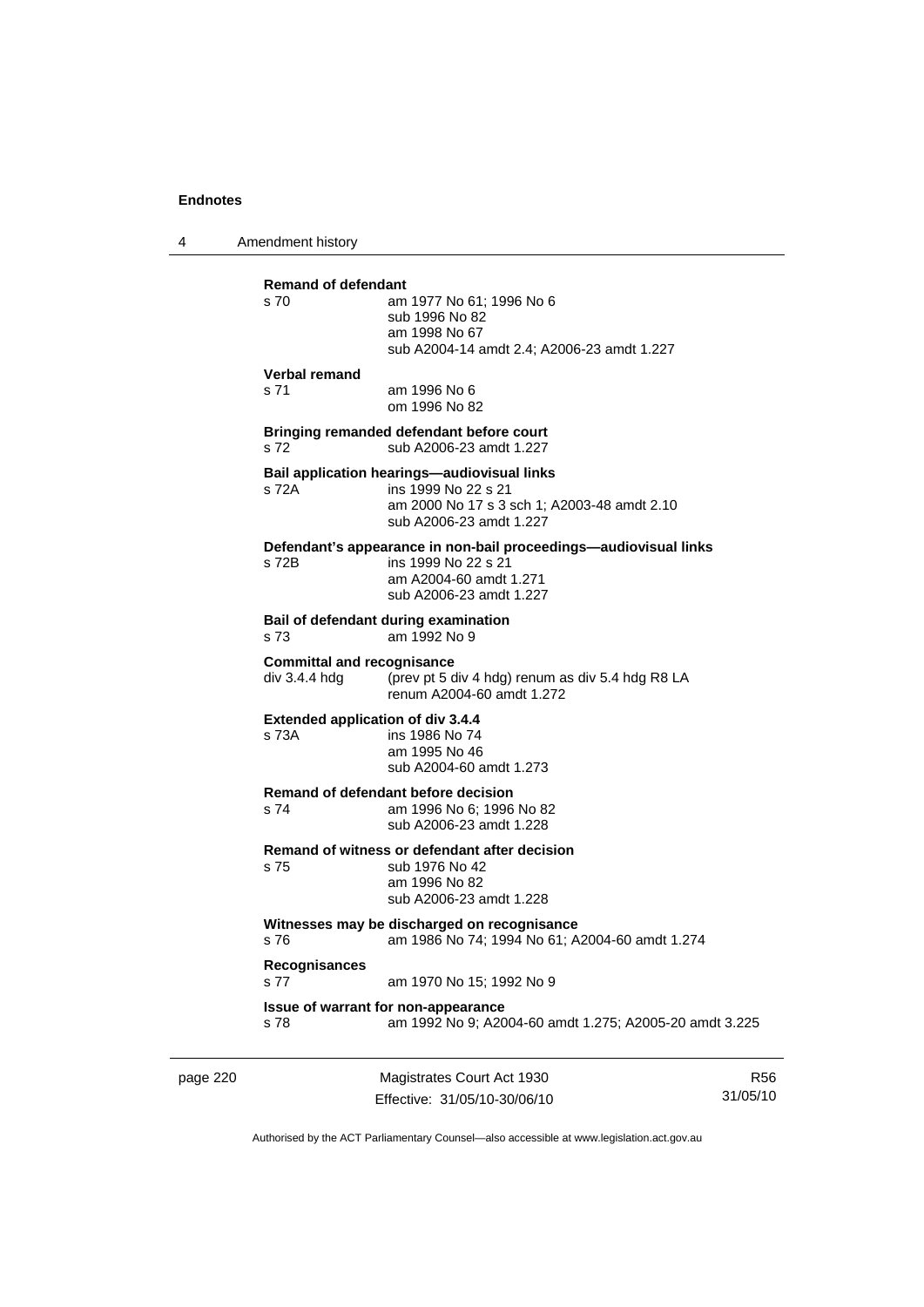| s 79               |                                     | Recognisances taken out of court<br>am 1974 No 14; 1976 No 42; 1991 No 44; 1992 No 9; 1996<br>No 6<br>sub A2005-20 amdt 3.226<br>am A2006-23 amdt 1.229 |
|--------------------|-------------------------------------|---------------------------------------------------------------------------------------------------------------------------------------------------------|
| s 80               |                                     | Forfeited recognisances-how enforced<br>am 1974 No 14; 1984 No 62; 1986 No 53; ord 1990 No 5;<br>1992 No 9; 1996 No 6                                   |
| s 81               |                                     | Arrest of principal by sureties<br>am 1937 No 28; 1976 No 42<br>om 1992 No 9                                                                            |
| s 82               | Conveying people to custody         | am 1976 No 42; 1996 No 82<br>om A2006-23 amdt 1.230                                                                                                     |
|                    | div 3.4.5 hdg                       | Adjournment of criminal proceedings<br>(prev pt 5 div 5 hdg) renum as div 5.5 hdg R8 LA<br>sub and renum A2004-60 amdt 1.276                            |
| s 84               |                                     | Particular cases may be adjourned<br>am 1986 No 74; 1992 No 9; 1996 No 6; A2005-20 amdt 3.227<br>sub A2006-23 amdt 1.231                                |
| s 85               |                                     | Proceeding if either party not present at adjourned hearing<br>am 1986 No 74; 1996 No 6<br>sub A2005-20 amdt 3.228                                      |
| s 86               |                                     | Proceeding if both parties present at adjourned hearing<br>am 1996 No 6<br>sub A2005-20 amdt 3.228                                                      |
| s 87               |                                     | Witness to attend adjourned etc hearing<br>am 1977 No 61<br>sub A2005-20 amdt 3.228                                                                     |
| s.88               | <b>Postponement of hearing</b>      | am 1986 No 74; 1991 No 44                                                                                                                               |
| pt $3.5$ hdg       |                                     | Proceedings for indictable offences<br>(prev pt 6 hdg) sub and renum A2004-60 amdt 1.277                                                                |
|                    | <b>Preliminary</b><br>div 3.5.1 hdg | (prev pt 6 div 1A hdg) ins 1987 No 56<br>renum as div 6.1A hdg R8 LA<br>renum A2004-60 amdt 1.278                                                       |
| s 88A hdg<br>s 88A | Meaning of <i>jury</i> in pt 3.5    | sub A2004-60 amdt 1.279<br>ins 1987 No 56                                                                                                               |

R56 31/05/10

Magistrates Court Act 1930 Effective: 31/05/10-30/06/10 page 221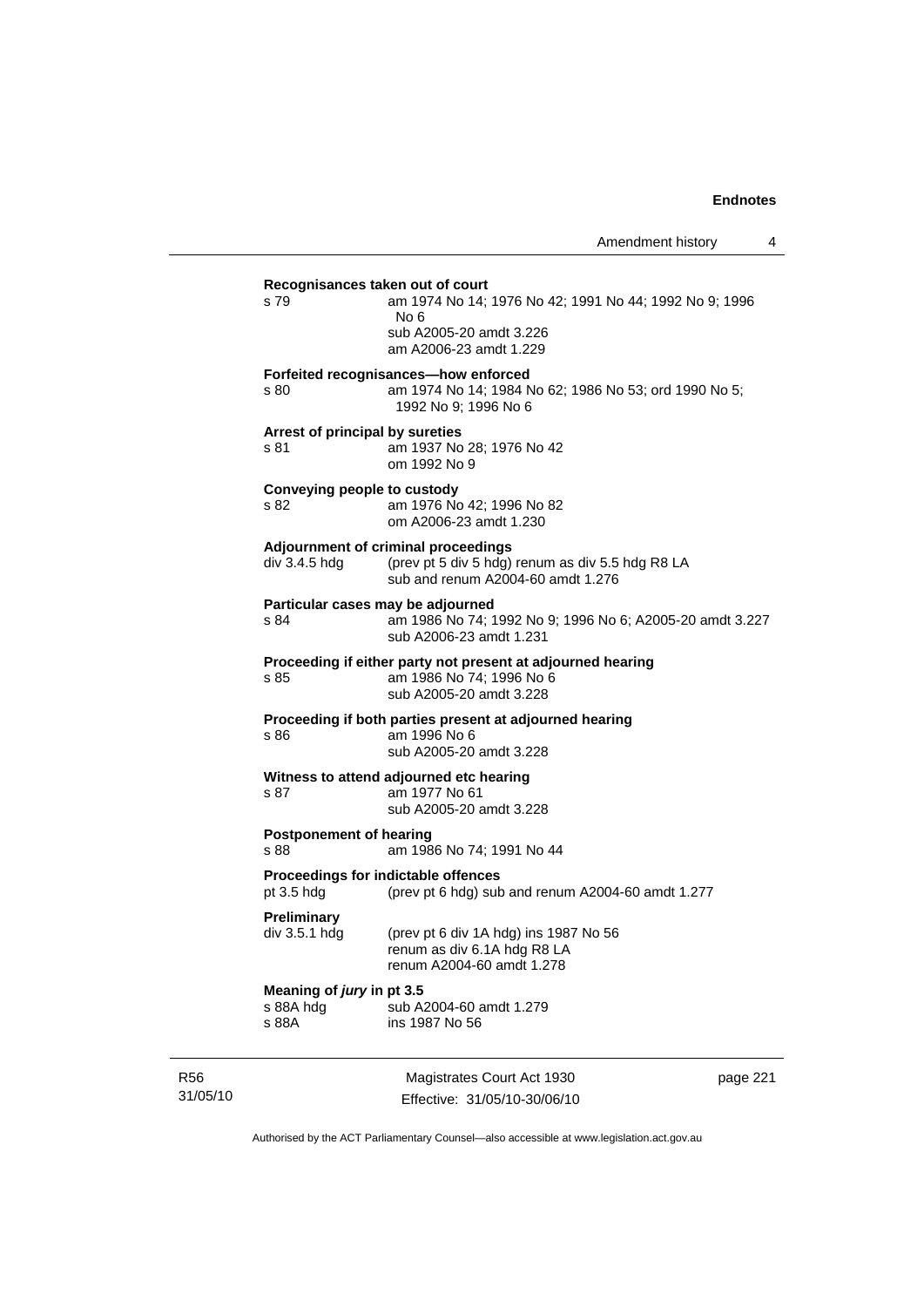| 4 | Amendment history |
|---|-------------------|
|---|-------------------|

| Indictable offences-beginning of proceedings |                                                                                                               |  |  |  |
|----------------------------------------------|---------------------------------------------------------------------------------------------------------------|--|--|--|
| div 3.5.2 hdg                                | (prev pt 6 div 1 hdg) renum as div 6.1 hdg R8 LA<br>sub and renum A2004-60 amdt 1.280                         |  |  |  |
| Disobedience of summons                      |                                                                                                               |  |  |  |
| s 89                                         | am 1977 No 61<br>sub A2005-20 amdt 3.229                                                                      |  |  |  |
|                                              |                                                                                                               |  |  |  |
| s 89A                                        | Accused person may be excused from attendance before court<br>ins 1977 No 61                                  |  |  |  |
|                                              | am 1987 No 56; 1992 No 9; 1996 No 6; A2005-20 amdt 3.230,<br>amdt 3.231; A2008-44 amdt 1.64                   |  |  |  |
| person                                       | Committal proceedings-prosecution evidence to be given to accused                                             |  |  |  |
| s 90                                         | sub 1958 No 12                                                                                                |  |  |  |
|                                              | am 1967 No 1<br>sub 1974 No 14                                                                                |  |  |  |
|                                              | am 1977 No 61; 1991 No 44; 1996 No 6; A2005-20                                                                |  |  |  |
|                                              | amdt 3.232; A2008-41 s 31                                                                                     |  |  |  |
|                                              | sub A2008-44 amdt 1.65                                                                                        |  |  |  |
|                                              | Written statements may be admitted in evidence                                                                |  |  |  |
| s 90AA                                       | ins 1974 No 14<br>am 1991 No 44; 1996 No 6; A2005-20 amdt 3.233,                                              |  |  |  |
|                                              | amdt 3.234; ss renum R29 LA (see A2005-20 amdt 3.235);                                                        |  |  |  |
|                                              | A2008-42 s 11; A2008-41 ss 32-34; A2008-44<br>amdts 1.66-1.69; A2009-7 amdts 1.32-1.35; ss renum              |  |  |  |
|                                              | R47 LA; A2009-24 amdt 1.34, amdt 1.35; pars renum R48 LA                                                      |  |  |  |
|                                              | Witnesses generally not to be cross-examined at committal hearing                                             |  |  |  |
| s 90AB                                       | ins 1974 No 14                                                                                                |  |  |  |
|                                              | am 1977 No 61; 1996 No 6<br>sub A2005-20 amdt 3.236; A2008-44 amdt 1.71                                       |  |  |  |
|                                              | Attendance of accused not required if order made under s 89A                                                  |  |  |  |
| s 90ABA hdg                                  | sub A2005-20 amdt 3.237                                                                                       |  |  |  |
| s 90ABA                                      | ins 1977 No 61<br>sub A2008-44 amdt 1.72                                                                      |  |  |  |
|                                              |                                                                                                               |  |  |  |
| s 90A hdg                                    | Plea of guilty at committal hearing<br>sub A2008-44 amdt 1.70                                                 |  |  |  |
| s 90A                                        | ins 1958 No 12                                                                                                |  |  |  |
|                                              | am 1985 No 41; ord 1990 No 5; 1996 No 6; ss renum R10 LA;<br>A2004-60 amdt 1.281; A2005-20 amdts 3.238-3.240; |  |  |  |
|                                              | ss renum R29 LA (see A2005-20 amdt 3.241)                                                                     |  |  |  |
|                                              |                                                                                                               |  |  |  |
|                                              |                                                                                                               |  |  |  |
|                                              |                                                                                                               |  |  |  |

page 222 Magistrates Court Act 1930 Effective: 31/05/10-30/06/10

R56 31/05/10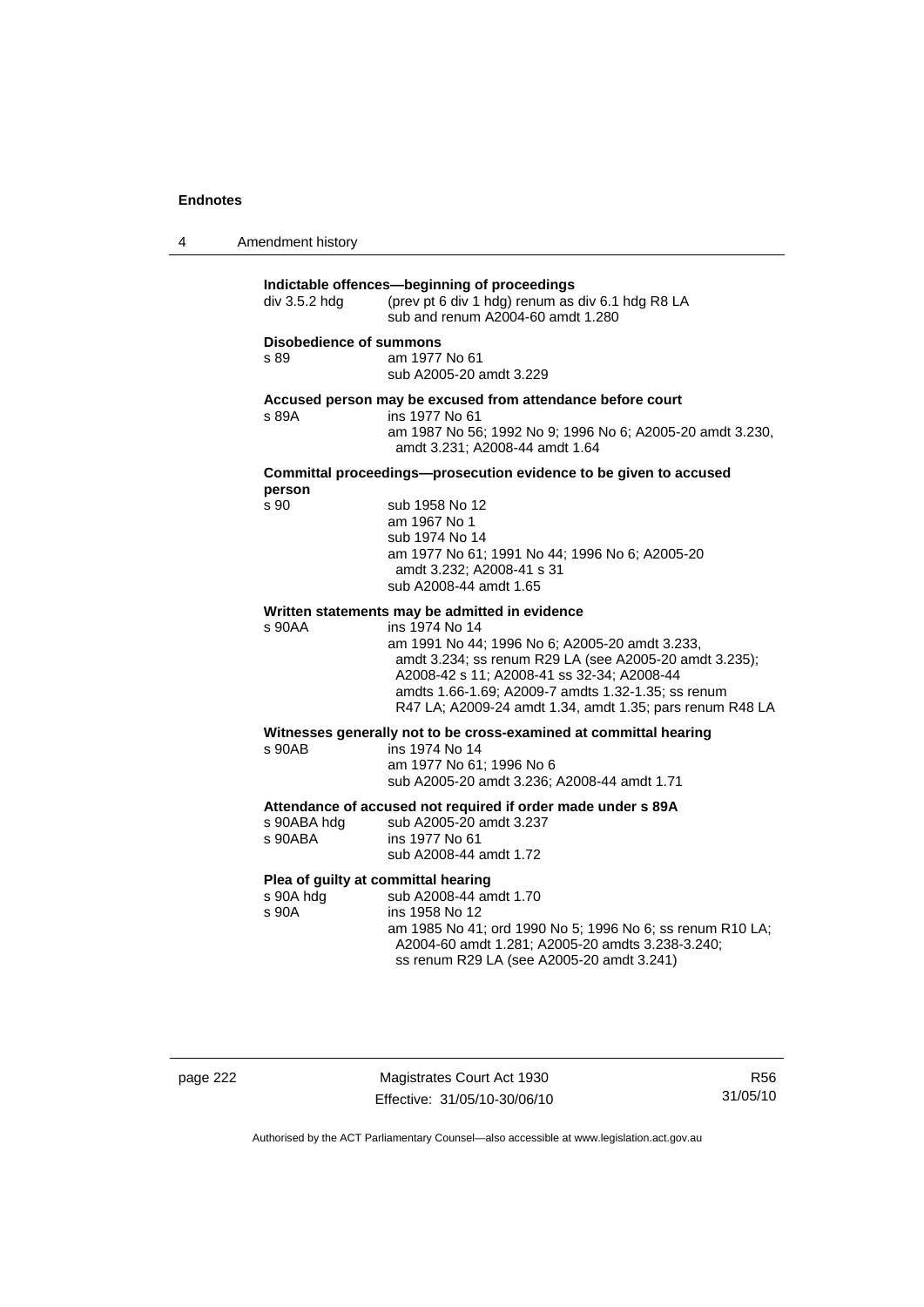#### **Proceeding following prosecution evidence**  s 91 **orig s 91**

 am 1974 No 14; 1987 No 56 sub A2005-20 amdt 3.242 om A2008-44 amdt 1.73 **pres s 91** (prev s 92) am 1951 No 12; 1958 No 12; 1967 No 1; 1974 No 14; 1977 No 61; 1985 No 41; 1986 No 74; 1987 No 56; A2008-44 amdt 1.75 renum as s 91 A2008-44 amdt 1.74

## **Proceeding if evidence sufficient to put accused on trial**

s 92 renum as s 91

**Committal for sentence for indictable offence tried summarily**  s 92A ins 1974 No 14

## **Depositions as evidence**

ins 1985 No 41

#### **Admissions and confessions**

s 93 am 1958 No 12; 1967 No 1; 1996 No 6; A2005-20 amdt 3.243

# **Indictable offences—proceedings after hearing of evidence**<br>div 3.5.3 hdg (prev pt 6 div 2 hdg) renum as div 6.2 hdg R

(prev pt 6 div 2 hdg) renum as div 6.2 hdg R8 LA sub and renum A2004-60 amdt 1.282

#### **Discharge or committal for trial**

s 94 am 1937 No 28; 1976 No 42; 1987 No 56; 1996 No 6 sub A2005-20 amdt 3.244 am A2006-23 amdt 1.232; A2008-44 amdt 1.76; A2009-24 amdt 1.36

#### **Depositions of dead or absent people**

s 95 sub 1958 No 12 am 1967 No 1; 1989 No 59; 1996 No 6; A2004-60 amdt 1.283, amdt 1.284; A2005-20 amdt 3.245

#### **Indictable offences—costs**

div 3.5.4 hdg (prev pt 6 div 2A hdg) ins 1984 No 9 renum as div 6.2A hdg R8 LA sub and renum A2004-60 amdt 1.285

#### **Discontinued proceeding**

s 97 **am 1937** No 28 om 1958 No 12 ins 1984 No 9

am 1987 No 56; A2008-44 amdt 1.77; A2009-24 amdt 1.37

R56 31/05/10

Magistrates Court Act 1930 Effective: 31/05/10-30/06/10 page 223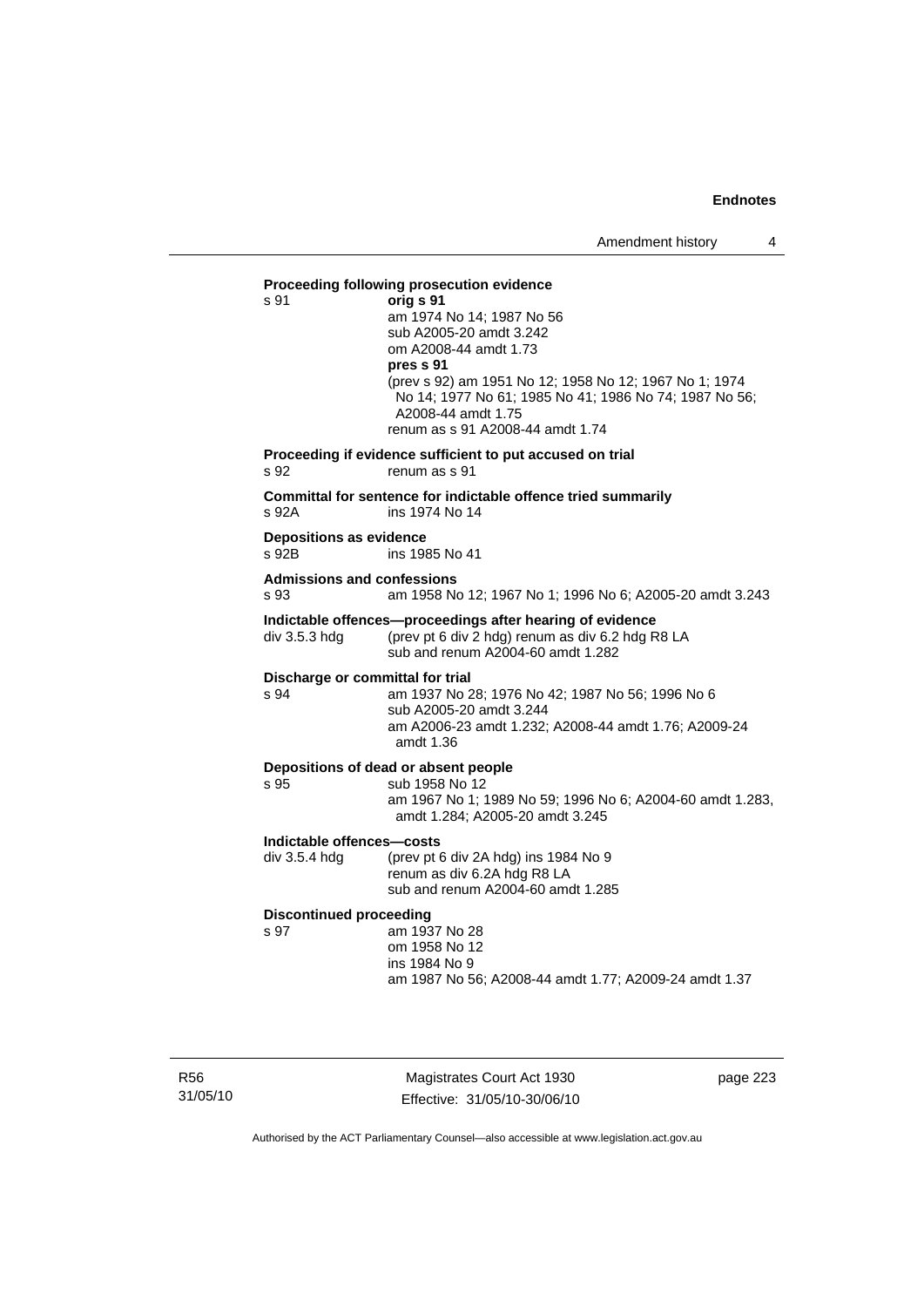4 Amendment history **Indictable offences—witness recognisances**  div 3.5.5 hdg (prev pt 6 div 3 hdg) am 1992 No 9 renum as div 6.3 hdg R8 LA sub and renum A2004-60 amdt 1.286 **Bail in capital offences**  s 98 am 1937 No 28 om 1989 No 59 **Admission of persons committed for trial to bail**  s 99 am 1937 No 28; 1976 No 42; 1989 No 59 om 1992 No 9 **Admission of persons committed for trial and are in prison awaiting trial to bail**  am 1937 No 28; 1976 No 42; 1989 No 59 om 1992 No 9 **Recognisances to be transmitted to Crown Solicitor**  s 101 am 1967 No 1; 1976 No 42; 1985 No 17 om 1992 No 9 **Warrant of deliverance**<br>**s** 102 **am** 1 am 1976 No 42 om 1992 No 9 **Recognisance of witnesses etc**  s 103 am 1974 No 14; 1996 No 6 **Court may remand noncompliant witness**  s 105 am 1976 No 42 sub A2005-20 amdt 3.246; A2006-23 amdt 1.233 **Indictable offences—other provisions**<br>div 3.5.6 hdg (prev pt 6 div 4 hdg) (prev pt 6 div 4 hdg) renum as div 6.4 hdg R8 LA sub and renum A2004-60 amdt 1.287 **Meaning of** *certified copy* **of depositions in div 3.5.6**  s 105A ins A2004-60 amdt 1.288 sub A2005-20 amdt 3.247 **Giving depositions etc to director of public prosecutions**  s 106 am 1967 No 1; 1985 No 17; 1985 No 41; 1992 No 9; A2005-20 amdt 3.248 **Giving documents to proper officer of court**  s 107 am 1967 No 1; 1985 No 17; 1996 No 6; 1999 No 66 sch 3; A2005-20 amdt 3.249; A2006-40 amdt 2.141, amdt 2.142

page 224 Magistrates Court Act 1930 Effective: 31/05/10-30/06/10

R56 31/05/10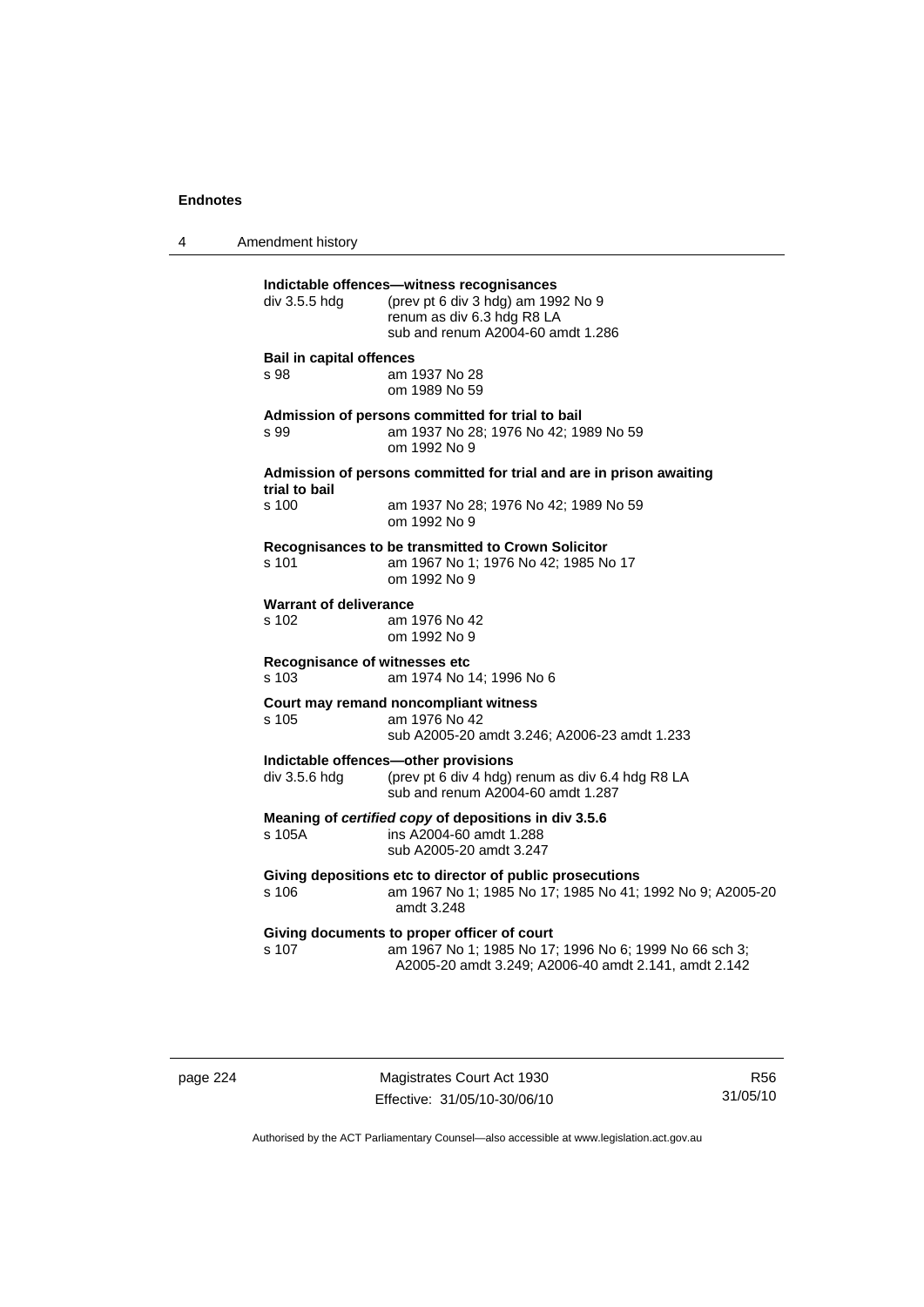## **Accused person may obtain copies of depositions etc**

am 1967 No 1; 1999 No 66 sch 3 sub A2005-20 amdt 3.250

#### **Proceedings for offences punishable summarily**

pt 3.6 hdg (prev pt 7 hdg) renum A2004-60 amdt 1.289

#### **Indictable offences dealt with summarily**

s 108A ins 1985 No 41 am A2004-60 amdt 1.290

### **Dismissal or adjournment in absence of informant**

s 109 sub 1996 No 6 am A2005-20 amdt 3.251

### **Hearing in absence of defendant**

| s 110 hdq | sub A2005-20 amdt 3.252                                  |
|-----------|----------------------------------------------------------|
| s 110     | am 1974 No 14; 1986 No 83; 1989 No 59; 1996 No 6;        |
|           | A2005-20 amdts 3.253-3.256; A2008-44 amdt 1.78; ss renum |
|           | R47 LA: A2009-24 amdt 1.38, amdt 1.39; ss renum R48 LA   |
|           |                                                          |

#### **Adjournment if defendant does not appear**

| s 111 | sub A2005-20 amdt 3.257 |
|-------|-------------------------|
|       | am A2006-23 amdt 1.234  |

#### **Both parties appearing**

s 112 am 1996 No 6 om A2005-20 amdt 3.258

## **If defendant does not admit the case**  s 114 am 1937 No 28

sub A2005-20 amdt 3.259

## **Conduct of summary proceeding**

am 1996 No 6 sub A2005-20 amdt 3.259

#### **Conduct of summary proceedings regulated**

s 116 am 1996 No 6 om A2005-20 amdt 3.259

#### **Service and pleading by post for certain offences**

pt 3.7 hdg (prev pt 7A hdg) ins 1974 No 14 sub 1979 No 33 renum A2004-60 amdt 1.291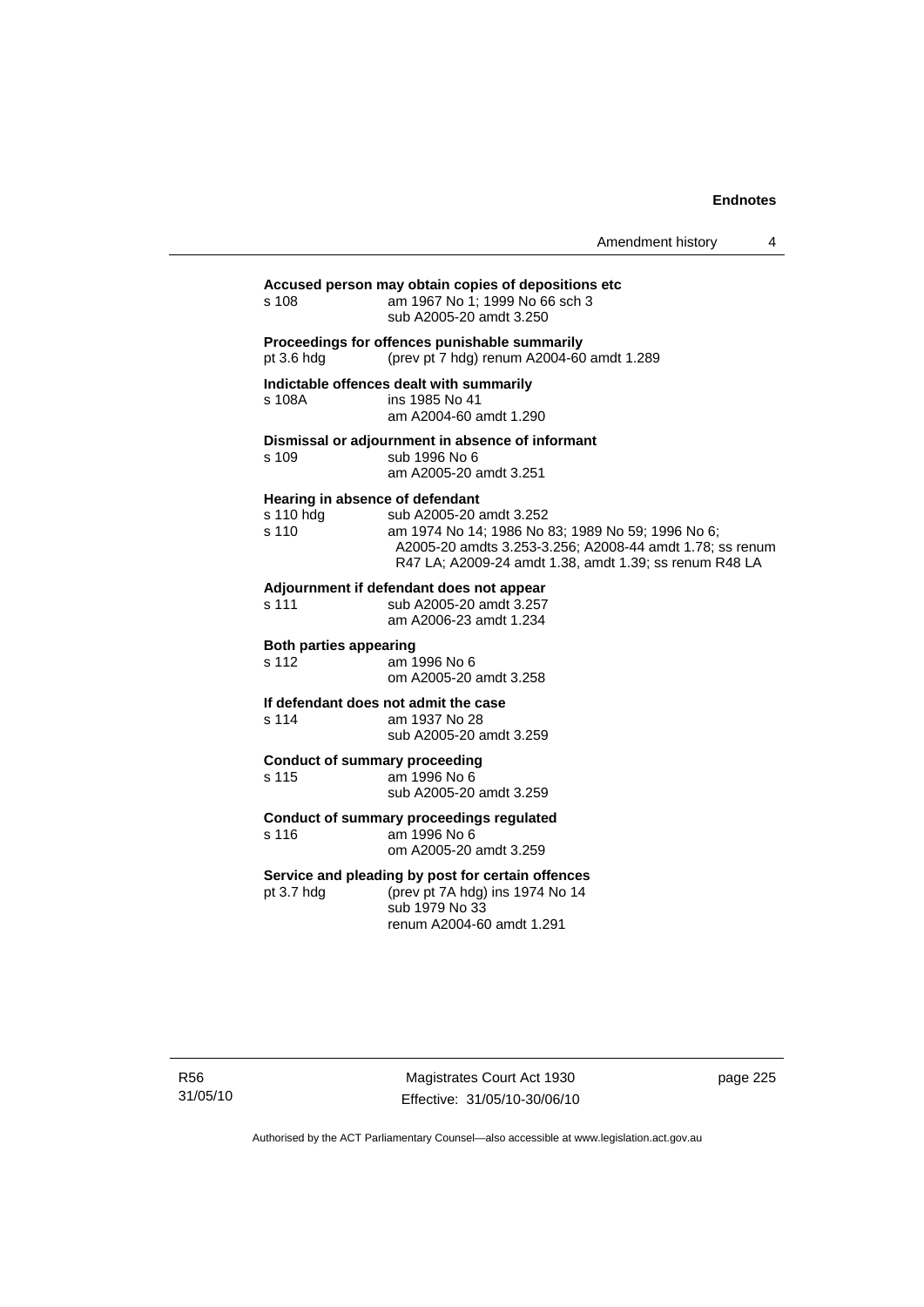4 Amendment history

## **Definitions for pt 3.7**

| s 116A hdg<br>s 116A                                | sub A2004-60 amdt 1.292<br>ins 1974 No 14<br>sub 1979 No 33<br>am ord 1990 No 5; 1993 No 4; 1996 No 6; 1998 No 54; 1999<br>No 79 sch 3; A2004-60 amdt 1.294<br>sub A2005-20 amdt 3.260<br>def <i>defendant</i> ins A2005-20 amdt 3.260<br>def law in force in the ACT ins A2004-60 amdt 1.293<br>sub A2005-20 amdt 3.260<br>def prescribed offence am A1984-10 s 2; ord 1990 No 5<br>sch 1<br>sub A1993-4 s 10<br>om A1999-79 sch 3 |
|-----------------------------------------------------|-------------------------------------------------------------------------------------------------------------------------------------------------------------------------------------------------------------------------------------------------------------------------------------------------------------------------------------------------------------------------------------------------------------------------------------|
| s 116AA hdg<br>s 116AA                              | Meaning of prescribed offence for pt 3.7<br>sub A2004-60 amdt 1.295<br>ins 1999 No 79 s 5 sch 3<br>am 2001 No 62 amdts 1.1-1.3; A2004-60 amdt 1.296;<br>A2005-20 amdt 3.261; A2009-22 amdt 1.1                                                                                                                                                                                                                                      |
| s 116B hdg<br>s 116B                                | Service of summons for prescribed offence<br>sub A2004-60 amdt 1.297<br>ins 1974 No 14<br>sub 1979 No 33<br>am 1993 No 4; A2004-60 amdt 1.298; A2005-20 amdt 3.262,<br>amdt 3.263                                                                                                                                                                                                                                                   |
| Giving of notice by registrar<br>s 116BA            | ins 1993 No 4<br>sub A2005-20 amdt 3.264                                                                                                                                                                                                                                                                                                                                                                                            |
| Proof of service<br>s 116C                          | ins 1974 No 14<br>sub 1979 No 33<br>am 1991 No 44; 1993 No 4; 1996 No 6; A2005-20 amdt 3.265,<br>amdt 3.266                                                                                                                                                                                                                                                                                                                         |
| Pleas to prescribed offence<br>s 116D hdg<br>s 116D | sub A2004-60 amdt 1.299<br>ins 1974 No 14<br>sub 1979 No 33<br>am 1991 No 44; 1993 No 4                                                                                                                                                                                                                                                                                                                                             |
| Procedure if plea of guilty entered<br>s 116E       | ins 1974 No 14<br>sub 1979 No 33<br>am 1991 No 44; 1993 No 4                                                                                                                                                                                                                                                                                                                                                                        |

page 226 Magistrates Court Act 1930 Effective: 31/05/10-30/06/10

R56 31/05/10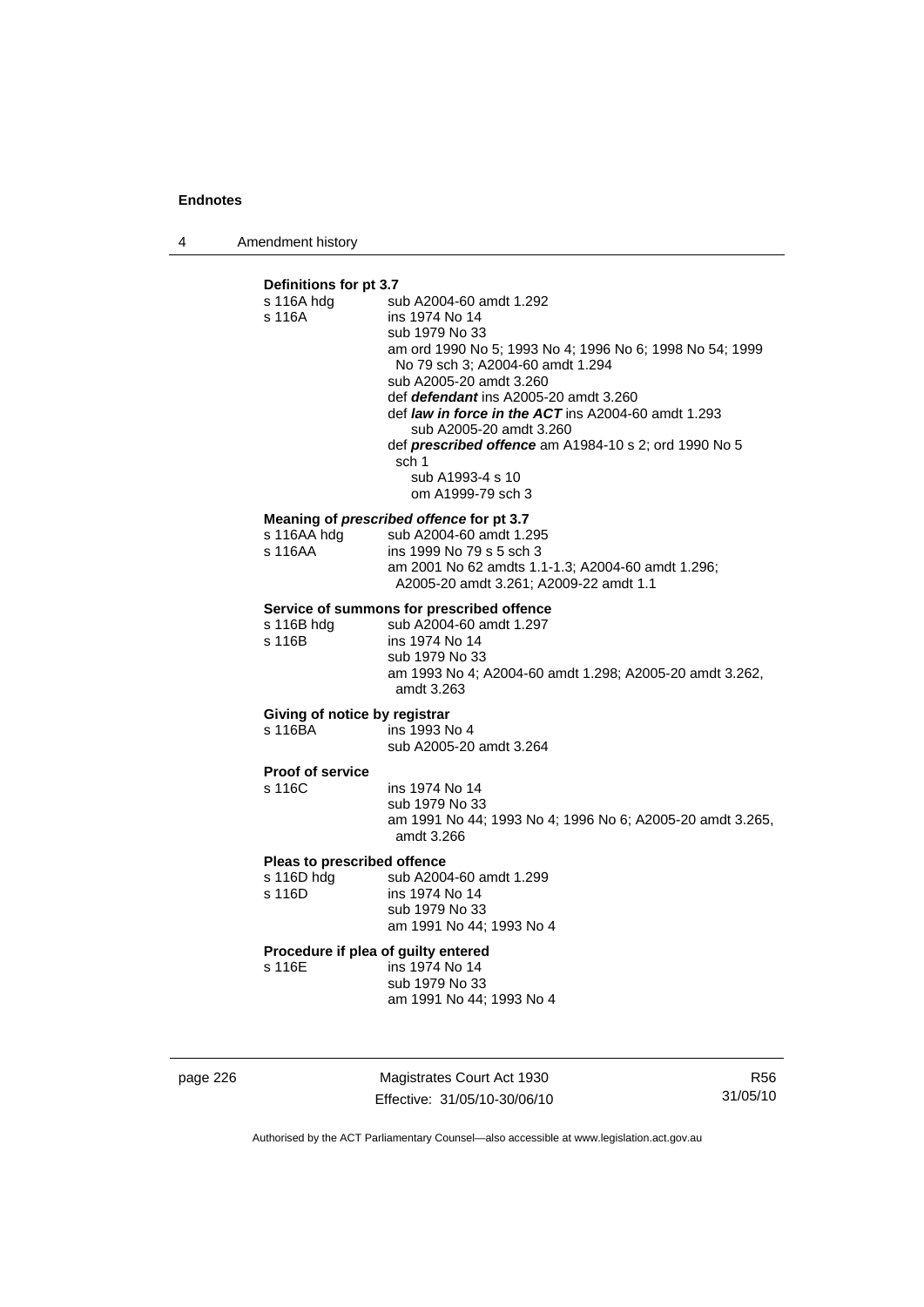## **Procedure if notice of intention to defend given**

| Proceaure if notice of intention to defend given<br>ins 1974 No 14<br>sub 1979 No 33<br>am 1991 No 44: 1993 No 4                                                                                                                                                                                                                                                         |
|--------------------------------------------------------------------------------------------------------------------------------------------------------------------------------------------------------------------------------------------------------------------------------------------------------------------------------------------------------------------------|
| Procedure if defendant pleads not guilty<br>ins 1989 No 59                                                                                                                                                                                                                                                                                                               |
| Procedure if defendant does not plead<br>ins 1974 No 14<br>sub 1979 No 33<br>am 1989 No 59; 1991 No 44; 1993 No 4                                                                                                                                                                                                                                                        |
| Restricted penalties under pt 3.7<br>sub A2004-60 amdt 1.300<br>ins 1974 No 14<br>sub 1979 No 33; 1993 No 4<br>am 1996 No 6; 1998 No 25; A2003-56 amdt 3.162; A2005-20<br>amdt 3.267, amdt 3.268; ss renum R29 LA (see A2005-20<br>amdt 3.269)                                                                                                                           |
| Consequences of conviction in absence of defendant<br>sub A2005-20 amdt 3.270<br>ins 1974 No 14<br>sub 1979 No 33<br>am 1991 No 44; 1993 No 4; 1996 No 6; A2004-60 amdt 1.301                                                                                                                                                                                            |
| Date of conviction<br>ins 1974 No 14<br>om 1979 No 33                                                                                                                                                                                                                                                                                                                    |
| Infringement notices for certain offences<br>(prev pt 8 hdg) om 1986 No 74<br>ins 2001 No 77 s 21<br>renum A2004-60 amdt 1.302                                                                                                                                                                                                                                           |
| ins 2001 No 77 s 21<br>renum A2004-60 amdt 1.303                                                                                                                                                                                                                                                                                                                         |
| Definitions for pt 3.8                                                                                                                                                                                                                                                                                                                                                   |
| sub A2004-60 amdt 1.304<br>om 1986 No 74<br>ins 2001 No 77 s 21<br>def another jurisdiction ins A2004-47 amdt 1.1<br>def <i>authorised person</i> sub 2002 No 30 amdt 3.587;<br>A2004-60 amdt 1.305<br>def <i>driver</i> ins A2004-47 amdt 1.1<br>def home address ins A2004-47 amdt 1.1<br>om A2009-49 amdt 3.113<br>def illegal user declaration ins A2004-47 amdt 1.1 |
|                                                                                                                                                                                                                                                                                                                                                                          |

R56 31/05/10

Magistrates Court Act 1930 Effective: 31/05/10-30/06/10 page 227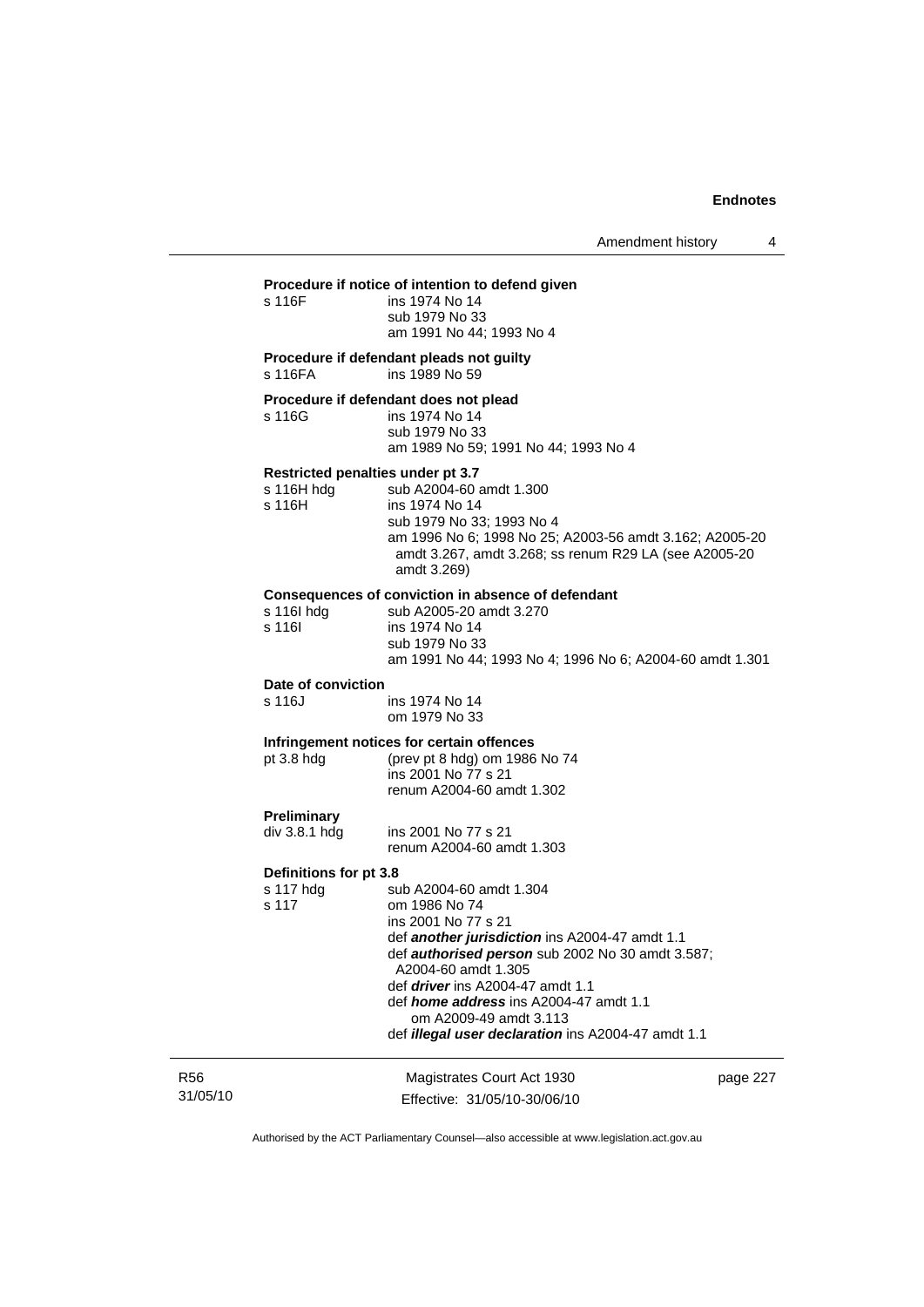4 Amendment history

|          |                                                    | def known offender declaration ins A2004-47 amdt 1.1<br>def registered ins A2004-47 amdt 1.1<br>def registered operator ins A2004-47 amdt 1.1<br>om A2005-20 amdt 3.271<br>def responsible person ins A2004-47 amdt 1.1<br>def sold vehicle declaration ins A2004-47 amdt 1.1<br>def <i>trader's plate</i> ins A2004-47 amdt 1.1<br>om A2005-20 amdt 3.271<br>def <b>unknown offender declaration</b> ins A2004-47 amdt 1.1<br>def <b>vehicle</b> ins A2004-47 amdt 1.1<br>def vehicle related offence ins A2004-47 amdt 1.1 |                        |
|----------|----------------------------------------------------|------------------------------------------------------------------------------------------------------------------------------------------------------------------------------------------------------------------------------------------------------------------------------------------------------------------------------------------------------------------------------------------------------------------------------------------------------------------------------------------------------------------------------|------------------------|
|          | Purpose and effect of pt 3.8<br>s 118 hdg<br>s 118 | sub A2004-60 amdt 1.306<br>om 1986 No 74<br>ins 2001 No 77 s 21                                                                                                                                                                                                                                                                                                                                                                                                                                                              |                        |
|          | s 119                                              | Regulations about infringement notice offences<br>om 1986 No 74<br>ins 2001 No 77 s 21<br>am A2003-2 s 70                                                                                                                                                                                                                                                                                                                                                                                                                    |                        |
|          | div 3.8.2 hdg                                      | Infringement and reminder notices<br>(prev div 8.2 hdg) ins 2001 No 77 s 21<br>renum A2004-60 amdt 1.307                                                                                                                                                                                                                                                                                                                                                                                                                     |                        |
|          | Service of infringement notices<br>s 120           | om 1986 No 74<br>ins 2001 No 77 s 21<br>am A2004-42 amdt 1.8, amdt 1.9<br>sub A2004-47 amdt 1.2<br>am A2008-6 s 18; ss renum R40 LA                                                                                                                                                                                                                                                                                                                                                                                          |                        |
|          | s 121                                              | <b>Contents of infringement notices</b><br>om 1986 No 74<br>ins 2001 No 77 s 21                                                                                                                                                                                                                                                                                                                                                                                                                                              |                        |
|          | s 122                                              | Additional information in infringement notices<br>om 1986 No 74<br>ins 2001 No 77 s 21                                                                                                                                                                                                                                                                                                                                                                                                                                       |                        |
|          | s 123                                              | Time for payment of infringement notice penalty<br>sub 1937 No 28<br>om 1986 No 74<br>ins 2001 No 77 s 21                                                                                                                                                                                                                                                                                                                                                                                                                    |                        |
|          | s 124                                              | <b>Extension of time to pay penalty</b><br>om 1986 No 74<br>ins 2001 No 77 s 21                                                                                                                                                                                                                                                                                                                                                                                                                                              |                        |
| page 228 |                                                    | Magistrates Court Act 1930<br>Effective: 31/05/10-30/06/10                                                                                                                                                                                                                                                                                                                                                                                                                                                                   | <b>R56</b><br>31/05/10 |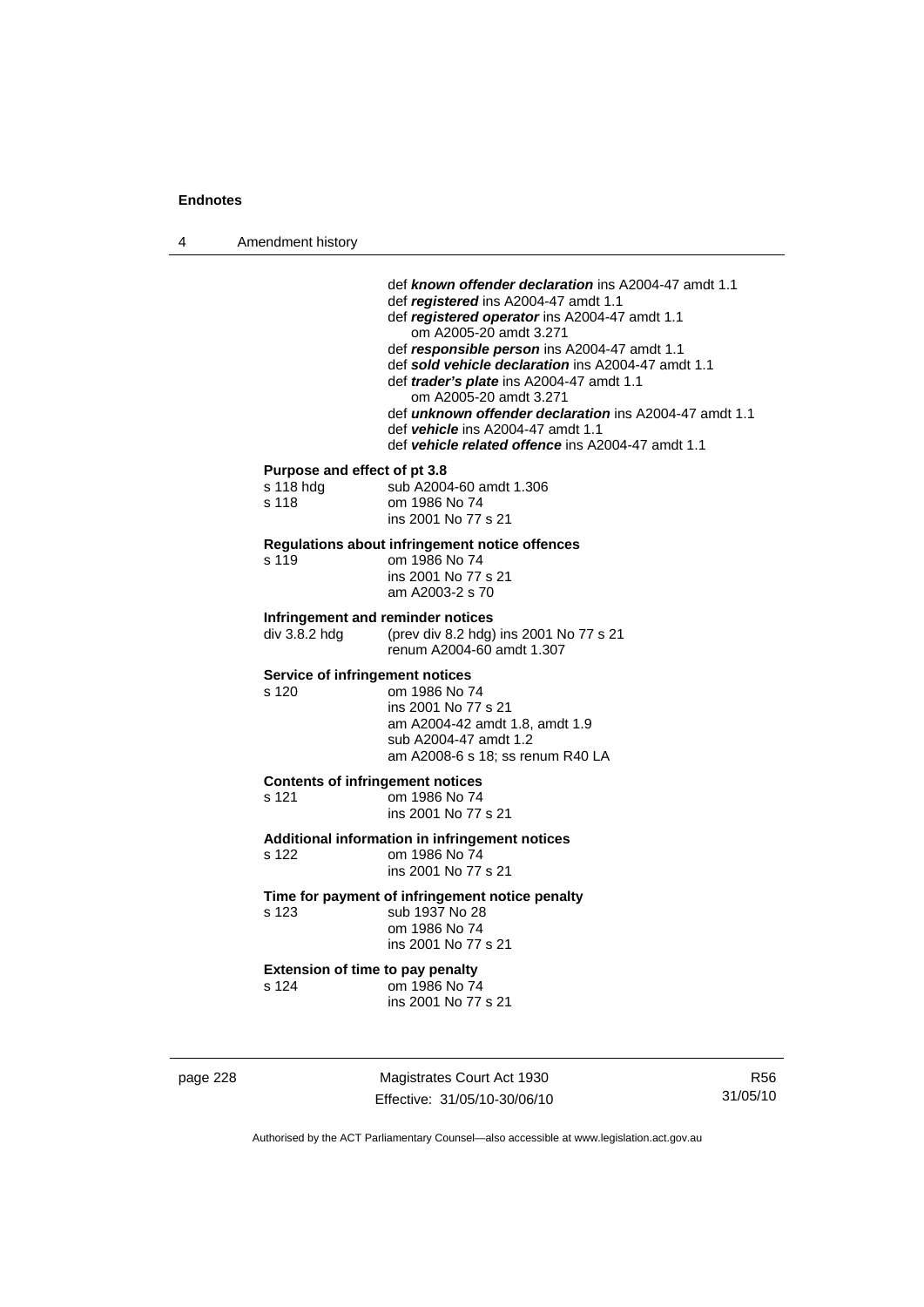## **Effect of payment of infringement notice penalty**  am 1937 No 28 om 1986 No 74 ins 2001 No 77 s 21 **Application for withdrawal of infringement notice**  s 126 om 1986 No 74 ins 2001 No 77 s 21 **Withdrawal of infringement notice**  s 127 sub 1937 No 28 om 1986 No 74 ins 2001 No 77 s 21 **Guidelines about withdrawal of infringement notices**  s 128 am 1937 No 28 om 1986 No 74 ins 2001 No 77 s 21 **Reminder notices**  s 129 sub 1967 No 1 am 1980 No 4 om 1986 No 74 ins 2001 No 77 s 21 **Contents of reminder notices**  om 1986 No 74 ins 2001 No 77 s 21 **Additional information in reminder notices**  s 131 om 1986 No 74 ins 2001 No 77 s 21 **Additional provisions for vehicle-related offences**  div 3.8.3 hdg (prev div 8.2A hdg) ins A2004-47 amdt 1.3 renum R26 LA **Meaning of** *infringement notice*<br>s 131A ins A2004-47 ins A2004-47 amdt 1.3 **Service of infringement notice on responsible person for vehicles**  s 131B ins A2004-47 amdt 1.3 am A2004-42 amdt 1.10; ss renum R25 LA (see A2004-60 amdt 1.11) **Liability for vehicle-related offences**  s 131C ins A2004-47 amdt 1.3 **Illegal user declarations**  s 131D ins A2004-47 amdt 1.3

R56 31/05/10

Magistrates Court Act 1930 Effective: 31/05/10-30/06/10 page 229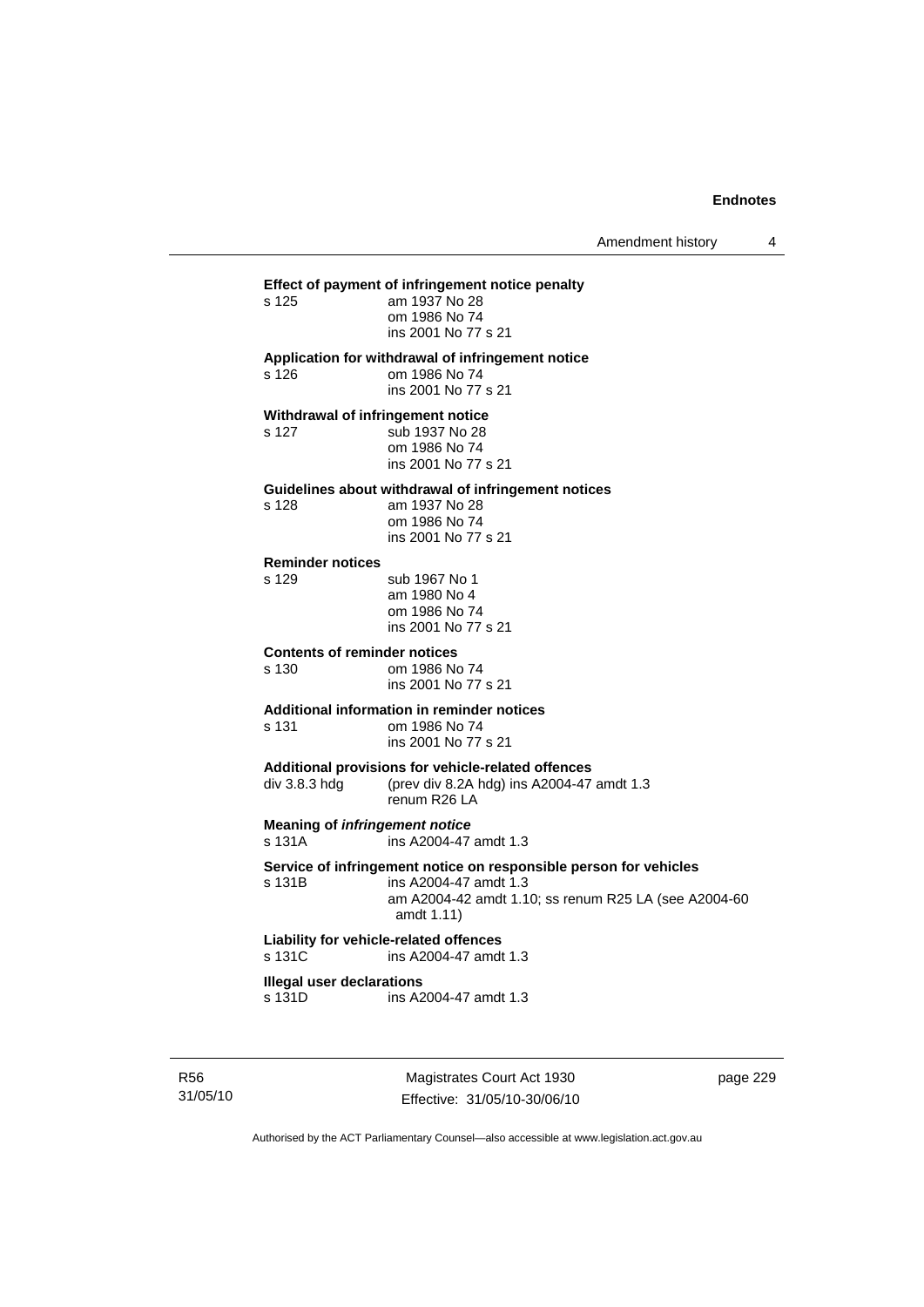| 4 | Amendment history |  |
|---|-------------------|--|
|   |                   |  |

**Known offender declarations**<br>s 131E **ins A2004-4** ins A2004-47 amdt 1.3 **Sold vehicle declarations**  ins A2004-47 amdt 1.3 **Unknown offender declarations**  s 131G ins A2004-47 amdt 1.3 **Disputing liability for infringement notices**  div 3.8.4 hdg (prev div 8.3 hdg) ins 2001 No 77 s 21 sub and renum A2004-60 amdt 1.308 and R26 LA **Disputing liability for infringement notice offence**  s 132 am 1967 No 1; 1969 No 12; 1977 No 4 om 1986 No 74 ins 2001 No 77 s 21 **Extension of time to dispute liability**  s 133 am 1937 No 28 om 1986 No 74 ins 2001 No 77 s 21 **Procedure if liability disputed**  s 134 ins 2001 No 77 s 21 am A2004-42 amdt 1.12 **Infringement notices—other provisions**  div 3.8.5 hdg (prev div 8.4 hdg) ins 2001 No 77 s 21 sub and renum A2004-60 amdt 1.309 and R26 LA **Authorised people for infringement notice offences**  s 134A ins 1968 No 25 om 1986 No 74 ins 2002 No 30 amdt 3.588 **Money recovered by infant or person of unsound mind**  s 134B ins 1968 No 25 am 1978 No 46 om 1986 No 74 **Delegation of administering authority's functions**  s 135 am 1937 No 28 om 1986 No 74 ins 2001 No 77 s 21 sub 2002 No 30 amdt 3.589 **Evidentiary certificates**  om 1986 No 74 ins 2001 No 77 s 21

page 230 Magistrates Court Act 1930 Effective: 31/05/10-30/06/10

R56 31/05/10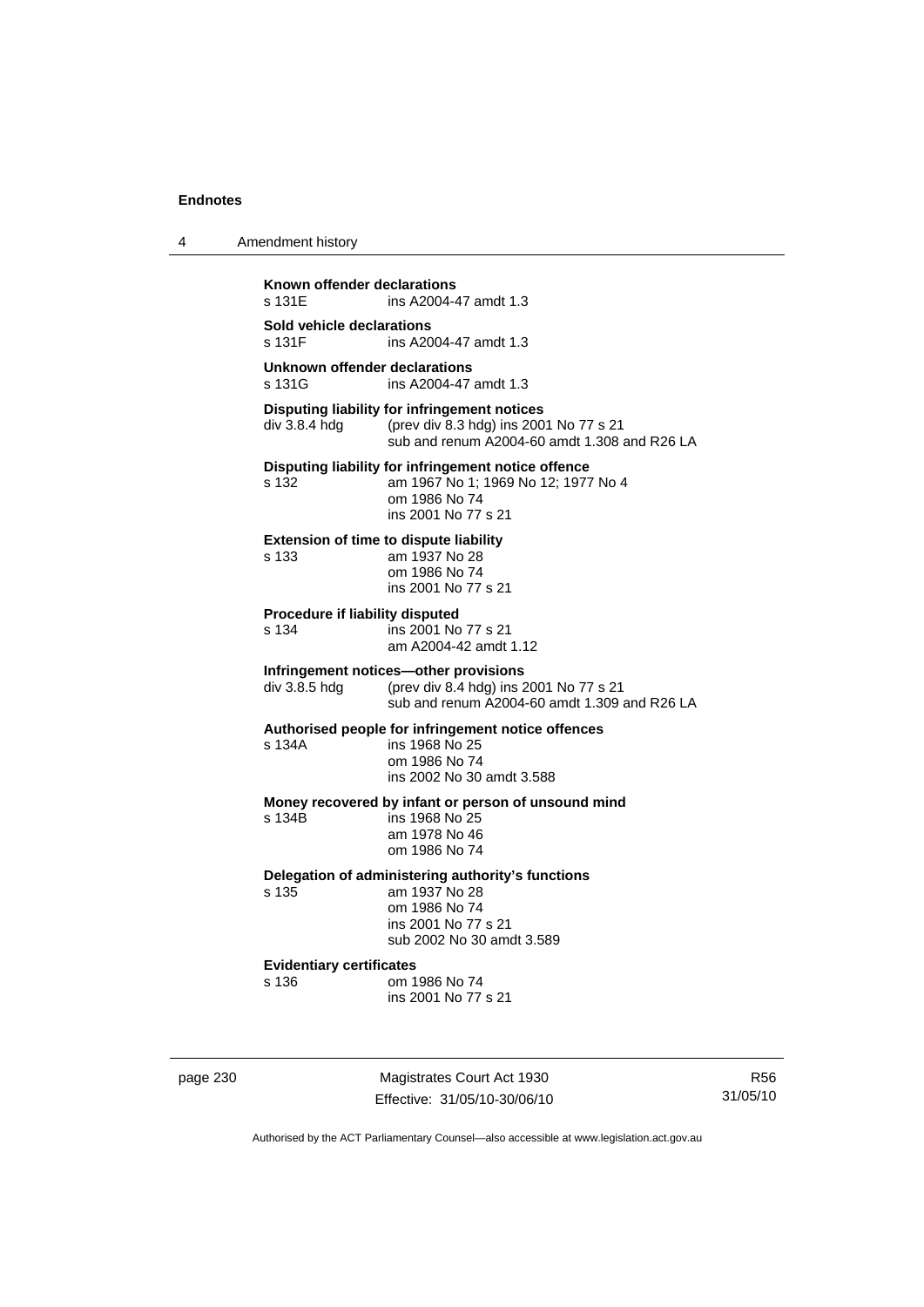**Default summons**  om 1986 No 74 **Service of default summons**  s 138 om 1986 No 74 **Ground of defence to be in writing lodged with the clerk s 139 am 1937 No 28; 1958 No 12; 1970 No 1** am 1937 No 28; 1958 No 12; 1970 No 15 om 1986 No 74 **Trial**  s 140 am 1958 No 12; 1970 No 15 om 1986 No 74 **Enforcement of criminal decisions**  pt 3.9 hdg (prev pt 9 hdg) sub and renum A2004-60 amdt 1.310 **Enforcement of criminal decisions—general**  div 3.9.1 hdg (prev pt 9 div 1 hdg) renum R8 LA sub and renum A2004-60 amdt 1.311 **Minute of decision and notice to defendant**  s 141 am 1972 No 37; ord 1990 No 5; 1991 No 44; 1993 No 4; 1996 No 6; 1996 No 68; 1998 No 25; 1999 No 91 sch 2; ss renum R10 LA; A2006-23 amdts 1.235, 1.236; A2006-40 amdt 2.143; A2007-44 amdt 1.2 **Formal convictions and orders**  s 142 am 1937 No 28; 1991 No 44; A2005-20 amdt 3.272; A2006-40 amdt 2.144 **Consequences if information dismissed**  s 143 am 1986 No 74; 1991 No 44 sub A2005-20 amdt 3.273 **Copies of informations and other documents**  s 144 sub 1967 No 1 am 1980 No 10; 1986 No 74; 1991 No 38; 1991 No 44; 1994 No 4; A2006-23 amdt 1.237 **Imprisonment in first instance**<br>s 145 am 1996 No am 1996 No 6 om A2006-23 amdt 1.238 **Enforcement of fines**  div 3.9.2 hdg (prev pt 9 div 2 hdg) sub 1994 No 61 am 1998 No 25 renum as div 9.2 hdg R8 LA renum A2004-60 amdt 1.312

R56 31/05/10

Magistrates Court Act 1930 Effective: 31/05/10-30/06/10 page 231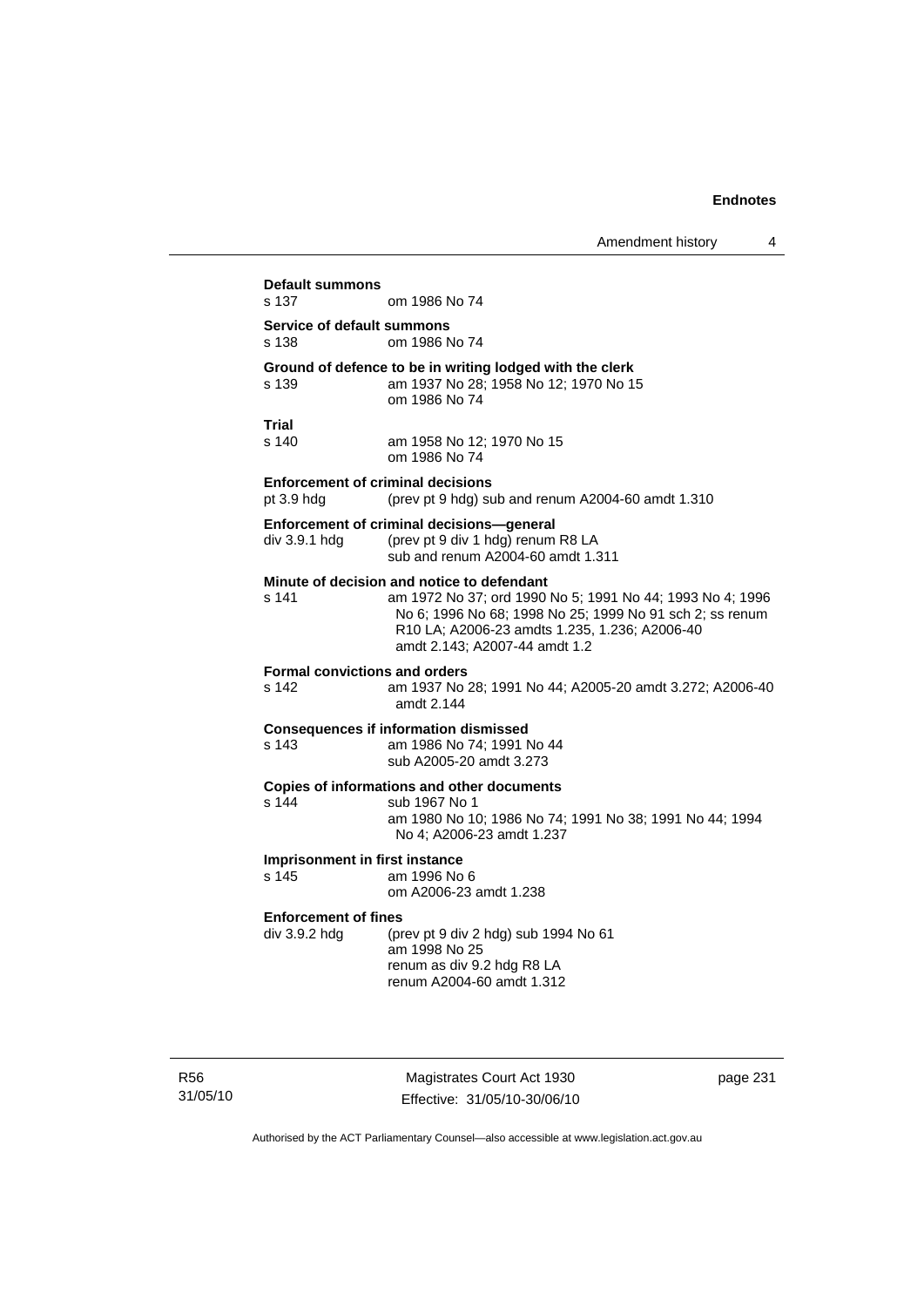4 Amendment history

```
Definitions for div 3.9.2 
                  sub A2004-60 amdt 1.313
s 146 om 1986 No 57 
                   ins 1989 No 60 
                   sub 1991 No 112 
                   am A2006-23 amdt 1.239 
                   def chief police officer ins A1998-25 s 8 
                       om A2004-60 amdt 1.314 
                   def default notice ins A1998-25 s 8 
                   def fine ins A1998-25 s 8 
                       am A1999-91 sch 2; A2005-20 amdt 3.274; A2006-23 
                       amdt 1.240, amdt 1.241; A2007-44 amdt 1.3; pars renum 
                       R39 LA 
                       (e) note exp 2 June 2011 (see A2005-58 s 147 (2) (b) (i))
                   def fine defaulter ins A1998-25 s 8 
                   def government agency ins A1998-25 s 8 
                       am A2005-20 amdt 3.275 
                   def outstanding fine ins A1998-25 s 8 
                       sub A2005-20 amdt 3.276 
                   def parking offence om A1998-25 s 8 
                   def penalty notice ins A1998-25 s 8 
                   def Territory entity ins A1998-25 s 8 
                       sub A2004-60 amdt 1.315 
                   def traffic offence am A1993-4 s 21 
                       om A1998-25 s 8 
No imprisonment for breach of reparation order 
s 146A ins ord 1990 No 1 
                   am 1996 No 6 
                   om 1998 No 25 
Payment of fine 
s 147 am 1968 No 25; 1977 No 34; 1986 No 74; 1989 No 60; ord 
                   1990 No 5; 1991 No 112; 1992 No 23; 1993 No 4; 1994 No 4; 
                   1994 No 45; 1994 No 61; 1995 No 46 
                   sub 1998 No 25 
Notice of address etc 
s 147A ins 1989 No 60 
                   am 1991 No 44; 1991 No 112; 1993 No 48 
                   sub 1998 No 25 
Access to particulars of address 
s 147B ins 1998 No 25 
                   sub A2007-8 amdt 1.14 
Doubtful service 
s 147C ins 1998 No 25
```
page 232 Magistrates Court Act 1930 Effective: 31/05/10-30/06/10

R56 31/05/10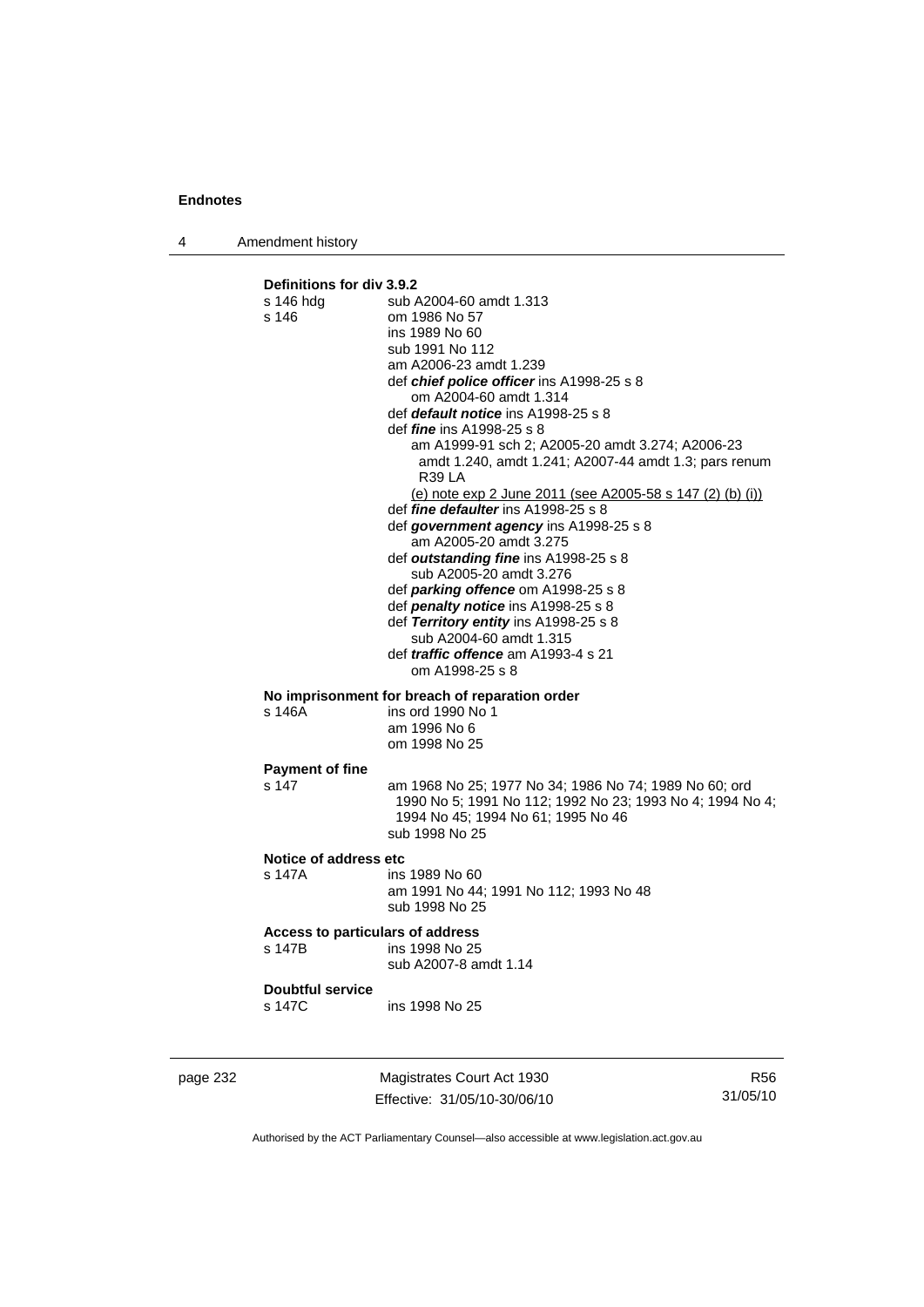| Court may allow time to pay                 |                                                                                                                                                            |  |  |  |  |
|---------------------------------------------|------------------------------------------------------------------------------------------------------------------------------------------------------------|--|--|--|--|
| s 148                                       | am 1974 No 14; 1979 No 33; 1991 No 44; 1998 No 25;<br>ss renum R10 LA; A2005-20 amdt 3.277                                                                 |  |  |  |  |
| <b>Penalty notice</b>                       |                                                                                                                                                            |  |  |  |  |
| s 149                                       | om 1986 No 74<br>ins 1998 No 25                                                                                                                            |  |  |  |  |
| <b>Default</b>                              |                                                                                                                                                            |  |  |  |  |
| s 150                                       | am 1974 No 14; 1977 No 34; 1979 No 33; 1986 No 74; 1989<br>No 60; 1991 No 112; 1993 No 4; 1999 No 79 s 5 sch 3<br>sub 1998 No 25<br>am A2004-60 amdt 1.316 |  |  |  |  |
|                                             | Parking offences-further orders in respect of natural persons                                                                                              |  |  |  |  |
| s 150A                                      | ins 1989 No 60<br>am 1991 No 44; 1991 No 112; 1993 No 48<br>om 1998 No 25                                                                                  |  |  |  |  |
|                                             | Parking offences-further orders in respect of bodies corporate                                                                                             |  |  |  |  |
| s 150B                                      | ins 1989 No 60<br>am 1991 No 44; 1991 No 112; 1993 No 48; 1994 No 61<br>om 1998 No 25                                                                      |  |  |  |  |
| <b>Further orders-service</b>               |                                                                                                                                                            |  |  |  |  |
| s 150C                                      | ins 1989 No 60<br>am 1991 No 44<br>om 1998 No 25                                                                                                           |  |  |  |  |
| <b>Default notice</b>                       |                                                                                                                                                            |  |  |  |  |
| s 151                                       | orig s 151 renum as s 185<br>ins 1998 No 25                                                                                                                |  |  |  |  |
| <b>Special arrangements</b>                 |                                                                                                                                                            |  |  |  |  |
| s 152                                       | orig s 152 renum as s 186<br>ins 1998 No 25                                                                                                                |  |  |  |  |
|                                             | am A2006-23 amdt 1.242; A2008-19 amdt 1.86                                                                                                                 |  |  |  |  |
| Notice for suspension of driver licence etc |                                                                                                                                                            |  |  |  |  |
| s 153                                       | am 1937 No 28; 1940 No 22; 1989 No 60; 1991 No 44<br>om 1998 No 25<br>sub 1999 No 79 s 5 sch 3                                                             |  |  |  |  |
|                                             | am A2006-23 amdt 1.243; A2008-19 amdt 1.87                                                                                                                 |  |  |  |  |
| s 153A                                      | Parking offences-instalment payments<br>ins 1989 No 60<br>am 1991 No 44<br>om 1998 No 25                                                                   |  |  |  |  |

R56 31/05/10

Magistrates Court Act 1930 Effective: 31/05/10-30/06/10 page 233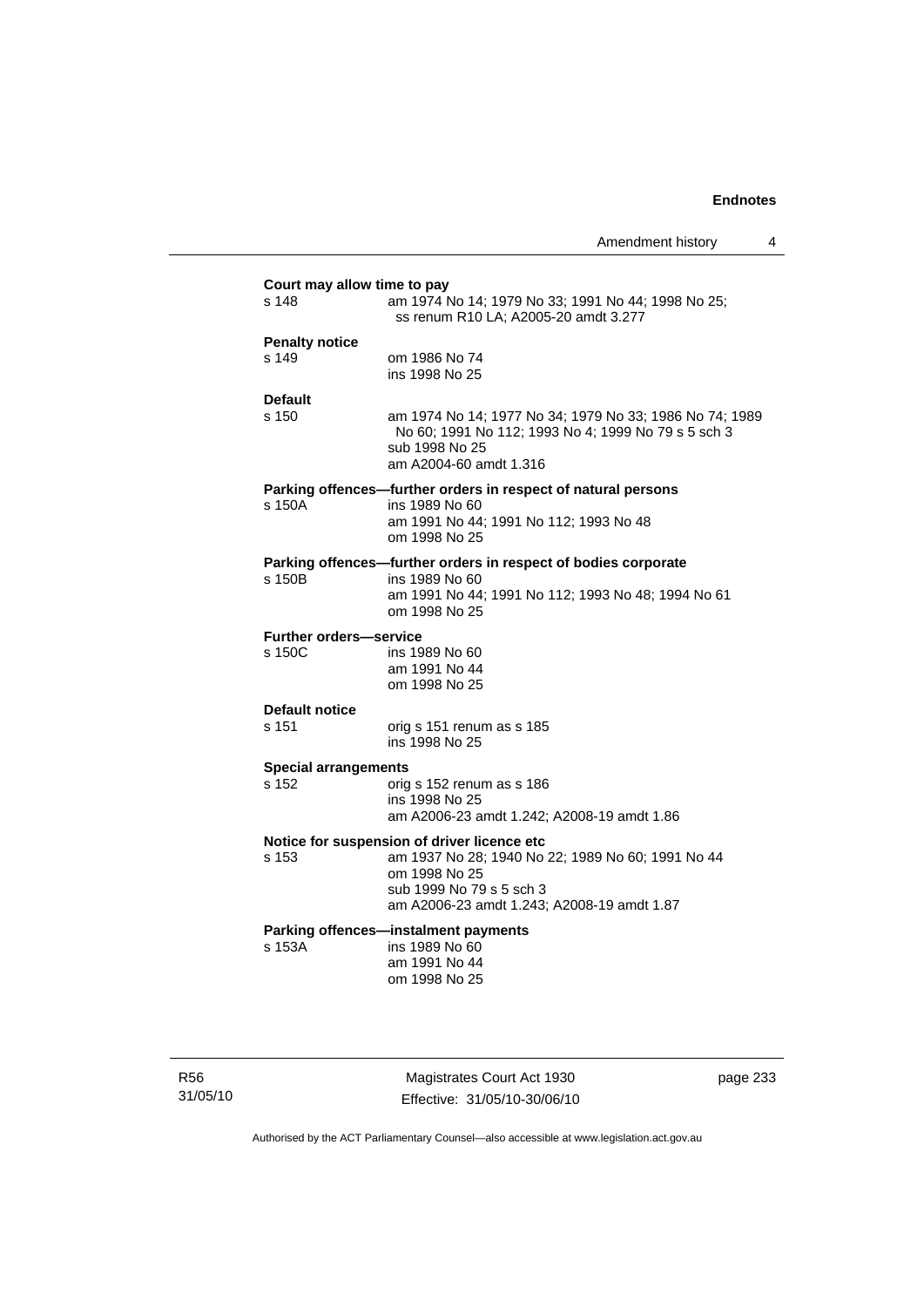4 Amendment history

#### **Consequence of non-compliance with certain orders**

| s 153B                                            | ins 1989 No 60 |
|---------------------------------------------------|----------------|
|                                                   | am 1991 No 44  |
|                                                   | om 1998 No 25  |
| <b>Professor and the Property of the Property</b> |                |

#### **Part payments**

s 153C ins 1989 No 60 am 1991 No 44 om 1998 No 25

#### **Access to personal information**

s 154 orig s 154 renum as s 187 ins 1998 No 25 sub A2007-8 amdt 1.15

#### **Ascertainment of capacity to pay fine**

s 154A ins 1998 No 25 am A2004-60 amdts 1.317-1.320 reloc to Magistrates Court Rules 1932, pt 4 as rule 18 by A2004-60 amdt 1.321

## **Garnishee orders and writs of execution**<br>s 154B<br>ins 1998 No 25

ins 1998 No 25

 am A2004-60 amdt 1.322, amdt 1.323 reloc to Magistrates Court Rules 1932, pt 4 as rule 19 by A2004-60 amdt 1.324

### **Application of Magistrates Court (Civil Jurisdiction) Rules, pt 19**

| sub A2004-60 amdt 1.325                                                          |
|----------------------------------------------------------------------------------|
| ins 1998 No 25                                                                   |
| am A2004-60 amdts 1.326-1.334                                                    |
| reloc to Magistrates Court Rules 1932, pt 4 as rule 20 by<br>A2004-60 amdt 1.335 |
|                                                                                  |

## **Fine defaulters—imprisonment**<br>s 154D ins 1998 No 2

ins 1998 No 25 sub A2006-23 amdt 1.244 am A2007-15 amdt 1.27; A2007-44 amdt 1.4; A2008-19 amdt 1.88 (4) note exp 2 June 2011 (see A2005-58 s 147 (2) (b) (ii))

## **Young fine defaulters**

ins A2008-19 amdt 1.89

## **Young fine defaulters—no capacity to pay**

s 154F ins A2008-19 amdt 1.89

page 234 Magistrates Court Act 1930 Effective: 31/05/10-30/06/10

R56 31/05/10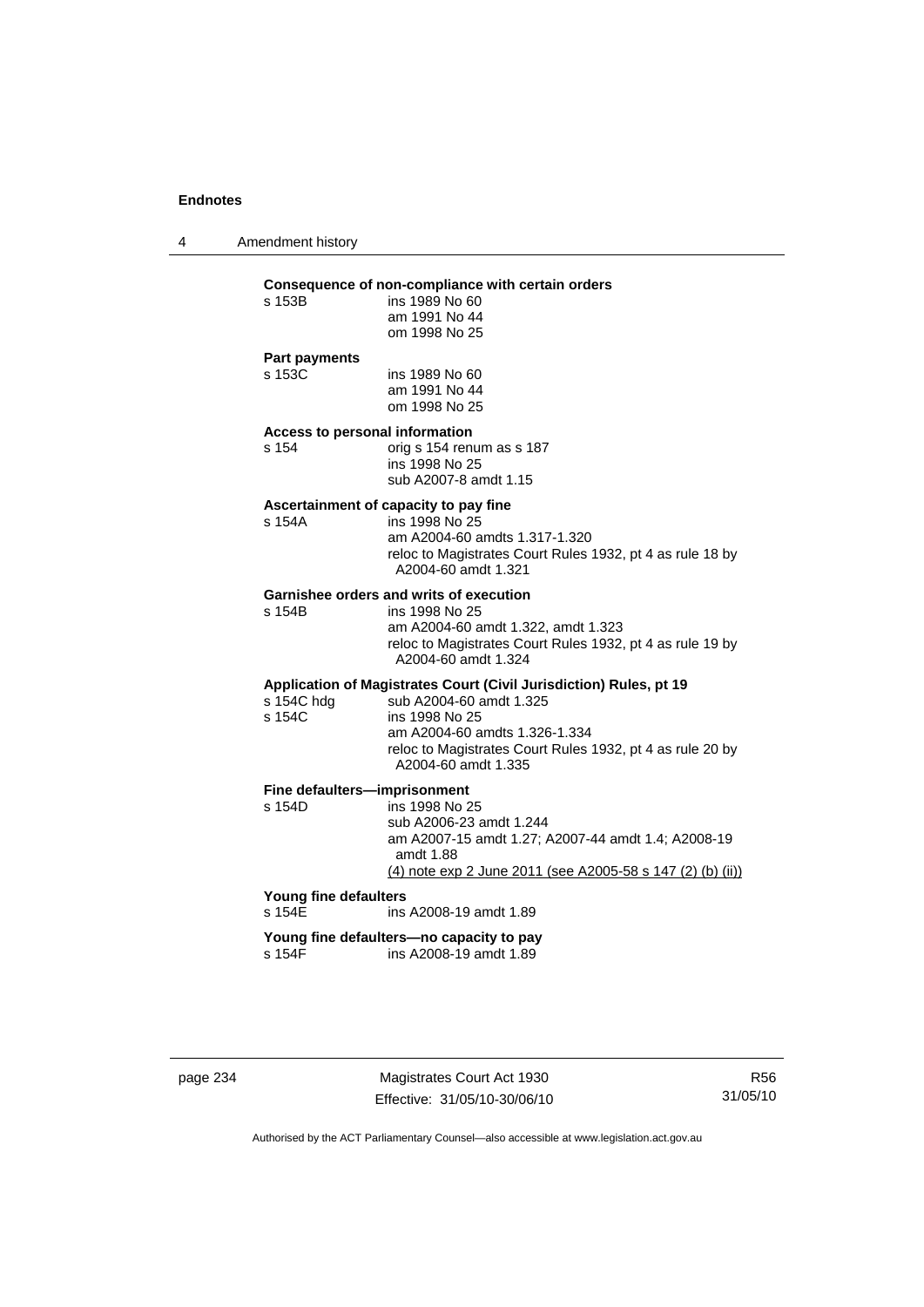#### **Fine amounts to be paid to registrar**

| s 155 hdg | am 1991 No 44           |
|-----------|-------------------------|
| s 155     | am 1991 No 44           |
|           | sub A2005-20 amdt 3.278 |
|           | om A2006-23 amdt 1.244  |
|           |                         |

#### **Costs to be paid to clerk by registrar of motor vehicles**  am 1991 No 44

| s 155A hdg |  |
|------------|--|
| s 155A     |  |
|            |  |

| s 155A | ins 1989 No 60 |  |                            |  |
|--------|----------------|--|----------------------------|--|
|        |                |  | am 1991 No 44; 1991 No 112 |  |
|        | om 1998 No 25  |  |                            |  |

#### **Execution to stop on payment**

s 156 am 1977 No 34 sub A2005-20 amdt 3.278 om A2006-23 amdt 1.244

# **Outstanding fine discharged by payment**<br>s 157 cm 1976 No 42; 1977 No

s 157 am 1976 No 42; 1977 No 34; 1991 No 44; 1998 No 25; A2004-60 amdt 1.336 sub A2006-23 amdt 1.244 am A2008-19 amdt 1.90

#### **Outstanding fine satisfied by imprisonment**

s 158 am 1986 No 74; 1991 No 44 om 1994 No 61 ins 1998 No 25 sub A2006-23 amdt 1.244 am A2007-15 amdt 1.28

#### **Outstanding fine satisfied by imprisonment—young fine defaulter**  s 158A ins A2008-19 amdt 1.91

#### **Remission**

| am 1991 No 44          |
|------------------------|
| am 1991 No 44          |
| om 1994 No 61          |
| ins 1998 No 25         |
| om A2006-23 amdt 1.245 |
|                        |

#### **Conviction or order quashed or set aside**

s 160 om 1994 No 61 ins 1998 No 25 am 1999 No 79 s 5 sch 3

#### **Other enforcement provisions not affected**

s 161 am 1986 No 74 om 1994 No 61 ins 1998 No 25

R56 31/05/10

Magistrates Court Act 1930 Effective: 31/05/10-30/06/10 page 235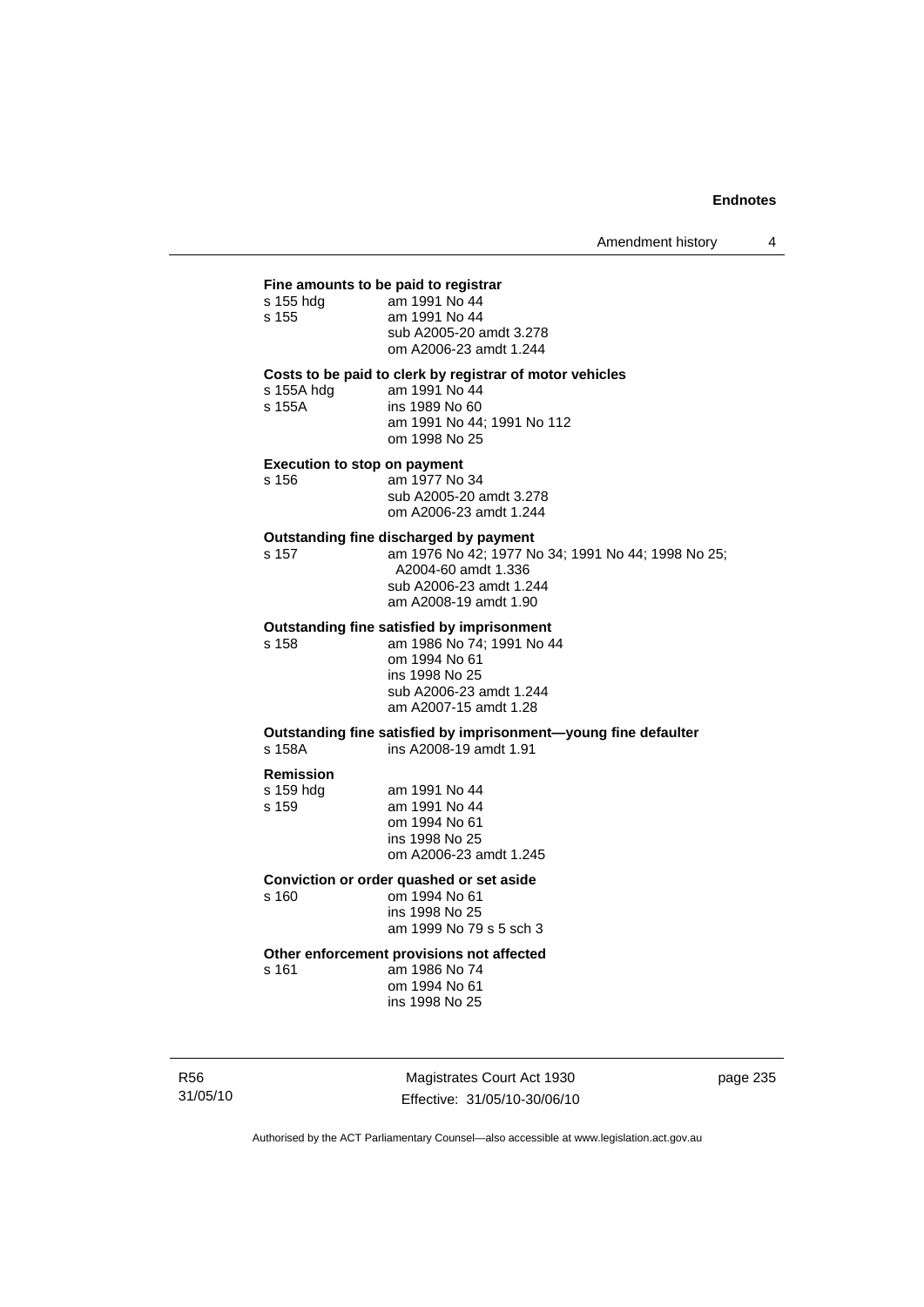| 4 | Amendment history                                 |                                                                                                                                                                                                                             |
|---|---------------------------------------------------|-----------------------------------------------------------------------------------------------------------------------------------------------------------------------------------------------------------------------------|
|   | <b>Procedure on execution</b><br>s 162            | am 1953 No 14; 1967 No 1; 1991 No 44; 1994 No 81<br>om 1994 No 61                                                                                                                                                           |
|   | Warrant of distress after appeal<br>s 163         | om 1972 No 37                                                                                                                                                                                                               |
|   | may be seized, sued on and sold<br>s 164          | Money, Australian notes and bank notes may be seized and choses in action<br>am ord 1990 No 5<br>om 1994 No 61                                                                                                              |
|   | Time of application to be recorded<br>s 165       | am 1953 No 14; 1991 No 44<br>om 1994 No 61                                                                                                                                                                                  |
|   | s 166                                             | Warrant of execution, when to be executed<br>am 1967 No 1; 1994 No 81<br>om 1994 No 61                                                                                                                                      |
|   | div 3.9.3 hdg                                     | Reciprocal enforcement of fines against bodies corporate<br>(prev pt 9 div 2A hdg) ins 1982 No 2<br>renum as div 9.2A hdg R8 LA<br>renum A2004-60 amdt 1.337                                                                |
|   | Definitions for div 3.9.3<br>s 166A hdg<br>s 166A | sub A2004-60 amdt 1.338<br>ins 1982 No 2<br>def <i>fine</i> am A2005-20 amdt 3.279<br>def reciprocating court sub A2005-20 amdt 3.280<br>def relevant officer am A1991-44 s 7 and sch 1<br>def State am A2004-60 amdt 1.339 |
|   | s 166B                                            | Declarations relating to reciprocating courts<br>ins 1982 No 2<br>am 2001 No 44 amdts 1.2752-1.2754; A2005-20 amdt 3.281                                                                                                    |
|   | <b>Enforcement of fine</b><br>s 166C              | ins 1982 No 2<br>am 1991 No 44; 1994 No 61; A2004-60 amdt 1.340,<br>amdt 1.341; A2005-20 amdts 3.282-3.284; ss renum R29 LA<br>(see A2005-20 amdt 3.285); A2006-40 amdts 2.145-2.147                                        |
|   | s 166D                                            | Effect of enforcement by reciprocating court<br>ins 1982 No 2<br>am 1991 No 44                                                                                                                                              |
|   | s 166E hdg<br>s 166E                              | Registrar to notify payment of territory fine<br>am 1991 No 44<br>ins 1982 No 2<br>am 1991 No 44                                                                                                                            |
|   |                                                   |                                                                                                                                                                                                                             |

page 236 Magistrates Court Act 1930 Effective: 31/05/10-30/06/10

R56 31/05/10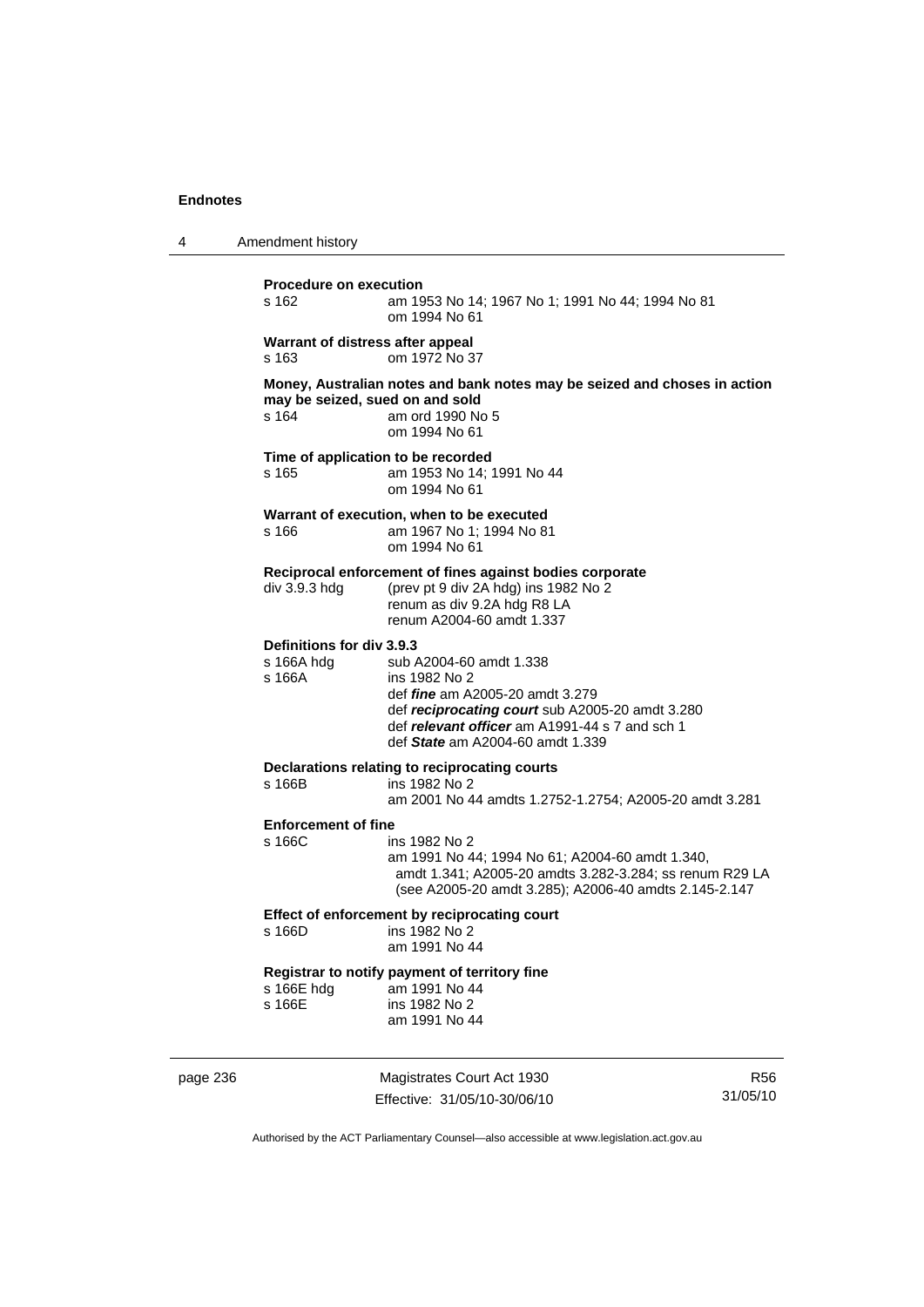**Adverse claim to goods seized**  am 1953 No 14 om 1986 No 74 **Rules in Interpleader summons**  s 168 om 1986 No 74 **Right of landlord not affected**  s 169 om 1986 No 74 **Oral examination of debtor as to debts owing to him**  s 170 am 1968 No 25; 1991 No 44 om 1994 No 61 **Order nisi for attachment of debt**  s 171 am 1937 No 28; 1991 No 44 om 1994 No 61 **Service of order nisi to bind debts**  s 172 am 1993 No 4 om 1994 No 61 **Where garnishee does not dispute debt**  s 173 sub 1968 No 25 am 1970 No 15; 1991 No 44 om 1994 No 61 **Where garnishee disputes debt**  s 174 am 1986 No 74 om 1994 No 61 **Issue may be filed**  s 175 om 1994 No 61 **Where third party claims lien or charge on debt**  s 176 om 1994 No 61 **Court may order warrant to levy amount or issue to be tried**  s 177 om 1994 No 61 **Payment by debtor under order to be valid discharge**  s 178 am 1937 No 28 om 1994 No 61 **Debt attachment book**  s 179 am 1991 No 44 om 1994 No 61 **Costs of attachment**  s 180 om 1994 No 61

R56 31/05/10

Magistrates Court Act 1930 Effective: 31/05/10-30/06/10 page 237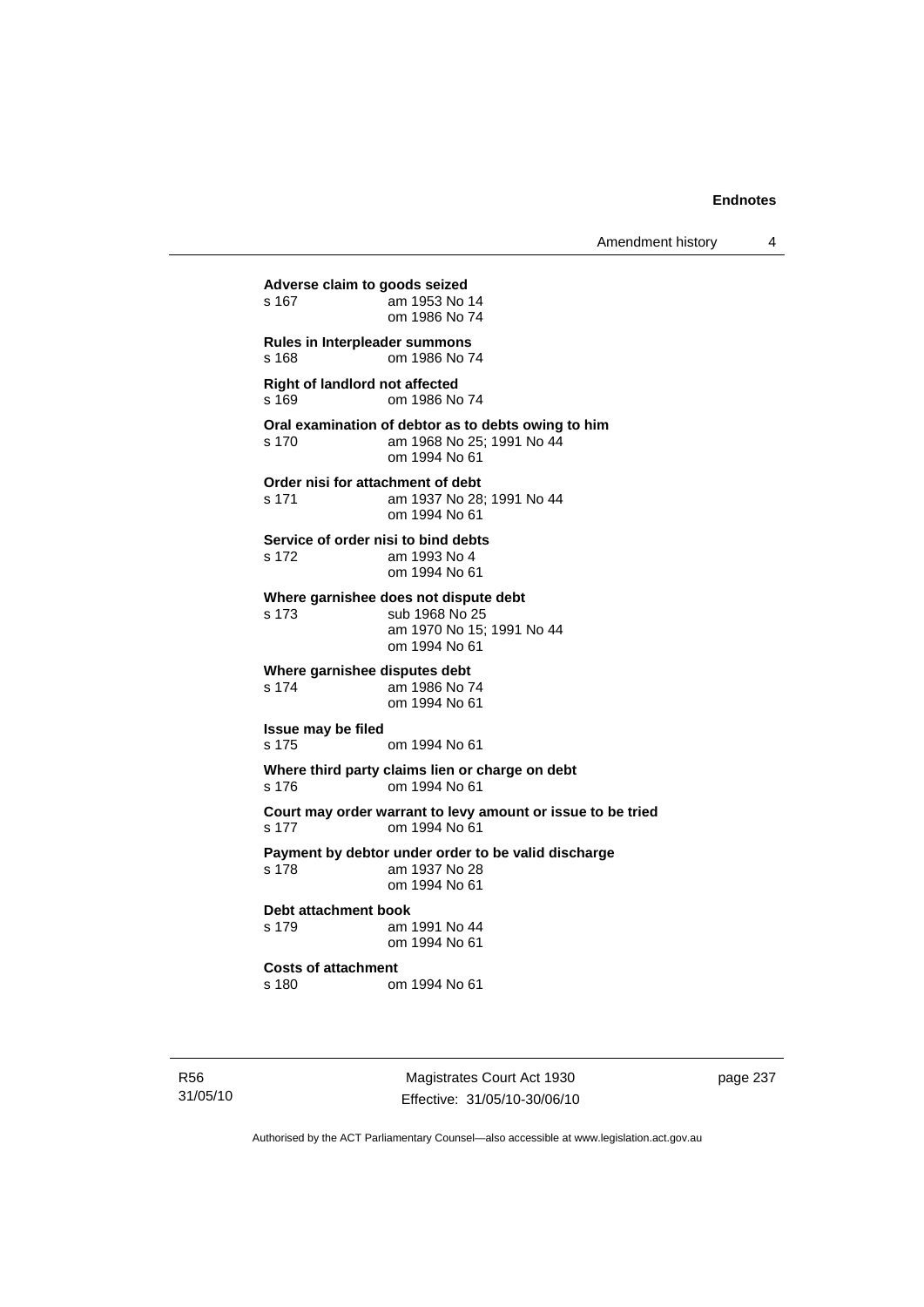| circumstances | Defendants in civil cases not to be imprisone |
|---------------|-----------------------------------------------|
| s 181         | am 1937 No 28: 1991 No 44<br>om 1994 No 61    |
|               | Warrant in default of compliance              |

4 Amendment history

s 182 am 1991 No 44 om 1994 No 61

#### **Ex parte order of commitment**  s 183 am 1991 No 44

om 1994 No 61

#### **Enforcement of criminal decisions—other provisions**

div 3.9.4 hdg (prev pt 9 div 6 hdg) renum as div 9.6 hdg R8 LA sub and renum A2004-60 amdt 1.342

not to be imprisoned except under certain

#### **Enforcement of costs against informant**

s 184 orig s 184 am 1991 No 44 om 1994 No 61 ins 1998 No 25 s 17

# **Committal to prison—orders not involving payment of amount**<br>s 185 corig s 185 sub 1967 No 1

s 185 orig s 185 sub 1967 No 1 om 1972 No 37 (prev s 151) am 1977 No 34; 1996 No 6 renum 1998 No 25 am A2005-20 amdts 3.286-3.288 om A2006-23 amdt 1.246

# **Warrant of commitment to prison<br>s 186 om 19**<br>**orig s 186 om 19**

s 186 orig s 186 om 1994 No 61 (prev s 152) sub 1996 No 6 renum 1998 No 25 am 1998 No 67; ss renum R10 LA om A2006-23 amdt 1.246

#### **Warrant of commitment if defendant already in prison**

s 187 orig s 187 om 1994 No 61 (prev s 154) renum 1998 No 25 am A2005-20 amdt 3.289 om A2006-23 amdt 1.246

#### **Mitigation of payment by court**

s 188 am 1967 No 1; 1982 No 3; 1985 No 41; ord 1990 No 5; 1994 No 81 om A2006-23 amdt 1.246

Magistrates Court Act 1930 Effective: 31/05/10-30/06/10

R56 31/05/10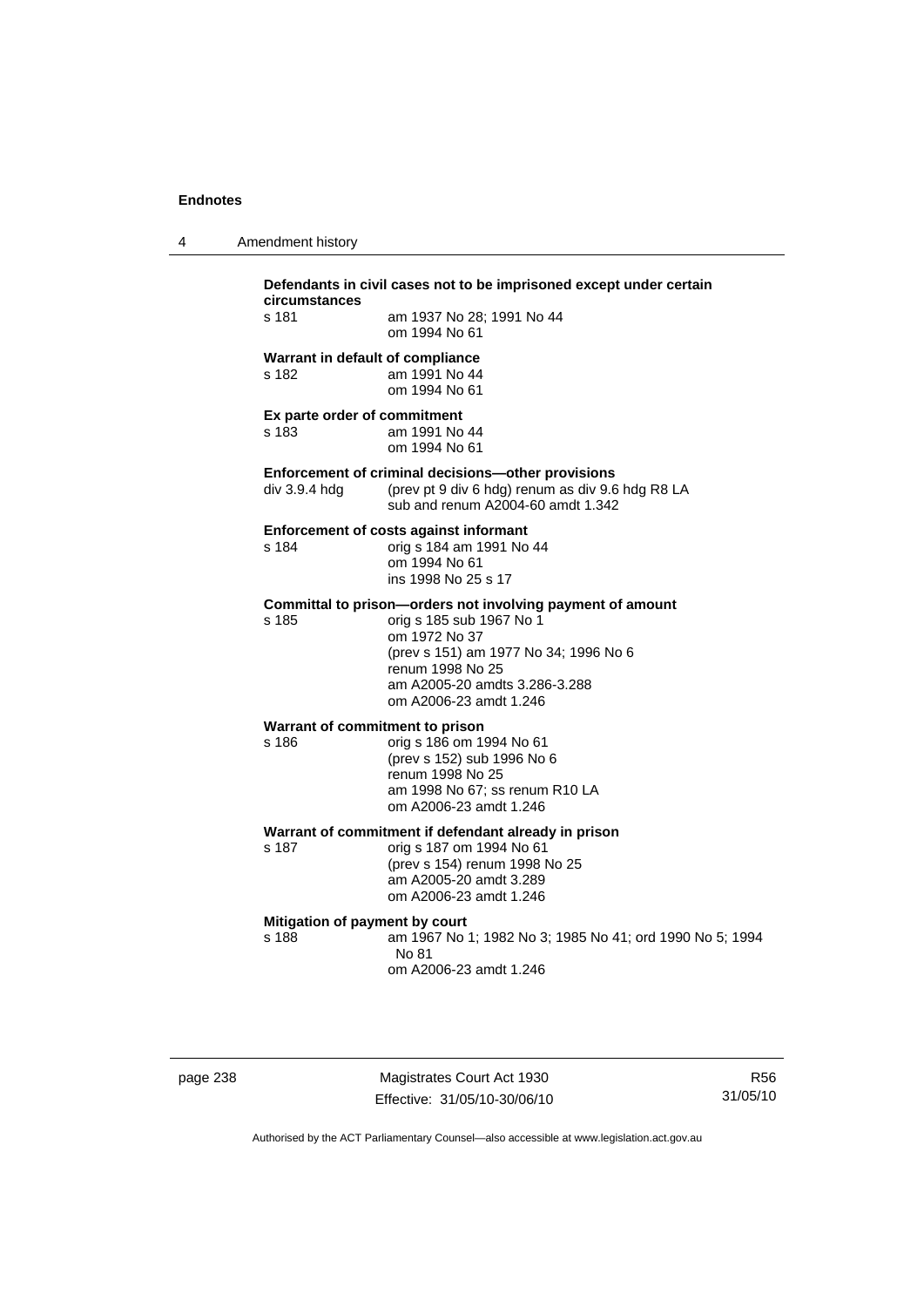# **Scale of imprisonment for nonpayment of money**<br>
s 189 am 1967 No 1: 1977 No 34: 1978

| s 189 | am 1967 No 1: 1977 No 34: 1978 No 46 |
|-------|--------------------------------------|
|       | sub 1993 No 4                        |
|       | am 1994 No 61                        |
|       | om 1998 No 25                        |

#### **Proceeds of warrants of execution**

s 190 sub 1986 No 74 am ord 1990 No 5; 1991 No 44 om 1994 No 61

#### **Accounts to be kept of amounts received**

| s 191 hdq | am 2001 No 44 amdt 1.2755                                                                                                            |
|-----------|--------------------------------------------------------------------------------------------------------------------------------------|
|           | sub A2004-60 amdt 1.343                                                                                                              |
| s 191     | am 1967 No 1; 1979 No 33; 1991 No 44; 1994 No 81; 2001<br>No 44 amdt 1.2756; A2004-60 amdt 1.344, amdt 1.345;<br>A2006-23 amdt 1.247 |
|           |                                                                                                                                      |

#### **Executors and administrators may enforce orders in civil matters**  s 192

| am 1991 No 44 |
|---------------|
| om 1994 No 61 |
|               |

### **Forfeited goods may be sold**

s 193 am ord 1990 No 5; A2005-20 amdt 3.290

# **Enforcement order not void for form only**<br>s 194 hdg sub A2006-40 amdt 2.148

| s 194 hda | sub A2006-40 amdt 2.148 |
|-----------|-------------------------|
| s 194     | am 1994 No 61           |
|           | sub A2006-23 amdt 1.248 |
|           | am A2006-40 amdt 2.149  |

#### **Convictions etc to be given to Supreme Court registrar**  am 1937 No 28: 1992 No 23

| ن ت ا | $\frac{1}{2}$ and $\frac{1}{2}$ and $\frac{1}{2}$ and $\frac{1}{2}$ and $\frac{1}{2}$ |
|-------|---------------------------------------------------------------------------------------|
|       | sub A2005-20 amdt 3.291                                                               |
|       |                                                                                       |

# **Definitions for pt 10**

| טו אן וטו פווטווויט |                               |
|---------------------|-------------------------------|
| s 196               | am 1937 No 28                 |
|                     | sub 1990 No 65                |
|                     | am 1992 No 37: 2000 No 60 s 4 |
|                     | om 2001 No 90 amdt 1.79       |
|                     |                               |

### **Power to make**

s 197 sub 1990 No 65 om 2001 No 90 amdt 1.79

### **Entitlement to apply**

| s 198 | sub 1990 No 65                |
|-------|-------------------------------|
|       | am 1998 No 38; 2000 No 60 s 5 |
|       | om 2001 No 90 amdt 1.79       |

R56 31/05/10

Magistrates Court Act 1930 Effective: 31/05/10-30/06/10 page 239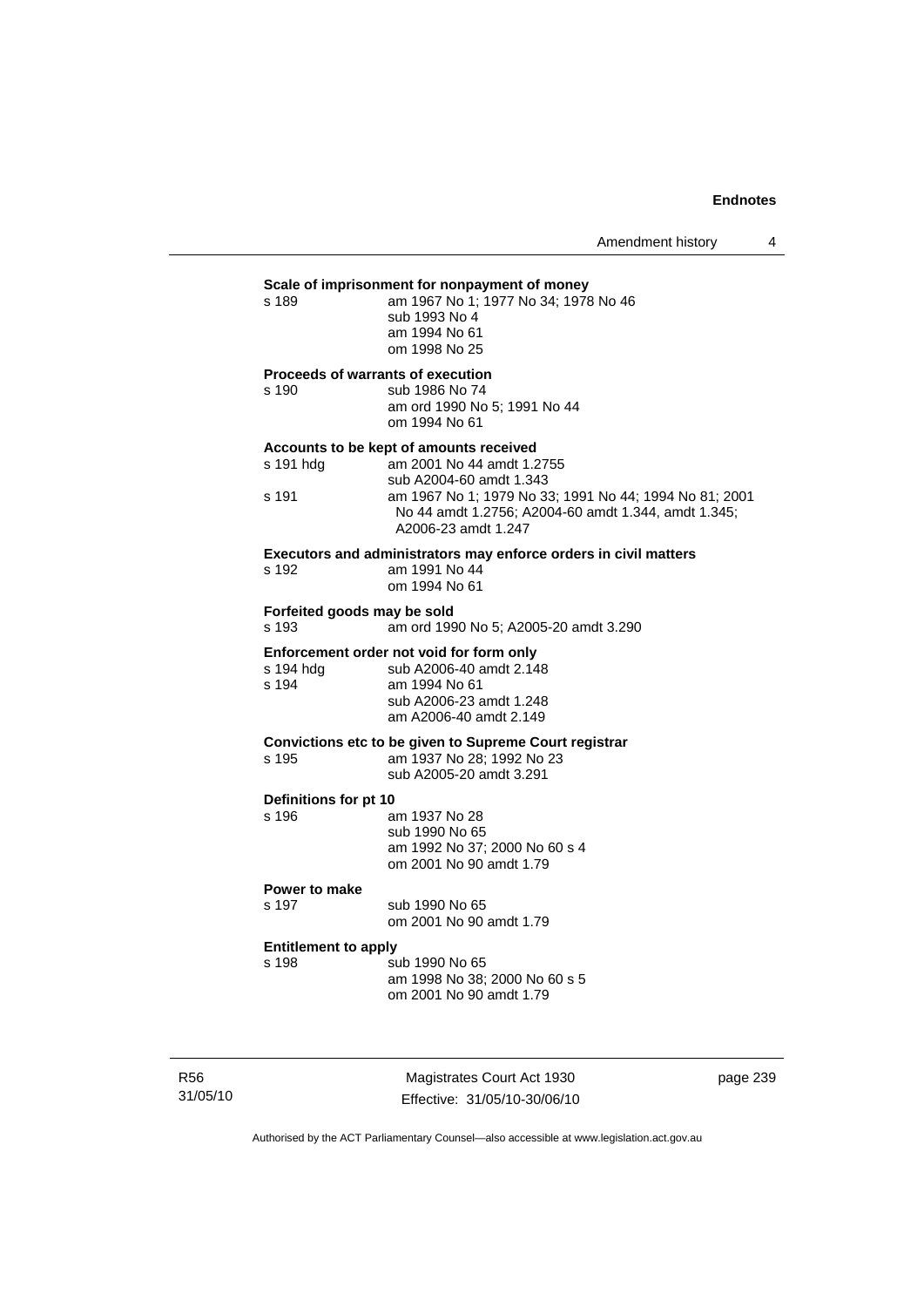4 Amendment history

**Powers exercisable in care and protection proceedings**  ins 1999 No 64 s 4 sch 2 om 2001 No 90 amdt 1.79 **Special requirements—applications by community advocate or employer**  s 198B ins 2000 No 60 s 6 om 2001 No 90 amdt 1.79 **Hearing dates**  s 199 am 1937 No 28 sub 1990 No 65 am 1991 No 44 om 2001 No 90 amdt 1.79 **Parties—applications by persons other than aggrieved persons s 200 am 1937 No 28** am 1937 No 28 sub 1990 No 65 am 1998 No 38; 2000 No 60 s 7 om 2001 No 90 amdt 1.79 **Parties—applications involving children**  s 201 sub 1990 No 65 am 1991 No 44 om 2001 No 90 amdt 1.79 **Representation of children**  sub 1990 No 65 om 2001 No 90 amdt 1.79 **Hearing of applications**<br>s 203 sub 1 sub 1990 No 65 am 1995 No 46; 1999 No 34 om 2001 No 90 amdt 1.79 **Matters to be taken into account**  s 204 sub 1990 No 65 om 2001 No 90 amdt 1.79 **Restrictions in orders**  s 205 am 1986 No 74 sub 1990 No 65 om 2001 No 90 amdt 1.79 **Consent orders**  s 206 sub 1990 No 65 om 2001 No 90 amdt 1.79 **Jurisdiction under s 206**  s 206AA ins 1999 No 34 om 2001 No 90 amdt 1.79

page 240 Magistrates Court Act 1930 Effective: 31/05/10-30/06/10

R56 31/05/10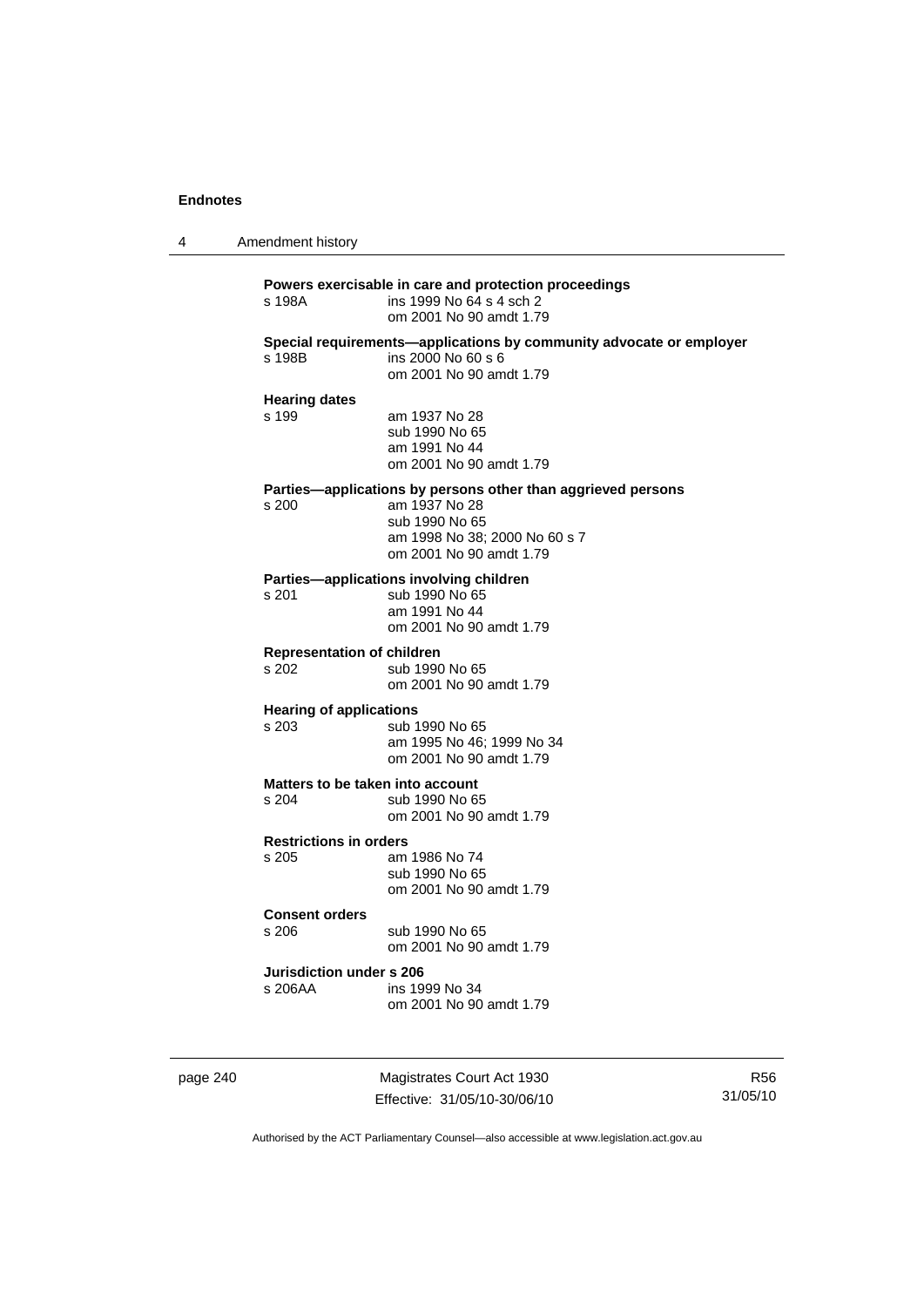| <b>Service of applications</b>              |                                                                                                                        |
|---------------------------------------------|------------------------------------------------------------------------------------------------------------------------|
| s 206A                                      | ins 1990 No 65<br>am 1991 No 44; 2000 No 60 s 8; 2001 No 44 amdt 1.2757<br>om 2001 No 90 amdt 1.79                     |
| s 206B                                      | Procedure in absence of respondent<br>ins 1990 No 65<br>om 2001 No 90 amdt 1.79                                        |
| Interim restraining orders<br>s 206C        | ins 1990 No 65<br>om 2001 No 90 amdt 1.79                                                                              |
| <b>Seizure of firearms</b><br>s 206D        | ins 1990 No 65<br>am 1991 No 9; 1996 No 74; 1997 No 25<br>om 2001 No 90 amdt 1.79                                      |
| <b>Explaining proposed orders</b><br>s 206E | ins 1990 No 65<br>am 1992 No 37<br>om 2001 No 90 amdt 1.79                                                             |
| <b>Counselling</b><br>s 206F                | ins 1990 No 65<br>om 2001 No 90 amdt 1.79                                                                              |
| s 206G                                      | Power of court to make orders where person charged<br>ins 1990 No 65<br>om 2001 No 90 amdt 1.79                        |
| <b>Duration of orders</b>                   |                                                                                                                        |
| s 206H                                      | ins 1990 No 65<br>om 2001 No 90 amdt 1.79                                                                              |
| s 2061                                      | Exercise of certain powers by registrar<br>ins 2001 No 70 amdt 1.67<br>om 2001 No 90 amdt 1.79                         |
| s 206J                                      | Variation and revocation of orders<br>ins 1990 No 65<br>am 1991 No 44; 1999 No 64 s 4 sch 2<br>om 2001 No 90 amdt 1.79 |
| Service etc of orders                       |                                                                                                                        |
| s 206K                                      | ins 1990 No 65<br>am 1991 No 44; 1996 No 51; 2001 No 44 amdt 1.2758,<br>amdt 1.2759<br>om 2001 No 90 amdt 1.79         |

R56 31/05/10

Magistrates Court Act 1930 Effective: 31/05/10-30/06/10 page 241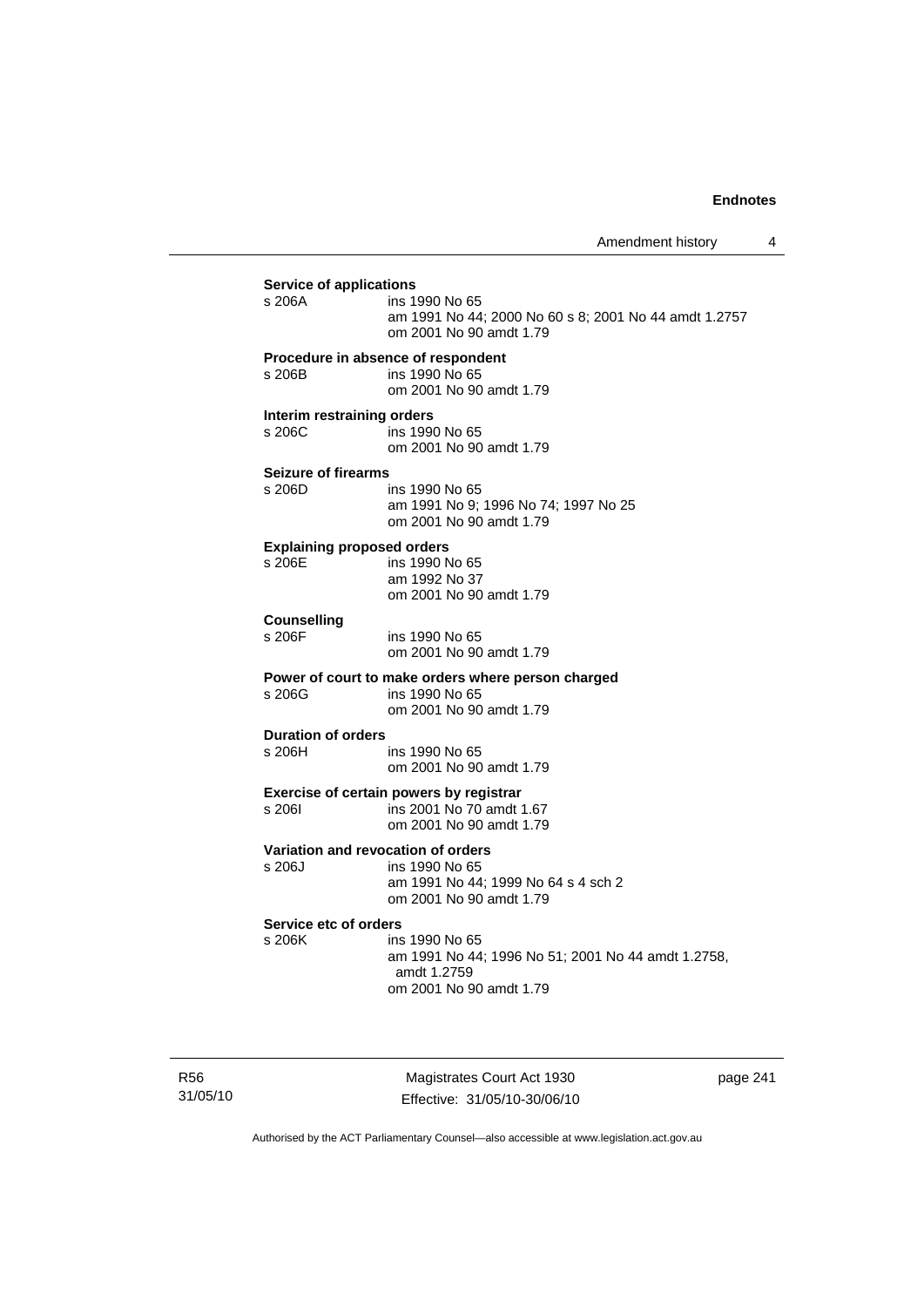4 Amendment history

# Offence<br>s 206L ins 1990 No 65 am 1992 No 37; 1994 No 81; 1997 No 25 om 2001 No 90 amdt 1.79 **Service other than personal service**  s 206M ins 1990 No 65 om 2001 No 90 amdt 1.79 **Service by police officers**<br>s 206N ins 199 ins 1990 No 65 am 1991 No 44 om 2001 No 90 amdt 1.79 **Restriction on publication of reports of proceedings**  ins 1990 No 65 am 1994 No 81; 1998 No 38 om 2001 No 90 amdt 1.79 **Limits of restriction on publication**  s 206PA ins 1998 No 38 om 2001 No 90 amdt 1.79 **Application not invalid only because made under wrong Act**  ins 1998 No 38 om 2001 No 90 amdt 1.79 **Appeals**  ins 1990 No 65 am 1995 No 46 om 2001 No 90 amdt 1.79 **Application of Crimes Act**  ins 1990 No 65 om 2001 No 90 amdt 1.79 **Criminal appeals**  (prev pt 11 hdg) sub 1972 No  $37$  sub and renum A2004-60 amdt 1.346 **Criminal appeals—jurisdiction of Supreme Court**  div 3.10.1 hdg (prev pt 11 div 1 hdg) ins 1972 No 37 renum as div 11.1 hdg R8 LA sub and renum A2004-60 amdt 1.347

page 242 Magistrates Court Act 1930 Effective: 31/05/10-30/06/10

R56 31/05/10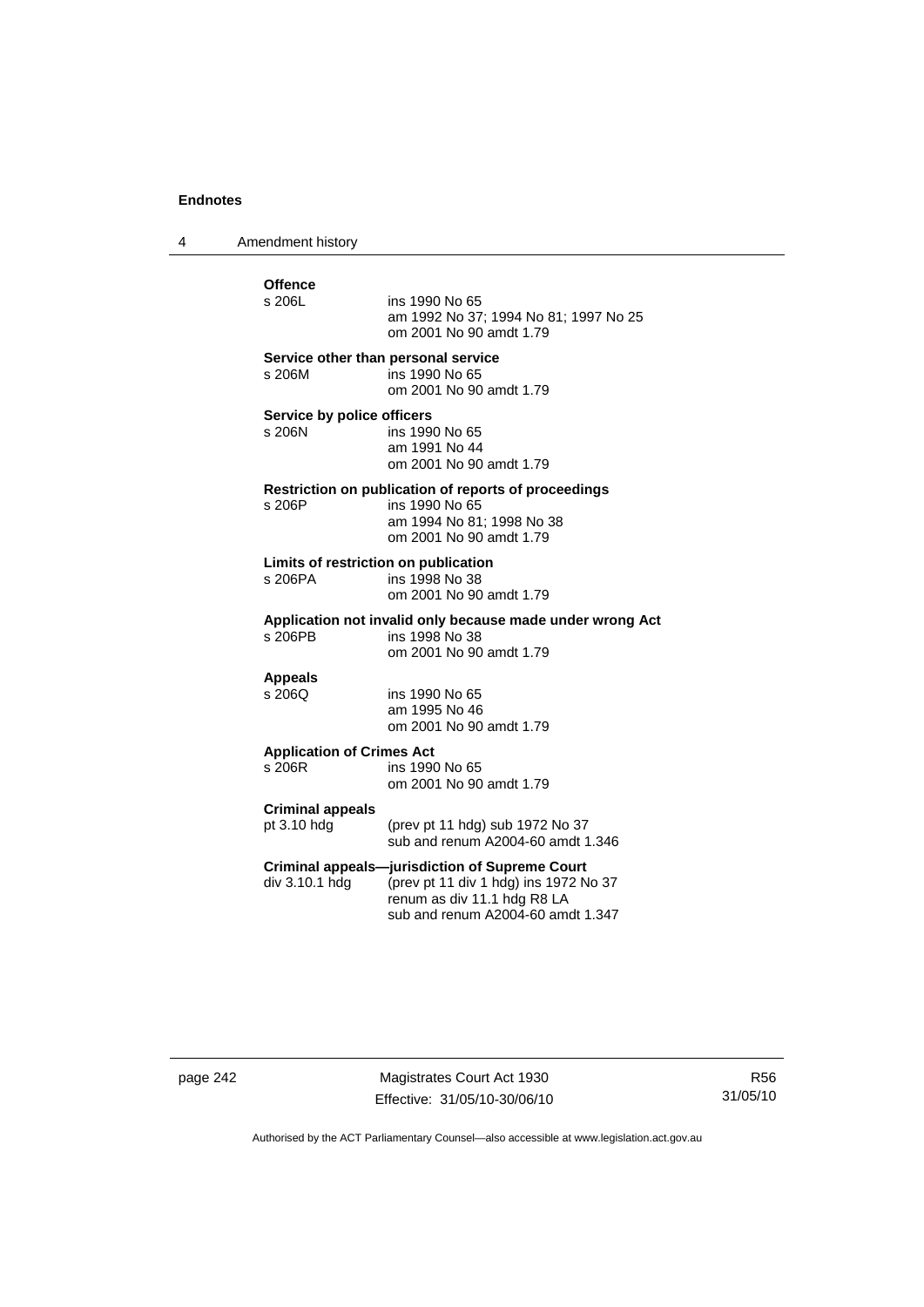# **Jurisdiction of Supreme Court**

sub 1937 No 28 am 1967 No 1; 1968 No 25 sub 1972 No 37 am 1985 No 67; 1990 No 65; 2001 No 90 amdt 1.80; A2004-60 amdts 1.348-1.350; A2005-5 s 30; A2008-44 amdt 1.79

#### **Appeals in criminal matters**

div 3.10.2 hdg (prev pt 11 div 2 hdg) ins 1972 No 37 renum as div 11.2 hdg R8 LA sub and renum A2004-60 amdt 1.351

**Appeals to which div 3.10.2 applies**  s 208 hdg sub A2004-60 amdt 1.352<br>s 208 sub 1937 No 28 sub 1937 No 28 am 1953 No 14; 1958 No 12; 1968 No 25 sub 1972 No 37 am 1984 No 16; 1985 No 41; 1985 No 67; 1986 No 33; 1986 No 74; 1990 No 65; 1992 No 9; 1994 No 61; 1996 No 6; A2004-60 amdts 1.353-1.355; A2005-7 s 16; pars renum R27 LA (see A2005-7 s 17); A2006-23 amdt 1.249; A2006-55 s 14, s 15

#### **Appeals in other cases**

s 208A ins 1958 No 12 am 1967 No 1; 1968 No 25 om 1972 No 37

#### **Substituted service of notice of appeal**

s 208B ins 1958 No 12 om 1972 No 37

#### **Institution of appeal**

s 209 am 1934 No 17 sub 1937 No 28 am 1967 No 1 sub 1972 No 37 am 1984 No 61; 1985 No 67 sub 1986 No 74 am A2005-5 s 31; A2005-7 s 18; A2006-40 amdt 2.150

#### **Substituted service of notice of appeal**

s 210 am 1934 No 17

#### sub 1937 No 28; 1972 No 37

### **When appeal deemed to be duly instituted**

s 211 sub 1937 No 28; 1972 No 37; 1985 No 18 om 1986 No 74

R56 31/05/10

Magistrates Court Act 1930 Effective: 31/05/10-30/06/10 page 243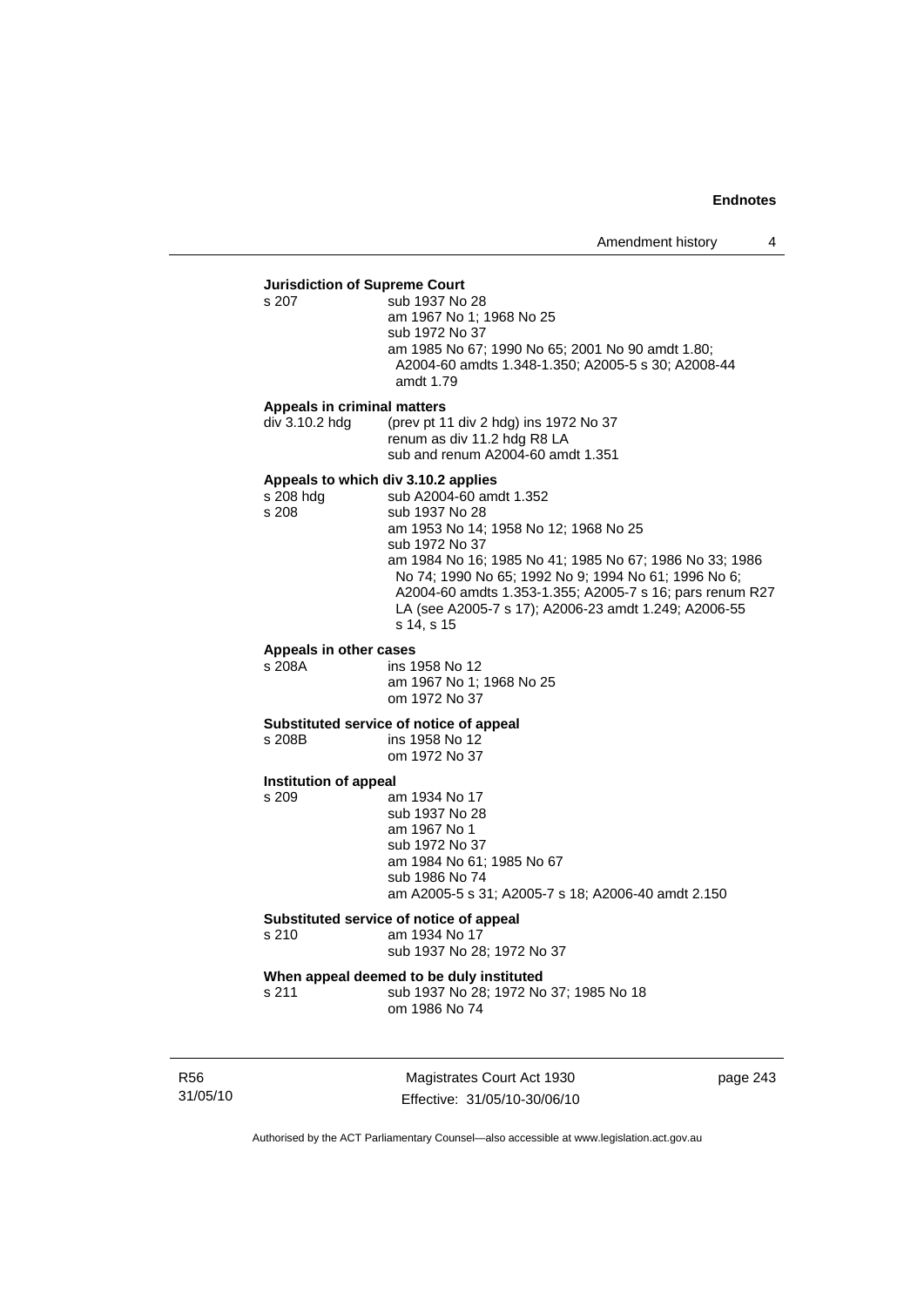4 Amendment history

#### **When appeal deemed to be duly instituted**

s 212 sub 1937 No 28: 1958 No 12 am 1967 No 1 sub 1972 No 37 om 1985 No 18

#### **Increase in amount of security**

s 213 sub 1937 No 28; 1972 No 37 om 1985 No 18

### **Appeals in cases other than civil cases**

s 214 sub 1937 No 28 am 1967 No 1 sub 1972 No 37 am 1984 No 61; 1990 No 65; A2004-60 amdt 1.356; A2005-20 amdt 3.292

# **Appeals in relation to grant of bail**

ins 1986 No 33 om 1992 No 9

#### **Appeals in civil cases**

s 215 om 1937 No 28 ins 1972 No 37 am 1985 No 67 om 1986 No 74

#### **Stay of execution pending appeal in certain cases**

s 216 om 1937 No 28 ins 1972 No 37 am 1984 No 62; 1986 No 74; 1992 No 9; 1995 No 41; A2005-7 s 19; A2006-23 amdt 1.250, amdt 1.251; A2008-29 amdt 1.32

**Execution not to be stayed in other cases except by order of Supreme Court** 

s 217 om 1937 No 28 ins 1972 No 37 om 1986 No 74

# **Orders by Supreme Court on appeals**

om 1937 No 28 ins 1972 No 37 sub 1984 No 61 am 1985 No 67; A2004-60 amdt 1.357, amdt 1.358

#### **No right of appeal under div 3.10.2 if review appeal**

| s 219 hdg | sub A2004-60 amdt 1.359                         |
|-----------|-------------------------------------------------|
| s 219     | om 1937 No 28                                   |
|           | ins 1972 No 37                                  |
|           | am 1985 No 67; 1986 No 74; A2004-60 amdt 1.360, |
|           | amdt 1.361                                      |
|           | sub A2008-44 amdt 1.80                          |
|           |                                                 |

page 244 Magistrates Court Act 1930 Effective: 31/05/10-30/06/10

R56 31/05/10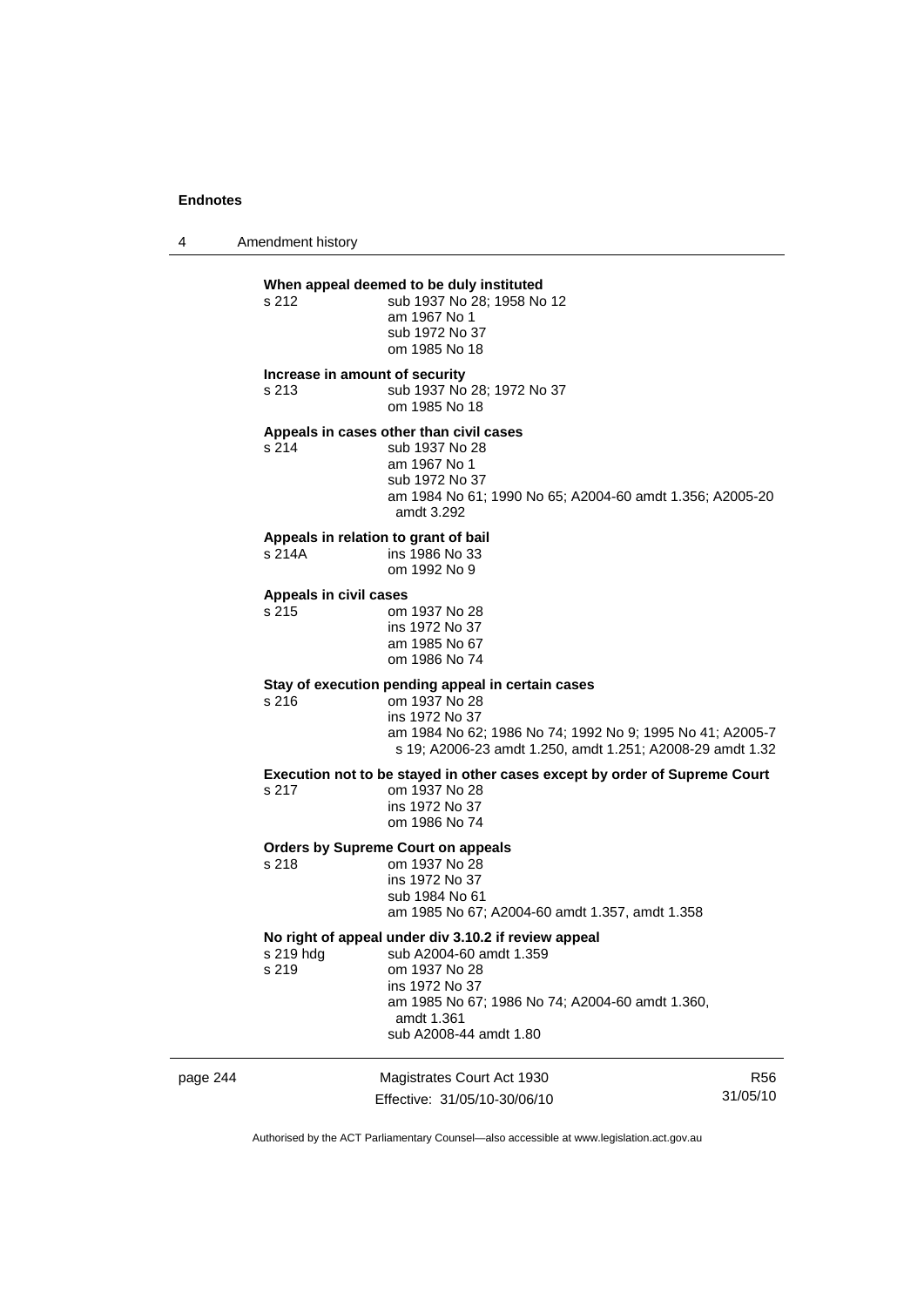# **Reference appeals in criminal matters**  ins A2005-5 s 32 **What is a reference appeal?**  s 219A ins A2005-5 s 32 **Reference appeal in relation to proceeding**  sub A2008-42 s 12 s 219AB ins A2005-5 s 32 am A2006-55 s 15; A2006-40 amdt 2.151; A2008-42 s 13, s 14 **Who may be heard at reference appeal**  s 219AC ins A2005-5 s 32 am A2008-42 s 15 **Reference appeal decision does not affect verdict**  s 219AD ins A2005-5 s 32 sub A2008-42 s 16 **Review appeals in criminal matters**<br>div 3.10.3 hdg (prev pt 11 div 3 h (prev pt 11 div 3 hdg) ins 1972 No 37 renum as div 11.3 hdg R8 LA sub and renum A2004-60 amdt 1.362 sub A2008-44 amdt 1.81 **Interpretation**  s 219A ins 1972 No 37 om 1994 No 61 **Decisions subject to review appeal**  s 219B hdg sub A2008-44 amdt 1.82 s 219B ins 1972 No 37 am 1974 No 14; 1979 No 41; 1984 No 16; 1985 No 41; 1985 No 67; ord 1990 No 9; 1994 No 61; 1996 No 6; pars renum R10 LA; A2004-60 amdts 1.363-1.366; A2005-20 amdt 3.293; A2006-23 amdt 1.252; A2006-55 s 16; A2008-44 amdt 1.83 **How review appeal is instituted**<br>s 219C **ins 1972** No 3 ins 1972 No 37 am 1974 No 14; 1979 No 41; 1984 No 61; 1985 No 41; 1985 No 67; ord 1990 No 9; 1996 No 6; pars renum R10 LA; A2005-5 s 33; A2005-20 amdts 3.294-3.296; pars and ss renum R29 LA (see A2005-20 amdt 3.297) sub A2008-44 amdt 1.84

Magistrates Court Act 1930 Effective: 31/05/10-30/06/10 page 245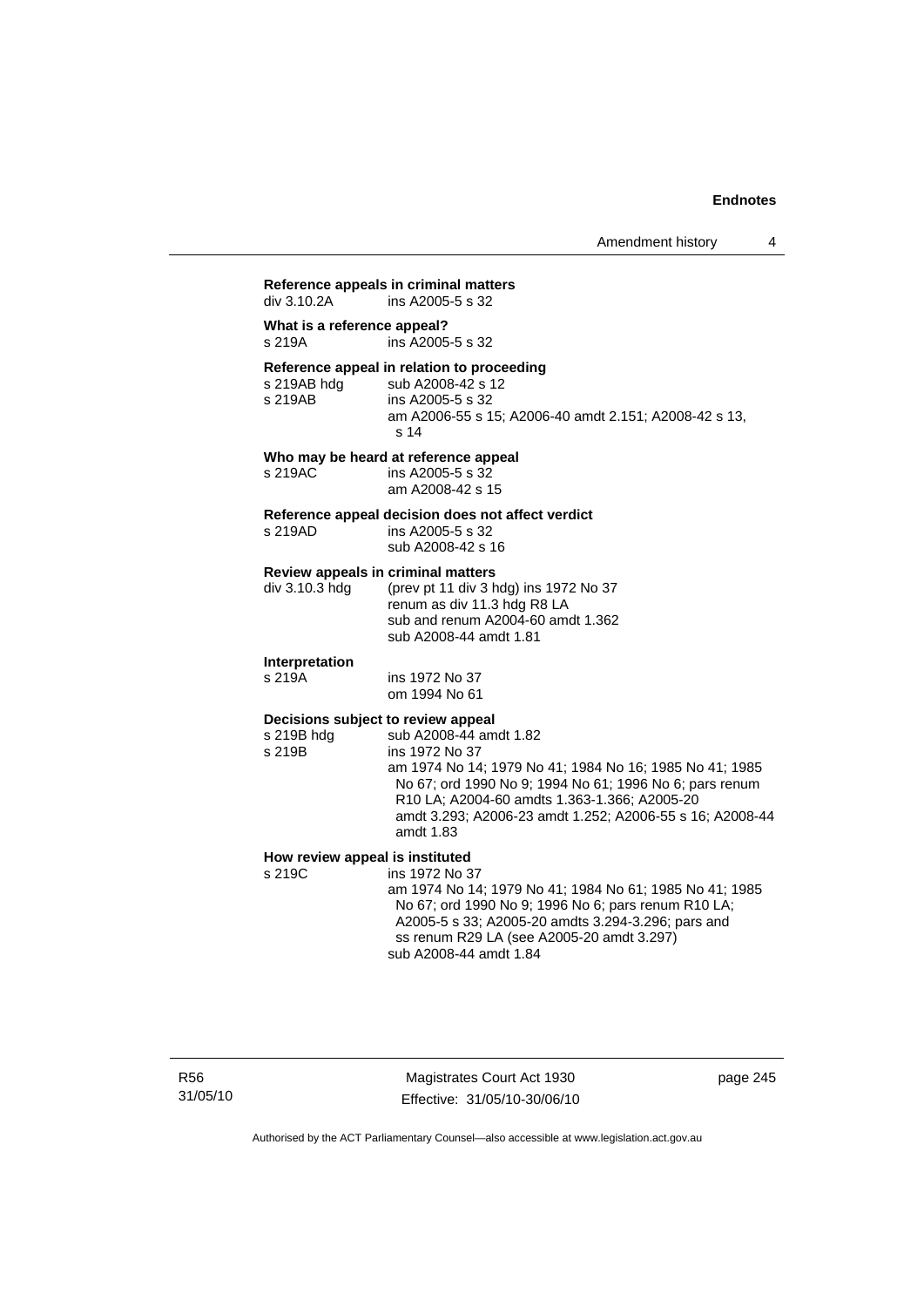4 Amendment history

|          | <b>Grounds for review</b><br>s 219D                        | ins 1972 No 37<br>am 1985 No 41; 1985 No 67; ord 1990 No 9; 1992 No 9; 1996<br>No 6; ss renum R10 LA<br>om A2006-40 amdt 2.152<br>ins A2008-44 amdt 1.84                                  |                 |
|----------|------------------------------------------------------------|-------------------------------------------------------------------------------------------------------------------------------------------------------------------------------------------|-----------------|
|          | <b>Report by Magistrate</b><br>s 219E                      | ins 1972 No 37<br>am 1996 No 6<br>om A2006-40 amdt 2.152<br>ins A2008-44 amdt 1.84                                                                                                        |                 |
|          | <b>Powers of Supreme Court</b><br>s 219F                   | ins 1972 No 37<br>am 1974 No 14; 1979 No 41; 1985 No 41; 1985 No 67;<br>ord 1990 No 9; ss and pars renum R10 LA; A2004-60<br>amdt 1.367; A2006-40 amdt 2.153; A2008-44<br>amdts 1.85-1.88 |                 |
|          | Interpretation<br>s 219G                                   | ins 1984 No 62<br>am 1986 No 74<br>om 1992 No 9                                                                                                                                           |                 |
|          | s 219H                                                     | Warrant of apprehension of appellant<br>ins 1984 No 62<br>om 1992 No 9                                                                                                                    |                 |
|          | s 219J                                                     | Power of Court where person apprehended<br>ins 1984 No 62<br>om 1992 No 9                                                                                                                 |                 |
|          | Effect of apprehension of appellant<br>s 219K              | ins 1984 No 62<br>om 1992 No 9                                                                                                                                                            |                 |
|          | Stay of execution not affected<br>s 219L                   | ins 1984 No 62<br>om 1992 No 9                                                                                                                                                            |                 |
|          | <b>Criminal appeals-other provisions</b><br>div 3.10.4 hdg | (prev pt 11 div 4 hdg) ins 1972 No 37<br>renum as div 11.4 hdg R8 LA<br>sub and renum A2004-60 amdt 1.368                                                                                 |                 |
|          | Forfeiture of recognisance<br>s 220                        | am 1937 No 28; 1972 No 37<br>sub 1984 No 62<br>om 1992 No 9                                                                                                                               |                 |
| page 246 |                                                            | Magistrates Court Act 1930<br>Effective: 31/05/10-30/06/10                                                                                                                                | R56<br>31/05/10 |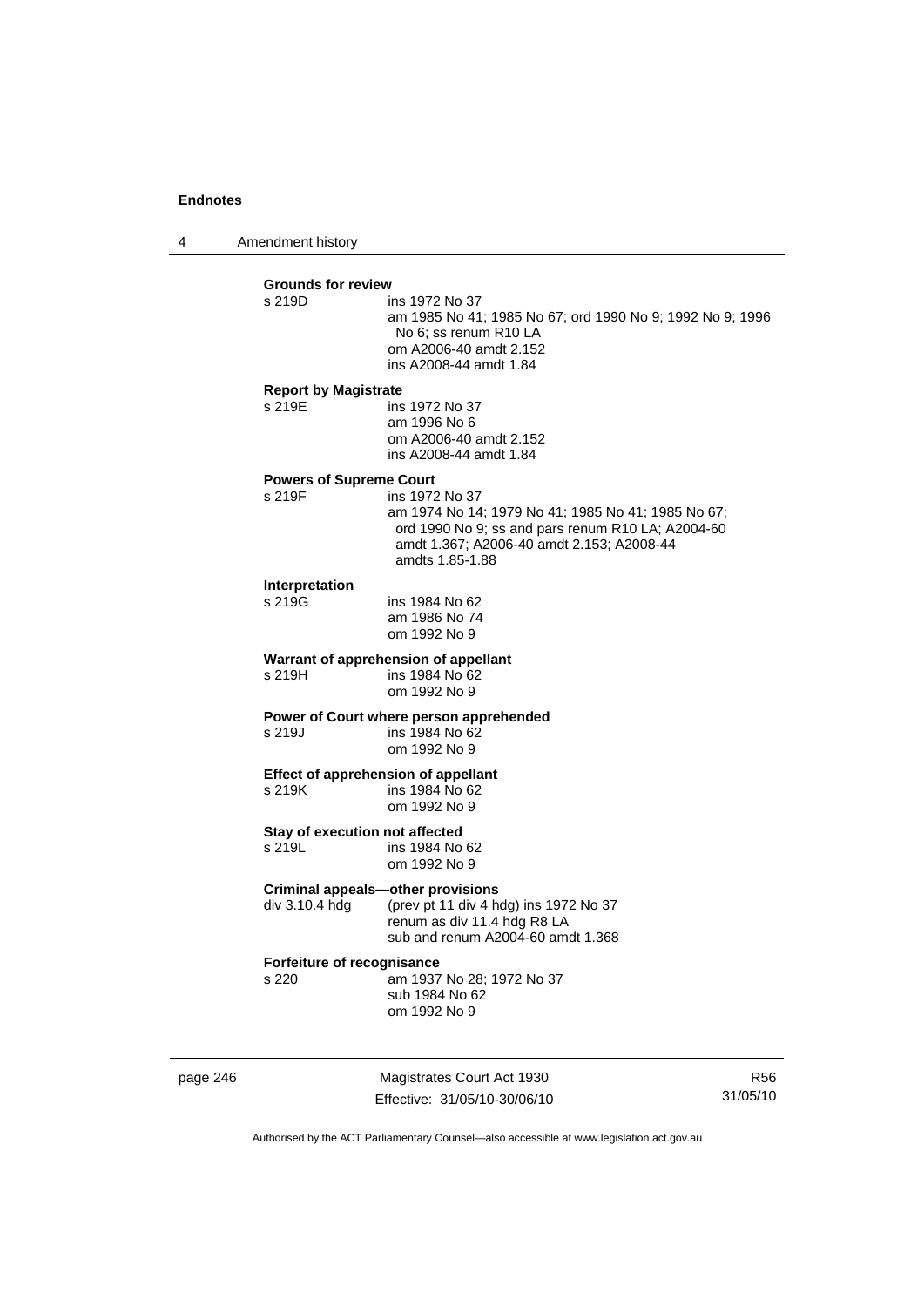|                                                    |                                                                                                                                                                                      | Amendment history | 4 |
|----------------------------------------------------|--------------------------------------------------------------------------------------------------------------------------------------------------------------------------------------|-------------------|---|
| s 221                                              | Magistrate may order appellant to be liberated<br>om 1937 No 28                                                                                                                      |                   |   |
| s 222                                              | <b>Control of Supreme Court over summary convictions</b><br>am 1937 No 28; 1985 No 67; 1986 No 74; A2005-20<br>amdts 3.298-3.300; A2006-23 amdts 1.253-1.255; A2006-40<br>amdt 2.154 |                   |   |
| <b>Amendment of documents</b><br>s 223             | am 1937 No 28; 1985 No 67; 1986 No 74<br>sub A2005-20 amdt 3.301<br>am A2006-23 amdt 1.256                                                                                           |                   |   |
| In cases of certiorari order<br>s 224 hdg<br>s 224 | sub A2006-40 amdt 2.155<br>am 1937 No 28; A2005-20 amdt 3.302; A2006-40 amdt 2.156                                                                                                   |                   |   |
| Notice dispensed with<br>s 225                     | am 1937 No 28; 1967 No 1; 1985 No 17; A2005-20<br>amdt 3.302; A2006-40 amdt 2.157, amdt 2.158                                                                                        |                   |   |
| Power of court to admit to bail<br>s 226           | am 1937 No 28; 1992 No 9; A2005-20 amdt 3.302; A2006-23<br>amdt 1.257; A2006-40 amdt 2.159                                                                                           |                   |   |
| s 227                                              | Respecting the amendment of convictions etc.<br>am 1937 No 28; 1985 No 67; 1996 No 6; A2005-20<br>amdt 3.302                                                                         |                   |   |
| No summons or information<br>s 228                 | am 1986 No 74<br>sub A2005-20 amdt 3.303                                                                                                                                             |                   |   |
| s 230                                              | Provisions applicable in relation to security given for costs of appeal<br>am 1937 No 28<br>sub 1972 No 37<br>am 1985 No 18; 1991 No 44<br>om A2006-40 amdt 2.160                    |                   |   |
| s 231                                              | Magistrate sued for act not within jurisdiction<br>reloc as s 17A                                                                                                                    |                   |   |
| granted<br>s 232                                   | No action against magistrate after order nisi to quash conviction has been<br>reloc as s 17B                                                                                         |                   |   |
| s 233                                              | Warrant or writ by magistrate on order of court<br>reloc as s 17C                                                                                                                    |                   |   |
| s 234                                              | No action for acts done under order of Supreme Court<br>reloc as s 17D                                                                                                               |                   |   |

R56 31/05/10

Magistrates Court Act 1930 Effective: 31/05/10-30/06/10 page 247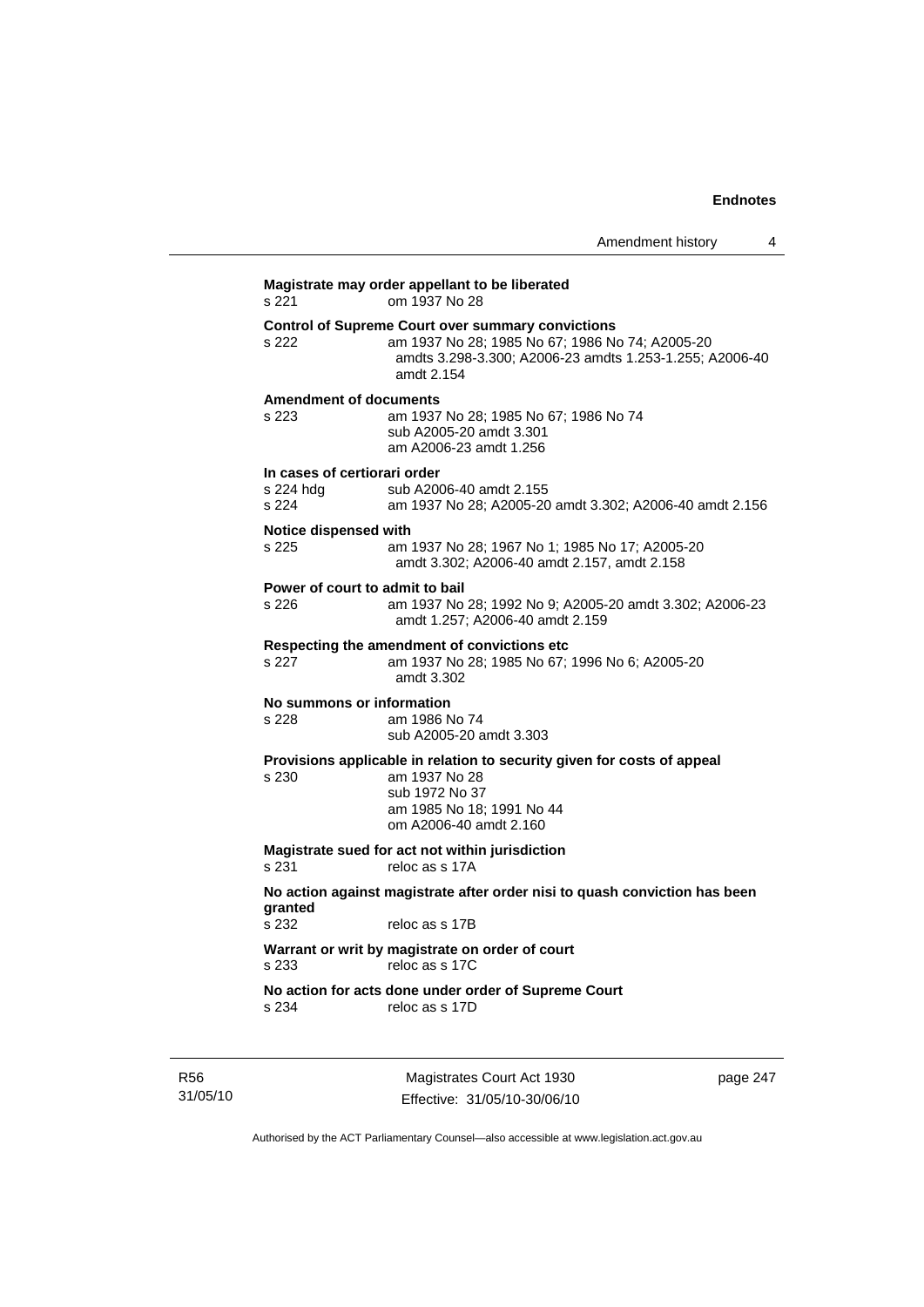4 Amendment history

page 248 Magistrates Court Act 1930 Effective: 31/05/10-30/06/10 R56 31/05/10 **No action where proceedings confirmed on appeal**  s 235 reloc as s 17E **Actions in cases prohibited**  reloc as s 17F **Limitation of actions**  om 1985 No 66 **Notice of actions**  s 238 om 1985 No 66 **Payment of amounts into court**<br>s 239 reloc as s 170 reloc as s 17G **No action against magistrate for judicial acts in Magistrates Court**  s 240 reloc as s 17H **Magistrate sued for acts within his or her jurisdiction only liable in case of malice and absence of reasonable and probable cause**  s 241 reloc as s 17I **Verdict for defendant**  s 242 reloc as s 17J **Damages**  s 243 reloc as s 17K **Costs in criminal matters**<br>pt 3.11 hdg (prev pt (prev pt 13 hdg) sub 1953 No 14 am 1994 No 4 sub and renum A2004-60 amdt 1.371 **Costs in criminal matters**  sub A2004-60 amdt 1.372 s 244 am 1937 No 28; 1953 No 14; 1986 No 74; 1994 No 61; A2004-60 amdts 1.373-1.375 sub A2008-44 amdt 1.89 **Court fees**  s 245 sub 1953 No 14; 1980 No 10 am 1991 No 38; 1991 No 44 om 1994 No 4 **Remission of fees**  s 245A ins 1937 No 28 sub 1986 No 83 am 1989 No 55; ord 1990 No 5; 1991 No 44; 1993 No 4 om 1994 No 4 **Solicitor's costs**  s 246 sub 1937 No 28 om 1986 No 74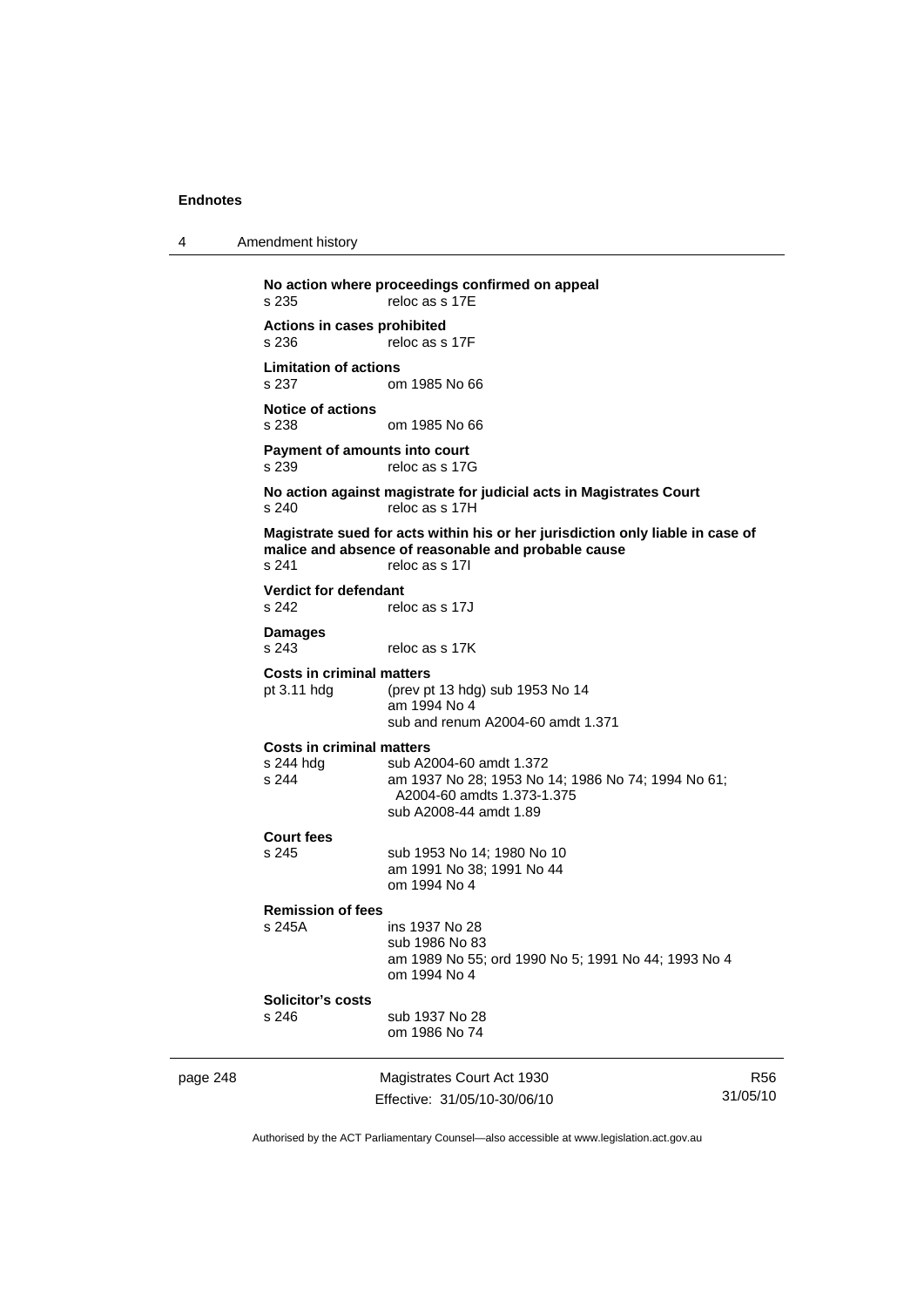# **Witnesses expenses**

sub 1953 No 14: 1967 No 1 am 1996 No 6; A2004-60 amdt 1.376 reloc to Magistrates Court Rules 1932, pt 4 as rule 21 by A2004-60 amdt 1.377

#### **Definitions for pt 13A**

s 248 om 1994 No 61 s 49 ins 2001 No 1 s 3 sch am 2001 No 18 s 174 om A2004-60 amdt 1.378

#### **Determination of fees**

s 248A ins 1974 No 14 am 1986 No 53; ord 1990 No 5 om 1992 No 9 ins 1994 No 4 am 1997 No 94; 1998 No 25 sub 2000 No 1 s 3 sch am 2001 No 44 amdt 1.2760 om A2004-60 amdt 1.378

#### **Payment of fees**

s 248B ins 1974 No 14

 am 1986 No 53; ord 1990 No 5 om 1992 No 9 ins 1994 No 4 sub 2000 No 1 s 3 sch am 2001 No 44 amdt 1.2761 om A2004-60 amdt 1.378

# **Remission, refund, deferral, waiver and exemption of fees**

 $ins 1974$  No 14 om 1992 No 9 ins 1994 No 4 am 1994 No 45; No. 1995 No 46; 1997 No 96; 1999 No 66 sch 3; 1999 No 64 s 4 sch 2 sub 2000 No 1 s 3 sch am 2002 No 36 s 4 (4), (5) exp 11 October 2003 (s 248C (5)) om A2004-60 amdt 1.378

# **Recovery of fees in non-criminal proceedings if fees otherwise not payable**

ins 1974 No 14 am 1986 No 53 om 1992 No 9 ins 1994 No 4 sub 2000 No 1 s 3 sch om A2004-60 amdt 1.378

R56 31/05/10

Magistrates Court Act 1930 Effective: 31/05/10-30/06/10 page 249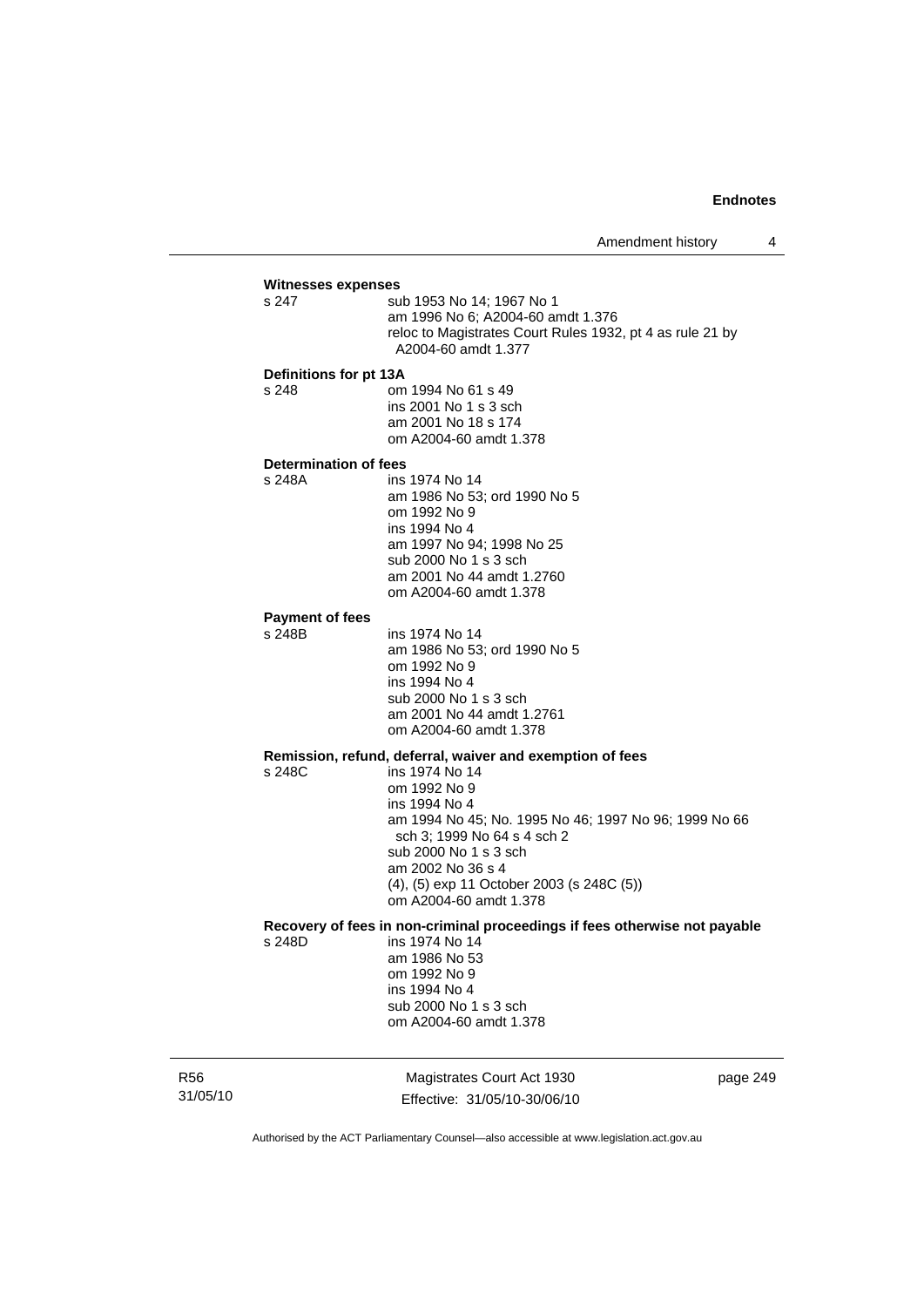4 Amendment history

**Recovery of fees in criminal proceedings if fees not otherwise payable**  ins 1994 No 4 sub 2000 No 1 s 3 sch om A2004-60 amdt 1.378 **Review of decisions**  s 248F ins 1994 No 4 am 1996 No 6 sub 2000 No 1 s 3 sch om A2004-60 amdt 1.378 **Securities in criminal matters**  pt 3.12 hdg (prev pt 14 hdg) sub and renum A2004-60 amdt 1.379 **Securities taken under Act**  s 249 am 1991 No 44; A2004-60 amdts 1.380-1.383; A2005-20 amdt 3.304 **Recovery of amount due under security**  s 250 ins 1937 No 28 am 1986 No 74; 1991 No 44; 1992 No 9; A2004-60 amdt 1.384; A2006-23 amdt 1.258 **Enforcement of payment of sum due by principal**<br>s 251 cm 1937 No 28 om 1937 No 28 am A2006-23 amdt 1.258 **Sums paid by surety may be recovered from principal**  s 252 am 1937 No 28; 1986 No 74; 1992 No 9; A2004-60 amdt 1.384; A2006-23 amdt 1.258 **Payment enforced by security**  s 253 am 1992 No 9; A2004-60 amdt 1.384; A2006-23 amdt 1.258 **Enforcement of recognisance**<br>s 254 sub 1974 No sub 1974 No 14 am 1986 No 53; 1986 No 74; ord 1990 No 5; 1991 No 44; 1992 No 9; 1994 No 61; A2006-23 amdt 1.259; A2006-40 amdt 2.161, amdt 2.162 **Directions about procedure**  s 254A reloc as s 309 **Appearance by audiovisual or audio links**  reloc as s 311 **Contempt in face of court**  reloc as s 290 **Failure to give evidence—offence**  s 255AA reloc as s 291

page 250 Magistrates Court Act 1930 Effective: 31/05/10-30/06/10

R56 31/05/10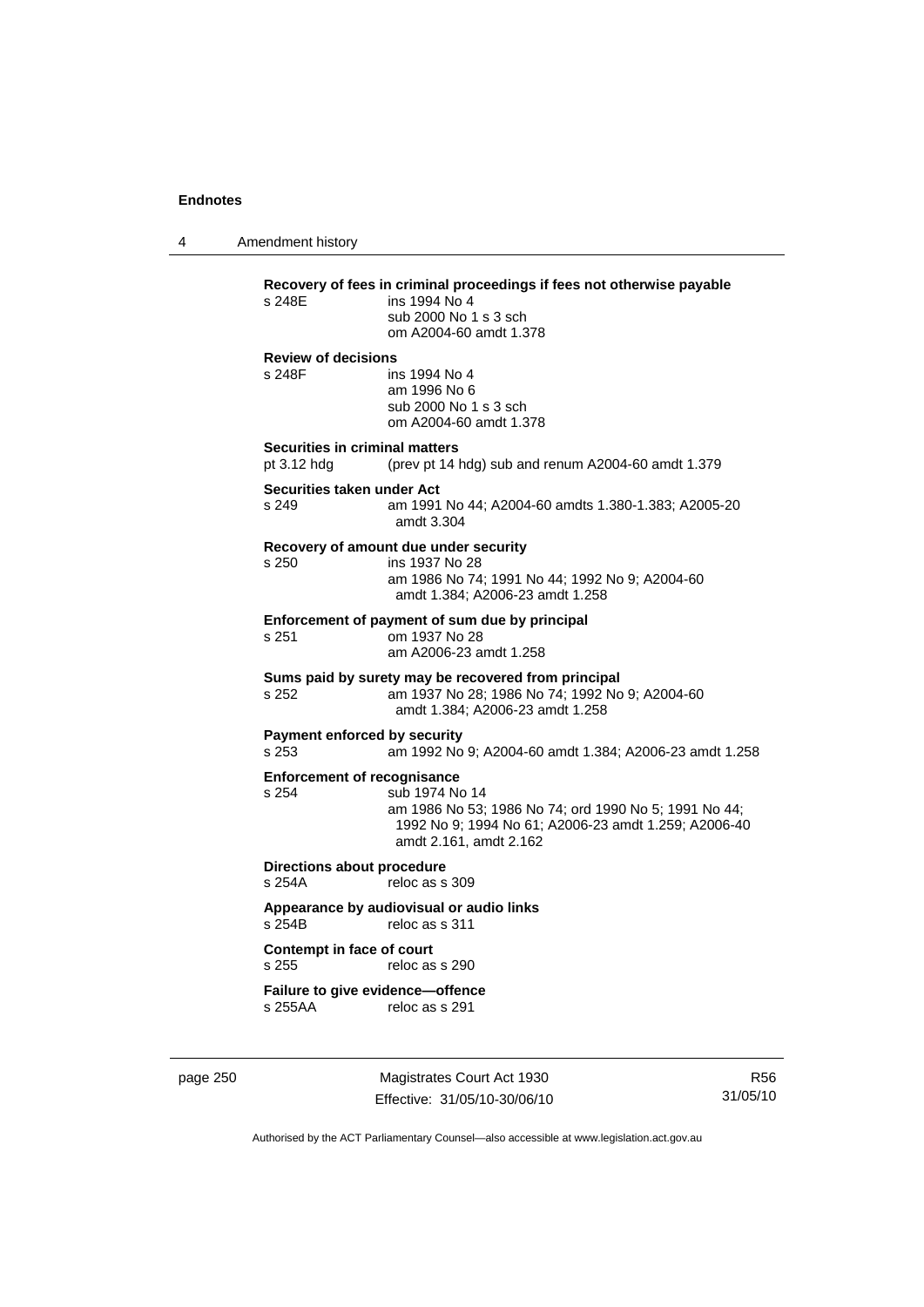Amendment history 4

**Failure to give evidence—committal**<br>s 255AB reloc as s 312 reloc as s 312 **Commitment to remand centre**  s 255A reloc as s 313 **Registrar to give directions for preparation of transcript**  reloc as s  $314$ **Applications for transcripts**  s 255C reloc as s 315 **Civil proceedings**  ins A2004-60 amdt 1.386 **Commencement of proceedings**  pt 4 hdg renum as pt 3.3 hdg **Preliminary**  pt 4.1 hdg ins A2004-60 amdt 1.386 **General**  div 4.1 hdg renum as div 3.3.1 hdg **Application of ch 4**  s 256 hdg bracketed note exp 10 January 2006 (s 3 (3))<br>s 256 bracketed note exp 10 January 2006 (s 3 (3)) am 1967 No 1; 1970 No 15; 1974 No 14; 1979 No 33: 1993 No 4; 2001 No 44 amdts 1.2762-1.2764 (8)-(11) exp 12 September 2002 (s 256 (11)) om A2004-60 amdt 1.412 ins A2004-60 amdt 1.386 am A2005-13 amdt 1.43; A2008-46 amdt 3.40 **Civil jurisdiction**  pt 4.2 hdg ins A2004-60 amdt 1.386 **Informations**  renum as pt 3.3.2 hdg **Personal actions at law—amount or value**  s 257 hdg bracketed note exp 10 January 2006 (s 3 (3)) s 257 am 1937 No 28 om 1986 No 74 ins 1991 No 38 om 1994 No 4 ins A2004-60 amdt 1.386

R56 31/05/10

Magistrates Court Act 1930 Effective: 31/05/10-30/06/10 page 251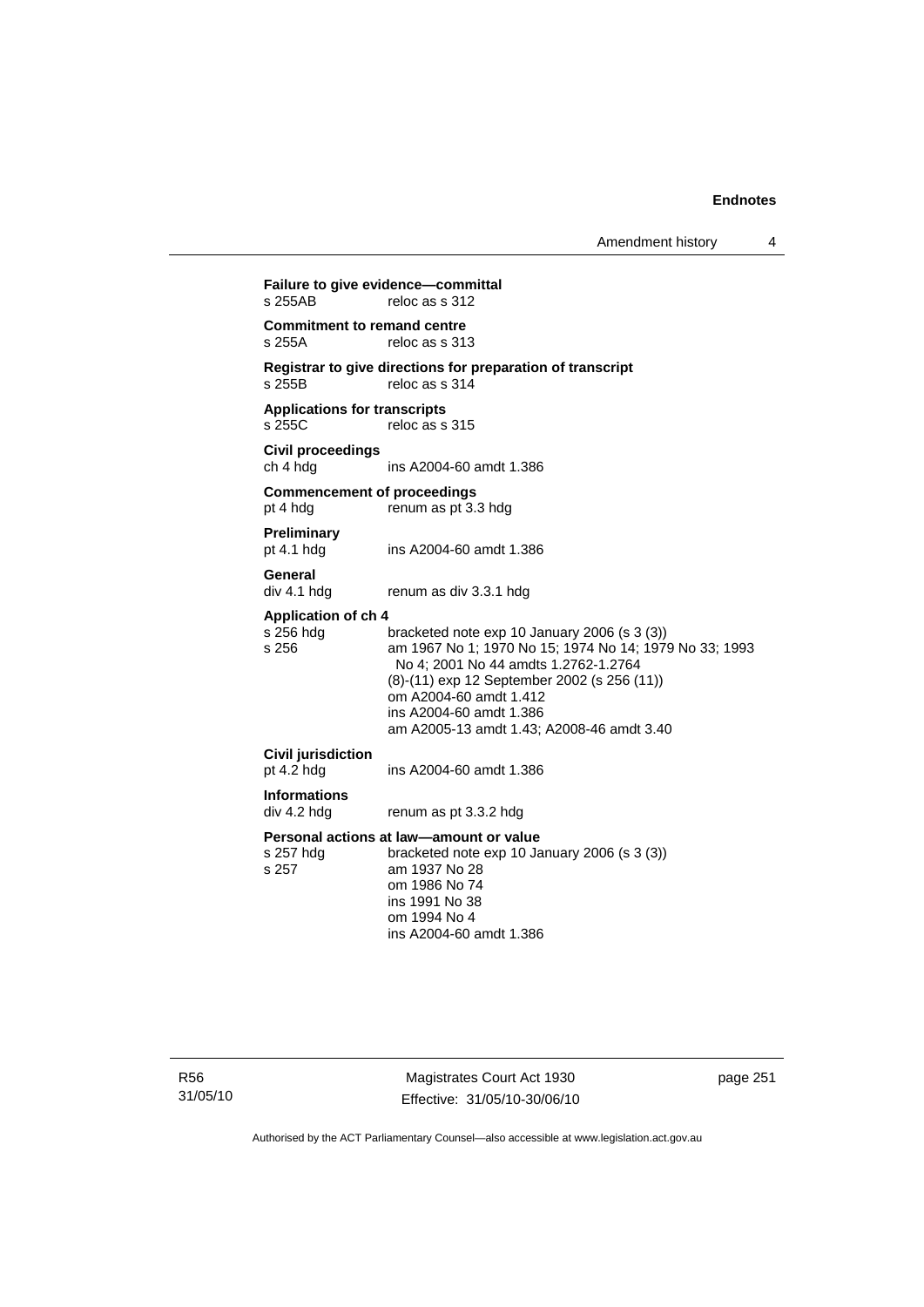4 Amendment history

| Power of court to grant relief<br>s 258 hdq<br>s 258                                                                            | bracketed note exp 10 January 2006 (s 3 (3))<br>am 1932 No 21; 1937 No 28; 1953 No 14; 1986 No 74;<br>ord 1990 No 5; 1991 No 44; 2001 No 44<br>amdts 1.2765-1.2768<br>om A2004-60 amdt 1.412<br>ins A2004-60 amdt 1.386 |  |
|---------------------------------------------------------------------------------------------------------------------------------|-------------------------------------------------------------------------------------------------------------------------------------------------------------------------------------------------------------------------|--|
| Rules of equity to prevail<br>s 259 hdg<br>s 259                                                                                | bracketed note exp 10 January 2006 (s 3 (3))<br>ins 1999 No 34<br>om 2001 No 90 amdt 1.81<br>ins A2004-60 amdt 1.386                                                                                                    |  |
| <b>Nuisance</b><br>s 260 hdg<br>s 260                                                                                           | bracketed note exp 10 January 2006 (s 3 (3))<br>ins A2004-60 amdt 1.386                                                                                                                                                 |  |
| <b>Disputed debts</b><br>s 261 hdg<br>s 261                                                                                     | bracketed note exp 10 January 2006 (s 3 (3))<br>ins A2004-60 amdt 1.386                                                                                                                                                 |  |
| s 262 hdg<br>s 262                                                                                                              | Cause of action arising, or defendant resident, outside ACT<br>bracketed note exp 10 January 2006 (s 3 (3))<br>ins A2004-60 amdt 1.386                                                                                  |  |
| Requests under conventions relating to legal proceedings in civil and<br>commercial matters<br>s 263<br>ins A2004-60 amdt 1.386 |                                                                                                                                                                                                                         |  |
| s 264 hdg<br>s 264                                                                                                              | Proceedings affecting title to land<br>bracketed note exp 10 January 2006 (s 3 (3))<br>ins A2004-60 amdt 1.386                                                                                                          |  |
| s 265 hdg<br>s 265                                                                                                              | <b>Disputes under Residential Tenancies Act</b><br>bracketed note exp 10 January 2006 (s 3 (3))<br>ins A2004-60 amdt 1.386                                                                                              |  |
| s 266 hdg<br>s 266                                                                                                              | <b>Complaints under Utilities Act, pt 12</b><br>bracketed note exp 10 January 2006 (s 3 (3))<br>ins A2004-60 amdt 1.386<br>am A2008-22 amdt 1.36<br>sub A2008-36 amdt 1.480                                             |  |
| s 266A                                                                                                                          | Civil disputes under ACT Civil and Administrative Tribunal Act<br>ins A2008-37 amdt 1.322                                                                                                                               |  |

page 252 Magistrates Court Act 1930 Effective: 31/05/10-30/06/10

R56 31/05/10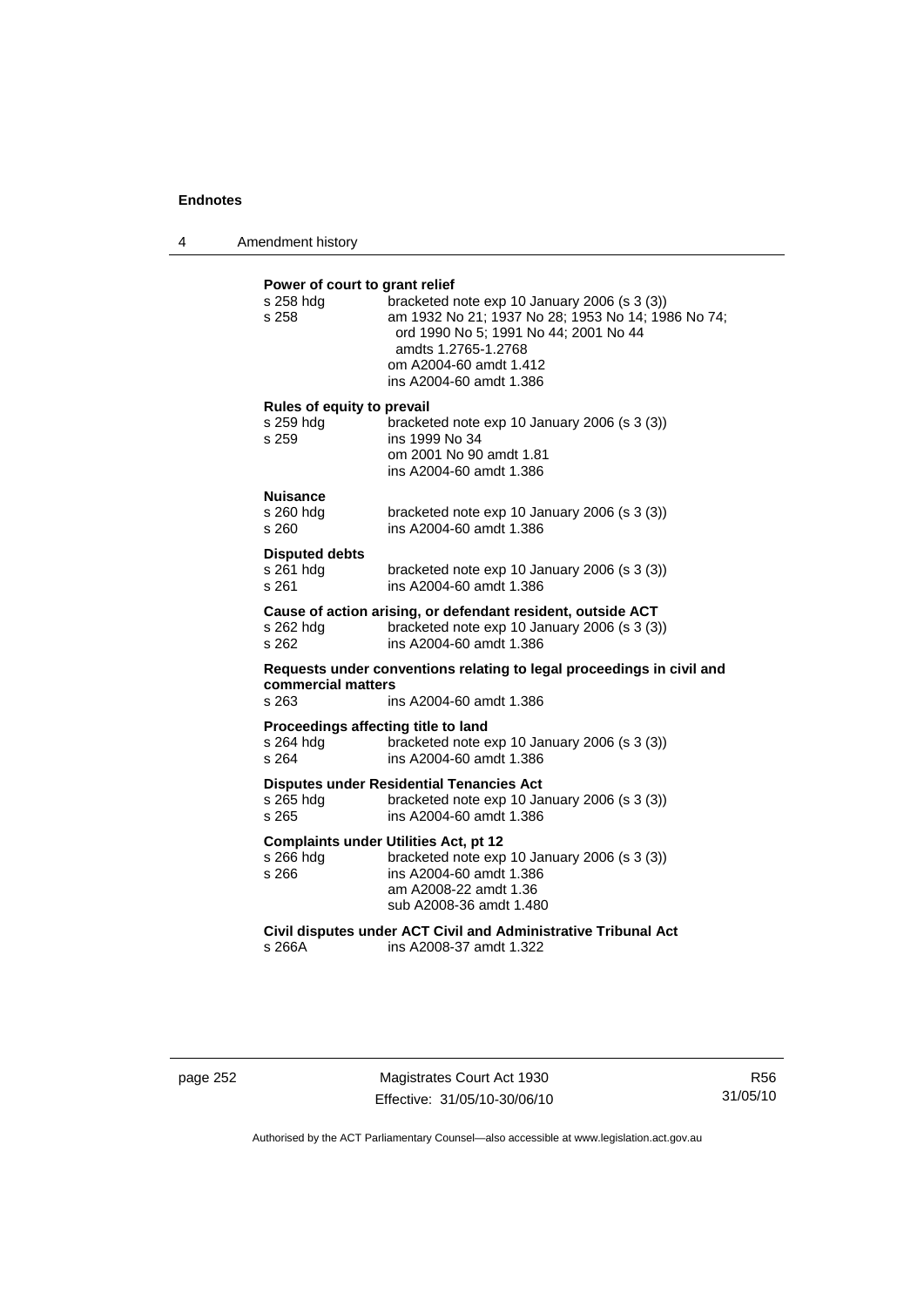|                             | s 266B                                               | Enforcement of ACT Civil and Administrative Tribunal order-representation<br>ins as mod SL2009-2 mod 4.1 (as ins by SL2009-51 s 8)<br>mod lapsed 22 December 2009 (SL2009-2 mod 4.1 om by<br>A2009-54 amdt 1.5)<br>ins A2009-54 amdt 1.8 |          |
|-----------------------------|------------------------------------------------------|------------------------------------------------------------------------------------------------------------------------------------------------------------------------------------------------------------------------------------------|----------|
|                             | <b>Case stated for Supreme Court</b><br>pt $4.3$ hdg | (prev pt 4 div 3 hdg) om A1986-74<br>ins A2004-60 amdt 1.386                                                                                                                                                                             |          |
|                             | <b>Case stated</b><br>s 267 hdg<br>s 267             | bracketed note exp 10 January 2006 (s 3 (3))<br>ins A2004-60 amdt 1.386<br>am A2008-36 amdt 1.481                                                                                                                                        |          |
|                             | pt $4.4$ hdg                                         | Transfer of proceedings from or to Supreme Court<br>ins A2004-60 amdt 1.386                                                                                                                                                              |          |
|                             | Summonses<br>div 4.4 hda                             | renum as div 3.3.3 hdg                                                                                                                                                                                                                   |          |
|                             | s 268 hdg<br>s 268                                   | <b>Transfer of action from Supreme Court</b><br>bracketed note exp 10 January 2006 (s 3 (3))<br>ins A2004-60 amdt 1.386                                                                                                                  |          |
|                             | s 269 hdg<br>s 269                                   | Procedure on transfer of action from Supreme Court<br>bracketed note exp 10 January 2006 (s 3 (3))<br>ins A2004-60 amdt 1.386<br>am A2006-40 amdt 2.163                                                                                  |          |
|                             | s 270 hdg<br>s 270                                   | <b>Removal of proceedings into Supreme Court</b><br>bracketed note exp 10 January 2006 (s 3 (3))<br>ins A2004-60 amdt 1.386                                                                                                              |          |
|                             | <b>Stay of proceedings</b><br>s 271 hdg<br>s 271     | bracketed note exp 10 January 2006 (s 3 (3))<br>ins A2004-60 amdt 1.386                                                                                                                                                                  |          |
|                             | Civil appeals<br>pt $4.5$ hdg                        | ins A2004-60 amdt 1.386                                                                                                                                                                                                                  |          |
|                             | <b>Warrants of arrest</b><br>div 4.5 hdg             | renum as div 3.3.4 hdg                                                                                                                                                                                                                   |          |
|                             | Meaning of appeal-pt 4.5<br>s 272 hdg<br>s 272       | bracketed note exp 10 January 2006 (s 3 (3))<br>ins A2004-60 amdt 1.386<br>sub A2008-36 amdt 1.482                                                                                                                                       |          |
|                             | <b>Jurisdiction</b><br>s 273 hdg<br>s 273            | bracketed note exp 10 January 2006 (s 3 (3))<br>ins A2004-60 amdt 1.386                                                                                                                                                                  |          |
| R <sub>56</sub><br>31/05/10 |                                                      | Magistrates Court Act 1930<br>Effective: 31/05/10-30/06/10                                                                                                                                                                               | page 253 |

Authorised by the ACT Parliamentary Counsel—also accessible at www.legislation.act.gov.au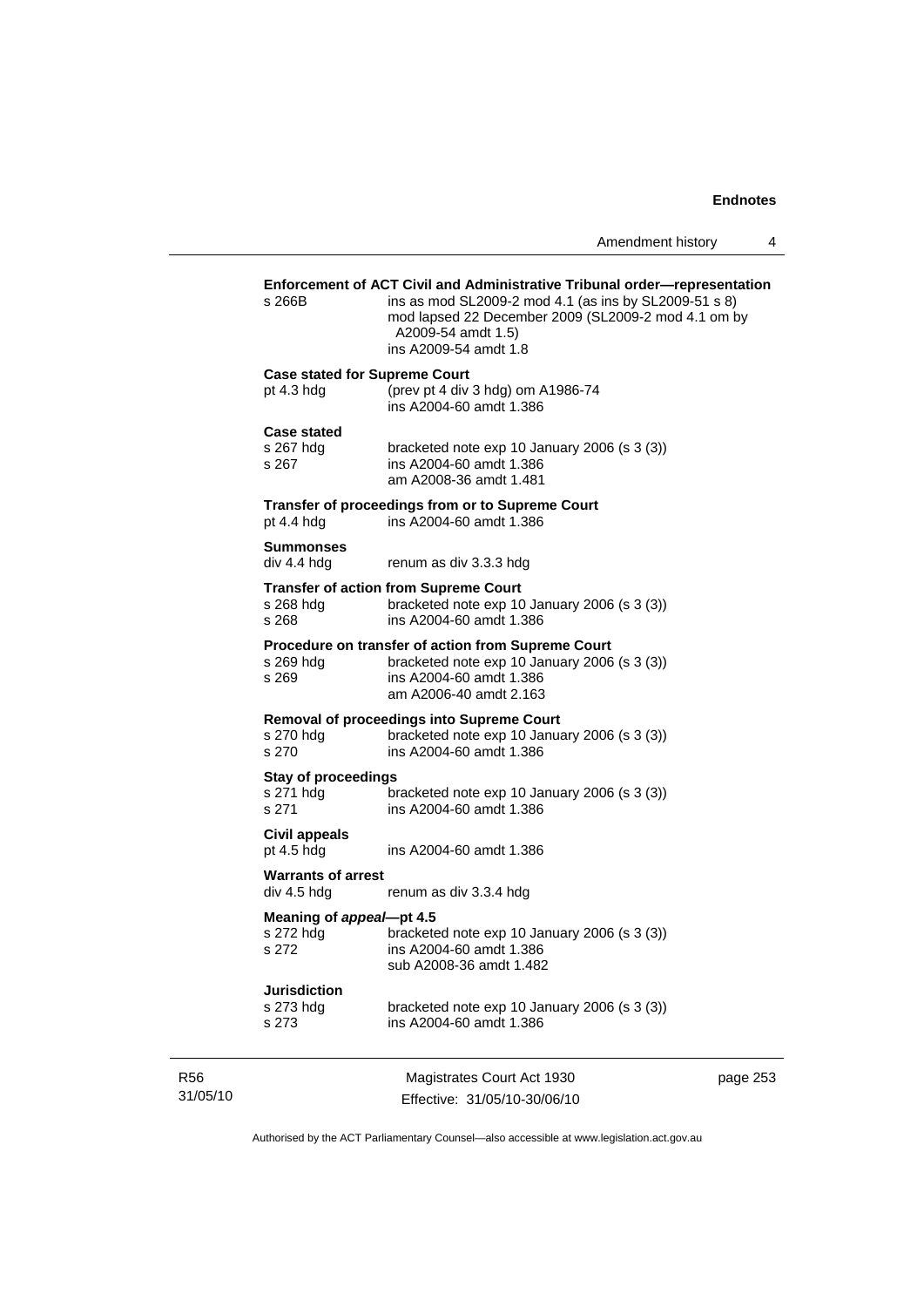4 Amendment history

| s 274 hdg<br>s 274                              | Cases in which appeal may be brought<br>bracketed note exp 10 January 2006 (s 3 (3))<br>ins A2004-60 amdt 1.386<br>am A2008-36 amdt 1.483     |
|-------------------------------------------------|-----------------------------------------------------------------------------------------------------------------------------------------------|
| <b>Appeals-Small Claims Court</b>               | bracketed note exp 10 January 2006 (s 3 (3))                                                                                                  |
| s 275 hdg                                       | ins A2004-60 amdt 1.386                                                                                                                       |
| s 275                                           | om A2008-36 amdt 1.484                                                                                                                        |
| <b>Evidence on appeal</b><br>s 276 hdg<br>s 276 | bracketed note exp 10 January 2006 (s 3 (3))<br>ins A2004-60 amdt 1.386                                                                       |
| s 277 hdg<br>s 277                              | <b>Powers of Supreme Court on appeal</b><br>bracketed note exp 10 January 2006 (s 3 (3))<br>ins A2004-60 amdt 1.386<br>om A2006-40 amdt 2.164 |
| <b>Small Claims Court</b>                       | ins A2004-60 amdt 1.386                                                                                                                       |
| pt 4.6 hdg                                      | om A2008-36 amdt 1.485                                                                                                                        |
| Definitions for pt 4.6                          | bracketed note exp 10 January 2006 (s 3 (3))                                                                                                  |
| s 278 hdg                                       | ins A2004-60 amdt 1.386                                                                                                                       |
| s 278                                           | om A2008-36 amdt 1.485                                                                                                                        |
| <b>Small Claims Court</b>                       | bracketed note exp 10 January 2006 (s 3 (3))                                                                                                  |
| s 279 hdg                                       | ins A2004-60 amdt 1.386                                                                                                                       |
| s 279                                           | om A2008-36 amdt 1.485                                                                                                                        |
| Referees-appointment                            | bracketed note exp 10 January 2006 (s 3 (3))                                                                                                  |
| s 280 hdg                                       | ins A2004-60 amdt 1.386                                                                                                                       |
| s 280                                           | om A2008-36 amdt 1.485                                                                                                                        |
| <b>Referees-functions</b>                       | bracketed note exp 10 January 2006 (s 3 (3))                                                                                                  |
| s 281 hdg                                       | ins A2004-60 amdt 1.386                                                                                                                       |
| s 281                                           | om A2008-36 amdt 1.485                                                                                                                        |
| s 282 hdg<br>s 282                              | Referees-oath or affirmation of office<br>bracketed note exp 10 January 2006 (s 3 (3))<br>ins A2004-60 amdt 1.386<br>om A2008-36 amdt 1.485   |

page 254 Magistrates Court Act 1930 Effective: 31/05/10-30/06/10

R56 31/05/10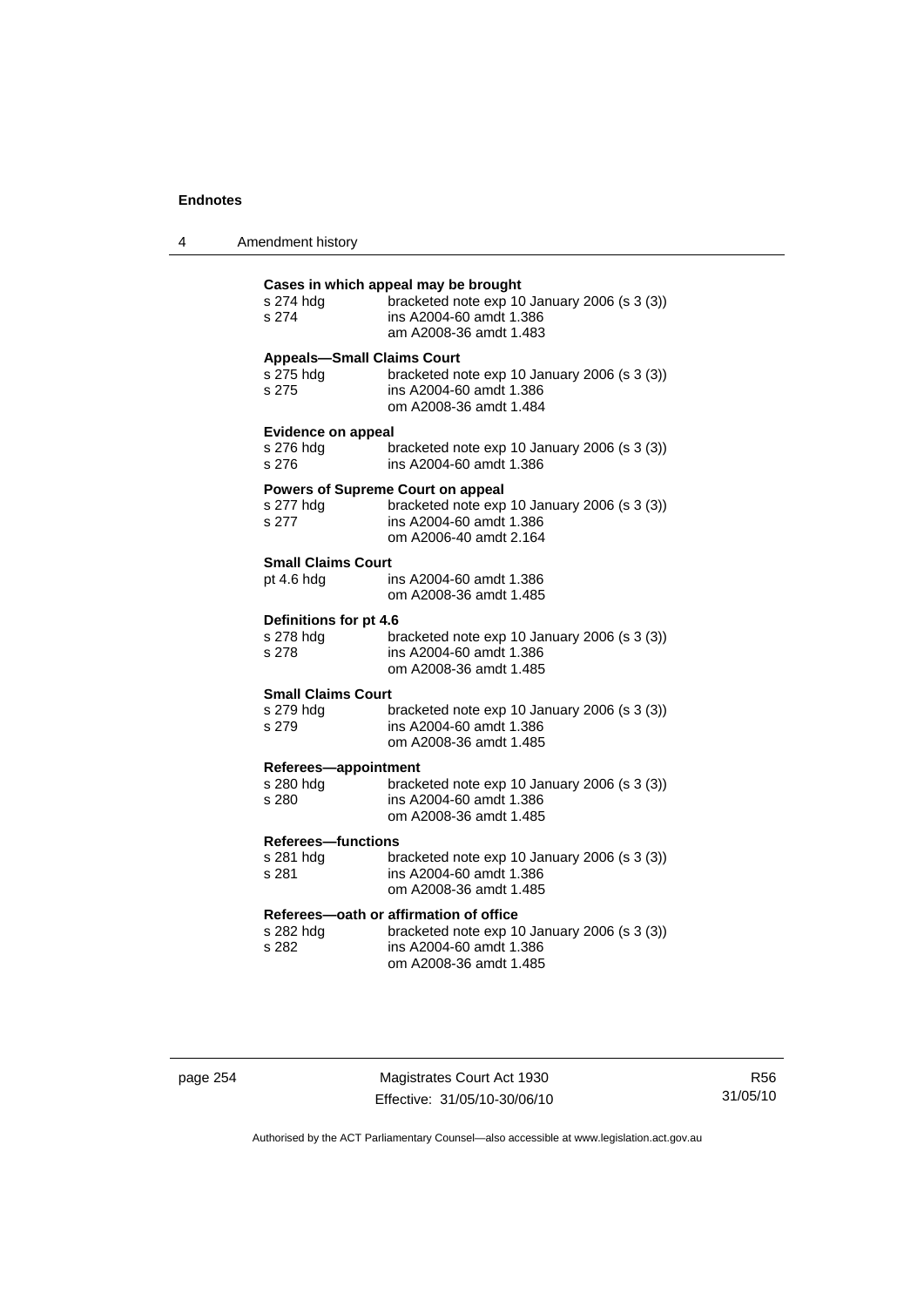**Jurisdiction**<br>s 283 hdg bracketed note exp 10 January 2006 (s 3 (3)) s 283 ins A2004-60 amdt 1.386 om A2008-36 amdt 1.485 **\$10 000 limit**  s 284 hdg bracketed note exp 10 January 2006 (s 3 (3)) s 284 ins A2004-60 amdt 1.386 om A2008-36 amdt 1.485 **Admissibility of conference proceedings in inquiries**  s 285 hdg bracketed note exp 10 January 2006 (s 3 (3)) s 285 ins A2004-60 amdt 1.386 om A2008-36 amdt 1.485 **Small Claims Court's seal**  s 286 ins A2005-60 amdt 1.108 om A2008-36 amdt 1.485 **The Childrens Court**  ch 4A hdg ins A2008-19 amdt 1.92 **The Childrens Court** pt 4A.1 hdg ins ins A2008-19 amdt 1.92 **Childrens Court**  s 287 ins A2008-19 amdt 1.92 **Jurisdiction of Childrens Court**  s 288 ins A2008-19 amdt 1.92 **Proceedings where children jointly charged with adults**  s 289 ins A2008-19 amdt 1.92 am A2008-44 amdt 1.90 **Chief Magistrate to arrange business of Childrens Court**  s 290 ins A2008-19 amdt 1.92 **Childrens Court Magistrate to hear all matters**  s 291 ins A2008-19 amdt 1.92 **Childrens Court Magistrate**  pt 4A.2 hdg ins A2008-19 amdt 1.92 **Childrens Court Magistrate**  s 291A ins A2008-19 amdt 1.92 **Acting Childrens Court Magistrate**  s 291B ins A2008-19 amdt 1.92 **Assignment of other magistrates for Childrens Court matters**  s 291C ins A2008-19 amdt 1.92

R56 31/05/10

Magistrates Court Act 1930 Effective: 31/05/10-30/06/10 page 255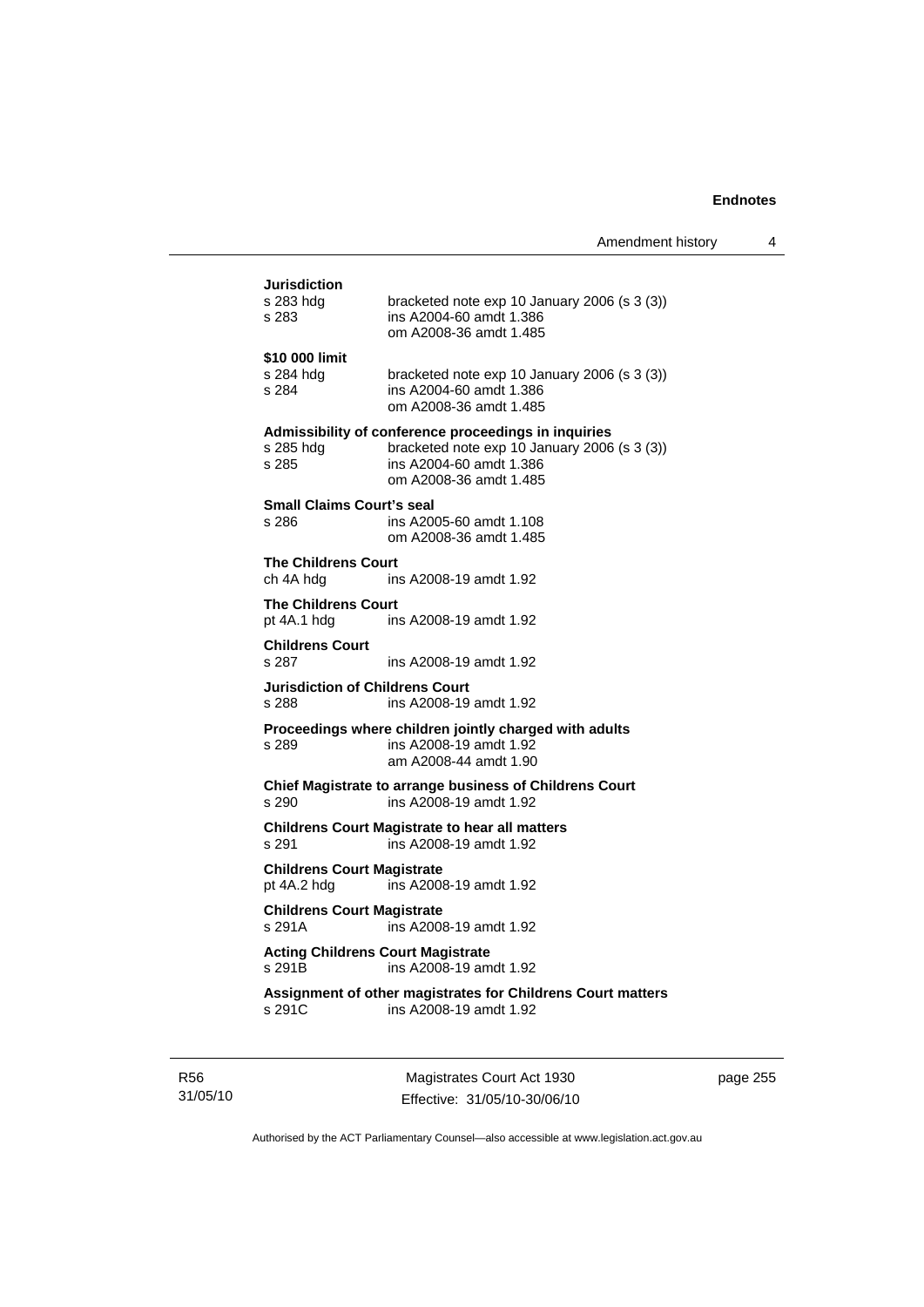| 4 | Amendment history                                      |                                                                                                                                                                                                                                                                                       |
|---|--------------------------------------------------------|---------------------------------------------------------------------------------------------------------------------------------------------------------------------------------------------------------------------------------------------------------------------------------------|
|   | <b>Completion of part-heard matters</b><br>s 291D      | ins A2008-19 amdt 1.92                                                                                                                                                                                                                                                                |
|   | <b>Criminal proceedings</b><br>pt 4A.3 hdg             | ins A2008-19 amdt 1.92                                                                                                                                                                                                                                                                |
|   | s 291E                                                 | Procedures for hearing indictable offences<br>ins A2008-19 amdt 1.92                                                                                                                                                                                                                  |
|   | s 291F                                                 | Childrens Court may adjourn hearings to allow access to legal advice<br>ins A2008-19 amdt 1.92                                                                                                                                                                                        |
|   | s 291G                                                 | Childrens Court may send cases to Supreme Court for sentencing<br>ins A2008-19 amdt 1.92                                                                                                                                                                                              |
|   | <b>Miscellaneous</b><br>ch 5 hdg                       | (prev pt 15 hdg) sub and renum A2004-60 amdt 1.387                                                                                                                                                                                                                                    |
|   | Hearing<br>pt 5 hdg                                    | renum as pt 3.4 hdg                                                                                                                                                                                                                                                                   |
|   | <b>Offences</b><br>pt $5.1$ hdg                        | ins A2004-60 amdt 1.387                                                                                                                                                                                                                                                               |
|   | General<br>div 5.1 hdg                                 | renum as div 3.4.1 hdg                                                                                                                                                                                                                                                                |
|   | Evidence<br>div 5.2 hdg                                | renum as div 3.4.2 hdg                                                                                                                                                                                                                                                                |
|   | Remand<br>div 5.3 hdg                                  | renum as div 3.4.3 hdg                                                                                                                                                                                                                                                                |
|   | <b>Committal and recognisance</b><br>div 5.4 hdg       | renum as div 3.4.4 hdg                                                                                                                                                                                                                                                                |
|   | <b>Adjournment of proceedings</b><br>div 5.5 hdg       | renum as div 3.4.5 hdg                                                                                                                                                                                                                                                                |
|   | Contempt in face of court<br>s 290                     | (prev s 255) am 1967 No 1; 1972 No 37; ord 1990 No 5<br>sub 1993 No 4<br>am 1994 No 66; 1994 No 81; 1999 No 22 s 23; ss renum R10<br>LA; A2004-60 amdt 1.391<br>renum A2004-60 amdt 1.392<br>am A2005-53 amdt 1.108; ss renum R30 LA (see A2005-53<br>amdt 1.109)<br>om A2006-55 s 17 |
|   | Failure to give evidence-offence<br>s 291 hdg<br>s 291 | (prev s 255AA hdg) sub A2004-60 amdt 1.393<br>(prev s 255AA) ins 1994 No 61                                                                                                                                                                                                           |

page 256 Magistrates Court Act 1930 Effective: 31/05/10-30/06/10

R56 31/05/10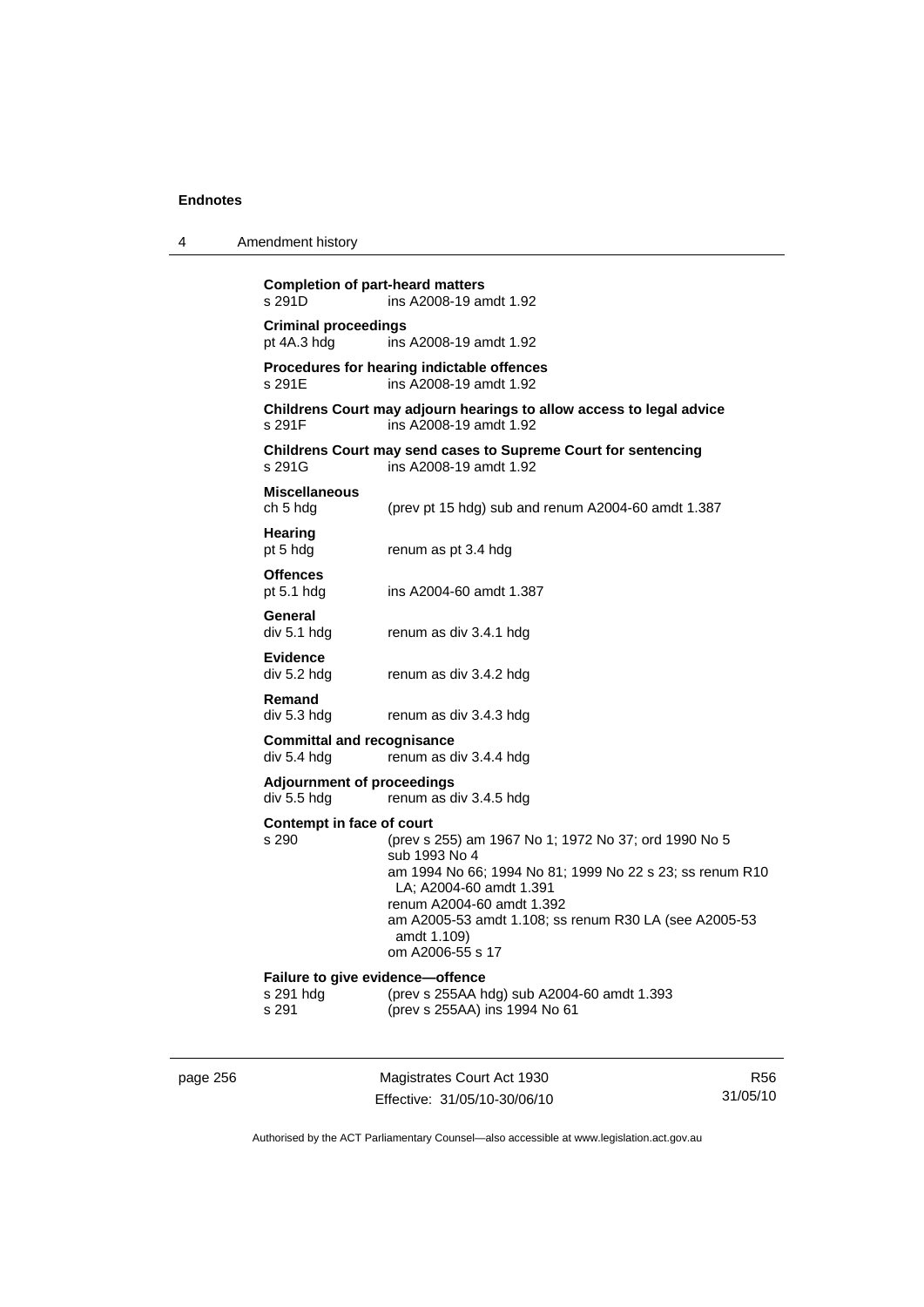|                       | Amendment history                                                                                                                                                                                                | 4 |
|-----------------------|------------------------------------------------------------------------------------------------------------------------------------------------------------------------------------------------------------------|---|
|                       | am 1995 No 46; 1996 No 6; 1998 No 25; 1998 No 54;<br>A2004-60 amdt 1.394, amdt 1.395<br>reloc from s 255AA by A2004-60 amdt 1.396<br>om A2005-53 amdt 1.110                                                      |   |
|                       | Failure to comply with order in nuisance action                                                                                                                                                                  |   |
| s 292 hdg             | ins A2004-60 amdt 1.412                                                                                                                                                                                          |   |
| s 292                 | bracketed note $exp 10$ January 2006 (s 3 (3))<br>reloc from Magistrates Court (Civil Jurisdiction) Act 1982<br>s 8 (2) by A2004-60 amdt 1.450                                                                   |   |
|                       | <b>Failure to comply with Magistrates Court subpoena</b>                                                                                                                                                         |   |
| s 293 hdg<br>s 293    | bracketed note exp 10 January 2006 (s 3 (3))<br>(1) reloc from Magistrates Court (Civil Jurisdiction) Act 1982<br>s 187 (7) by A2004-60 amdt 1.488<br>(2), (3) ins A2004-60 amdt 1.412<br>om A2005-53 amdt 1.111 |   |
|                       | Failure to comply with judgment for delivery of detained goods                                                                                                                                                   |   |
| s 294 hdg             | ins A2004-60 amdt 1.412                                                                                                                                                                                          |   |
|                       | bracketed note exp 10 January 2006 (s 3 (3))                                                                                                                                                                     |   |
| s 294                 | reloc from Magistrates Court (Civil Jurisdiction) Act 1982<br>s 217 (4) by A2004-60 amdt 1.502<br>om A2006-40 amdt 2.164                                                                                         |   |
|                       | False or misleading statement by garnishee                                                                                                                                                                       |   |
| s 295 hdg             | ins A2004-60 amdt 1.412                                                                                                                                                                                          |   |
|                       | bracketed note exp 10 January 2006 (s 3 (3))                                                                                                                                                                     |   |
| s 295                 | reloc from Magistrates Court (Civil Jurisdiction) Act 1982<br>s 329 (2) by A2004-60 amdt 1.524                                                                                                                   |   |
|                       | om A2006-40 amdt 2.164                                                                                                                                                                                           |   |
|                       | Obligations of judgment creditor if garnishee pays too much                                                                                                                                                      |   |
| s 296 hdg             | ins A2004-60 amdt 1.412                                                                                                                                                                                          |   |
|                       | bracketed note exp 10 January 2006 (s 3 (3))                                                                                                                                                                     |   |
| s 296                 | reloc from Magistrates Court (Civil Jurisdiction) Act 1982                                                                                                                                                       |   |
|                       | s 337 (1) by A2004-60 amdt 1.527<br>om A2006-40 amdt 2.164                                                                                                                                                       |   |
|                       |                                                                                                                                                                                                                  |   |
| s 297 hdg             | Notice to be given if judgment debtor ceases employment<br>ins A2004-60 amdt 1.412                                                                                                                               |   |
|                       | bracketed note exp 10 January 2006 (s 3 (3))                                                                                                                                                                     |   |
| s 297                 | reloc from Magistrates Court (Civil Jurisdiction) Act 1982                                                                                                                                                       |   |
|                       | s 340 (1) by A2004-60 amdt 1.531                                                                                                                                                                                 |   |
|                       | om A2006-40 amdt 2.164                                                                                                                                                                                           |   |
| Prejudice to employee |                                                                                                                                                                                                                  |   |
| s 298                 | reloc from Magistrates Court (Civil Jurisdiction) Act 1982 s 341<br>by A2004-60 amdt 1.535                                                                                                                       |   |
|                       |                                                                                                                                                                                                                  |   |
|                       |                                                                                                                                                                                                                  |   |

R56 31/05/10

Magistrates Court Act 1930 Effective: 31/05/10-30/06/10 page 257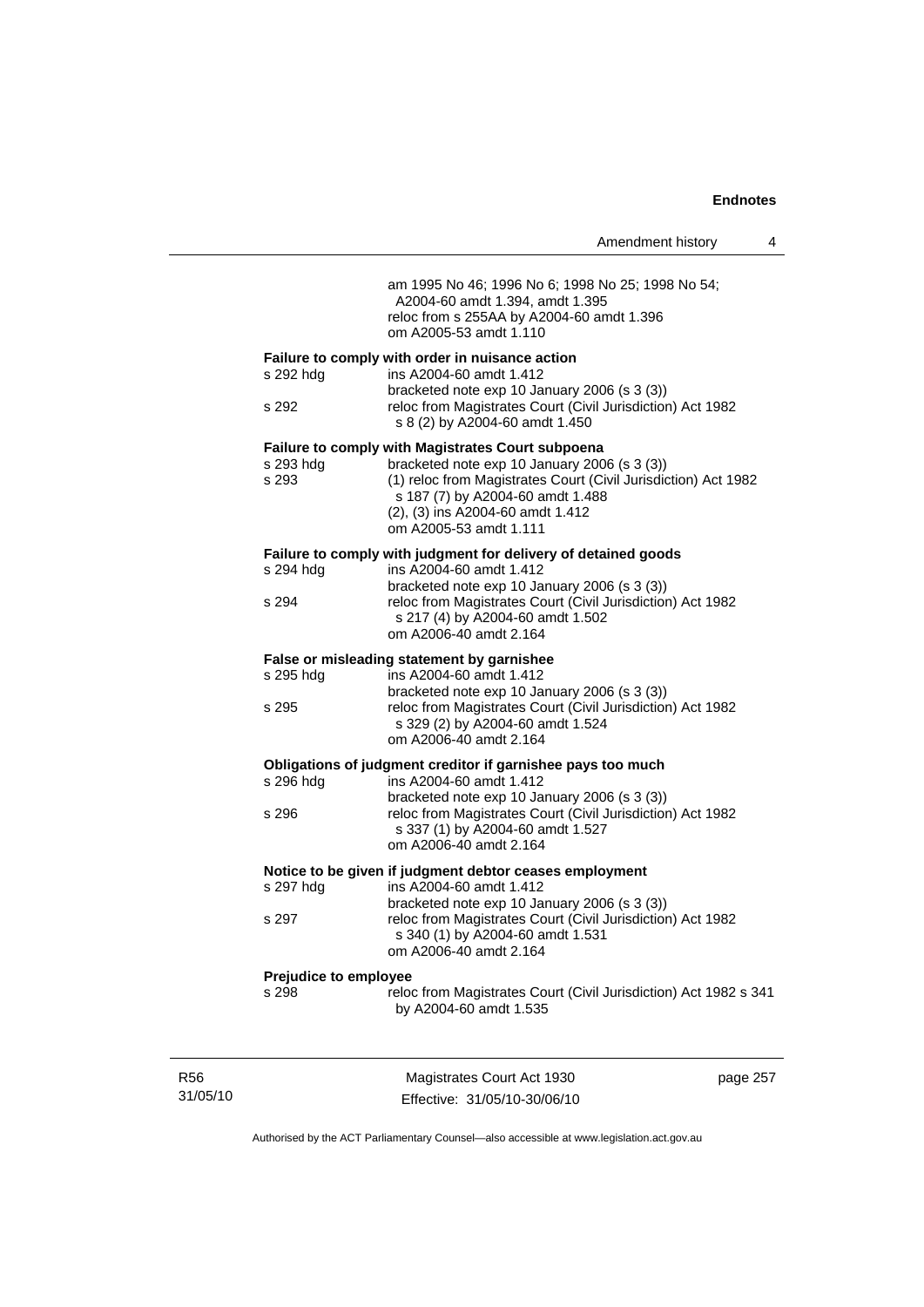| 4 | Amendment history                                          |                                                                                                                                                                                                                                                                               |
|---|------------------------------------------------------------|-------------------------------------------------------------------------------------------------------------------------------------------------------------------------------------------------------------------------------------------------------------------------------|
|   | s 299                                                      | Interference with seized property etc<br>reloc from Magistrates Court (Civil Jurisdiction) Act 1982 s 379<br>by A2004-60 amdt 1.537<br>om A2006-40 amdt 2.164                                                                                                                 |
|   | s 300 hdg<br>s 300                                         | <b>Failure to comply with Small Claims Court subpoena</b><br>bracketed note exp 10 January 2006 (s 3 (3))<br>(1) reloc from Magistrates Court (Civil Jurisdiction) Act 1982<br>s 448 (1) by A2004-60 amdt 1.563<br>(2), (3) ins A2004-60 amdt 1.412<br>om A2005-53 amdt 1.112 |
|   | s 301                                                      | Witness before Small Claims Court to answer questions<br>reloc from Magistrates Court (Civil Jurisdiction) Act 1982 s 449<br>by A2004-60 amdt 1.568<br>om A2005-53 amdt 1.112                                                                                                 |
|   | s 302 hdg<br>s 302                                         | Contravention of Small Claims Court order in trespass proceeding<br>ins A2004-60 amdt 1.412<br>bracketed note exp 10 January 2006 (s 3 (3))<br>reloc from Magistrates Court (Civil Jurisdiction) Act 1982<br>s 460 (2) by A2004-60 amdt 1.574                                 |
|   | Other<br>pt $5.2$ hdg<br><b>Contempt of court</b><br>s 307 | om A2008-36 amdt 1.486<br>ins A2004-60 amdt 1.412<br>ins A2006-55 s 18                                                                                                                                                                                                        |
|   | <b>Magistrates Court's seal</b><br>s 308                   | ins A2005-60 amdt 1.109                                                                                                                                                                                                                                                       |
|   | Directions about procedure etc<br>s 309                    | (prev s 254A) ins 1989 No 59<br>reloc by A2004-60 amdt 1.385<br>sub A2006-55 s 19                                                                                                                                                                                             |
|   | Hearings generally to be in public<br>s 310 hdg<br>s 310   | (prev s 51 hdg) sub A2004-60 amdt 1.224<br>(prev s 51) am 1986 No 74<br>sub 1996 No 6<br>am A2004-60 amdts 1.225-1.227<br>reloc by A2004-60 amdt 1.228<br>am A2008-36 amdt 1.487                                                                                              |

page 258 Magistrates Court Act 1930 Effective: 31/05/10-30/06/10

R56 31/05/10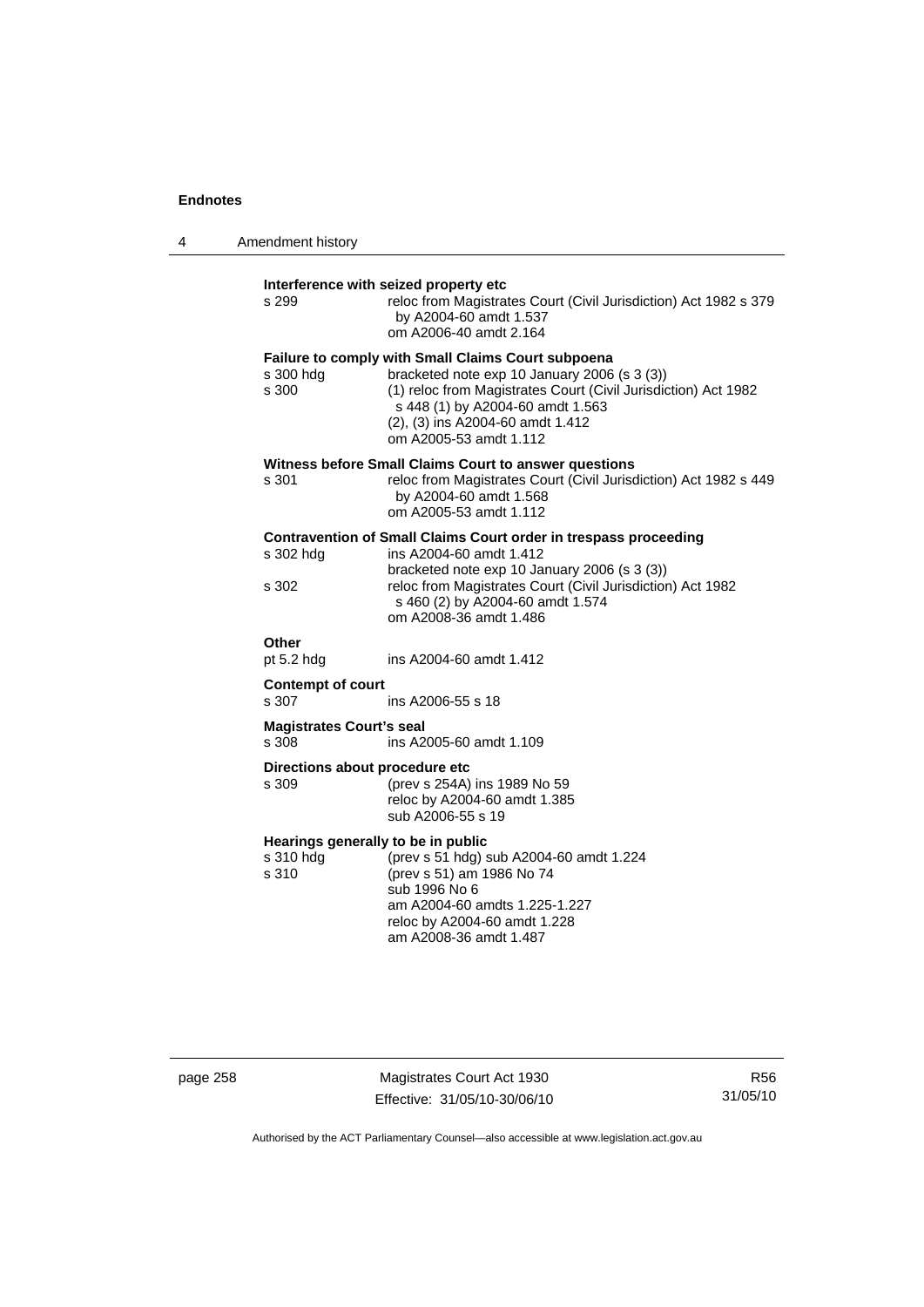# **Appearance by audiovisual or audio links etc**

| (prev s 254B) ins 1999 No 22 s 22                     |
|-------------------------------------------------------|
| am 2000 No 17 s 3 sch 1; A2003-48 amdt 2.11; A2004-60 |
| amdt 1.388; ss renum R26 LA (see A2004-60 amdt 1.389) |
| reloc by A2004-60 amdt 1.390                          |
| am A2005-20 amdt 3.305                                |
| sub A2006-55 s 20                                     |
|                                                       |

# **Failure to give evidence—committal**

| s 312 hdg | (prev s 255AB hdg) sub A2004-60 amdt 1.397 |
|-----------|--------------------------------------------|
| s 312     | (prev s 255AB) ins 1994 No 61              |
|           | am 1995 No 46: A2004-60 amdts 1.398-1.400  |
|           | reloc by A2004-60 amdt 1.401               |
|           | sub A2005-53 amdt 1.113                    |
|           | am A2006-23 amdts 1.260-1.262              |
|           |                                            |

#### **Commitment to remand centre**

| s 313 | (prev s 255A) ins 1976 No 42         |
|-------|--------------------------------------|
|       | am 1995 No 41: 1996 No 6: 1998 No 25 |
|       | reloc by A2004-60 amdt 1.402         |
|       | om A2006-23 amdt 1.263               |
|       |                                      |

# **Registrar to give directions for preparation of transcript**

| s 314 hdg | (prev s 255B hdg) am 1991 No 44                                                |
|-----------|--------------------------------------------------------------------------------|
| s 314     | (prev s 255B) ins 1980 No 4                                                    |
|           | am 1986 No 71: 1991 No 44: A2004-60 amdt 1.403<br>reloc by A2004-60 amdt 1.404 |

# **Applications for transcripts**

| (prev s 255C) ins 1980 No 4                             |
|---------------------------------------------------------|
| am 1986 No 71: 1986 No 83: 1988 No 45: 1991 No 38: 1991 |
| No 44: 1993 No 4: 1994 No 4: 1999 No 22 s 24: A2004-60  |
| amdts 1.405-1.409; ss renum R26 LA (see A2004-60)       |
| amdt 1.410)                                             |
| reloc by A2004-60 amdt 1.411                            |
|                                                         |

# **Record of proceedings**

| s 316 hdg | (prev s 54A hdg) sub A2004-60 amdt 1.229                   |
|-----------|------------------------------------------------------------|
| s 316     | (prev s 54A) ins 1980 No 4                                 |
|           | am 1985 No 41; 1986 No 71; 1986 No; 1986 No 74; 1986       |
|           | No 83; ord 1990 No 5; 1991 Nos 44 and 106; 1999 No 22      |
|           | s 19: 1999 No 66 sch 3: 2000 No 17 s 3 sch 1: ss renum R10 |
|           | LA; A2003-48 amdt 2.9; A2004-60 amdt 1.230                 |
|           | reloc by A2004-60 amdt 1.231                               |
|           | pars renum R26 LA                                          |
|           | am A2005-20 amdt 3.306                                     |
|           |                                                            |

R56 31/05/10

Magistrates Court Act 1930 Effective: 31/05/10-30/06/10 page 259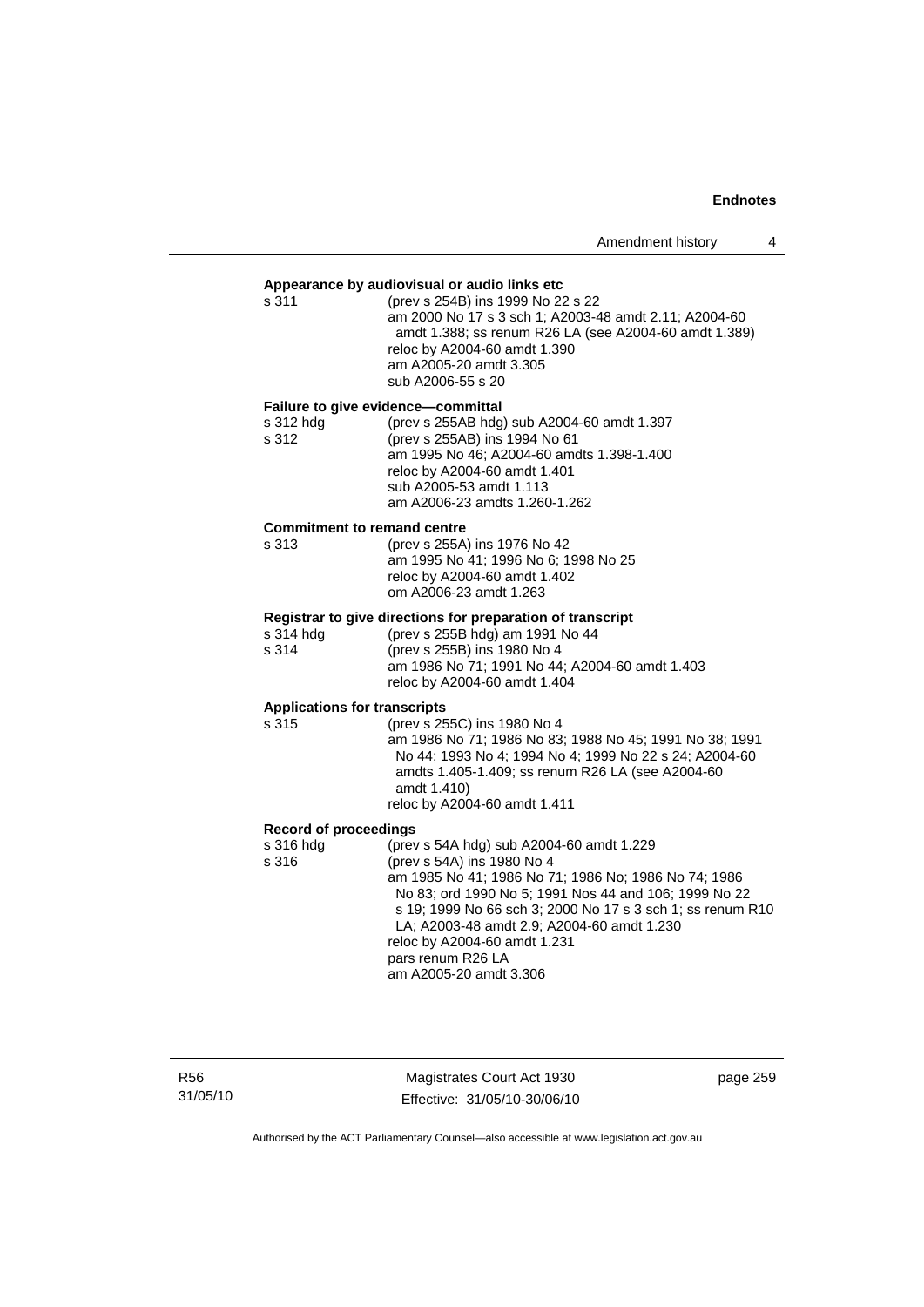4 Amendment history

| s.317                                            | (prev s 60) sub 1958 No 12; 1967 No 1<br>am 1972 No 37<br>sub 1974 No 14; 1980 No 4<br>am 1991 No 44; 1999 No 22 s 20; A2004-60<br>amdts 1.233-1.237<br>reloc by A2004-60 amdt 1.238                |
|--------------------------------------------------|-----------------------------------------------------------------------------------------------------------------------------------------------------------------------------------------------------|
|                                                  | Person about to leave ACT may be ordered to be examined or produce                                                                                                                                  |
| documents<br>s 318 hdg<br>s 318                  | (prev s 67 hdg) am A2004-60 amdt 1.258<br>(prev s 67) am 1980 No 4; 1986 No 74; 1996 No 6; ss renum<br>R10 LA; A2004-60 amdt 1.259, amdt 1.260<br>reloc by A2004-60 amdt 1.261                      |
| Witnesses' rights and liabilities<br>s 319       | (prev s 68) am 1996 No 6; A2004-60 amdt 1.263, amdt 1.264<br>reloc by A2004-60 amdt 1.265                                                                                                           |
| s 320 hda<br>s 320                               | Depositions to be given to registrar<br>(prev s 69 hdg) am 1991 No 44<br>(prev s 69) am 1958 No 12; 1967 No 1; 1980 No 4; 1991<br>No 44; A2004-60 amdts 1.266-1.268<br>reloc by A2004-60 amdt 1.269 |
| <b>Regulation-making power</b><br>s 321          | ins A2004-60 amdt 1.412                                                                                                                                                                             |
| pt 6 hdg                                         | Proceedings in case of indictable offences<br>renum as pt 3.5 hdg                                                                                                                                   |
| Preliminary<br>div 6.1A hdg                      | renum as div 3.5.1 hdg                                                                                                                                                                              |
| Institution of proceedings<br>div 6.1 hdg        | renum as div 3.5.2 hdg                                                                                                                                                                              |
| div 6.2 hdg                                      | Proceedings subsequent to hearing of evidence<br>renum as div 3.5.3 hdg                                                                                                                             |
| Costs<br>div 6.2A hdg                            | renum as div 3.5.4 hdg                                                                                                                                                                              |
| <b>Recognisances of witnesses</b><br>div 6.3 hdg | renum as div 3.5.5 hdg                                                                                                                                                                              |
| <b>Miscellaneous</b><br>div 6.4 hda              | renum as div 3.5.6 hdg                                                                                                                                                                              |
| pt 7 hdg                                         | Proceedings for offences punishable summarily<br>renum as pt 3.6 hdg                                                                                                                                |

page 260 Magistrates Court Act 1930 Effective: 31/05/10-30/06/10

R56 31/05/10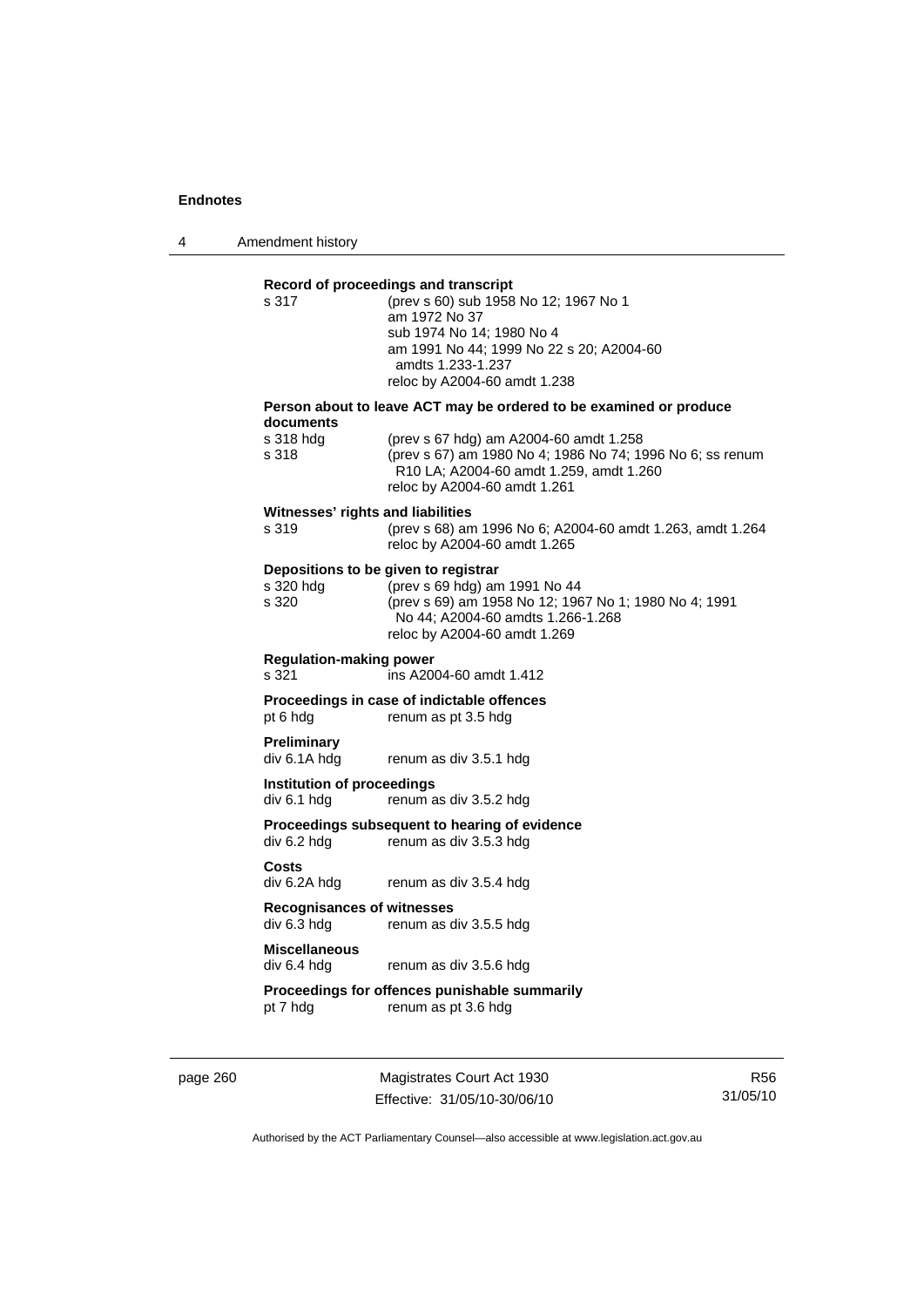# **Service and pleading by post for certain offences**  pt 7A hdg renum as pt 3.7 hdg **Infringement notices for certain offences**  pt 8 hdg renum as pt 3.8 hdg **Preliminary**  renum as div 3.8.1 hdg **Infringement and reminder notices**  div 8.2 hdg renum as div 3.8.2 hdg **Additional provisions for vehicle-related offences**  renum as div 3.8.3 hdg **Disputing liability**  div 8.3 hdg renum as div 3.8.4 hdg **Miscellaneous**  div 8.4 hdg renum as div 3.8.5 hdg **Enforcement of decisions**  pt 9 hdg renum as pt 3.9 hdg **General**  div 9.1 hdg renum as div 3.9.1 hdg **Enforcement of fines**  div 9.2 hdg renum as div 3.9.2 hdg **Reciprocal enforcement of fines against bodies corporate**  div 9.2A hdg renum as div 3.9.3 hdg **Adverse claims**  pt 9 div 3 hdg om 1986 No 74 **Attachment of debts**

pt 9 div 4 hdg om 1994 No 61

**Imprisonment of fraudulent debtors**  pt 9 div 5 hdg om 1994 No 61

**Miscellaneous** 

**Restraining orders** 

pt 10 hdg sub 1990 No 65 om 2001 No 90 amdt 1.79

renum as div 3.9.4 hdg

#### **Appeals to Supreme Court**  pt 11 hdg renum as pt 3.10 hdg

**Appellate jurisdiction of Supreme Court**  div 11.1 hdg renum as div 3.10.1 hdg

R56 31/05/10

Magistrates Court Act 1930 Effective: 31/05/10-30/06/10 page 261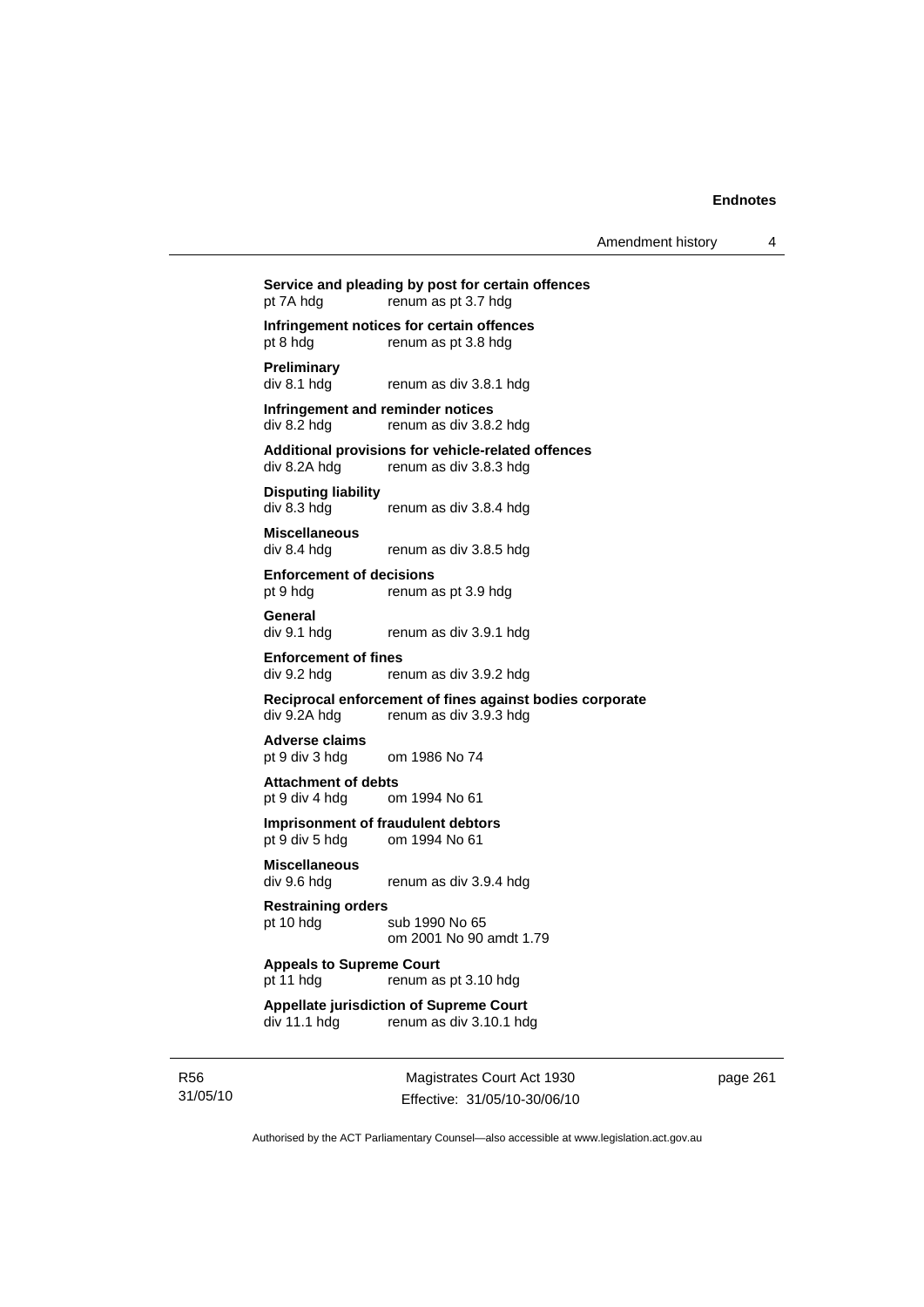4 Amendment history

**Appeals**  renum as div 3.10.2 hdg

**Orders to review**  div 11.3 hdg renum as div 3.10.3 hdg

**Absconding appellants**  pt 11 div  $3A$  hdg om 1992 No 9

**General provisions**  renum as div 3.10.4 hdg

#### **Protection of magistrates in the execution of their office**  pt 12 hdg om A2004-60 amdt 1.369

**Costs** 

pt 13 hdg renum as pt 3.11 hdg

#### **Court and tribunal fees**

pt 13A hdg orig pt 13A hdg ins 1974 No 14 om 1992 No 9 ins 1994 No 4 sub 2000 No 1 s 3 sch om A2004-60 amdt 1.378

# **Securities**

renum as pt 3.12 hdg

### **Miscellaneous**

pt 15 hdg renum as ch 5 hdg

#### **Transitional**  pt 16 hdg ins 1999 No 34

om 2001 No 90 amdt 1.81

#### **Transitional—Children and Young People Act 2008**  renum as ch 10 hdg

**Transitional—Children and Young People Act 2008** 

ch 10 hdg (prev pt 17 hdg) ins A2008-20 amdt 1.5 renum as ch 10 hdg R41 LA exp 27 February 2011 (s 404 (1) (LA s 88 declaration applies))

# **Childrens Court Magistrate**

s 400 ins A2008-20 amdt 1.5 exp 27 February 2011 (s 404 (1) (LA s 88 declaration applies))

#### **Existing proceedings in Childrens Court**  s 401 ins A2008-20 amdt 1.5 exp 27 February 2011 (s 404 (1) (LA s 88 declaration applies))

page 262 Magistrates Court Act 1930 Effective: 31/05/10-30/06/10

R56 31/05/10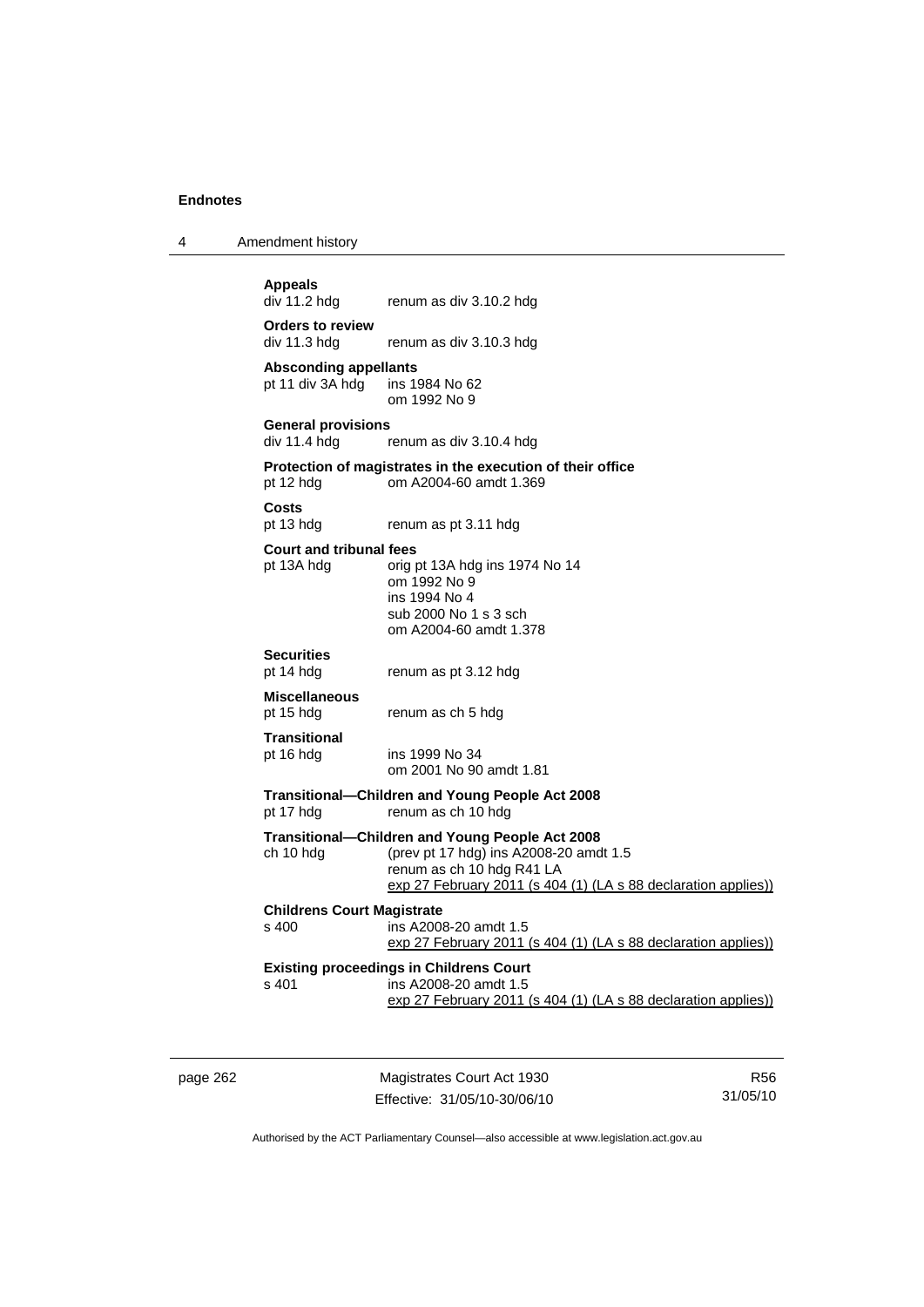Amendment history 4 **Completion of part-heard matters if magistrate no longer Childrens Court magistrate etc**  s 402 ins A2008-20 amdt 1.5 exp 27 February 2011 (s 404 (1) (LA s 88 declaration applies)) **Transitional regulations**  s 403 ins A2008-20 amdt 1.5 exp 27 February 2011 (s 404 (1)) **Expiry—ch 10**  ins A2008-20 amdt 1.5 exp 27 February 2011 (s 404 (1) (LA s 88 declaration applies)) **Transitional—Crimes Legislation Amendment Act 2008**  ch 11 hdg ins A2008-44 amdt 1.91 exp 30 May 2010 (s 453) **Application of amendments—indictable offences**  s 450 ins A2008-44 amdt 1.91 exp 30 May 2010 (s 453) **Application of certain other amendments**  s 451 ins A2008-44 amdt 1.91 sub as mod SL2009-20 s 3 (mod lapsed on rep of SL2009-21 (4 September 2009)) sub A2009-24 amdt 1.40 exp 30 May 2010 (s 453) **Admissibility of certain written statements made before commencement day**  s 451A ins as mod SL2009-20 s 3 (mod lapsed on rep of SL2009-21 (4 September 2009)) sub A2009-24 amdt 1.40 exp 30 May 2010 (s 453 (LA s 88 declaration applies)) **Transitional regulations**  s 452 ins A2008-44 amdt 1.91 exp 30 May 2010 (s 453) **Expiry—ch 11**  s 453 ins A2008-44 amdt 1.91 exp 30 May 2010 (s 453) **Transitional—Sexual and Violent Offences Legislation Amendment Act 2008**  ch 12 hdg ins A2008-41 s 35 om A2009-24 amdt 1.41 **Application of amendments**  s 460 ins A2008-41 s 35 om A2009-24 amdt 1.41

R56 31/05/10

Magistrates Court Act 1930 Effective: 31/05/10-30/06/10 page 263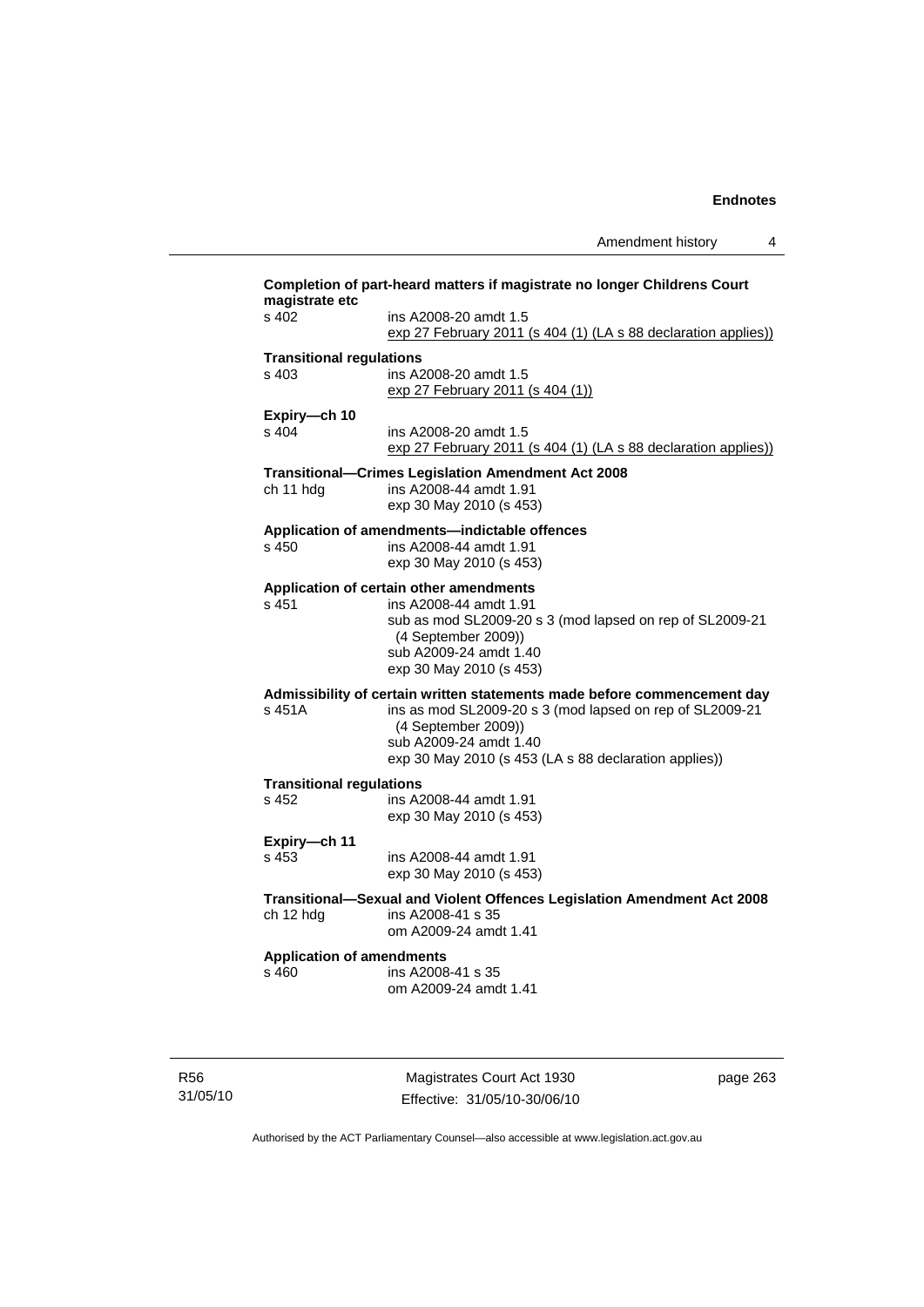4 Amendment history

page 264 Magistrates Court Act 1930 R56 **Expiry—ch 12**  ins A2008-41 s 35 om A2009-24 amdt 1.41 **Oath and affirmation of office**  sch 1 **orig sch 1**  am 1937 No 28; 1938 No 25 (as am 1938 No 35); 1938 No 35; 1953 No 14; 1958 No 12; 1966 No 2; 1967 No 1; 1968 No 25; 1972 No 37; 1974 No 14; 1976 No 42; 1977 No 34; 1977 No 61; 1978 No 46; 1979 No 33; 1984 No 62; 1985 No 67; 1986 No 74; 1989 No 59; 1990 No 65; 1991 No 44; 1992 No 9; 1992 No 37; 1993 No 4; 1994 No 61; 1996 No 6; 1996 No 82; 1998 No 67 om 2001 No 44 amdt 1.2769 **pres sch 1** (prev sch 2) ins 1977 No 4 am 1997 No 94 renum as sch 1 2001 No 44 amdt 1.2770 am A2005-20 amdt 3.307 **ACT and corresponding courts**  sch 2 **orig sch 2** am 1938 No 25 (as am 1938 No 35) om 1977 No 4 **prev sch 2**  renum as sch 1 **pres sch 2**  ins A2010-13 amdt 1.26 sch 3 am 1938 No 25 (as am 1938 No 35); 1976 No 42; 1985 No 67; 1991 No 44 om 2001 No 44 amdt 1.2771 **Fees**  sch 4 am 1937 No 5; 1937 No 28 om 1953 No 14 sch 5 om 1953 No 14 **Witnesses' expenses**  sch 6 om 1953 No 14 **Dictionary**  dict ins A2004-60 amdt 1.413 am A2006-23 amdt 1.264, amdt 1.265; A2008-42 s 17; A2009-49 amdt 3.114 def *administering authority* ins A2004-60 amdt 1.413

Authorised by the ACT Parliamentary Counsel—also accessible at www.legislation.act.gov.au

31/05/10

Effective: 31/05/10-30/06/10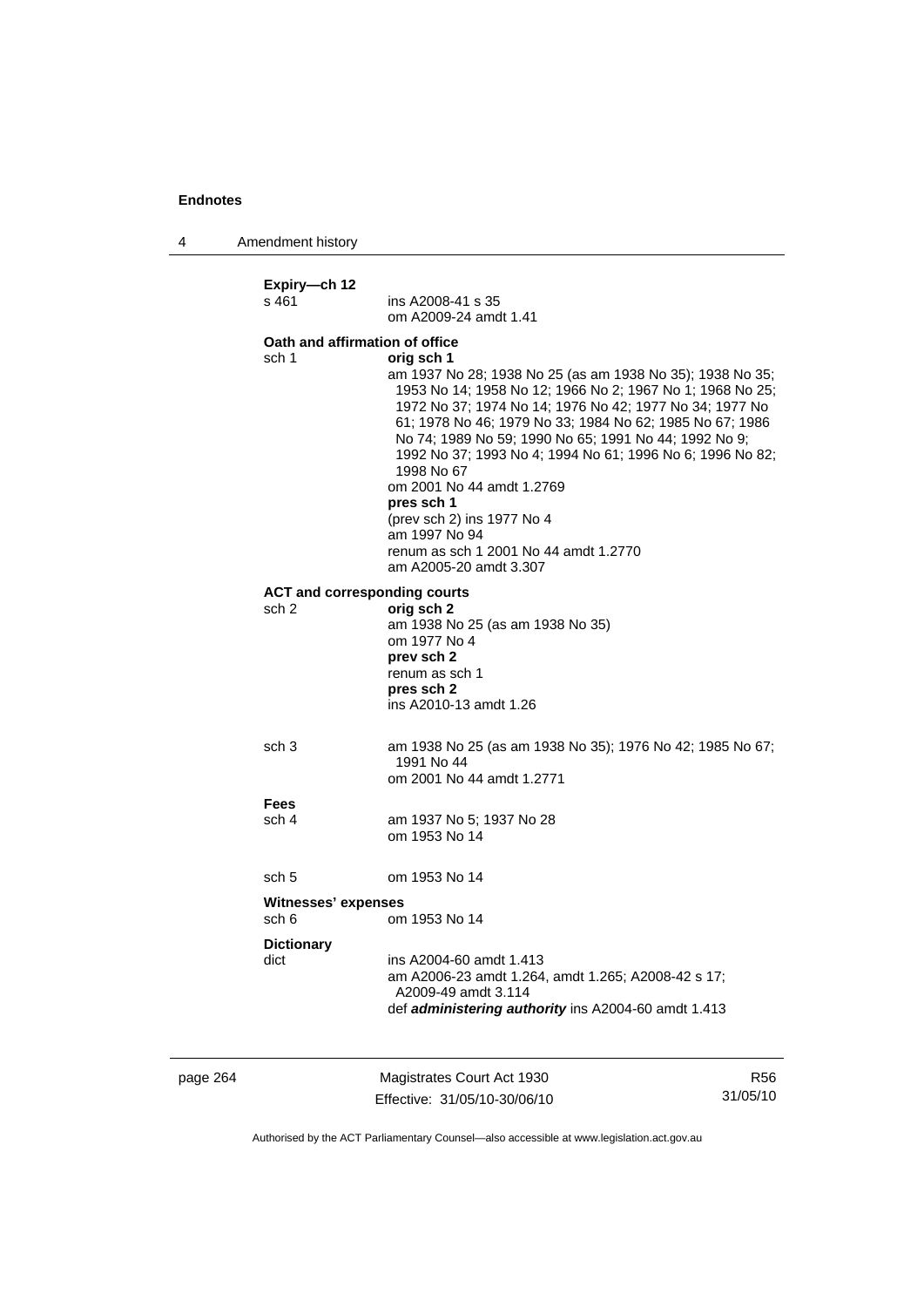def *administrator* ins A2004-60 amdt 1.413 om A2006-23 amdt 1.266 def *another jurisdiction* ins A2004-60 amdt 1.413 def *appeal* ins A2004-60 amdt 1.413 def *appearance* ins A2004-60 amdt 1.413 def *applicant* ins A2004-60 amdt 1.413 om A2008-36 amdt 1.488 def *application* ins A2004-60 amdt 1.413 om A2008-36 amdt 1.488 def *authorised person* ins A2004-60 amdt 1.413 sub A2008-42 s 18 def *bailiff* ins A2004-60 amdt 1.413 def *certified copies* ins A2004-60 amdt 1.413 def *claim* ins A2004-60 amdt 1.413 def *committal order* ins A2006-23 amdt 1.267 def *common boundaries determination* ins A2004-60 amdt 1.413 om A2008-36 amdt 1.488 def *contract application* ins A2004-60 amdt 1.413 om A2008-36 amdt 1.488 def *conviction* ins A2004-60 amdt 1.413 def *court* ins A2004-60 amdt 1.413 def *court attendance notice* ins A2008-42 s 19 def *Crimes Act* ins A2004-60 amdt 1.413 def *damages application* ins A2004-60 amdt 1.413 om A2008-36 amdt 1.488 def *date of service* ins A2004-60 amdt 1.413 def *debt application* ins A2004-60 amdt 1.413 om A2008-36 amdt 1.488 def *debt declaration* ins A2004-60 amdt 1.413 om A2008-36 amdt 1.488 def *decision* ins A2004-60 amdt 1.413 def *default notice* ins A2004-60 amdt 1.413 def *defendant* ins A2004-60 amdt 1.413 def *driver* ins A2004-60 amdt 1.413 def *escort* ins A2004-60 amdt 1.413 om A2006-23 amdt 1.268 def *fine* ins A2004-60 amdt 1.413 def *fine defaulter* ins A2004-60 amdt 1.413 def *goods application* ins A2004-60 amdt 1.413 om A2008-36 amdt 1.488 def *government agency* ins A2004-60 amdt 1.413 def *hearing* ins A2004-60 amdt 1.413 def *home address* ins A2004-60 amdt 1.413 om A2009-49 amdt 3.115 def *illegal user declaration* ins A2004-60 amdt 1.413 def *indictable offence* ins A2004-60 amdt 1.413

R56 31/05/10

Magistrates Court Act 1930 Effective: 31/05/10-30/06/10 page 265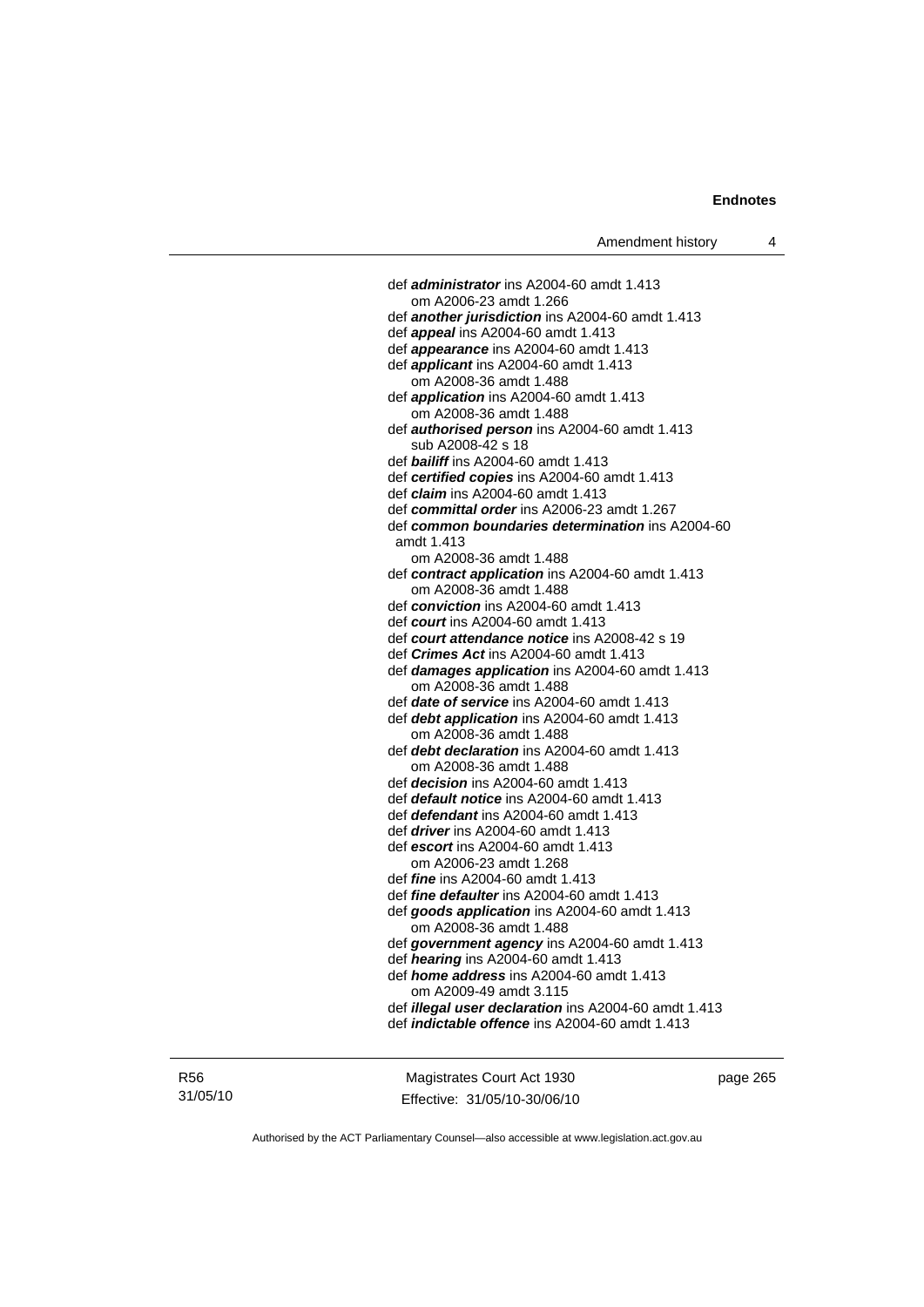4 Amendment history

 def *indictment* ins A2004-60 amdt 1.413 def *information* ins A2004-60 amdt 1.413 def *infringement notice* ins A2004-60 amdt 1.413 def *infringement notice offence* ins A2004-60 amdt 1.413 def *infringement notice penalty* ins A2004-60 amdt 1.413 def *inquiry* ins A2004-60 amdt 1.413 om A2008-36 amdt 1.488 def *judgment* ins A2004-60 amdt 1.413 om A2008-36 amdt 1.488 def *jury* ins A2004-60 amdt 1.413 def *known offender declaration* ins A2004-60 amdt 1.413 def *law in force in the ACT* ins A2004-60 amdt 1.413 def *magistrate* ins A2004-60 amdt 1.413 am A2005-20 amdt 3.308 def *notice of intention to defend form* ins A2005-20 amdt 3.309 def *notice to defendant form* ins A2005-20 amdt 3.309 def *nuisance application* ins A2004-60 amdt 1.413 om A2008-36 amdt 1.488 def *outstanding fine* ins A2004-60 amdt 1.413 def *penalty notice* ins A2004-60 amdt 1.413 def *plea of guilty form* ins A2005-20 amdt 3.309 def *prescribed offence* ins A2004-60 amdt 1.413 def *proceeding* ins A2004-60 amdt 1.413 om A2008-36 amdt 1.488 def *reciprocating court* ins A2004-60 amdt 1.413 def *referee* ins A2004-60 amdt 1.413 om A2008-36 amdt 1.488 def *reference appeal* ins A2005-5 s 34 def *registered* ins A2004-60 amdt 1.413 def *registered operator* ins A2004-60 amdt 1.413 om A2005-20 amdt 3.310 def *registrar* ins A2004-60 amdt 1.413 def *relevant officer* ins A2004-60 amdt 1.413 def *reminder notice* ins A2004-60 amdt 1.413 def *respondent* ins A2004-60 amdt 1.413 om A2008-36 amdt 1.488 def *responsible person* ins A2004-60 amdt 1.413 def *review appeal* ins A2008-44 amdt 1.92 def *rules* ins A2004-60 amdt 1.413 sub A2008-36 amdt 1.489 def *Small Claims Court* ins A2004-60 amdt 1.413 om A2008-36 amdt 1.490 def *sold vehicle declaration* ins A2004-60 amdt 1.413 def *State* ins A2004-60 amdt 1.413 def *summary conviction* ins A2004-60 amdt 1.413

page 266 Magistrates Court Act 1930 Effective: 31/05/10-30/06/10

R56 31/05/10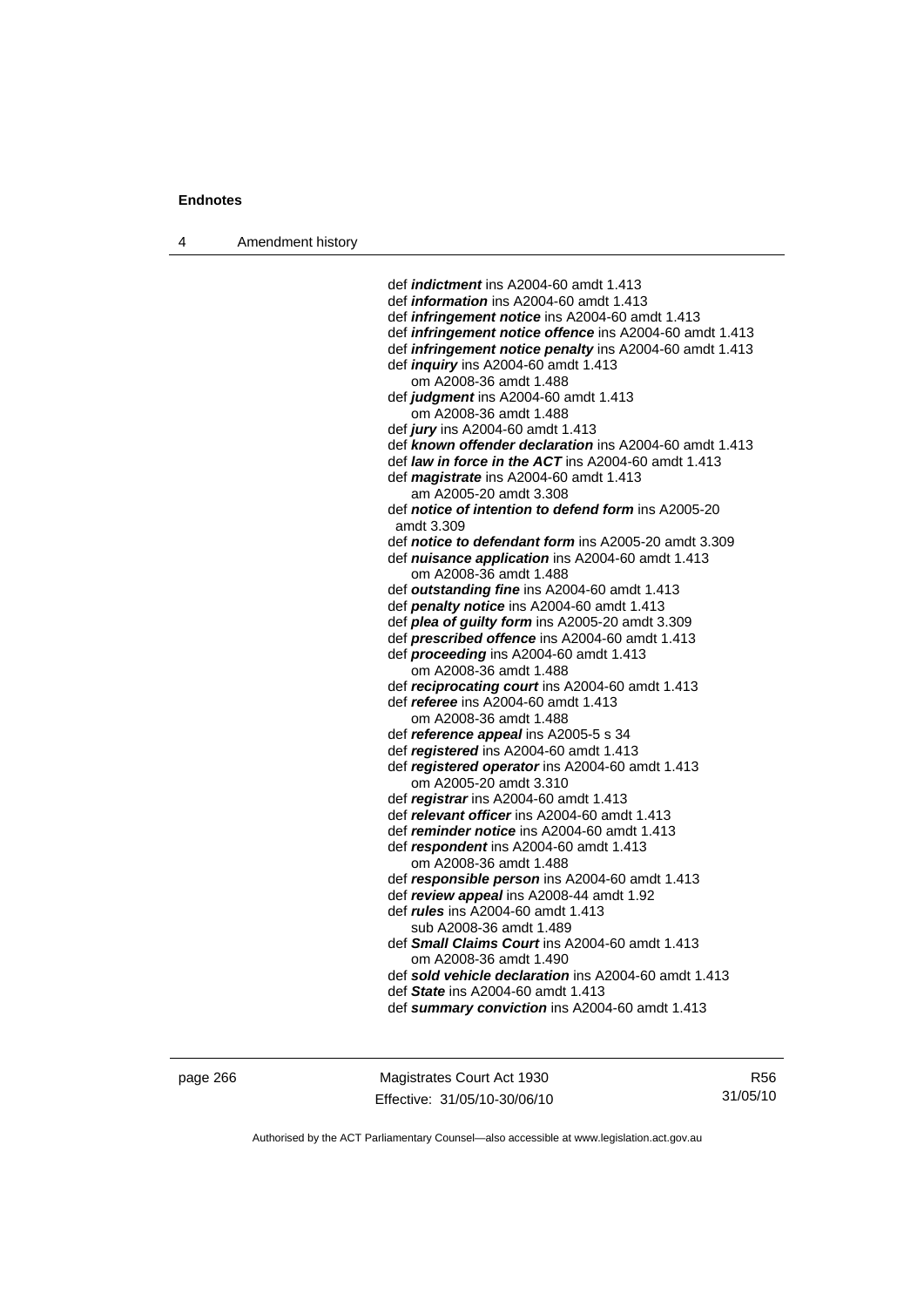| Earlier republications                                          | G |
|-----------------------------------------------------------------|---|
|                                                                 |   |
| def superintendent ins A2004-60 amdt 1.413                      |   |
| om A2006-23 amdt 1.268                                          |   |
| def Territory entity ins A2004-60 amdt 1.413                    |   |
| def Territory fine ins A2004-60 amdt 1.413                      |   |
| def <i>trader's plate</i> ins A2004-60 amdt 1.413               |   |
| om A2005-20 amdt 3.310                                          |   |
| def <i>trespass application</i> ins A2004-60 amdt 1.413         |   |
| om A2008-36 amdt 1.490                                          |   |
| def <i>unknown offender declaration</i> ins A2004-60 amdt 1.413 |   |
| def vehicle ins A2004-60 amdt 1.413                             |   |
| def vehicle-related offence ins A2005-20 amdt 3.311             |   |
|                                                                 |   |

Earlier republications 5

# **5 Earlier republications**

Some earlier republications were not numbered. The number in column 1 refers to the publication order.

Since 12 September 2001 every authorised republication has been published in electronic pdf format on the ACT legislation register. A selection of authorised republications have also been published in printed format. These republications are marked with an asterisk (\*) in column 1. Electronic and printed versions of an authorised republication are identical.

| <b>Republication</b><br>No and date | <b>Effective</b>            | Last<br>amendment<br>made by | <b>Republication</b><br>for                                                                |
|-------------------------------------|-----------------------------|------------------------------|--------------------------------------------------------------------------------------------|
| R <sub>1</sub><br>3 Aug 1992        | 3 Aug 1992-<br>27 Nov 1992  | A1992-37                     | initial republication<br>since self-<br>government                                         |
| R <sub>1</sub> (RI)<br>23 Feb 2006  | 3 Aug 1992-<br>27 Nov 1992  | A1992-37                     | reissue of printed<br>version and<br>includes<br>retrospective<br>amendments by<br>A1996-6 |
| R <sub>1</sub> A<br>23 Feb 2006     | 23 Nov 1992-<br>28 Feb 1993 | A1992-37                     | amendments by<br>A1992-9 and<br>includes<br>retrospective<br>amendments by<br>A1996-6      |

Magistrates Court Act 1930 Effective: 31/05/10-30/06/10 page 267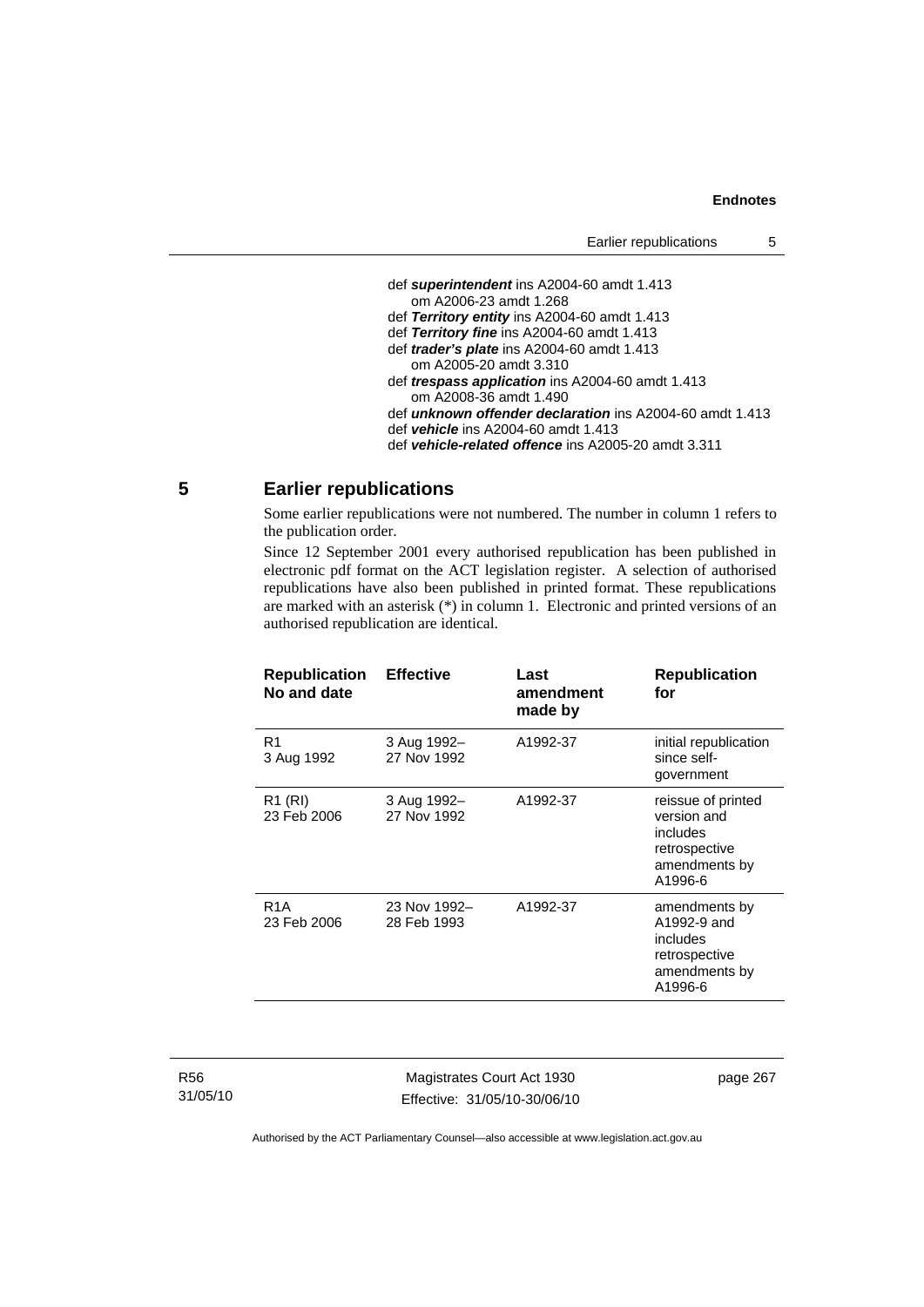| <b>Republication</b><br>No and date | <b>Effective</b>             | Last<br>amendment<br>made by | <b>Republication</b><br>for                                                            |
|-------------------------------------|------------------------------|------------------------------|----------------------------------------------------------------------------------------|
| R <sub>1</sub> B<br>23 Feb 2006     | 1 Mar 1993-<br>7 Mar 1993    | A1993-2                      | amendments by<br>A1993-2 and<br>includes<br>retrospective<br>amendments by<br>A1996-6  |
| R <sub>1</sub> C<br>23 Feb 2006     | 8 Mar 1993-<br>31 Aug 1993   | A1993-4                      | amendments by<br>A1993-4 and<br>includes<br>retrospective<br>amendments by<br>A1996-6  |
| R <sub>1</sub> D<br>23 Feb 2006     | 1 Sept 1993-<br>26 Sept 1993 | A1993-4                      | amendments by<br>A1993-4 and<br>includes<br>retrospective<br>amendments by<br>A1996-6  |
| R <sub>1</sub> E<br>23 Feb 2006     | 27 Sept 1993-<br>16 Dec 1993 | A1993-48                     | amendments by<br>A1993-48 and<br>includes<br>retrospective<br>amendments by<br>A1996-6 |
| R <sub>2</sub><br>31 Dec 1993       | 17 Dec 1993-<br>13 Mar 1994  | A1993-91                     | amendments by<br>A1993-91 and<br>includes<br>retrospective<br>amendments by<br>A1996-6 |
| <b>R2 (RI)</b><br>23 Feb 2006       | 17 Dec 1993-<br>13 Mar 1994  | A1993-91                     | reissue of printed<br>version                                                          |

# 5 Earlier republications

page 268 Magistrates Court Act 1930 Effective: 31/05/10-30/06/10

R56 31/05/10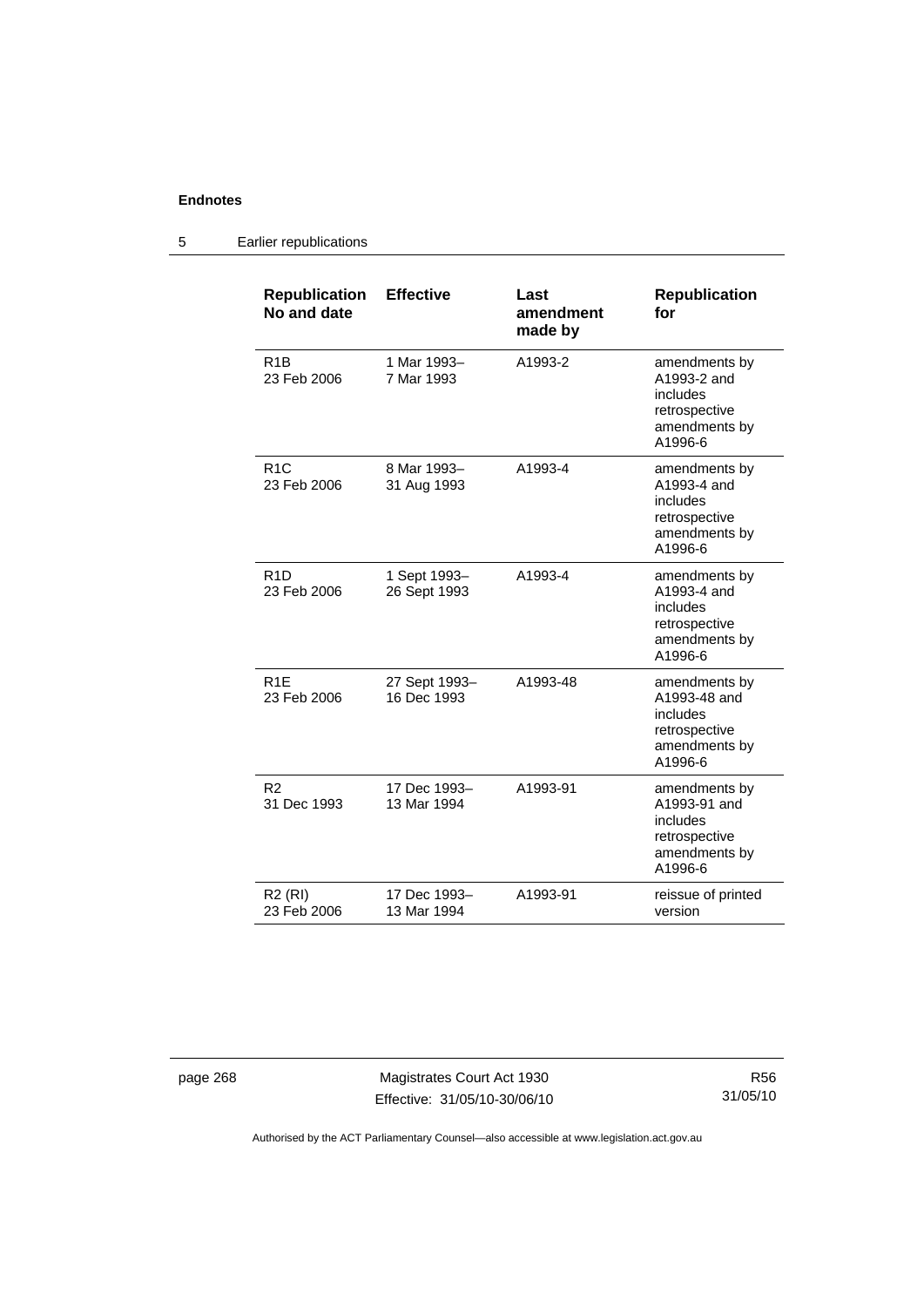Earlier republications 5

|                             | <b>Republication</b><br>No and date                        | <b>Effective</b>             | Last<br>amendment<br>made by | <b>Republication</b><br>for                                                                                         |
|-----------------------------|------------------------------------------------------------|------------------------------|------------------------------|---------------------------------------------------------------------------------------------------------------------|
|                             | R2A<br>23 Feb 2006                                         | 1 July 1994-<br>10 Oct 1994  | A1994-45                     | amendments by<br>A1994-4, A1994-10<br>and A1994-38 and<br>includes<br>retrospective<br>amendments by<br>A1996-6     |
|                             | R <sub>2</sub> B<br>23 Feb 2006                            | 11 Oct 1994-<br>28 Nov 1994  | A1994-66                     | amendments by<br>A1994-66 and<br>includes<br>retrospective<br>amendments by<br>A1996-6                              |
|                             | R <sub>3</sub><br>10 Apr 1995                              | 10 Apr 1995-<br>17 Dec 1995  | A1994-81                     | amendments by<br>A1994-45,<br>A1994-61 and<br>A1994-81 and<br>includes<br>retrospective<br>amendments by<br>A1996-6 |
|                             | R3 (RI)<br>23 Feb 2006                                     | 10 Apr 1995-<br>17 Dec 1995  | A1994-81                     | reissue of printed<br>version                                                                                       |
|                             | R <sub>3</sub> A<br>23 Feb 2006                            | 18 Dec 1995-<br>6 May 1996   | A1995-46                     | amendments by<br>A1995-46 and<br>includes<br>retrospective<br>amendments by<br>A1996-6                              |
|                             | R3B<br>23 Feb 2006                                         | 12 Sept 1996-<br>31 Dec 1996 | A1996-6                      | amendments by<br>A1995-41 and<br>A1996-6                                                                            |
|                             | R3C<br>23 Feb 2006                                         | 17 May 1997-<br>29 May 1997  | A1996-82                     | amendments by<br>A1996-68,<br>A1996-74 and<br>A1996-82                                                              |
|                             | R <sub>4</sub><br>30 May 1997                              | 30 May 1997-<br>22 Sept 1997 | A1997-25                     | amendments by<br>A1997-25                                                                                           |
| R <sub>56</sub><br>31/05/10 | Magistrates Court Act 1930<br>Effective: 31/05/10-30/06/10 |                              | page 269                     |                                                                                                                     |

Authorised by the ACT Parliamentary Counsel—also accessible at www.legislation.act.gov.au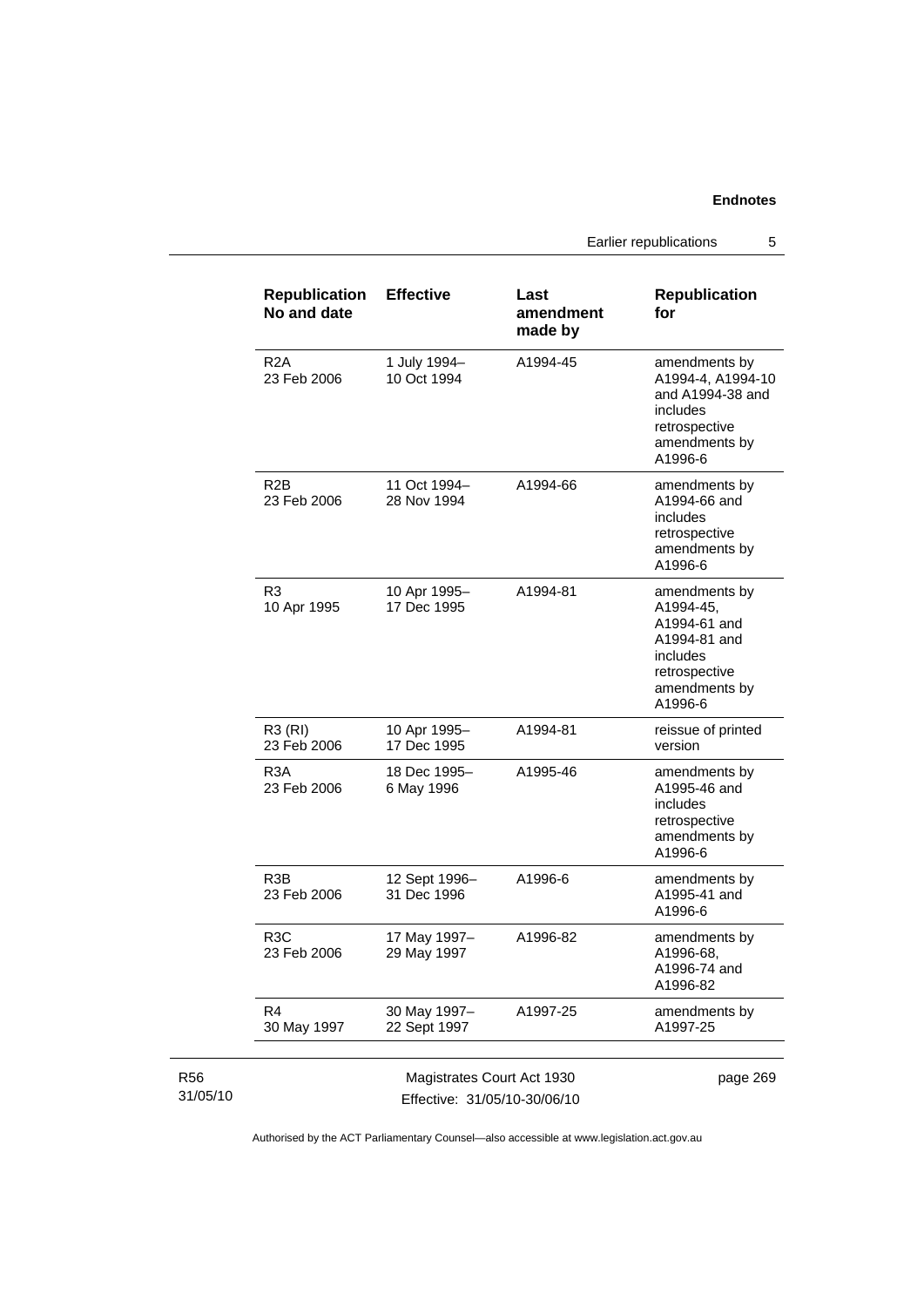| <b>Republication</b><br>No and date | <b>Effective</b>             | Last<br>amendment<br>made by | <b>Republication</b><br>for                                         |
|-------------------------------------|------------------------------|------------------------------|---------------------------------------------------------------------|
| <b>R4 (RI)</b><br>23 Feb 2006       | 30 May 1997-<br>22 Sept 1997 | A1997-25                     | reissue of printed<br>version                                       |
| R <sub>4</sub> A<br>23 Feb 2006     | 23 Sept 1997-<br>24 May 1998 | A1997-41                     | amendments by<br>A1997-41                                           |
| R5<br>1 June 1998                   | 1 June 1998-<br>18 Oct 1998  | A1997-96                     | amendments by<br>A1997-94 and<br>A1997-96                           |
| <b>R5 (RI)</b><br>23 Feb 2006       | 1 June 1998–<br>18 Oct 1998  | A1997-96                     | reissue of printed<br>version                                       |
| R6<br>31 Mar 1999                   | 31 Mar 1999-<br>30 Apr 1999  | A1999-12                     | amendments by<br>A1998-25,<br>A1998-38.<br>A1998-54 and<br>A1998-67 |
| <b>R6 (RI)</b><br>23 Feb 2006       | 31 Mar 1999-<br>30 Apr 1999  | A1999-12                     | reissue of printed<br>version                                       |
| R <sub>6</sub> A<br>23 Feb 2006     | 1 Sept 1999-<br>9 Nov 1999   | A1999-34                     | amendments by<br>A1999-12,<br>A1999-22 and<br>A1999-34              |
| R <sub>6</sub> B<br>23 Feb 2006     | 24 Dec 1999-<br>29 Feb 2000  | A1999-91                     | amendments by<br>A1999-59,<br>A1999-61.<br>A1999-66 and<br>A1999-91 |
| R <sub>6</sub> C<br>23 Feb 2006     | 10 May 2000-<br>31 May 2000  | A2000-1                      | amendments by<br>A1999-64,<br>A1999-79 and<br>A2000-1               |
| R <sub>6</sub> D<br>23 Feb 2006     | 1 June 2000-<br>8 Sept 2000  | A2000-17                     | amendments by<br>A2000-17                                           |
| R7<br>20 Nov 2000                   | 5 Oct 2000-<br>4 Sept 2001   | A2000-60                     | amendments by<br>A2000-1 and<br>A2000-60                            |

# 5 Earlier republications

page 270 Magistrates Court Act 1930 Effective: 31/05/10-30/06/10

R56 31/05/10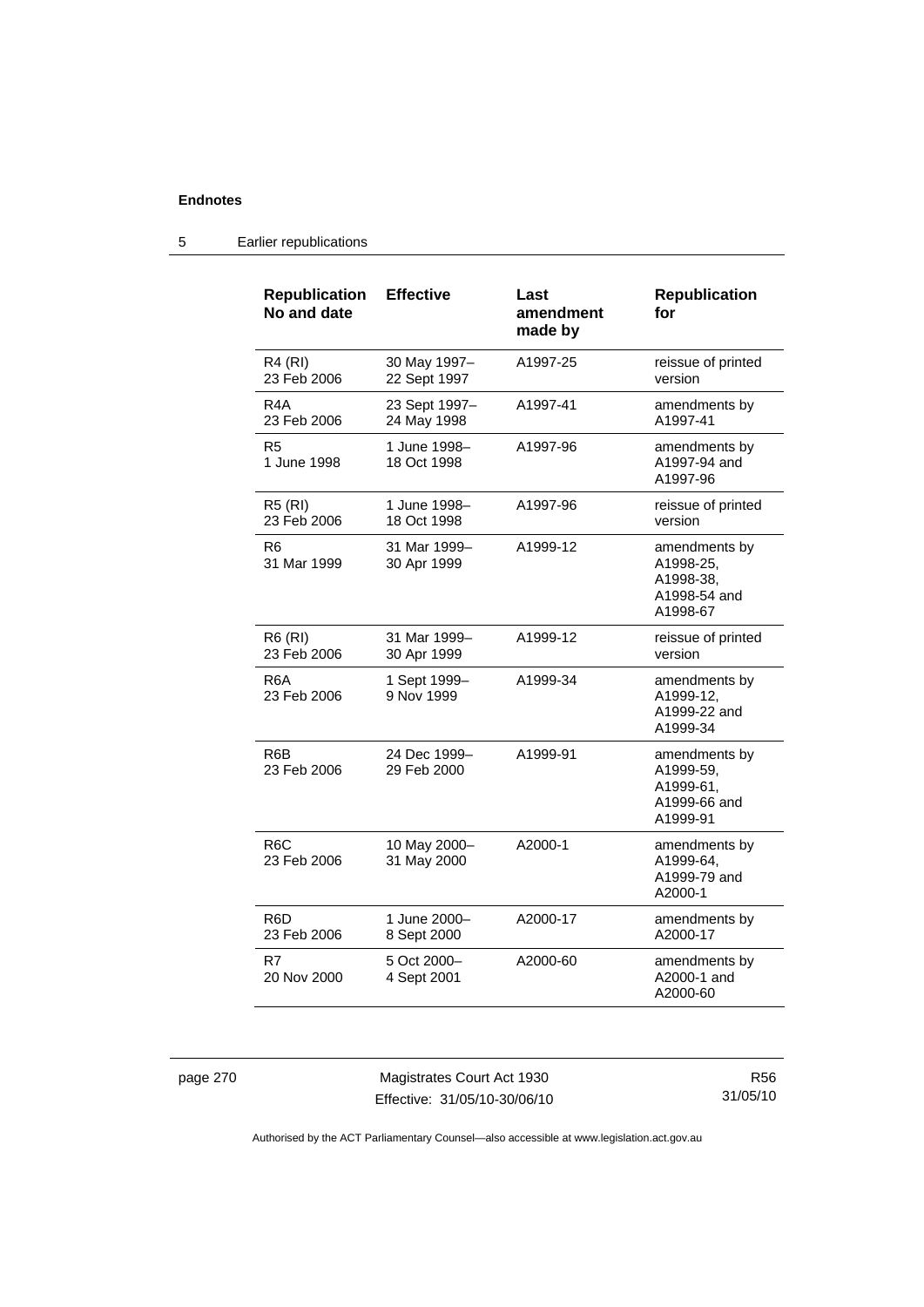Earlier republications 5

| <b>Republication</b><br>No and date | <b>Effective</b>              | Last<br>amendment<br>made by | <b>Republication</b><br>for                                         |
|-------------------------------------|-------------------------------|------------------------------|---------------------------------------------------------------------|
| <b>R7 (RI)</b>                      | 5 Oct 2000-                   | A2000-60                     | reissue of printed                                                  |
| 23 Feb 2006                         | 4 Sept 2001                   |                              | version                                                             |
| R8<br>12 Sept 2001                  | 27 Sept 2001–<br>30 Nov 2001  | <u>A2001-90</u>              | amendments by<br>A2001-44,<br>A2001-56,<br>A2001-63 and<br>A2001-70 |
| R9                                  | 1 Dec 2001-                   | A2001-90                     | amendments by                                                       |
| 3 Dec 2001                          | 13 Mar 2002                   |                              | A2001-62                                                            |
| R <sub>10</sub><br>14 Mar 2002      | 14 Mar 2002-<br>26 Mar 2002   | A2002-2                      | amendments by<br>A2001-77 and<br>A2002-2                            |
| R <sub>11</sub> *                   | 27 Mar 2002-                  | A2002-2                      | amendments by                                                       |
| 27 Mar 2002                         | 30 June 2002                  |                              | A2001-90                                                            |
| R <sub>12</sub>                     | 1 July 2002-                  | A2002-2                      | amendments by                                                       |
| 1 July 2002                         | 12 Sept 2002                  |                              | A2001-18                                                            |
| R <sub>13</sub><br>13 Sept 2002     | 13 Sept 2002-<br>16 Sept 2002 | A2002-2                      | commenced expiry                                                    |
| R <sub>14</sub>                     | 17 Sept 2002-                 | A2002-30                     | amendments by                                                       |
| 17 Sept 2002                        | 10 Oct 2002                   |                              | A2002-30                                                            |
| R <sub>15</sub>                     | 11 Oct 2002-                  | A2002-36                     | amendments by                                                       |
| 11 Oct 2002                         | 31 Dec 2002                   |                              | A2002-36                                                            |
| R <sub>16</sub><br>1 Jan 2003       | 1 Jan 2003-<br>30 Mar 2003    | A2002-36                     | repealed<br>amendments by<br>A2001-64                               |
| R <sub>16</sub> (RI)<br>12 Feb 2003 | 1 Jan 2003-<br>30 Mar 2003    | A2002-36                     | reissue to include<br>retrospective<br>amendments by<br>A2002-49    |
| R <sub>17</sub> *                   | 31 Mar 2003-                  | A2003-2                      | amendments by                                                       |
| 31 Mar 2003                         | 11 Oct 2003                   |                              | A2003-2                                                             |
| R18<br>12 Oct 2003                  | 12 Oct 2003-<br>18 Dec 2003   | A2003-2                      | commenced expiry                                                    |

R56 31/05/10

Magistrates Court Act 1930 Effective: 31/05/10-30/06/10 page 271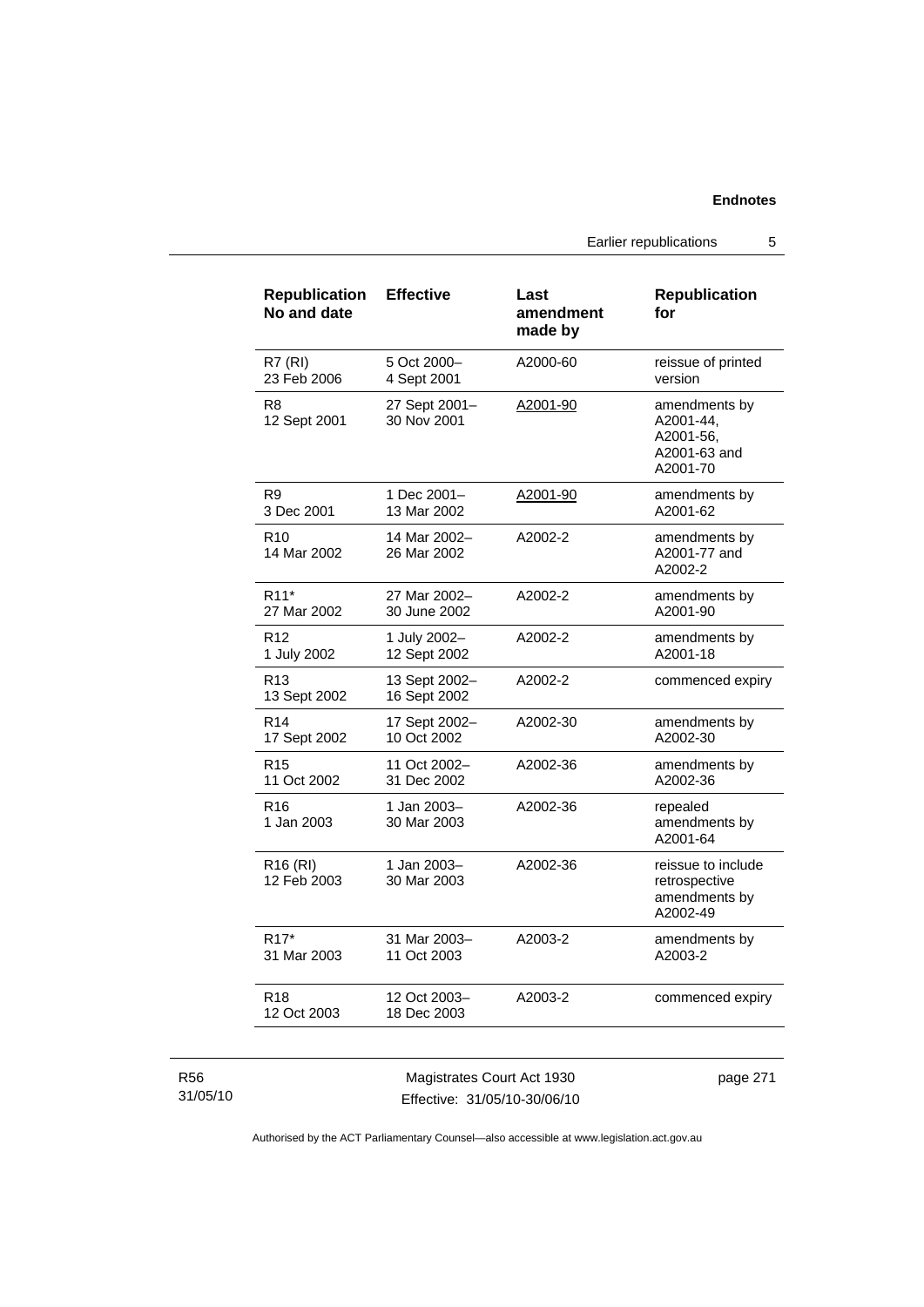| <b>Republication</b><br>No and date | <b>Effective</b>            | Last<br>amendment<br>made by | <b>Republication</b><br>for                                                            |
|-------------------------------------|-----------------------------|------------------------------|----------------------------------------------------------------------------------------|
| R <sub>19</sub>                     | 19 Dec 2003-                | A2003-56                     | amendments by                                                                          |
| 19 Dec 2003                         | 21 Mar 2004                 |                              | A2003-56                                                                               |
| R <sub>20</sub>                     | 22 Mar 2004-                | A2004-2                      | amendments by                                                                          |
| 22 Mar 2004                         | 8 Apr 2004                  |                              | A2004-2                                                                                |
| R <sub>21</sub>                     | 9 Apr 2004–                 | A2004-15                     | amendments by                                                                          |
| 9 Apr 2004                          | 29 Apr 2004                 |                              | A2004-15                                                                               |
| R <sub>22</sub>                     | 30 Apr 2004-                | A2004-15                     | amendments by                                                                          |
| 30 Apr 2004                         | 25 June 2004                |                              | A2003-48                                                                               |
| R <sub>23</sub>                     | 26 June 2004-               | A2004-15                     | amendments by                                                                          |
| 26 June 2004                        | 24 Aug 2004                 |                              | A2004-14                                                                               |
| R <sub>24</sub>                     | 25 Aug 2004-                | A2004-47                     | amendments by                                                                          |
| 25 Aug 2004                         | 29 Sept 2004                |                              | A2004-42                                                                               |
| R <sub>25</sub><br>30 Sept 2004     | 30 Sept 2004-<br>9 Jan 2005 | A2004-47                     | amendments by<br>A2004-42 and<br>A2004-47                                              |
| R26 (RI)<br>8 June 2005             | 10 Jan 2005-<br>23 Feb 2005 | A2004-60                     | amendments by<br>A2004-60 and<br>includes textual<br>correction in s 312               |
| R27 (RI)<br>8 June 2005             | 24 Feb 2005-<br>24 Mar 2005 | A2005-7                      | amendments by<br>A2005-5 and<br>A2005-7 and<br>includes textual<br>correction in s 312 |
| R28 (RI)<br>8 June 2005             | 25 Mar 2005-<br>1 June 2005 | A2005-13                     | amendments by<br>A2005-13 and<br>includes textual<br>correction in s 312               |
| R <sub>29</sub> (RI)<br>8 June 2005 | 2 June 2005-<br>22 Nov 2005 | A2005-20                     | amendments by<br>A2005-20 and<br>includes textual<br>correction in s 312               |
| R <sub>30</sub>                     | 23 Nov 2005-                | A2005-53                     | amendments by                                                                          |
| 23 Nov 2005                         | 21 Dec 2005                 |                              | A2005-53                                                                               |

# 5 Earlier republications

| page 272 |  |
|----------|--|
|----------|--|

page 272 Magistrates Court Act 1930 Effective: 31/05/10-30/06/10

R56 31/05/10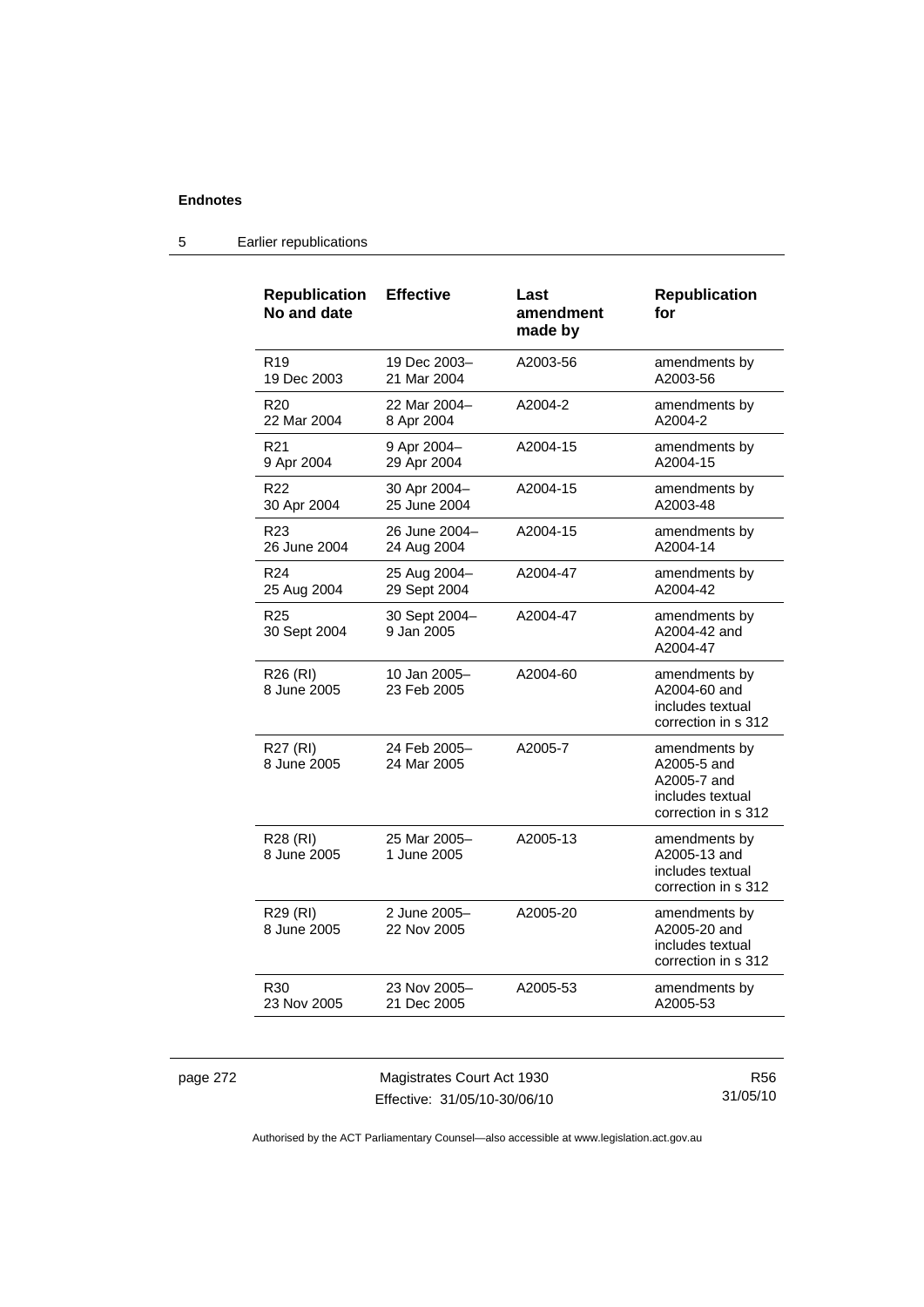### **Endnotes**

Earlier republications 5

| <b>Republication</b><br>No and date | <b>Effective</b>            | Last<br>amendment<br>made by | <b>Republication</b><br>for                            |
|-------------------------------------|-----------------------------|------------------------------|--------------------------------------------------------|
| R31                                 | 22 Dec 2005-                | A2005-60                     | amendments by                                          |
| 22 Dec 2005                         | 10 Jan 2006                 |                              | A2005-60                                               |
| R32*<br>11 Jan 2006                 | 11 Jan 2006-<br>1 June 2006 | A2005-60                     | commenced expiry                                       |
| R33                                 | 2 June 2006-                | A2006-23                     | amendments by                                          |
| 2 June 2006                         | 1 July 2006                 |                              | A2006-23                                               |
| R34<br>2 July 2006                  | 2 July 2006-<br>18 Dec 2006 | A2006-23                     | commenced expiry                                       |
| R35                                 | 19 Dec 2006-                | A2006-55                     | amendments by                                          |
| 19 Dec 2006                         | 31 Dec 2006                 |                              | A2006-55                                               |
| R36<br>1 Jan 2007                   | 1 Jan 2007-<br>9 Nov 2007   | A2006-55                     | amendments by<br>A2006-40 as<br>amended by<br>A2006-55 |
| R37                                 | 10 Nov 2007-                | A2007-15                     | amendments by                                          |
| 10 Nov 2007                         | 17 Dec 2007                 |                              | A2007-8                                                |
| R38                                 | 18 Dec 2007–                | A2007-44                     | amendments by                                          |
| 18 Dec 2007                         | 19 Dec 2007                 |                              | A2007-15                                               |
| R39                                 | 20 Dec 2007-                | A2007-44                     | amendments by                                          |
| 20 Dec 2007                         | 15 Apr 2008                 |                              | A2007-44                                               |
| R40                                 | 16 Apr 2008-                | A2008-6                      | amendments by                                          |
| 16 Apr 2008                         | 28 July 2008                |                              | A2008-6                                                |
| R41                                 | 29 July 2008-               | A2008-22                     | amendments by                                          |
| 29 July 2008                        | 26 Aug 2008                 |                              | A2008-22                                               |
| R42                                 | 27 Aug 2008-                | A2008-29                     | amendments by                                          |
| 27 Aug 2008                         | 1 Feb 2009                  |                              | A2008-29                                               |
| R43<br>2 Feb 2009                   | 2 Feb 2009-<br>26 Feb 2009  | A2008-46                     | amendments by<br>A2008-36 and<br>A2008-37              |
| R44<br>27 Feb 2009                  | 27 Feb 2009-<br>7 Mar 2009  | A2008-46                     | amendments by<br>A2008-19 and<br>A2008-20              |

R56 31/05/10

Magistrates Court Act 1930 Effective: 31/05/10-30/06/10 page 273

Authorised by the ACT Parliamentary Counsel—also accessible at www.legislation.act.gov.au